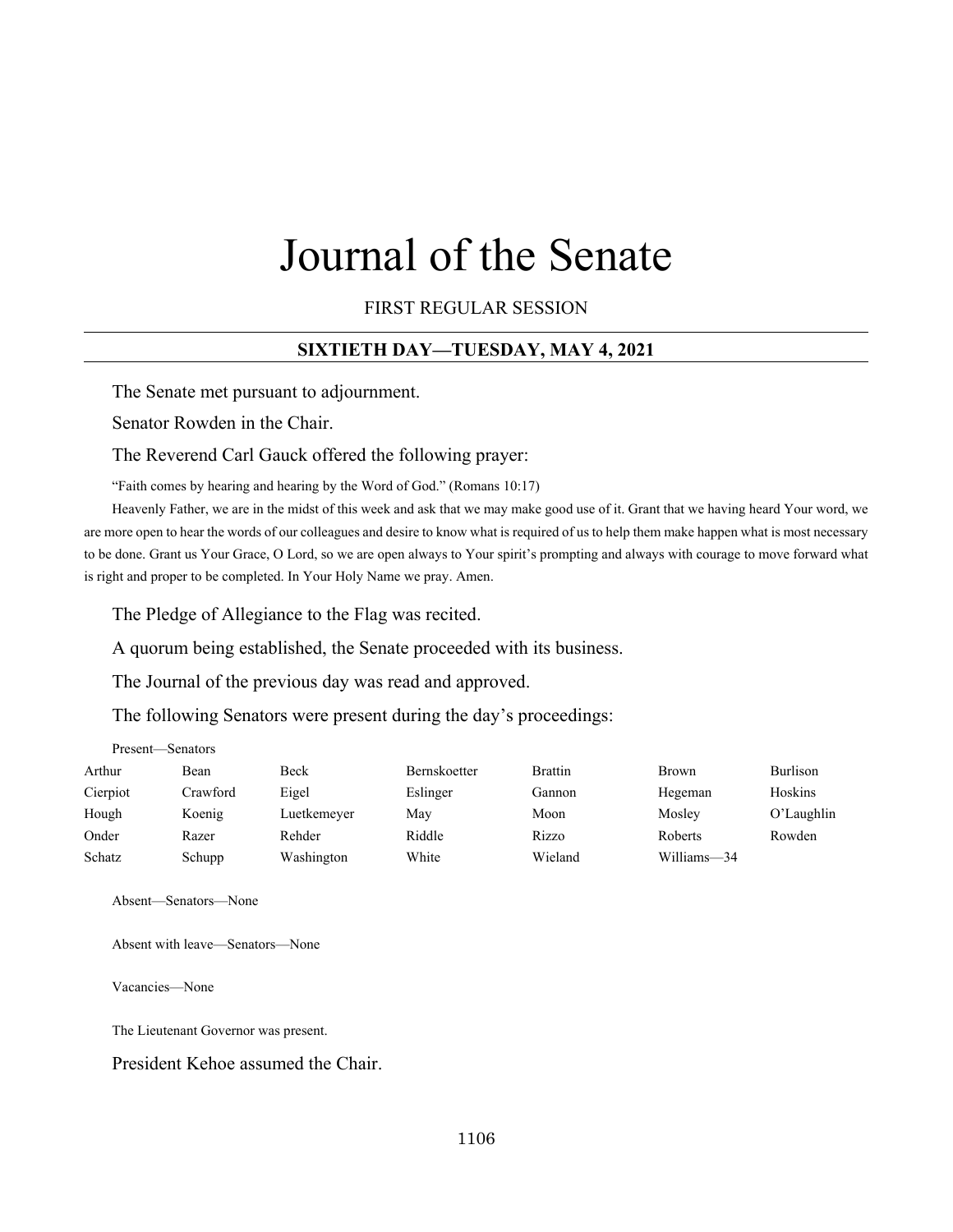# **CONFERENCE COMMITTEE APPOINTMENTS**

President Pro Tem Schatz appointed the following conference committee to act with a like committee from the House on **SS** for **SCS** for **HCS** for **HB 2**: Senators Hegeman, Hough, Eigel, Arthur and Washington.

President Pro Tem Schatz appointed the following conference committee to act with a like committee from the House on **SS** for **SCS** for **HCS** for **HB 3**: Senators Hegeman, Hough, Hoskins, Arthur and May.

President Pro Tem Schatz appointed the following conference committee to act with a like committee from the House on **SS** for **SCS** for **HCS** for **HB 4**: Senators Hegeman, Hough, Riddle, Arthur and Razer.

President Pro Tem Schatz appointed the following conference committee to act with a like committee from the House on **SCS** for **HCS** for **HB 5**: Senators Hegeman, Hough, Hoskins, Arthur and Williams.

President Pro Tem Schatz appointed the following conference committee to act with a like committee from the House on **SCS** for **HCS** for **HB 6**: Senators Hegeman, Hough, Crawford, Arthur and Washington.

President Pro Tem Schatz appointed the following conference committee to act with a like committee from the House on **SCS** for **HCS** for **HB 7**: Senators Hegeman, Hough, Cierpiot, Arthur and Washington.

President Pro Tem Schatz appointed the following conference committee to act with a like committee from the House on **SCS** for **HCS** for **HB 8**: Senators Hegeman, Hough, Luetkemeyer, Arthur and May.

President Pro Tem Schatz appointed the following conference committee to act with a like committee from the House on **SCS** for **HCS** for **HB 9**: Senators Hegeman, Hough, Eslinger, Arthur and Washington.

President Pro Tem Schatz appointed the following conference committee to act with a like committee from the House on **SS** for **SCS** for **HCS** for **HB 10**: Senators Hegeman, Hough, Hoskins, Arthur and Washington.

President Pro Tem Schatz appointed the following conference committee to act with a like committee from the House on **SS** for **SCS** for **HCS** for **HB 11**: Senators Hegeman, Hough, Luetkemeyer, Washington and May.

President Pro Tem Schatz appointed the following conference committee to act with a like committee from the House on **SCS** for **HCS** for **HB 12**: Senators Hegeman, Hough, Brown, Rizzo and Arthur.

President Pro Tem Schatz appointed the following conference committee to act with a like committee from the House on **SCS** for **HCS** for **HB 15**: Senators Hegeman, Hough, Crawford, Arthur and Williams.

# **HOUSE BILLS ON SECOND READING**

The following Bills were read the 2nd time and referred to the Committees indicated:

**HCS** for **HB 242**––Commerce, Consumer Protection, Energy and the Environment.

**HB 353**––Small Business and Industry.

**HCS** for **HB 839**––Transportation, Infrastructure and Public Safety.

**HB 381**––Local Government and Elections.

**HB 338**––Local Government and Elections.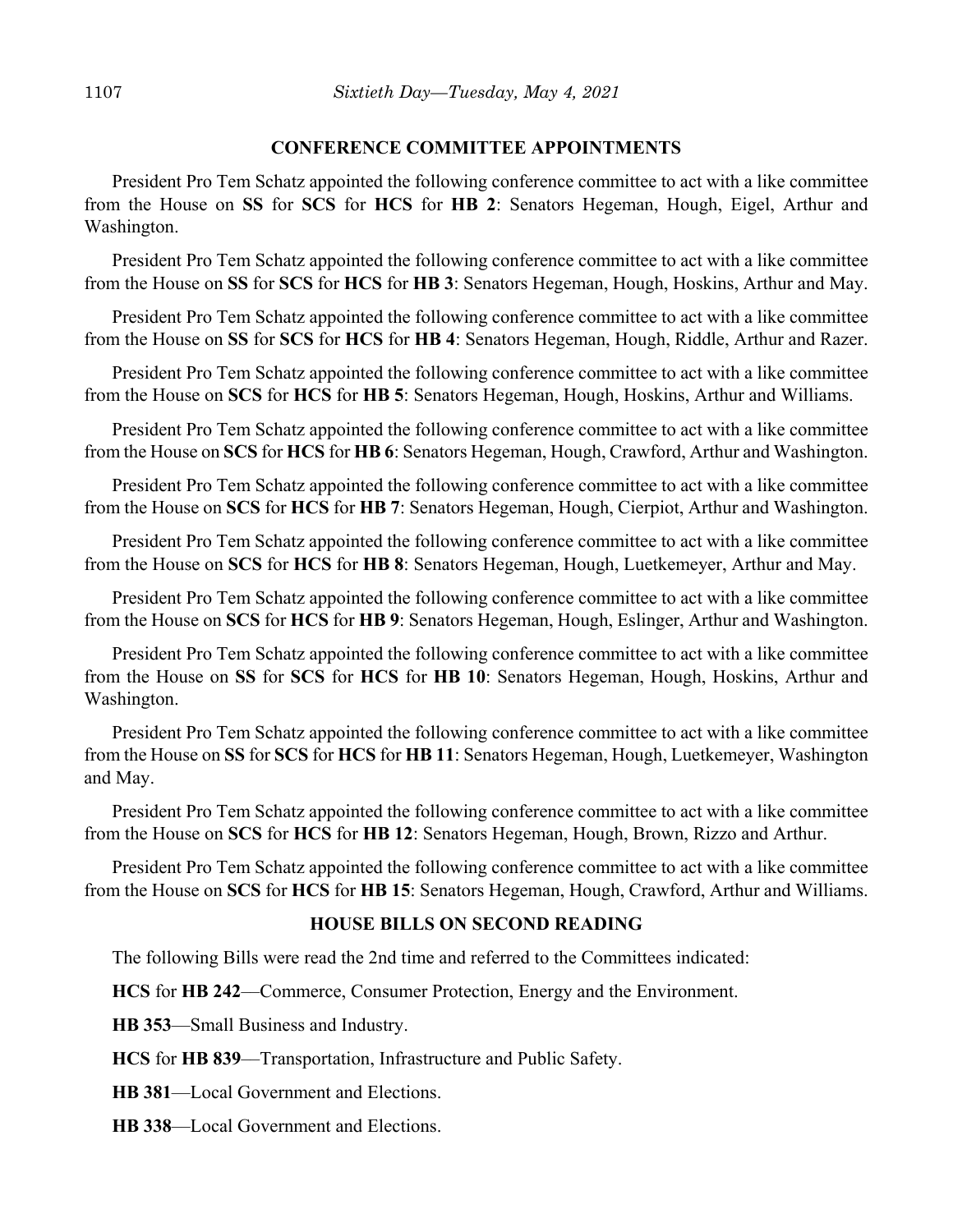**HCS** for **HB 443**––Agriculture, Food Production and Outdoor Resources.

**HB 1061**––Economic Development.

**HCS** for **HB 508**––Agriculture, Food Production and Outdoor Resources.

President Pro Tem Schatz assumed the Chair.

#### **REPORTS OF STANDING COMMITTEES**

Senator Koenig, Chairman of the Committee on Ways and Means, submitted the following report:

Mr. President: Your Committee on Ways and Means, to which was referred **HB 554**, begs leave to report that it has considered the same and recommends that the Senate Committee Substitute, hereto attached, do pass.

Senator Burlison, Chairman of the Committee on Small Business and Industry, submitted the following report:

Mr. President: Your Committee on Small Business and Industry, to which was referred **HCS** for **HB 649**, begs leave to report that it has considered the same and recommends that the Senate Committee Substitute, hereto attached, do pass.

Senator Eigel, Chairman of the Committee on General Laws, submitted the following reports:

Mr. President: Your Committee on General Laws, to which was referred **HCS** for **HB 350**, begs leave to report that it has considered the same and recommends that the bill do pass.

Also,

Mr. President: Your Committee on General Laws, to which was referred **HCS** for **HB 402**, begs leave to report that it has considered the same and recommends that the bill do pass.

Senator Rowden assumed the Chair.

#### **HOUSE BILLS ON THIRD READING**

**HCS** for **HB 59**, with **SCS**, entitled:

An Act to amend chapters 578 and 590, RSMo, by adding thereto two new sections relating to protection of first responders, with penalty provisions and a delayed effective date to certain sections.

Was taken up by Senator Luetkemeyer.

**SCS** for **HCS** for **HB 59**, entitled:

#### SENATE COMMITTEE SUBSTITUTE FOR HOUSE COMMITTEE SUBSTITUTE FOR HOUSE BILL NO. 59

An Act to repeal sections 84.400, 565.240, 590.030, and 590.070, RSMo, and to enact in lieu thereof eleven new sections relating to public safety, with penalty provisions.

Was taken up.

Senator Luetkemeyer moved that **SCS** for **HCS** for **HB 59** be adopted.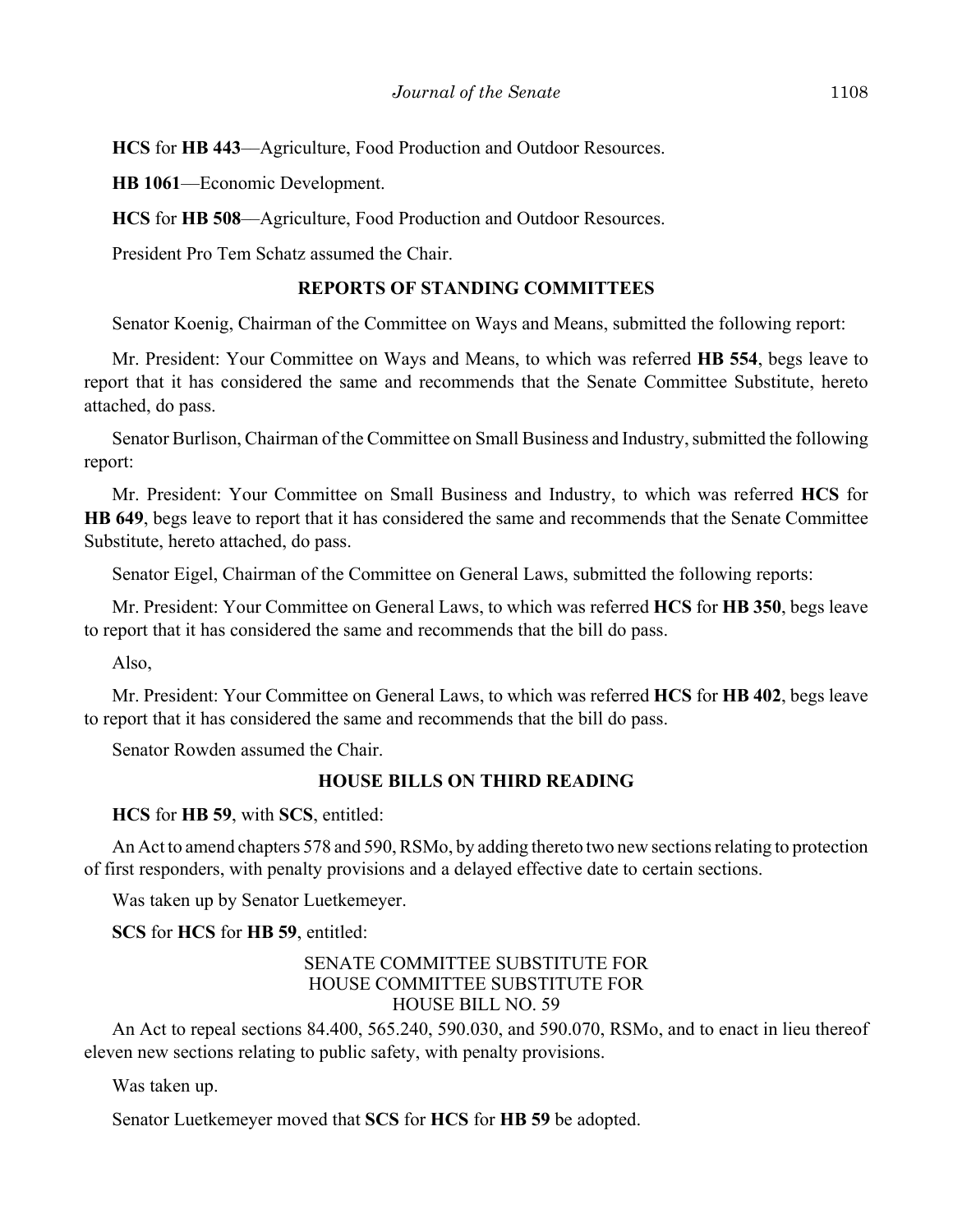#### Senator Luetkemeyer offered **SS** for **SCS** for **HCS** for **HB 59**, entitled:

#### SENATE SUBSTITUTE FOR SENATE COMMITTEE SUBSTITUTE FOR HOUSE COMMITTEE SUBSTITUTE FOR HOUSE BILL NO. 59

An Act to repeal sections 27.010, 50.327, 56.380, 56.455, 57.280, 57.317, 84.400, 105.950, 149.071, 149.076, 191.677, 214.392, 217.010, 217.030, 217.250, 217.270, 217.362, 217.364, 217.455, 217.541, 217.650, 217.655, 217.660, 217.690, 217.692, 217.695, 217.710, 217.735, 217.829, 313.800, 313.805, 313.812, 455.010, 455.032, 455.040, 455.045, 455.050, 455.513, 455.520, 455.523, 488.029, 544.170, 544.665, 545.940, 549.500, 556.046, 557.051, 558.011, 558.026, 558.031, 558.046, 559.026, 559.105, 559.106, 559.115, 559.125, 559.600, 559.602, 559.607, 565.003, 565.240, 566.145, 571.030, 575.095, 575.155, 575.157, 575.205, 575.206, 589.042, 590.030, 590.070, 650.055, and 650.058, RSMo, and to enact in lieu thereof eighty-six new sections relating to public safety, with penalty provisions.

Senator Luetkemeyer moved that **SS** for **SCS** for **HCS** for **HB 59** be adopted.

Senator Schatz offered **SA 1**:

#### SENATE AMENDMENT NO. 1

Amend Senate Substitute for Senate Committee Substitute for House Committee Substitute for House Bill No. 59, Page 43, Section 217.845, Line 9, by inserting after all of said line the following:

"311.660. The supervisor of liquor control shall have the authority to suspend or revoke for cause all such licenses; and to make the following regulations, without limiting the generality of provisions empowering the supervisor of liquor control as in this chapter set forth as to the following matters, acts and things:

(1) Fix and determine the nature, form and capacity of all packages used for containing intoxicating liquor of any kind, to be kept or sold under this law;

(2) Prescribe an official seal and label and determine the manner in which such seal or label shall be attached to every package of intoxicating liquor so sold under this law; this includes prescribing different official seals or different labels for the different classes, varieties or brands of intoxicating liquor;

(3) Prescribe all forms, applications and licenses and such other forms as are necessary to carry out the provisions of this chapter, except that when a licensee substantially complies with all requirements for the renewal of a license by the date on which the application for renewal is due, such licensee shall be permitted at least an additional ten days from the date notice is sent that the application is deficient, in which to complete the application;

(4) Prescribe the terms and conditions of the licenses issued and granted under this law;

(5) Prescribe the nature of the proof to be furnished and conditions to be observed in the issuance of duplicate licenses, in lieu of those lost or destroyed;

(6) Establish rules and regulations for the conduct of the business carried on by each specific licensee under the license, and such rules and regulations if not obeyed by every licensee shall be grounds for the revocation or suspension of the license;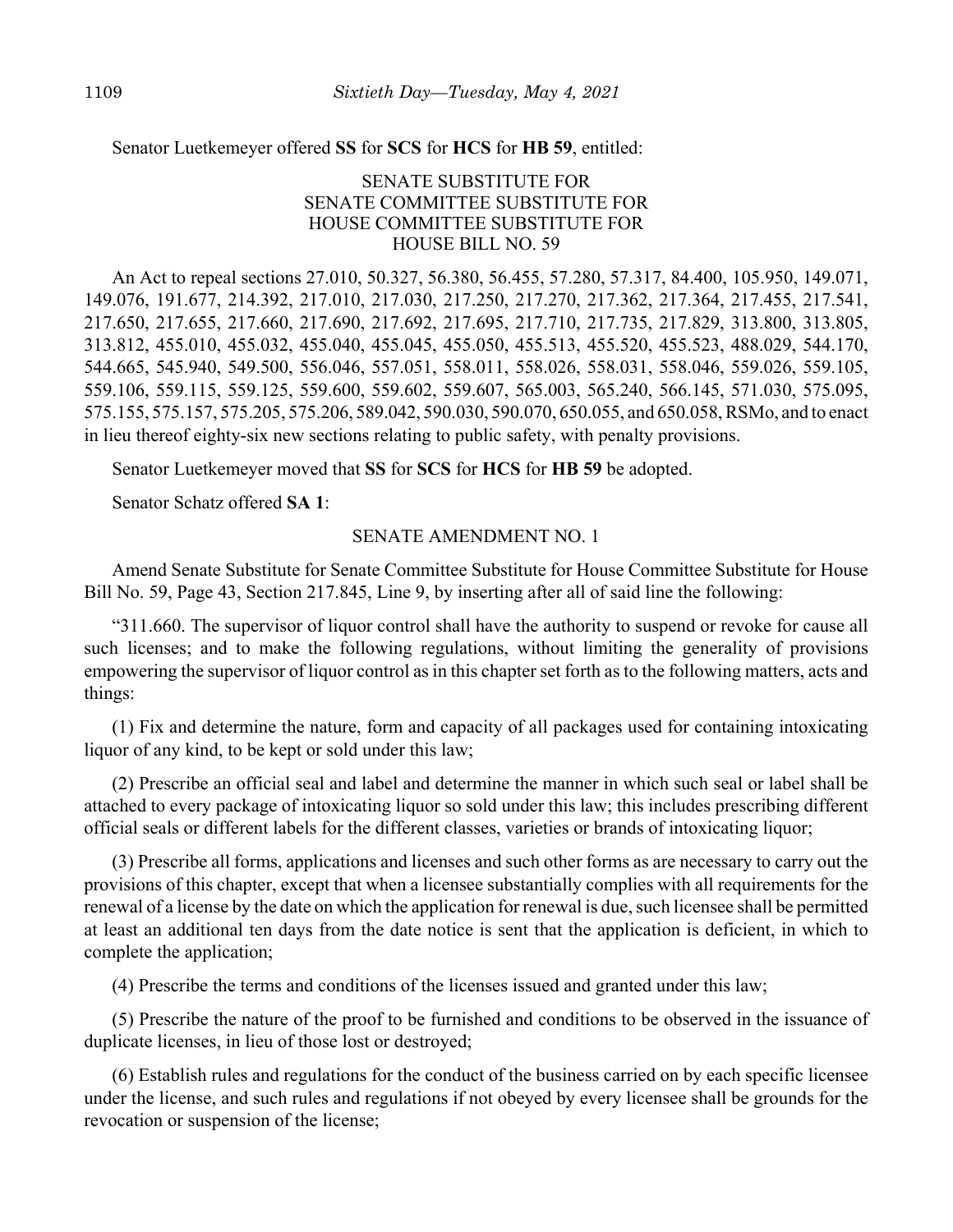(7) The right to examine books, records and papers of each licensee and to hear and determine complaints against any licensee;

(8) To issue subpoenas and all necessary processes and require the production of papers, to administer oaths and to take testimony;

(9) Prescribe all forms of labels to be affixed to all packages containing intoxicating liquor of any kind; **[**and**]**

# (10) **To refer to the Missouri gaming commission, Missouri state highway patrol, and local law enforcement agencies any suspected illegal gambling activity punishable under chapter 572 being conducted on the premises of a location licensed under this chapter; and**

**(11)** To make such other rules and regulations as are necessary and feasible for carrying out the provisions of this chapter, as are not inconsistent with this law."; and

Further amend the title and enacting clause accordingly.

Senator Schatz moved that the above amendment be adopted.

Senator Schatz offered **SA 1** to **SA 1**:

#### SENATE AMENDMENT NO. 1 TO SENATE AMENDMENT NO. 1

Amend Senate Amendment No. 1 to Senate Substitute for Senate Committee Substitute for House Committee Substitute for House Bill No. 59, Page 1, Line 1, by inserting after "page" the following: "1, section title, line 16, by inserting after "provisions" the following: "with an emergency clause for certain sections"; and

Further amend said bill, page"; and

Further amend said amendment, page 2, section 311.660, line 49 by inserting after "chapter" the following: "**, which shall be investigated under section 43.380**"; and further amend said amendment, line 52 by striking ""; and" and inserting in lieu thereof the following:

"311.680. 1. Whenever it shall be shown, or whenever the supervisor of liquor control has knowledge, that a person licensed hereunder has not at all times kept an orderly place or house, or has violated any of the provisions of this chapter, the supervisor of liquor control may warn, place on probation on such terms and conditions as the supervisor of liquor control deems appropriate for a period not to exceed twelve months, suspend or revoke the license of that person, but the person shall have ten days' notice of the application to warn, place on probation, suspend or revoke the person's license prior to the order of warning, probation, revocation or suspension issuing.

2. Any wholesaler licensed pursuant to this chapter in lieu of, or in addition to, the warning, probation, suspension or revocation authorized in subsection 1 of this section, may be assessed a civil penalty by the supervisor of liquor control of not less than one hundred dollars or more than twenty-five hundred dollars for each violation.

3. Any solicitor licensed pursuant to this chapter in lieu of the suspension or revocation authorized in subsection 1 of this section may be assessed a civil penalty or fine by the supervisor of liquor control of not less than one hundred dollars nor more than five thousand dollars for each violation.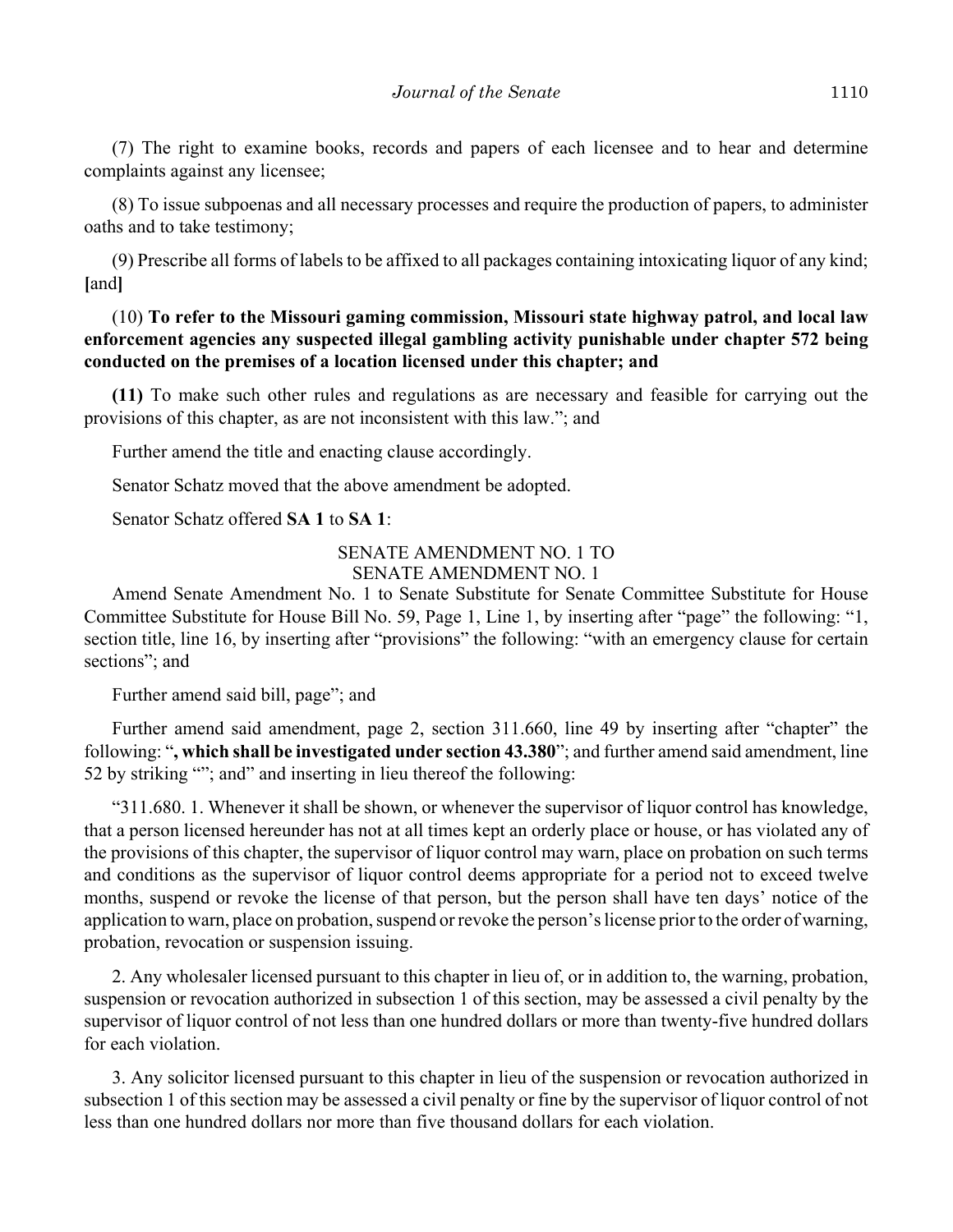4. Any retailer with less than five thousand occupant capacity licensed pursuant to this chapter in lieu of the suspension or revocation authorized by subsection 1 of this section may be assessed a civil penalty or fine by the supervisor of liquor control of not less than fifty dollars nor more than one thousand dollars for each violation.

5. Any retailer with five thousand or more occupant capacity licensed pursuant to this chapter in lieu of the suspension or revocation authorized by subsection 1 of this section, may be assessed a civil penalty or fine by the supervisor of liquor control of not less than fifty dollars nor more than five thousand dollars for each violation.

6. **(1) Upon notification by the Missouri gaming commission or a law enforcement agency of possession of a gambling device, as defined pursuant to section 572.010, by a person licensed pursuant to this chapter, the supervisor of liquor control shall suspend or revoke the license of such person on such terms and conditions as the supervisor of liquor control deems appropriate, provided such person shall be given ten days to remove such gambling device from the premises prior to the supervisor of liquor control taking action pursuant to this subsection. Upon a second or subsequent notification pursuant to this subsection of the possession of a gambling device by a person licensed pursuant to this chapter, the supervisor of liquor control shall not be required to give such person ten days to remove such gambling device from the premises prior to taking action pursuant to this subsection.**

**(2) The supervisor of liquor control shall, by no later than August 15, 2021, provide written or electronic notice to all persons licensed pursuant to this chapter informing such persons of the provisions of this subsection and section 311.720.**

**7.** Any aggrieved person may appeal to the administrative hearing commission in accordance with section 311.691.

**[**7.**] 8.** In order to encourage the early resolution of disputes between the supervisor of liquor control and licensees, the supervisor of liquor control, prior to issuing an order of warning, probation, revocation, suspension, or fine, shall provide the licensee with the opportunity to meet or to confer with the supervisor of liquor control, or his or her designee, concerning the alleged violations. At least ten days prior to such meeting or conference, the supervisor shall provide the licensee with notice of the time and place of such meeting or conference, and the supervisor of liquor control shall also provide the licensee with a written description of the specific conduct for which discipline is sought, a citation of the law or rules allegedly violated, and, upon request, copies of any violation report or any other documents which are the basis for such action. Any order of warning, probation, revocation, suspension, or fine shall be effective no sooner than thirty days from the date of such order.

311.710. 1. In addition to the penalties and proceedings for suspension or revocation of licenses provided for in this chapter, and without limiting them, proceedings for the suspension or revocation of any license authorizing the sale of intoxicating liquor at retail may be brought in the circuit court of any county in this state, or in the city of St. Louis, in which the licensed premises are located and such proceedings may be brought by the sheriff or any peace officer of that county or by any eight or more persons who are taxpaying citizens of the county or city for any of the following offenses:

(1) Selling, giving or otherwise supplying intoxicating liquor to a habitual drunkard or to any person who is under or apparently under the influence of intoxicating liquor;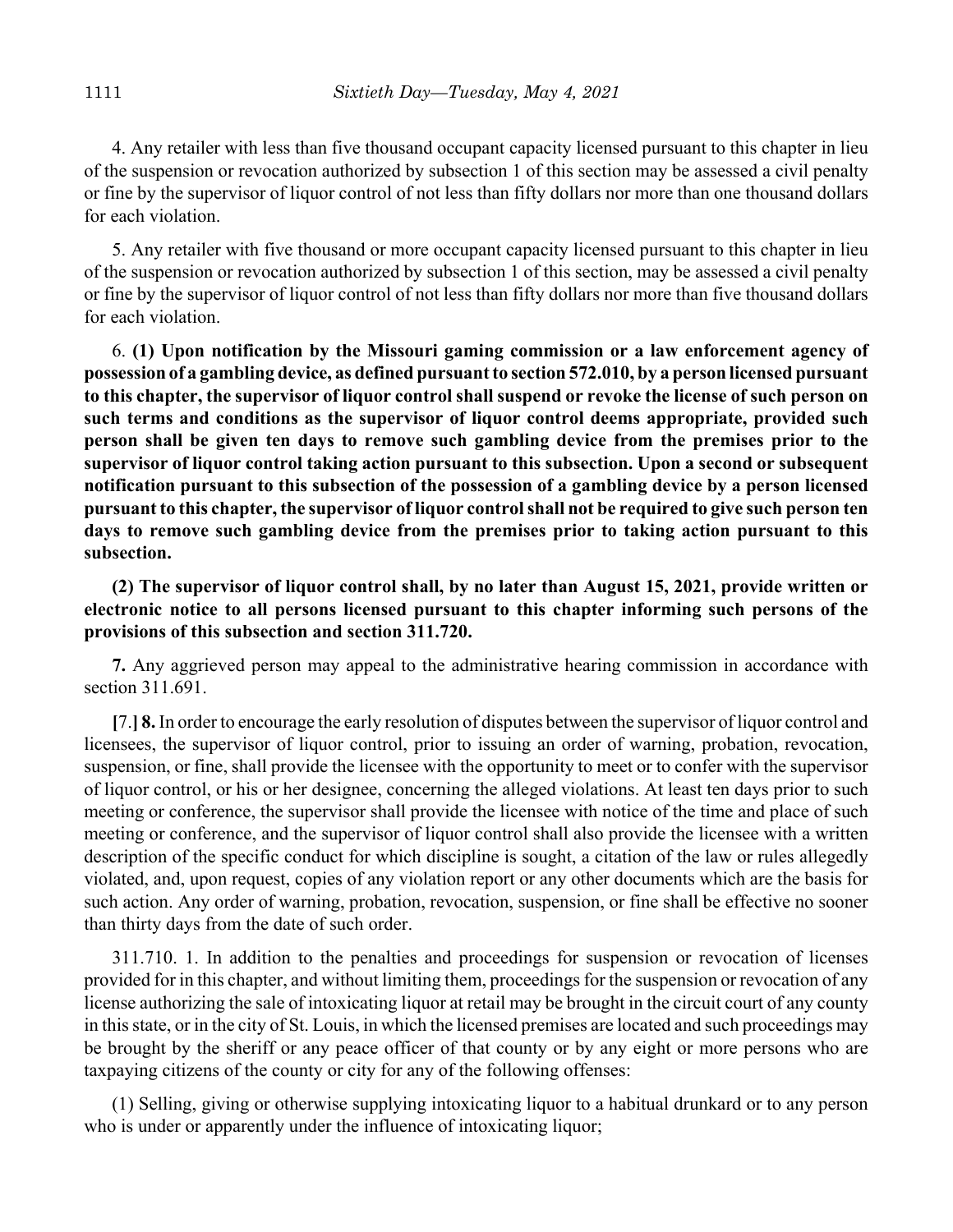(2) Knowingly permitting any prostitute, degenerate, or dissolute person to frequent the licensed premises;

(3) Permitting on the licensed premises any disorderly conduct, breach of the peace, or any lewd, immoral or improper entertainment, conduct or practices;

(4) Selling, offering for sale, possessing or knowingly permitting the consumption on the licensed premises of any kind of intoxicating liquors, the sale, possession or consumption of which is not authorized under his license;

(5) Selling, giving, or otherwise supplying intoxicating liquor to any person under the age of twenty-one years;

(6) Selling, giving or otherwise supplying intoxicating liquors between the hours of 12:00 midnight Saturday night and 12:00 midnight Sunday night**;**

# **(7) Permitting on the licensed premises any form of gambling device punishable under chapter 572**.

2. Provided, that said taxpaying citizen shall submit in writing, under oath, by registered United States mail to the supervisor of liquor control a joint complaint, stating the name of the licensee, the name under which the licensee's business is conducted and the address of the licensed premises, setting out in general the character and nature of the offense or offenses charged, together with the names and addresses of the witnesses by whom proof thereof is expected to be made; and provided, that after a period of thirty days after the mailing of such complaint to the supervisor of liquor control the person therein complained of shall not have been cited by the supervisor to appear and show cause why his license should not be suspended or revoked then they shall file with the circuit clerk of the county or city in which the premises are located a copy of the complaint on file with the supervisor of liquor control.

3. If, pursuant to the receipt of such complaint by the supervisor of liquor control, the licensee appears and shows cause why his license should not be suspended or revoked at a hearing held for that purpose by the supervisor and either the complainants or the licensee consider themselves aggrieved with the order of the supervisor then, after a request in writing by either the complainants or the licensee, the supervisor shall certify to the circuit clerk of the county or city in which the licensed premises are located a copy of the original complaint filed with him, together with a copy of the transcript of the evidence adduced at the hearing held by him. Such certification by the supervisor shall not act as a supersedeas of any order made by him.

4. Upon receipt of such complaint, whether from the complainant directly or from the supervisor of liquor control, the court shall set a date for an early hearing thereon and it shall be the duty of the circuit clerk to cause to be delivered by registered United States mail to the prosecuting attorney of the county or to the circuit attorney of the city of St. Louis and to the licensee copies of the complaint and he shall, at the same time, give notice of the time and place of the hearing. Such notice shall be delivered to the prosecuting attorney or to the circuit attorney and to the licensee at least fifteen days prior to the date of the hearing.

5. The complaint shall be heard by the court without a jury and if there has been a prior hearing thereon by the supervisor of liquor control then the case shall be heard de novo and both the complainants and the licensee may produce new and additional evidence material to the issues.

6. If the court shall find upon the hearing that the offense or offenses charged in the complaint have been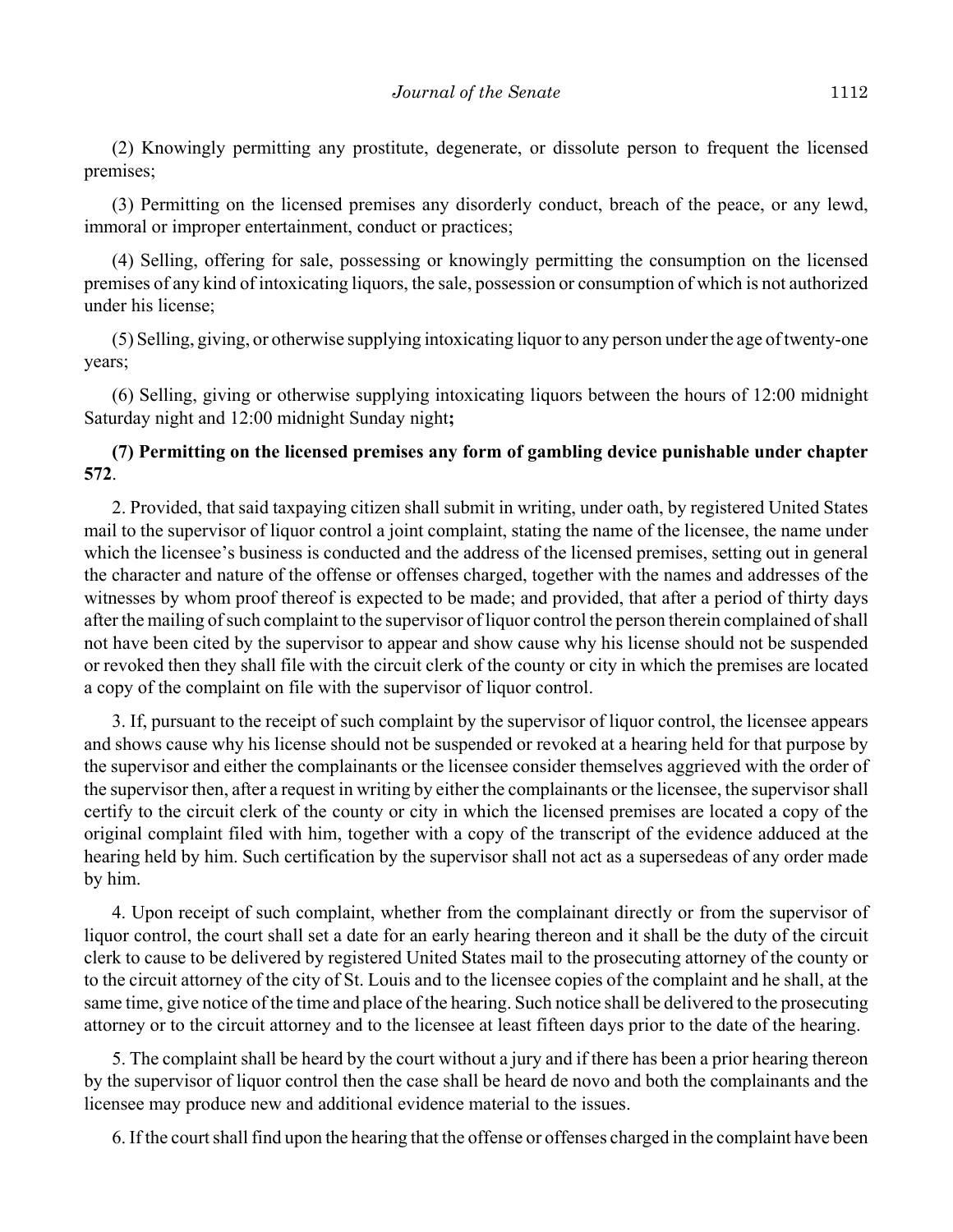established by the evidence, the court shall order the suspension or revocation of the license but, in so doing, shall take into consideration whatever order, if any, may have been made in the premises by the supervisor of liquor control. If the court finds that to revoke the license would be unduly severe, then the court may suspend the license for such period of time as the court deems proper.

7. The judgment of the court in no event shall be superseded or stayed during pendency of any appeal therefrom.

8. It shall be the duty of the prosecuting attorney or circuit attorney to prosecute diligently and without delay any such complaints coming to him by virtue of this section.

9. The jurisdiction herein conferred upon the circuit courts to hear and determine complaints for the suspension or revocation of licenses in the manner provided in this section shall not be exclusive and any authority conferred upon the supervisor of liquor control to revoke or suspend licenses shall remain in full force and effect, and the suspension or revocation of a license as provided in this section shall be in addition to and not in lieu of any other revocation or suspension provided by this chapter.

10. Costs accruing because of such hearings in the circuit court shall be taxed in the same manner as criminal costs.

311.720. Conviction in any court of any violation of this chapter, or any felony violation of chapter 195 **or chapter 572**, in the course of business, shall have the effect of automatically revoking the license of the person convicted, and such revocation shall continue operative until said case is finally disposed of, and if the defendant is finally acquitted, he may apply for and receive a license hereunder, upon paying the regular license charge therefor, in the same manner as though he had never had a license hereunder; provided, however, that the provisions of this section shall not apply to violations of section 311.070, and violations of said section shall be punished only as therein provided.

313.004. 1. There is hereby created the "Missouri Gaming Commission" consisting of five members appointed by the governor, with the advice and consent of the senate. Each member of the Missouri gaming commission shall be a resident of this state. No member shall have pled guilty to or shall have been convicted of a felony or gambling-related offense. Not more than three members shall be affiliated with the same political party. No member of the commission shall be an elected official. The overall membership of the commission shall reflect experience in law enforcement, civil and criminal investigation and financial principles.

2. The initial members of the commission shall be appointed within thirty days of April 29, 1993. Of the members first appointed, one shall be appointed for a one-year term, two shall be appointed for a twoyear term and two shall be appointed for a three-year term. Thereafter, all members appointed shall serve for a three-year term. No person shall serve as a member more than six years. The governor shall designate one of the members as the chair. The governor may remove any member of the commission from office for malfeasance or neglect of duty in office. The governor may also replace any member of the commission, with the advice and consent of the senate, when any responsibility concerning the state lottery, pari-mutuel wagering or any other form of gaming is placed under the jurisdiction of the commission.

3. The commission shall meet at least quarterly in accordance with its rules. In addition, special meetings may be called by the chair or any two members of the commission upon twenty-four-hour written notice to each member. No action of the commission shall be binding unless taken at a meeting at which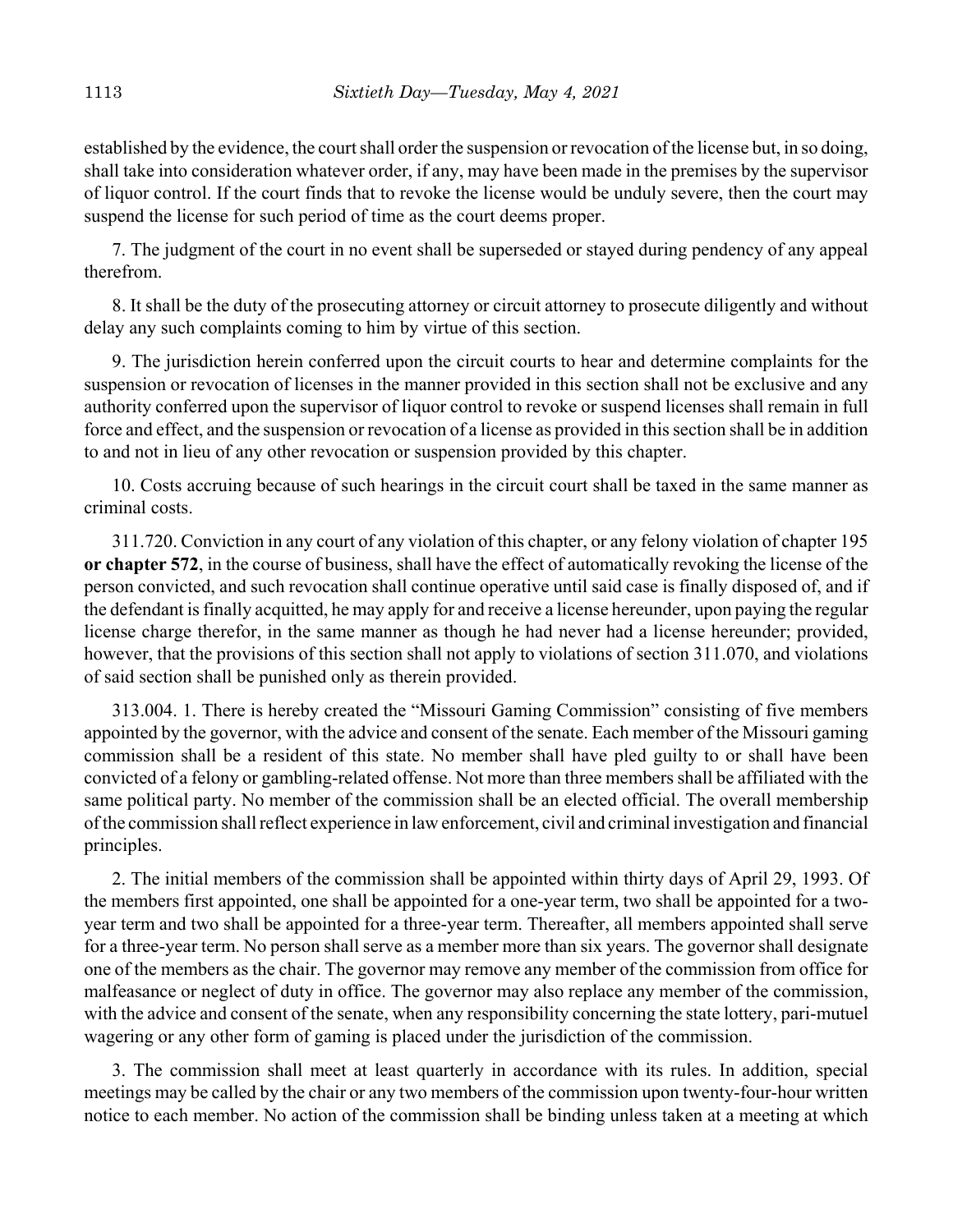at least three of the five members are present and shall vote in favor thereof.

4. The commission shall perform all duties and have all the powers and responsibilities conferred and imposed upon it relating to excursion gambling boats and, after June 30, 1994, the lawful operation of the game of bingo under this chapter. Within the commission, there shall be established a division of gambling and after June 30, 1994, the division of bingo. Subject to appropriations, the commission may hire an executive director and any employees as it may deem necessary to carry out the commission–'s duties. The commission shall have authority to require investigations of any employee or applicant for employment as deemed necessary and use such information or any other information in the determination of employment. The commission shall promulgate rules and regulations establishing a code of ethics for its employees which shall include, but not be limited to, restrictions on which employees shall be prohibited from participating in or wagering on any game or gaming operation subject to the jurisdiction of the commission. The commission shall determine if any other employees of the commission or any licensee of the commission shall participate or wager in any operation under the jurisdiction of the commission.

5. On April 29, 1993, all the authority, powers, duties, functions, records, personnel, property, matters pending and all other pertinent vestiges of the state tourism commission relating to the regulation of excursion gambling boats and, after June 30, 1994, of the department of revenue relating to the regulation of the game of bingo shall be transferred to the Missouri gaming commission.

6. The commission shall be assigned to the department of public safety as a type III division, but the director of the department of public safety has no supervision, authority or control over the actions or decisions of the commission.

7. Members of the Missouri gaming commission shall receive as compensation, the amount of one hundred dollars for every day in which the commission holds a meeting, when such meeting is subject to the recording of minutes as provided in chapter 610, and shall be reimbursed for reasonable expenses incurred in the performance of their duties. The chair shall receive as additional compensation one hundred dollars for each month such person serves on the commission in that capacity.

8. No member or employee of the commission shall be appointed or continue to be a member or employee who is licensed by the commission as an excursion gambling boat operator or supplier and no member or employee of the commission shall be appointed or continue to be a member or employee who is related to any person within the second degree of consanguinity or affinity who is licensed by the commission as an excursion gambling boat operator or supplier. The commission shall determine by rule and regulation appropriate restrictions on the relationship of members and employees of the commission to persons holding or applying for occupational licenses from the commission or to employees of any licensee of the commission. No peace officer, as defined by section 590.010, who is designated to have direct regulator authority related to excursion gambling boats shall be employed by any excursion gambling boat or supplier licensed by the commission while employed as a peace officer. No member or employee of the commission or any employee of the state attorney general's office or the state highway patrol who has direct authority over the regulation or investigation of any applicant or licensee of the commission or any peace officer of any city or county which has approved excursion boat gambling shall accept any gift or gratuity from an applicant or licensee while serving as a member or while under such employment. Any person knowingly in violation of the provisions of this subsection is guilty of a class A misdemeanor. Any such member, officer or employee who personally or whose prohibited relative knowingly violates the provisions of this subsection, in addition to the foregoing penalty, shall, upon conviction, immediately and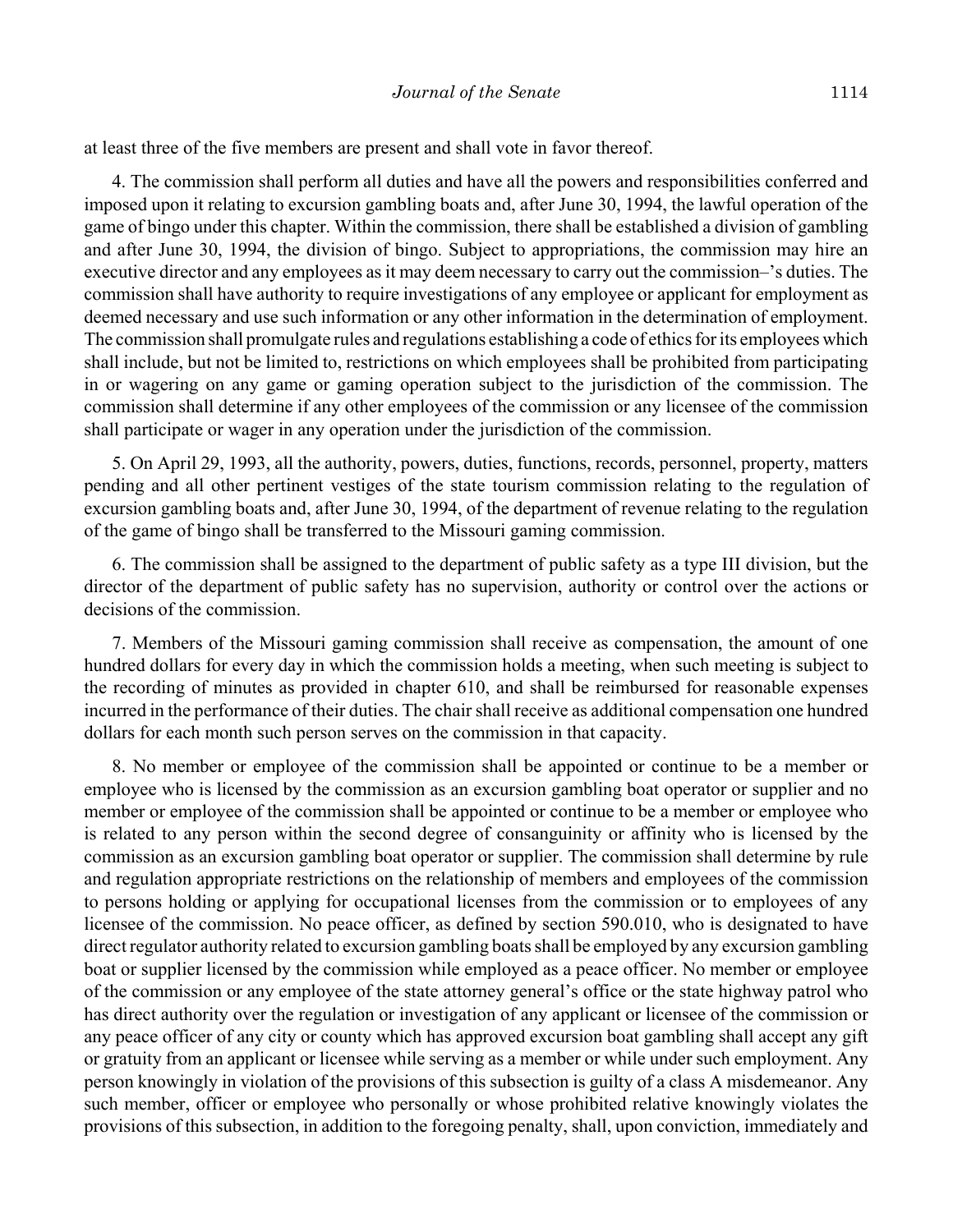thereupon forfeit his office or employment.

9. The commission may enter into agreements with the Federal Bureau of Investigation, the Federal Internal Revenue Service, the state attorney general**, the Missouri state highway patrol,** or any state, federal or local agency the commission deems necessary to carry out the duties of the commission**, including investigations relating to and the enforcement of the provisions of chapter 572 relating to illegal gambling**. No state agency shall count employees used in any agreements entered into with the commission against any personnel cap authorized by any statute. Any consideration paid by the commission for the purpose of entering into, or to carry out, any agreement shall be considered an administrative expense of the commission. When such agreements are entered into for responsibilities relating to excursion gambling boats, **or for the purpose of investigating illegal gambling pursuant to chapter 572 utilizing existing Missouri state highway patrol personnel assigned to enforce the regulations of licensed gaming activities governed by chapter 313,** the commission shall require excursion gambling boat licensees to pay for such services under rules and regulations of the commission. The commission may provide by rules and regulations for the offset of any prize or winnings won by any person making a wager subject to the jurisdiction of the commission, when practical, when such person has an outstanding debt owed the state of Missouri.

10. No person who has served as a member or employee of the commission, as a member of the general assembly, as an elected or appointed official of the state or of any city or county of this state in which the licensing of excursion gambling boats has been approved in either the city or county or both or any employee of the state highway patrol designated by the superintendent of the highway patrol or any employee of the state attorney general's office designated by the state attorney general to have direct regulatory authority related to excursion gambling boats shall, while in such office or during such employment and during the first two years after termination of his office or position, obtain direct ownership interest in or be employed by any excursion gambling boat licensed by the commission or which has applied for a license to the commission or enter into a contractual relationship related to direct gaming activity. A "direct ownership interest" shall be defined as any financial interest, equitable interest, beneficial interest, or ownership control held by the public official or employee, or such person's family member related within the second degree of consanguinity or affinity, in any excursion gambling boat operation or any parent or subsidiary company which owns or operates an excursion gambling boat or as a supplier to any excursion gambling boat which has applied for or been granted a license by the commission, provided that a direct ownership interest shall not include any equity interest purchased at fair market value or equity interest received as consideration for goods and services provided at fair market value of less than one percent of the total outstanding shares of stock of any publicly traded corporation or certificates of partnership of any limited partnership which is listed on a regulated stock exchange or automated quotation system. Any person who knowingly violates the provisions of this subsection is guilty of a class E felony. Any such member, officer or employee who personally and knowingly violates the provisions of this subsection, in addition to the foregoing penalty, shall, upon conviction, immediately and thereupon forfeit his office or employment. For purposes of this subsection, "appointed official" shall mean any official of this state or of any city or county authorized under subsection 10 of section 313.812 appointed to a position which has discretionary powers over the operations of any licensee or applicant for licensure by the commission. This shall only apply if the appointed official has a direct ownership interest in an excursion gambling boat licensed by the commission or which has applied for a license to the commission to be docked within the jurisdiction of his or her appointment. No elected or appointed official, his or her spouse or dependent child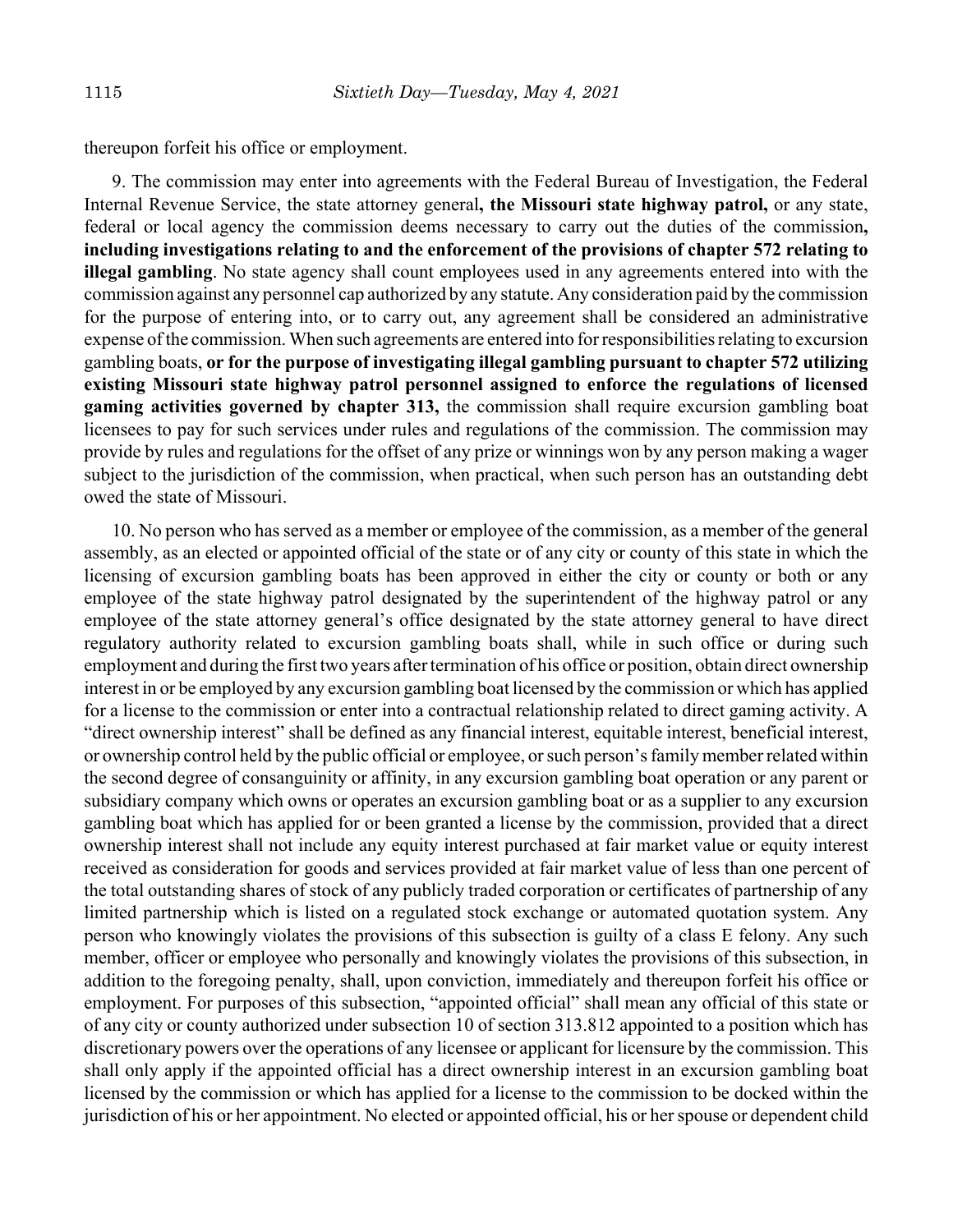shall, while in such office or within two years after termination of his or her office or position, be employed by an applicant for an excursion gambling boat license or an excursion gambling boat licensed by the commission. Any other person related to an elected or appointed official within the second degree of consanguinity or affinity employed by an applicant for an excursion gambling boat license or excursion gambling boat licensed by the commission shall disclose this relationship to the commission. Such disclosure shall be in writing and shall include who is employing such individual, that person–'s relationship to the elected or appointed official, and a job description for which the person is being employed. The commission may require additional information as it may determine necessary.

11. The commission may enter into contracts with any private entity the commission deems necessary to carry out the duties of the commission, other than criminal law enforcement, provision of legal counsel before the courts and other agencies of this state, and the enforcement of liquor laws. The commission may require provisions for special auditing requirements, investigations and restrictions on the employees of any private entity with which a contract is entered into by the commission.

12. Notwithstanding the provisions of chapter 610 to the contrary, all criminal justice records shall be available to any agency or commission responsible for licensing or investigating applicants or licensees applying to any gaming commission of this state.

**13. (1) The commission shall establish a telephone contact number, which shall be prominently displayed on the commission's website, to receive reports of suspected illegal gambling activities. Upon the receipt of such report, the commission shall refer such reports to the Missouri state highway patrol for investigation pursuant to this section. The commission shall notify the subject of such investigation within thirty days of receiving a report under this subsection.**

**(2) The superintendent of the highway patrol shall initiate investigations of potential violations punishable under chapter 572, including referrals made by the Missouri gaming commission pursuant to this section.**

**(3) Upon the request of a prosecuting or circuit attorney, the attorney general shall aid a prosecuting or circuit attorney in prosecuting violations referred by the superintendent of the highway patrol.**

**(4) Local law enforcement agencies shall notify the supervisor of liquor control, the state lottery commission, and the Missouri gaming commission of all investigations of potential violations punishable under chapter 572.**

**(5) The provisions of this subsection shall not preclude or hinder the ability of a local law enforcement agency to conduct investigations into potential violations punishable under chapter 572 or any other crime or criminal activity in its jurisdiction.**

**(6) Any person or establishment licensed under this chapter that is convicted of or pleads guilty to a violation punishable under chapter 572, and any affiliated company of such person or establishment, shall be permanently prohibited from being licensed to participate in any way in a program implementing video lottery gaming terminals should such a program be implemented in this state.**

313.255. 1. The director shall issue, suspend, revoke, and renew licenses for lottery game retailers pursuant to rules and regulations adopted by the commission. Such rules shall specify that at least ten percent of all licenses awarded to lottery game retailers in constitutional charter cities not within a county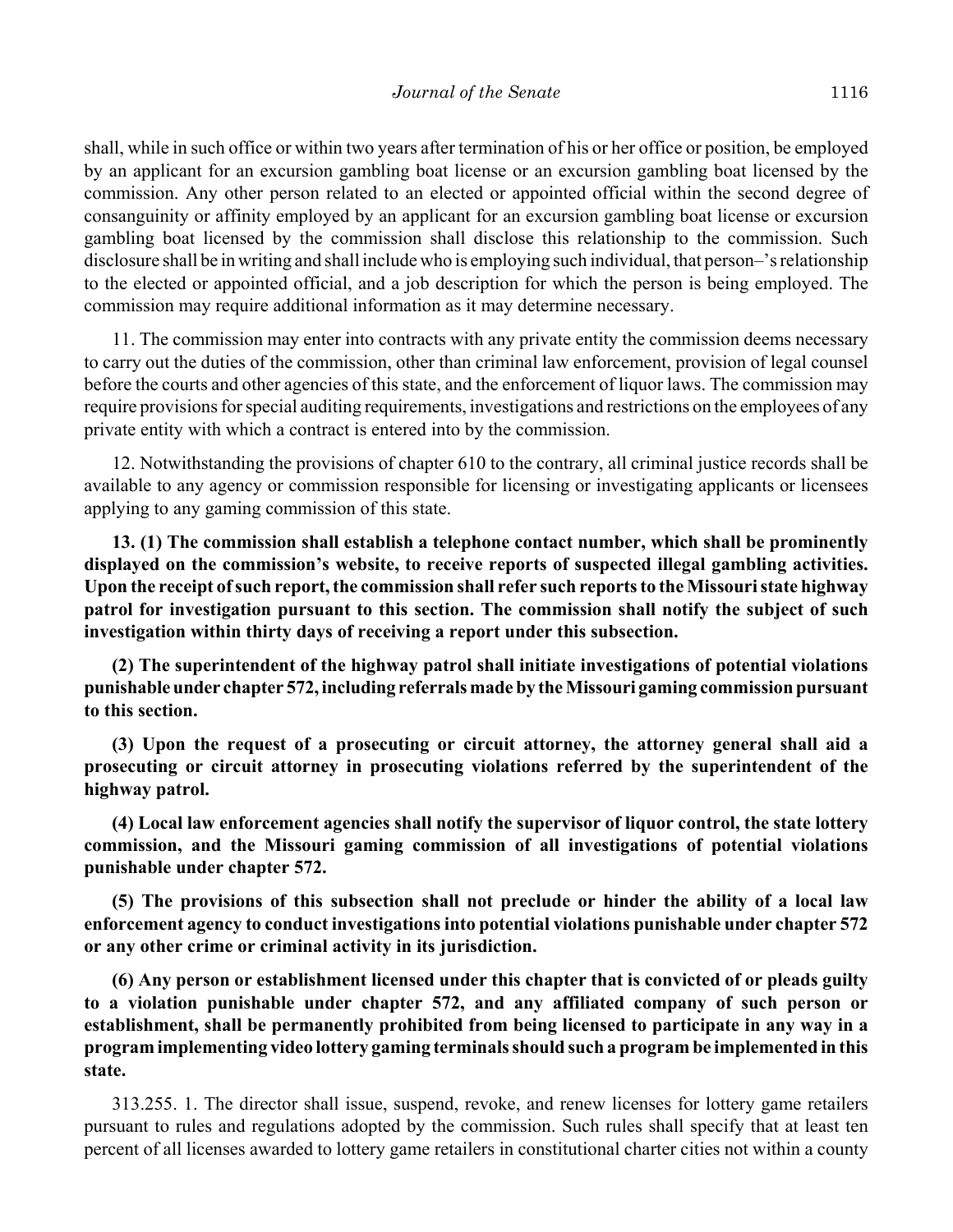and constitutional charter cities with a population of at least four hundred fifty thousand not located wholly within a county of the first class with a charter form of government shall be awarded to minority-owned and -controlled business enterprises. Licensing rules and regulations shall include requirements relating to the financial responsibility of the licensee, the accessibility of the licensee's place of business or activity to the public, the sufficiency of existing licenses to serve the public interest, the volume of expected sales, the security and efficient operation of the lottery, and other matters necessary to protect the public interest and trust in the lottery and to further the sales of lottery tickets or shares. Lottery game retailers shall be selected without regard to political affiliation.

2. The commission may sell lottery tickets at its office and at special events.

3. The commission shall require every retailer to post a bond, a bonding fee or a letter of credit in such amount as may be required by the commission, and upon licensure shall prominently display his license, or a copy thereof, as provided in the rules and regulations of the commission.

4. All licenses for lottery game retailers shall specify the place such sales shall take place.

5. A lottery game retailer license shall not be assignable or transferable.

6. A license shall be revoked upon a finding that the licensee:

(1) Has knowingly provided false or misleading information to the commission or its employees;

(2) Has been convicted of any felony; or

(3) Has endangered the security of the lottery.

7. A license may be suspended, revoked, or not renewed for any of the following causes:

(1) A change of business location;

(2) An insufficient sales volume;

(3) A delinquency in remitting money owed to the lottery; **[**or**]**

(4) Any violation of any rule or regulation adopted pursuant to this section by the commission**; or**

# **(5) Possession of a gambling device as defined pursuant to section 572.010**."; and

Further amend said bill, page 117, Section 571.030, line 269, by inserting after all of said line the following:

"572.010. As used in this chapter the following terms mean:

(1) "Advance gambling activity", a person advances gambling activity if, acting other than as a player, he or she engages in conduct that materially aids any form of gambling activity. Conduct of this nature includes but is not limited to conduct directed toward the creation or establishment of the particular game, lottery, contest, scheme, device or activity involved, toward the acquisition or maintenance of premises, paraphernalia, equipment or apparatus therefor, toward the solicitation or inducement of persons to participate therein, toward the actual conduct of the playing phases thereof, toward the arrangement or communication of any of its financial or recording phases, or toward any other phase of its operation. A person advances gambling activity if, having substantial proprietary control or other authoritative control over premises being used with his or her knowledge for purposes of gambling activity, he or she permits that activity to occur or continue or makes no effort to prevent its occurrence or continuation. The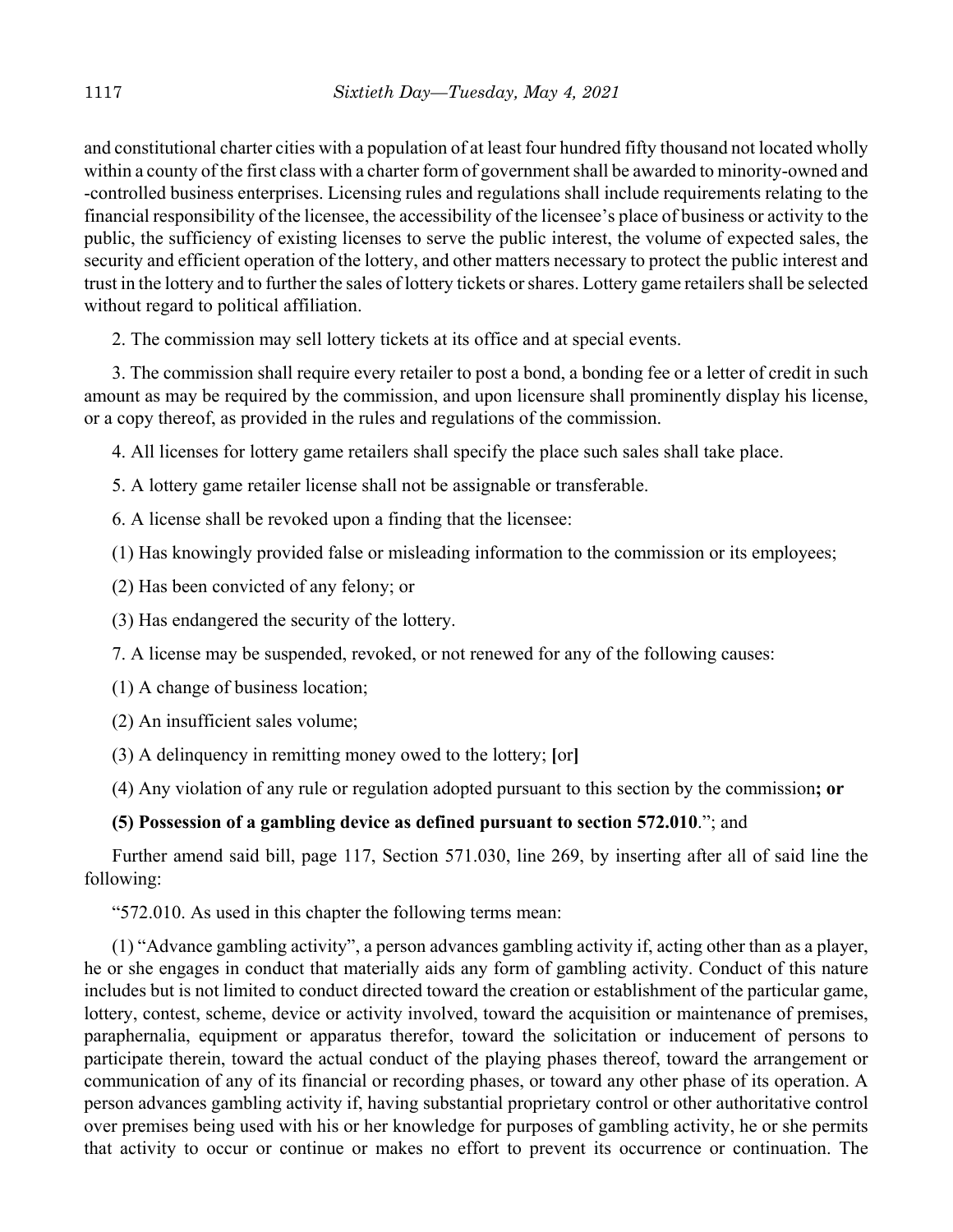supplying, servicing and operation of a licensed excursion gambling boat under sections 313.800 to 313.840 does not constitute advancing gambling activity;

(2) "Bookmaking", advancing gambling activity by unlawfully accepting bets from members of the public as a business, rather than in a casual or personal fashion, upon the outcomes of future contingent events;

(3) "Contest of chance", any contest, game, gaming scheme or gaming device in which the outcome depends in a material degree upon an element of chance, notwithstanding that the skill of the contestants may also be a factor therein;

(4) "Gambling", a person engages in gambling when he or she stakes or risks something of value upon the outcome of a contest of chance or a future contingent event not under his or her control or influence, upon an agreement or understanding that he or she will receive something of value in the event of a certain outcome. Gambling does not include bona fide business transactions valid under the law of contracts, including but not limited to contracts for the purchase or sale at a future date of securities or commodities, and agreements to compensate for loss caused by the happening of chance, including but not limited to contracts of indemnity or guaranty and life, health or accident insurance; nor does gambling include playing an amusement device that confers only an immediate right of replay not exchangeable for something of value. Gambling does not include any licensed activity, or persons participating in such games which are covered by sections 313.800 to 313.840;

(5) "Gambling device", any device, machine, paraphernalia or equipment that is **not approved by the Missouri gaming commission or state lottery commission under the provisions of chapter 313 and that:**

**(a) Contains a random number generator where prize payout percentages are controlled or adjustable;**

**(b) Is used in any scenario where coins or cash prizes are involved or any scenario where a prize is converted to cash or monetary credit of any kind related to the use of the gambling device; or**

**(c) Is** used or usable in the playing phases of any gambling activity, whether that activity consists of gambling between persons or gambling by a person with a machine**, regardless of whether the machine or device or system or network of devices includes a preview of the outcome or whether the outcome is known, displayed, or capable of being known or displayed to the user;**

**Any device not described in paragraphs (a) to (c) of this subdivision that a reasonable person would believe is usable or can be made readily usable in gambling or any phases of gambling activity shall be prima facia evidence of a gambling device and may be subject to seizure by any peace officer in this state**. However, lottery tickets, policy slips and other items used in the playing phases of lottery and policy schemes are not gambling devices within this definition;

(6) "Gambling record", any article, instrument, record, receipt, ticket, certificate, token, slip or notation used or intended to be used in connection with unlawful gambling activity;

(7) "Lottery" or "policy", an unlawful gambling scheme in which for a consideration the participants are given an opportunity to win something of value, the award of which is determined by chance;

(8) "Player", a person who engages in any form of gambling solely as a contestant or bettor, without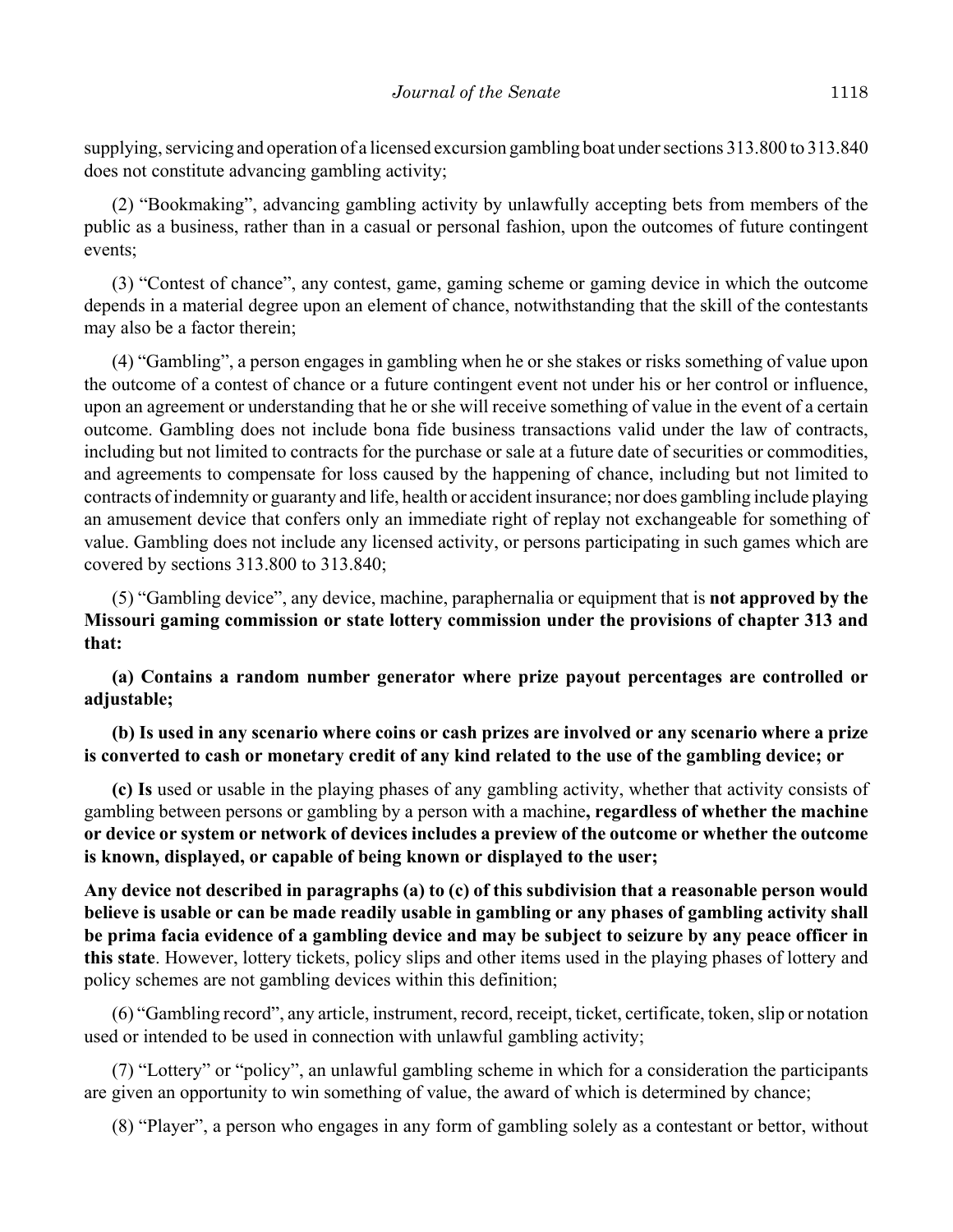receiving or becoming entitled to receive any profit therefrom other than personal gambling winnings, and without otherwise rendering any material assistance to the establishment, conduct or operation of the particular gambling activity. A person who gambles at a social game of chance on equal terms with the other participants therein does not otherwise render material assistance to the establishment, conduct or operation thereof by performing, without fee or remuneration, acts directed toward the arrangement or facilitation of the game, such as inviting persons to play, permitting the use of premises therefor and supplying cards or other equipment used therein. A person who engages in "bookmaking" as defined in subdivision (2) of this section is not a player;

(9) "Professional player", a player who engages in gambling for a livelihood or who has derived at least twenty percent of his or her income in any one year within the past five years from acting solely as a player;

(10) "Profit from gambling activity", a person profits from gambling activity if, other than as a player, he or she accepts or receives money or other property pursuant to an agreement or understanding with any person whereby he participates or is to participate in the proceeds of gambling activity;

(11) "Slot machine", a gambling device that as a result of the insertion of a coin or other object operates, either completely automatically or with the aid of some physical act by the player, in such a manner that, depending upon elements of chance, **from the perspective of a player or a reasonable person,** it may eject something of value**, regardless of whether the machine or device or system or network of devices includes a preview of the outcome or whether the outcome is known, displayed, or capable of being known or displayed to the user**. A device so constructed or readily adaptable or convertible to such use is no less a slot machine because it is not in working order or because some mechanical act of manipulation or repair is required to accomplish its adaptation, conversion or workability. Nor is it any less a slot machine because apart from its use or adaptability as such it may also sell or deliver something of value on a basis other than chance;

(12) "Something of value", any money or property, any token, object or article exchangeable for money or property, or any form of credit or promise directly or indirectly contemplating transfer of money or property or of any interest therein or involving extension of a service, entertainment or a privilege of playing at a game or scheme without charge;

(13) "Unlawful", not specifically authorized by law.

572.015. **1.** Nothing in this chapter prohibits constitutionally authorized activities under Article III, Sections 39(a) to 39(f) of the Missouri Constitution.

**2. For the purposes of this section and Article III, Section 39(f) of the Missouri Constitution, the following terms shall mean:**

**(1) "Net proceeds", the gross amount paid for tickets for a raffle or sweepstakes minus the payment of prizes and administrative expenses. Administrative expenses relating to the purchase or rental of supplies and equipment utilized in conducting the raffle or sweepstakes shall not be in excess of the reasonable market purchase price or reasonable market rental rate for such supplies and equipment, and in no case shall such administrative expenses be based on a percentage of proceeds;**

**(2) "Raffle" or "sweepstakes", the award by chance of one or more prizes to one or more persons among a group of persons who have paid or promised something of value in exchange for a ticket that represents one or more equal chances to win a prize, and for which all tickets have been sold prior to the selection of a winner or winners;**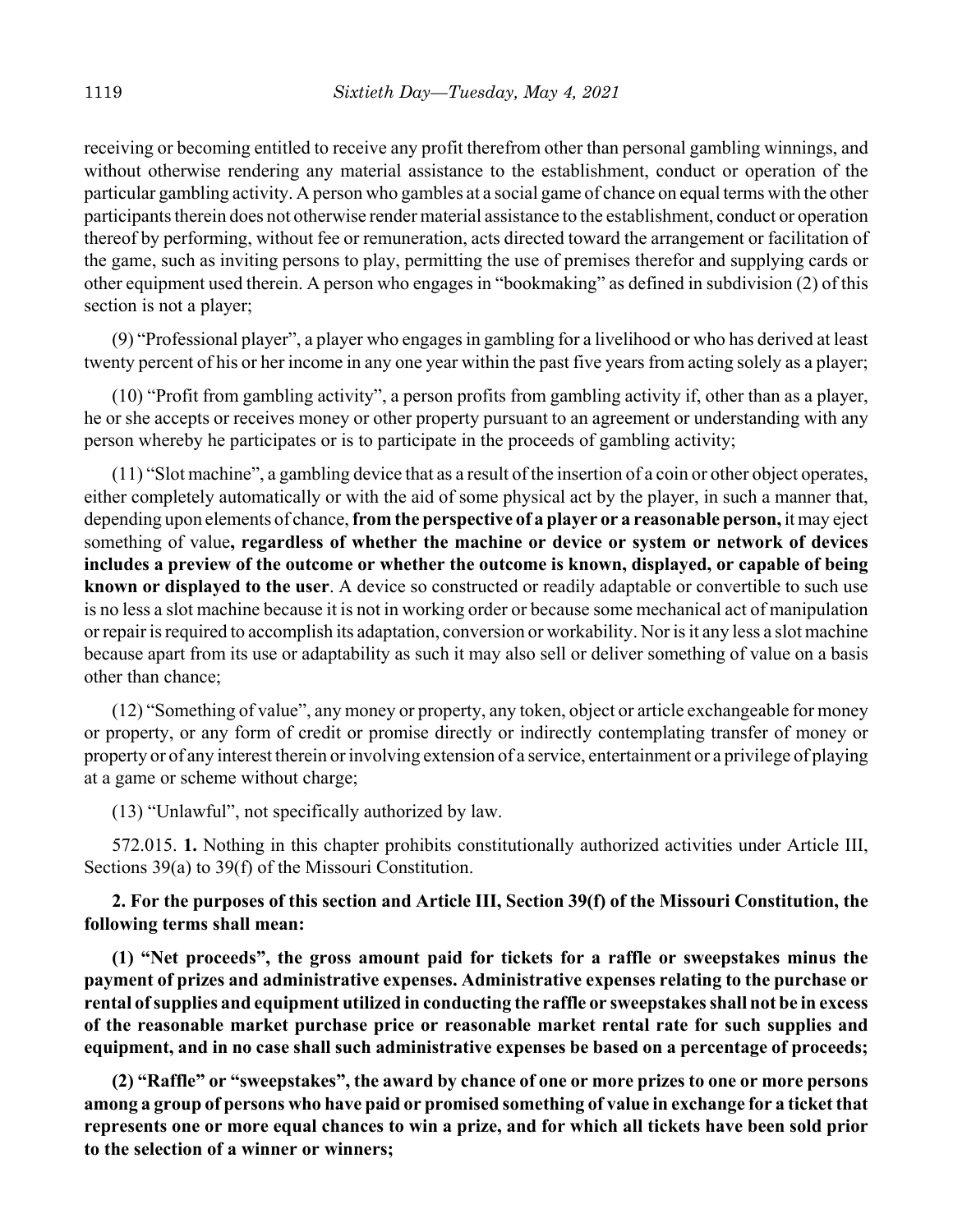**(3) "Sponsor", the offering of a raffle or sweepstakes by an organization recognized as charitable or religious pursuant to federal law in which the entire net proceeds of such raffle or sweepstakes shall be exclusively devoted to the lawful purposes of the organization permitted to conduct the raffle or sweepstakes.**

572.100. The general assembly by enacting this chapter intends to preempt any other regulation of the area covered by this chapter. No governmental subdivision or agency may enact or enforce a law that regulates or makes any conduct in the area covered by this chapter an offense, or the subject of a criminal or civil penalty or sanction of any kind**, except for the revocation, suspension, or denial by the Missouri lottery commission, the Missouri gaming commission, or the division of alcohol and tobacco control of a license issued under chapter 311 or 313**. The term "gambling", as used in this chapter, does not include licensed activities under sections 313.800 to 313.840."; and

Further amend said bill, page 138, section 217.660, line 8, by inserting after all of said line the following:

"Section B. Because of the need to eliminate illegal gambling activity in this state, the repeal and reenactment of sections 311.660, 311.680, 311.710, 311.720, 313.004, 313.255, 572.010, 572.015, and 572.100 of this act is deemed necessary for the immediate preservation of the public health, welfare, peace and safety, and is hereby declared to be an emergency act within the meaning of the constitution, and the repeal and reenactment of sections 311.660, 311.680, 311.710, 311.720, 313.004, 313.255, 572.010, 572.015, and 572.100 of this act shall be in full force and effect upon its passage and approval."; and".

Senator Schatz moved that the above amendment be adopted.

Senator Moon raised a point of order that **SA 1** to **SA 1** is out of order as it goes beyond the scope of the underlying bill.

President Pro Tem Schatz referred the point of order to the Committee on Parliamentary Procedure.

Senator Bernskoetter assumed the Chair.

On behalf of the Parliamentary Committee, Senator Rizzo ruled that the point of order was not well taken.

President Kehoe assumed the Chair.

Senator Eslinger assumed the Chair.

At the request of Senator Schatz, **SA 1** to **SA 1** was withdrawn.

Senator Schatz offered **SA 2** to **SA 1**:

#### SENATE AMENDMENT NO. 2 TO SENATE AMENDMENT NO. 1

Amend Senate Amendment No. 1 to Senate Substitute for Senate Committee Substitute for House Committee Substitute for House Bill No. 59, Page 1, Line 1, by inserting after "page" the following: "1, section title, line 16,

by inserting after "provisions" the following: "with an emergency clause for certain sections"; and

Further amend said bill, page"; and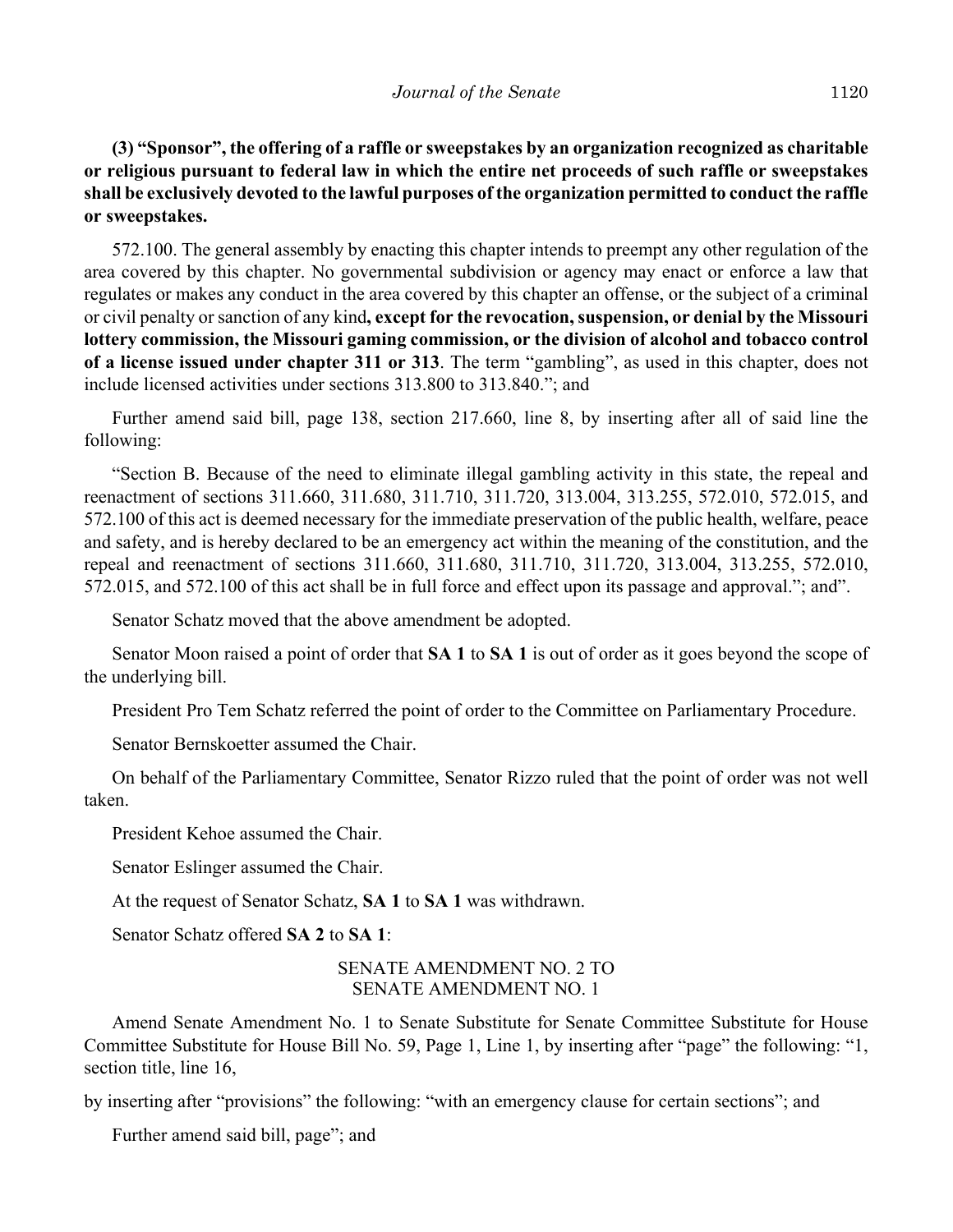Further amend said amendment, page 2, section 311.660, line 49 by inserting after "chapter" the following: "**, which shall be investigated pursuant to section 43.380**"; and further amend said amendment, line 52 by striking ""; and" and inserting in lieu thereof the following:

"311.680. 1. Whenever it shall be shown, or whenever the supervisor of liquor control has knowledge, that a person licensed hereunder has not at all times kept an orderly place or house, or has violated any of the provisions of this chapter, the supervisor of liquor control may warn, place on probation on such terms and conditions as the supervisor of liquor control deems appropriate for a period not to exceed twelve months, suspend or revoke the license of that person, but the person shall have ten days' notice of the application to warn, place on probation, suspend or revoke the person's license prior to the order of warning, probation, revocation or suspension issuing.

2. Any wholesaler licensed pursuant to this chapter in lieu of, or in addition to, the warning, probation, suspension or revocation authorized in subsection 1 of this section, may be assessed a civil penalty by the supervisor of liquor control of not less than one hundred dollars or more than twenty-five hundred dollars for each violation.

3. Any solicitor licensed pursuant to this chapter in lieu of the suspension or revocation authorized in subsection 1 of this section may be assessed a civil penalty or fine by the supervisor of liquor control of not less than one hundred dollars nor more than five thousand dollars for each violation.

4. Any retailer with less than five thousand occupant capacity licensed pursuant to this chapter in lieu of the suspension or revocation authorized by subsection 1 of this section may be assessed a civil penalty or fine by the supervisor of liquor control of not less than fifty dollars nor more than one thousand dollars for each violation.

5. Any retailer with five thousand or more occupant capacity licensed pursuant to this chapter in lieu of the suspension or revocation authorized by subsection 1 of this section, may be assessed a civil penalty or fine by the supervisor of liquor control of not less than fifty dollars nor more than five thousand dollars for each violation.

6. **(1) Upon notification by the Missouri gaming commission or a law enforcement agency of possession of a gambling device, as defined pursuant to section 572.010, by a person licensed pursuant to this chapter, the supervisor of liquor control shall suspend or revoke the license of such person on such terms and conditions as the supervisor of liquor control deems appropriate, provided such person shall be given ten days to remove such gambling device from the premises prior to the supervisor of liquor control taking action pursuant to this subsection. Upon a second or subsequent notification pursuant to this subsection of the possession of a gambling device by a person licensed pursuant to this chapter, the supervisor of liquor control shall not be required to give such person ten days to remove such gambling device from the premises prior to taking action pursuant to this subsection.**

**(2) The supervisor of liquor control shall, by no later than August 15, 2021, provide written or electronic notice to all persons licensed pursuant to this chapter informing such persons of the provisions of this subsection and section 311.720.**

**7.** Any aggrieved person may appeal to the administrative hearing commission in accordance with section 311.691.

**[**7.**] 8.** In order to encourage the early resolution of disputes between the supervisor of liquor control and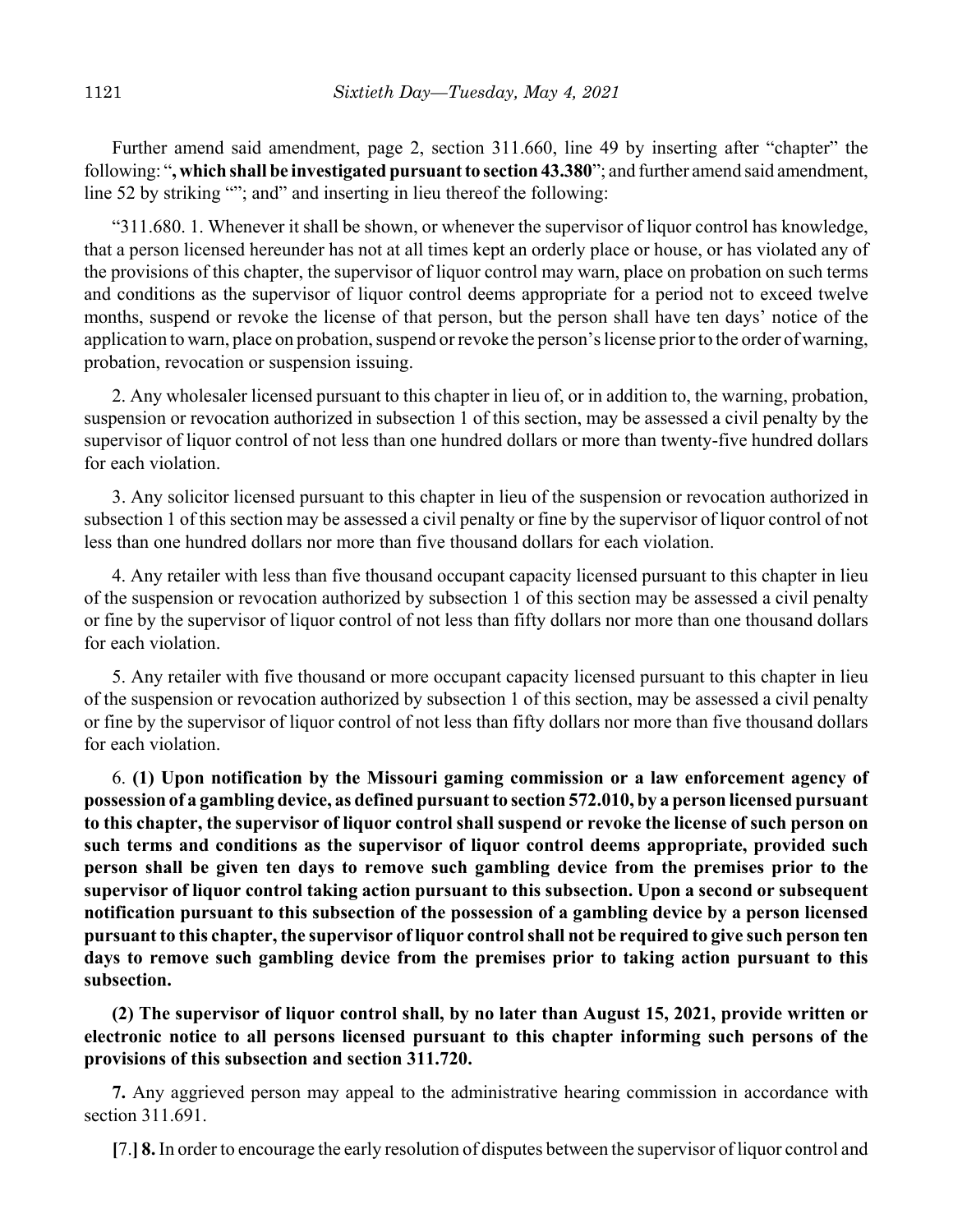licensees, the supervisor of liquor control, prior to issuing an order of warning, probation, revocation, suspension, or fine, shall provide the licensee with the opportunity to meet or to confer with the supervisor of liquor control, or his or her designee, concerning the alleged violations. At least ten days prior to such meeting or conference, the supervisor shall provide the licensee with notice of the time and place of such meeting or conference, and the supervisor of liquor control shall also provide the licensee with a written description of the specific conduct for which discipline is sought, a citation of the law or rules allegedly violated, and, upon request, copies of any violation report or any other documents which are the basis for such action. Any order of warning, probation, revocation, suspension, or fine shall be effective no sooner than thirty days from the date of such order.

311.710. 1. In addition to the penalties and proceedings for suspension or revocation of licenses provided for in this chapter, and without limiting them, proceedings for the suspension or revocation of any license authorizing the sale of intoxicating liquor at retail may be brought in the circuit court of any county in this state, or in the city of St. Louis, in which the licensed premises are located and such proceedings may be brought by the sheriff or any peace officer of that county or by any eight or more persons who are taxpaying citizens of the county or city for any of the following offenses:

(1) Selling, giving or otherwise supplying intoxicating liquor to a habitual drunkard or to any person who is under or apparently under the influence of intoxicating liquor;

(2) Knowingly permitting any prostitute, degenerate, or dissolute person to frequent the licensed premises;

(3) Permitting on the licensed premises any disorderly conduct, breach of the peace, or any lewd, immoral or improper entertainment, conduct or practices;

(4) Selling, offering for sale, possessing or knowingly permitting the consumption on the licensed premises of any kind of intoxicating liquors, the sale, possession or consumption of which is not authorized under his license;

(5) Selling, giving, or otherwise supplying intoxicating liquor to any person under the age of twenty-one years;

(6) Selling, giving or otherwise supplying intoxicating liquors between the hours of 12:00 midnight Saturday night and 12:00 midnight Sunday night**;**

# **(7) Permitting on the licensed premises any form of gambling device punishable pursuant to chapter 572**.

2. Provided, that said taxpaying citizen shall submit in writing, under oath, by registered United States mail to the supervisor of liquor control a joint complaint, stating the name of the licensee, the name under which the licensee's business is conducted and the address of the licensed premises, setting out in general the character and nature of the offense or offenses charged, together with the names and addresses of the witnesses by whom proof thereof is expected to be made; and provided, that after a period of thirty days after the mailing of such complaint to the supervisor of liquor control the person therein complained of shall not have been cited by the supervisor to appear and show cause why his license should not be suspended or revoked then they shall file with the circuit clerk of the county or city in which the premises are located a copy of the complaint on file with the supervisor of liquor control.

3. If, pursuant to the receipt of such complaint by the supervisor of liquor control, the licensee appears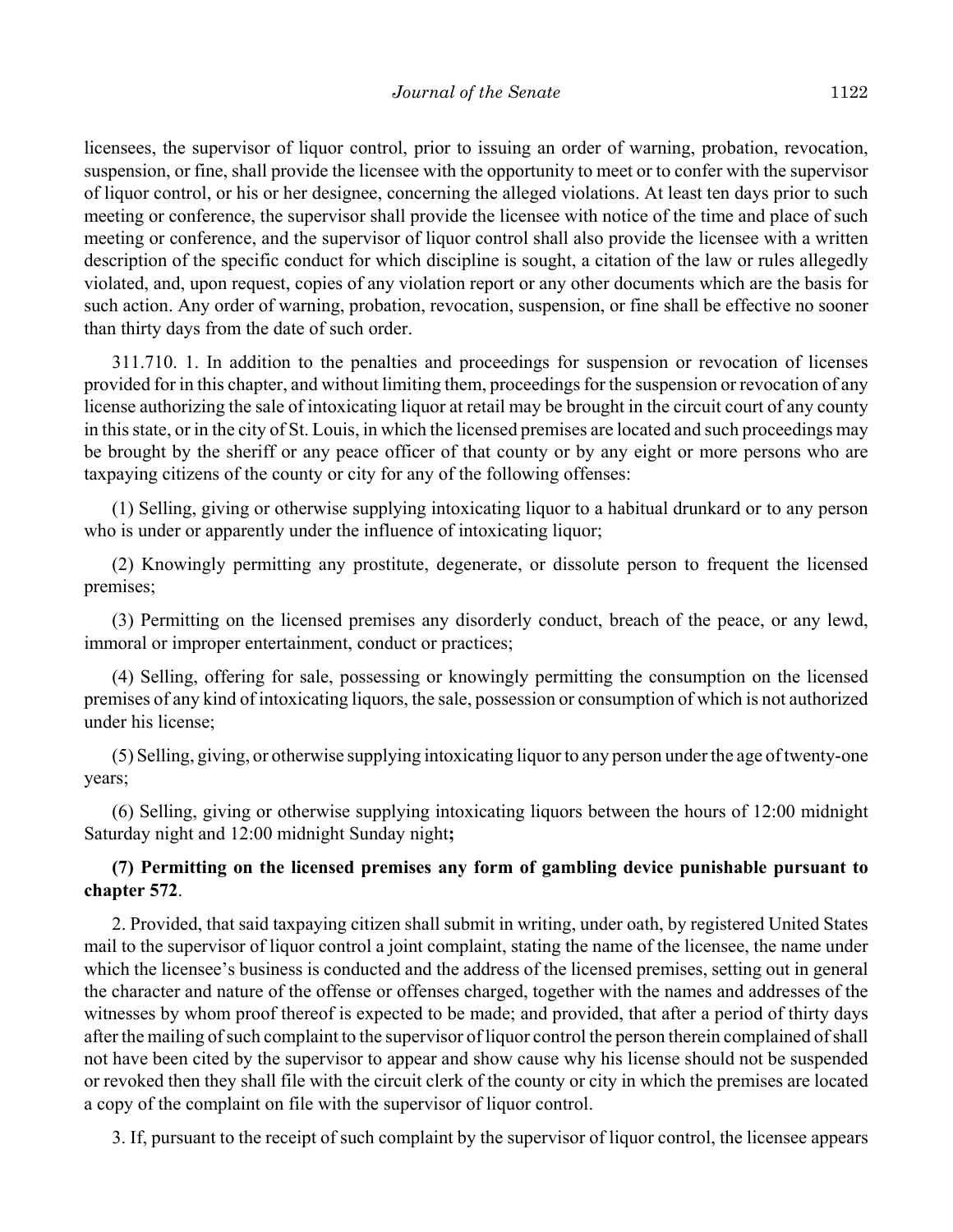and shows cause why his license should not be suspended or revoked at a hearing held for that purpose by the supervisor and either the complainants or the licensee consider themselves aggrieved with the order of the supervisor then, after a request in writing by either the complainants or the licensee, the supervisor shall certify to the circuit clerk of the county or city in which the licensed premises are located a copy of the original complaint filed with him, together with a copy of the transcript of the evidence adduced at the hearing held by him. Such certification by the supervisor shall not act as a supersedeas of any order made by him.

4. Upon receipt of such complaint, whether from the complainant directly or from the supervisor of liquor control, the court shall set a date for an early hearing thereon and it shall be the duty of the circuit clerk to cause to be delivered by registered United States mail to the prosecuting attorney of the county or to the circuit attorney of the city of St. Louis and to the licensee copies of the complaint and he shall, at the same time, give notice of the time and place of the hearing. Such notice shall be delivered to the prosecuting attorney or to the circuit attorney and to the licensee at least fifteen days prior to the date of the hearing.

5. The complaint shall be heard by the court without a jury and if there has been a prior hearing thereon by the supervisor of liquor control then the case shall be heard de novo and both the complainants and the licensee may produce new and additional evidence material to the issues.

6. If the court shall find upon the hearing that the offense or offenses charged in the complaint have been established by the evidence, the court shall order the suspension or revocation of the license but, in so doing, shall take into consideration whatever order, if any, may have been made in the premises by the supervisor of liquor control. If the court finds that to revoke the license would be unduly severe, then the court may suspend the license for such period of time as the court deems proper.

7. The judgment of the court in no event shall be superseded or stayed during pendency of any appeal therefrom.

8. It shall be the duty of the prosecuting attorney or circuit attorney to prosecute diligently and without delay any such complaints coming to him by virtue of this section.

9. The jurisdiction herein conferred upon the circuit courts to hear and determine complaints for the suspension or revocation of licenses in the manner provided in this section shall not be exclusive and any authority conferred upon the supervisor of liquor control to revoke or suspend licenses shall remain in full force and effect, and the suspension or revocation of a license as provided in this section shall be in addition to and not in lieu of any other revocation or suspension provided by this chapter.

10. Costs accruing because of such hearings in the circuit court shall be taxed in the same manner as criminal costs.

311.720. Conviction in any court of any violation of this chapter, or any felony violation of chapter 195 **or chapter 572**, in the course of business, shall have the effect of automatically revoking the license of the person convicted, and such revocation shall continue operative until said case is finally disposed of, and if the defendant is finally acquitted, he may apply for and receive a license hereunder, upon paying the regular license charge therefor, in the same manner as though he had never had a license hereunder; provided, however, that the provisions of this section shall not apply to violations of section 311.070, and violations of said section shall be punished only as therein provided.

313.004. 1. There is hereby created the "Missouri Gaming Commission" consisting of five members appointed by the governor, with the advice and consent of the senate. Each member of the Missouri gaming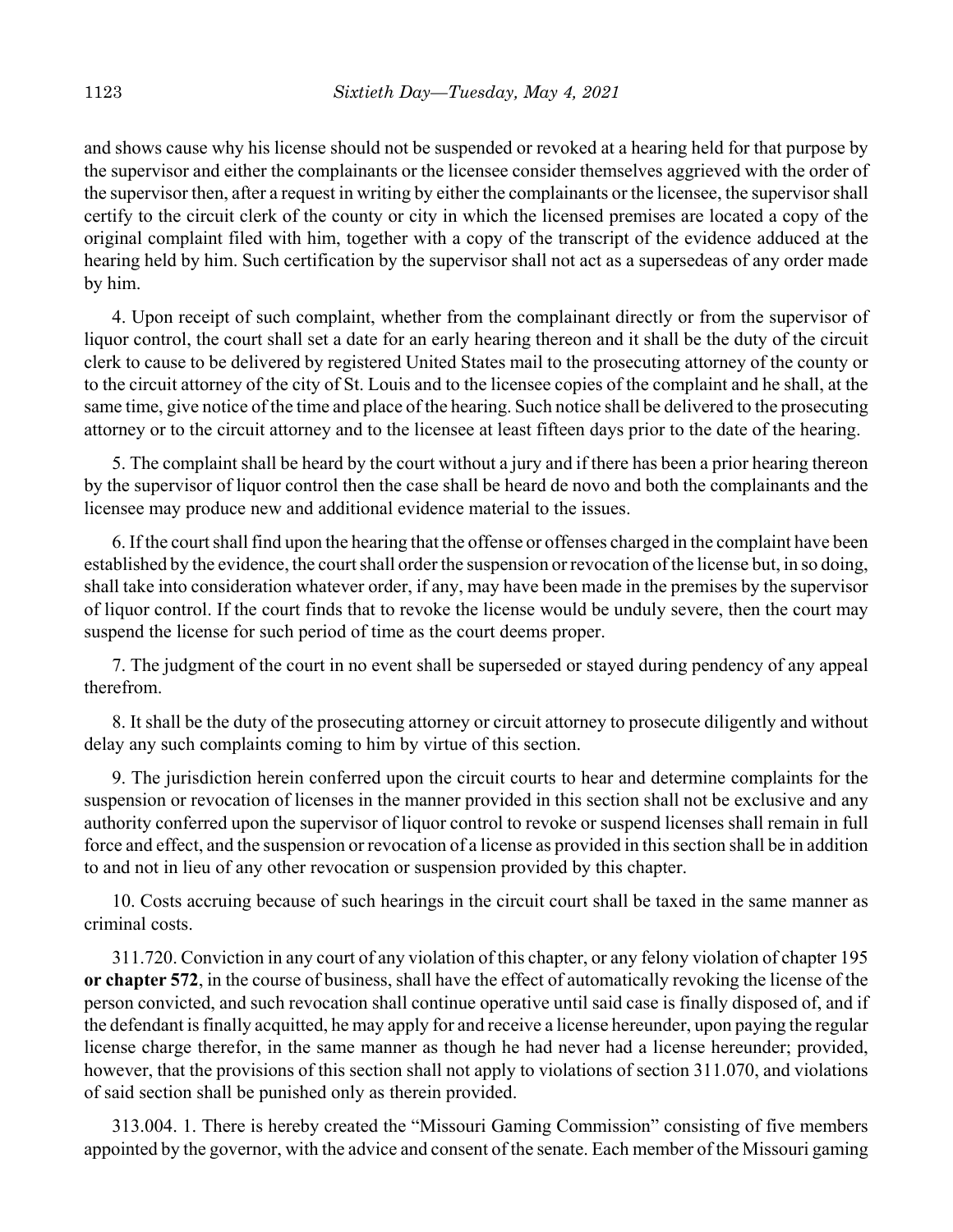commission shall be a resident of this state. No member shall have pled guilty to or shall have been convicted of a felony or gambling-related offense. Not more than three members shall be affiliated with the same political party. No member of the commission shall be an elected official. The overall membership of the commission shall reflect experience in law enforcement, civil and criminal investigation and financial principles.

2. The initial members of the commission shall be appointed within thirty days of April 29, 1993. Of the members first appointed, one shall be appointed for a one-year term, two shall be appointed for a twoyear term and two shall be appointed for a three-year term. Thereafter, all members appointed shall serve for a three-year term. No person shall serve as a member more than six years. The governor shall designate one of the members as the chair. The governor may remove any member of the commission from office for malfeasance or neglect of duty in office. The governor may also replace any member of the commission, with the advice and consent of the senate, when any responsibility concerning the state lottery, pari-mutuel wagering or any other form of gaming is placed under the jurisdiction of the commission.

3. The commission shall meet at least quarterly in accordance with its rules. In addition, special meetings may be called by the chair or any two members of the commission upon twenty-four-hour written notice to each member. No action of the commission shall be binding unless taken at a meeting at which at least three of the five members are present and shall vote in favor thereof.

4. The commission shall perform all duties and have all the powers and responsibilities conferred and imposed upon it relating to excursion gambling boats and, after June 30, 1994, the lawful operation of the game of bingo under this chapter. Within the commission, there shall be established a division of gambling and after June 30, 1994, the division of bingo. Subject to appropriations, the commission may hire an executive director and any employees as it may deem necessary to carry out the commission's duties. The commission shall have authority to require investigations of any employee or applicant for employment as deemed necessary and use such information or any other information in the determination of employment. The commission shall promulgate rules and regulations establishing a code of ethics for its employees which shall include, but not be limited to, restrictions on which employees shall be prohibited from participating in or wagering on any game or gaming operation subject to the jurisdiction of the commission. The commission shall determine if any other employees of the commission or any licensee of the commission shall participate or wager in any operation under the jurisdiction of the commission.

5. On April 29, 1993, all the authority, powers, duties, functions, records, personnel, property, matters pending and all other pertinent vestiges of the state tourism commission relating to the regulation of excursion gambling boats and, after June 30, 1994, of the department of revenue relating to the regulation of the game of bingo shall be transferred to the Missouri gaming commission.

6. The commission shall be assigned to the department of public safety as a type III division, but the director of the department of public safety has no supervision, authority or control over the actions or decisions of the commission.

7. Members of the Missouri gaming commission shall receive as compensation, the amount of one hundred dollars for every day in which the commission holds a meeting, when such meeting is subject to the recording of minutes as provided in chapter 610, and shall be reimbursed for reasonable expenses incurred in the performance of their duties. The chair shall receive as additional compensation one hundred dollars for each month such person serves on the commission in that capacity.

8. No member or employee of the commission shall be appointed or continue to be a member or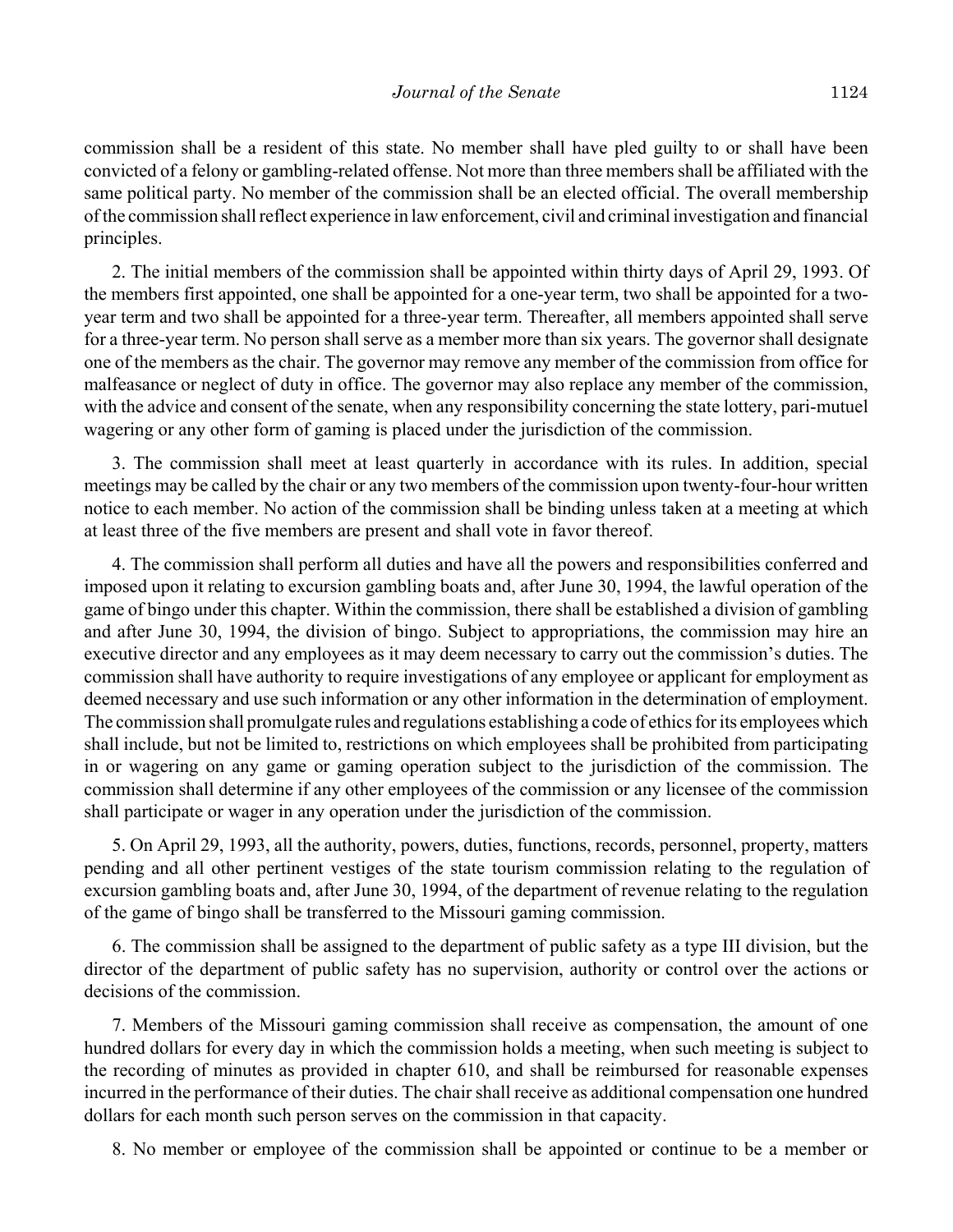employee who is licensed by the commission as an excursion gambling boat operator or supplier and no member or employee of the commission shall be appointed or continue to be a member or employee who is related to any person within the second degree of consanguinity or affinity who is licensed by the commission as an excursion gambling boat operator or supplier. The commission shall determine by rule and regulation appropriate restrictions on the relationship of members and employees of the commission to persons holding or applying for occupational licenses from the commission or to employees of any licensee of the commission. No peace officer, as defined by section 590.010, who is designated to have direct regulator authority related to excursion gambling boats shall be employed by any excursion gambling boat or supplier licensed by the commission while employed as a peace officer. No member or employee of the commission or any employee of the state attorney general's office or the state highway patrol who has direct authority over the regulation or investigation of any applicant or licensee of the commission or any peace officer of any city or county which has approved excursion boat gambling shall accept any gift or gratuity from an applicant or licensee while serving as a member or while under such employment. Any person knowingly in violation of the provisions of this subsection is guilty of a class A misdemeanor. Any such member, officer or employee who personally or whose prohibited relative knowingly violates the provisions of this subsection, in addition to the foregoing penalty, shall, upon conviction, immediately and thereupon forfeit his office or employment.

9. The commission may enter into agreements with the Federal Bureau of Investigation, the Federal Internal Revenue Service, the state attorney general**, the Missouri state highway patrol,** or any state, federal or local agency the commission deems necessary to carry out the duties of the commission**, including investigations relating to and the enforcement of the provisions of chapter 572 relating to illegal gambling**. No state agency shall count employees used in any agreements entered into with the commission against any personnel cap authorized by any statute. Any consideration paid by the commission for the purpose of entering into, or to carry out, any agreement shall be considered an administrative expense of the commission. When such agreements are entered into for responsibilities relating to excursion gambling boats, **or for the purpose of investigating illegal gambling pursuant to chapter 572 utilizing existing Missouri state highway patrol personnel assigned to enforce the regulations of licensed gaming activities governed by chapter 313,** the commission shall require excursion gambling boat licensees to pay for such services under rules and regulations of the commission. The commission may provide by rules and regulations for the offset of any prize or winnings won by any person making a wager subject to the jurisdiction of the commission, when practical, when such person has an outstanding debt owed the state of Missouri.

10. No person who has served as a member or employee of the commission, as a member of the general assembly, as an elected or appointed official of the state or of any city or county of this state in which the licensing of excursion gambling boats has been approved in either the city or county or both or any employee of the state highway patrol designated by the superintendent of the highway patrol or any employee of the state attorney general's office designated by the state attorney general to have direct regulatory authority related to excursion gambling boats shall, while in such office or during such employment and during the first two years after termination of his office or position, obtain direct ownership interest in or be employed by any excursion gambling boat licensed by the commission or which has applied for a license to the commission or enter into a contractual relationship related to direct gaming activity. A "direct ownership interest" shall be defined as any financial interest, equitable interest, beneficial interest, or ownership control held by the public official or employee, or such person's family member related within the second degree of consanguinity or affinity, in any excursion gambling boat operation or any parent or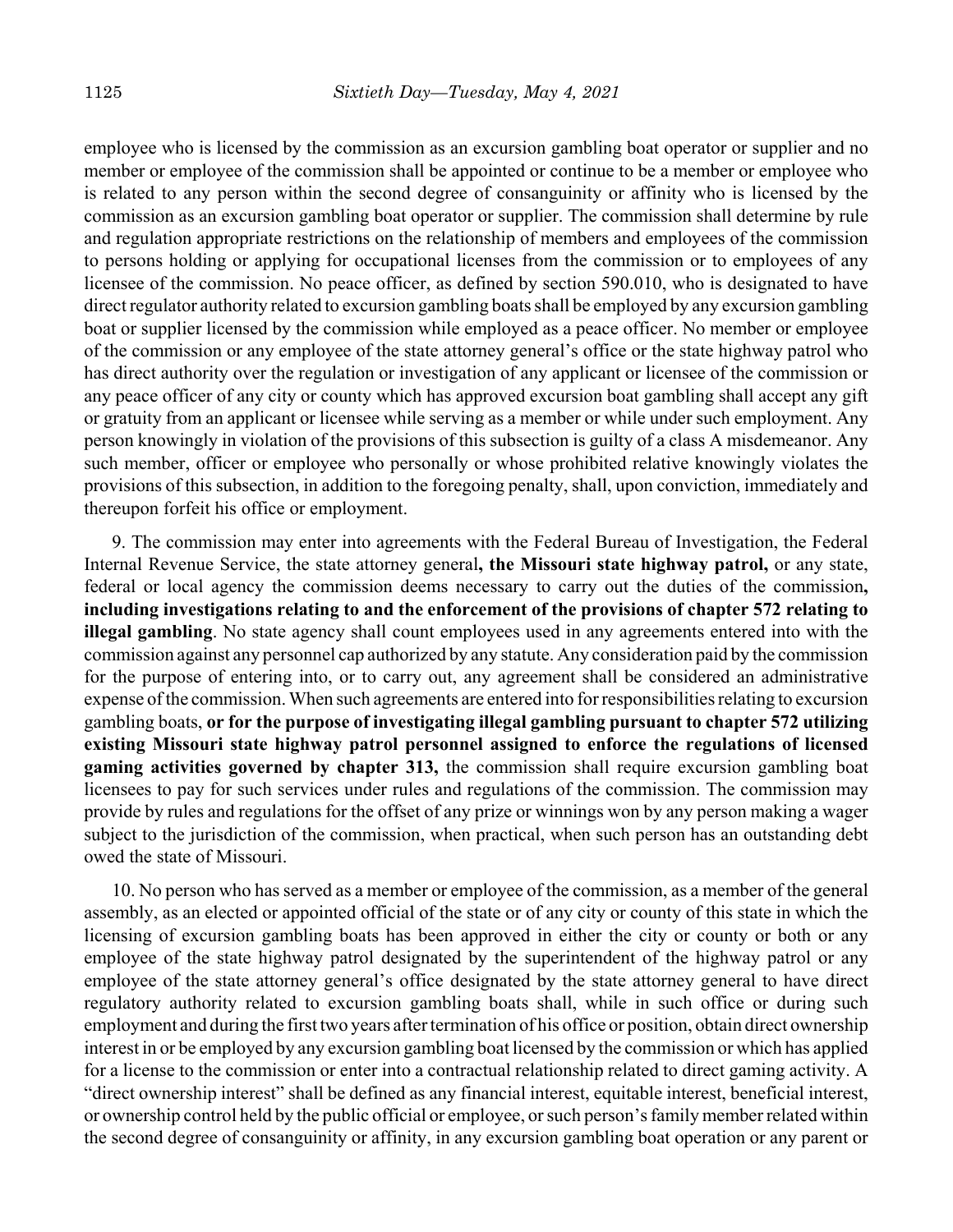subsidiary company which owns or operates an excursion gambling boat or as a supplier to any excursion gambling boat which has applied for or been granted a license by the commission, provided that a direct ownership interest shall not include any equity interest purchased at fair market value or equity interest received as consideration for goods and services provided at fair market value of less than one percent of the total outstanding shares of stock of any publicly traded corporation or certificates of partnership of any limited partnership which is listed on a regulated stock exchange or automated quotation system. Any person who knowingly violates the provisions of this subsection is guilty of a class E felony. Any such member, officer or employee who personally and knowingly violates the provisions of this subsection, in addition to the foregoing penalty, shall, upon conviction, immediately and thereupon forfeit his office or employment. For purposes of this subsection, "appointed official" shall mean any official of this state or of any city or county authorized under subsection 10 of section 313.812 appointed to a position which has discretionary powers over the operations of any licensee or applicant for licensure by the commission. This shall only apply if the appointed official has a direct ownership interest in an excursion gambling boat licensed by the commission or which has applied for a license to the commission to be docked within the jurisdiction of his or her appointment. No elected or appointed official, his or her spouse or dependent child shall, while in such office or within two years after termination of his or her office or position, be employed by an applicant for an excursion gambling boat license or an excursion gambling boat licensed by the commission. Any other person related to an elected or appointed official within the second degree of consanguinity or affinity employed by an applicant for an excursion gambling boat license or excursion gambling boat licensed by the commission shall disclose this relationship to the commission. Such disclosure shall be in writing and shall include who is employing such individual, that person's relationship to the elected or appointed official, and a job description for which the person is being employed. The commission may require additional information as it may determine necessary.

11. The commission may enter into contracts with any private entity the commission deems necessary to carry out the duties of the commission, other than criminal law enforcement, provision of legal counsel before the courts and other agencies of this state, and the enforcement of liquor laws. The commission may require provisions for special auditing requirements, investigations and restrictions on the employees of any private entity with which a contract is entered into by the commission.

12. Notwithstanding the provisions of chapter 610 to the contrary, all criminal justice records shall be available to any agency or commission responsible for licensing or investigating applicants or licensees applying to any gaming commission of this state.

**13. (1) The commission shall establish a telephone contact number, which shall be prominently displayed on the commission's website, to receive reports of suspected illegal gambling activities. Upon the receipt of such report, the commission shall refer such reports to the Missouri state highway patrol for investigation pursuant to this section. The commission shall notify the subject of such investigation within thirty days of receiving a report under this subsection.**

**(2) The superintendent of the highway patrol shall initiate investigations of potential violations punishable pursuant to chapter 572, including referrals made by the Missouri gaming commission pursuant to this section.**

**(3) Upon the request of a prosecuting or circuit attorney, the attorney general shall aid a prosecuting or circuit attorney in prosecuting violations referred by the superintendent of the highway patrol.**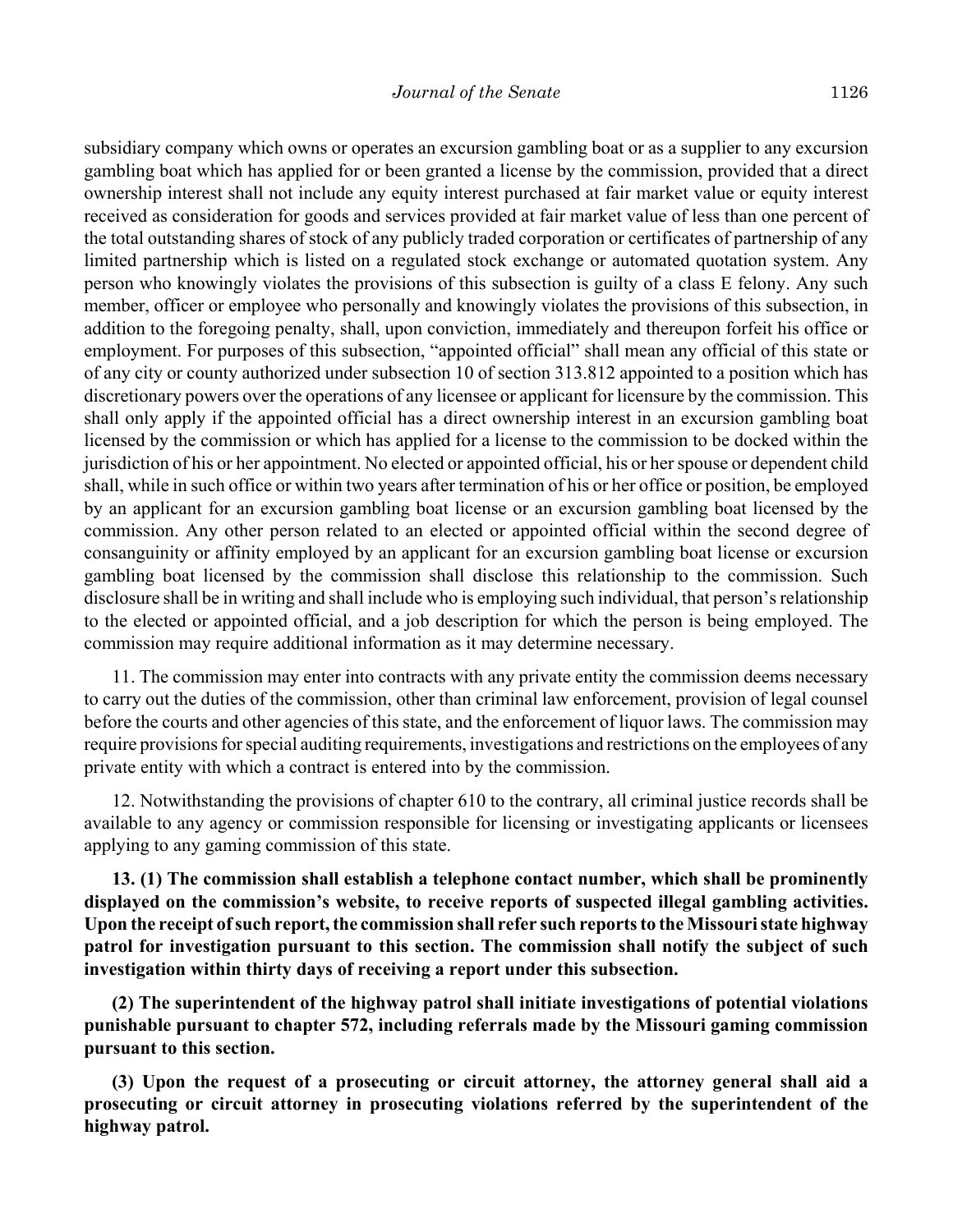**(4) Local law enforcement agencies shall notify the supervisor of liquor control, the state lottery commission, and the Missouri gaming commission of all investigations of potential violations punishable pursuant to chapter 572.**

**(5) The provisions of this subsection shall not preclude or hinder the ability of a local law enforcement agency to conduct investigations into potential violations punishable pursuant to chapter 572 or any other crime or criminal activity in its jurisdiction.**

**(6) Any person or establishment licensed under this chapter that is convicted of or pleads guilty to a violation punishable pursuant to chapter 572, and any affiliated company of such person or establishment, shall be permanently prohibited from being licensed to participate in any way in a program implementing video lottery gaming terminals should such a program be implemented in this state.**

313.255. 1. The director shall issue, suspend, revoke, and renew licenses for lottery game retailers pursuant to rules and regulations adopted by the commission. Such rules shall specify that at least ten percent of all licenses awarded to lottery game retailers in constitutional charter cities not within a county and constitutional charter cities with a population of at least four hundred fifty thousand not located wholly within a county of the first class with a charter form of government shall be awarded to minority-owned and -controlled business enterprises. Licensing rules and regulations shall include requirements relating to the financial responsibility of the licensee, the accessibility of the licensee's place of business or activity to the public, the sufficiency of existing licenses to serve the public interest, the volume of expected sales, the security and efficient operation of the lottery, and other matters necessary to protect the public interest and trust in the lottery and to further the sales of lottery tickets or shares. Lottery game retailers shall be selected without regard to political affiliation.

2. The commission may sell lottery tickets at its office and at special events.

3. The commission shall require every retailer to post a bond, a bonding fee or a letter of credit in such amount as may be required by the commission, and upon licensure shall prominently display his license, or a copy thereof, as provided in the rules and regulations of the commission.

4. All licenses for lottery game retailers shall specify the place such sales shall take place.

5. A lottery game retailer license shall not be assignable or transferable.

6. A license shall be revoked upon a finding that the licensee:

(1) Has knowingly provided false or misleading information to the commission or its employees;

- (2) Has been convicted of any felony; or
- (3) Has endangered the security of the lottery.
- 7. A license may be suspended, revoked, or not renewed for any of the following causes:
- (1) A change of business location;
- (2) An insufficient sales volume;
- (3) A delinquency in remitting money owed to the lottery; **[**or**]**
- (4) Any violation of any rule or regulation adopted pursuant to this section by the commission**; or**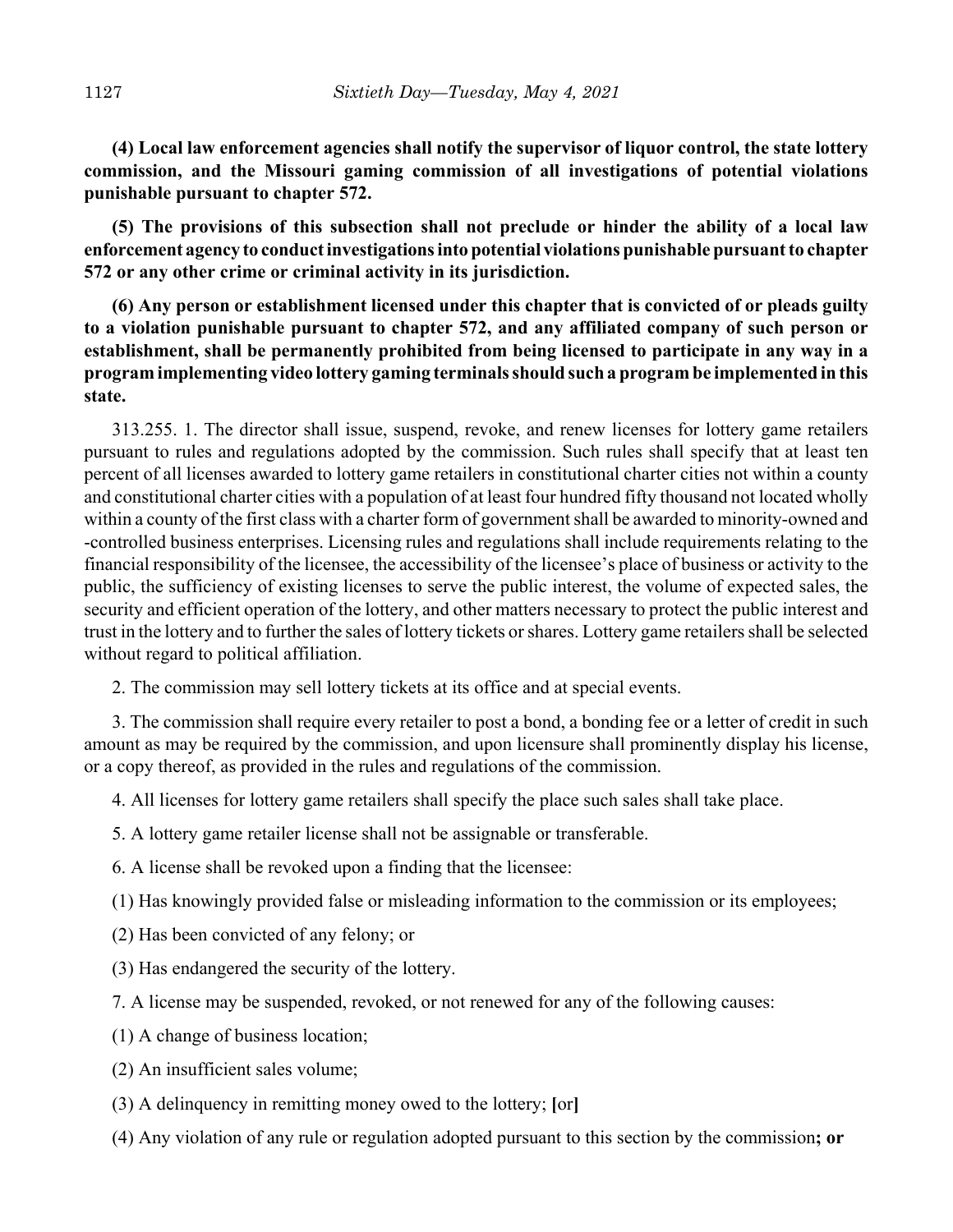#### **(5) Possession of a gambling device as defined pursuant to section 572.010**."; and

Further amend said bill, page 117, Section 571.030, line 269, by inserting after all of said line the following:

"572.010. As used in this chapter the following terms mean:

(1) "Advance gambling activity", a person advances gambling activity if, acting other than as a player, he or she engages in conduct that materially aids any form of gambling activity. Conduct of this nature includes but is not limited to conduct directed toward the creation or establishment of the particular game, lottery, contest, scheme, device or activity involved, toward the acquisition or maintenance of premises, paraphernalia, equipment or apparatus therefor, toward the solicitation or inducement of persons to participate therein, toward the actual conduct of the playing phases thereof, toward the arrangement or communication of any of its financial or recording phases, or toward any other phase of its operation. A person advances gambling activity if, having substantial proprietary control or other authoritative control over premises being used with his or her knowledge for purposes of gambling activity, he or she permits that activity to occur or continue or makes no effort to prevent its occurrence or continuation. The supplying, servicing and operation of a licensed excursion gambling boat under sections 313.800 to 313.840 does not constitute advancing gambling activity;

(2) "Bookmaking", advancing gambling activity by unlawfully accepting bets from members of the public as a business, rather than in a casual or personal fashion, upon the outcomes of future contingent events;

(3) "Contest of chance", any contest, game, gaming scheme or gaming device in which the outcome depends in a material degree upon an element of chance, notwithstanding that the skill of the contestants may also be a factor therein;

(4) "Gambling", a person engages in gambling when he or she stakes or risks something of value upon the outcome of a contest of chance or a future contingent event not under his or her control or influence, upon an agreement or understanding that he or she will receive something of value in the event of a certain outcome. Gambling does not include bona fide business transactions valid under the law of contracts, including but not limited to contracts for the purchase or sale at a future date of securities or commodities, and agreements to compensate for loss caused by the happening of chance, including but not limited to contracts of indemnity or guaranty and life, health or accident insurance; nor does gambling include playing an amusement device that confers only an immediate right of replay not exchangeable for something of value. Gambling does not include any licensed activity, or persons participating in such games which are covered by sections 313.800 to 313.840;

(5) "Gambling device", any device, machine, paraphernalia or equipment that is **not approved by the Missouri gaming commission or state lottery commission under the provisions of chapter 313 and that:**

**(a) Contains a random number generator where prize payout percentages are controlled or adjustable;**

**(b) Is used in any scenario where coins or cash prizes are involved or any scenario where a prize is converted to cash or monetary credit of any kind related to the use of the gambling device; or**

**(c) Is** used or usable in the playing phases of any gambling activity, whether that activity consists of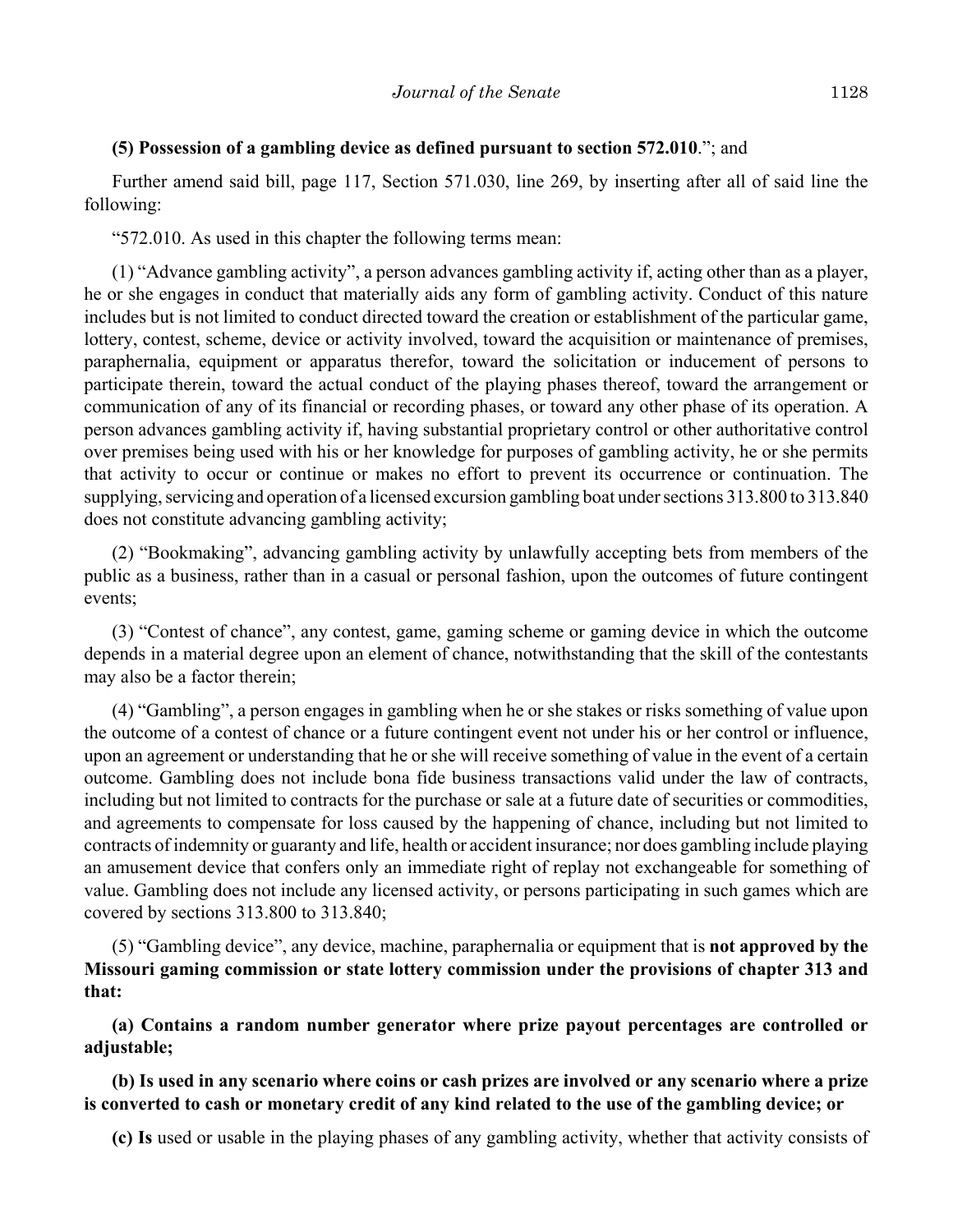gambling between persons or gambling by a person with a machine**, regardless of whether the machine or device or system or network of devices includes a preview of the outcome or whether the outcome is known, displayed, or capable of being known or displayed to the user;**

**Any device not described in paragraphs (a) to (c) of this subdivision that a reasonable person would believe is usable or can be made readily usable in gambling or any phases of gambling activity shall be prima facia evidence of a gambling device and may be subject to seizure by any peace officer in this state**. However, lottery tickets, policy slips and other items used in the playing phases of lottery and policy schemes are not gambling devices within this definition;

(6) "Gambling record", any article, instrument, record, receipt, ticket, certificate, token, slip or notation used or intended to be used in connection with unlawful gambling activity;

(7) "Lottery" or "policy", an unlawful gambling scheme in which for a consideration the participants are given an opportunity to win something of value, the award of which is determined by chance;

(8) "Player", a person who engages in any form of gambling solely as a contestant or bettor, without receiving or becoming entitled to receive any profit therefrom other than personal gambling winnings, and without otherwise rendering any material assistance to the establishment, conduct or operation of the particular gambling activity. A person who gambles at a social game of chance on equal terms with the other participants therein does not otherwise render material assistance to the establishment, conduct or operation thereof by performing, without fee or remuneration, acts directed toward the arrangement or facilitation of the game, such as inviting persons to play, permitting the use of premises therefor and supplying cards or other equipment used therein. A person who engages in "bookmaking" as defined in subdivision (2) of this section is not a player;

(9) "Professional player", a player who engages in gambling for a livelihood or who has derived at least twenty percent of his or her income in any one year within the past five years from acting solely as a player;

(10) "Profit from gambling activity", a person profits from gambling activity if, other than as a player, he or she accepts or receives money or other property pursuant to an agreement or understanding with any person whereby he participates or is to participate in the proceeds of gambling activity;

(11) "Slot machine", a gambling device that as a result of the insertion of a coin or other object operates, either completely automatically or with the aid of some physical act by the player, in such a manner that, depending upon elements of chance, **from the perspective of a player or a reasonable person,** it may eject something of value**, regardless of whether the machine or device or system or network of devices includes a preview of the outcome or whether the outcome is known, displayed, or capable of being known or displayed to the user**. A device so constructed or readily adaptable or convertible to such use is no less a slot machine because it is not in working order or because some mechanical act of manipulation or repair is required to accomplish its adaptation, conversion or workability. Nor is it any less a slot machine because apart from its use or adaptability as such it may also sell or deliver something of value on a basis other than chance;

(12) "Something of value", any money or property, any token, object or article exchangeable for money or property, or any form of credit or promise directly or indirectly contemplating transfer of money or property or of any interest therein or involving extension of a service, entertainment or a privilege of playing at a game or scheme without charge;

(13) "Unlawful", not specifically authorized by law.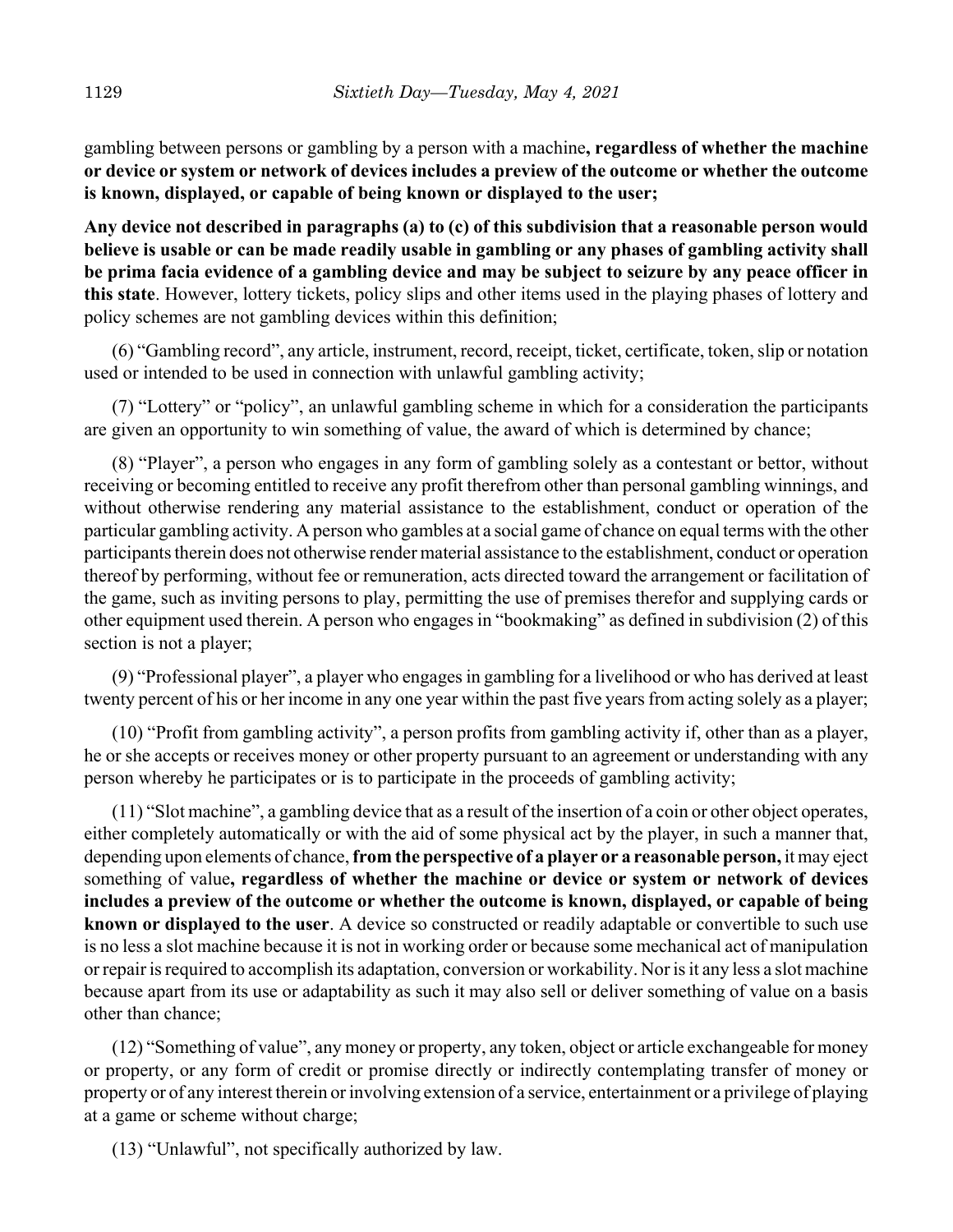572.015. **1.** Nothing in this chapter prohibits constitutionally authorized activities under Article III, Sections 39(a) to 39(f) of the Missouri Constitution.

**2. For the purposes of this section and Article III, Section 39(f) of the Missouri Constitution, the following terms shall mean:**

**(1) "Net proceeds", the gross amount paid for tickets for a raffle or sweepstakes minus the payment of prizes and administrative expenses. Administrative expenses relating to the purchase or rental of supplies and equipment utilized in conducting the raffle or sweepstakes shall not be in excess of the reasonable market purchase price or reasonable market rental rate for such supplies and equipment, and in no case shall such administrative expenses be based on a percentage of proceeds;**

**(2) "Raffle" or "sweepstakes", the award by chance of one or more prizes to one or more persons among a group of persons who have paid or promised something of value in exchange for a ticket that represents one or more equal chances to win a prize, and for which all tickets have been sold prior to the selection of a winner or winners;**

**(3) "Sponsor", the offering of a raffle or sweepstakes by an organization recognized as charitable or religious pursuant to federal law in which the entire net proceeds of such raffle or sweepstakes shall be exclusively devoted to the lawful purposes of the organization permitted to conduct the raffle or sweepstakes.**

572.100. The general assembly by enacting this chapter intends to preempt any other regulation of the area covered by this chapter. No governmental subdivision or agency may enact or enforce a law that regulates or makes any conduct in the area covered by this chapter an offense, or the subject of a criminal or civil penalty or sanction of any kind**, except for the revocation, suspension, or denial by the Missouri lottery commission, the Missouri gaming commission, or the division of alcohol and tobacco control of a license issued under chapter 311 or 313**. The term "gambling", as used in this chapter, does not include licensed activities under sections 313.800 to 313.840."; and

Further amend said bill, page 138, section 217.660, line 8, by inserting after all of said line the following:

"Section B. Because of the need to eliminate illegal gambling activity in this state, the repeal and reenactment of sections 311.660, 311.680, 311.710, 311.720, 313.004, 313.255, 572.010, 572.015, and 572.100 of this act is deemed necessary for the immediate preservation of the public health, welfare, peace and safety, and is hereby declared to be an emergency act within the meaning of the constitution, and the repeal and reenactment of sections 311.660, 311.680, 311.710, 311.720, 313.004, 313.255, 572.010, 572.015, and 572.100 of this act shall be in full force and effect upon its passage and approval."; and".

Senator Schatz moved that the above amendment be adopted.

At the request of Senator Luetkemeyer, **HCS** for **HB 59**, with **SCS**, **SS** for **SCS**, **SA 1** and **SA 2** to **SA1** (pending), was placed on the Informal Calendar.

#### **MESSAGES FROM THE HOUSE**

The following messages were received from the House of Representatives through its Chief Clerk:

Mr. President: The Speaker of the House of Representatives has appointed the following committee to act with a like committee from the Senate on **SCS** for **HCS** for **HB 15**. Representatives: Smith (163),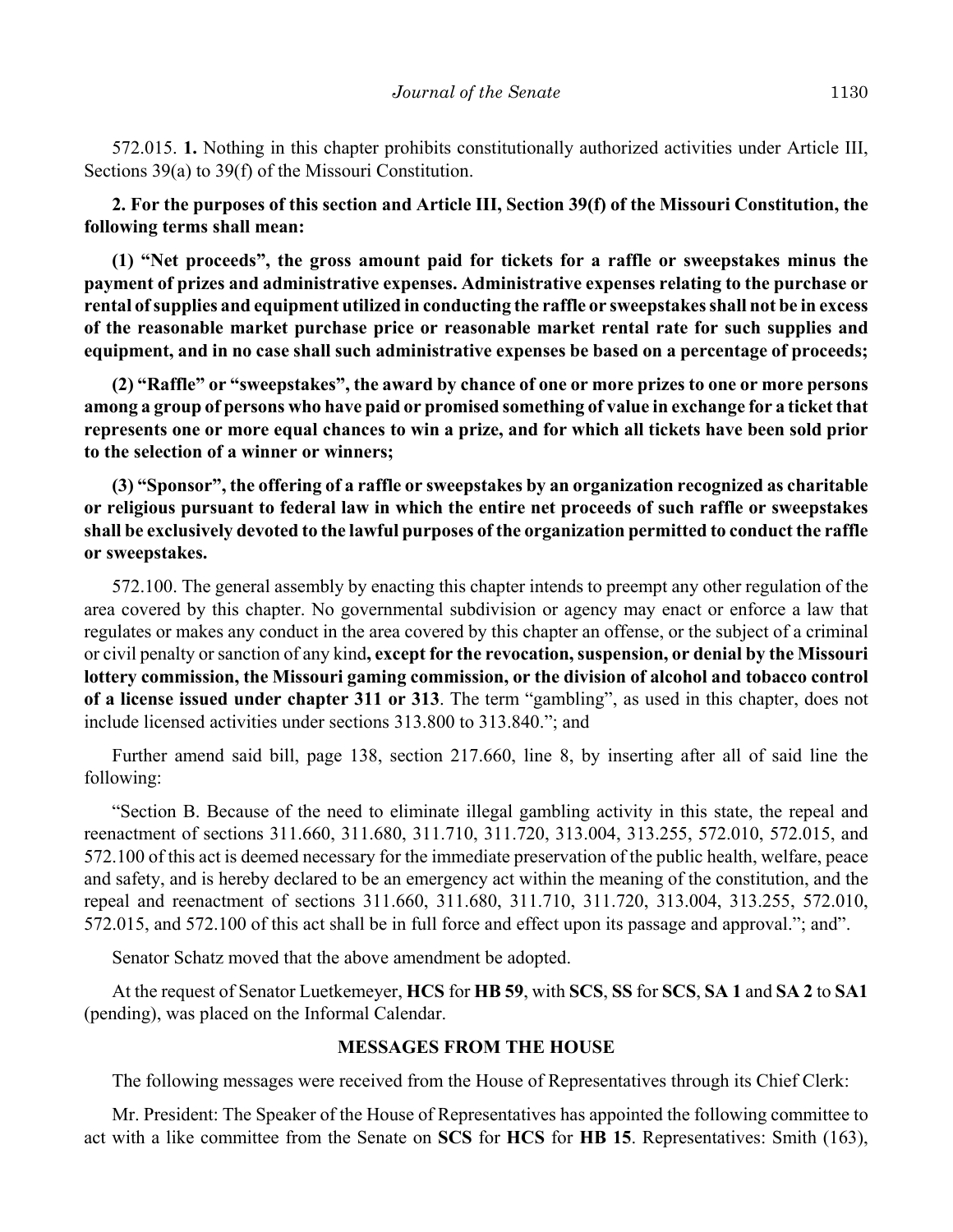Deaton, Richey, Merideth, Unsicker.

Also,

Mr. President: I am instructed by the House of Representatives to inform the Senate that the House refuses to adopt **SS#2** for **SCS** for **HB 273**, as amended, and requests the Senate to recede from its position and failing to do so grant the House a conference thereon.

Also,

Mr. President: I am instructed by the House of Representatives to inform the Senate that the House has taken up and passed **HCS** for **HB 1358**, entitled:

An Act to amend chapter 192, RSMo, by adding thereto one new section relating to contagious diseases, with an emergency clause.

Emergency Clause Adopted.

In which the concurrence of the Senate is respectfully requested.

Read 1st time.

On motion of Senator Rowden, the Senate recessed until 1:30 p.m.

# **RECESS**

The time of recess having expired, the Senate was called to order by Senator Bean.

# **MESSAGES FROM THE HOUSE**

The following messages were received from the House of Representatives through its Chief Clerk:

Mr. President: I am instructed by the House of Representatives to inform the Senate that the House has taken up and passed **HCS** for **SS** for **SB 6**, entitled:

An Act to repeal sections 303.220, 304.153, 319.131, 375.018, 375.246, 376.421, 379.120, 382.010, 382.110, 382.230, 384.043, 385.220, and 385.320, RSMo, and to enact in lieu thereof twenty-seven new sections relating to insurance.

In which the concurrence of the Senate is respectfully requested.

Also,

Mr. President: I am instructed by the House of Representatives to inform the Senate that the House has taken up and passed **HB 1008**, entitled:

An Act to repeal sections 415.415, 431.202, and 456.4-419, RSMo, and to enact in lieu thereof five new sections relating to financial transactions.

In which the concurrence of the Senate is respectfully requested.

Read 1st time.

Also,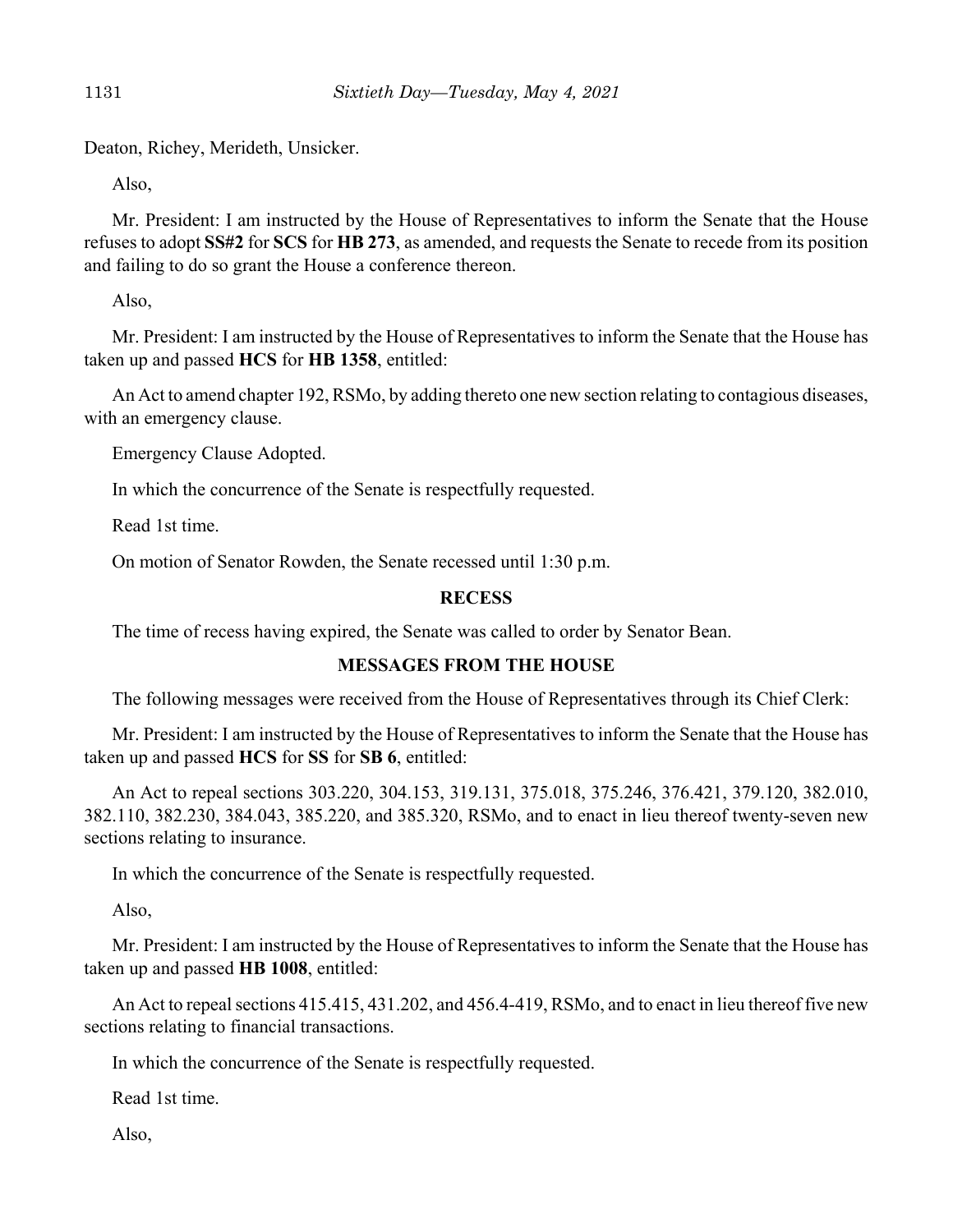Mr. President: I am instructed by the House of Representatives to inform the Senate that the House has taken up and passed **HB 764**, entitled:

An Act to repeal sections 415.415, 493.050, and 493.070, RSMo, and to enact in lieu thereof three new sections relating to newspapers.

In which the concurrence of the Senate is respectfully requested.

Read 1st time.

Also,

Mr. President: I am instructed by the House of Representatives to inform the Senate that the House has taken up and adopted **SS**, as amended, for **HCS** for **HB 574** and has taken up and passed **SS** for **HCS** for **HB 574**, as amended.

#### **PRIVILEGED MOTIONS**

Senator Wieland moved that **SS** for **SB 6**, with **HCS**, be taken up for 3rd reading and final passage, which motion prevailed.

**HCS** for **SS** for **SB 6** was taken up.

Senator Wieland moved that **HCS** for **SS** for **SB 6** be adopted, which motion prevailed by the following vote:

| YEAS—Senators |          |             |              |                |              |            |  |
|---------------|----------|-------------|--------------|----------------|--------------|------------|--|
| Arthur        | Bean     | Beck        | Bernskoetter | <b>Brattin</b> | <b>Brown</b> | Burlison   |  |
| Cierpiot      | Crawford | Eigel       | Eslinger     | Hegeman        | Hoskins      | Koenig     |  |
| May           | Moon     | Mosley      | O'Laughlin   | Onder          | Razer        | Rehder     |  |
| Riddle        | Rizzo    | Roberts     | Rowden       | Schatz         | Schupp       | Washington |  |
| White         | Wieland  | Williams-31 |              |                |              |            |  |

NAYS—Senators—None

Absent—Senators Gannon Hough Luetkemeyer—3

Absent with leave—Senators—None

Vacancies—None

Pursuant to Senate Rule 91, Senator Luetkemeyer excused himself from voting on the 3rd reading of **HCS** for **SS** for **SB 6**.

On motion of Senator Wieland, **HCS** for **SS** for **SB 6** was read the 3rd time and passed by the following vote:

| YEAS—Senators |          |             |                     |                |         |          |  |
|---------------|----------|-------------|---------------------|----------------|---------|----------|--|
| Arthur        | Bean     | <b>Beck</b> | <b>Bernskoetter</b> | <b>Brattin</b> | Brown   | Burlison |  |
| Cierpiot      | Crawford | Eigel       | Eslinger            | Hegeman        | Hoskins | Koenig   |  |
| May           | Moon     | Mosley      | O'Laughlin          | Onder          | Razer   | Rehder   |  |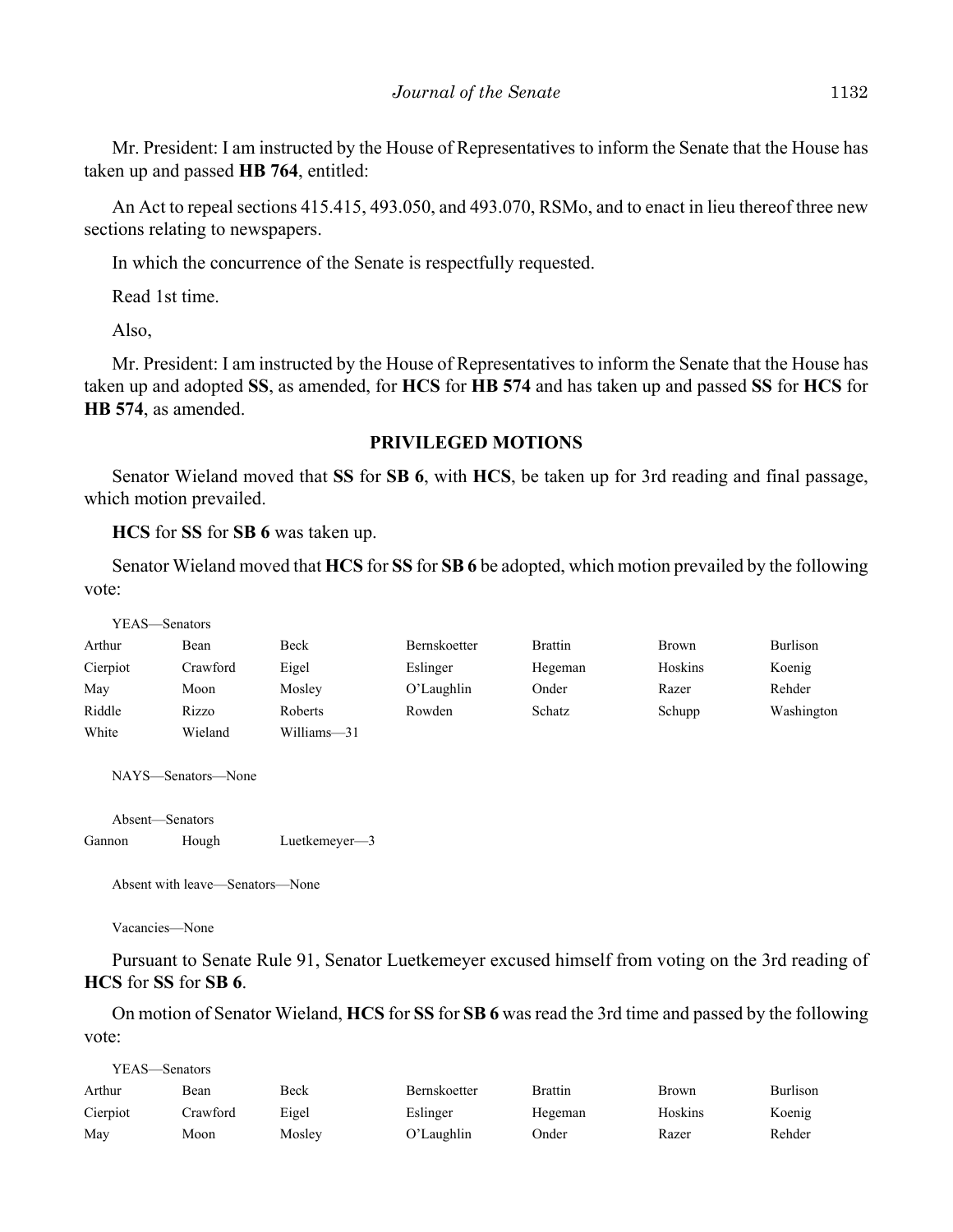| Riddle<br>White                           | Rizzo<br>Wieland   | Roberts<br>Williams-31                  | Rowden | Schatz | Schupp | Washington |  |  |
|-------------------------------------------|--------------------|-----------------------------------------|--------|--------|--------|------------|--|--|
|                                           | NAYS—Senators—None |                                         |        |        |        |            |  |  |
| Absent-Senators<br>Gannon                 | $Hough - 2$        |                                         |        |        |        |            |  |  |
| Absent with leave—Senators—None           |                    |                                         |        |        |        |            |  |  |
| Excused from voting-Senator Luetkemeyer-1 |                    |                                         |        |        |        |            |  |  |
| Vacancies-None                            |                    |                                         |        |        |        |            |  |  |
|                                           |                    | The President declared the bill passed. |        |        |        |            |  |  |

On motion of Senator Wieland, title to the bill was agreed to.

Senator Wieland moved that the vote by which the bill passed be reconsidered.

Senator Rowden moved that the motion lay on the table, which motion prevailed.

Bill ordered enrolled.

President Kehoe assumed the Chair.

Senator Crawford moved that the conferees on **SS No. 2** for **SCS** for **HCS** for **HB 271**, be allowed to exceed the differences on Section 394.020, which motion prevailed.

Senator Riddle moved that the Senate refuse to recede from its position on **SS No. 2** for **SCS** for **HB 273**, as amended, and grant the House a conference thereon and that the conferees be allowed to exceed the differences on Section 436.263, which motion prevailed.

# **REFERRALS**

President Pro Tem Schatz referred **HCS** for **HB 402** to the Committee on Governmental Accountability and Fiscal Oversight.

# **HOUSE BILLS ON THIRD READING**

At the request of Senator Hoskins, **HCS** for **HB 529**, with **SCS**, was placed on the Informal Calendar.

**HCS** for **HB 697**, with **SCS**, entitled:

An Act to repeal sections 67.2800, 67.2810, and 67.2815, RSMo, and to enact in lieu thereof eight new sections relating to property assessment contracts for energy efficiency, with penalty provisions.

Was taken up by Senator Crawford.

**SCS** for **HCS** for **HB 697**, entitled:

# SENATE COMMITTEE SUBSTITUTE FOR HOUSE COMMITTEE SUBSTITUTE FOR HOUSE BILL NO. 697

An Act to repeal sections 67.2800, 67.2810, and 67.2815, RSMo, and to enact in lieu thereof eight new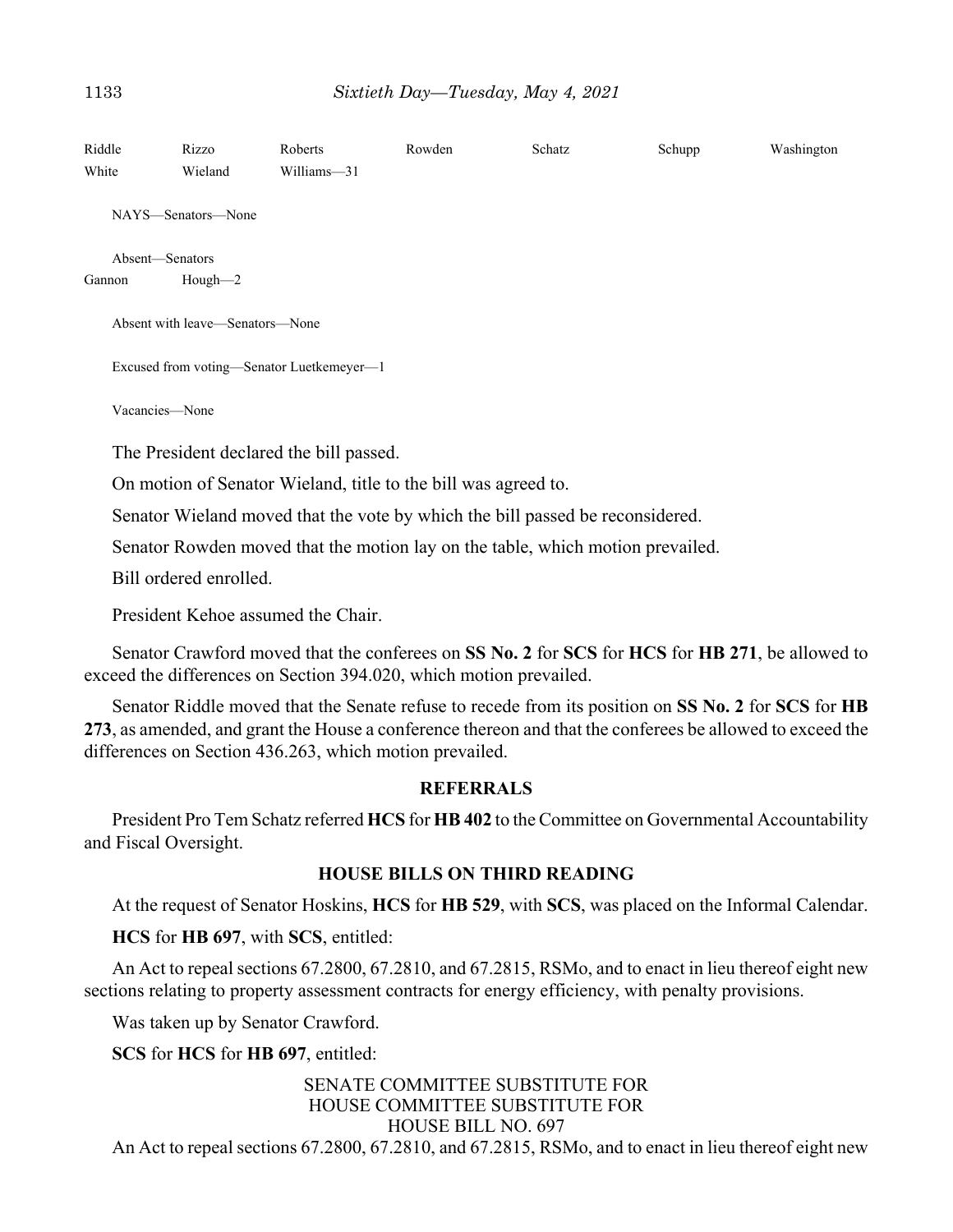sections relating to property assessment contracts for energy efficiency.

Was taken up.

Senator Crawford moved that **SCS** for **HCS** for **HB 697** be adopted.

Senator Crawford offered **SS** for **SCS** for **HCS** for **HB 697**, entitled:

# SENATE SUBSTITUTE FOR SENATE COMMITTEE SUBSTITUTE FOR HOUSE COMMITTEE SUBSTITUTE FOR HOUSE BILL NO. 697

An Act to repeal sections 67.2800, 67.2810, and 67.2815, RSMo, and to enact in lieu thereof eight new sections relating to property assessment contracts for energy efficiency.

Senator Crawford moved that **SS** for **SCS** for **HCS** for **HB 697** be adopted.

Senator Hough assumed the Chair.

President Kehoe assumed the Chair.

Senator Bean assumed the Chair.

President Kehoe assumed the Chair.

Senator May offered **SA 1**:

#### SENATE AMENDMENT NO. 1

Amend Senate Substitute for Senate Committee Substitute for House Committee Substitute for House Bill No. 697, Pages 9-10, Section 67.2815, Lines 104-126, by striking all of said lines; and

Further amend said bill, Section 67.2817, page 13, line 63 by striking all of said line and inserting in lieu thereof the following: "**of the true value in money, as determined by the assessor pursuant to chapter 137, plus ten percent of such amount, of the benefitted property prior to the**"; and further amend line 70 by inserting immediately after "upon" the following: "**, if such product exists**"; and

Further amend said bill and section, pages 15-16, lines 129-142, by striking all of said lines; and

Further amend said bill, Section 67.2818, page 16, lines 13-16 by striking all of said lines and inserting in lieu thereof the following: "**true value in money, as determined by the assessor pursuant to chapter 137, plus ten percent of such amount.**"; and further amend lines 22-25 by striking all of said lines and inserting in lieu thereof the following: "**true value in money, as determined by the assessor pursuant to chapter 137, plus ten percent of such amount.**".

Senator May moved that the above amendment be adopted, which motion prevailed.

Senator Crawford moved that **SS** for **SCS** for **HCS** for **HB 697**, as amended, be adopted, which motion prevailed.

On motion of Senator Crawford, **SS** for **SCS** for **HCS** for **HB 697**, as amended, was read the 3rd time and passed by the following vote: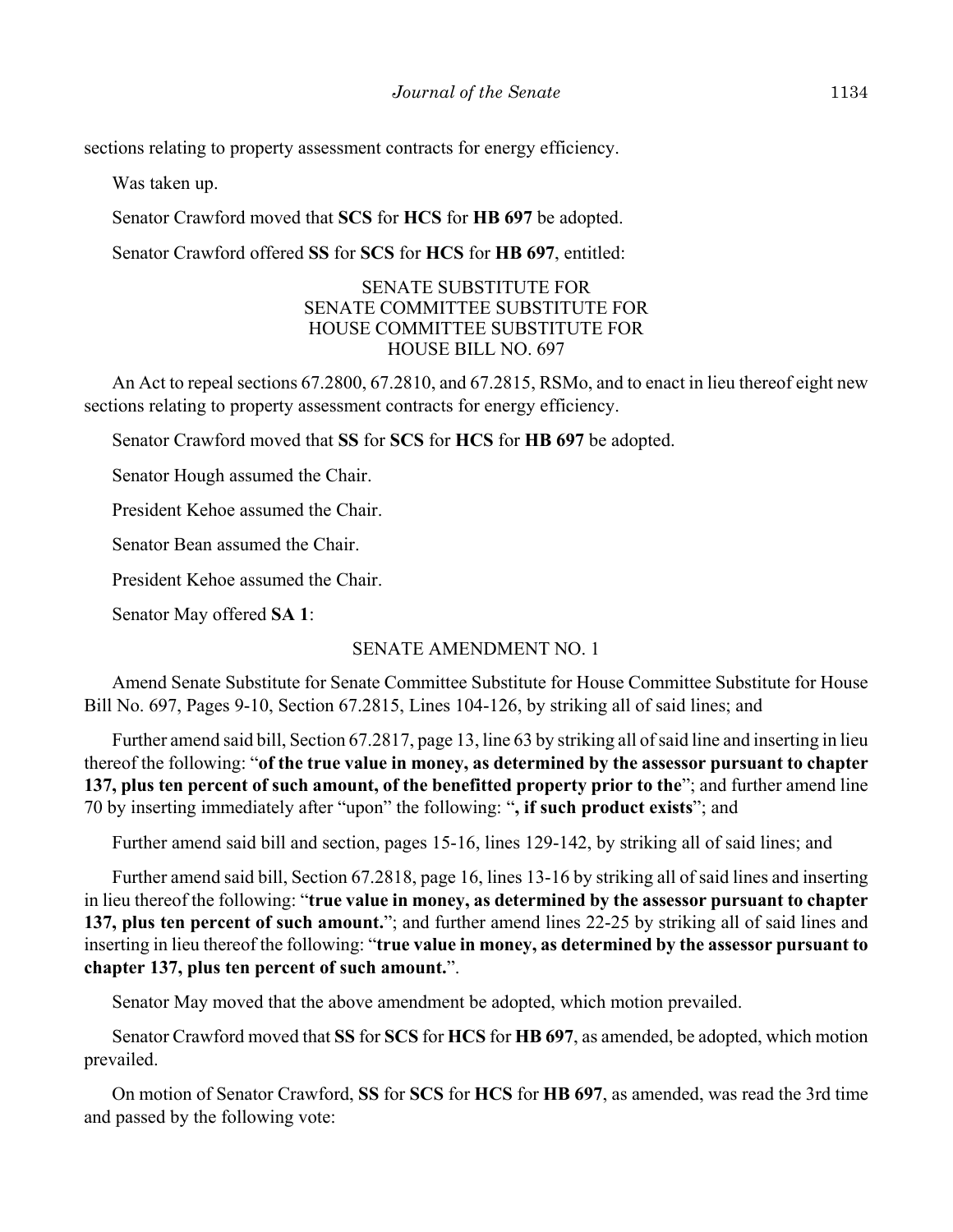|          | YEAS—Senators |             |                     |                |              |          |
|----------|---------------|-------------|---------------------|----------------|--------------|----------|
| Arthur   | Bean          | Beck        | <b>Bernskoetter</b> | <b>Brattin</b> | <b>Brown</b> | Burlison |
| Cierpiot | Crawford      | Eslinger    | Gannon              | Hegeman        | Hoskins      | Hough    |
| Koenig   | Luetkemeyer   | Mav         | Mosley              | $O'$ Laughlin  | Onder        | Razer    |
| Rehder   | Riddle        | Rizzo       | Roberts             | Rowden         | Schatz       | Schupp   |
| White    | Wieland       | Williams-31 |                     |                |              |          |

NAYS—Senator Moon—1

Absent—Senators

Eigel Washington—2

Absent with leave—Senators—None

Vacancies—None

The President declared the bill passed.

On motion of Senator Crawford, title to the bill was agreed to.

Senator Crawford moved that the vote by which the bill passed be reconsidered.

Senator Rowden moved that motion lay on the table, which motion prevailed.

At the request of Senator Crawford, **HB 604**, with **SCS**, was placed on the Informal Calendar.

**HCS** for **HJR 35**, entitled:

Joint Resolution submitting to the qualified voters of Missouri an amendment repealing Section 15 of Article IV of the Constitution of Missouri, and adopting one new section in lieu thereof relating to the state treasurer's ability to invest.

Was taken up by Senator Schatz.

On motion of Senator Schatz, **HCS** for **HJR 35** was read the 3rd time and passed by the following vote:

| YEAS—Senators |             |          |                     |                |              |          |
|---------------|-------------|----------|---------------------|----------------|--------------|----------|
| Arthur        | Bean        | Beck     | <b>Bernskoetter</b> | <b>Brattin</b> | <b>Brown</b> | Burlison |
| Cierpiot      | Crawford    | Eslinger | Gannon              | Hegeman        | Hoskins      | Hough    |
| Koenig        | Luetkemeyer | May      | Moon                | Mosley         | O'Laughlin   | Onder    |
| Razer         | Rehder      | Riddle   | Rizzo               | Roberts        | Rowden       | Schatz   |
| Schupp        | White       | Wieland  | Williams-32         |                |              |          |

NAYS—Senators—None

Absent—Senators

 $Y_{\text{H}}$   $\alpha$   $\alpha$ 

Eigel Washington—2

Absent with leave—Senators—None

Vacancies—None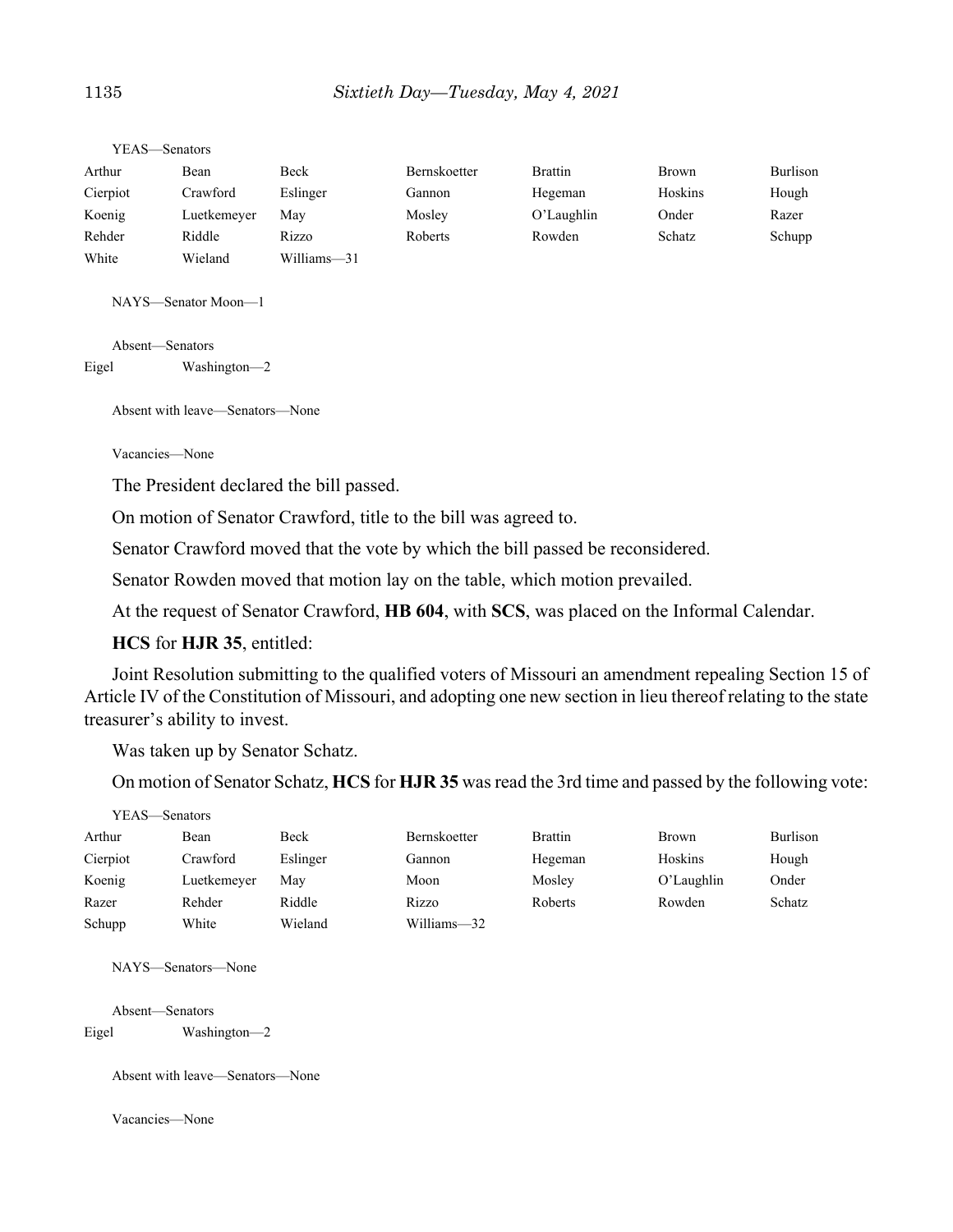The President declared the bill passed.

On motion of Senator Schatz, title to the joint resolution was agreed to.

Senator Schatz moved that the vote by which the joint resolution passed be reconsidered.

Senator Rowden moved that motion lay on the table, which motion prevailed.

At the request of Senator Burlison, **HB 542**, was placed on the Informal Calendar.

At the request of Senator Hoskins, **HB 948**, with **SCS**, was placed on the Informal Calendar.

At the request of Senator Wieland, **HB 249**, was placed on the Informal Calendar.

**HCS** for **HB 685**, with **SCS**, entitled:

An Act to repeal sections 27.010, 51.050, 55.060, 58.030, 60.010, 77.230, 79.080, 162.291, 190.050, 204.610, 247.060, 249.140, 321.130, and 483.010, RSMo, and to enact in lieu thereof fifteen new sections relating to certain public offices.

Was taken up by Senator Brown.

**SCS** for **HCS** for **HB 685**, entitled:

# SENATE COMMITTEE SUBSTITUTE FOR HOUSE COMMITTEE SUBSTITUTE FOR HOUSE BILL NO. 685

An Act to repeal sections 27.010, 50.166, 51.050, 55.060, 58.030, 59.021, 59.100, 60.010, 77.230, 79.080, 105.465, 162.291, 190.050, 204.610, 247.060, 249.140, 321.130, 451.040, and 483.010, RSMo, and to enact in lieu thereof twenty new sections relating to certain public officers, with an existing penalty provision.

Was taken up.

Senator Brown moved that **SCS** for **HCS** for **HB 685** be adopted.

Senator Brattin offered **SA 1**:

#### SENATE AMENDMENT NO. 1

Amend Senate Committee Substitute for House Committee Substitute for House Bill No. 685, Page 3, Section 50.166, Line 29, by inserting after all of said line the following:

"50.530. As used in sections 50.530 to 50.745:

(1) "Accounting officer" means county auditor in counties of the first and second classifications and the county clerks in counties of the third and fourth classifications;

(2) "Budget officer" means such person, as may, from time to time, be appointed by the county commission of counties of the first classification except in counties of the first classification with a population of less than one hundred thousand inhabitants according to the official United States Census of 1970 the county auditor shall be the chief budget officer, the presiding commissioner of the county commission in counties of the second classification, unless the county commission designates the county clerk as budget officer, and the county clerk in counties of the third and fourth classification. **[**Notwithstanding the provisions of this subdivision to the contrary, in any county of the first classification with more than eighty-two thousand but fewer than eighty-two thousand one hundred inhabitants, the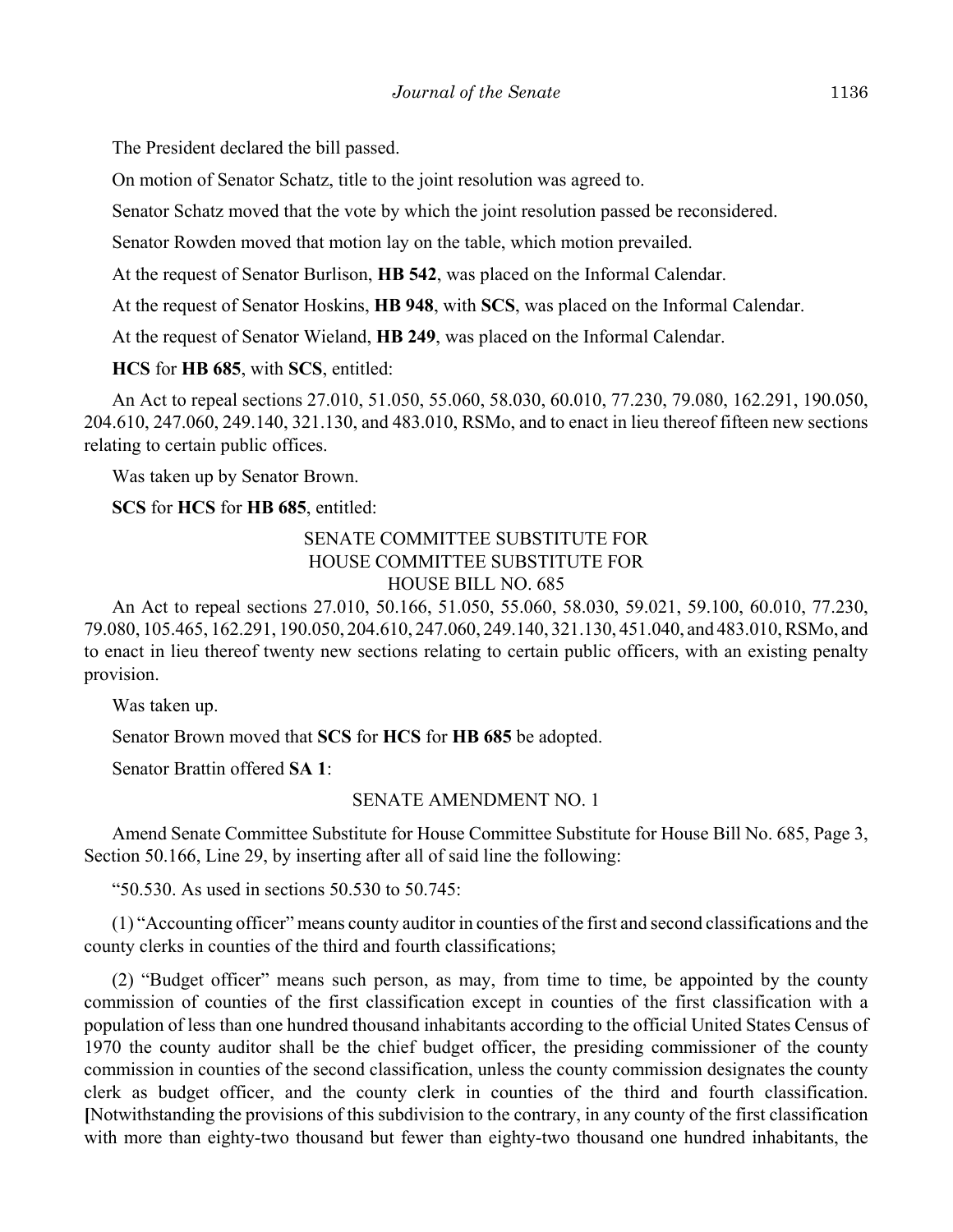presiding commissioner shall be the budget officer unless the county commission designates the county clerk as the budget officer.**]**"; and

Further amend the title and enacting clause accordingly.

Senator Brattin moved that the above amendment be adopted, which motion prevailed.

Senator Eslinger assumed the Chair.

President Kehoe assumed the Chair.

On motion of Senator Brown, **SCS** for **HCS** for **HB 685**, as amended, was read the 3rd time and passed by the following vote:

| YEAS—Senators |             |                     |                |         |            |          |
|---------------|-------------|---------------------|----------------|---------|------------|----------|
| Arthur        | Beck        | <b>Bernskoetter</b> | <b>Brattin</b> | Brown   | Burlison   | Crawford |
| Eigel         | Eslinger    | Gannon              | Hegeman        | Hoskins | Hough      | Koenig   |
| Luetkemeyer   | May         | Mosley              | O'Laughlin     | Onder   | Razer      | Rehder   |
| Riddle        | Rizzo       | Roberts             | Rowden         | Schupp  | Washington | White    |
| Wieland       | Williams-30 |                     |                |         |            |          |
|               |             |                     |                |         |            |          |
|               |             |                     |                |         |            |          |

NAYS—Senator Moon—1

Absent—Senators Bean Cierpiot Schatz—3

Absent with leave—Senators—None

Vacancies—None

The President declared the bill passed.

On motion of Senator Brown, title to the bill was agreed to.

Senator Brown moved that the vote by which the bill passed be reconsidered.

Senator Rowden moved that motion lay on the table, which motion prevailed.

# **HCS** for **HB 529**, with **SCS**, entitled:

An Act to repeal section 41.152, RSMo, and to enact in lieu thereof two new sections relating to biodiesel fuel, with a penalty provision.

Was taken up by Senator Hoskins.

**SCS** for **HCS** for **HB 529**, entitled:

# SENATE COMMITTEE SUBSTITUTE FOR HOUSE COMMITTEE SUBSTITUTE FOR HOUSE BILL NO. 529

An Act to amend chapter 135, RSMo, by adding thereto one new section relating to biodiesel fuel. Was taken up.

Senator Hoskins moved that **SCS** for **HCS** for **HB 529** be adopted.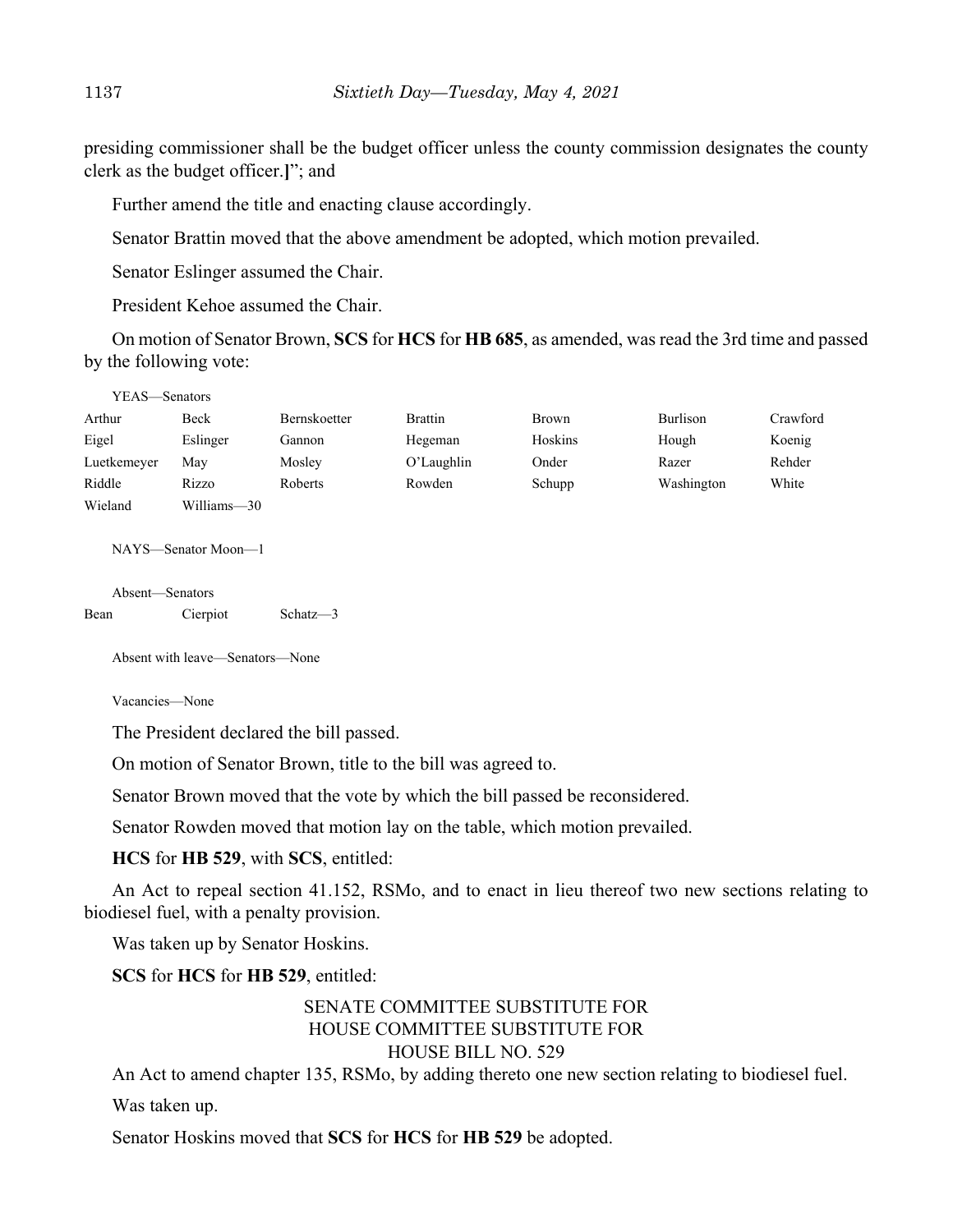Senator Hoskins offered **SS** for **SCS** for **HCS** for **HB 529**, entitled:

# SENATE SUBSTITUTE FOR SENATE COMMITTEE SUBSTITUTE FOR HOUSE COMMITTEE SUBSTITUTE FOR HOUSE BILL NO. 529

An Act to amend chapter 135, RSMo, by adding thereto two new sections relating to a tax credit for the sale of certain fuel.

Senator Hoskins moved that **SS** for **SCS** for **HCS** for **HB 529** be adopted.

Senator Hoskins offered **SA 1**:

# SENATE AMENDMENT NO. 1

Amend Senate Substitute for Senate Committee Substitute for House Committee Substitute for House Bill No. 529, Page 1, In the Title, Lines 3-4, by striking "a tax credit for the sale of certain fuel" and inserting in lieu thereof the following: "tax credits"; and

Further amend said bill and page, Section A, line 3, by inserting after all of said line the following:

"33.282. 1. Subject to appropriation the office of administration shall develop a tax expenditure budget for submission to the general assembly in conjunction with the submission of the state budget as required in section 33.280. The tax expenditure budget shall indicate, on an annual basis, the reduction in revenue collections for each fiscal year as a result of each deduction, exemption, credit or other tax preference as may be authorized by law, and shall indicate, where appropriate, the tax source of each state-funded program. Periodically the tax expenditure budget shall include a cost-benefit analysis of the following:

- (1) The neighborhood assistance program, sections 32.100 to 32.125;
- (2) Tax increment financing, sections 99.800 to 99.865;
- (3) Export and infrastructure funding, sections 100.250 to 100.297;
- (4) Credit for new expanded business facility, sections 135.100 to 135.150;
- (5) Enterprise zones, sections 135.200 to 135.256;
- (6) Main street program, sections 251.470 to 251.485;
- (7) Economic development districts, sections 251.500 to 251.510;
- (8) Rural economic development, sections 620.155 to 620.165;
- (9) Export development, sections 620.170 to 620.174;
- (10) Small business incubator program, section 620.495; and
- (11) Other programs as may be practical.

Pursuant to the provisions of section 32.057, the department of revenue shall not release information as part of the tax expenditure budget in a manner that would allow the identification of any individual taxpayer.

2. On or before October first of each year each state department authorized by law to offer deductions, exemptions, credits or other tax preferences shall submit to the budget director the estimated amount of such tax expenditures for the fiscal year beginning July first of the following year and a cost/benefit analysis of such tax expenditures for the preceding fiscal year. Such estimates and analysis shall be in the manner and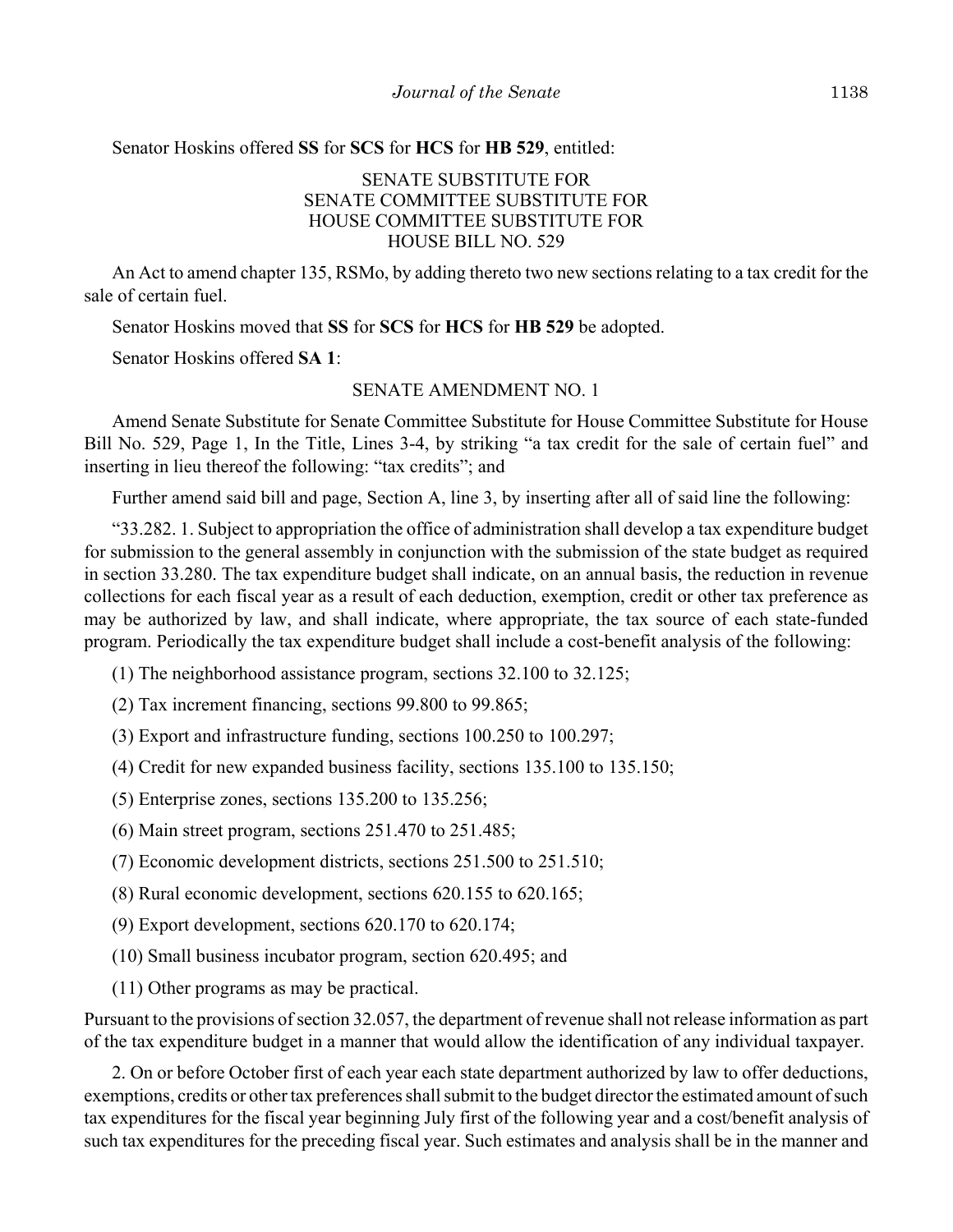form prescribed by the budget director and shall be submitted by the budget director to the chairman of the senate appropriations committee and the chairman of the house budget committee by January first of each year.

**[**3. No new tax credits, except the senior citizens property tax credit as referenced in chapter 135, shall be issued or certified for any tax year beginning after July first of the following year unless the estimate of such credits have been reviewed and approved by a majority of the senate appropriations committee and the house budget committee.**]**"; and

Further amend the title and enacting clause accordingly.

Senator Hoskins moved that the above amendment be adopted, which motion prevailed.

Senator Eigel offered **SA 2**, which was read:

# SENATE AMENDMENT NO. 2

Amend Senate Substitute for Senate Committee Substitute for House Committee Substitute for House Bill No. 529, Page 4, Section 135.775, Line 42, by striking "twenty" and inserting in lieu thereof the following: "**sixteen**".

Senator Eigel moved that the above amendment be adopted, which motion prevailed.

At the request of Senator Hoskins, **HCS** for **HB 529**, with **SCS**, and **SS** for **SCS**, as amended (pending), was placed on the Informal Calendar.

# **MESSAGES FROM THE HOUSE**

The following messages were received from the House of Representatives through its Chief Clerk:

Mr. President: The Speaker of the House of Representatives has appointed the following committee to act with a like committee from the Senate on **SS#2** for **SCS** for **HB 273**, as amended. Representatives: Hannegan, Knight, Christofanelli, Brown (27), Lewis (25).

Also,

Mr. President: I am instructed by the House of Representatives to inform the Senate that the House has taken up and passed **HCS** for **SS#2** for **SB 26**, entitled:

An Act to repeal sections 67.030, 84.400, 557.045, and 574.085, RSMo, and to enact in lieu thereof seven new sections relating to public safety, with penalty provisions.

With House Amendment No. 1 to House Amendment No. 1, House Amendment No. 2 to House Amendment No. 1, House Amendment No. 3 to House Amendment No. 1, House Amendment No. 1, as amended, House Amendment No. 2, House Amendment No. 1 to House Amendment No. 3, House Amendment No. 2 to House Amendment No. 3, House Amendment No. 3, as amended, House Amendment Nos. 4, 5, House Amendment No. 1 to House Amendment No. 6, House Amendment No. 2 to House Amendment No. 6, House Amendment No. 6, as amended, House Amendment No. 1 to House Amendment No. 7, House Amendment No. 2 to House Amendment No. 7, House Amendment No. 7, as amended, House Amendment No. 1 to House Amendment No. 8, House Amendment No. 2 to House Amendment No. 8, House Amendment No. 8, as amended, House Amendment No. 10, House Amendment No. 1 to House Amendment No. 11, House Amendment No. 3 to House Amendment No. 11, House Amendment No. 11, as amended, House Amendment Nos. 12, 13, House Amendment No. 2 to House Amendment No. 14, House Amendment No. 3 to House Amendment No. 14, House Amendment No. 4 to House Amendment No. 14,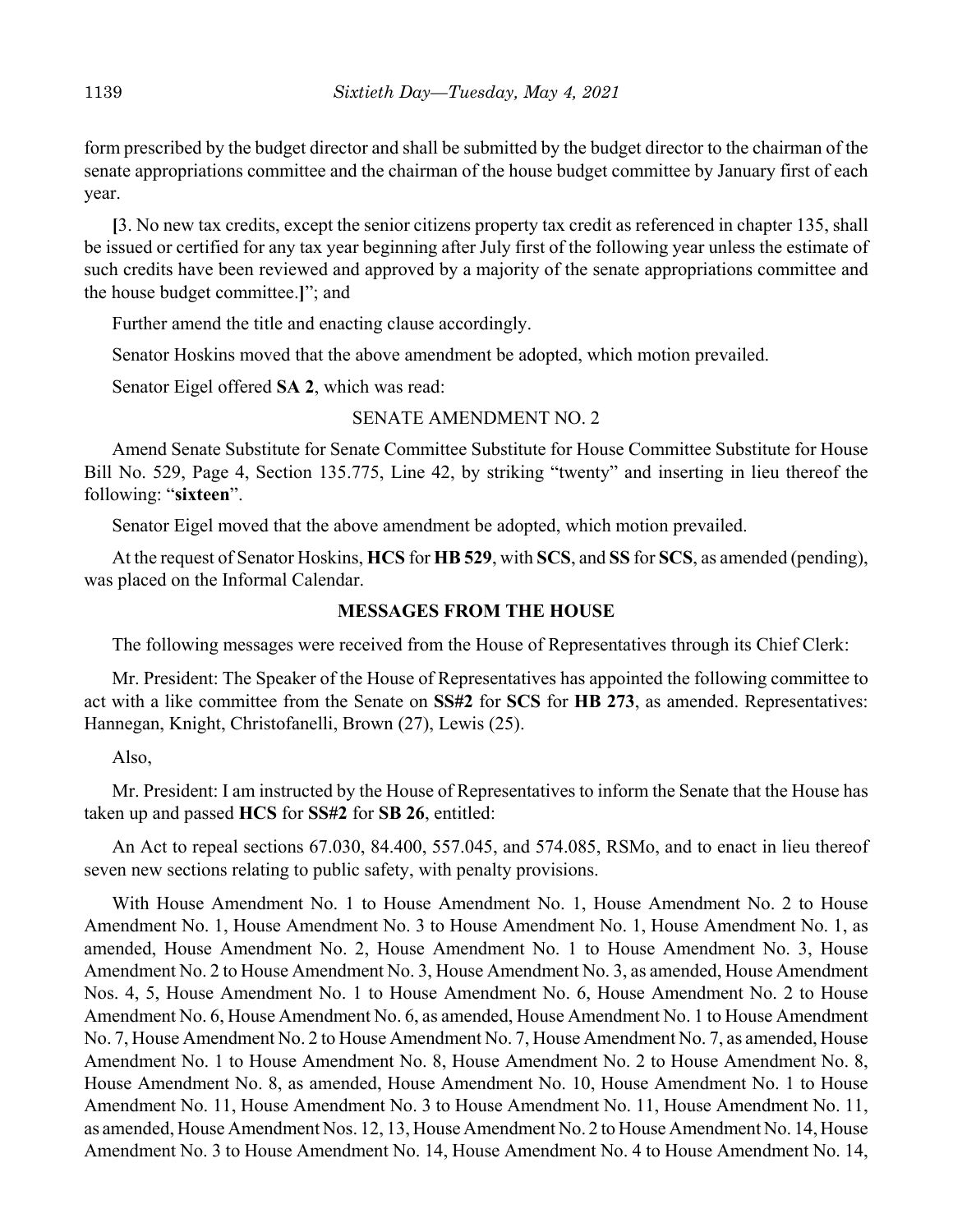House Amendment No. 5 to House Amendment No. 14, House Amendment No. 14, as amended, House Amendment No. 1 to House Amendment No. 15, House Amendment No. 15, as amended, House Amendment No. 1 to House Amendment No. 16, House Amendment No. 16, as amended, House Amendment No. 17, House Amendment No. 1 to House Amendment No. 18, House Amendment No. 18, as amended, House Amendment No. 1 to House Amendment No. 19, House Amendment No. 19, as amended, House Amendment Nos. 20 and 21.

#### HOUSE AMENDMENT NO. 1 TO HOUSE AMENDMENT NO. 1

Amend House Amendment No. 1 to House Committee Substitute for Senate Substitute No. 2 for Senate Bill No. 26, Page 1, Line 5, by deleting said line and inserting in lieu thereof the following:

#### "**regarding a license issued by the director under this chapter.**

**15. A law enforcement agency that has substantially similar or greater procedures shall be deemed in compliance with this section.**"; and"; and

Further amend said bill by amending the title, enacting clause, and intersectional references accordingly.

HOUSE AMENDMENT NO. 2 TO HOUSE AMENDMENT NO. 1

Amend House Amendment No. 1 to House Committee Substitute for Senate Substitute No. 2 for Senate Bill No. 26, Page 1, Line 1, by inserting immediately after the phrase "Senate Bill No. 26," on said line the following;

"Page 1, Section A, Line 3, by inserting after all of said section and line the following:

"56.380. It is unlawful for the circuit attorneys or the assistant circuit attorneys of the courts of this state having jurisdiction of criminals within cities in this state having a population of seven hundred thousand inhabitants or more to contract for, directly or indirectly, or to accept, receive or take any fee, reward, promise or undertaking, or gift or valuable thing of any kind whatsoever, except the salary of his office prescribed by law, for aiding, advising, promoting or procuring any indictment, true bill or legal process of any kind whatsoever against any person or party, or for aiding, promoting, counseling or procuring the detection, discovery, apprehension, prosecution or conviction of any person upon any charge whatsoever, or for aiding, advising or counseling of or concerning, or for procuring, promoting or effecting the discovery or recovery, by any means whatever, of any valuable thing which is secreted or detained from the possession of the owner or lawful custodian thereof. Any officer who is convicted of the violation of any of the provisions of this section shall be punished by imprisonment by the state department of corrections **[**and human resources**]** for not more than seven years and in addition shall forfeit his office.

56.455. In addition to his other duties, the circuit attorney of the City of St. Louis shall make a detailed report of all information in his possession pertaining to each person committed to the state penitentiary by the circuit court of the City of St. Louis to the director of the state department of corrections **[**and human resources**]** and to the state **[**board of probation and**]** parole **board**. The report shall include such information as may be requested by such director or board and shall include a summary of such evidence as to the prior convictions of the convict, his mental condition, education and other personal background information which is available to the circuit attorney as well as the date of the crime for which the convict was sentenced, whether he was tried or pleaded guilty, and such facts as are available as to the aggravating or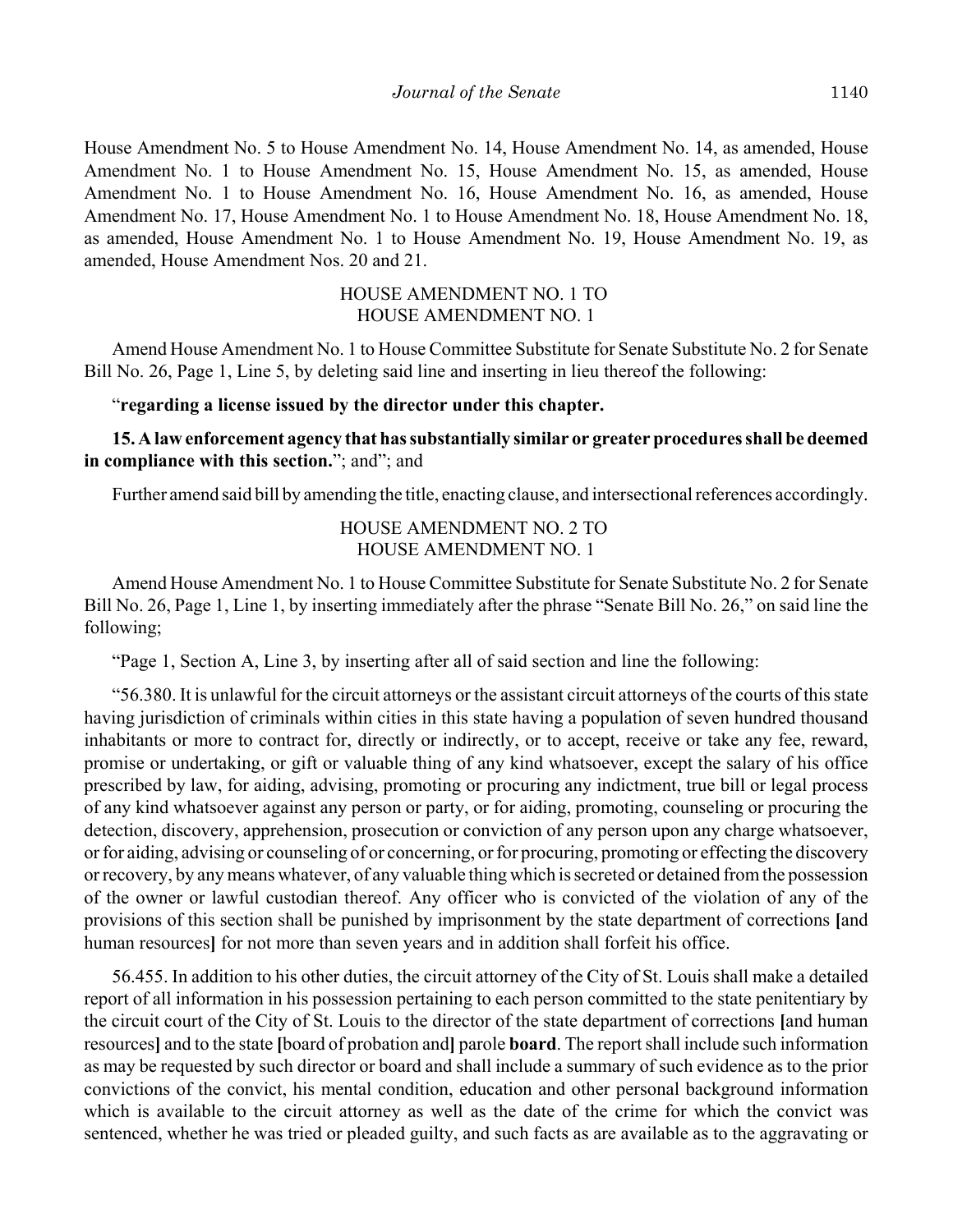mitigating circumstances of the crime. The circuit attorney may include in the report his recommendation as to whether the convict should be kept in a maximum security institution. The report shall be transmitted within twenty days after the date of the conviction or at such other time as is prescribed by the director of the department of corrections **[**and human resources**]** or **[**board of probation and**]** parole **board**."; and

Further amend said bill, Page 2, Section 84.400, Line 14, by inserting after all of said section and line the following:

"105.950. 1. Until June 30, 2000, the commissioner of administration and the directors of the departments of revenue, social services, agriculture, economic development, corrections, labor and industrial relations, natural resources, and public safety shall continue to receive the salaries they received on August 27, 1999, subject to annual adjustments as provided in section 105.005.

2. On and after July 1, 2000, the salary of the directors of the above departments shall be set by the governor within the limits of the salary ranges established pursuant to this section and the appropriation for that purpose. Salary ranges for department directors and members of the **[**board of probation and**]** parole **board** shall be set by the personnel advisory board after considering the results of a study periodically performed or administered by the office of administration. Such salary ranges shall be published yearly in an appendix to the revised statutes of Missouri.

3. Each of the above salaries shall be increased by any salary adjustment provided pursuant to the provisions of section 105.005.

149.071. Any person who shall, without the authorization of the director of revenue, make or manufacture, or who shall falsely or fraudulently forge, counterfeit, reproduce, restore, or process any stamp, impression, copy, facsimile, or other evidence for the purpose of indicating the payment of the tax levied by this chapter, or who shall knowingly or by a deceptive act use or pass, or tender as true, or affix, impress, or imprint, by use of any device, rubber stamp or by any other means, or any package containing cigarettes, any unauthorized, false, altered, forged, counterfeit or previously used stamp, impressions, copies, facsimiles or other evidence of cigarette tax payment, shall be guilty of a felony and, upon conviction, shall be punished by imprisonment by the state department of corrections **[**and human resources**]** for a term of not less than two years nor more than five years.

149.076. 1. No manufacturer, wholesaler or retailer shall fail or refuse to make any return required by the director, or refuse to permit the director or his duly authorized representatives to examine records, papers, files and equipment pertaining to the person's business made taxable by this chapter. No person shall make an incomplete, false or fraudulent return under this chapter, or attempt to do anything to evade full disclosure of the facts or to avoid the payment in whole or in part of the tax or interest due.

2. Any person who files a false report or application or makes a false entry in any record relating to the purchase and sale of cigarettes shall be guilty of a felony and, upon conviction, shall be punished by imprisonment by the state department of corrections **[**and human resources**]** for a term of not less than two years nor more than five years.

214.392. 1. The division shall:

(1) Recommend prosecution for violations of the provisions of sections 214.270 to 214.410 to the appropriate prosecuting, circuit attorney or to the attorney general;

(2) Employ, within limits of the funds appropriated, such employees as are necessary to carry out the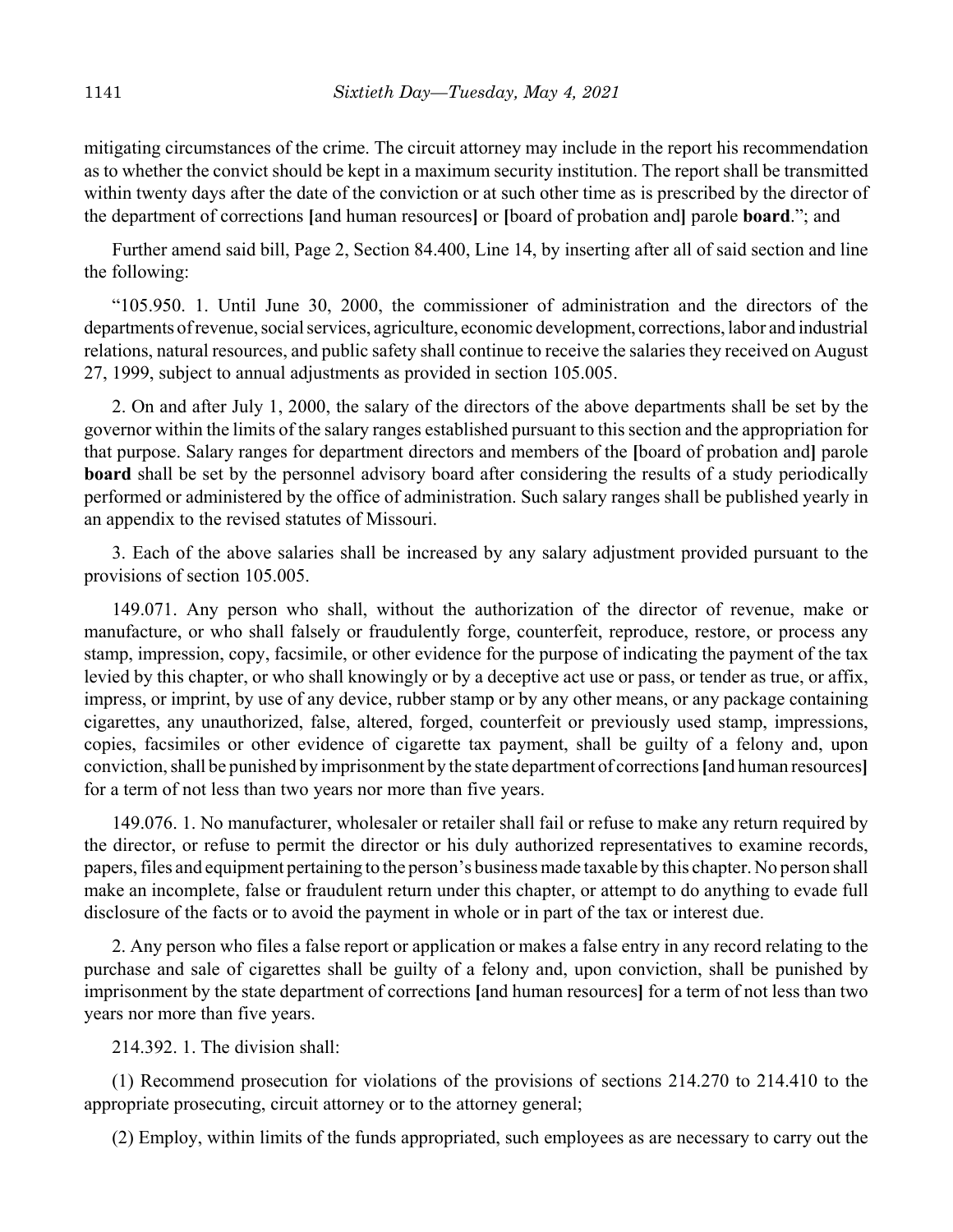provisions of sections 214.270 to 214.410;

(3) Be allowed to convey full authority to each city or county governing body the use of inmates controlled by the department of corrections and the **[**board of probation and**]** parole **board** to care for abandoned cemeteries located within the boundaries of each city or county;

(4) Exercise all budgeting, purchasing, reporting and other related management functions;

(5) Be authorized, within the limits of the funds appropriated, to conduct investigations, examinations, or audits to determine compliance with sections 214.270 to 214.410;

(6) The division may promulgate rules necessary to implement the provisions of sections 214.270 to 214.516, including but not limited to:

(a) Rules setting the amount of fees authorized pursuant to sections 214.270 to 214.516. The fees shall be set at a level to produce revenue that shall not substantially exceed the cost and expense of administering sections 214.270 to 214.516. All moneys received by the division pursuant to sections 214.270 to 214.516 shall be collected by the director who shall transmit such moneys to the department of revenue for deposit in the state treasury to the credit of the endowed care cemetery audit fund created in section 193.265;

(b) Rules to administer the inspection and audit provisions of the endowed care cemetery law;

(c) Rules for the establishment and maintenance of the cemetery registry pursuant to section 214.283.

2. Any rule or portion of a rule, as that term is defined in section 536.010, that is created under the authority delegated in this section shall become effective only if it complies with and is subject to all of the provisions of chapter 536 and, if applicable, section 536.028. This section and chapter 536 are nonseverable and if any of the powers vested with the general assembly pursuant to chapter 536 to review, to delay the effective date or to disapprove and annul a rule are subsequently held unconstitutional, then the grant of rulemaking authority and any rule proposed or adopted after August 28, 2001, shall be invalid and void.

217.010. As used in this chapter and chapter 558, unless the context clearly indicates otherwise, the following terms shall mean:

(1) "Administrative segregation unit", a cell for the segregation of offenders from the general population of a facility for relatively extensive periods of time;

(2) "Board", the **[**board of probation and**]** parole **board**;

(3) "Chief administrative officer", the institutional head of any correctional facility or his designee;

(4) "Correctional center", any premises or institution where incarceration, evaluation, care, treatment, or rehabilitation is provided to persons who are under the department's authority;

(5) "Department", the department of corrections of the state of Missouri;

(6) "Director", the director of the department of corrections or his designee;

(7) "Disciplinary segregation", a cell for the segregation of offenders from the general population of a correctional center because the offender has been found to have committed a violation of a division or facility rule and other available means are inadequate to regulate the offender's behavior;

(8) "Division", a statutorily created agency within the department or an agency created by the departmental organizational plan;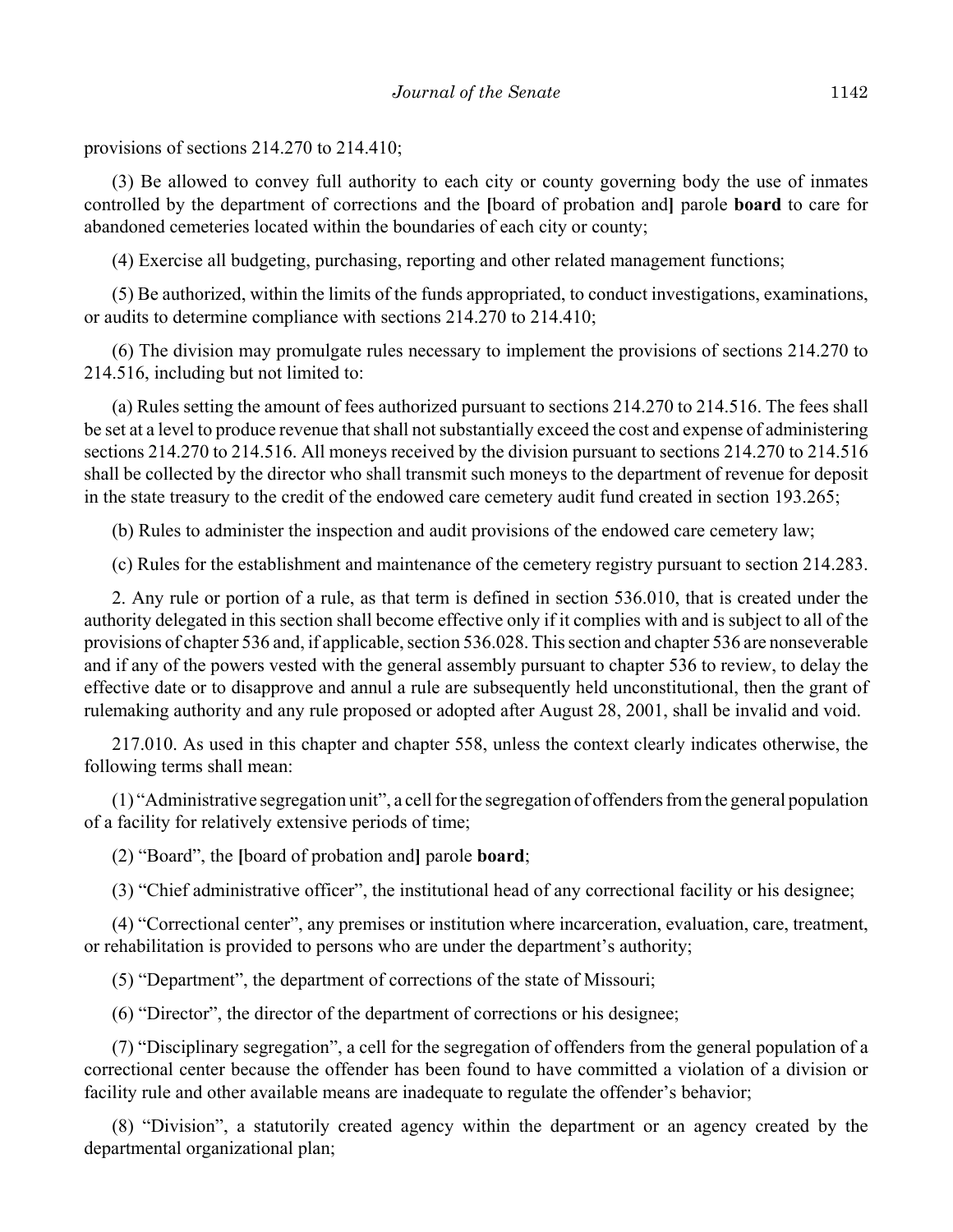(9) "Division director", the director of a division of the department or his designee;

(10) "Local volunteer community board", a board of qualified local community volunteers selected by the court for the purpose of working in partnership with the court and the department of corrections in a reparative probation program;

(11) "Nonviolent offender", any offender who is convicted of a crime other than murder in the first or second degree, involuntary manslaughter, involuntary manslaughter in the first or second degree, kidnapping, kidnapping in the first degree, rape in the first degree, forcible rape, sodomy in the first degree, forcible sodomy, robbery in the first degree or assault in the first degree;

(12) "Offender", a person under supervision or an inmate in the custody of the department;

(13) "Probation", a procedure under which a defendant found guilty of a crime upon verdict or plea is released by the court without imprisonment, subject to conditions imposed by the court and subject to the supervision of the **[**board**] division of probation and parole**;

(14) "Volunteer", any person who, of his own free will, performs any assigned duties for the department or its divisions with no monetary or material compensation.

217.030. The director shall appoint the directors of the divisions of the department**[**, except the chairman of the parole board who shall be appointed by the governor**]**. Division directors shall serve at the pleasure of the director**[**, except the chairman of the parole board who shall serve in the capacity of chairman at the pleasure of the governor**]**. The director of the department shall be the appointing authority under chapter 36 to employ such administrative, technical and other personnel who may be assigned to the department generally rather than to any of the department divisions or facilities and whose employment is necessary for the performance of the powers and duties of the department.

217.250. Whenever any offender is afflicted with a disease which is terminal, or is advanced in age to the extent that the offender is in need of long-term nursing home care, or when confinement will necessarily greatly endanger or shorten the offender's life, the correctional center's physician shall certify such facts to the chief medical administrator, stating the nature of the disease. The chief medical administrator with the approval of the director will then forward the certificate to the **[**board of probation and**]** parole **board** who in their discretion may grant a medical parole or at their discretion may recommend to the governor the granting or denial of a commutation.

217.270. All correctional employees shall:

(1) Grant to members of the state **[**board of probation and**]** parole **board** or its properly accredited representatives access at all reasonable times to any offender;

(2) Furnish to the board the reports that the board requires concerning the conduct and character of any offender in their custody; and

(3) Furnish any other facts deemed pertinent by the board in the determination of whether an offender shall be paroled.

217.362. 1. The department of corrections shall design and implement an intensive long-term program for the treatment of chronic nonviolent offenders with serious substance abuse addictions who have not pleaded guilty to or been convicted of a dangerous felony as defined in section 556.061.

2. Prior to sentencing, any judge considering an offender for this program shall notify the department.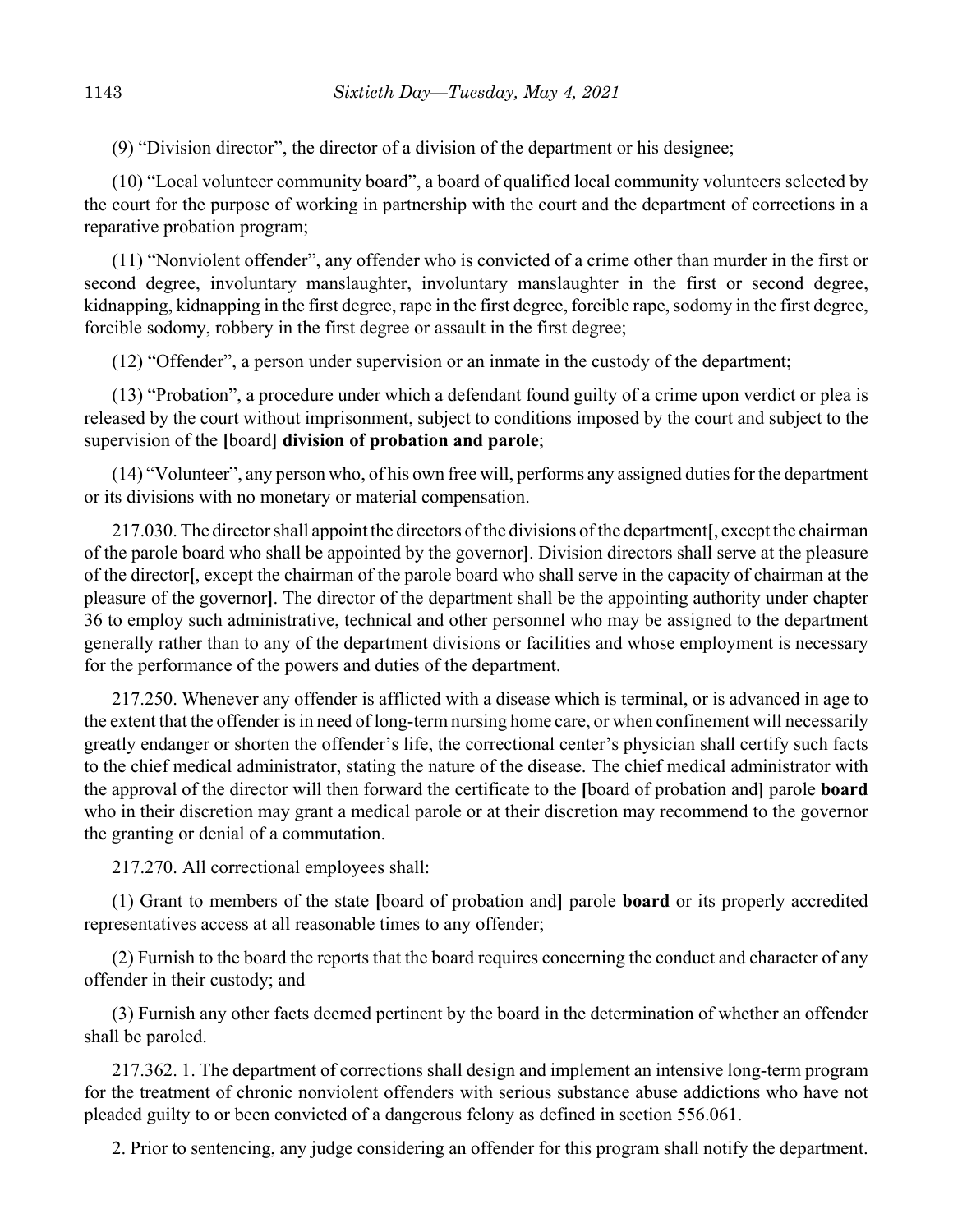The potential candidate for the program shall be screened by the department to determine eligibility. The department shall, by regulation, establish eligibility criteria and inform the court of such criteria. The department shall notify the court as to the offender's eligibility and the availability of space in the program. Notwithstanding any other provision of law to the contrary, except as provided for in section 558.019, if an offender is eligible and there is adequate space, the court may sentence a person to the program which shall consist of institutional drug or alcohol treatment for a period of at least twelve and no more than twenty-four months, as well as a term of incarceration. The department shall determine the nature, intensity, duration, and completion criteria of the education, treatment, and aftercare portions of any program services provided. Execution of the offender's term of incarceration shall be suspended pending completion of said program. Allocation of space in the program may be distributed by the department in proportion to drug arrest patterns in the state. If the court is advised that an offender is not eligible or that there is no space available, the court shall consider other authorized dispositions.

3. Upon successful completion of the program, the **[**board**] division** of probation and parole shall advise the sentencing court of an offender's probationary release date thirty days prior to release. If the court determines that probation is not appropriate the court may order the execution of the offender's sentence.

4. If it is determined by the department that the offender has not successfully completed the program, or that the offender is not cooperatively participating in the program, the offender shall be removed from the program and the court shall be advised. Failure of an offender to complete the program shall cause the offender to serve the sentence prescribed by the court and void the right to be considered for probation on this sentence.

5. An offender's first incarceration in a department of corrections program pursuant to this section prior to release on probation shall not be considered a previous prison commitment for the purpose of determining a minimum prison term pursuant to the provisions of section 558.019.

217.364. 1. The department of corrections shall establish by regulation the "Offenders Under Treatment Program". The program shall include institutional placement of certain offenders, as outlined in subsection 3 of this section, under the supervision and control of the department of corrections. The department shall establish rules determining how, when and where an offender shall be admitted into or removed from the program.

2. As used in this section, the term "offenders under treatment program" means a one-hundred-eightyday institutional correctional program for the monitoring, control and treatment of certain substance abuse offenders and certain nonviolent offenders followed by placement on parole with continued supervision.

3. The following offenders may participate in the program as determined by the department:

(1) Any nonviolent offender who has not previously been remanded to the department and who has been found guilty of violating the provisions of chapter 195 or 579 or whose substance abuse was a precipitating or contributing factor in the commission of his offense; or

(2) Any nonviolent offender who has pled guilty or been found guilty of a crime which did not involve the use of a weapon, and who has not previously been remanded to the department.

4. This program shall be used as an intermediate sanction by the department. The program may include education, treatment and rehabilitation programs. If an offender successfully completes the institutional phase of the program, the department shall notify the **[**board of probation and**]** parole **board** within thirty days of completion. Upon notification from the department that the offender has successfully completed the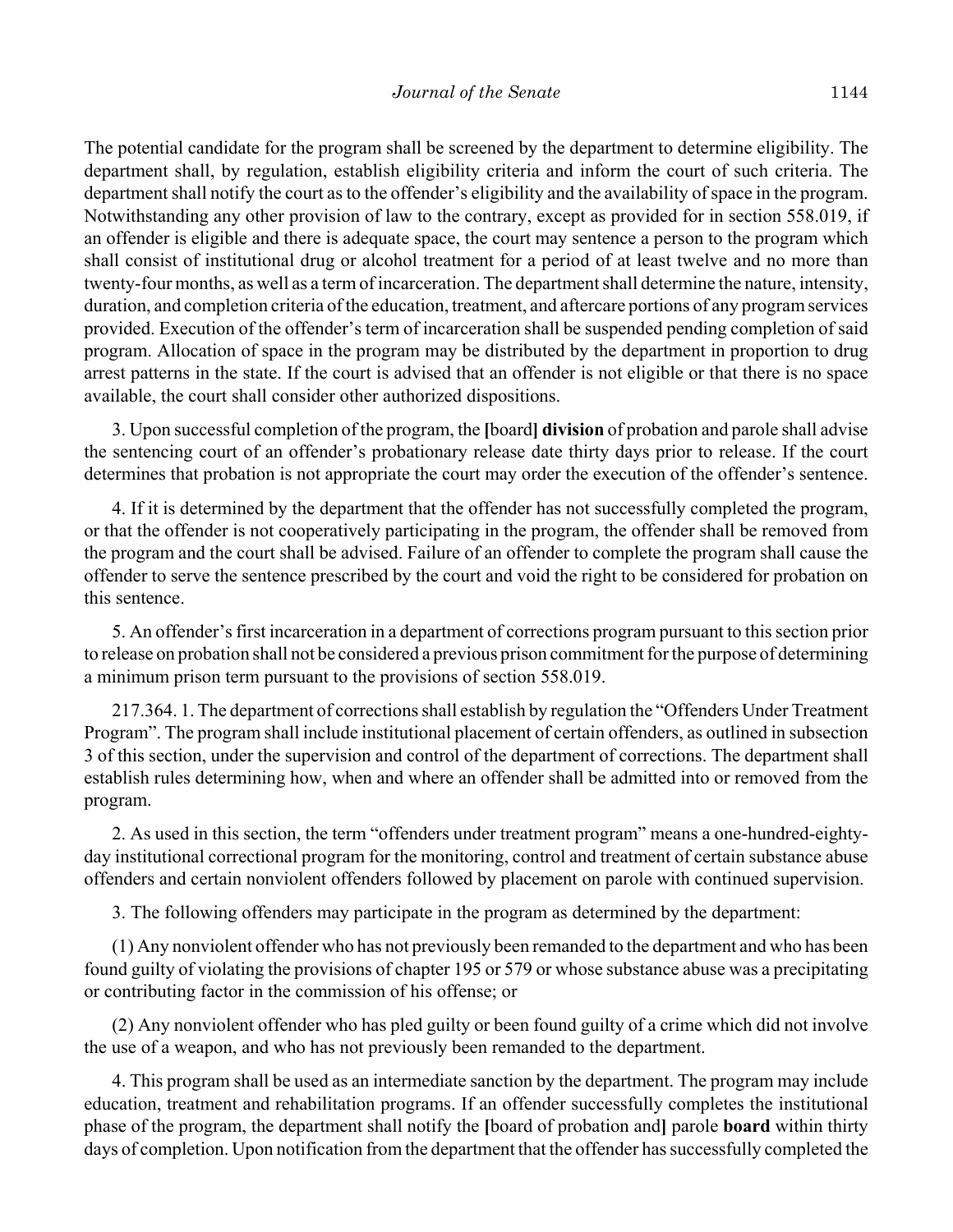program, the **[**board of probation and**]** parole **board** may at its discretion release the offender on parole as authorized in subsection 1 of section 217.690.

5. The availability of space in the institutional program shall be determined by the department of corrections.

6. If the offender fails to complete the program, the offender shall be taken out of the program and shall serve the remainder of his sentence with the department.

7. Time spent in the program shall count as time served on the sentence.

217.455. The request provided for in section 217.450 shall be delivered to the director, who shall forthwith:

(1) Certify the term of commitment under which the offender is being held, the time already served, the time remaining to be served on the sentence, the time of parole eligibility of the offender, and any decisions of the state **[**board of probation and**]** parole **board** relating to the offender; and

(2) Send by registered or certified mail, return receipt requested, one copy of the request and certificate to the court and one copy to the prosecuting attorney to whom it is addressed.

217.541. 1. The department shall by rule establish a program of house arrest. The director or his designee may extend the limits of confinement of offenders serving sentences for class D or E felonies who have one year or less remaining prior to release on parole, conditional release, or discharge to participate in the house arrest program.

2. The offender referred to the house arrest program shall remain in the custody of the department and shall be subject to rules and regulations of the department pertaining to offenders of the department until released on parole or conditional release by the state **[**board of probation and**]** parole **board**.

3. The department shall require the offender to participate in work or educational or vocational programs and other activities that may be necessary to the supervision and treatment of the offender.

4. An offender released to house arrest shall be authorized to leave his place of residence only for the purpose and time necessary to participate in the program and activities authorized in subsection 3 of this section.

5. The **[**board**] division** of probation and parole shall supervise every offender released to the house arrest program and shall verify compliance with the requirements of this section and such other rules and regulations that the department shall promulgate and may do so by remote electronic surveillance. If any probation/parole officer has probable cause to believe that an offender under house arrest has violated a condition of the house arrest agreement, the probation/parole officer may issue a warrant for the arrest of the offender. The probation/parole officer may effect the arrest or may deputize any officer with the power of arrest to do so by giving the officer a copy of the warrant which shall outline the circumstances of the alleged violation. The warrant delivered with the offender by the arresting officer to the official in charge of any jail or other detention facility to which the offender is brought shall be sufficient legal authority for detaining the offender. An offender arrested under this section shall remain in custody or incarcerated without consideration of bail. The director or his designee, upon recommendation of the probation and parole officer, may direct the return of any offender from house arrest to a correctional facility of the department for reclassification.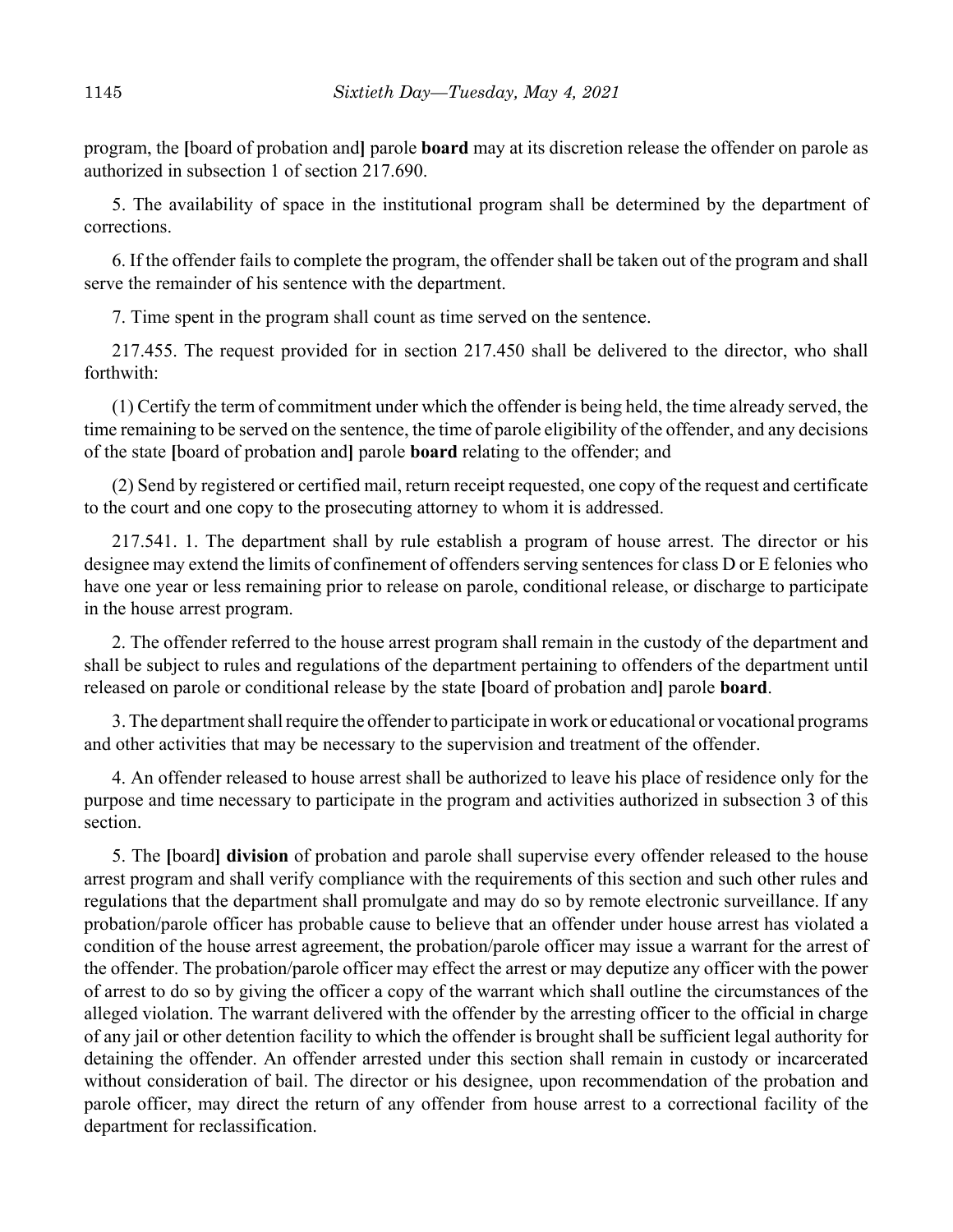6. Each offender who is released to house arrest shall pay a percentage of his wages, established by department rules, to a maximum of the per capita cost of the house arrest program. The money received from the offender shall be deposited in the inmate fund and shall be expended to support the house arrest program.

217.650. As used in sections 217.650 to 217.810, unless the context clearly indicates otherwise, the following terms mean:

(1) **[**"Board", the state board of probation and parole;

(2) "Chairman", chairman of the board of probation and**] "Chair", the chair of the** parole **board, who shall be appointed by the governor**;

**[**(3)**] (2)** "Diversionary program", a program designed to utilize alternatives to incarceration undertaken under the supervision of the **[**board**] division of probation and parole** after commitment of an offense and prior to arraignment;

**[**(4)**] (3)** "Parole", the release of an offender to the community by the court or the state **[**board of probation and**]** parole **board** prior to the expiration of his term, subject to conditions imposed by the court or the **parole** board and to its supervision **by the division of probation and parole**;

# **(4) "Parole board", the state board of parole;**

(5) "Prerelease program", a program relating to an offender's preparation for, or orientation to, supervision by the **[**board**] division of probation and parole** immediately prior to or immediately after assignment of the offender to the **[**board**] division of probation and parole** for supervision;

(6) "Pretrial program", a program relating to the investigation or supervision of persons referred or assigned to the **[**board**] division of probation and parole** prior to their conviction;

(7) "Probation", a procedure under which a defendant found guilty of a crime upon verdict or plea is released by the court without imprisonment, subject to conditions imposed by the court and subject to the supervision of the **[**board**] division of probation and parole**;

(8) "Recognizance program", a program relating to the release of an individual from detention who is under arrest for an offense for which he may be released as provided in section 544.455.

217.655. 1. The parole board shall be responsible for determining whether a person confined in the department shall be paroled or released conditionally as provided by section 558.011. The **parole** board shall receive administrative support from the division of probation and parole. The division of probation and parole shall provide supervision to all persons referred by the circuit courts of the state as provided by sections 217.750 and 217.760. The **parole** board shall exercise independence in making decisions about individual cases, but operate cooperatively within the department and with other agencies, officials, courts, and stakeholders to achieve systemic improvement including the requirements of this section.

2. The **parole** board shall adopt parole guidelines to:

(1) Preserve finite prison capacity for the most serious and violent offenders;

(2) Release supervision-manageable cases consistent with section 217.690;

(3) Use finite resources guided by validated risk and needs assessments;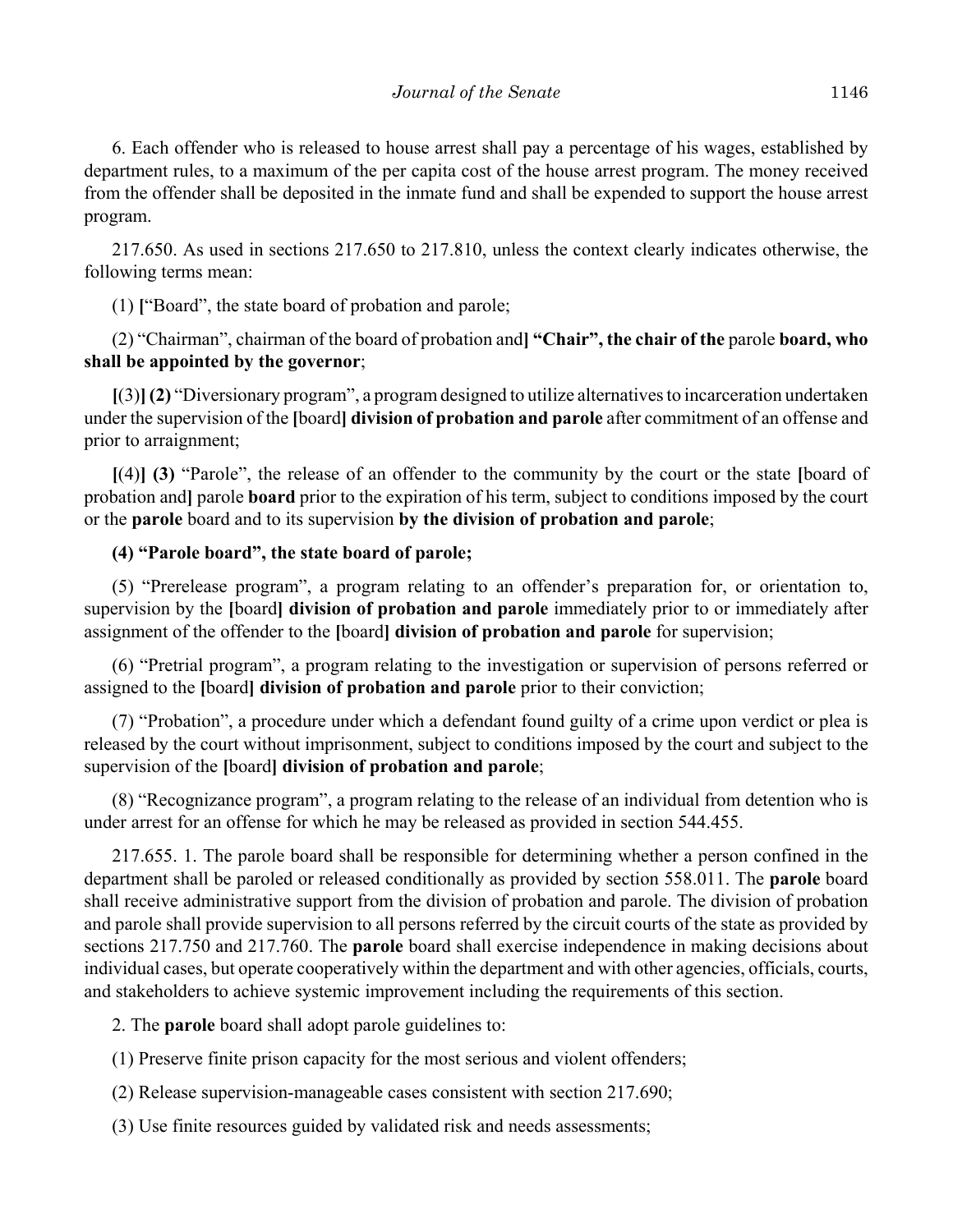(4) Support a seamless reentry process;

(5) Set appropriate conditions of supervision; and

(6) Develop effective strategies for responding to violation behaviors.

3. The **parole** board shall collect, analyze, and apply data in carrying out its responsibilities to achieve its mission and end goals. The **parole** board shall establish agency performance and outcome measures that are directly responsive to statutory responsibilities and consistent with agency goals for release decisions, supervision, revocation, recidivism, and caseloads.

4. The **parole** board shall publish parole data, including grant rates, revocation and recidivism rates, length of time served, and successful supervision completions, and other performance metrics.

5. The **chair of the** board shall **employ such employees as necessary to carry out the chair's responsibilities, shall serve as the appointing authority over such employees, and shall** provide for appropriate training to members and staff, including communication skills.

6. The division of probation and parole shall provide such programs as necessary to carry out its responsibilities consistent with its goals and statutory obligations.

217.665. 1. Beginning August 28, 1996, the parole board shall consist of seven members appointed by the governor by and with the advice and consent of the senate.

2. Beginning August 28, 1996, members of the board shall be persons of recognized integrity and honor, known to possess education and ability in decision making through career experience and other qualifications for the successful performance of their official duties. Not more than four members of the board shall be of the same political party.

3. At the expiration of the term of each member and of each succeeding member, the governor shall appoint a successor who shall hold office for a term of six years and until his successor has been appointed and qualified. Members may be appointed to succeed themselves.

4. Vacancies occurring in the office of any member shall be filled by appointment by the governor for the unexpired term.

5. The governor shall designate one member of the board as **[**chairman**] chair** and one member as vice **[**chairman**] chair**. The **[**chairman**] chair** shall establish the duties and responsibilities of the members of the board and supervise their performance and may require reports from any member as to his or her conduct and exercise of duties. In the event of the **[**chairman's**] chair's** removal, death, resignation, or inability to serve, the vice **[**chairman**] chair** shall act as **[**chairman**] chair** upon written order of the governor or **[**chairman**] chair**.

6. Members of the board shall devote full time to the duties of their office and before taking office shall subscribe to an oath or affirmation to support the Constitution of the United States and the Constitution of the State of Missouri. The oath shall be signed in the office of the secretary of state.

7. The annual compensation for each member of the board whose term commenced before August 28, 1999, shall be forty-five thousand dollars plus any salary adjustment, including prior salary adjustments, provided pursuant to section 105.005. Salaries for board members whose terms commence after August 27, 1999, shall be set as provided in section 105.950; provided, however, that the compensation of a board member shall not be increased during the member's term of office, except as provided in section 105.005.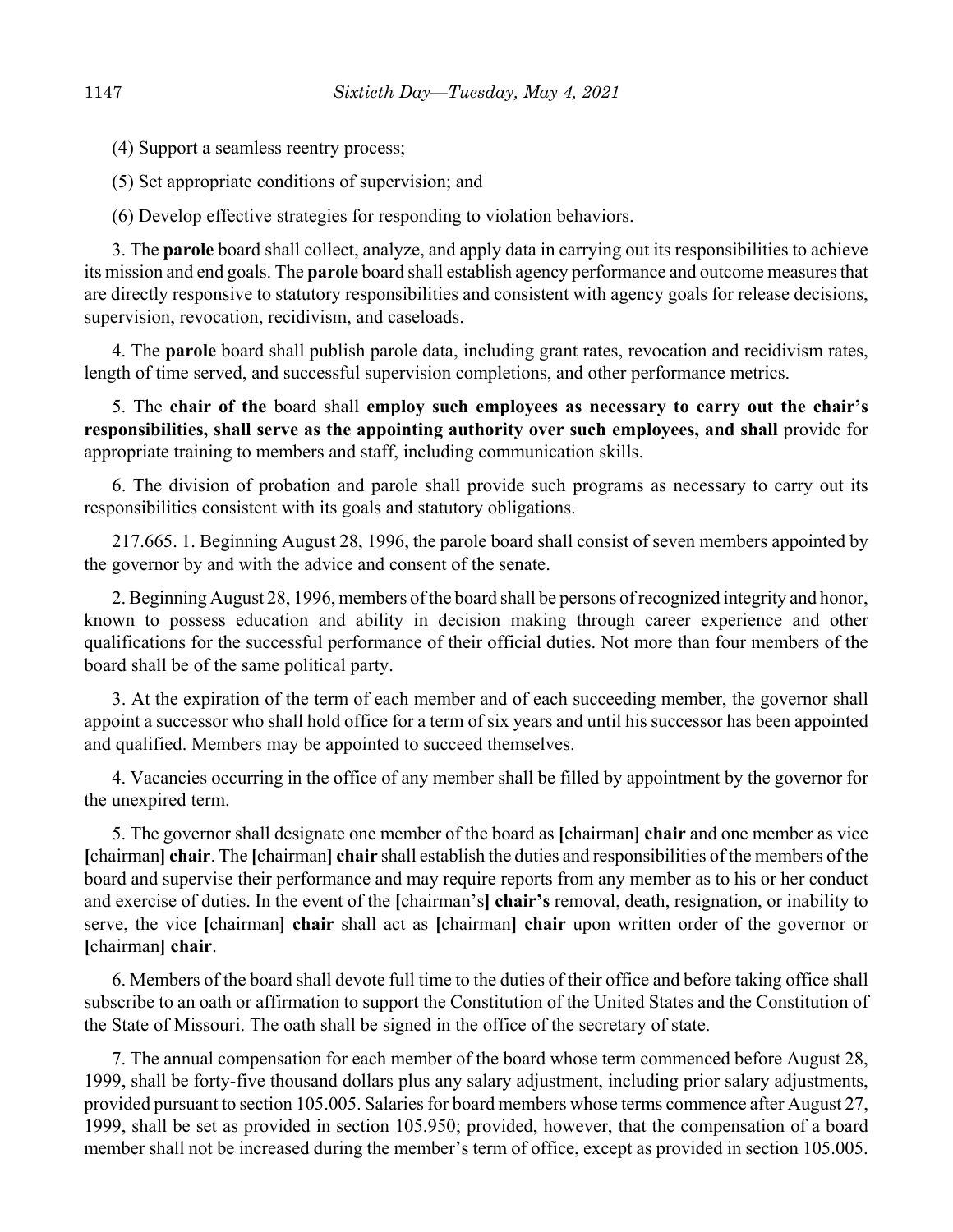In addition to compensation provided by law, the members shall be entitled to reimbursement for necessary travel and other expenses incurred pursuant to section 33.090.

8. Any person who served as a member of the board of probation and parole prior to July 1, 2000, shall be made, constituted, appointed and employed by the board of trustees of the state employees' retirement system as a special consultant on the problems of retirement, aging and other state matters. As compensation for such services, such consultant shall not be denied use of any unused sick leave, or the ability to receive credit for unused sick leave pursuant to chapter 104, provided such sick leave was maintained by the board of probation and parole in the regular course of business prior to July 1, 2000, but only to the extent of such sick leave records are consistent with the rules promulgated pursuant to section 36.350. Nothing in this section shall authorize the use of any other form of leave that may have been maintained by the board prior to July 1, 2000.

217.690. 1. All releases or paroles shall issue upon order of the **parole** board, duly adopted.

2. Before ordering the parole of any offender, the **parole** board shall conduct a validated risk and needs assessment and evaluate the case under the rules governing parole that are promulgated by the **parole** board. The **parole** board shall then have the offender appear before a hearing panel and shall conduct a personal interview with him, unless waived by the offender, or if the guidelines indicate the offender may be paroled without need for an interview. The guidelines and rules shall not allow for the waiver of a hearing if a victim requests a hearing. The appearance or presence may occur by means of a videoconference at the discretion of the **parole** board. A parole may be ordered for the best interest of society when there is a reasonable probability, based on the risk assessment and indicators of release readiness, that the person can be supervised under parole supervision and successfully reintegrated into the community, not as an award of clemency; it shall not be considered a reduction of sentence or a pardon. Every offender while on parole shall remain in the legal custody of the department but shall be subject to the orders of the **parole** board.

3. The division of probation and parole has discretionary authority to require the payment of a fee, not to exceed sixty dollars per month, from every offender placed under division supervision on probation, parole, or conditional release, to waive all or part of any fee, to sanction offenders for willful nonpayment of fees, and to contract with a private entity for fee collections services. All fees collected shall be deposited in the inmate fund established in section 217.430. Fees collected may be used to pay the costs of contracted collections services. The fees collected may otherwise be used to provide community corrections and intervention services for offenders. Such services include substance abuse assessment and treatment, mental health assessment and treatment, electronic monitoring services, residential facilities services, employment placement services, and other offender community corrections or intervention services designated by the division of probation and parole to assist offenders to successfully complete probation, parole, or conditional release. The **[**board**] division of probation and parole** shall adopt rules not inconsistent with law, in accordance with section 217.040, with respect to sanctioning offenders and with respect to establishing, waiving, collecting, and using fees.

4. The **parole** board shall adopt rules not inconsistent with law, in accordance with section 217.040, with respect to the eligibility of offenders for parole, the conduct of parole hearings or conditions to be imposed upon paroled offenders. Whenever an order for parole is issued it shall recite the conditions of such parole.

5. When considering parole for an offender with consecutive sentences, the minimum term for eligibility for parole shall be calculated by adding the minimum terms for parole eligibility for each of the consecutive sentences, except the minimum term for parole eligibility shall not exceed the minimum term for parole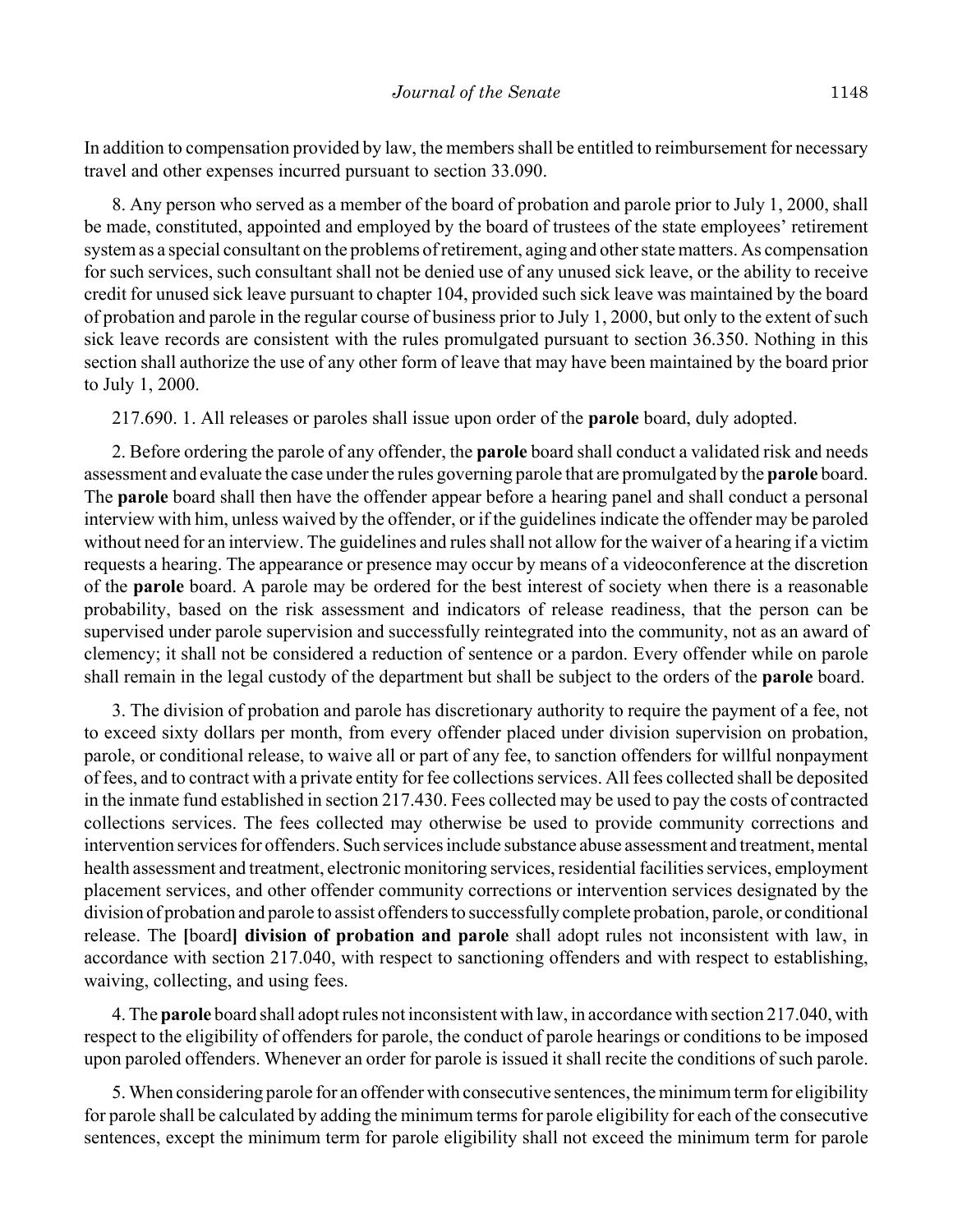eligibility for an ordinary life sentence.

6. Any offender under a sentence for first degree murder who has been denied release on parole after a parole hearing shall not be eligible for another parole hearing until at least three years from the month of the parole denial; however, this subsection shall not prevent a release pursuant to subsection 4 of section 558.011.

7. A victim who has requested an opportunity to be heard shall receive notice that the **parole** board is conducting an assessment of the offender's risk and readiness for release and that the victim's input will be particularly helpful when it pertains to safety concerns and specific protective measures that may be beneficial to the victim should the offender be granted release.

8. Parole hearings shall, at a minimum, contain the following procedures:

(1) The victim or person representing the victim who attends a hearing may be accompanied by one other person;

(2) The victim or person representing the victim who attends a hearing shall have the option of giving testimony in the presence of the inmate or to the hearing panel without the inmate being present;

(3) The victim or person representing the victim may call or write the parole board rather than attend the hearing;

(4) The victim or person representing the victim may have a personal meeting with a **parole** board member at the **parole** board's central office;

(5) The judge, prosecuting attorney or circuit attorney and a representative of the local law enforcement agency investigating the crime shall be allowed to attend the hearing or provide information to the hearing panel in regard to the parole consideration; and

(6) The **parole** board shall evaluate information listed in the juvenile sex offender registry pursuant to section 211.425, provided the offender is between the ages of seventeen and twenty-one, as it impacts the safety of the community.

9. The **parole** board shall notify any person of the results of a parole eligibility hearing if the person indicates to the **parole** board a desire to be notified.

10. The **parole** board may, at its discretion, require any offender seeking parole to meet certain conditions during the term of that parole so long as said conditions are not illegal or impossible for the offender to perform. These conditions may include an amount of restitution to the state for the cost of that offender's incarceration.

11. Special parole conditions shall be responsive to the assessed risk and needs of the offender or the need for extraordinary supervision, such as electronic monitoring. The **parole** board shall adopt rules to minimize the conditions placed on low-risk cases, to frontload conditions upon release, and to require the modification and reduction of conditions based on the person's continuing stability in the community. **Parole** board rules shall permit parole conditions to be modified by parole officers with review and approval by supervisors.

12. Nothing contained in this section shall be construed to require the release of an offender on parole nor to reduce the sentence of an offender heretofore committed.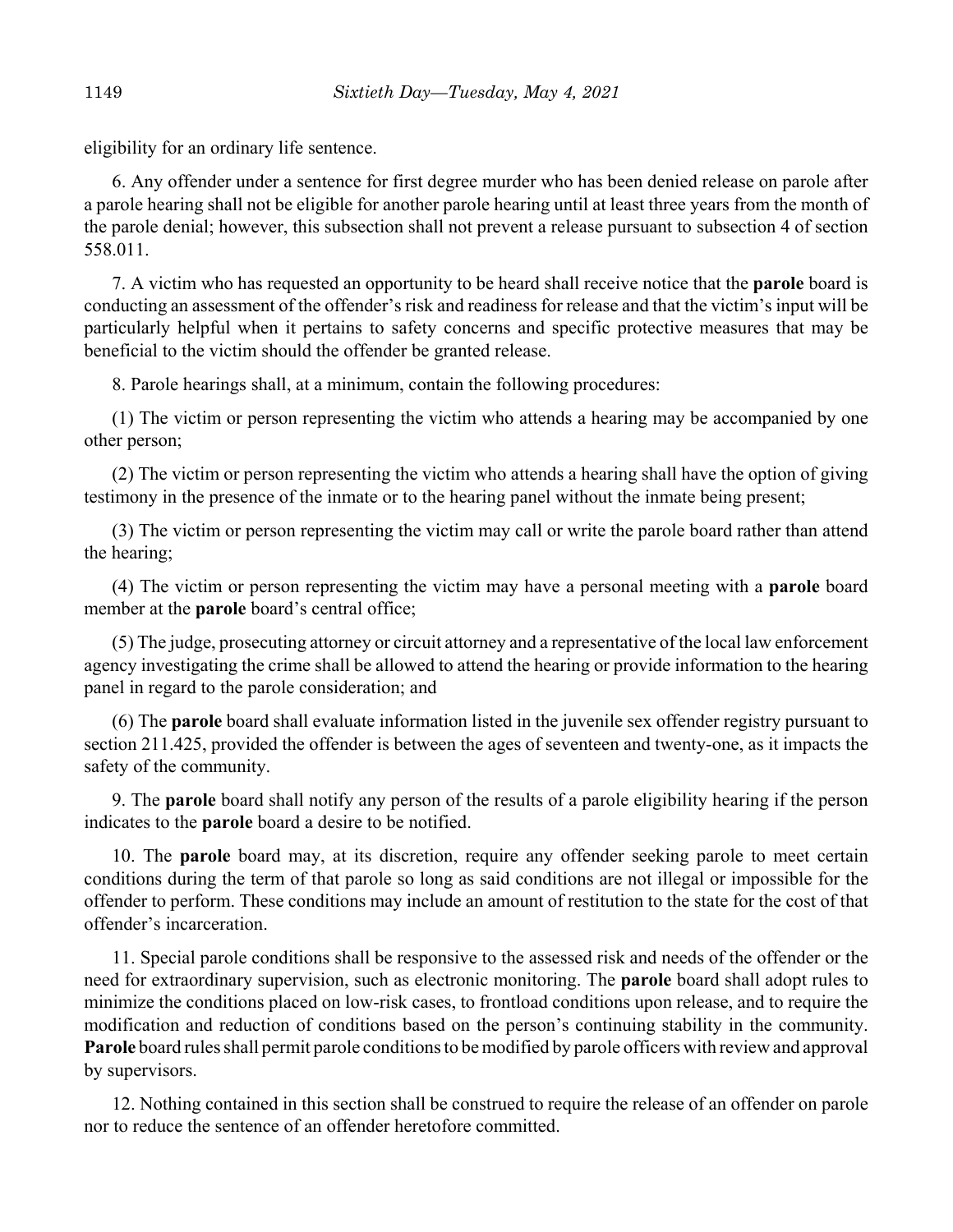13. Beginning January 1, 2001, the **parole** board shall not order a parole unless the offender has obtained a high school diploma or its equivalent, or unless the **parole** board is satisfied that the offender, while committed to the custody of the department, has made an honest good-faith effort to obtain a high school diploma or its equivalent; provided that the director may waive this requirement by certifying in writing to the **parole** board that the offender has actively participated in mandatory education programs or is academically unable to obtain a high school diploma or its equivalent.

14. Any rule or portion of a rule, as that term is defined in section 536.010, that is created under the authority delegated in this section shall become effective only if it complies with and is subject to all of the provisions of chapter 536 and, if applicable, section 536.028. This section and chapter 536 are nonseverable and if any of the powers vested with the general assembly pursuant to chapter 536 to review, to delay the effective date, or to disapprove and annul a rule are subsequently held unconstitutional, then the grant of rulemaking authority and any rule proposed or adopted after August 28, 2005, shall be invalid and void.

217.692. 1. Notwithstanding any other provision of law to the contrary, any offender incarcerated in a correctional institution serving any sentence of life with no parole for fifty years or life without parole, whose plea of guilt was entered or whose trial commenced prior to December 31, 1990, and who:

(1) Pleaded guilty to or was found guilty of a homicide of a spouse or domestic partner;

(2) Has no prior violent felony convictions;

(3) No longer has a cognizable legal claim or legal recourse; and

(4) Has a history of being a victim of continual and substantial physical or sexual domestic violence that was not presented as an affirmative defense at trial or sentencing and such history can be corroborated with evidence of facts or circumstances which existed at the time of the alleged physical or sexual domestic violence of the offender, including but not limited to witness statements, hospital records, social services records, and law enforcement records;

shall be eligible for parole after having served fifteen years of such sentence when the **parole** board determines by using the guidelines established by this section that there is a strong and reasonable probability that the person will not thereafter violate the law.

2. The **[**board of probation and**]** parole **board** shall give a thorough review of the case history and prison record of any offender described in subsection 1 of this section. At the end of the **parole** board's review, the **parole** board shall provide the offender with a copy of a statement of reasons for its parole decision.

3. Any offender released under the provisions of this section shall be under the supervision of the **[**parole board**] division of probation and parole** for an amount of time to be determined by the **parole** board.

4. The parole board shall consider, but not be limited to the following criteria when making its parole decision:

(1) Length of time served;

(2) Prison record and self-rehabilitation efforts;

(3) Whether the history of the case included corroborative material of physical, sexual, mental, or emotional abuse of the offender, including but not limited to witness statements, hospital records, social service records, and law enforcement records;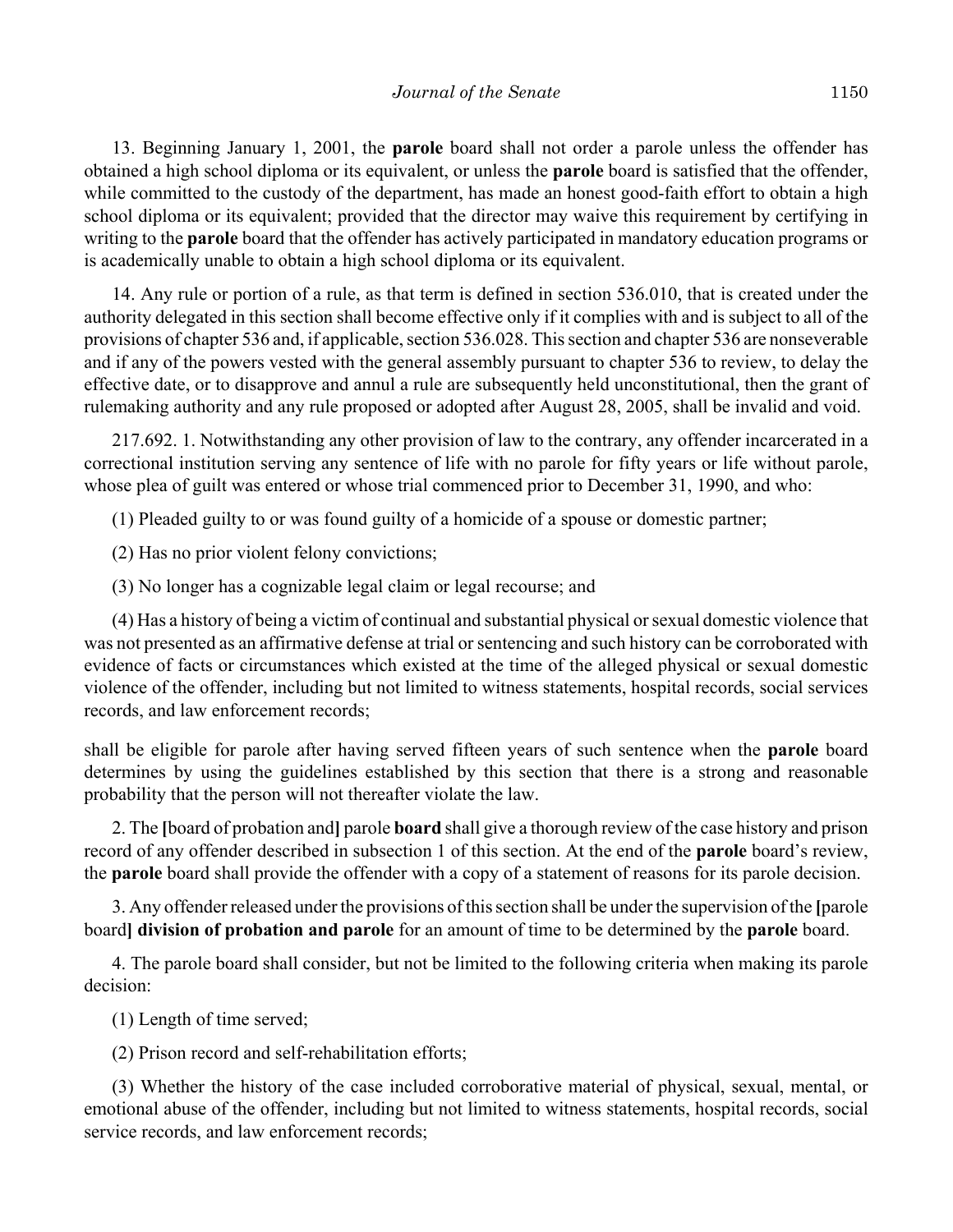(4) If an offer of a plea bargain was made and if so, why the offender rejected or accepted the offer;

(5) Any victim information outlined in subsection 8 of section 217.690 and section 595.209;

(6) The offender's continued claim of innocence;

(7) The age and maturity of the offender at the time of the **parole** board's decision;

(8) The age and maturity of the offender at the time of the crime and any contributing influence affecting the offender's judgment;

(9) The presence of a workable parole plan; and

(10) Community and family support.

5. Nothing in this section shall limit the review of any offender's case who is eligible for parole prior to fifteen years, nor shall it limit in any way the parole board's power to grant parole prior to fifteen years.

6. Nothing in this section shall limit the review of any offender's case who has applied for executive clemency, nor shall it limit in any way the governor's power to grant clemency.

7. It shall be the responsibility of the offender to petition the **parole** board for a hearing under this section.

8. A person commits the crime of perjury if he or she, with the purpose to deceive, knowingly makes a false witness statement to the **parole** board. Perjury under this section shall be a class D felony.

9. In cases where witness statements alleging physical or sexual domestic violence are in conflict as to whether such violence occurred or was continual and substantial in nature, the history of such alleged violence shall be established by other corroborative evidence in addition to witness statements, as provided by subsection 1 of this section. A contradictory statement of the victim shall not be deemed a conflicting statement for purposes of this section.

217.695. 1. As used in this section, the following terms mean:

(1) "Chief law enforcement official", the county sheriff, chief of police or other public official responsible for enforcement of criminal laws within a county or city not within a county;

(2) "County" includes a city not within a county;

(3) "Offender", a person in the custody of the department or under the supervision of the **[**board**] division of probation and parole**.

2. Each offender to be released from custody of the department who will be under the supervision of the **[**board**] division of probation and parole**, except an offender transferred to another state pursuant to the interstate corrections compact, shall shortly before release be required to: complete a registration form indicating his intended address upon release, employer, parent's address, and such other information as may be required; submit to photographs; submit to fingerprints; or undergo other identification procedures including but not limited to hair samples or other identification indicia. All data and indicia of identification shall be compiled in duplicate, with one set to be retained by the department, and one set for the chief law enforcement official of the county of intended residence.

3. Any offender subject to the provisions of this section who changes his county of residence shall, in addition to notifying the **[**board**] division** of probation and parole, notify and register with the chief law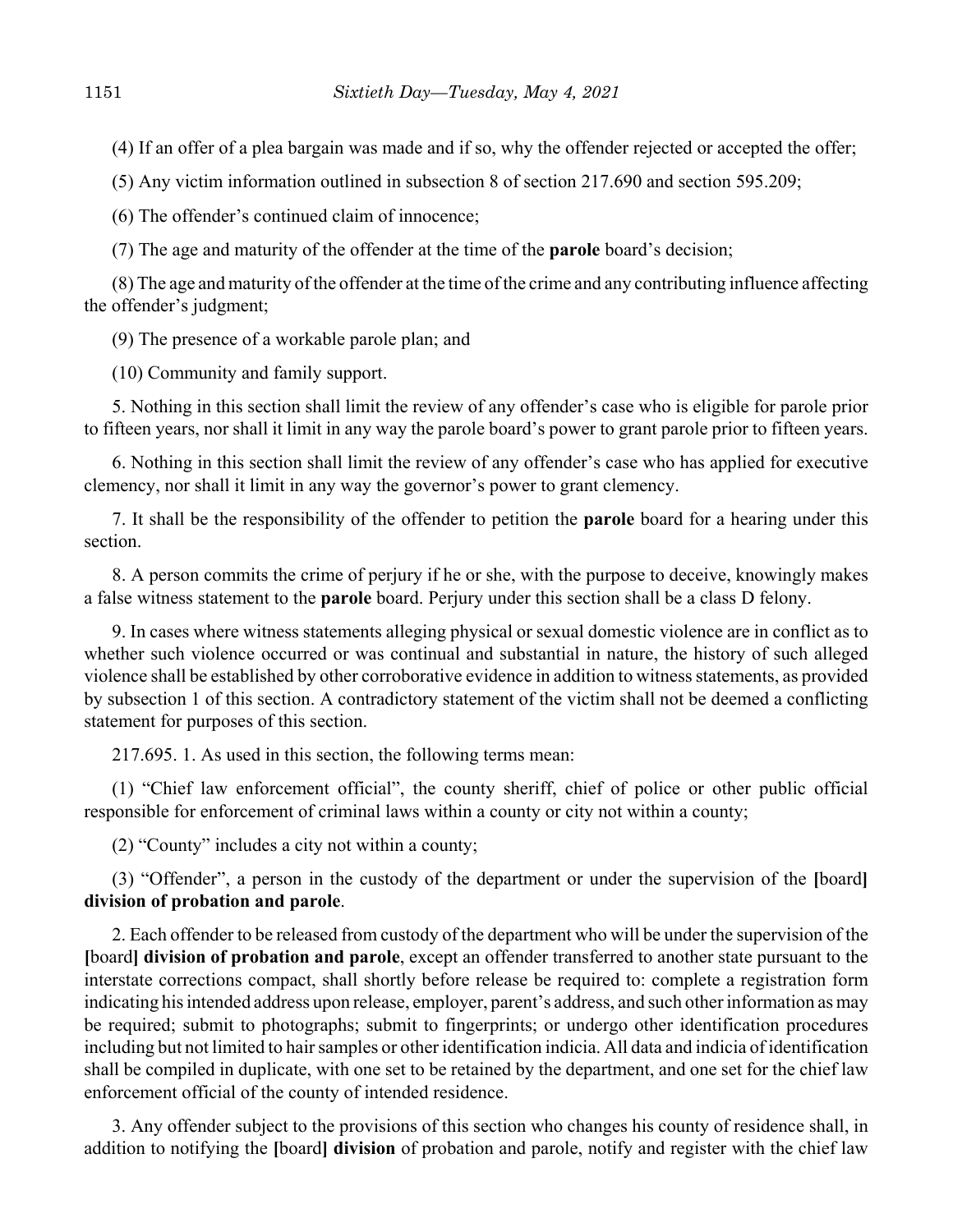4. Failure by an offender to register with the chief law enforcement official upon a change in the county of his residence shall be cause for revocation of the parole of the person except for good cause shown.

5. The department, the **[**board**] division of probation and parole**, and the chief law enforcement official shall cause the information collected on the initial registration and any subsequent changes in residence or registration to be recorded with the highway patrol criminal information system.

6. The director of the department of public safety shall design and distribute the registration forms required by this section and shall provide any administrative assistance needed to facilitate the provisions of this section.

217.710. 1. Probation and parole officers, supervisors and members of the **[**board of probation and**]** parole **board**, who are certified pursuant to the requirements of subsection 2 of this section shall have the authority to carry their firearms at all times. The department of corrections shall promulgate policies and operating regulations which govern the use of firearms by probation and parole officers, supervisors and members of the **parole** board when carrying out the provisions of sections 217.650 to 217.810. Mere possession of a firearm shall not constitute an employment activity for the purpose of calculating compensatory time or overtime.

2. The department shall determine the content of the required firearms safety training and provide firearms certification and recertification training for probation and parole officers, supervisors and members of the **[**board of probation and**]** parole **board**. A minimum of sixteen hours of firearms safety training shall be required. In no event shall firearms certification or recertification training for probation and parole officers and supervisors exceed the training required for officers of the state highway patrol.

3. The department shall determine the type of firearm to be carried by the officers, supervisors and members of the **[**board of probation and**]** parole **board**.

4. Any officer, supervisor or member of the **[**board of probation and**]** parole **board** that chooses to carry a firearm in the performance of such officer's, supervisor's or member's duties shall purchase the firearm and holster.

5. The department shall furnish such ammunition as is necessary for the performance of the officer's, supervisor's and member's duties.

6. Any rule or portion of a rule, as that term is defined in section 536.010, that is promulgated under the authority of this chapter, shall become effective only if the agency has fully complied with all of the requirements of chapter 536 including but not limited to, section 536.028, if applicable, after August 28, 1998. All rulemaking authority delegated prior to August 28, 1998, is of no force and effect and repealed as of August 28, 1998, however nothing in section 571.030 or this section shall be interpreted to repeal or affect the validity of any rule adopted and promulgated prior to August 28, 1998. If the provisions of section 536.028 apply, the provisions of this section are nonseverable and if any of the powers vested with the general assembly pursuant to section 536.028 to review, to delay the effective date, or to disapprove and annul a rule or portion of a rule are held unconstitutional or invalid, the purported grant of rulemaking authority and any rule so proposed and contained in the order of rulemaking shall be invalid and void, except that nothing in section 571.030 or this section shall affect the validity of any rule adopted and promulgated prior to August 28, 1998.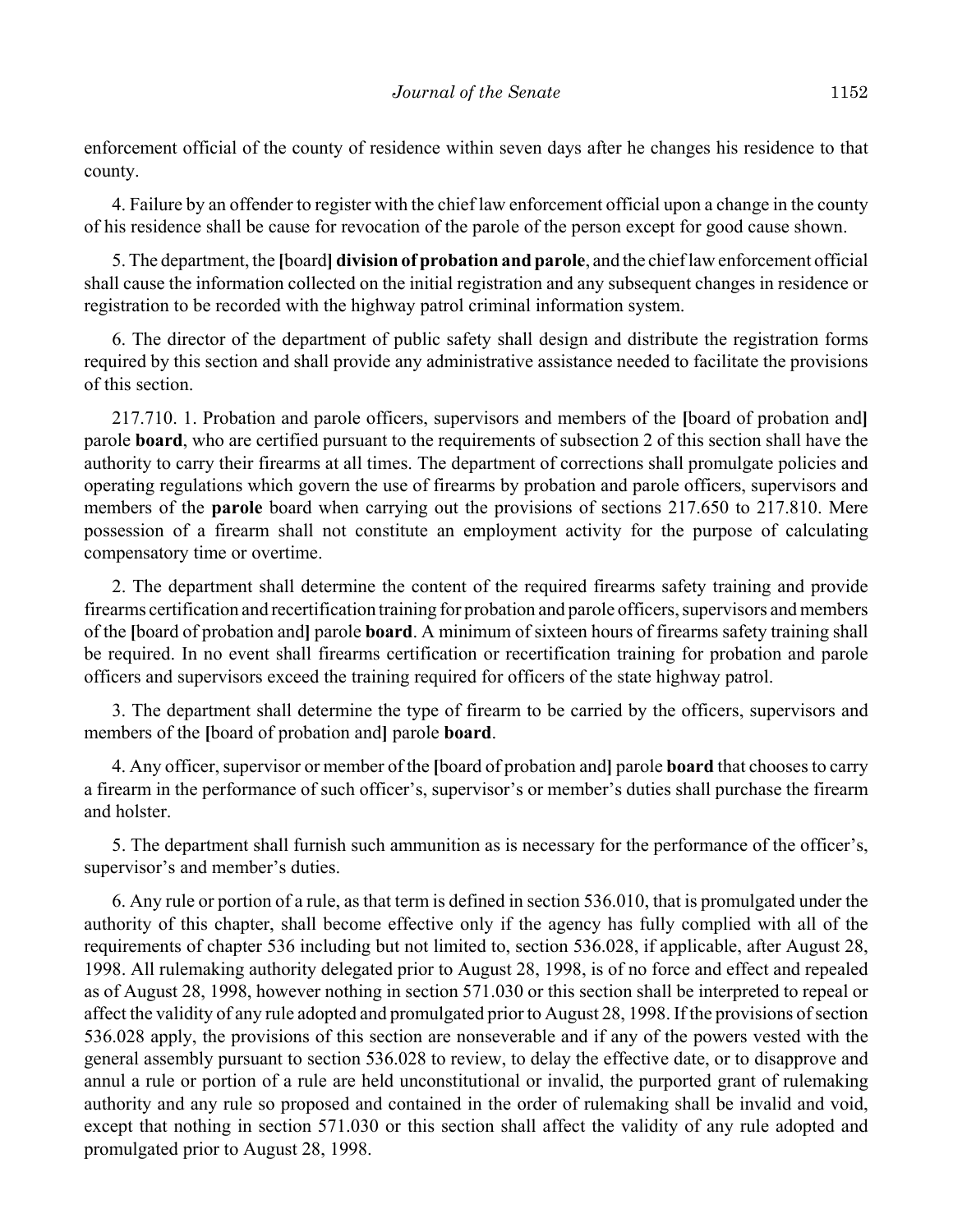217.735. 1. Notwithstanding any other provision of law to the contrary, the division of probation and parole shall supervise an offender for the duration of his or her natural life when the offender has been found guilty of an offense under:

(1) Section 566.030, 566.032, 566.060, 566.062, 566.067, 566.083, 566.100, 566.151, 566.212, 566.213, 568.020, 568.080, or 568.090 based on an act committed on or after August 28, 2006; or

(2) Section 566.068, 566.069, 566.210, 566.211, 573.200, or 573.205 based on an act committed on or after January 1, 2017, against a victim who was less than fourteen years old and the offender is a prior sex offender as defined in subsection 2 of this section.

2. For the purpose of this section, a prior sex offender is a person who has previously pleaded guilty to or been found guilty of an offense contained in chapter 566 or violating section 568.020 when the person had sexual intercourse or deviate sexual intercourse with the victim, or violating subdivision (2) of subsection 1 of section 568.045.

3. Subsection 1 of this section applies to offenders who have been granted probation, and to offenders who have been released on parole, conditional release, or upon serving their full sentence without early release. Supervision of an offender who was released after serving his or her full sentence will be considered as supervision on parole.

4. A mandatory condition of lifetime supervision of an offender under this section is that the offender be electronically monitored. Electronic monitoring shall be based on a global positioning system or other technology that identifies and records the offender's location at all times.

5. In appropriate cases as determined by a risk assessment, the **parole** board may terminate the supervision of an offender who is being supervised under this section when the offender is sixty-five years of age or older.

6. In accordance with section 217.040, the **[**board**] division of probation and parole** may adopt rules relating to supervision and electronic monitoring of offenders under this section.

217.829. 1. The department shall develop a form which shall be used by the department to obtain information from all offenders regarding their assets.

2. The form shall be submitted to each offender as of the date the form is developed and to every offender who thereafter is sentenced to imprisonment under the jurisdiction of the department. The form may be resubmitted to an offender by the department for purposes of obtaining current information regarding assets of the offender.

3. Every offender shall complete the form or provide for completion of the form and the offender shall swear or affirm under oath that to the best of his or her knowledge the information provided is complete and accurate. Any person who shall knowingly provide false information on said form to state officials or employees shall be guilty of the crime of making a false affidavit as provided by section 575.050.

4. Failure by an offender to fully, adequately and correctly complete the form may be considered by the **[**board of probation and**]** parole **board** for purposes of a parole determination, and in determining an offender's parole release date or eligibility and shall constitute sufficient grounds for denial of parole.

5. Prior to release of any offender from imprisonment, and again prior to release from the jurisdiction of the department, the department shall request from the offender an assignment of ten percent of any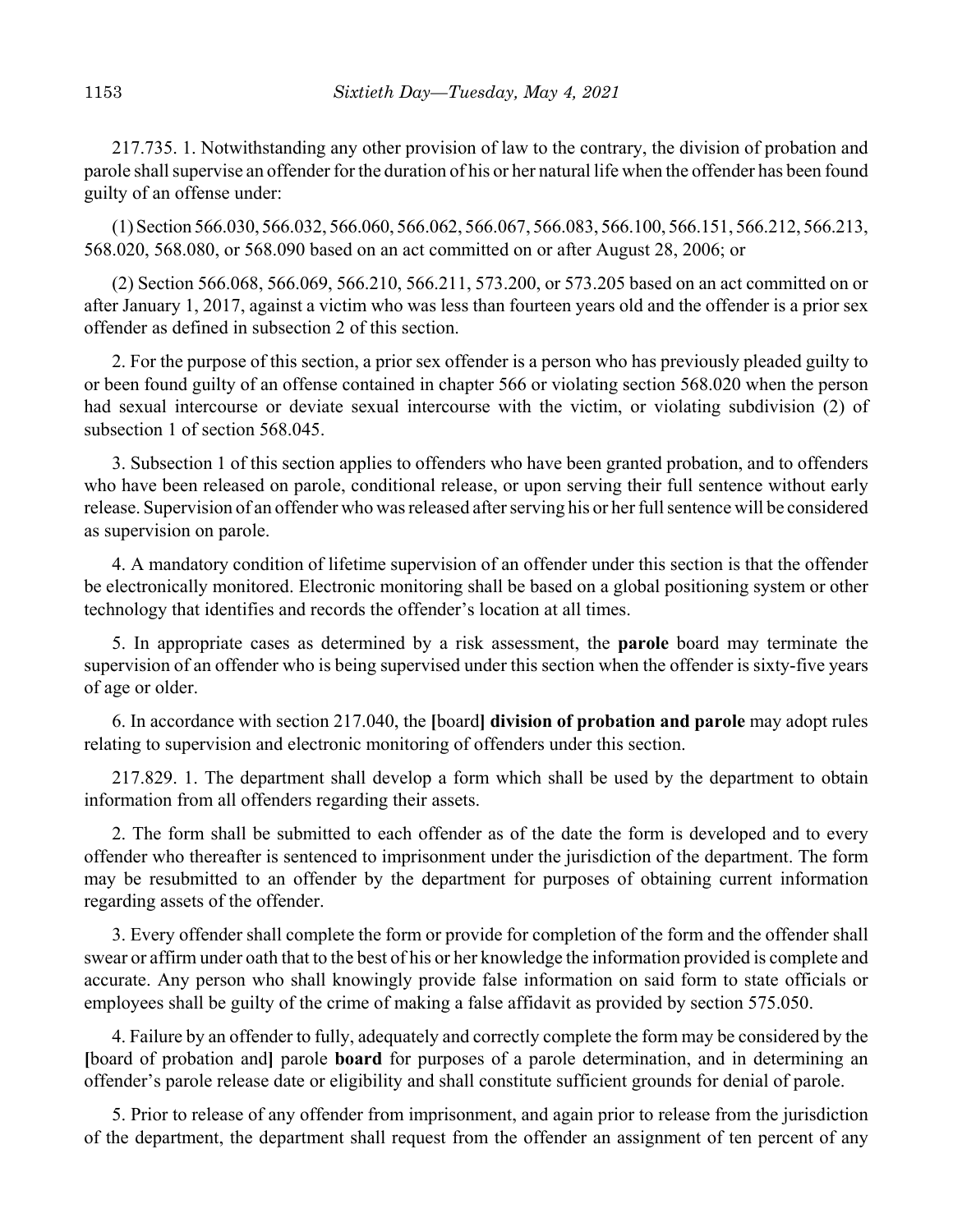wages, salary, benefits or payments from any source. Such an assignment shall be valid for the longer period of five years from the date of its execution, or five years from the date that the offender is released from the jurisdiction of the department or any of its divisions or agencies. The assignment shall secure payment of the total cost of care of the offender executing the assignment. The restrictions on the maximum amount of earnings subject to garnishment contained in section 525.030 shall apply to earnings subject to assignments executed pursuant to this subsection.

549.500. All documents prepared or obtained in the discharge of official duties by any member or employee of the **[**board of probation and**]** parole **board or employee of the division of probation and parole** shall be privileged and shall not be disclosed directly or indirectly to anyone other than members of the **parole** board and other authorized employees of the department pursuant to section 217.075. The **parole** board may at its discretion permit the inspection of the report or parts thereof by the offender or his attorney or other persons having a proper interest therein."; and

Further amend said bill, Page 2, Section 557.045, Line 15, by inserting after all of said section and line the following:

"557.051. 1. A person who has been found guilty of an offense under chapter 566, or any sex offense involving a child under chapter568 or 573, and who is granted a suspended imposition or execution of sentence or placed under the supervision of the **[**board**] division** of probation and parole shall be required to participate in and successfully complete a program of treatment, education and rehabilitation designed for perpetrators of sexual offenses. Persons required to attend a program under this section shall be required to follow all directives of the treatment program provider, and may be charged a reasonable fee to cover the costs of such program.

2. A person who provides assessment services or who makes a report, finding, or recommendation for any offender to attend any counseling or program of treatment, education or rehabilitation as a condition or requirement of probation following a finding of guilt for an offense under chapter 566, or any sex offense involving a child under chapter568 or 573, shall not be related within the third degree of consanguinity or affinity to any person who has a financial interest, whether direct or indirect, in the counseling or program of treatment, education or rehabilitation or any financial interest, whether direct or indirect, in any private entity which provides the counseling or program of treatment, education or rehabilitation. A person who violates this subsection shall thereafter:

(1) Immediately remit to the state of Missouri any financial income gained as a direct or indirect result of the action constituting the violation;

(2) Be prohibited from providing assessment or counseling services or any program of treatment, education or rehabilitation to, for, on behalf of, at the direction of, or in contract with the state **[**board**] division** of probation and parole or any office thereof; and

(3) Be prohibited from having any financial interest, whether direct or indirect, in any private entity which provides assessment or counseling services or any program of treatment, education or rehabilitation to, for, on behalf of, at the direction of, or in contract with the **[**state board**] division** of probation and parole or any office thereof.

3. The provisions of subsection 2 of this section shall not apply when the department of corrections has identified only one qualified service provider within reasonably accessible distance from the offender or when the only providers available within a reasonable distance are related within the third degree of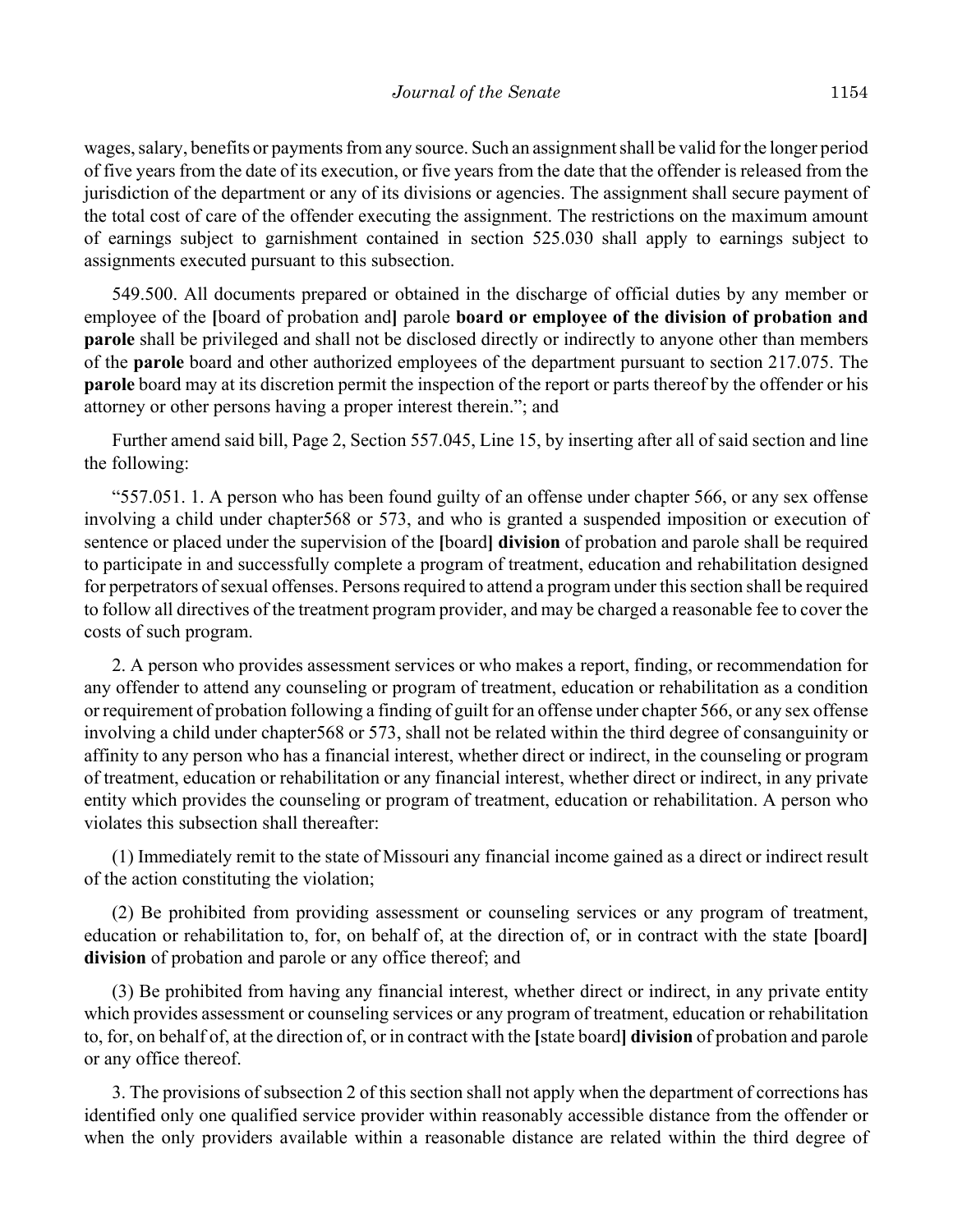consanguinity or affinity to any person who has a financial interest in the service provider.

558.011. 1. The authorized terms of imprisonment, including both prison and conditional release terms, are:

(1) For a class A felony, a term of years not less than ten years and not to exceed thirty years, or life imprisonment;

(2) For a class B felony, a term of years not less than five years and not to exceed fifteen years;

(3) For a class C felony, a term of years not less than three years and not to exceed ten years;

(4) For a class D felony, a term of years not to exceed seven years;

(5) For a class E felony, a term of years not to exceed four years;

(6) For a class A misdemeanor, a term not to exceed one year;

(7) For a class B misdemeanor, a term not to exceed six months;

(8) For a class C misdemeanor, a term not to exceed fifteen days.

2. In cases of class D and E felonies, the court shall have discretion to imprison for a special term not to exceed one year in the county jail or other authorized penal institution, and the place of confinement shall be fixed by the court. If the court imposes a sentence of imprisonment for a term longer than one year upon a person convicted of a class D or E felony, it shall commit the person to the custody of the department of corrections.

3. (1) When a regular sentence of imprisonment for a felony is imposed, the court shall commit the person to the custody of the department of corrections for the term imposed under section 557.036, or until released under procedures established elsewhere by law.

(2) A sentence of imprisonment for a misdemeanor shall be for a definite term and the court shall commit the person to the county jail or other authorized penal institution for the term of his or her sentence or until released under procedure established elsewhere by law.

4. (1) Except as otherwise provided, a sentence of imprisonment for a term of years for felonies other than dangerous felonies as defined in section 556.061, and other than sentences of imprisonment which involve the individual's fourth or subsequent remand to the department of corrections shall consist of a prison term and a conditional release term. The conditional release term of any term imposed under section 557.036 shall be:

(a) One-third for terms of nine years or less;

(b) Three years for terms between nine and fifteen years;

(c) Five years for terms more than fifteen years; and the prison term shall be the remainder of such term. The prison term may be extended by the **[**board of probation and**]** parole **board** pursuant to subsection 5 of this section.

(2) "Conditional release" means the conditional discharge of an offender by the **[**board of probation and**]** parole **board**, subject to conditions of release that the **parole** board deems reasonable to assist the offender to lead a law-abiding life, and subject to the supervision under the **[**state board**] division** of probation and parole. The conditions of release shall include avoidance by the offender of any other offense, federal or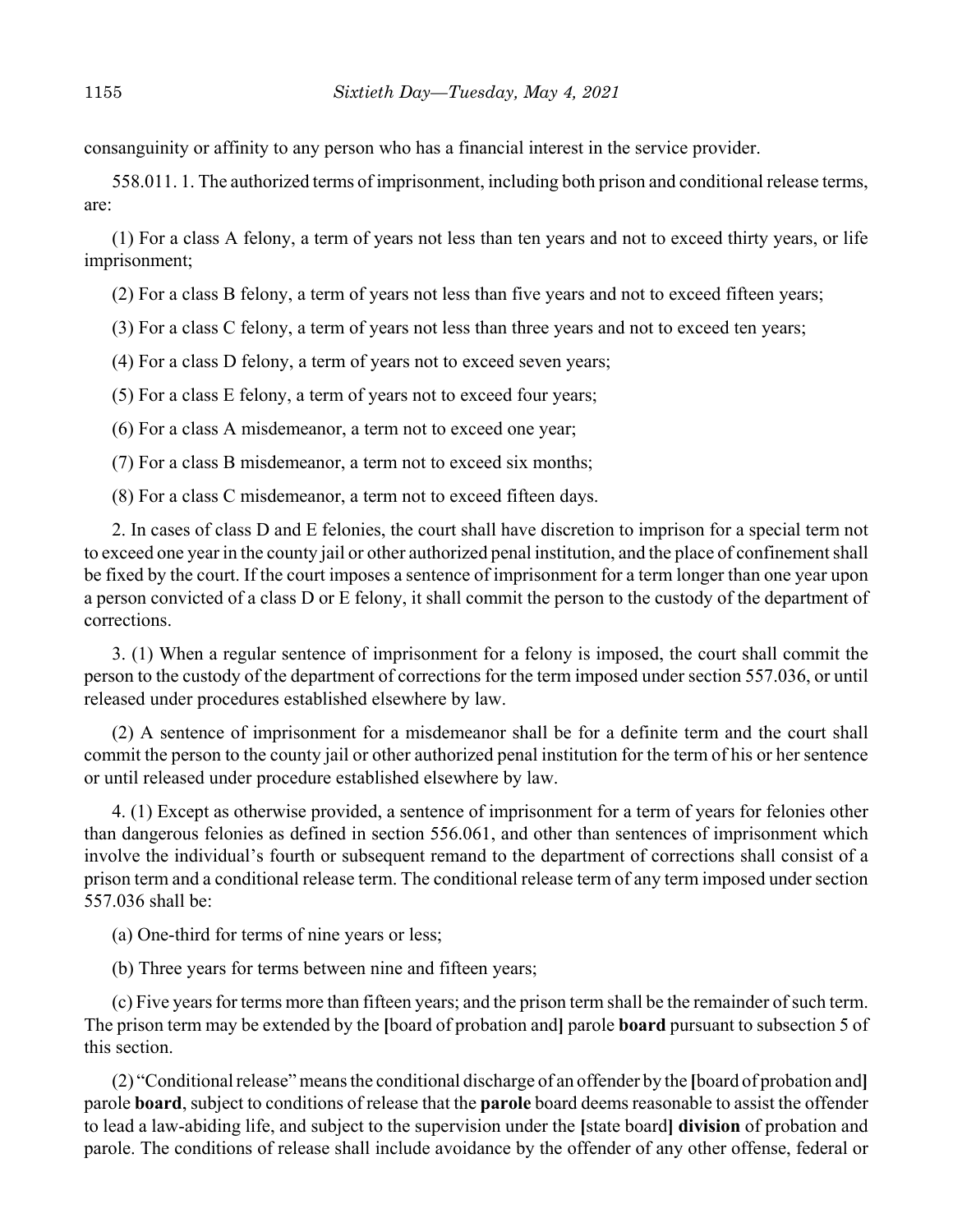state, and other conditions that the **parole** board in its discretion deems reasonably necessary to assist the releasee in avoiding further violation of the law.

5. The date of conditional release from the prison term may be extended up to a maximum of the entire sentence of imprisonment by the **[**board of probation and**]** parole **board**. The director of any division of the department of corrections except the **[**board**] division** of probation and parole may file with the **[**board of probation and**]** parole **board** a petition to extend the conditional release date when an offender fails to follow the rules and regulations of the division or commits an act in violation of such rules. Within ten working days of receipt of the petition to extend the conditional release date, the **[**board of probation and**]** parole **board** shall convene a hearing on the petition. The offender shall be present and may call witnesses in his or her behalf and cross-examine witnesses appearing against the offender. The hearing shall be conducted as provided in section 217.670. If the violation occurs in close proximity to the conditional release date, the conditional release may be held for a maximum of fifteen working days to permit necessary time for the division director to file a petition for an extension with the **parole** board and for the **parole** board to conduct a hearing, provided some affirmative manifestation of an intent to extend the conditional release has occurred prior to the conditional release date. If at the end of a fifteen-working-day period a **parole** board decision has not been reached, the offender shall be released conditionally. The decision of the **parole** board shall be final.

558.026. 1. Multiple sentences of imprisonment shall run concurrently unless the court specifies that they shall run consecutively; except in the case of multiple sentences of imprisonment imposed for any offense committed during or at the same time as, or multiple offenses of, the following felonies:

- (1) Rape in the first degree, forcible rape, or rape;
- (2) Statutory rape in the first degree;
- (3) Sodomy in the first degree, forcible sodomy, or sodomy;
- (4) Statutory sodomy in the first degree; or

(5) An attempt to commit any of the felonies listed in this subsection. In such case, the sentence of imprisonment imposed for any felony listed in this subsection or an attempt to commit any of the aforesaid shall run consecutively to the other sentences. The sentences imposed for any other offense may run concurrently.

2. If a person who is on probation, parole or conditional release is sentenced to a term of imprisonment for an offense committed after the granting of probation or parole or after the start of his conditional release term, the court shall direct the manner in which the sentence or sentences imposed by the court shall run with respect to any resulting probation, parole or conditional release revocation term or terms. If the subsequent sentence to imprisonment is in another jurisdiction, the court shall specify how any resulting probation, parole or conditional release revocation term or terms shall run with respect to the foreign sentence of imprisonment.

3. A court may cause any sentence it imposes to run concurrently with a sentence an individual is serving or is to serve in another state or in a federal correctional center. If the Missouri sentence is served in another state or in a federal correctional center, subsection 4 of section 558.011 and section 217.690 shall apply as if the individual were serving his sentence within the department of corrections of the state of Missouri, except that a personal hearing before the **[**board of probation and**]** parole **board** shall not be required for parole consideration.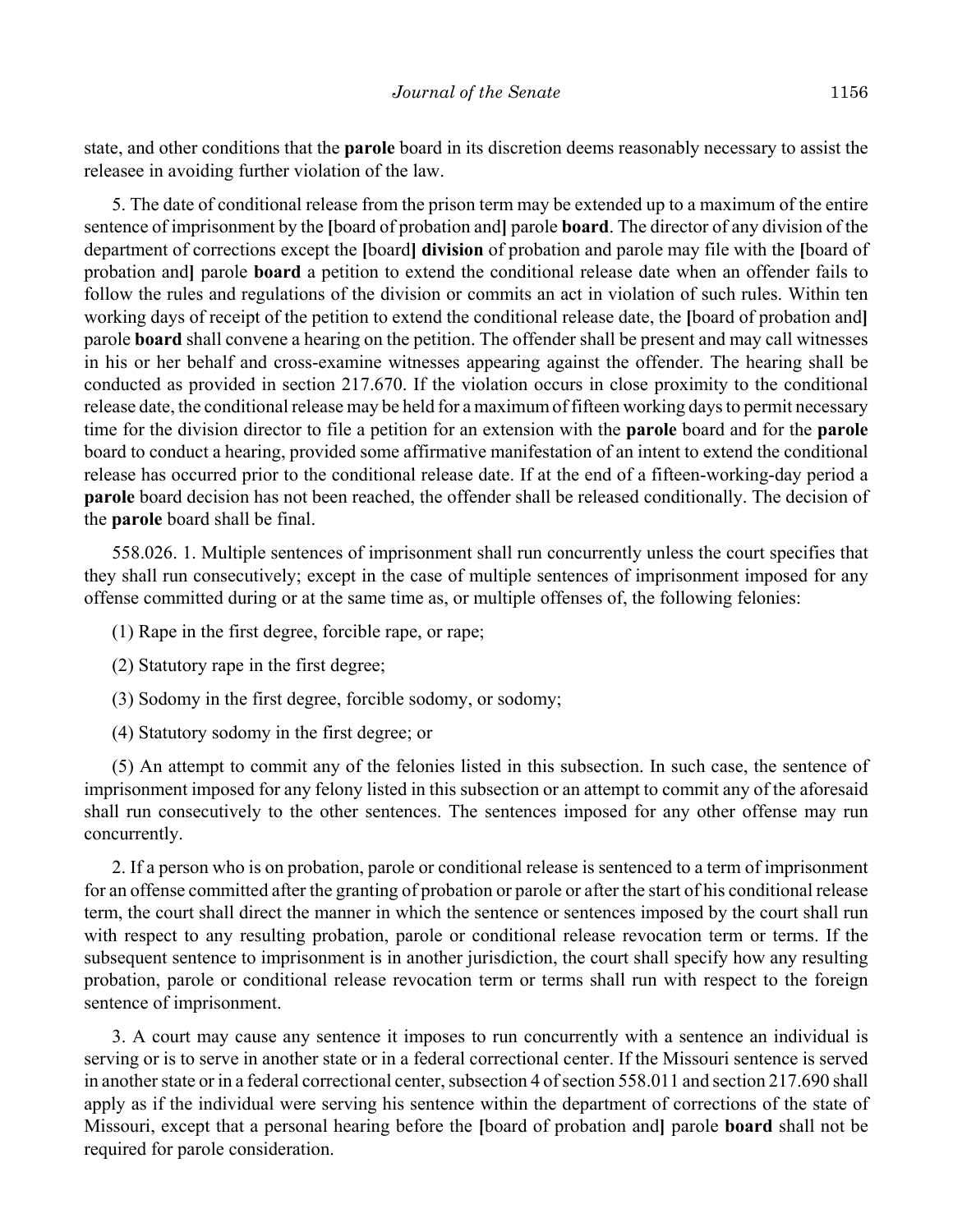558.031. 1. A sentence of imprisonment shall commence when a person convicted of an offense in this state is received into the custody of the department of corrections or other place of confinement where the offender is sentenced. Such person shall receive credit toward the service of a sentence of imprisonment for all time in prison, jail or custody after the offense occurred and before the commencement of the sentence, when the time in custody was related to that offense, except:

(1) Such credit shall only be applied once when sentences are consecutive;

(2) Such credit shall only be applied if the person convicted was in custody in the state of Missouri, unless such custody was compelled exclusively by the state of Missouri's action; and

(3) As provided in section 559.100.

2. The officer required by law to deliver a person convicted of an offense in this state to the department of corrections shall endorse upon the papers required by section 217.305 both the dates the offender was in custody and the period of time to be credited toward the service of the sentence of imprisonment, except as endorsed by such officer.

3. If a person convicted of an offense escapes from custody, such escape shall interrupt the sentence. The interruption shall continue until such person is returned to the correctional center where the sentence was being served, or in the case of a person committed to the custody of the department of corrections, to any correctional center operated by the department of corrections. An escape shall also interrupt the jail time credit to be applied to a sentence which had not commenced when the escape occurred.

4. If a sentence of imprisonment is vacated and a new sentence imposed upon the offender for that offense, all time served under the vacated sentence shall be credited against the new sentence, unless the time has already been credited to another sentence as provided in subsection 1 of this section.

5. If a person released from imprisonment on parole or serving a conditional release term violates any of the conditions of his or her parole or release, he or she may be treated as a parole violator. If the **[**board of probation and**]** parole **board** revokes the parole or conditional release, the paroled person shall serve the remainder of the prison term and conditional release term, as an additional prison term, and the conditionally released person shall serve the remainder of the conditional release term as a prison term, unless released on parole.

558.046. The sentencing court may, upon petition, reduce any term of sentence or probation pronounced by the court or a term of conditional release or parole pronounced by the **[**state board of probation and**]** parole **board** if the court determines that:

(1) The convicted person was:

(a) Convicted of an offense that did not involve violence or the threat of violence; and

(b) Convicted of an offense that involved alcohol or illegal drugs; and

(2) Since the commission of such offense, the convicted person has successfully completed a detoxification and rehabilitation program; and

(3) The convicted person is not:

(a) A prior offender, a persistent offender, a dangerous offender or a persistent misdemeanor offender as defined by section 558.016; or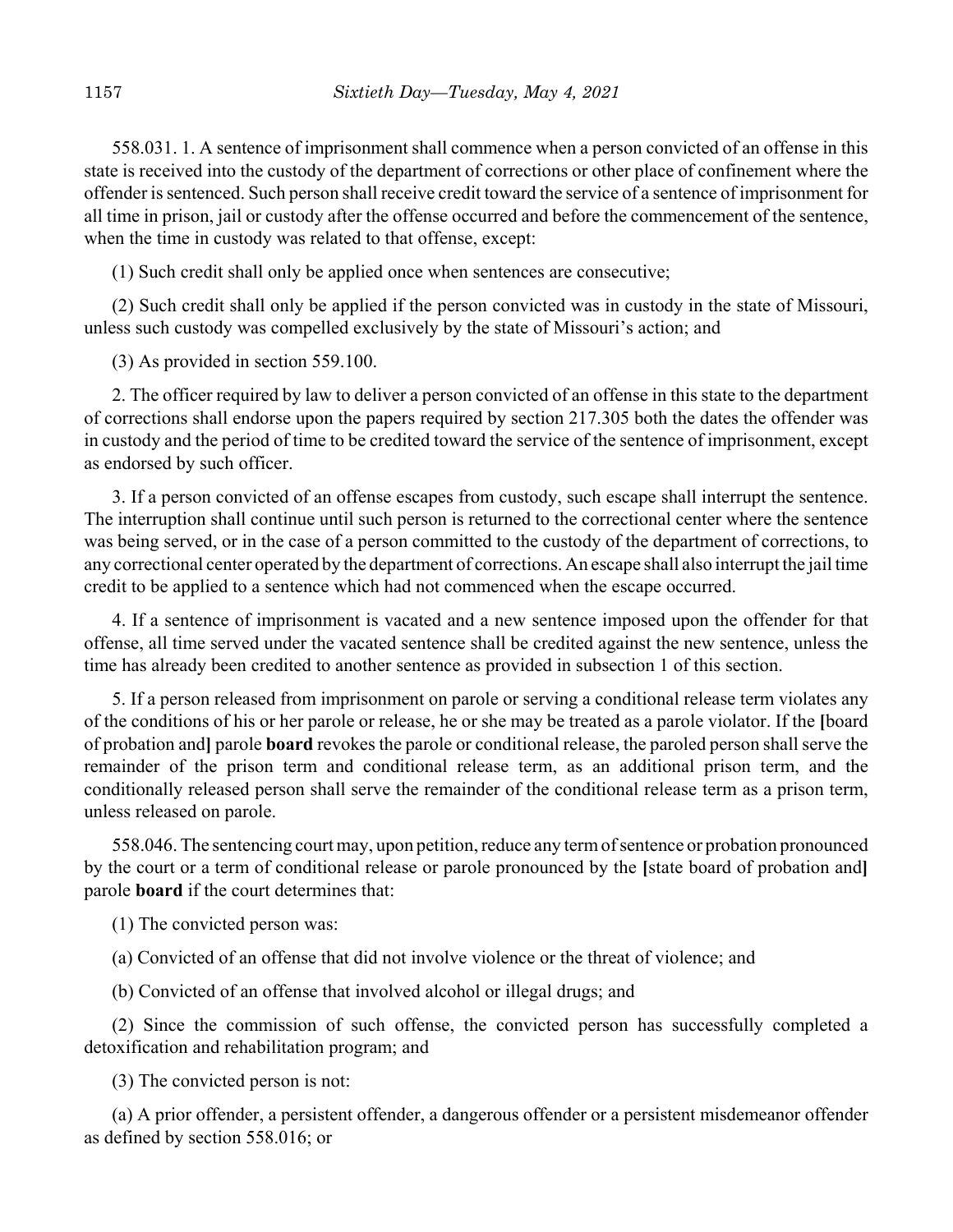(b) A persistent sexual offender as defined in section 566.125; or

(c) A prior offender, a persistent offender or a class X offender as defined in section 558.019.

559.026. Except in infraction cases, when probation is granted, the court, in addition to conditions imposed pursuant to section 559.021, may require as a condition of probation that the offender submit to a period of detention up to forty-eight hours after the determination by a probation or parole officer that the offender violated a condition of continued probation or parole in an appropriate institution at whatever time or intervals within the period of probation, consecutive or nonconsecutive, the court shall designate, or the **[**board**] division** of probation and parole shall direct. Any person placed on probation in a county of the first class or second class or in any city with a population of five hundred thousand or more and detained as herein provided shall be subject to all provisions of section 221.170, even though he was not convicted and sentenced to a jail or workhouse.

(1) In misdemeanor cases, the period of detention under this section shall not exceed the shorter of thirty days or the maximum term of imprisonment authorized for the misdemeanor by chapter 558.

(2) In felony cases, the period of detention under this section shall not exceed one hundred twenty days.

(3) If probation is revoked and a term of imprisonment is served by reason thereof, the time spent in a jail, half-way house, honor center, workhouse or other institution as a detention condition of probation shall be credited against the prison or jail term served for the offense in connection with which the detention condition was imposed.

559.105. 1. Any person who has been found guilty of or has pled guilty to an offense may be ordered by the court to make restitution to the victim for the victim's losses due to such offense. Restitution pursuant to this section shall include, but not be limited to a victim's reasonable expenses to participate in the prosecution of the crime.

2. No person ordered by the court to pay restitution pursuant to this section shall be released from probation until such restitution is complete. If full restitution is not made within the original term of probation, the court shall order the maximum term of probation allowed for such offense.

3. Any person eligible to be released on parole shall be required, as a condition of parole, to make restitution pursuant to this section. The **[**board of probation and**]** parole **board** shall not release any person from any term of parole for such offense until the person has completed such restitution, or until the maximum term of parole for such offense has been served.

4. The court may set an amount of restitution to be paid by the defendant. Said amount may be taken from the inmate's account at the department of corrections while the defendant is incarcerated. Upon conditional release or parole, if any amount of such court-ordered restitution is unpaid, the payment of the unpaid balance may be collected as a condition of conditional release or parole by the prosecuting attorney or circuit attorney under section 559.100. The prosecuting attorney or circuit attorney may refer any failure to make such restitution as a condition of conditional release or parole to the parole board for enforcement.

559.106. 1. Notwithstanding any statutory provision to the contrary, when a court grants probation to an offender who has been found guilty of an offense in:

(1) Section 566.030, 566.032, 566.060, 566.062, 566.067, 566.083, 566.100, 566.151, **[**566.212, 566.213**] 566.210, 566.211**, 568.020, **[**568.080, or 568.090**] 573.200, or 573.205**, based on an act committed on or after August 28, 2006; or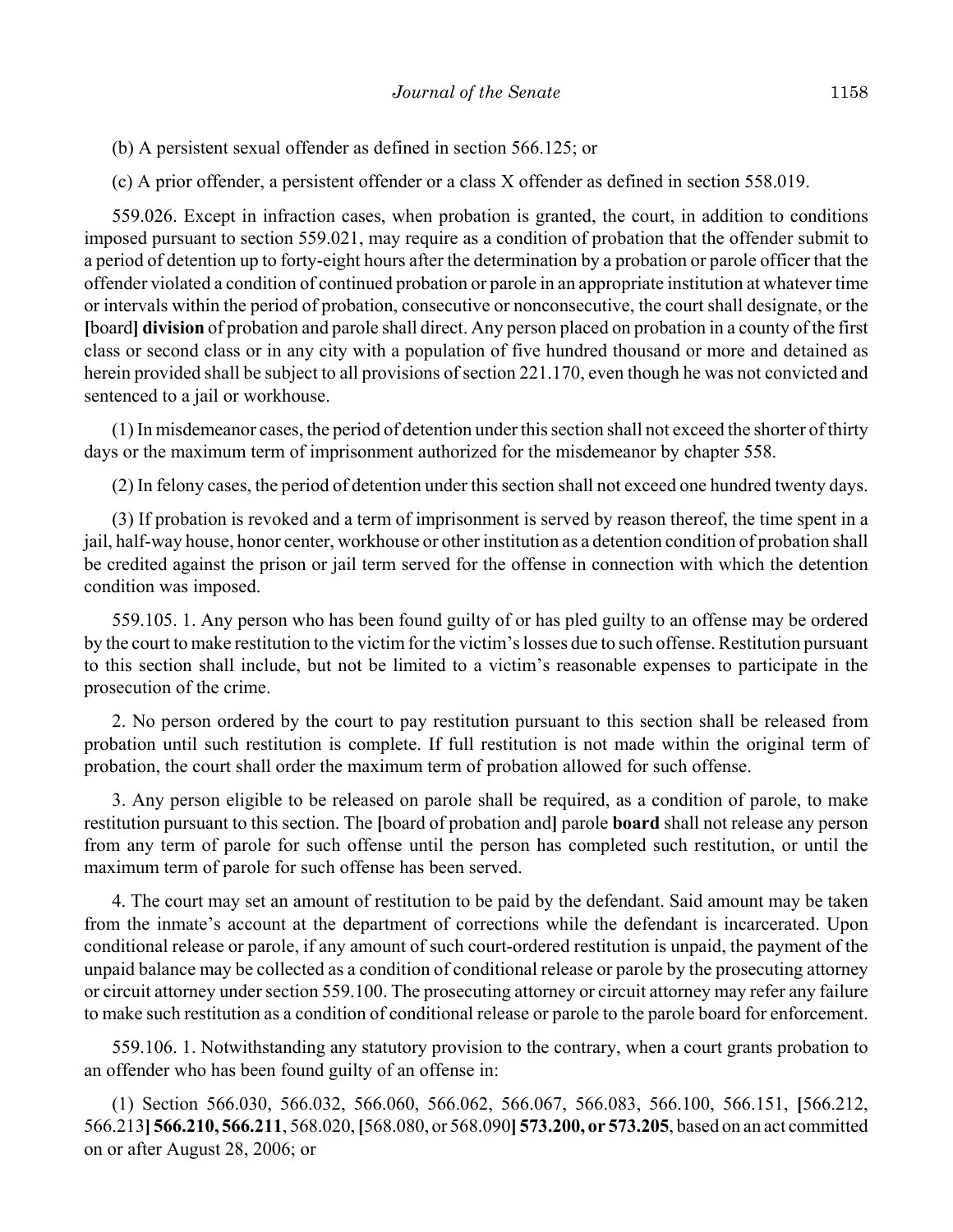(2) Section 566.068, 566.069, 566.210, 566.211, 573.200, or 573.205 based on an act committed on or after January 1, 2017, against a victim who was less than fourteen years of age and the offender is a prior sex offender as defined in subsection 2 of this section;

the court shall order that the offender be supervised by the **[**board**] division** of probation and parole for the duration of his or her natural life.

2. For the purpose of this section, a prior sex offender is a person who has previously been found guilty of an offense contained in chapter 566, or violating section 568.020, when the person had sexual intercourse or deviate sexual intercourse with the victim, or of violating subdivision (2) of subsection 1 of section 568.045.

3. When probation for the duration of the offender's natural life has been ordered, a mandatory condition of such probation is that the offender be electronically monitored. Electronic monitoring shall be based on a global positioning system or other technology that identifies and records the offender's location at all times.

4. In appropriate cases as determined by a risk assessment, the court may terminate the probation of an offender who is being supervised under this section when the offender is sixty-five years of age or older.

559.115. 1. Neither probation nor parole shall be granted by the circuit court between the time the transcript on appeal from the offender's conviction has been filed in appellate court and the disposition of the appeal by such court.

2. Unless otherwise prohibited by subsection 8 of this section, a circuit court only upon its own motion and not that of the state or the offender shall have the power to grant probation to an offender anytime up to one hundred twenty days after such offender has been delivered to the department of corrections but not thereafter. The court may request information and a recommendation from the department concerning the offender and such offender's behavior during the period of incarceration. Except as provided in this section, the court may place the offender on probation in a program created pursuant to section 217.777, or may place the offender on probation with any other conditions authorized by law.

3. The court may recommend placement of an offender in a department of corrections one hundred twenty-day program under this subsection or order such placement under subsection 4 of section 559.036. Upon the recommendation or order of the court, the department of corrections shall assess each offender to determine the appropriate one hundred twenty-day program in which to place the offender, which may include placement in the shock incarceration program or institutional treatment program. When the court recommends and receives placement of an offender in a department of corrections one hundred twenty-day program, the offender shall be released on probation if the department of corrections determines that the offender has successfully completed the program except as follows. Upon successful completion of a program under this subsection, the **[**board**] division** of probation and parole shall advise the sentencing court of an offender's probationary release date thirty days prior to release. The court shall follow the recommendation of the department unless the court determines that probation is not appropriate. If the court determines that probation is not appropriate, the court may order the execution of the offender's sentence only after conducting a hearing on the matter within ninety to one hundred twenty days from the date the offender was delivered to the department of corrections. If the department determines the offender has not successfully completed a one hundred twenty-day program under this subsection, the offender shall be removed from the program and the court shall be advised of the removal. The department shall report on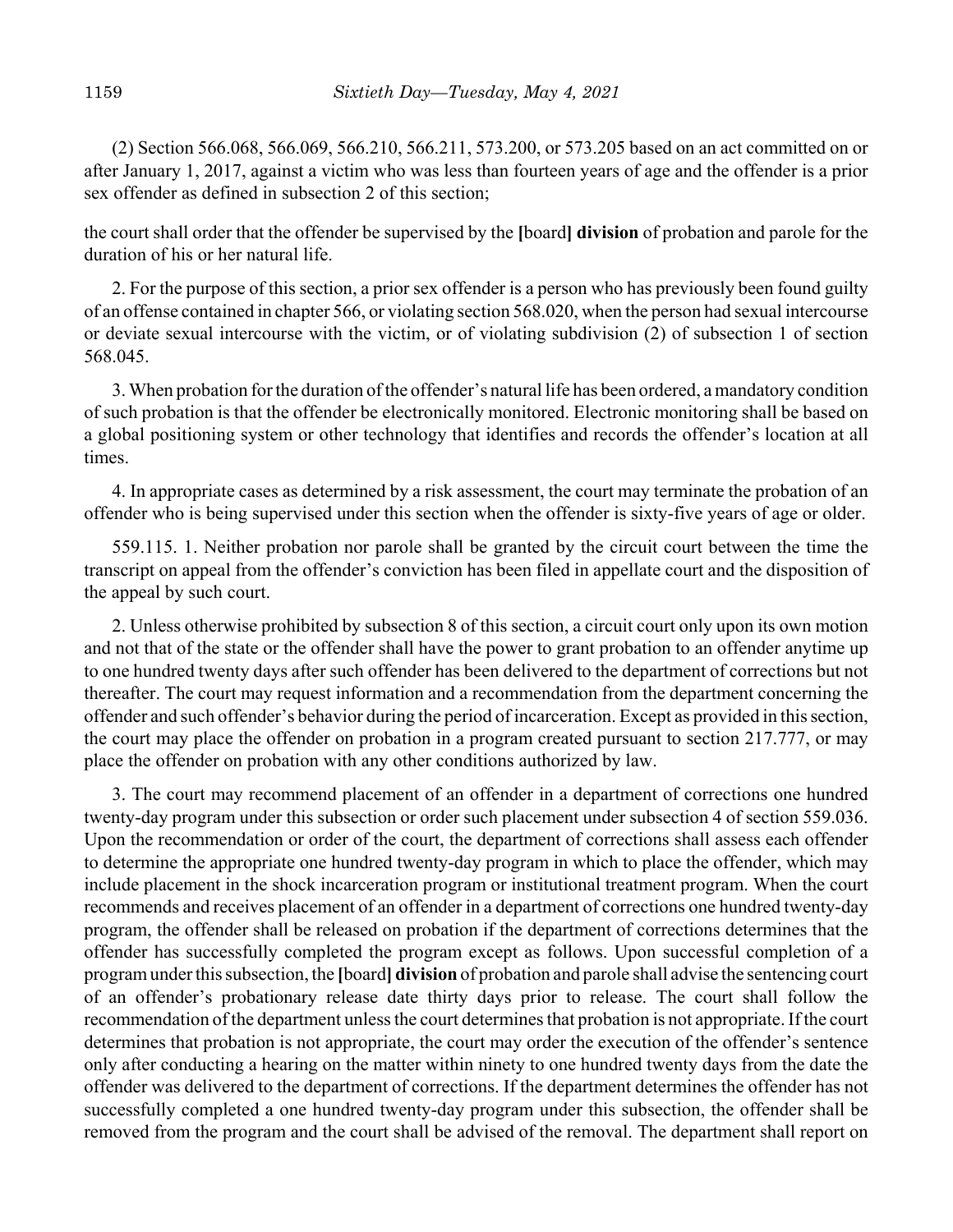the offender's participation in the program and may provide recommendations for terms and conditions of an offender's probation. The court shall then have the power to grant probation or order the execution of the offender's sentence.

4. If the court is advised that an offender is not eligible for placement in a one hundred twenty-day program under subsection 3 of this section, the court shall consider other authorized dispositions. If the department of corrections one hundred twenty-day program under subsection 3 of this section is full, the court may place the offender in a private program approved by the department of corrections or the court, the expenses of such program to be paid by the offender, or in an available program offered by another organization. If the offender is convicted of a class C, class D, or class E nonviolent felony, the court may order probation while awaiting appointment to treatment.

5. Except when the offender has been found to be a predatory sexual offender pursuant to section 566.125, the court shall request the department of corrections to conduct a sexual offender assessment if the defendant has been found guilty of sexual abuse when classified as a class B felony. Upon completion of the assessment, the department shall provide to the court a report on the offender and may provide recommendations for terms and conditions of an offender's probation. The assessment shall not be considered a one hundred twenty-day program as provided under subsection 3 of this section. The process for granting probation to an offender who has completed the assessment shall be as provided under subsections 2 and 6 of this section.

6. Unless the offender is being granted probation pursuant to successful completion of a one hundred twenty-day program the circuit court shall notify the state in writing when the court intends to grant probation to the offender pursuant to the provisions of this section. The state may, in writing, request a hearing within ten days of receipt of the court's notification that the court intends to grant probation. Upon the state's request for a hearing, the court shall grant a hearing as soon as reasonably possible. If the state does not respond to the court's notice in writing within ten days, the court may proceed upon its own motion to grant probation.

7. An offender's first incarceration under this section prior to release on probation shall not be considered a previous prison commitment for the purpose of determining a minimum prison term under the provisions of section 558.019.

8. Notwithstanding any other provision of law, probation may not be granted pursuant to this section to offenders who have been convicted of murder in the second degree pursuant to section 565.021; forcible rape pursuant to section 566.030 as it existed prior to August 28, 2013; rape in the first degree under section 566.030; forcible sodomy pursuant to section 566.060 as it existed prior to August 28, 2013; sodomy in the first degree under section 566.060; statutory rape in the first degree pursuant to section 566.032; statutory sodomy in the first degree pursuant to section 566.062; child molestation in the first degree pursuant to section 566.067 when classified as a class A felony; abuse of a child pursuant to section 568.060 when classified as a class A felony; or an offender who has been found to be a predatory sexual offender pursuant to section 566.125; or any offense in which there exists a statutory prohibition against either probation or parole.

559.125. 1. The clerk of the court shall keep in a permanent file all applications for probation or parole by the court, and shall keep in such manner as may be prescribed by the court complete and full records of all presentence investigations requested, probations or paroles granted, revoked or terminated and all discharges from probations or paroles. All court orders relating to any presentence investigation requested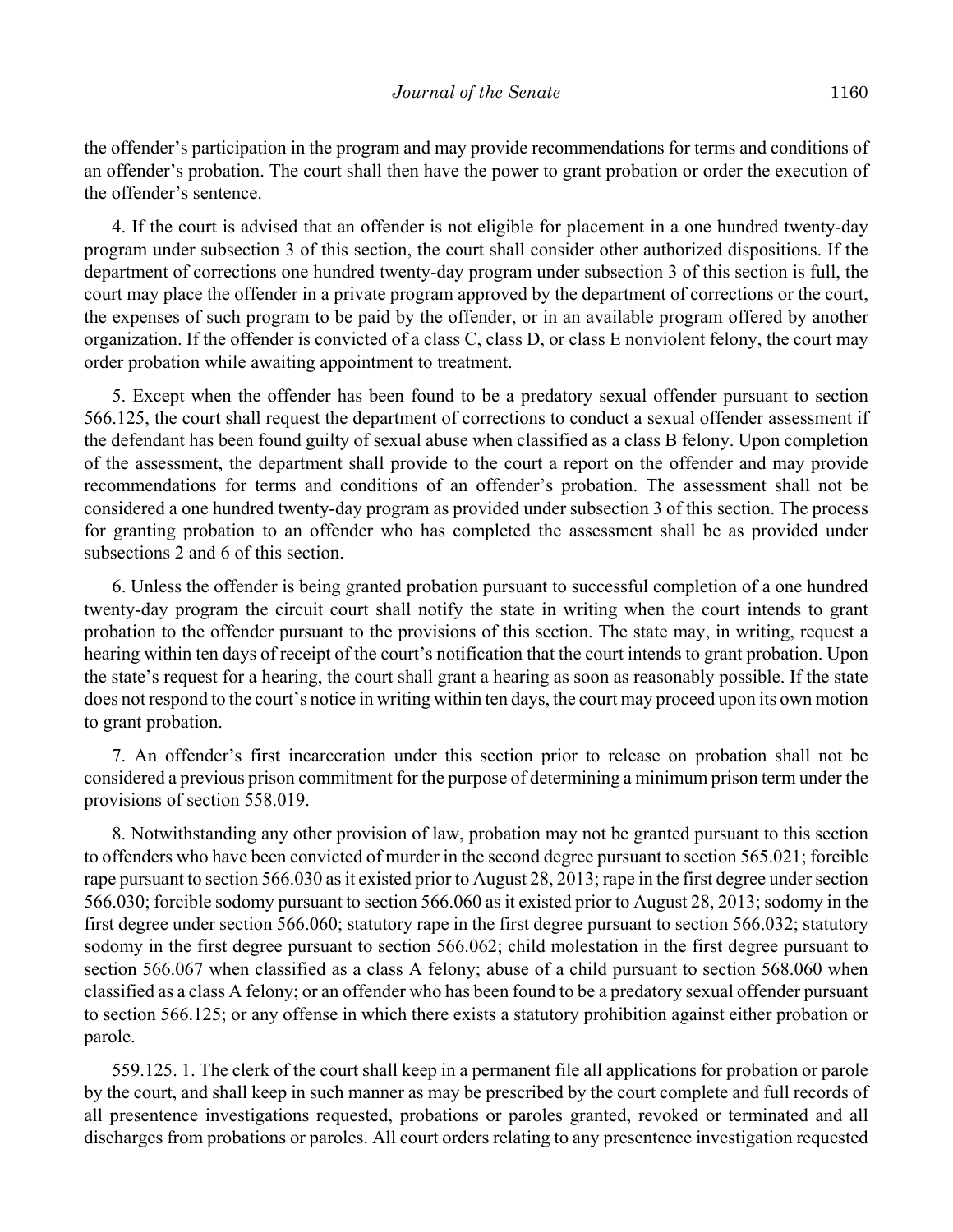and probation or parole granted under the provisions of this chapter and sections 558.011 and 558.026 shall be kept in a like manner, and, if the defendant subject to any such order is subject to an investigation or is under the supervision of the **[**state board**] division** of probation and parole, a copy of the order shall be sent to the **[**board**] division of probation and parole**. In any county where a parole board ceases to exist, the clerk of the court shall preserve the records of that **parole** board.

2. Information and data obtained by a probation or parole officer shall be privileged information and shall not be receivable in any court. Such information shall not be disclosed directly or indirectly to anyone other than the members of a parole board and the judge entitled to receive reports, except the court**, the division of probation and parole,** or the **parole** board may in its discretion permit the inspection of the report, or parts of such report, by the defendant, or offender or his or her attorney, or other person having a proper interest therein.

3. The provisions of subsection 2 of this section notwithstanding, the presentence investigation report shall be made available to the state and all information and data obtained in connection with preparation of the presentence investigation report may be made available to the state at the discretion of the court upon a showing that the receipt of the information and data is in the best interest of the state.

559.600. 1. In cases where the **[**board**] division** of probation and parole is not required under section 217.750 to provide probation supervision and rehabilitation services for misdemeanor offenders, the circuit and associate circuit judges in a circuit may contract with one or more private entities or other courtapproved entity to provide such services. The court-approved entity, including private or other entities, shall act as a misdemeanor probation office in that circuit and shall, pursuant to the terms of the contract, supervise persons placed on probation by the judges for class A, B, C, and D misdemeanor offenses, specifically including persons placed on probation for violations of section 577.023. Nothing in sections 559.600 to 559.615 shall be construed to prohibit the **[**board**] division** of probation and parole, or the court, from supervising misdemeanor offenders in a circuit where the judges have entered into a contract with a probation entity.

2. In all cases, the entity providing such private probation service shall utilize the cutoff concentrations utilized by the department of corrections with regard to drug and alcohol screening for clients assigned to such entity. A drug test is positive if drug presence is at or above the cutoff concentration or negative if no drug is detected or if drug presence is below the cutoff concentration.

3. In all cases, the entity providing such private probation service shall not require the clients assigned to such entity to travel in excess of fifty miles in order to attend their regular probation meetings.

559.602. A private entity seeking to provide probation supervision and rehabilitation services to misdemeanor offenders shall make timely written application to the judges in a circuit. When approved by the judges of a circuit, the application, the judicial order of approval and the contract shall be forwarded to the **[**board**] division** of probation and parole. The contract shall contain the responsibilities of the private entity, including the offenses for which persons will be supervised. The **[**board**] division** may then withdraw supervision of misdemeanor offenders which are to be supervised by the court-approved private entity in that circuit.

559.607. 1. Judges of the municipal division in any circuit, acting through a chief or presiding judge, either may contract with a private or public entity or may employ any qualified person to serve as the city's probation officer to provide probation and rehabilitation services for persons placed on probation for violation of any ordinance of the city, specifically including the offense of operating or being in physical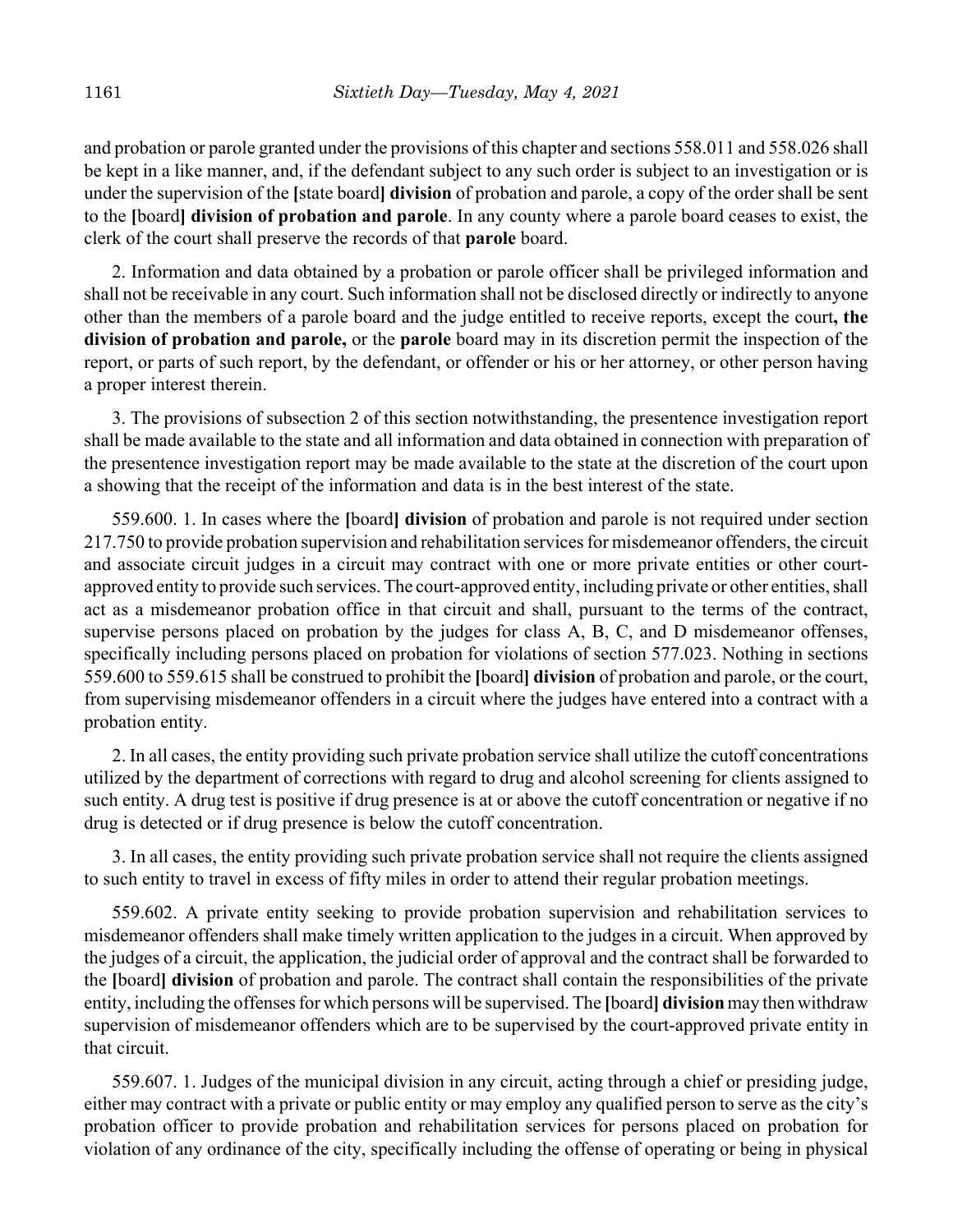control of a motor vehicle while under the influence of intoxicating liquor or narcotic drugs. The contracting city shall not be required to pay for any part of the cost of probation and rehabilitation services authorized under sections 559.600 to 559.615. Persons found guilty or pleading guilty to ordinance violations and placed on probation by municipal or city court judges shall contribute a service fee to the court in the amount set forth in section 559.604 to pay the cost of their probation supervision provided by a probation officer employed by the court or by a contract probation officer as provided for in section 559.604.

2. When approved by municipal court judges in the municipal division, the application, judicial order of approval, and the contract shall be forwarded to and filed with the **[**board**] division** of probation and parole. The court-approved private or public entity or probation officer employed by the court shall then function as the probation office for the city, pursuant to the terms of the contract or conditions of employment and the terms of probation ordered by the judge. Any city in this state which presently does not have probation services available for persons convicted of its ordinance violations, or that contracts out those services with a private entity, may, under the procedures authorized in sections 559.600 to 559.615, contract with and continue to contract with a private entity or employ any qualified person and contract with the municipal division to provide such probation supervision and rehabilitation services.

566.145. 1. A person commits the offense of sexual conduct with a prisoner or offender if he or she:

(1) Is an employee of, or assigned to work in, any jail, prison or correctional facility and engages in sexual conduct with a prisoner or an offender who is confined in a jail, prison, or correctional facility; or

(2) Is a probation and parole officer and engages in sexual conduct with an offender who is under the direct supervision of the officer.

2. For the purposes of this section the following terms shall mean:

(1) "Offender", includes any person in the custody of a prison or correctional facility and any person who is under the supervision of the **[**state board**] division** of probation and parole;

(2) "Prisoner", includes any person who is in the custody of a jail, whether pretrial or after disposition of a charge.

3. The offense of sexual conduct with a prisoner or offender is a class E felony.

4. Consent of a prisoner or offender is not a defense.

571.030. 1. A person commits the offense of unlawful use of weapons, except as otherwise provided by sections 571.101 to 571.121, if he or she knowingly:

(1) Carries concealed upon or about his or her person a knife, a firearm, a blackjack or any other weapon readily capable of lethal use into any area where firearms are restricted under section 571.107; or

(2) Sets a spring gun; or

(3) Discharges or shoots a firearm into a dwelling house, a railroad train, boat, aircraft, or motor vehicle as defined in section 302.010, or any building or structure used for the assembling of people; or

(4) Exhibits, in the presence of one or more persons, any weapon readily capable of lethal use in an angry or threatening manner; or

(5) Has a firearm or projectile weapon readily capable of lethal use on his or her person, while he or she is intoxicated, and handles or otherwise uses such firearm or projectile weapon in either a negligent or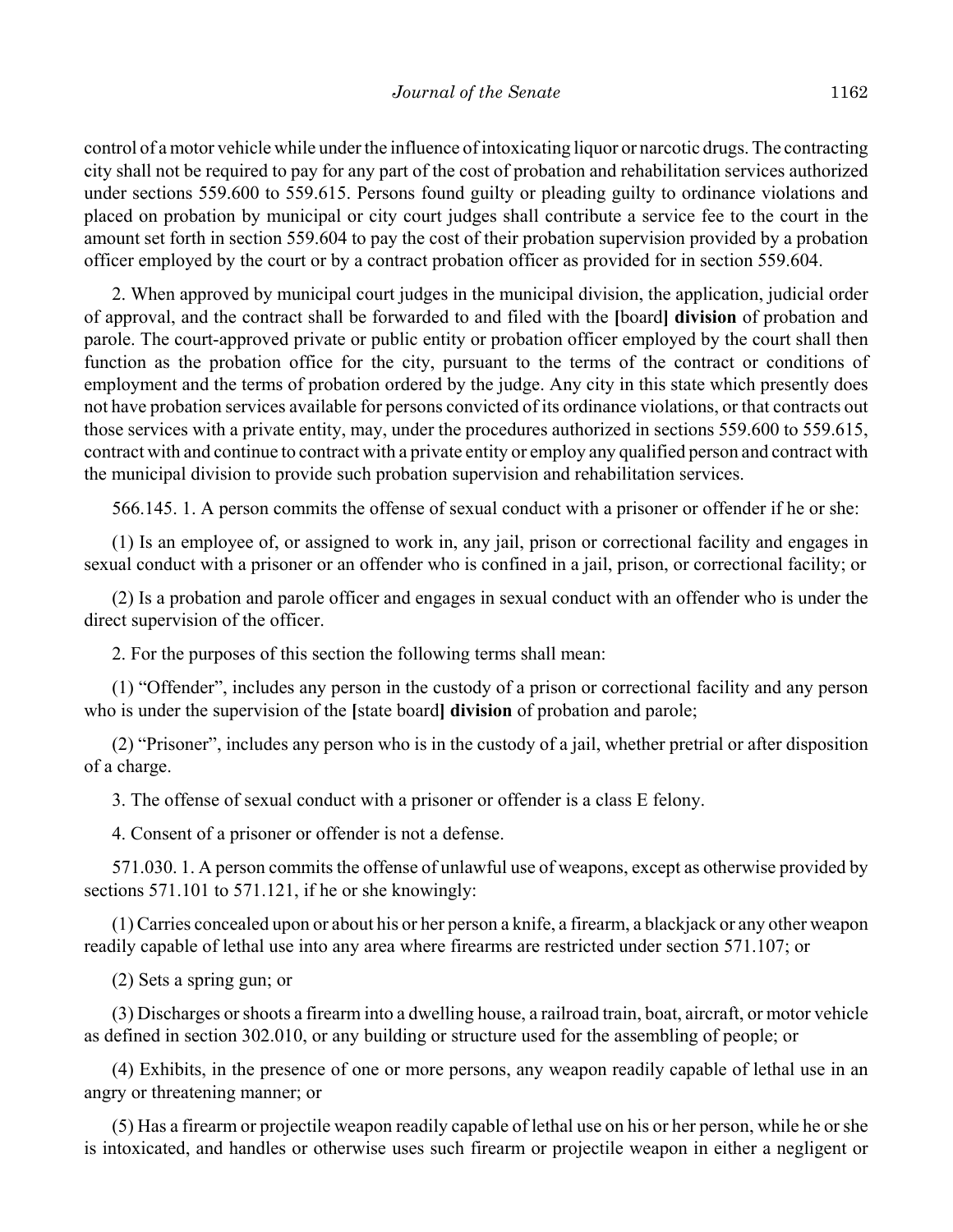unlawful manner or discharges such firearm or projectile weapon unless acting in self-defense; or

(6) Discharges a firearm within one hundred yards of any occupied schoolhouse, courthouse, or church building; or

(7) Discharges or shoots a firearm at a mark, at any object, or at random, on, along or across a public highway or discharges or shoots a firearm into any outbuilding; or

(8) Carries a firearm or any other weapon readily capable of lethal use into any church or place where people have assembled for worship, or into any election precinct on any election day, or into any building owned or occupied by any agency of the federal government, state government, or political subdivision thereof; or

(9) Discharges or shoots a firearm at or from a motor vehicle, as defined in section 301.010, discharges or shoots a firearm at any person, or at any other motor vehicle, or at any building or habitable structure, unless the person was lawfully acting in self-defense; or

(10) Carries a firearm, whether loaded or unloaded, or any other weapon readily capable of lethal use into any school, onto any school bus, or onto the premises of any function or activity sponsored or sanctioned by school officials or the district school board; or

(11) Possesses a firearm while also knowingly in possession of a controlled substance that is sufficient for a felony violation of section 579.015.

2. Subdivisions (1), (8), and (10) of subsection 1 of this section shall not apply to the persons described in this subsection, regardless of whether such uses are reasonably associated with or are necessary to the fulfillment of such person's official duties except as otherwise provided in this subsection. Subdivisions (3), (4), (6), (7), and (9) of subsection 1 of this section shall not apply to or affect any of the following persons, when such uses are reasonably associated with or are necessary to the fulfillment of such person's official duties, except as otherwise provided in this subsection:

(1) All state, county and municipal peace officers who have completed the training required by the police officer standards and training commission pursuant to sections 590.030 to 590.050 and who possess the duty and power of arrest for violation of the general criminal laws of the state or for violation of ordinances of counties or municipalities of the state, whether such officers are on or off duty, and whether such officers are within or outside of the law enforcement agency's jurisdiction, or all qualified retired peace officers, as defined in subsection 12 of this section, and who carry the identification defined in subsection 13 of this section, or any person summoned by such officers to assist in making arrests or preserving the peace while actually engaged in assisting such officer;

(2) Wardens, superintendents and keepers of prisons, penitentiaries, jails and other institutions for the detention of persons accused or convicted of crime;

(3) Members of the Armed Forces or National Guard while performing their official duty;

(4) Those persons vested by Article V, Section 1 of the Constitution of Missouri with the judicial power of the state and those persons vested by Article III of the Constitution of the United States with the judicial power of the United States, the members of the federal judiciary;

(5) Any person whose bona fide duty is to execute process, civil or criminal;

(6) Any federal probation officer or federal flight deck officer as defined under the federal flight deck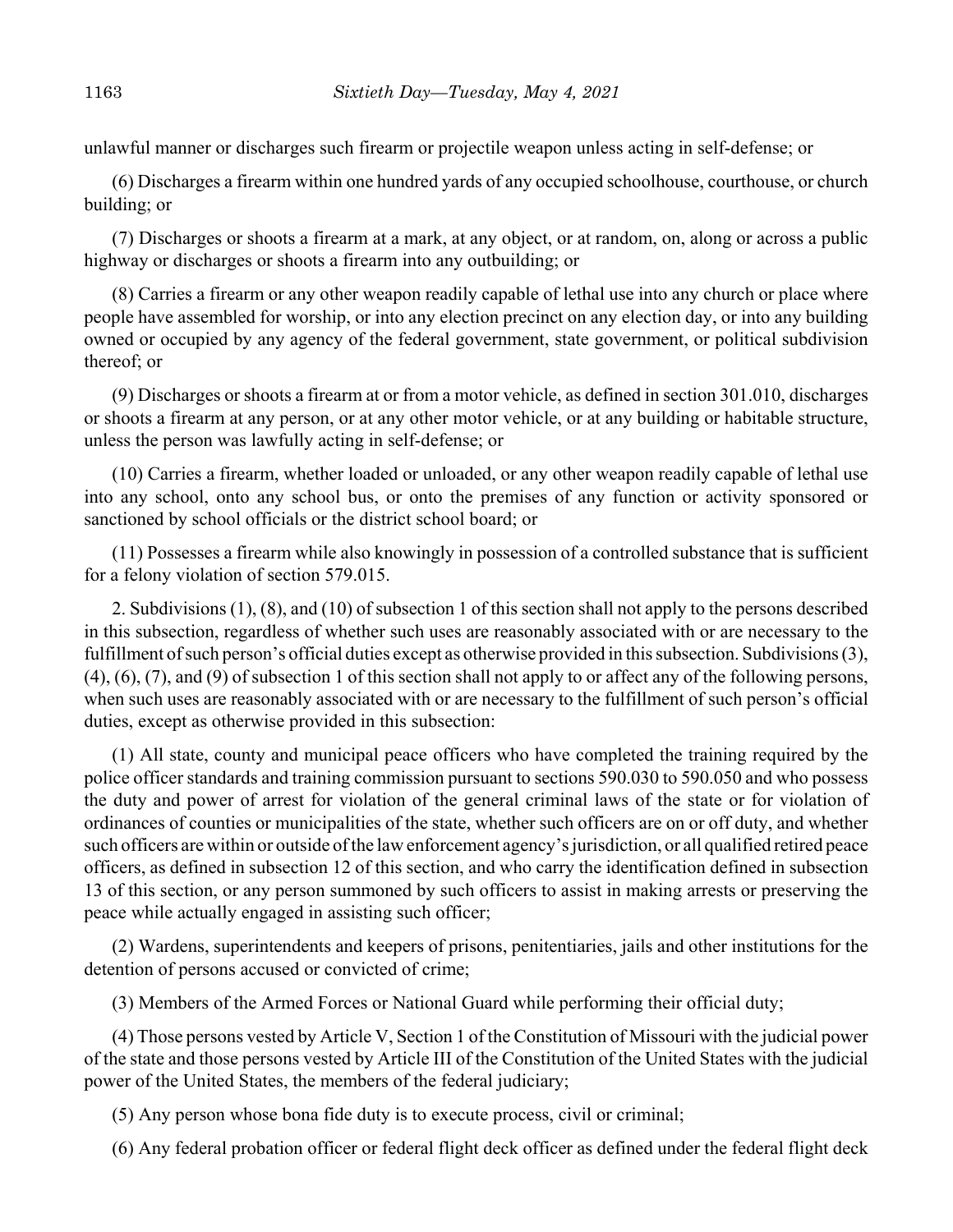officer program, 49 U.S.C. Section 44921, regardless of whether such officers are on duty, or within the law enforcement agency's jurisdiction;

(7) Any state probation or parole officer, including supervisors and members of the **[**board of probation and**]** parole **board**;

(8) Any corporate security advisor meeting the definition and fulfilling the requirements of the regulations established by the department of public safety under section 590.750;

(9) Any coroner, deputy coroner, medical examiner, or assistant medical examiner;

(10) Any municipal or county prosecuting attorney or assistant prosecuting attorney; circuit attorney or assistant circuit attorney; municipal, associate, or circuit judge; or any person appointed by a court to be a special prosecutor who has completed the firearms safety training course required under subsection 2 of section 571.111;

(11) Any member of a fire department or fire protection district who is employed on a full-time basis as a fire investigator and who has a valid concealed carry endorsement issued prior to August 28, 2013, or a valid concealed carry permit under section 571.111 when such uses are reasonably associated with or are necessary to the fulfillment of such person's official duties; and

(12) Upon the written approval of the governing body of a fire department or fire protection district, any paid fire department or fire protection district member who is employed on a full-time basis and who has a valid concealed carry endorsement issued prior to August 28, 2013, or a valid concealed carry permit, when such uses are reasonably associated with or are necessary to the fulfillment of such person's official duties.

3. Subdivisions (1), (5), (8), and (10) of subsection 1 of this section do not apply when the actor is transporting such weapons in a nonfunctioning state or in an unloaded state when ammunition is not readily accessible or when such weapons are not readily accessible. Subdivision (1) of subsection 1 of this section does not apply to any person nineteen years of age or older or eighteen years of age or older and a member of the United States Armed Forces, or honorably discharged from the United States Armed Forces, transporting a concealable firearm in the passenger compartment of a motor vehicle, so long as such concealable firearm is otherwise lawfully possessed, nor when the actor is also in possession of an exposed firearm or projectile weapon for the lawful pursuit of game, or is in his or her dwelling unit or upon premises over which the actor has possession, authority or control, or is traveling in a continuous journey peaceably through this state. Subdivision (10) of subsection 1 of this section does not apply if the firearm is otherwise lawfully possessed by a person while traversing school premises for the purposes of transporting a student to or from school, or possessed by an adult for the purposes of facilitation of a schoolsanctioned firearm-related event or club event.

4. Subdivisions (1), (8), and (10) of subsection 1 of this section shall not apply to any person who has a valid concealed carry permit issued pursuant to sections 571.101 to 571.121, a valid concealed carry endorsement issued before August 28, 2013, or a valid permit or endorsement to carry concealed firearms issued by another state or political subdivision of another state.

5. Subdivisions (3), (4), (5), (6), (7), (8), (9), and (10) of subsection 1 of this section shall not apply to persons who are engaged in a lawful act of defense pursuant to section 563.031.

6. Notwithstanding any provision of this section to the contrary, the state shall not prohibit any state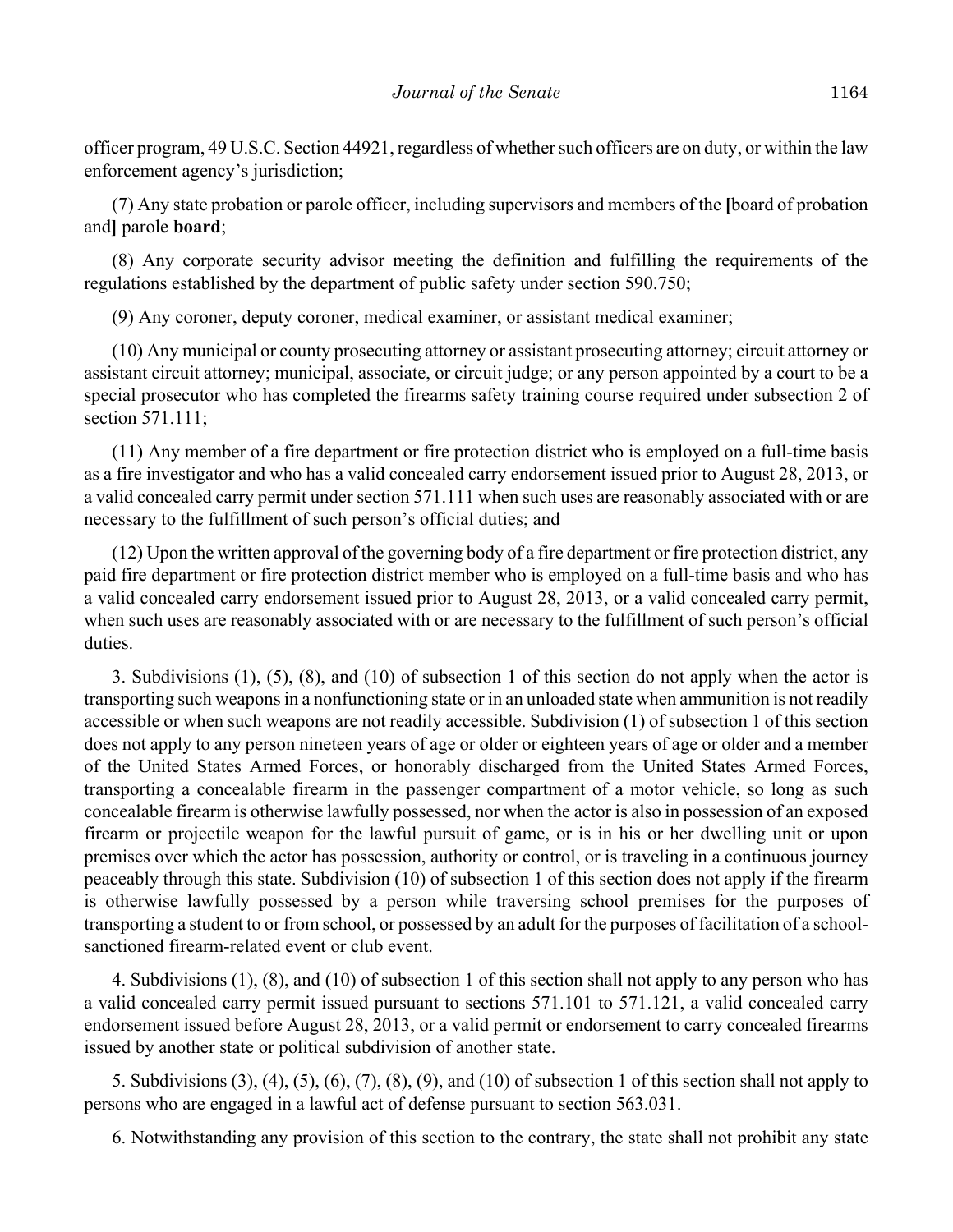employee from having a firearm in the employee's vehicle on the state's property provided that the vehicle is locked and the firearm is not visible. This subsection shall only apply to the state as an employer when the state employee's vehicle is on property owned or leased by the state and the state employee is conducting activities within the scope of his or her employment. For the purposes of this subsection, "state employee" means an employee of the executive, legislative, or judicial branch of the government of the state of Missouri.

7. Nothing in this section shall make it unlawful for a student to actually participate in school-sanctioned gun safety courses, student military or ROTC courses, or other school-sponsored or club-sponsored firearmrelated events, provided the student does not carry a firearm or other weapon readily capable of lethal use into any school, onto any school bus, or onto the premises of any other function or activity sponsored or sanctioned by school officials or the district school board.

8. A person who commits the **[**crime**] offense** of unlawful use of weapons under:

(1) Subdivision (2), (3), (4), or (11) of subsection 1 of this section shall be guilty of a class E felony;

(2) Subdivision (1), (6), (7), or (8) of subsection 1 of this section shall be guilty of a class B misdemeanor, except when a concealed weapon is carried onto any private property whose owner has posted the premises as being off-limits to concealed firearms by means of one or more signs displayed in a conspicuous place of a minimum size of eleven inches by fourteen inches with the writing thereon in letters of not less than one inch, in which case the penalties of subsection 2 of section 571.107 shall apply;

(3) Subdivision (5) or (10) of subsection 1 of this section shall be guilty of a class A misdemeanor if the firearm is unloaded and a class E felony if the firearm is loaded;

(4) Subdivision (9) of subsection 1 of this section shall be guilty of a class B felony, except that if the violation of subdivision (9) of subsection 1 of this section results in injury or death to another person, it is a class A felony.

9. Violations of subdivision (9) of subsection 1 of this section shall be punished as follows:

(1) For the first violation a person shall be sentenced to the maximum authorized term of imprisonment for a class B felony;

(2) For any violation by a prior offender as defined in section 558.016, a person shall be sentenced to the maximum authorized term of imprisonment for a class B felony without the possibility of parole, probation or conditional release for a term of ten years;

(3) For any violation by a persistent offender as defined in section 558.016, a person shall be sentenced to the maximum authorized term of imprisonment for a class B felony without the possibility of parole, probation, or conditional release;

(4) For any violation which results in injury or death to another person, a person shall be sentenced to an authorized disposition for a class A felony.

10. Any person knowingly aiding or abetting any other person in the violation of subdivision (9) of subsection 1 of this section shall be subject to the same penalty as that prescribed by this section for violations by other persons.

11. Notwithstanding any other provision of law, no person who pleads guilty to or is found guilty of a felony violation of subsection 1 of this section shall receive a suspended imposition of sentence if such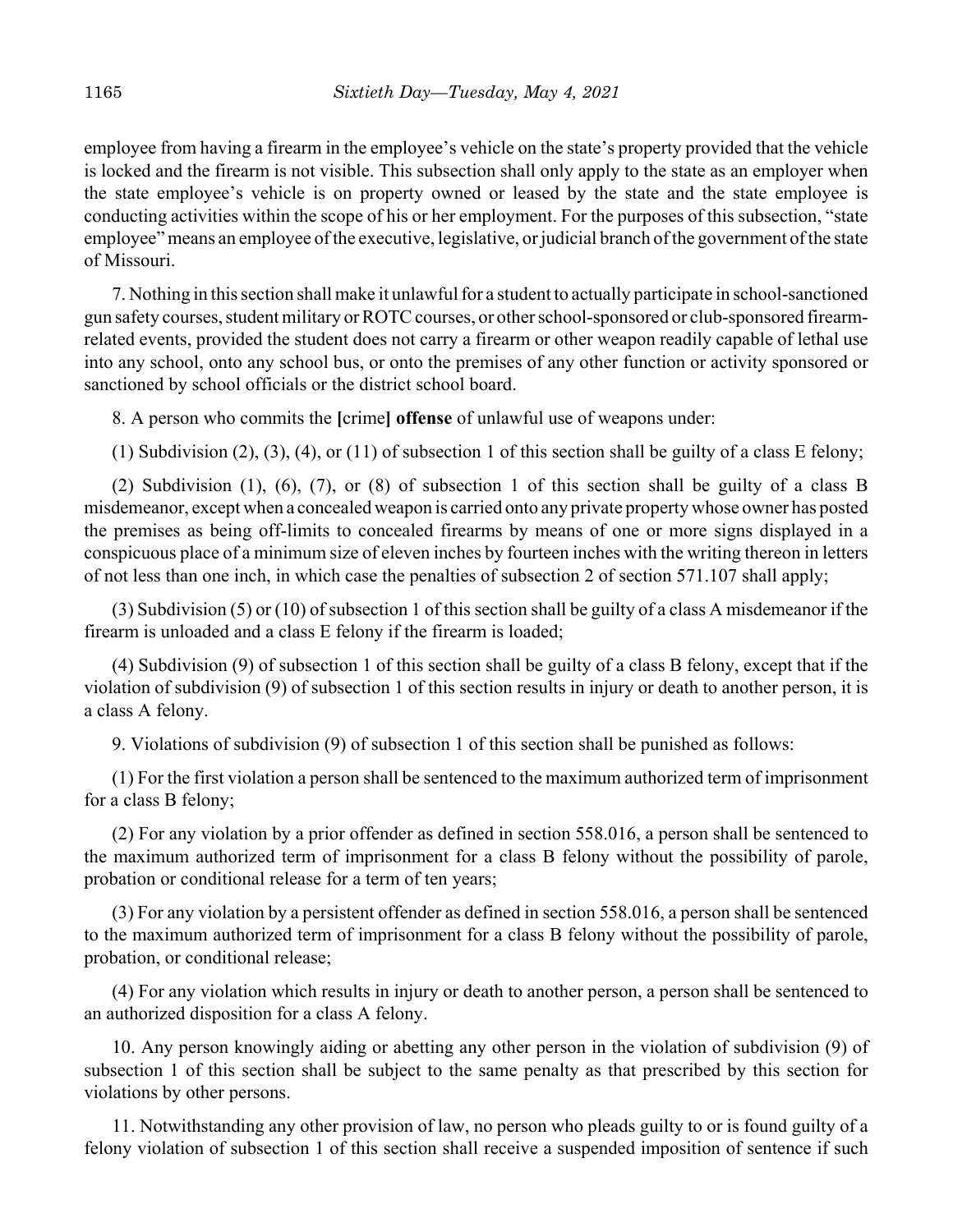person has previously received a suspended imposition of sentence for any other firearms- or weaponsrelated felony offense.

12. As used in this section "qualified retired peace officer" means an individual who:

(1) Retired in good standing from service with a public agency as a peace officer, other than for reasons of mental instability;

(2) Before such retirement, was authorized by law to engage in or supervise the prevention, detection, investigation, or prosecution of, or the incarceration of any person for, any violation of law, and had statutory powers of arrest;

(3) Before such retirement, was regularly employed as a peace officer for an aggregate of fifteen years or more, or retired from service with such agency, after completing any applicable probationary period of such service, due to a service-connected disability, as determined by such agency;

(4) Has a nonforfeitable right to benefits under the retirement plan of the agency if such a plan is available;

(5) During the most recent twelve-month period, has met, at the expense of the individual, the standards for training and qualification for active peace officers to carry firearms;

(6) Is not under the influence of alcohol or another intoxicating or hallucinatory drug or substance; and

(7) Is not prohibited by federal law from receiving a firearm.

13. The identification required by subdivision (1) of subsection 2 of this section is:

(1) A photographic identification issued by the agency from which the individual retired from service as a peace officer that indicates that the individual has, not less recently than one year before the date the individual is carrying the concealed firearm, been tested or otherwise found by the agency to meet the standards established by the agency for training and qualification for active peace officers to carry a firearm of the same type as the concealed firearm; or

(2) A photographic identification issued by the agency from which the individual retired from service as a peace officer; and

(3) A certification issued by the state in which the individual resides that indicates that the individual has, not less recently than one year before the date the individual is carrying the concealed firearm, been tested or otherwise found by the state to meet the standards established by the state for training and qualification for active peace officers to carry a firearm of the same type as the concealed firearm."; and

Further amend said bill, Page 4, Section 574.085, Line 22, by inserting after all of said section and line the following:

"575.205. 1. A person commits the offense of tampering with electronic monitoring equipment if he or she intentionally removes, alters, tampers with, damages, or destroys electronic monitoring equipment which a court**, division of probation and parole,** or the **[**board of probation and**]** parole **board** has required such person to wear.

2. This section does not apply to the owner of the equipment or an agent of the owner who is performing ordinary maintenance or repairs on the equipment.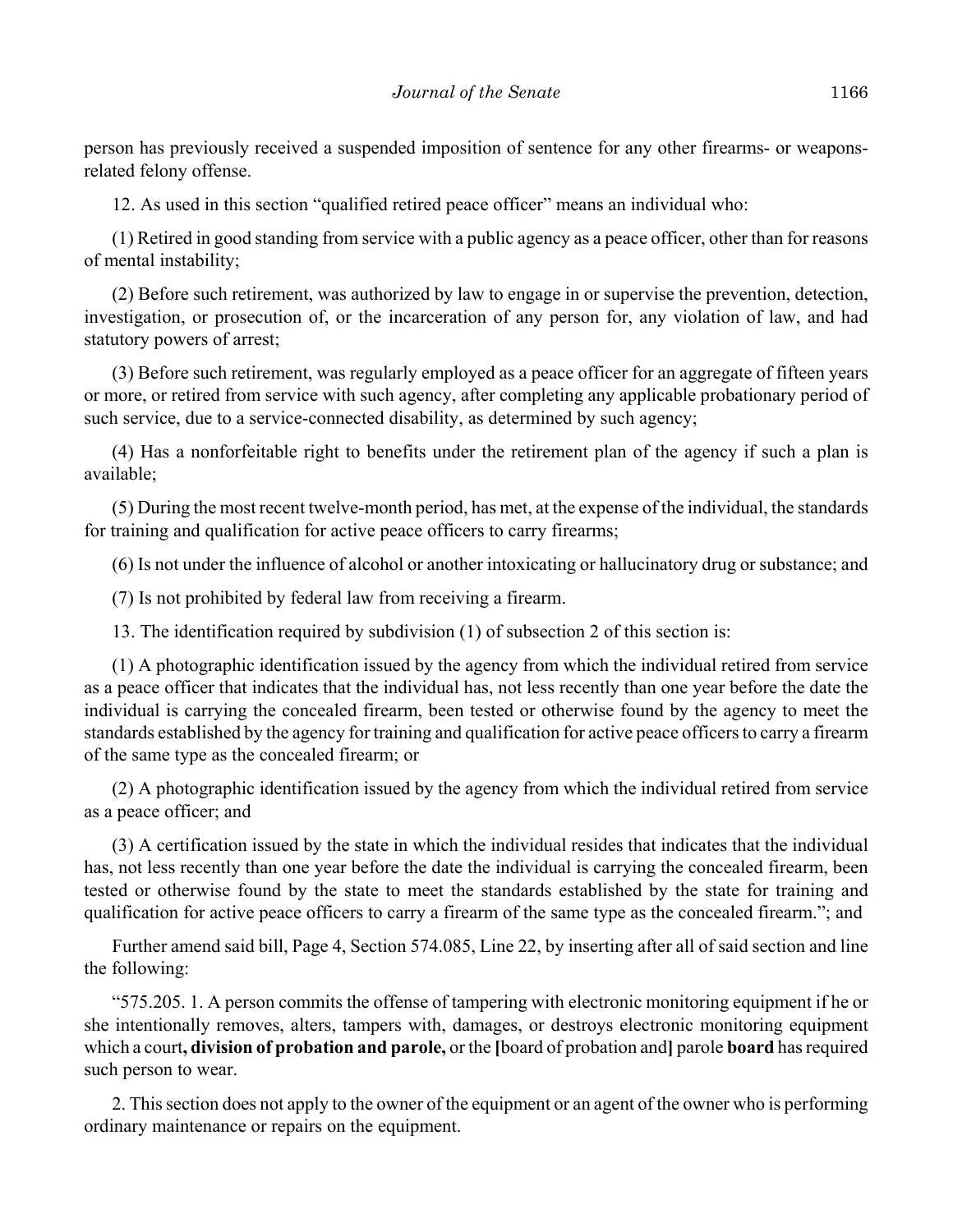3. The offense of tampering with electronic monitoring equipment is a class D felony.

575.206. 1. A person commits the offense of violating a condition of lifetime supervision if he or she knowingly violates a condition of probation, parole, or conditional release when such condition was imposed by an order of a court under section 559.106 or an order of the **[**board of probation and**]** parole **board** under section 217.735.

2. The offense of violating a condition of lifetime supervision is a class D felony.

589.042. The court or the **[**board of probation and**]** parole **board** shall have the authority to require a person who is required to register as a sexual offender under sections 589.400 to 589.425 to give his or her assigned probation or parole officer access to his or her personal home computer as a condition of probation or parole in order to monitor and prevent such offender from obtaining and keeping child pornography or from committing an offense under chapter 566. Such access shall allow the probation or parole officer to view the internet use history, computer hardware, and computer software of any computer, including a laptop computer, that the offender owns."; and

Further amend said bill,"; and

Further amend said amendment, Page 1, Line5, by deleting said line and inserting in lieu thereof the following:

## "**regarding a license issued by the director under this chapter.**

650.055. 1. Every individual who:

(1) Is found guilty of a felony or any offense under chapter 566; or

(2) Is seventeen years of age or older and arrested for burglary in the first degree under section 569.160, or burglary in the second degree under section 569.170, or a felony offense under chapter 565, 566, 567, 568, or 573; or

(3) Has been determined to be a sexually violent predator pursuant to sections 632.480 to 632.513; or

(4) Is an individual required to register as a sexual offender under sections 589.400 to 589.425;

shall have a fingerprint and blood or scientifically accepted biological sample collected for purposes of DNA profiling analysis.

2. Any individual subject to DNA collection and profiling analysis under this section shall provide a DNA sample:

(1) Upon booking at a county jail or detention facility; or

(2) Upon entering or before release from the department of corrections reception and diagnostic centers; or

(3) Upon entering or before release from a county jail or detention facility, state correctional facility, or any other detention facility or institution, whether operated by a private, local, or state agency, or any mental health facility if committed as a sexually violent predator pursuant to sections 632.480 to 632.513; or

(4) When the state accepts a person from another state under any interstate compact, or under any other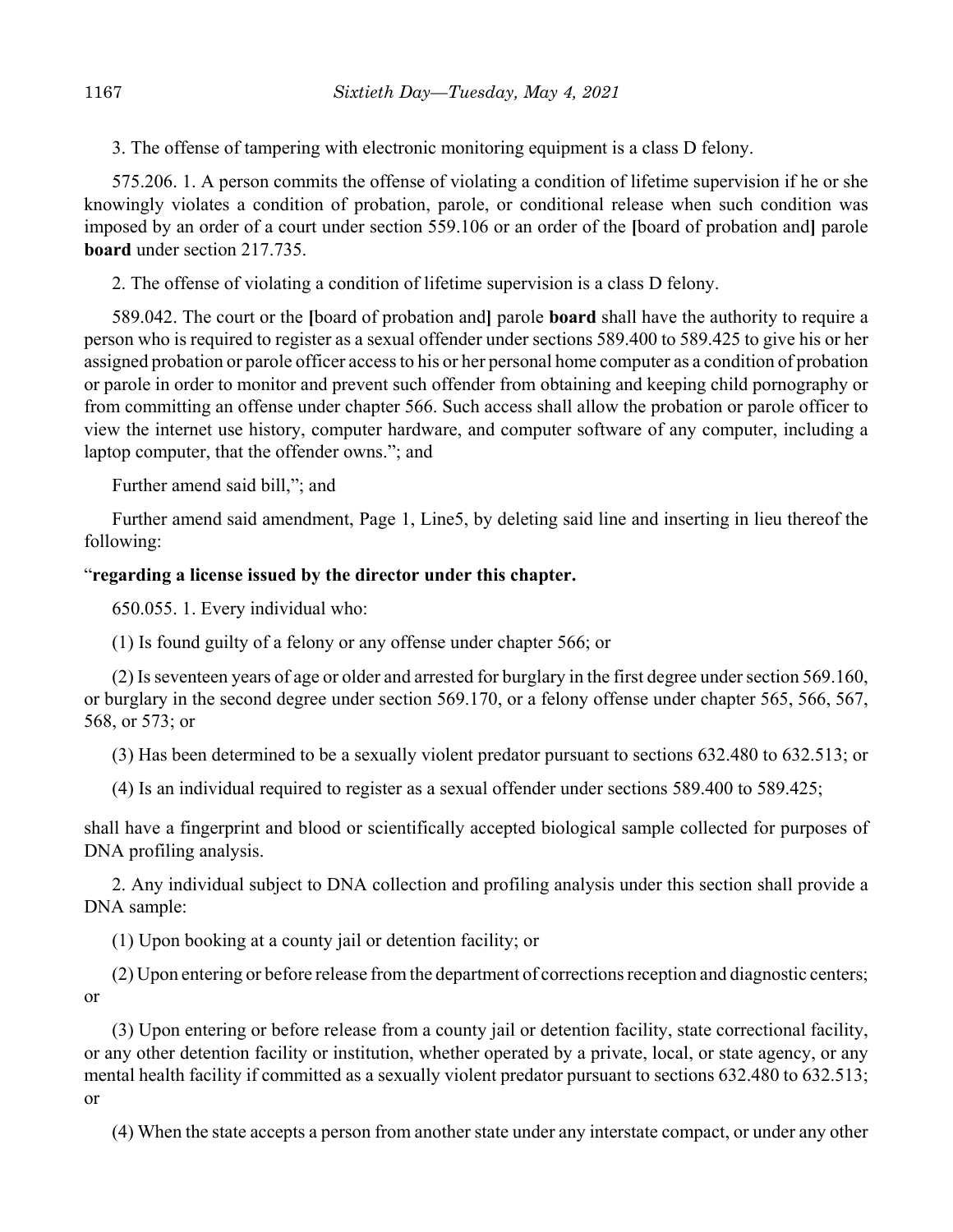reciprocal agreement with any county, state, or federal agency, or any other provision of law, whether or not the person is confined or released, the acceptance is conditional on the person providing a DNA sample if the person was found guilty of a felony offense in any other jurisdiction; or

(5) If such individual is under the jurisdiction of the department of corrections. Such jurisdiction includes persons currently incarcerated, persons on probation, as defined in section 217.650, and on parole, as also defined in section 217.650; or

(6) At the time of registering as a sex offender under sections 589.400 to 589.425.

3. The Missouri state highway patrol and department of corrections shall be responsible for ensuring adherence to the law. Any person required to provide a DNA sample pursuant to this section shall be required to provide such sample, without the right of refusal, at a collection site designated by the Missouri state highway patrol and the department of corrections. Authorized personnel collecting or assisting in the collection of samples shall not be liable in any civil or criminal action when the act is performed in a reasonable manner. Such force may be used as necessary to the effectual carrying out and application of such processes and operations. The enforcement of these provisions by the authorities in charge of state correctional institutions and others having custody or jurisdiction over individuals included in subsection 1 of this section which shall not be set aside or reversed is hereby made mandatory. The **[**board**] division** of probation or parole shall recommend that an individual on probation or parole who refuses to provide a DNA sample have his or her probation or parole revoked. In the event that a person's DNA sample is not adequate for any reason, the person shall provide another sample for analysis.

4. The procedure and rules for the collection, analysis, storage, expungement, use of DNA database records and privacy concerns shall not conflict with procedures and rules applicable to the Missouri DNA profiling system and the Federal Bureau of Investigation's DNA databank system.

5. Unauthorized use or dissemination of individually identifiable DNA information in a database for purposes other than criminal justice or law enforcement is a class A misdemeanor.

6. Implementation of sections 650.050 to 650.100 shall be subject to future appropriations to keep Missouri's DNA system compatible with the Federal Bureau of Investigation's DNA databank system.

7. All DNA records and biological materials retained in the DNA profiling system are considered closed records pursuant to chapter 610. All records containing any information held or maintained by any person or by any agency, department, or political subdivision of the state concerning an individual's DNA profile shall be strictly confidential and shall not be disclosed, except to:

(1) Peace officers, as defined in section 590.010, and other employees of law enforcement agencies who need to obtain such records to perform their public duties;

(2) The attorney general or any assistant attorneys general acting on his or her behalf, as defined in chapter 27;

(3) Prosecuting attorneys or circuit attorneys as defined in chapter 56, and their employees who need to obtain such records to perform their public duties;

(4) The individual whose DNA sample has been collected, or his or her attorney; or

(5) Associate circuit judges, circuit judges, judges of the courts of appeals, supreme court judges, and their employees who need to obtain such records to perform their public duties.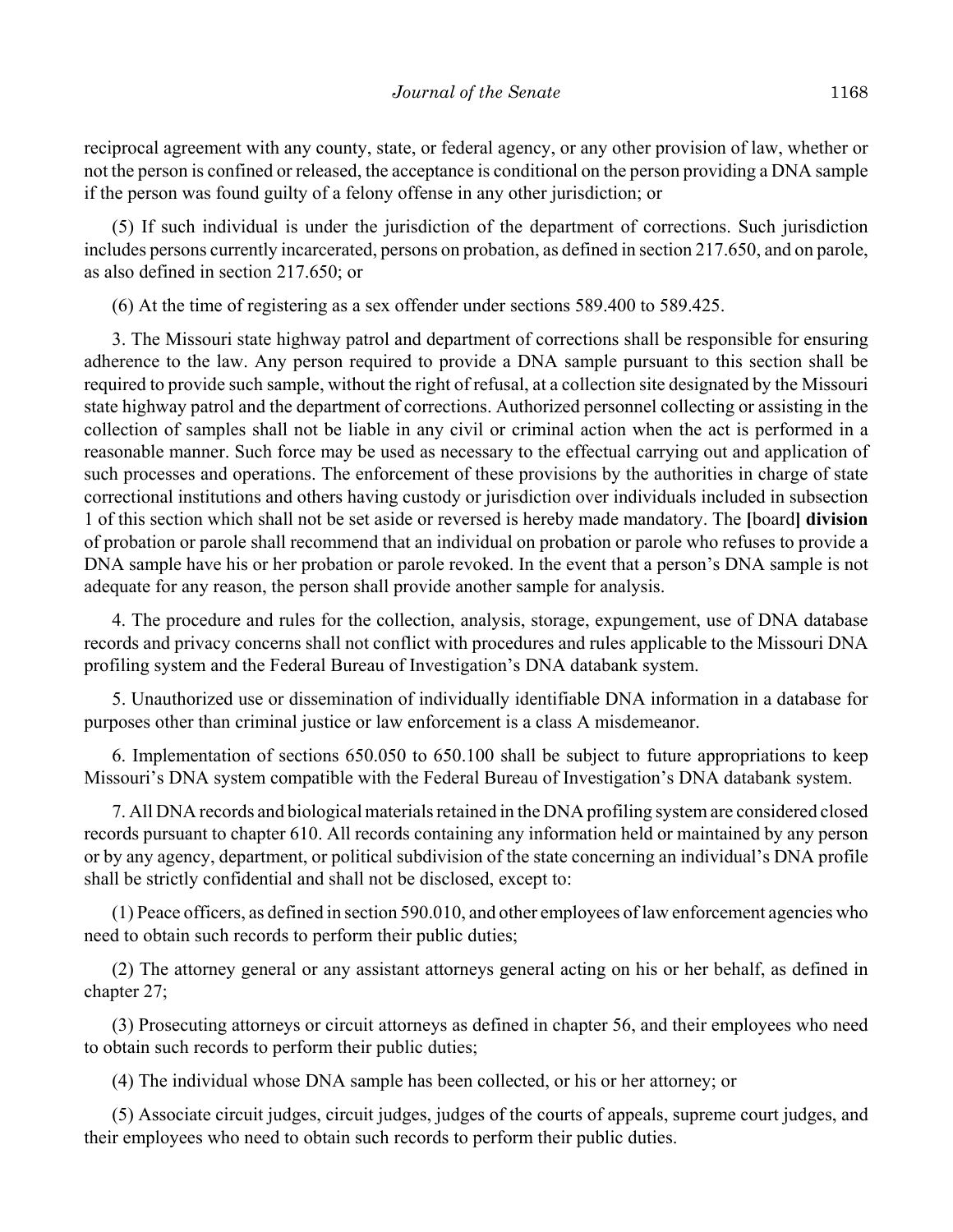8. Any person who obtains records pursuant to the provisions of this section shall use such records only for investigative and prosecutorial purposes, including but not limited to use at any criminal trial, hearing, or proceeding; or for law enforcement identification purposes, including identification of human remains. Such records shall be considered strictly confidential and shall only be released as authorized by this section.

9. (1) An individual may request expungement of his or her DNA sample and DNA profile through the court issuing the reversal or dismissal, or through the court granting an expungement of all official records under section 568.040. A certified copy of the court order establishing that such conviction has been reversed, guilty plea has been set aside, or expungement has been granted under section 568.040 shall be sent to the Missouri state highway patrol crime laboratory. Upon receipt of the court order, the laboratory will determine that the requesting individual has no other qualifying offense as a result of any separate plea or conviction and no other qualifying arrest prior to expungement.

(2) A person whose DNA record or DNA profile has been included in the state DNA database in accordance with this section and sections 650.050, 650.052, and 650.100 may request expungement on the grounds that the conviction has been reversed, the guilty plea on which the authority for including that person's DNA record or DNA profile was based has been set aside, or an expungement of all official records has been granted by the court under section 568.040.

(3) Upon receipt of a written request for expungement, a certified copy of the final court order reversing the conviction, setting aside the plea, or granting an expungement of all official records under section 568.040, and any other information necessary to ascertain the validity of the request, the Missouri state highway patrol crime laboratory shall expunge all DNA records and identifiable information in the state DNA database pertaining to the person and destroy the DNA sample of the person, unless the Missouri state highway patrol determines that the person is otherwise obligated to submit a DNA sample. Within thirty days after the receipt of the court order, the Missouri state highway patrol shall notify the individual that it has expunged his or her DNA sample and DNA profile, or the basis for its determination that the person is otherwise obligated to submit a DNA sample.

(4) The Missouri state highway patrol is not required to destroy any item of physical evidence obtained from a DNA sample if evidence relating to another person would thereby be destroyed.

(5) Any identification, warrant, arrest, or evidentiary use of a DNA match derived from the database shall not be excluded or suppressed from evidence, nor shall any conviction be invalidated or reversed or plea set aside due to the failure to expunge or a delay in expunging DNA records.

10. When a DNA sample is taken from an individual pursuant to subdivision (2) of subsection 1 of this section and the prosecutor declines prosecution and notifies the arresting agency of that decision, the arresting agency shall notify the Missouri state highway patrol crime laboratory within ninety days of receiving such notification. Within thirty days of being notified by the arresting agency that the prosecutor has declined prosecution, the Missouri state highway patrol crime laboratory shall determine whether the individual has any other qualifying offenses or arrests that would require a DNA sample to be taken and retained. If the individual has no other qualifying offenses or arrests, the crime laboratory shall expunge all DNA records in the database taken at the arrest for which the prosecution was declined pertaining to the person and destroy the DNA sample of such person.

11. When a DNA sample is taken of an arrestee for any offense listed under subsection 1 of this section and charges are filed: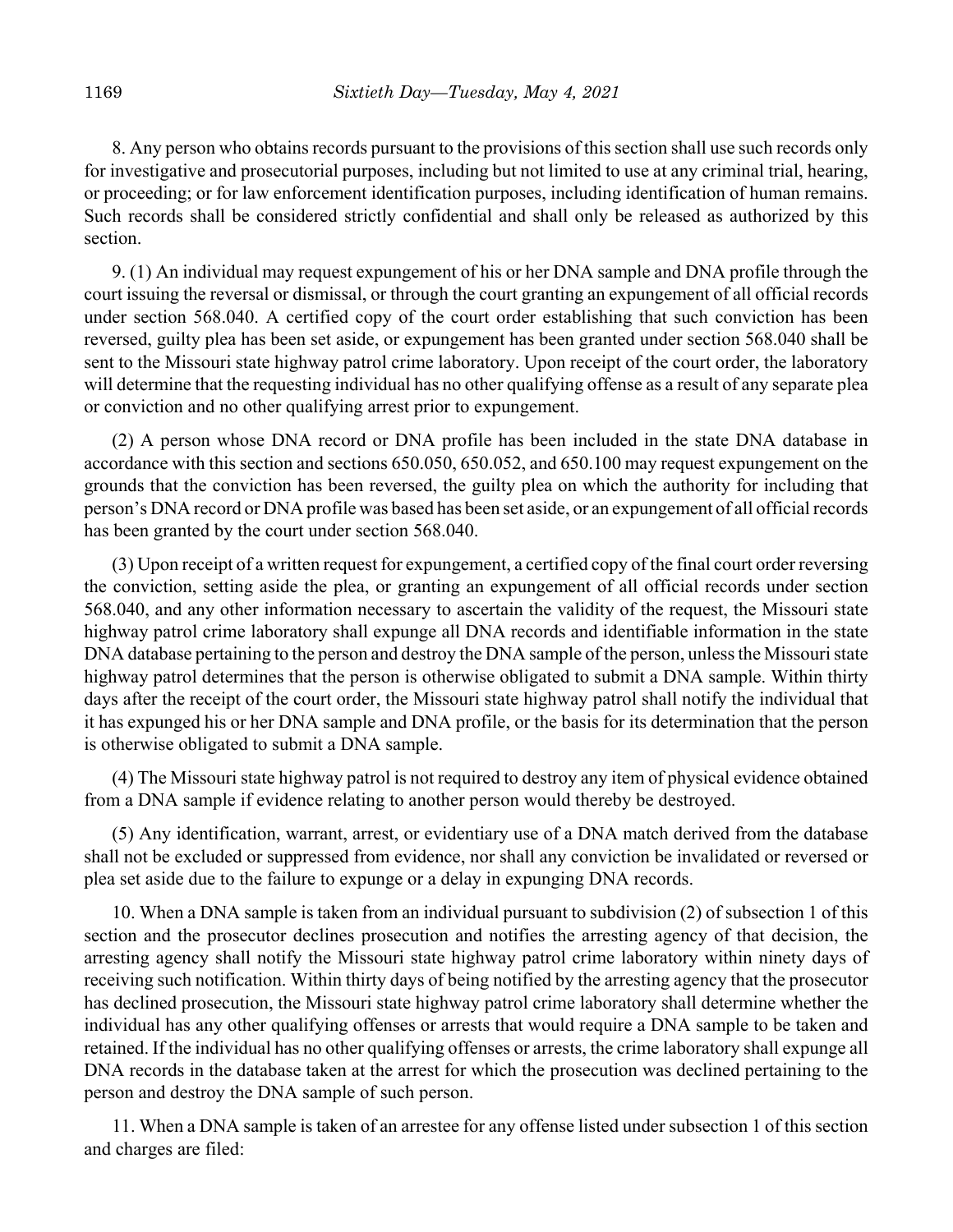(1) If the charges are later withdrawn, the prosecutor shall notify the state highway patrol crime laboratory that such charges have been withdrawn;

(2) If the case is dismissed, the court shall notify the state highway patrol crime laboratory of such dismissal;

(3) If the court finds at the preliminary hearing that there is no probable cause that the defendant committed the offense, the court shall notify the state highway patrol crime laboratory of such finding;

(4) If the defendant is found not guilty, the court shall notify the state highway patrol crime laboratory of such verdict.

If the state highway patrol crime laboratory receives notice under this subsection, such crime laboratory shall determine, within thirty days, whether the individual has any other qualifying offenses or arrests that would require a DNA sample to be taken. If the individual has no other qualifying arrests or offenses, the crime laboratory shall expunge all DNA records in the database pertaining to such person and destroy the person's DNA sample.

650.058. 1. Notwithstanding the sovereign immunity of the state, any individual who was found guilty of a felony in a Missouri court and was later determined to be actually innocent of such crime solely as a result of DNA profiling analysis may be paid restitution. The individual may receive an amount of one hundred dollars per day for each day of postconviction incarceration for the crime for which the individual is determined to be actually innocent. The petition for the payment of said restitution shall be filed with the sentencing court. For the purposes of this section, the term "actually innocent" shall mean:

(1) The individual was convicted of a felony for which a final order of release was entered by the court;

(2) All appeals of the order of release have been exhausted;

(3) The individual was not serving any term of a sentence for any other crime concurrently with the sentence for which he or she is determined to be actually innocent, unless such individual was serving another concurrent sentence because his or her parole was revoked by a court or the **[**board of probation and**]** parole **board** in connection with the crime for which the person has been exonerated. Regardless of whether any other basis may exist for the revocation of the person's probation or parole at the time of conviction for the crime for which the person is later determined to be actually innocent, when the court's or the **[**board of probation and parole's**] parole board's** sole stated reason for the revocation in its order is the conviction for the crime for which the person is later determined to be actually innocent, such order shall, for purposes of this section only, be conclusive evidence that their probation or parole was revoked in connection with the crime for which the person has been exonerated; and

(4) Testing ordered under section 547.035, or testing by the order of any state or federal court, if such person was exonerated on or before August 28, 2004, or testing ordered under section 650.055, if such person was or is exonerated after August 28, 2004, demonstrates a person's innocence of the crime for which the person is in custody.

Any individual who receives restitution under this section shall be prohibited from seeking any civil redress from the state, its departments and agencies, or any employee thereof, or any political subdivision or its employees. This section shall not be construed as a waiver of sovereign immunity for any purposes other than the restitution provided for herein. The department of corrections shall determine the aggregate amount of restitution owed during a fiscal year. If insufficient moneys are appropriated each fiscal year to pay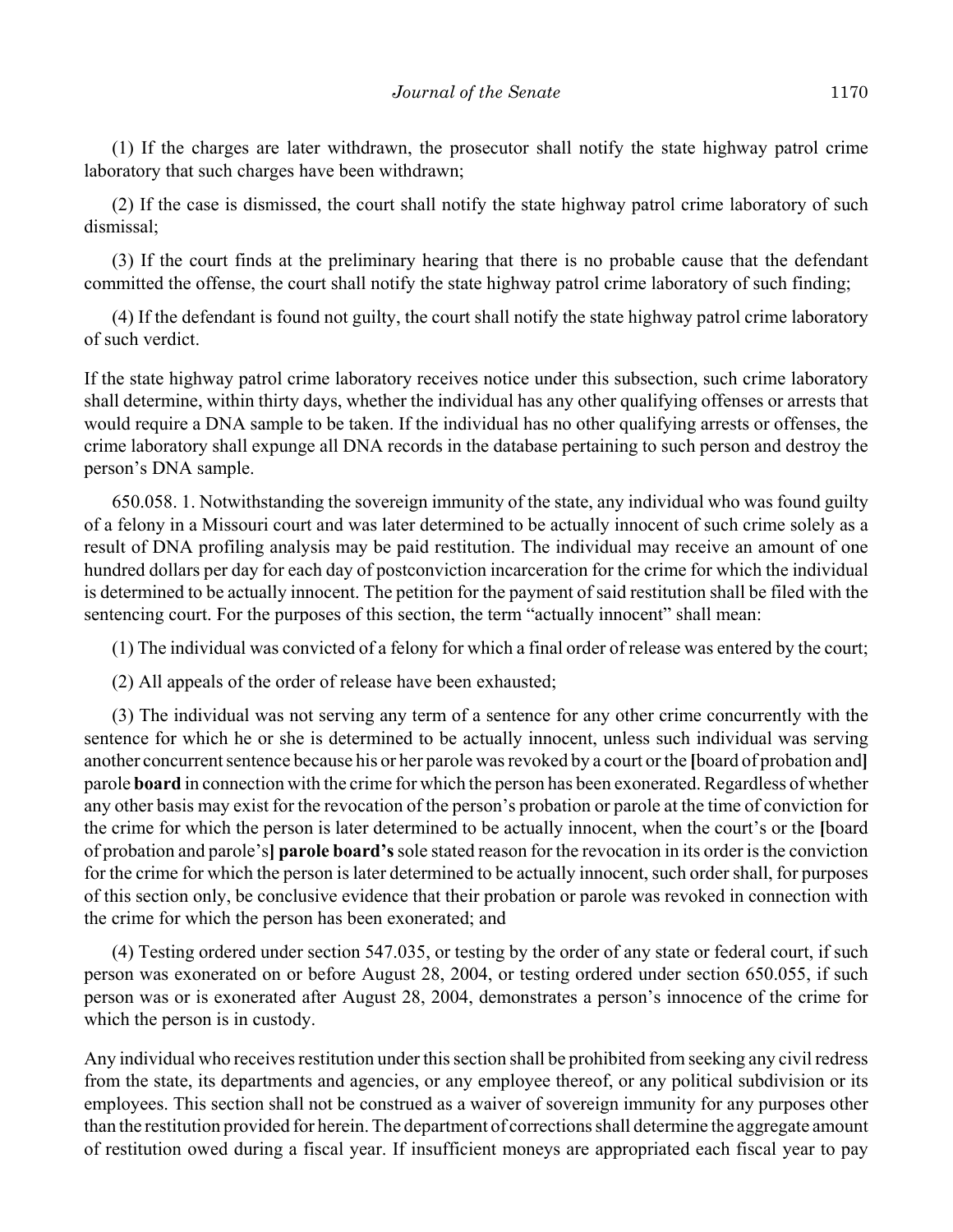restitution to such persons, the department shall pay each individual who has received an order awarding restitution a pro rata share of the amount appropriated. Provided sufficient moneys are appropriated to the department, the amounts owed to such individual shall be paid on June thirtieth of each subsequent fiscal year, until such time as the restitution to the individual has been paid in full. However, no individual awarded restitution under this subsection shall receive more than thirty-six thousand five hundred dollars during each fiscal year. No interest on unpaid restitution shall be awarded to the individual. No individual who has been determined by the court to be actually innocent shall be responsible for the costs of care under section 217.831.

2. If the results of the DNA testing confirm the person's guilt, then the person filing for DNA testing under section 547.035, shall:

(1) Be liable for any reasonable costs incurred when conducting the DNA test, including but not limited to the cost of the test. Such costs shall be determined by the court and shall be included in the findings of fact and conclusions of law made by the court; and

(2) Be sanctioned under the provisions of section 217.262.

3. A petition for payment of restitution under this section may only be filed by the individual determined to be actually innocent or the individual's legal guardian. No claim or petition for restitution under this section may be filed by the individual's heirs or assigns. An individual's right to receive restitution under this section is not assignable or otherwise transferrable. The state's obligation to pay restitution under this section shall cease upon the individual's death. Any beneficiary designation that purports to bequeath, assign, or otherwise convey the right to receive such restitution shall be void and unenforceable.

4. An individual who is determined to be actually innocent of a crime under this chapter shall automatically be granted an order of expungement from the court in which he or she pled guilty or was sentenced to expunge from all official records all recordations of his or her arrest, plea, trial or conviction. Upon granting of the order of expungement, the records and files maintained in any administrative or court proceeding in an associate or circuit division of the court shall be confidential and only available to the parties or by order of the court for good cause shown. The effect of such order shall be to restore such person to the status he or she occupied prior to such arrest, plea or conviction and as if such event had never taken place. No person as to whom such order has been entered shall be held thereafter under any provision of any law to be guilty of perjury or otherwise giving a false statement by reason of his or her failure to recite or acknowledge such arrest, plea, trial, conviction or expungement in response to any inquiry made of him or her for any purpose whatsoever and no such inquiry shall be made for information relating to an expungement under this section.

**[**217.660. 1. The chairman of the board of probation and parole shall be the director of the division.

2. In addition to the compensation as a member of the board, any chairman whose term of office began before August 28, 1999, shall receive three thousand eight hundred seventy-five dollars per year for duties as chairman.**]**"; and"; and

Further amend said bill by amending the title, enacting clause, and intersectional references accordingly.

HOUSE AMENDMENT NO. 3 TO HOUSE AMENDMENT NO. 1

Amend House Amendment No. 1 to House Committee Substitute for Senate Substitute No. 2 for Senate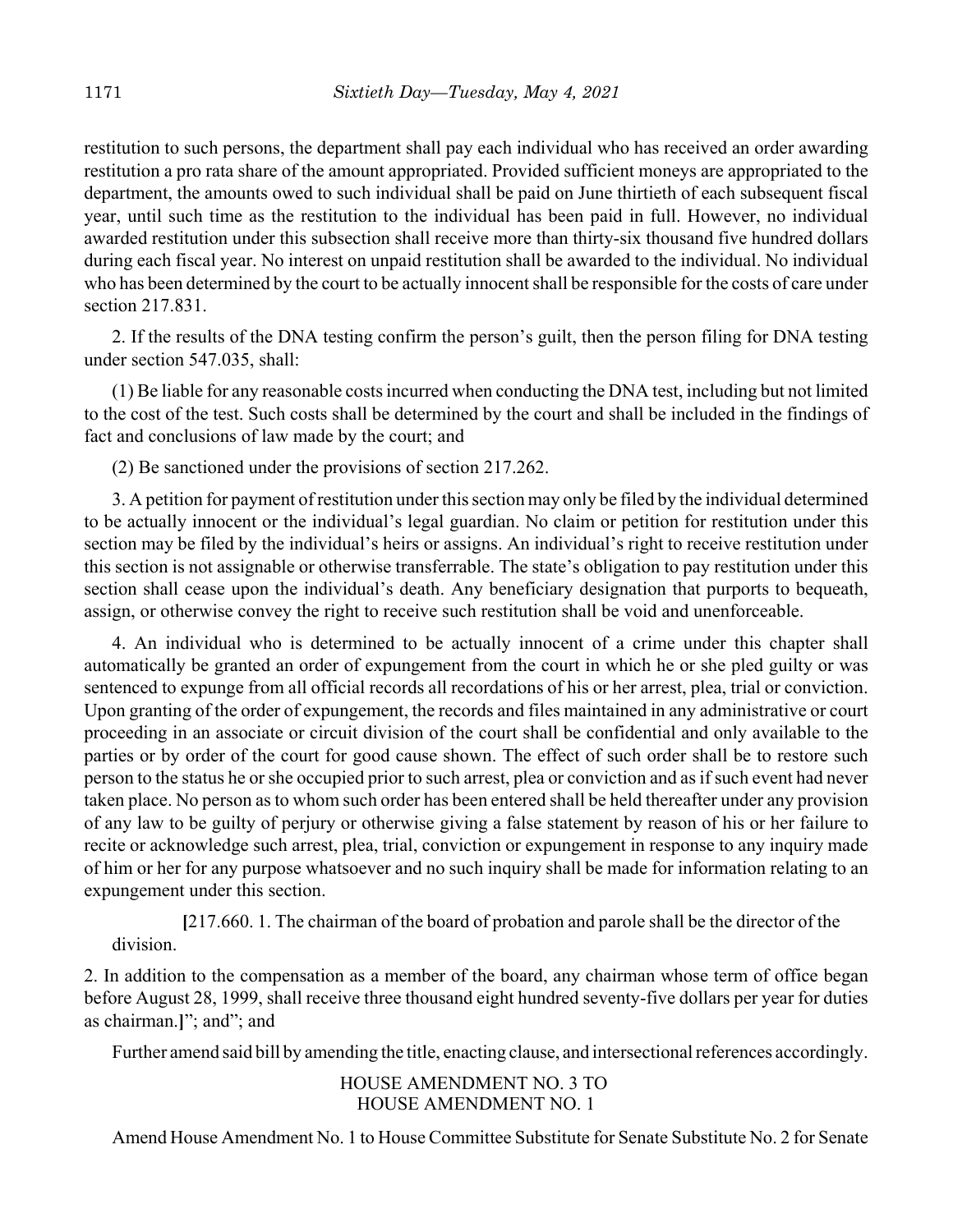Bill No. 26, Page 1, Line 1, by inserting after the number "26," the following:

"Page 5, Section 590.502, Line 27, by inserting after the word "**complaint**" the following:

## "**or, in the case of investigations alleging internal discrimination or harassment, a general written synopsis with the complainant's name redacted,**"; and

Further amend said bill,"; and

Further amend said bill by amending the title, enacting clause, and intersectional references accordingly.

#### HOUSE AMENDMENT NO. 1

Amend House Committee Substitute for Senate Substitute No. 2 for Senate Bill No. 26, Page 9, Section 590.502, Line 175, by inserting after said line the following:

## "**14. Nothing in this section shall apply to any investigation or other action by the director regarding a license issued by the director under this chapter.**"; and

Further amend said bill by amending the title, enacting clause, and intersectional references accordingly.

## HOUSE AMENDMENT NO. 2

Amend House Committee Substitute for Senate Substitute No. 2 for Senate Bill No. 26, Page 2, Section 557.045, Line 15, by inserting after said section and line the following:

## "**565.093. 1. As used in this section, the following terms and phrases mean:**

**(1) "Harassment", verbal or nonverbal behavior by a person that would cause a reasonable person to be placed in fear of receiving bodily harm;**

**(2) "Recreation athletic contest official", any referee, umpire, coach, instructor, administrator, staff person, or recreation employee of any public or quasi-public recreation program;**

**(3) "School athletic contest official", any referee, umpire, coach, instructor, administrator, staff person, or school or school board employee of any public or private elementary or secondary school.**

**2. A person commits the offense of harassment of a school or recreation athletic contest official if the harassment occurs under the following circumstances:**

**(1) While the school or recreation athletic contest official is actively engaged in the conducting, supervising, refereeing, or officiating of a school-sanctioned interscholastic athletic contest or a sanctioned recreation athletic contest; or**

**(2) In the immediate vicinity of a school-sanctioned interscholastic athletic contest or a sanctioned recreation athletic contest and is based on the official's performance in the conducting, supervising, refereeing, or officiating of a school-sanctioned interscholastic athletic contest or a sanctioned recreation athletic contest.**

**3. A person who commits the offense of harassment of a school or recreation athletic contest official shall be fined no more than five hundred dollars, imprisoned for no more than ninety days, or both.**

**4. In addition to any other penalty imposed, the court shall order the person:**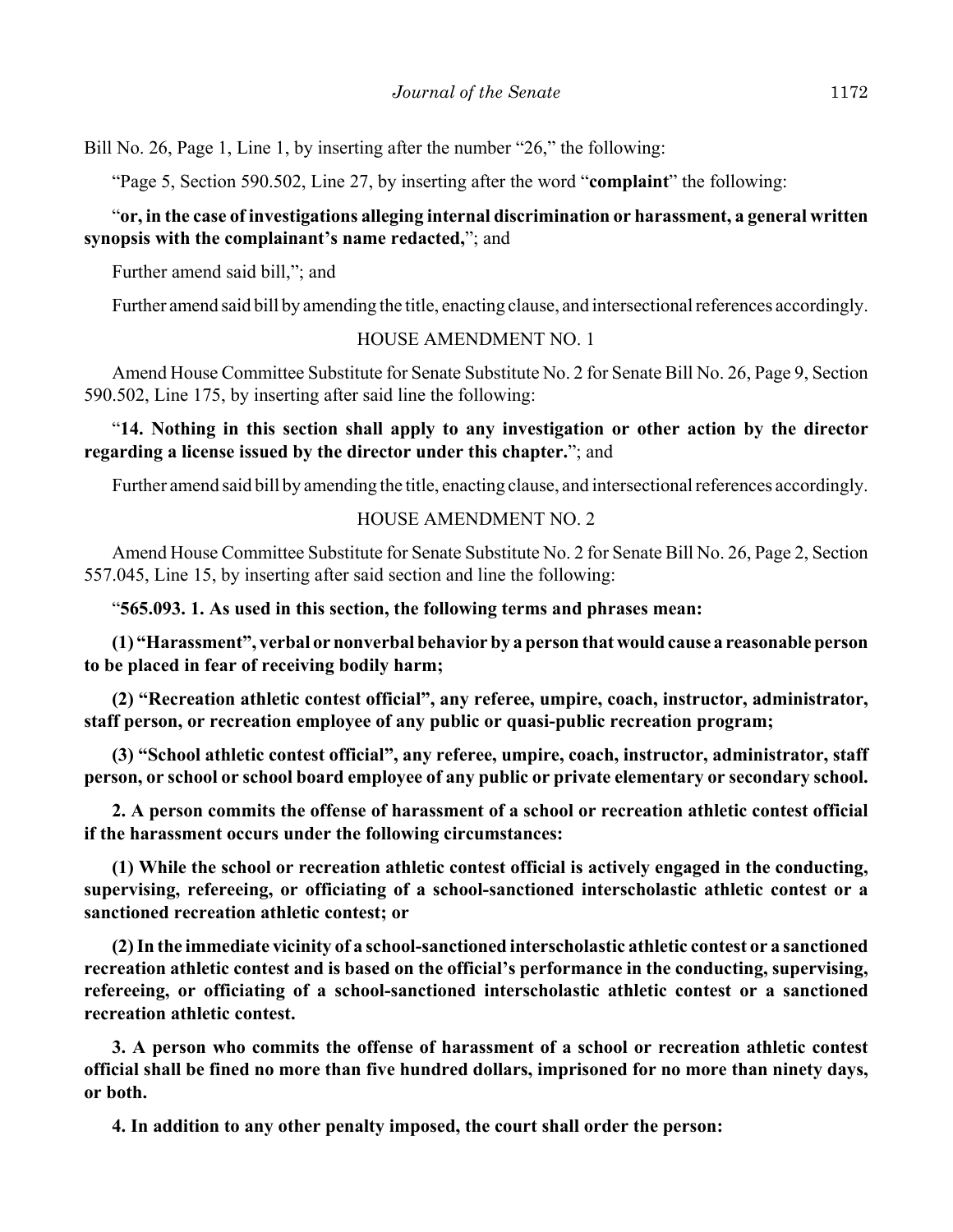**(1) To perform forty hours of court-approved community service work; and**

**(2) To participate in a court-approved counseling program that may include anger management, abusive behavior intervention groups, or any other type of counseling deemed appropriate by the court. Any costs associated with the counseling program shall be paid by such person.**

**5. Participation in the community service and counseling program required under subsection 4 of this section shall not be suspended.**

**569.154. 1. A person commits the offense of entry or remaining on site of a school or recreation athletic contest if such person, without authority, goes into or upon or remains in or upon, or attempts to go into or upon or remain in or upon, any immovable property or other site or location that belongs to another and that is used for any school or recreation athletic contest, including any area in the immediate vicinity of the site or location of the school or recreation athletic contest, after having been forbidden to do so, either orally or in writing, by any owner, lessee, or custodian of the property or by any other authorized person.**

**2. A person who violates subsection 1 of this section shall be fined no more than five hundred dollars, imprisoned for no more than six months, or both.**"; and

Further amend said bill by amending the title, enacting clause, and intersectional references accordingly.

HOUSE AMENDMENT NO. 1 TO HOUSE AMENDMENT NO. 3

Amend House Amendment No. 3 to House Committee Substitute for Senate Substitute No. 2 for Senate Bill No. 26, Page 1, Line 1, by inserting after the number "26," the following:

"Page 2, Section 67.030, Line 20, by inserting after the word "**agency**" the phrase "**except for those created under section 162.215,**"; and

Further amend said bill, "; and

Further amend said bill by amending the title, enacting clause, and intersectional references accordingly.

#### HOUSE AMENDMENT NO. 2 TO HOUSE AMENDMENT NO. 3

Amend House Amendment No. 3 to House Committee Substitute for Senate Substitute No. 2 for Senate Bill No. 26, Page 1, Line 9, by inserting after all of said line the following:

"Further amend said bill and section, Page 7, Line 97, by inserting after the first occurrence of the word "**by**" the words "**lawful subpoena or**"; and"; and

Further amend said bill by amending the title, enacting clause, and intersectional references accordingly.

## HOUSE AMENDMENT NO. 3

Amend House Committee Substitute for Senate Substitute No. 2 for Senate Bill No. 26, Page 4, Section 590.502, Lines 2-3, by deleting the phrase "**an agency or department**" and inserting in lieu thereof the phrase "**a law enforcement agency**"; and

Further amend said bill, page, and section, Line 4, by deleting said line and inserting in lieu thereof the words "**issued by such agency;**"; and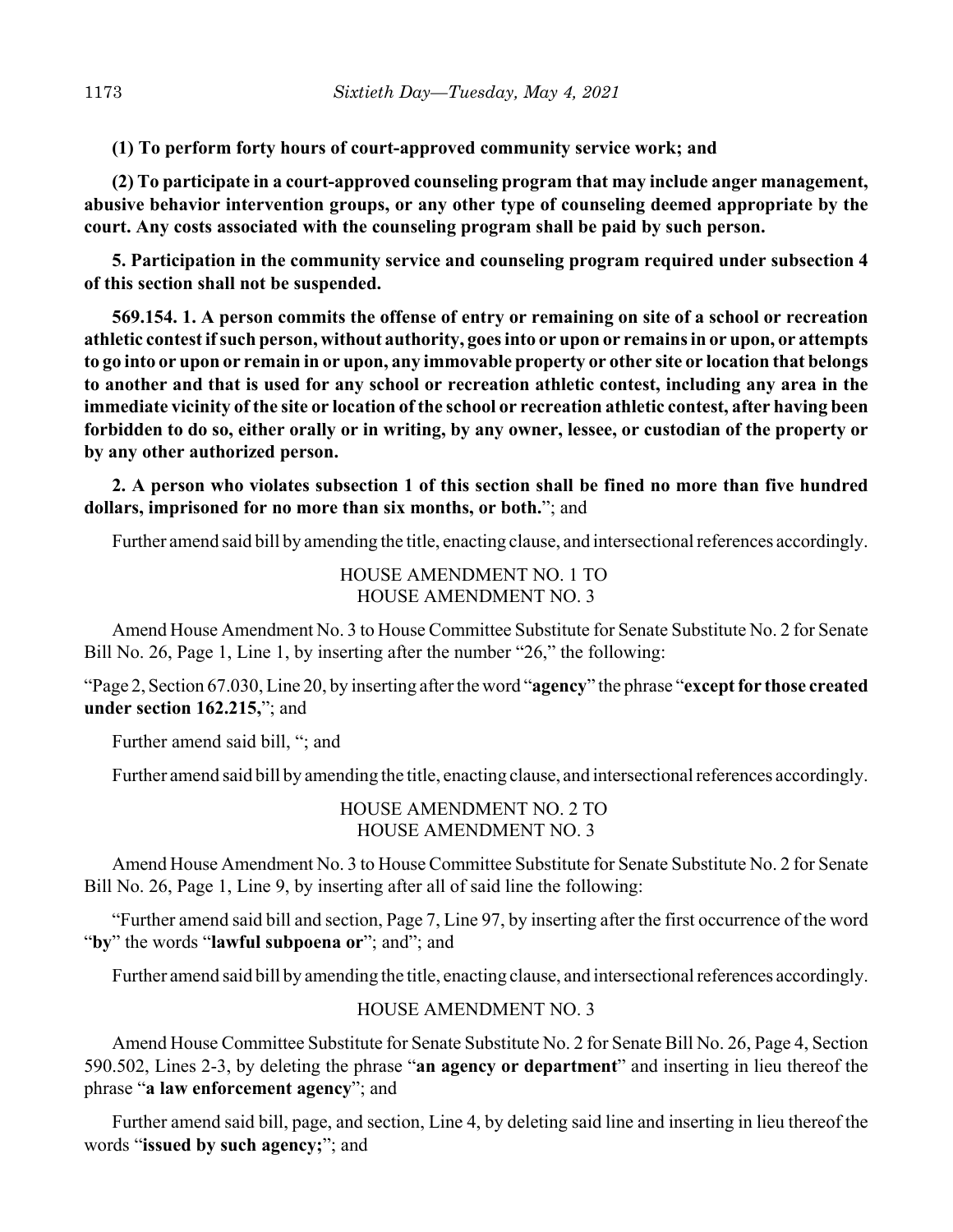Further amend said bill, page, and section, Line 14, by deleting the word "**sworn**" and inserting in lieu thereof the word "**commissioned**"; and

Further amend said bill by amending the title, enacting clause, and intersectional references accordingly.

#### HOUSE AMENDMENT NO. 4

Amend House Committee Substitute for Senate Substitute No. 2 for Senate Bill No. 26, Page 2, Section 84.400, Line 14, by inserting after said section and line the following:

"217.690. 1. All releases or paroles shall issue upon order of the board, duly adopted.

2. Before ordering the parole of any offender, the board shall conduct a validated risk and needs assessment and evaluate the case under the rules governing parole that are promulgated by the board. The board shall then have the offender appear before a hearing panel and shall conduct a personal interview with him, unless waived by the offender, or if the guidelines indicate the offender may be paroled without need for an interview. The guidelines and rules shall not allow for the waiver of a hearing if a victim requests a hearing. The appearance or presence may occur by means of a videoconference at the discretion of the board. A parole may be ordered for the best interest of society when there is a reasonable probability, based on the risk assessment and indicators of release readiness, that the person can be supervised under parole supervision and successfully reintegrated into the community, not as an award of clemency; it shall not be considered a reduction of sentence or a pardon. Every offender while on parole shall remain in the legal custody of the department but shall be subject to the orders of the board.

3. The division of probation and parole has discretionary authority to require the payment of a fee, not to exceed sixty dollars per month, from every offender placed under division supervision on probation, parole, or conditional release, to waive all or part of any fee, to sanction offenders for willful nonpayment of fees, and to contract with a private entity for fee collections services. All fees collected shall be deposited in the inmate fund established in section 217.430. Fees collected may be used to pay the costs of contracted collections services. The fees collected may otherwise be used to provide community corrections and intervention services for offenders. Such services include substance abuse assessment and treatment, mental health assessment and treatment, electronic monitoring services, residential facilities services, employment placement services, and other offender community corrections or intervention services designated by the division of probation and parole to assist offenders to successfully complete probation, parole, or conditional release. The board shall adopt rules not inconsistent with law, in accordance with section 217.040, with respect to sanctioning offenders and with respect to establishing, waiving, collecting, and using fees.

4. The board shall adopt rules not inconsistent with law, in accordance with section 217.040, with respect to the eligibility of offenders for parole, the conduct of parole hearings or conditions to be imposed upon paroled offenders. Whenever an order for parole is issued it shall recite the conditions of such parole.

5. When considering parole for an offender with consecutive sentences, the minimum term for eligibility for parole shall be calculated by adding the minimum terms for parole eligibility for each of the consecutive sentences, except the minimum term for parole eligibility shall not exceed the minimum term for parole eligibility for an ordinary life sentence.

6. **Any offender sentenced to a term of imprisonment amounting to fifteen years or more or multiple terms of imprisonment that, taken together, amount to fifteen or more years who was under eighteen years of age at the time of the commission of the offense or offenses may be eligible for parole after serving fifteen years of incarceration, regardless of whether the case is final for the purposes of**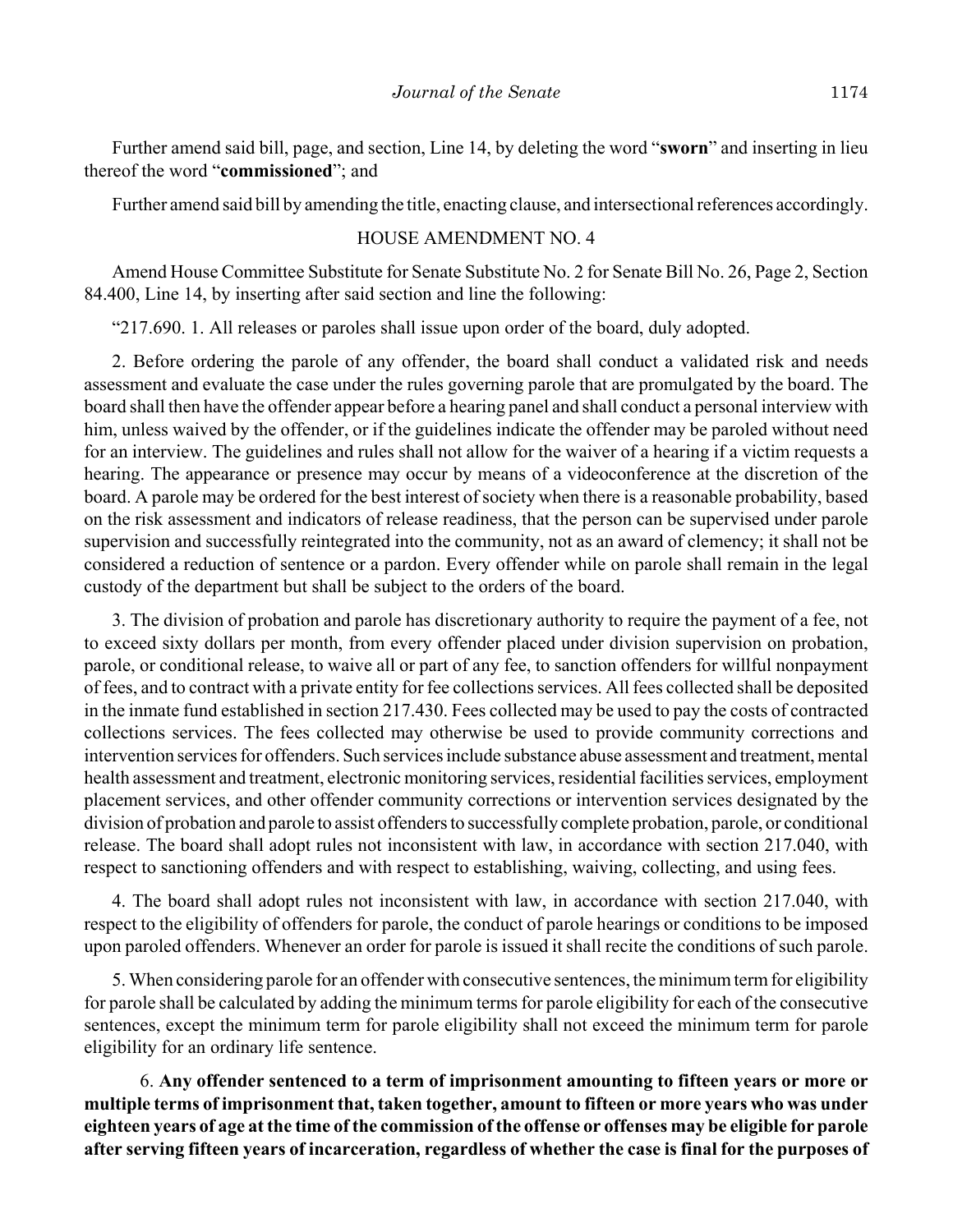**appeal, and may be eligible for reconsideration hearings in accordance with regulations promulgated by the parole board.**

**7. The provisions of subsection 6 shall not apply to an offender found guilty of murder in the first degree or capital murder who was under eighteen years of age when the offender committed the offense or offenses who may be found ineligible for parole or whose parole eligibility may be controlled by section 558.047 or 565.033.**

**8.** Any offender under a sentence for first degree murder who has been denied release on parole after a parole hearing shall not be eligible for another parole hearing until at least three years from the month of the parole denial; however, this subsection shall not prevent a release pursuant to subsection 4 of section 558.011.

[7.] **9.** A victim who has requested an opportunity to be heard shall receive notice that the **parole** board is conducting an assessment of the offender's risk and readiness for release and that the victim's input will be particularly helpful when it pertains to safety concerns and specific protective measures that may be beneficial to the victim should the offender be granted release.

[8.] **10.** Parole hearings shall, at a minimum, contain the following procedures:

(1) The victim or person representing the victim who attends a hearing may be accompanied by one other person;

(2) The victim or person representing the victim who attends a hearing shall have the option of giving testimony in the presence of the inmate or to the hearing panel without the inmate being present;

(3) The victim or person representing the victim may call or write the parole board rather than attend the hearing;

(4) The victim or person representing the victim may have a personal meeting with a **parole** board member at the **parole** board's central office;

(5) The judge, prosecuting attorney or circuit attorney and a representative of the local law enforcement agency investigating the crime shall be allowed to attend the hearing or provide information to the hearing panel in regard to the parole consideration; and

(6) The **parole** board shall evaluate information listed in the juvenile sex offender registry pursuant to section 211.425, provided the offender is between the ages of seventeen and twenty-one, as it impacts the safety of the community.

[9.] **11.** The **parole** board shall notify any person of the results of a parole eligibility hearing if the person indicates to the **parole** board a desire to be notified.

[10.] **12.** The **parole** board may, at its discretion, require any offender seeking parole to meet certain conditions during the term of that parole so long as said conditions are not illegal or impossible for the offender to perform. These conditions may include an amount of restitution to the state for the cost of that offender's incarceration.

[11.] **13.** Special parole conditions shall be responsive to the assessed risk and needs of the offender or the need for extraordinary supervision, such as electronic monitoring. The **parole** board shall adopt rules to minimize the conditions placed on low-risk cases, to frontload conditions upon release, and to require the modification and reduction of conditions based on the person's continuing stability in the community.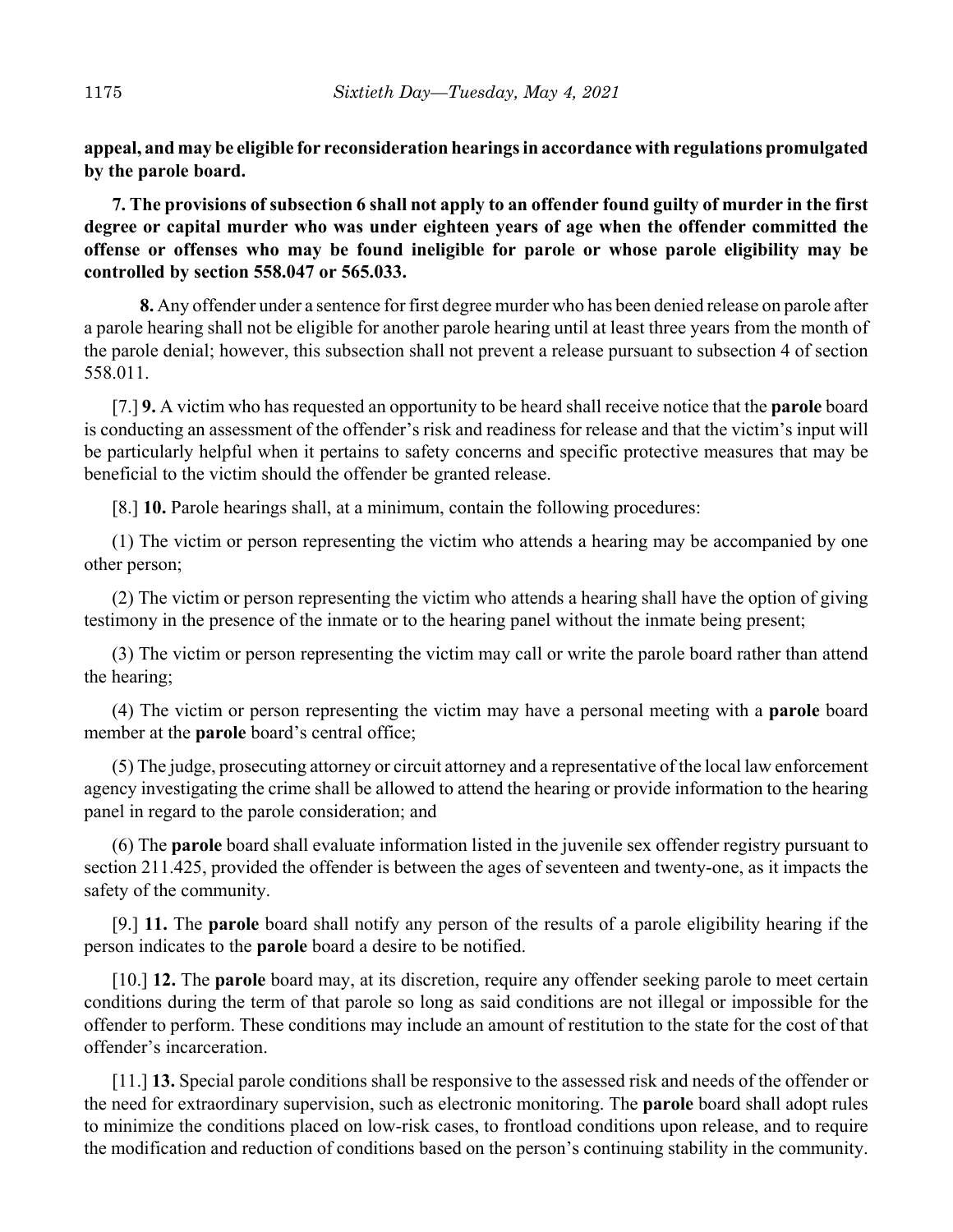**Parole** board rules shall permit parole conditions to be modified by parole officers with review and approval by supervisors.

[12.] **14.** Nothing contained in this section shall be construed to require the release of an offender on parole nor to reduce the sentence of an offender heretofore committed.

[13.] **15.** Beginning January 1, 2001, the **parole** board shall not order a parole unless the offender has obtained a high school diploma or its equivalent, or unless the **parole** board is satisfied that the offender, while committed to the custody of the department, has made an honest good-faith effort to obtain a high school diploma or its equivalent; provided that the director may waive this requirement by certifying in writing to the **parole** board that the offender has actively participated in mandatory education programs or is academically unable to obtain a high school diploma or its equivalent.

[14.] **16.** Any rule or portion of a rule, as that term is defined in section 536.010, that is created under the authority delegated in this section shall become effective only if it complies with and is subject to all of the provisions of chapter 536 and, if applicable, section 536.028. This section and chapter 536 are nonseverable and if any of the powers vested with the general assembly pursuant to chapter 536 to review, to delay the effective date, or to disapprove and annul a rule are subsequently held unconstitutional, then the grant of rulemaking authority and any rule proposed or adopted after August 28, 2005, shall be invalid and void.

217.692. 1. Notwithstanding any other provision of law to the contrary, any offender incarcerated in a correctional institution serving any sentence of life with no parole for fifty years or life without parole, whose plea of guilt was entered or whose trial commenced prior to December 31, 1990, and who:

(1) Pleaded guilty to or was found guilty of a homicide of a spouse or domestic partner;

(2) Has no prior violent felony convictions;

(3) No longer has a cognizable legal claim or legal recourse; and

(4) Has a history of being a victim of continual and substantial physical or sexual domestic violence that was not presented as an affirmative defense at trial or sentencing and such history can be corroborated with evidence of facts or circumstances which existed at the time of the alleged physical or sexual domestic violence of the offender, including but not limited to witness statements, hospital records, social services records, and law enforcement records;

shall be eligible for parole after having served fifteen years of such sentence when the board determines by using the guidelines established by this section that there is a strong and reasonable probability that the person will not thereafter violate the law.

2. The board of probation and parole shall give a thorough review of the case history and prison record of any offender described in subsection 1 of this section. At the end of the board's review, the board shall provide the offender with a copy of a statement of reasons for its parole decision.

3. Any offender released under the provisions of this section shall be under the supervision of the parole board for an amount of time to be determined by the board.

4. The parole board shall consider, but not be limited to the following criteria when making its parole decision: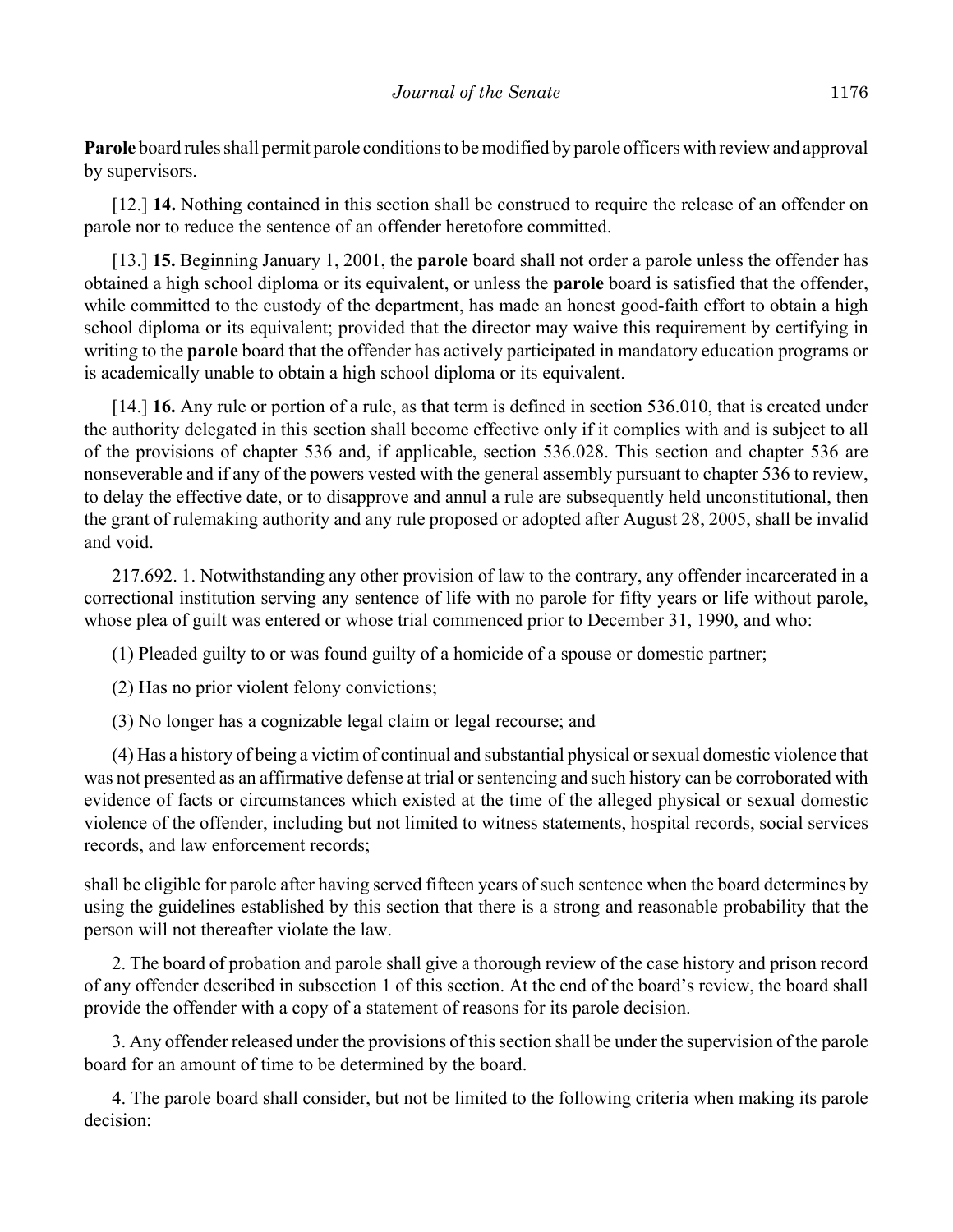(1) Length of time served;

(2) Prison record and self-rehabilitation efforts;

(3) Whether the history of the case included corroborative material of physical, sexual, mental, or emotional abuse of the offender, including but not limited to witness statements, hospital records, social service records, and law enforcement records;

(4) If an offer of a plea bargain was made and if so, why the offender rejected or accepted the offer;

(5) Any victim information outlined in subsection [8] **10.** of section 217.690 and section 595.209;

(6) The offender's continued claim of innocence;

(7) The age and maturity of the offender at the time of the board's decision;

(8) The age and maturity of the offender at the time of the crime and any contributing influence affecting the offender's judgment;

(9) The presence of a workable parole plan; and

(10) Community and family support.

5. Nothing in this section shall limit the review of any offender's case who is eligible for parole prior to fifteen years, nor shall it limit in any way the parole board's power to grant parole prior to fifteen years.

6. Nothing in this section shall limit the review of any offender's case who has applied for executive clemency, nor shall it limit in any way the governor's power to grant clemency.

7. It shall be the responsibility of the offender to petition the board for a hearing under this section.

8. A person commits the crime of perjury if he or she, with the purpose to deceive, knowingly makes a false witness statement to the board. Perjury under this section shall be a class D felony.

9. In cases where witness statements alleging physical or sexual domestic violence are in conflict as to whether such violence occurred or was continual and substantial in nature, the history of such alleged violence shall be established by other corroborative evidence in addition to witness statements, as provided by subsection 1 of this section. A contradictory statement of the victim shall not be deemed a conflicting statement for purposes of this section."; and

Further amend said bill by amending the title, enacting clause, and intersectional references accordingly.

# HOUSE AMENDMENT NO. 5

Amend House Committee Substitute for Senate Substitute No. 2 for Senate Bill No. 26, Page 2, Section 557.045, Line 15, by inserting after said section and line the following:

"566.145. 1. A person commits the offense of sexual conduct **in the course of public duty if the person engages in sexual conduct:**

**(1)** With a **detainee, a** prisoner**,** or **an** offender **[**if he or she**] and the person**:

**[**(1)**] (a)** Is an employee of, or assigned to work in, any jail, prison or correctional facility and engages in sexual conduct with a prisoner or an offender who is confined in a jail, prison, or correctional facility; **[**or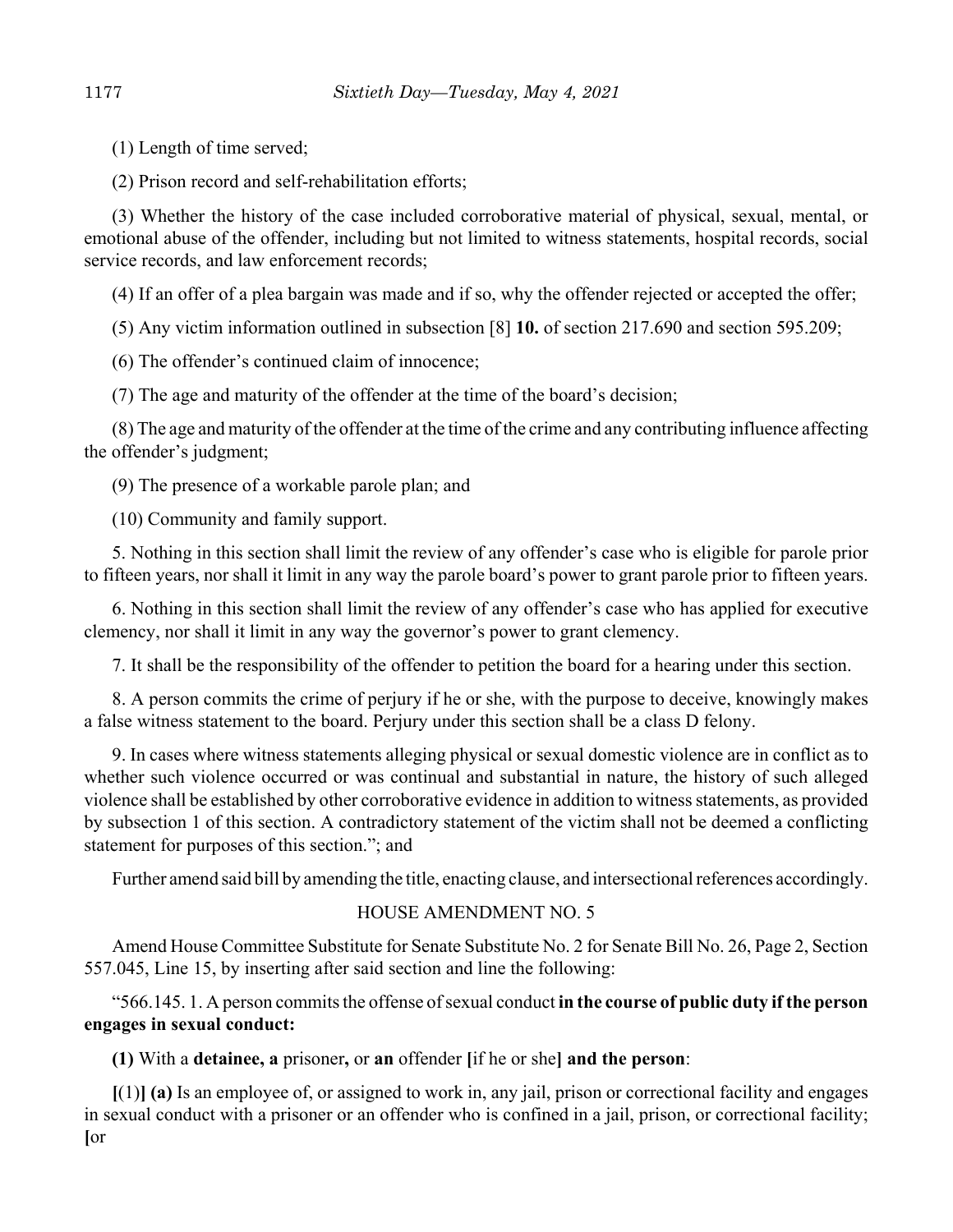(2)**] (b)** Is a probation and parole officer and engages in sexual conduct with an offender who is under the direct supervision of the officer**; or**

**(c) Is a law enforcement officer and engages in sexual conduct with a detainee or prisoner who is in the custody of such officer; or**

**(2) With someone who is not a detainee, a prisoner, or an offender and the person is:**

**(a) A probation and parole officer, a police officer, or an employee of, or assigned to work in, any jail, prison, or correctional facility;**

# **(b) On duty; and**

**(c) The offense was committed by means of coercion as defined in section 566.200**.

2. For the purposes of this section the following terms shall mean:

(1) **"Detainee", a person deprived of liberty and kept under involuntary restraint, confinement, or custody;**

**(2)** "Offender", includes any person in the custody of a prison or correctional facility and any person who is under the supervision of the state board of probation and parole;

**[**(2)**] (3)** "Prisoner", includes any person who is in the custody of a jail, whether pretrial or after disposition of a charge.

3. The offense of sexual conduct **[**with a prisoner or offender**] in the course of public duty** is a class E felony.

4. Consent of a **detainee, a** prisoner **[**or**] , an** offender**, or any other person** is not a defense."; and

Further amend said bill, Page 9, Section 590.502, Line 175, by inserting after said section and line the following:

"**590.805. 1. A law enforcement officer shall not knowingly use a respiratory choke-hold unless the use is in defense of the officer or another from serious physical injury or death.**

# **2. A respiratory choke-hold includes the use of any body part or object to attempt to control or disable by applying pressure to a person's neck with the purpose of controlling or**

## **restricting such person's breathing.**"; and

Further amend said bill by amending the title, enacting clause, and intersectional references accordingly.

HOUSE AMENDMENT NO. 1 TO HOUSE AMENDMENT NO. 6

Amend House Amendment No. 6 to House Committee Substitute for Senate Substitute No. 2 for Senate Bill No. 26, Page 2, Line 18, by inserting after all of said line the following:

"Further amend said bill, Page 9, Section 590.502, Line 175, by inserting after all of said section and line the following:

"**590.1265. 1. The provisions of this section shall be known and may be cited as the "Police Use of Force Transparency Act of 2021".**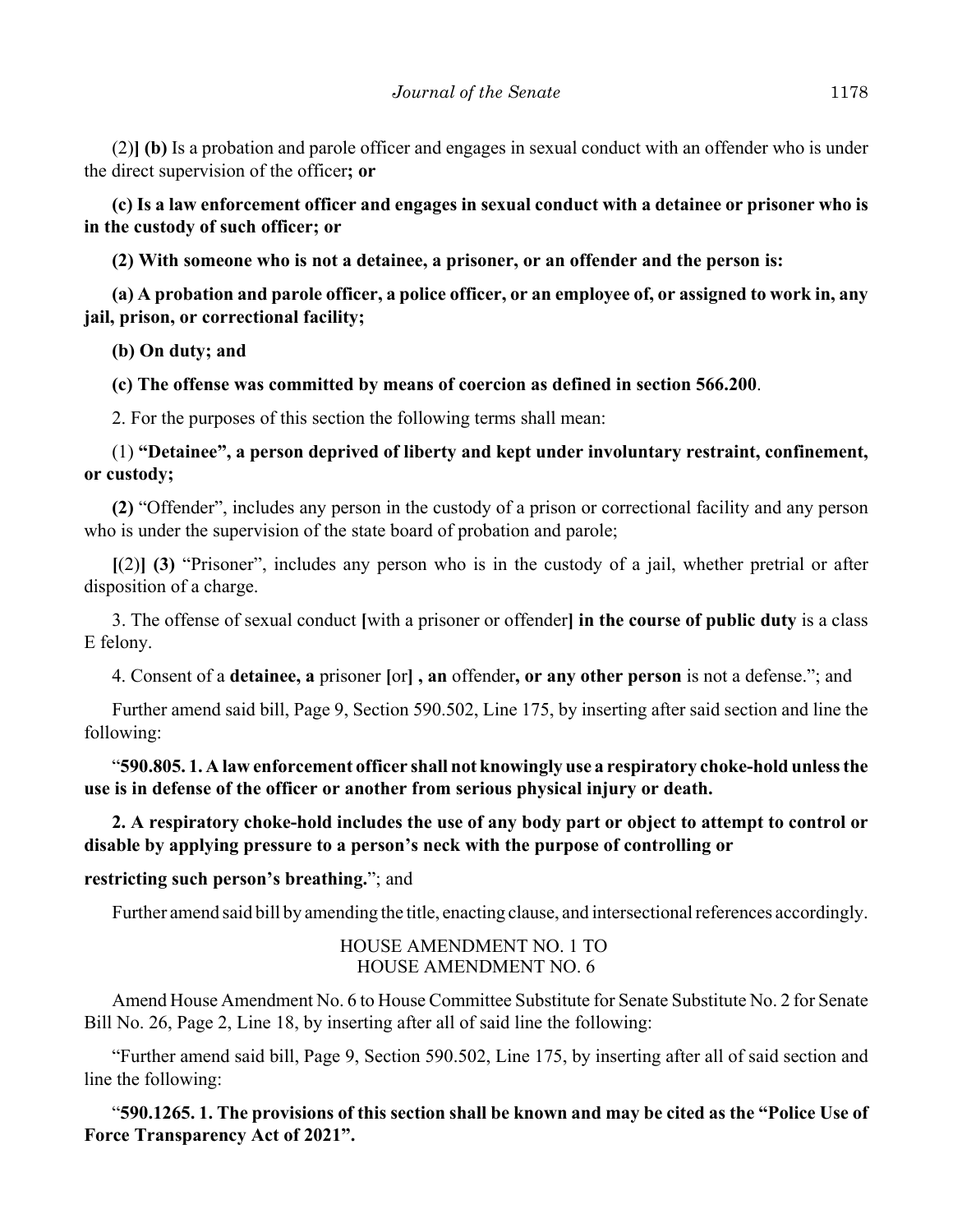**2. For purposes of this section, the following terms mean:**

**(1) "Law enforcement agency", the same meaning as defined in section 590.1040;**

**(2) "Peace officer", the same meaning as defined in section 590.010;**

**(3) "Use-of-force incident", an incident in which:**

**(a) A fatality occurs that is connected to a use of force by a peace officer;**

**(b) Serious bodily injury occurs that is connected to a use of force by a peace officer; or**

**(c) In the absence of death or serious bodily injury, a peace officer discharges a firearm at, or in the direction of, a person.**

**3. Each law enforcement agency shall, at least annually, collect and report local data on use-offorce incidents involving peace officers to the National Use of Force Data Collection through the Law Enforcement Enterprise Portal administered by the Federal Bureau of Investigation.**

**4. Each law enforcement agency shall additionally report the data submitted under subsection 3 of this section to the department of public safety. Law enforcement agencies shall not include personally identifying information of individual peace officers in their reports.**

**5. The department of public safety shall, no later than June 30, 2022, develop standards and procedures governing the collection and reporting of use-of-force data under this section. The standards and procedures shall be consistent with the requirements, definitions, and methods of the National Use of Force Data Collection administered by the Federal Bureau of Investigation.**

**6. The department of public safety shall publish the data reported by law enforcement agencies under subsection 4 of this section, including statewide aggregate data and agency-specific data, in a publicly available report. Such data shall be deemed a public record consistent with the provisions and exemptions contained in chapter 610.**

**7. The department of public safety shall undertake an analysis of any trends and disparities in rates of use of force by all law enforcement agencies, with a report to be released to the public no later than January 1, 2025. The report shall be updated periodically thereafter, but not less than once every five years.**"; and"; and

Further amend said bill by amending the title, enacting clause, and intersectional references accordingly.

#### HOUSE AMENDMENT NO. 2 TO HOUSE AMENDMENT NO. 6

Amend House Amendment No. 6 to House Committee Substitute for Senate Substitute No. 2 for Senate Bill No. 26, Page 1, Line 1, by inserting after the number "26," the following:

"Page 1, Section A, Line 3, by inserting after said section and line the following:

"27.010. The attorney general for the state of Missouri shall be elected at each general election at which a governor and other state officers are elected, and his term shall begin at 12:00 noon on the second Monday in January next succeeding his election, and shall continue for four years, or until his successor is elected and qualified. The attorney general shall **not be required to** reside at the seat of government **[**and**] but shall** keep his office in the supreme court building**[**,**]** and receive an annual salary of sixty-five thousand dollars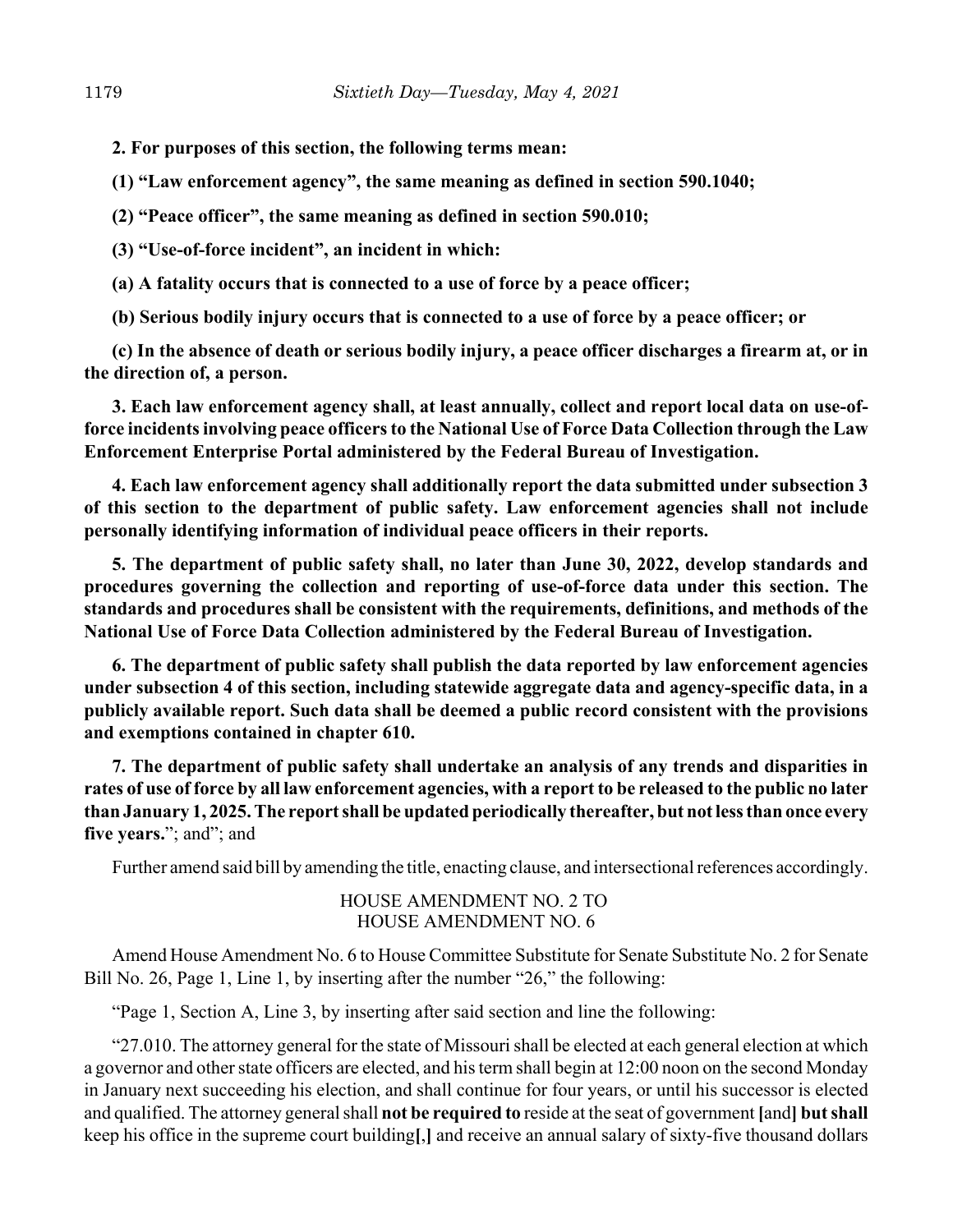plus any salary adjustment provided pursuant to section 105.005, payable out of the state treasury. The salary shall constitute the total compensation for all duties to be performed by him and there shall be no further payments made to or accepted by him for the performance of any duty now required of him under any existing law. The attorney general shall devote his full time to his office, and, except in the performance of his official duties, shall not engage in the practice of law."; and

Further amend said bill and page, Section 67.030, Line 14, by inserting after said section and line the following:

"**79.235. 1. Notwithstanding any law to the contrary and for any city of the fourth classification with no more than two thousand inhabitants, if a statute or ordinance authorizes the mayor of a city of the fourth classification to appoint a member of a board or commission, any requirement that the appointed person be a resident of the city shall be deemed satisfied if the person owns real property or a business in the city, regardless of whether the position to which the appointment is made is considered an officer of the city under section 79.250.**

**2. Notwithstanding any law to the contrary and for any city of the fourth classification with no more than two thousand inhabitants, if a statute or ordinance authorizes a mayor to appoint a member of a board that manages a municipal utility of the city, any requirement that the appointed person be a resident of the city shall be deemed satisfied if all of the following conditions are met:**

**(1) The board has no authority to set utility rates or to issue bonds;**

**(2) The person resides within five miles of the city limits;**

**(3) The person owns real property or a business in the city;**

**(4) The person or the person's business is a customer of a public utility, as described under section 91.450, managed by the board; and**

**(5) The person has no pecuniary interest in, and is not a board member of, any utility company that offers the same type of service as a utility managed by the board.**"; and

Further amend said bill,"; and

Further amend said amendment and page, Line 13, by inserting after said line the following:

"285.575. 1. This section shall be known and may be cited as the "Whistleblower's Protection Act".

2. As used in this section, the following terms shall mean:

(1) "Because" or "because of", as it relates to the adverse decision or action, the person's status as a protected person was the motivating factor;

(2) "Employer", an entity that has six or more employees for each working day in each of twenty or more calendar weeks in the current or preceding calendar year. "Employer" shall not include the state of Missouri or its agencies, instrumentalities, or political subdivisions, including but not limited to any public institution of higher education, a corporation wholly owned by the state of Missouri, an individual employed by an employer, or corporations and associations owned or operated by religious or sectarian organizations**; except that, "employer" shall include law enforcement agencies**;

(3) "Proper authorities", a governmental or law enforcement agency, an officer of an employee's employer, the employee's supervisor employed by the employer, or the employee's human resources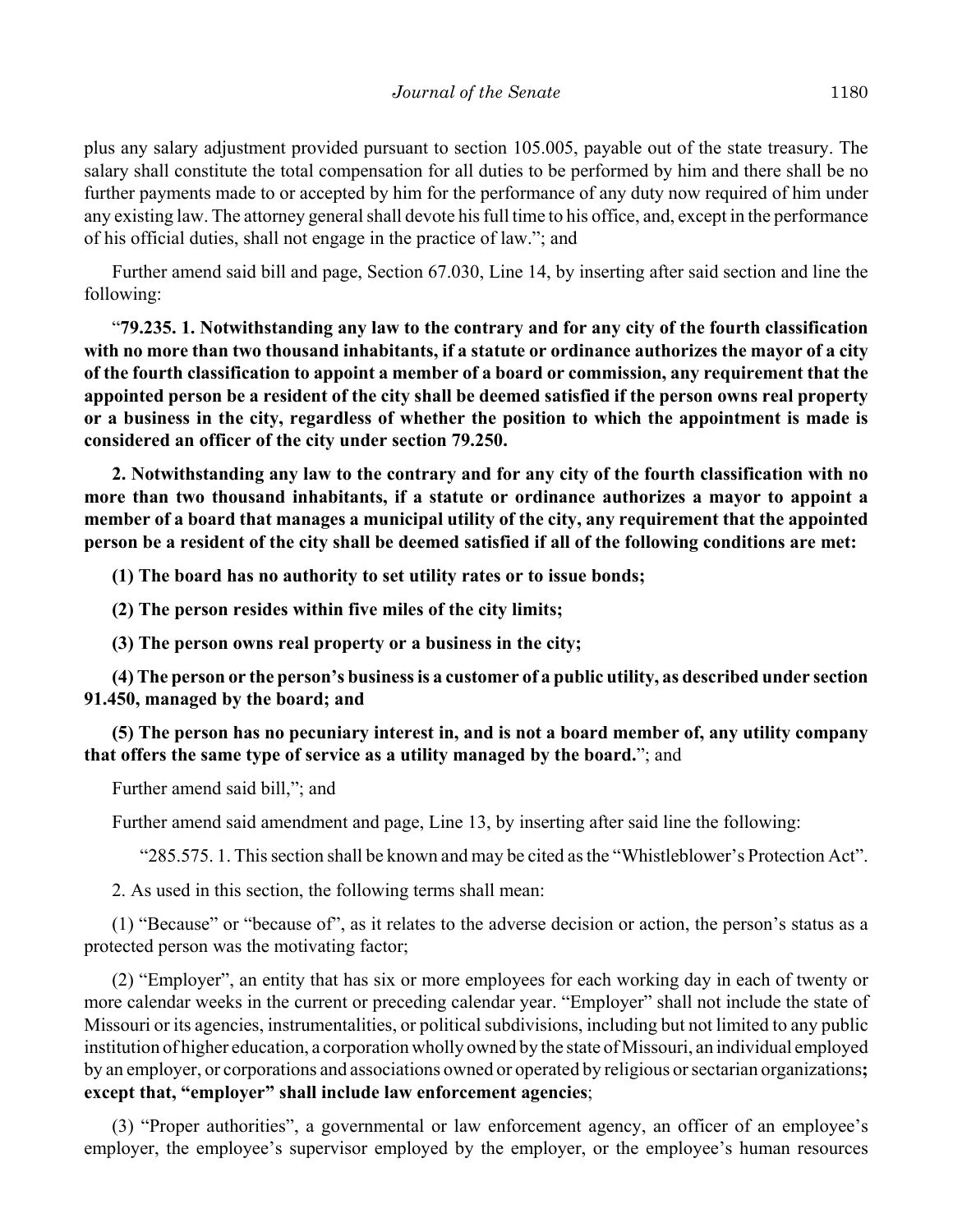representative employed by the employer;

(4) "Protected person", an employee of an employer who has reported to the proper authorities an unlawful act of his or her employer; an employee of an employer who reports to his or her employer serious misconduct of the employer that violates a clear mandate of public policy as articulated in a constitutional provision, statute, or regulation promulgated under statute; or an employee of an employer who has refused to carry out a directive issued by his or her employer that if completed would be a violation of the law**[**. An employee of an employer is not a protected person if:

(a) The employee is a supervisory, managerial, or executive employee or an officer of his or her employer and the unlawful act or serious misconduct reported concerns matters upon which the employee is employed to report or provide professional opinion; or

(b) The proper authority or person to whom the employee makes his or her report is the person whom the employee claims to have committed the unlawful act or violation of a clear mandate of public policy**]**;

(5) "The motivating factor", the employee's protected classification actually played a role in the adverse decision or action and had a determinative influence on the adverse decision or action.

3. This section is intended to codify the existing common law exceptions to the at-will employment doctrine and to limit their future expansion by the courts. This section, in addition to chapter 213 and chapter 287, shall provide the exclusive remedy for any and all claims of unlawful employment practices.

4. It shall be an unlawful employment practice for an employer to discharge an individual defined as a protected person in this section because of that person's status as a protected person.

5. A protected person aggrieved by a violation of this section shall have a private right of action for actual damages for violations of this section but not for punitive damages. **[**However, if a private right of action for damages exists under another statutory or regulatory scheme, whether under state or federal law, no private right of action shall exist under this statute.**]**

6. Any party to any action initiated under this section may demand a trial by jury.

7. A protected person aggrieved by a violation of this section shall have a private right of action that may be filed in a court of competent jurisdiction. The only remedies available in such an action shall be:

(1) Back pay;

(2) Reimbursement of medical bills directly related to a violation of this section; and

(3) Additionally, if a protected person proves, by clear and convincing evidence, that the conduct of the employer was outrageous because of the employer's evil motive or reckless indifference to the rights of others, then, such person may receive double the amount awarded under subdivisions (1) and (2) of this subsection, as liquidated damages. In applying this subdivision, the provisions of section 510.263 shall be applied as though liquidated damages were punitive damages and as though the amounts referenced in subdivisions (1) and (2) of this subsection were compensatory damages.

8. The court, in addition to the damages set forth in subsection 7 of this section, may award the prevailing party court costs and reasonable attorney fees; except that a prevailing respondent may be awarded reasonable attorney fees only upon a showing that the case was without foundation."; and

Further amend said amendment, Page 2, Line 18, by inserting after said line the following: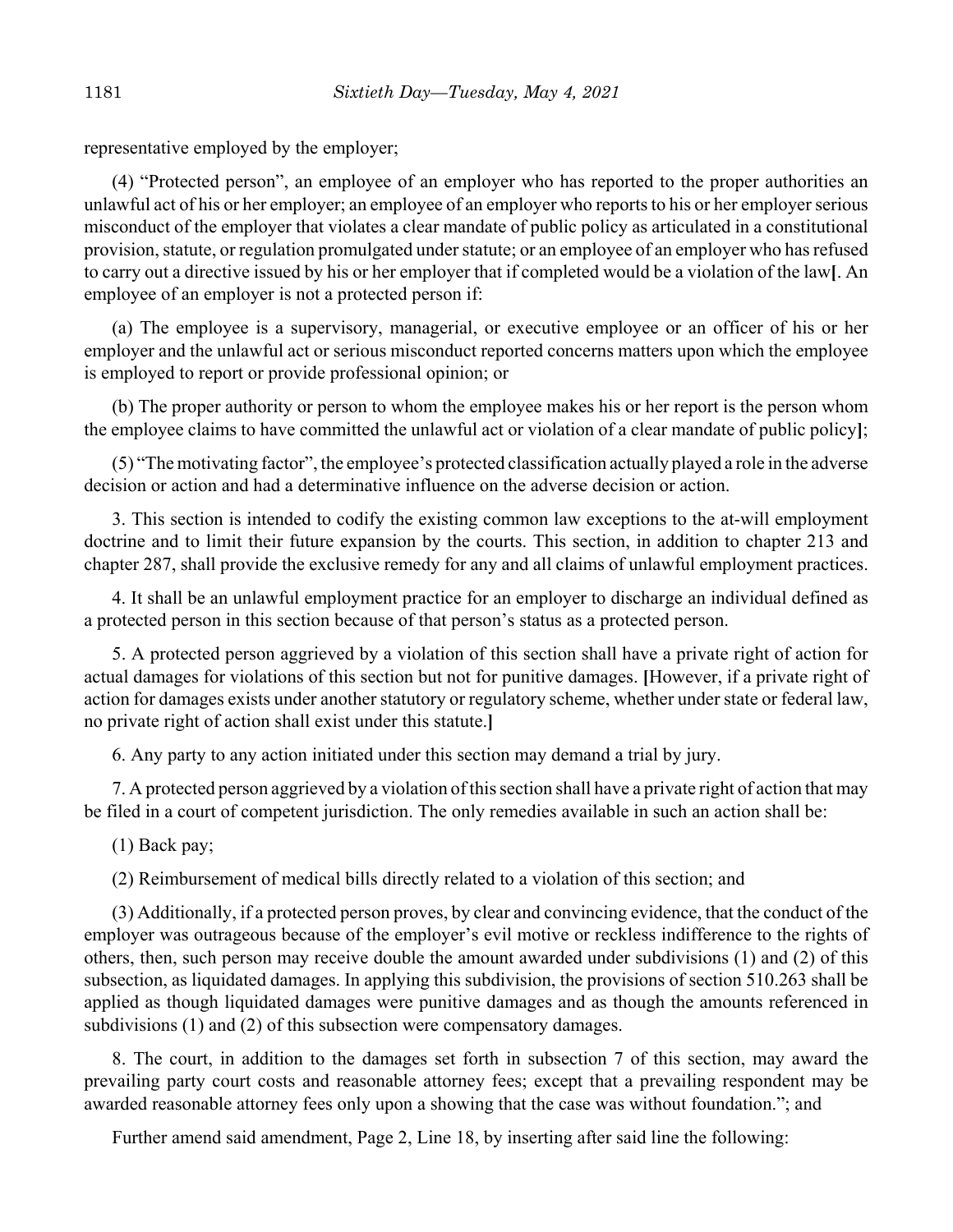"Further amend said bill, Page 9, Section 590.502, Line 175, by inserting after said section and line the following:

"**[**285.040. 1. As used in this section, "public safety employee" shall mean a person trained or authorized by law or rule to render emergency medical assistance or treatment, including, but not limited to, firefighters, ambulance attendants and attendant drivers, emergency medical technicians, emergency medical technician paramedics, dispatchers, registered nurses, physicians, and sheriffs and deputy sheriffs.

2. No public safety employee of a city not within a county who is hired prior to September 1, 2023, shall be subject to a residency requirement of retaining a primary residence in a city not within a county but may be required to maintain a primary residence located within a one-hour response time.

3. Public safety employees of a city not within a county who are hired after August 31, 2023, may be subject to a residency rule no more restrictive than a requirement of retaining a primary residence in a city not within a county for a total of seven years and of then allowing the public safety employee to maintain a primary residence outside the city not within a county so long as the primary residence is located within a one-hour response time.**]**"; and

Further amend said bill by amending the title, enacting clause, and intersectional references accordingly.

## HOUSE AMENDMENT NO. 6

Amend House Committee Substitute for Senate Substitute No. 2 for Senate Bill No. 26, Page 2, Section 84.400, Line 14, by inserting after said section and line the following:

"**84.575. 1. The board of police commissioners established by section 84.350 shall not require, as a condition of employment, that any currently employed or prospective law enforcement officer or other employee reside within any jurisdictional limit. If the board of police commissioners has a residency rule or requirement for law enforcement officers or other employees that is in effect on or before August 28, 2021, the residency rule or requirement shall not apply and shall not be enforced.**

**2. The board of police commissioners may impose a residency rule or requirement on law enforcement officers or other employees, but the rule or requirement shall be no more restrictive than requiring such personnel to reside within thirty miles from the nearest city limit and within the boundaries of the state of Missouri.**

311.620. 1. No person shall be appointed as agent, assistant, deputy or inspector under the

provisions of the liquor control law who shall have been convicted of or against whom any indictment may be pending for any offense; nor shall any person be appointed as such agent, assistant, deputy or inspector who is not of good character or who is not a citizen of the United States, and who is not **[**or has not been**]** a resident taxpaying citizen of the state **[**for a period of three years previous to his**] at the time of his or her** appointment; or who is not able to read and write the English language or who does not possess ordinary physical strength and who is not able to pass such physical and mental examination as the **[**majority of a board, consisting of the governor, lieutenant governor, attorney general, and the**]** supervisor of **[**liquor**] alcohol and tobacco** control may prescribe.

2. No agent, assistant, deputy or inspector so appointed shall hold any other commission or office, elective or appointive**,** or accept any other employment compensation while he **or she** is an employee of the **[**department**] division** of **[**liquor**] alcohol and tobacco** control, except with the written permission of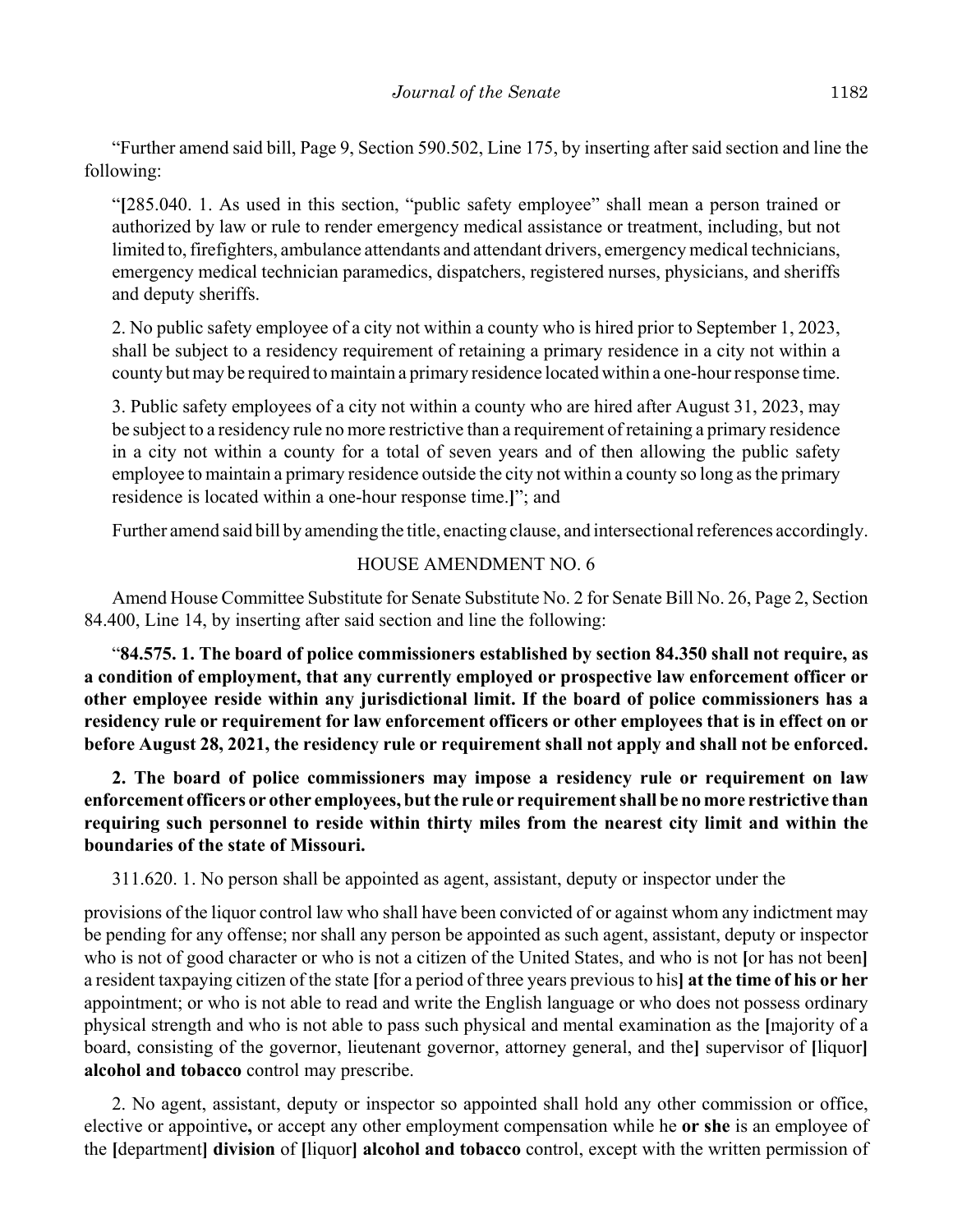the supervisor of **[**liquor**] alcohol and tobacco** control. No agent, assistant, deputy or inspector of the **[**department**] division** of **[**liquor**] alcohol and tobacco** control shall accept any reward or gift other than his **or her** regular salary and expenses as provided in this chapter. No agent, assistant, deputy or inspector of the **[**department**] division** of **[**liquor**] alcohol and tobacco** control shall perform any police duty connected with the conduct of any election, nor at any time or in any manner electioneer for or against any party ticket, or any candidate for nomination or office on any party ticket, nor for or against any proposition of any kind or nature to be voted upon at any election.

3. The agents, assistants, deputies and inspectors appointed under the provisions of section 311.610 shall before entering upon the discharge of their duties, each take and subscribe an oath to support the Constitution and laws of the United States and the State of Missouri and to faithfully demean themselves in office in the form prescribed by Section 11, Article VII of the Constitution of this State, and they shall each give bond to be approved by the supervisor of **[**liquor**] alcohol and tobacco** control for faithful performance of the duties of their respective offices and to safely keep and account for all moneys and property received by them. This bond shall be in the sum of five thousand dollars, and the cost of furnishing all such bonds shall be paid by the state.

4. Any agent, assistant, deputy or inspector of the **[**department**] division** of **[**liquor**] alcohol and tobacco** control who shall violate the provisions of this chapter shall be immediately discharged."; and

Further amend said bill, Page 4, Section 574.085, Line 22 by inserting after said section and line the following:

"**590.055. Every law enforcement agency in the state shall provide ethical use of force training and diversity training. The department of public safety shall determine appropriate training objectives and curriculum and shall provide the funding for such training to law enforcement agencies or to training providers. Such trainings shall be completed by every commissioned peace officer.**"; and

Further amend said bill by amending the title, enacting clause, and intersectional references accordingly.

HOUSE AMENDMENT NO. 1 TO HOUSE AMENDMENT NO. 7

Amend House Amendment No. 7 to House Committee Substitute for Senate Substitute No. 2 for Senate Bill No. 26, Page 1, Line 1, by inserting after the word "Page" the following:

"1, Section A, Line 3, by inserting after all of said section and line the following:

**"43.253. 1. Notwithstanding any other provision of law to the contrary, a minimum fee of five dollars may be charged by the Missouri state highway patrol for any records request where there are allowable fees of less than five dollars under this chapter or chapter 610. Such five-dollar fee shall be in place of any allowable fee of less than five dollars.**

**2. The superintendent of the Missouri state highway patrol may increase the minimum fee described in this section by no more than one dollar every other year, beginning August 28, 2022; however, the minimum fee described in this section shall not exceed ten dollars.**

**3. A request for public records under this chapter or chapter 610 shall be considered withdrawn if the requester fails to remit all fees within thirty days of a request for payment of the fees by the Missouri state highway patrol.**"; and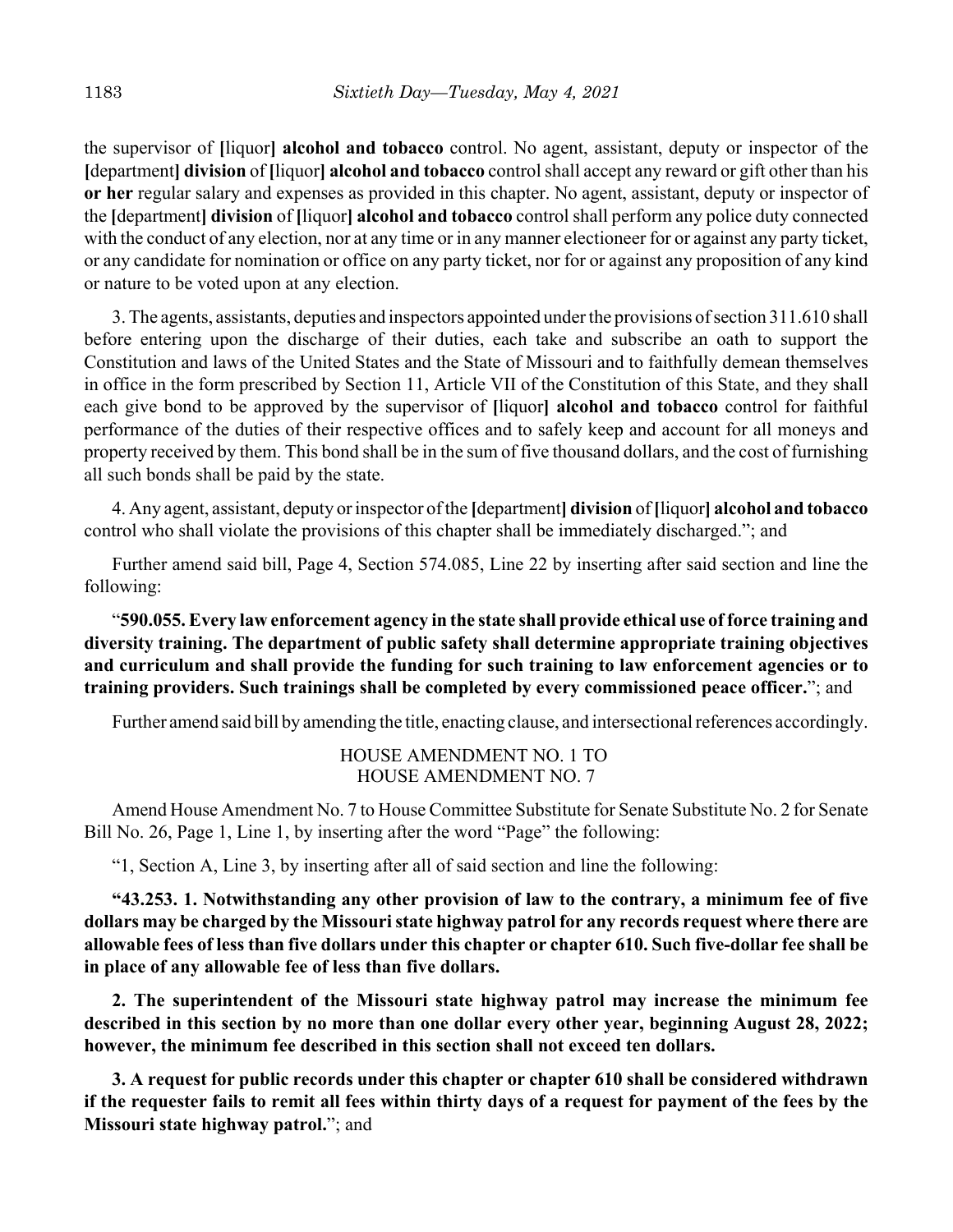Further amend said bill, Page"; and

Further amend said bill by amending the title, enacting clause, and intersectional references accordingly.

HOUSE AMENDMENT NO. 2 TO HOUSE AMENDMENT NO. 7

Amend House Amendment No. 7 to House Committee Substitute for Senate Substitute No. 2 for Senate Bill No. 26, Page 3, Line 21, by inserting after all of said line the following:

"Further amend said bill and page, Section 557.045, Line 15, by inserting after all of said section and line the following:

"**570.212. 1. As used in this section, "mail" means a letter, postal card, package, bag, or other sealed article that:**

**(1) Is delivered by a common carrier or delivery service and not yet received by the addressee; or**

**(2) Has been left to be collected for delivery by a common carrier or delivery service.**

**2. A person commits the offense of mail theft if the person purposefully appropriates mail from another person's mailbox or premises without consent of the addressee and with intent to deprive such addressee of the mail.**

**3. The offense of mail theft is a class A misdemeanor for a first offense and a class E felony for any second or subsequent offense.**"; and"; and

Further amend said bill by amending the title, enacting clause, and intersectional references accordingly.

#### HOUSE AMENDMENT NO. 7

Amend House Committee Substitute for Senate Substitute No. 2 for Senate Bill No. 26, Page 2, Section 84.400, Line 14, by inserting after said section and line the following:

"304.022. 1. Upon the immediate approach of an emergency vehicle giving audible signal by siren or while having at least one lighted lamp exhibiting red light visible under normal atmospheric conditions from a distance of five hundred feet to the front of such vehicle or a flashing blue light authorized by section 307.175, the driver of every other vehicle shall yield the right-of-way and shall immediately drive to a position parallel to, and as far as possible to the right of, the traveled portion of the highway and thereupon stop and remain in such position until such emergency vehicle has passed, except when otherwise directed by a police or traffic officer.

2. Upon approaching a stationary vehicle displaying lighted red or red and blue lights, or a stationary vehicle displaying lighted amber or amber and white lights, the driver of every motor vehicle shall:

(1) Proceed with caution and yield the right-of-way, if possible with due regard to safety and traffic conditions, by making a lane change into a lane not adjacent to that of the stationary vehicle, if on a roadway having at least four lanes with not less than two lanes proceeding in the same direction as the approaching vehicle; or

(2) Proceed with due caution and reduce the speed of the vehicle, maintaining a safe speed for road conditions, if changing lanes would be unsafe or impossible.

3. The motorman of every streetcar shall immediately stop such car clear of any intersection and keep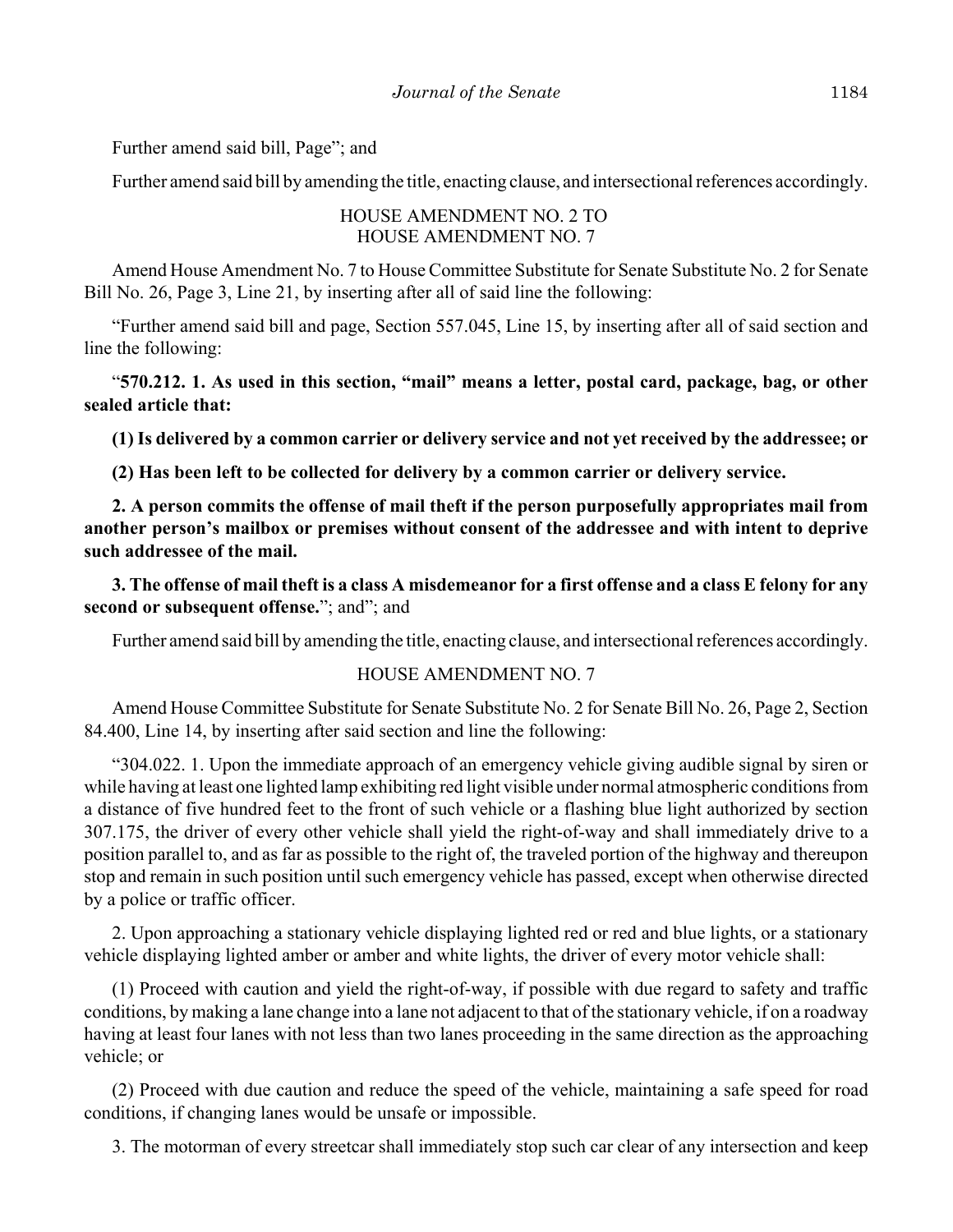it in such position until the emergency vehicle has passed, except as otherwise directed by a police or traffic officer.

4. An "emergency vehicle" is a vehicle of any of the following types:

(1) A vehicle operated by the state highway patrol, the state water patrol, the Missouri capitol police, a conservation agent, or a state park ranger, those vehicles operated by enforcement personnel of the state highways and transportation commission, police or fire department, sheriff, constable or deputy sheriff, federal law enforcement officer authorized to carry firearms and to make arrests for violations of the laws of the United States, traffic officer**,** [or] coroner**, medical examiner, or forensic investigator of the county medical examiner's office,** or by a privately owned emergency vehicle company;

(2) A vehicle operated as an ambulance or operated commercially for the purpose of transporting emergency medical supplies or organs;

(3) Any vehicle qualifying as an emergency vehicle pursuant to section 307.175;

(4) Any wrecker, or tow truck or a vehicle owned and operated by a public utility or public service corporation while performing emergency service;

(5) Any vehicle transporting equipment designed to extricate human beings from the wreckage of a motor vehicle;

(6) Any vehicle designated to perform emergency functions for a civil defense or emergency management agency established pursuant to the provisions of chapter 44;

(7) Any vehicle operated by an authorized employee of the department of corrections who, as part of the employee's official duties, is responding to a riot, disturbance, hostage incident, escape or other critical situation where there is the threat of serious physical injury or death, responding to mutual aid call from another criminal justice agency, or in accompanying an ambulance which is transporting an offender to a medical facility;

(8) Any vehicle designated to perform hazardous substance emergency functions established pursuant to the provisions of sections 260.500 to 260.550;

(9) Any vehicle owned by the state highways and transportation commission and operated by an authorized employee of the department of transportation that is marked as a department of transportation emergency response or motorist assistance vehicle; or

(10) Any vehicle owned and operated by the civil support team of the Missouri National Guard while in response to or during operations involving chemical, biological, or radioactive materials or in support of official requests from the state of Missouri involving unknown substances, hazardous materials, or as may be requested by the appropriate state agency acting on behalf of the governor.

5. (1) The driver of any vehicle referred to in subsection 4 of this section shall not sound the siren thereon or have the front red lights or blue lights on except when such vehicle is responding to an emergency call or when in pursuit of an actual or suspected law violator, or when responding to, but not upon returning from, a fire.

(2) The driver of an emergency vehicle may:

(a) Park or stand irrespective of the provisions of sections 304.014 to 304.025;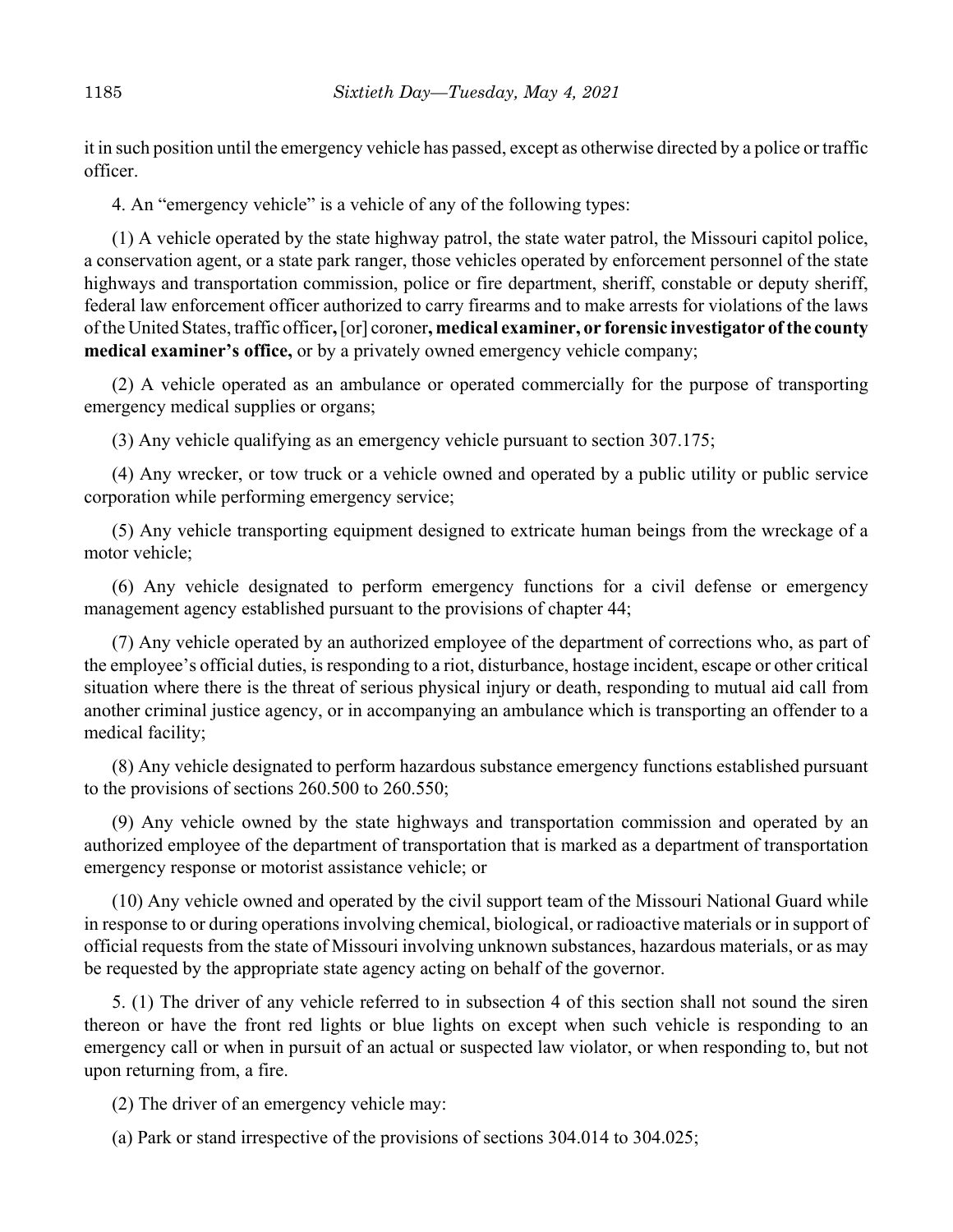(b) Proceed past a red or stop signal or stop sign, but only after slowing down as may be necessary for safe operation;

(c) Exceed the prima facie speed limit so long as the driver does not endanger life or property;

(d) Disregard regulations governing direction of movement or turning in specified directions.

(3) The exemptions granted to an emergency vehicle pursuant to subdivision (2) of this subsection shall apply only when the driver of any such vehicle while in motion sounds audible signal by bell, siren, or exhaust whistle as may be reasonably necessary, and when the vehicle is equipped with at least one lighted lamp displaying a red light or blue light visible under normal atmospheric conditions from a distance of five hundred feet to the front of such vehicle.

6. No person shall purchase an emergency light as described in this section without furnishing the seller of such light an affidavit stating that the light will be used exclusively for emergency vehicle purposes.

7. Violation of this section shall be deemed a class A misdemeanor.

307.175. 1. Motor vehicles and equipment which are operated by any member of an organized fire department, ambulance association, or rescue squad, whether paid or volunteer, may be operated on streets and highways in this state as an emergency vehicle under the provisions of section 304.022 while responding to a fire call or ambulance call or at the scene of a fire call or ambulance call and while using or sounding a warning siren and using or displaying thereon fixed, flashing or rotating blue lights, but sirens and blue lights shall be used only in bona fide emergencies.

2. (1) Notwithstanding subsection 1 of this section, the following vehicles may use or display fixed, flashing, or rotating red or red and blue lights:

(a) Emergency vehicles, as defined in section 304.022, when responding to an emergency;

(b) Vehicles operated as described in subsection 1 of this section;

(c) Vehicles and equipment owned or leased by a contractor or subcontractor performing work for the department of transportation, except that the red or red and blue lights shall be displayed on vehicles or equipment described in this paragraph only between dusk and dawn, when such vehicles or equipment are stationary, such vehicles or equipment are located in a work zone as defined in section 304.580, highway workers as defined in section 304.580 are present, and such work zone is designated by a sign or signs. No more than two vehicles or pieces of equipment in a work zone may display fixed, flashing, or rotating lights under this subdivision**;**

**(d) Vehicles and equipment owned, leased, or operated by a coroner, medical examiner, or forensic investigator of the county medical examiner's office or a similar entity, when responding to a crime scene, motor vehicle accident, workplace accident, or any location at which the services of such professionals have been requested by a law enforcement officer**.

(2) The following vehicles and equipment may use or display fixed, flashing, or rotating amber or amber and white lights:

(a) Vehicles and equipment owned or leased by the state highways and transportation commission and operated by an authorized employee of the department of transportation;

(b) Vehicles and equipment owned or leased by a contractor or subcontractor performing work for the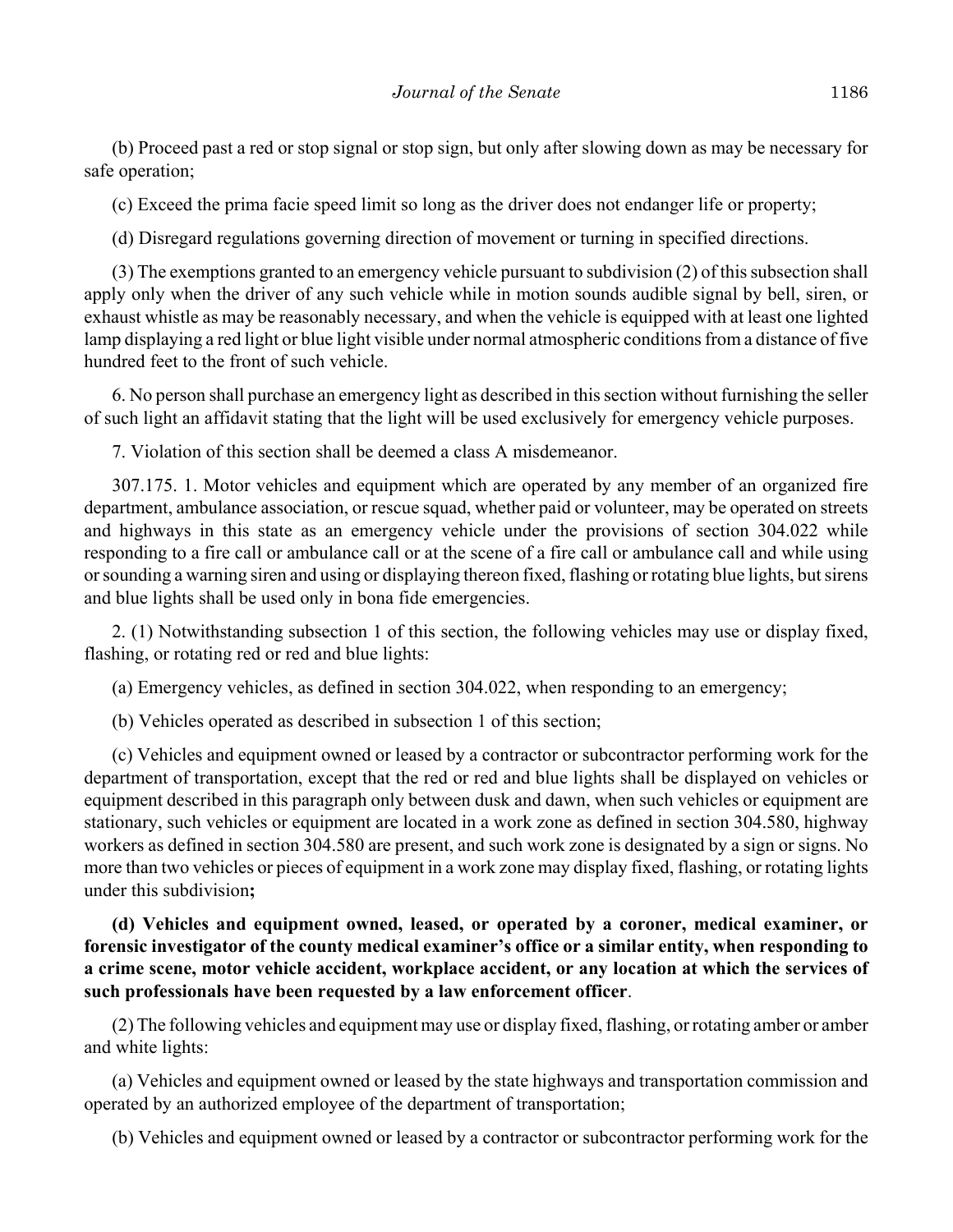department of transportation, except that the amber or amber and white lights shall be displayed on vehicles described in this paragraph only when such vehicles or equipment are located in a work zone as defined in section 304.580, highway workers as defined in section 304.580 are present, and such work zone is designated by a sign or signs;

(c) Vehicles and equipment operated by a utility worker performing work for the utility, except that the amber or amber and white lights shall be displayed on vehicles described in this paragraph only when such vehicles are stationary, such vehicles or equipment are located in a work zone as defined in section 304.580, a utility worker is present, and such work zone is designated by a sign or signs. As used in this paragraph, the term "utility worker" means any employee while in performance of his or her job duties, including any person employed under contract of a utility that provides gas, heat, electricity, water, steam, telecommunications or cable services, or sewer services, whether privately, municipally, or cooperatively owned.

3. Permits for the operation of such vehicles equipped with sirens or blue lights shall be in writing and shall be issued and may be revoked by the chief of an organized fire department, organized ambulance association, rescue squad, or the state highways and transportation commission and no person shall use or display a siren or blue lights on a motor vehicle, fire, ambulance, or rescue equipment without a valid permit authorizing the use. A permit to use a siren or lights as heretofore set out does not relieve the operator of the vehicle so equipped with complying with all other traffic laws and regulations. Violation of this section constitutes a class A misdemeanor."; and

Further amend said bill, Page 4, Section 574.085, Line 22, by inserting after said section and line the following:

"**574.110. 1. A person commits the offense of using a laser pointer if such person knowingly directs a light from a laser pointer at a uniformed safety officer, including a peace officer as defined under section 590.010, security guard, firefighter, emergency medical worker, or other uniformed municipal, state, or federal officer.**

**2. As used in this section, "laser pointer" means a device that emits a visible light amplified by the stimulated emission of radiation.**

## **3. The offense of using a laser pointer is a class A misdemeanor.**"; and

Further amend said bill by amending the title, enacting clause, and intersectional references accordingly.

# HOUSE AMENDMENT NO. 1 TO HOUSE AMENDMENT NO. 8

Amend House Amendment No. 8 to House Committee Substitute for Senate Substitute No. 2 for Senate Bill No. 26, Page 1, Line 1, by inserting after "Bill No. 26," the following

"Page 1, Section 67.030, Line 14, by inserting after all of said line the following:

"67.287. 1. As used in this section, the following terms mean:

(1) "Minimum standards", adequate and material provision of each of the items listed in subsection 2 of this section;

(2) "Municipality", any city, town, or village located in any county with a charter form of government and with more than nine hundred fifty thousand inhabitants;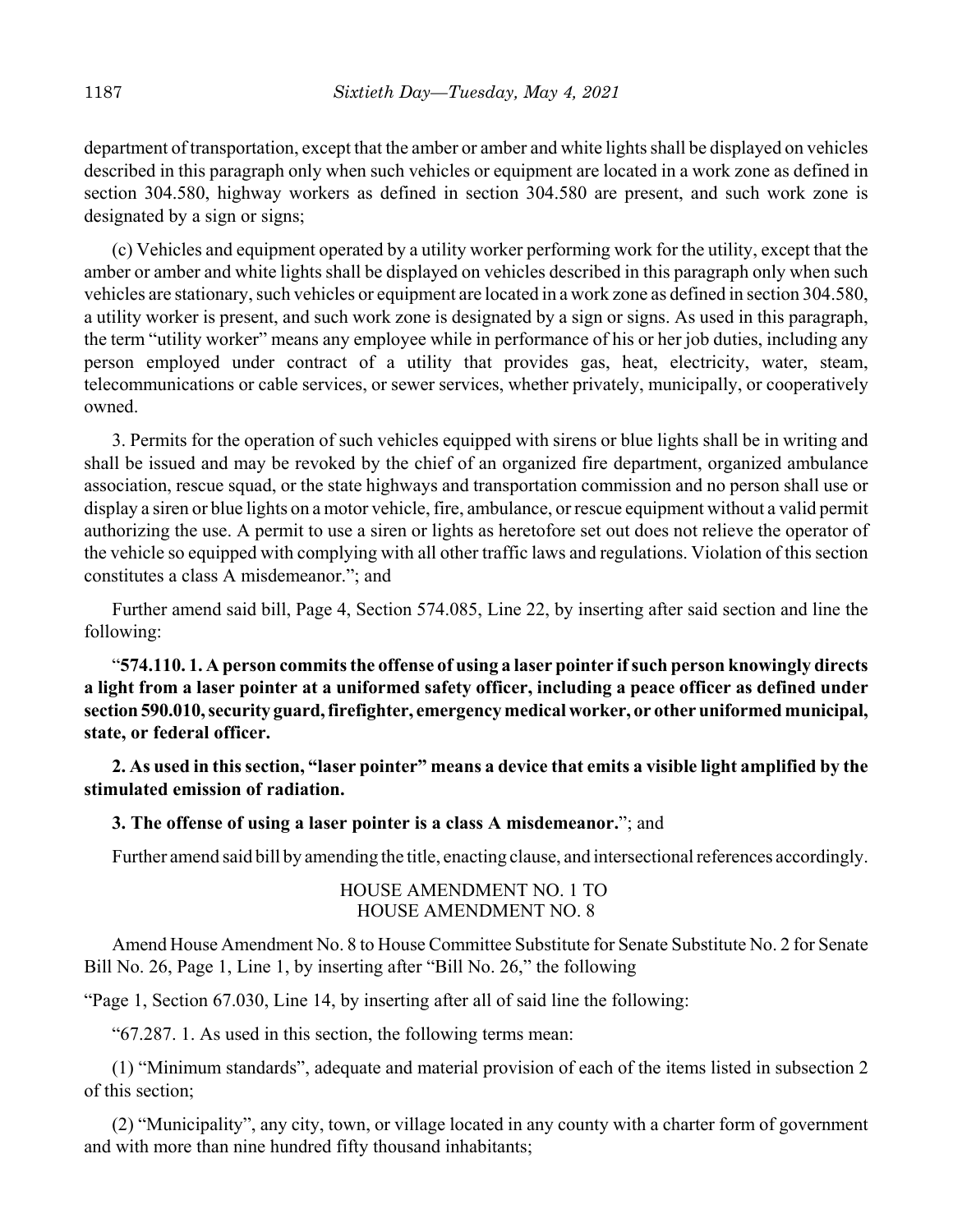(3) "Peace officer", any peace officer as defined in section 590.010 who is licensed under chapter 590.

2. Every municipality shall meet the following minimum standards within three years of August 28, 2015, by providing the following municipal services, financial services, and reports, except that the provision of subdivision (6) of this subsection shall be completed within [six] **two** years **of August 28, 2021**:

(1) A balanced annual budget listing anticipated revenues and expenditures, as required in section 67.010;

(2) An annual audit by a certified public accountant of the finances of the municipality that includes a report on the internal controls utilized by the municipality to prevent misuse of public funds. The municipality also shall include its current procedures that show compliance with or reasonable exceptions to the recommended internal controls;

(3) A cash management and accounting system that accounts for all revenues and expenditures;

(4) Adequate levels of insurance to minimize risk to include:

(a) General liability coverage;

(b) If applicable, liability coverage with endorsements to cover emergency medical personnel and paramedics;

(c) If applicable, police professional liability coverage;

(d) Workers compensation benefits for injured employees under the provisions of chapter 287; and

(e) Bonds for local officials as required by section 77.390, 79.260, 80.250, or local charter;

(5) Access to a complete set of ordinances adopted by the governing body available to the public within ten business days of a written request. An online version of the regulations or code shall satisfy this requirement for those ordinances that are codified;

(6) If a municipality has a police department or contracts with another police department for public safety services, a police department accredited or certified by the Commission on Accreditation for Law Enforcement Agencies or the Missouri Police Chiefs Association or a contract for police service with a police department accredited or certified by such entities;

(7) Written policies regarding the safe operation of emergency vehicles, including a policy on police pursuit;

(8) Written policies regarding the use of force by peace officers;

(9) Written general orders for a municipal police department unless contracting with another municipality or county for police services;

(10) Written policies for collecting and reporting all crime and police stop data for the municipality as required by law. Such policies shall be forwarded to the attorney general's office;

(11) Construction code review by existing staff, directly or by contract with a public or private agency. The provisions of this subdivision shall not require the municipality to adopt an updated construction code; and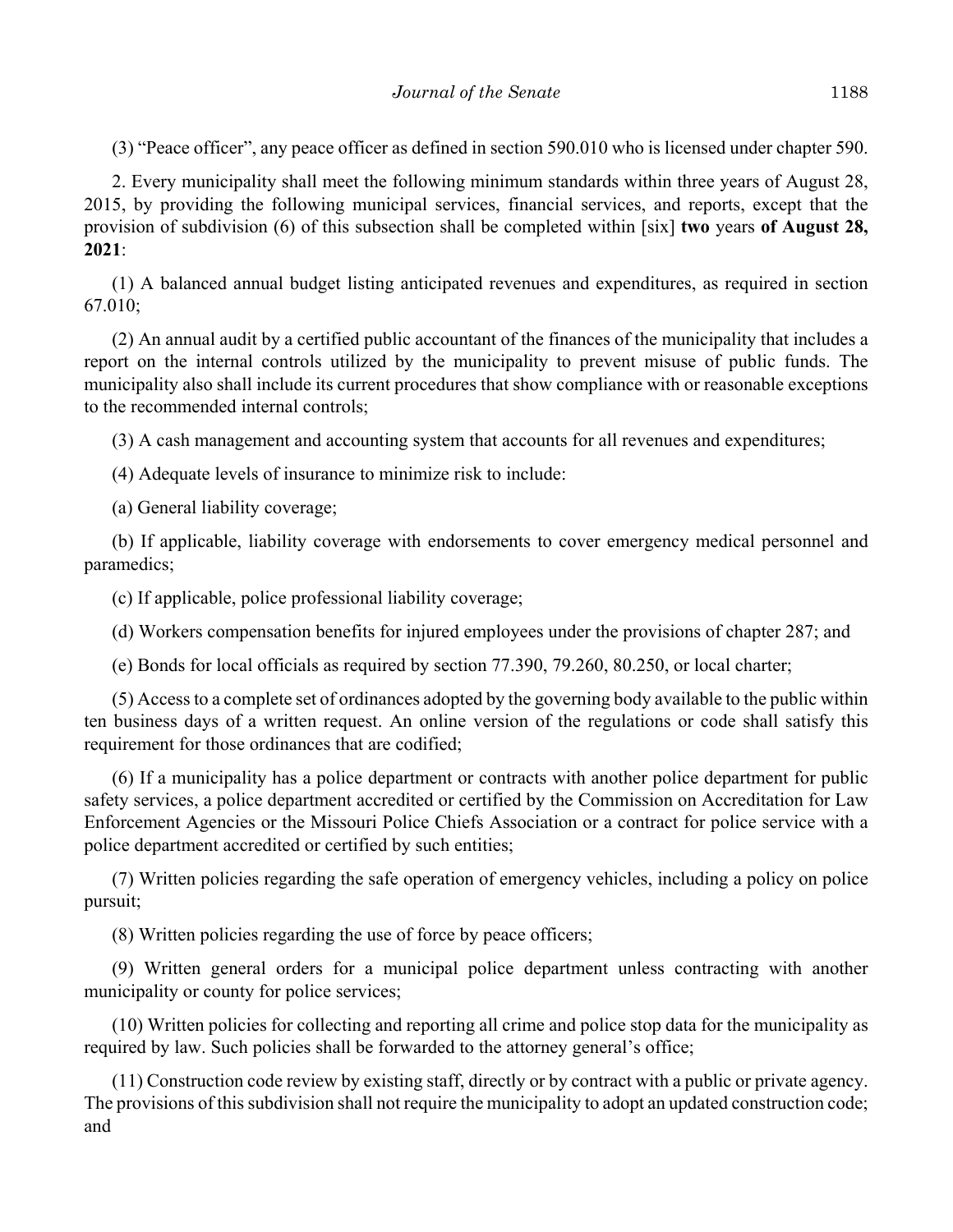(12) Information published annually on the website of the municipality indicating how the municipality met the standards in this subsection. If there is no municipal website, the information shall be submitted to the county for publication on its website, if it has a website.

3. If any resident of a municipality has belief or knowledge that such municipality has failed to ensure that the standards listed in subsection 2 of this section are regularly provided and are likely to continue to be provided, he or she may make an affidavit before any person authorized to administer oaths setting forth the facts alleging the failure to meet the required standards and file the affidavit with the attorney general. It shall be the duty of the attorney general, if, in his or her opinion, the facts stated in the affidavit justify, to declare whether the municipality is operating below minimum standards, and if it is, the municipality shall have sixty days to rectify the deficiencies in services noted by the attorney general. If after sixty days the municipality is still deemed by the attorney general to have failed to rectify sufficient minimum standards to be in compliance with those specified by subsection 2 of this section, the attorney general may file suit in the circuit court of the county. If the court finds that the municipality is not in compliance with the minimum standards specified in subsection 2 of this section, the circuit court of the county shall order the following remedies:

(1) Appointment of an administrative authority for the municipality including, but not limited to, another political subdivision, the state, or a qualified private party to administer all revenues under the name of the municipality or its agents and all funds collected on behalf of the municipality. If the court orders an administrative authority to administer the revenues under this subdivision, it may send an order to the director of revenue or other party charged with distributing tax revenue, as identified by the attorney general, to distribute such revenues and funds to the administrative authority who shall use such revenues and existing funds to provide the services required under a plan approved by the court. The court shall enter an order directing all financial and other institutions holding funds of the municipality, as identified by the attorney general, to honor the directives of the administrative authority;

(2) If the court finds that the minimum standards specified in subsection 2 of this section still are not established at the end of ninety days from the time the court finds that the municipality is not in compliance with the minimum standards specified in subsection 2 of this section, the court may either enter an order disincorporating the municipality or order placed on the ballot the question of whether to disincorporate the municipality as provided in subdivisions (1), (2), (4), and (5) of subsection 3 of section 479.368. The court also shall place the question of disincorporation on the ballot as provided by subdivisions (1), (2), (4), and (5) of subsection 3 of section 479.368 if at least twenty percent of the registered voters residing in the subject municipality or forty percent of the number of voters who voted in the last municipal election, whichever is lesser, submit a petition to the court while the matter is pending, seeking disincorporation. The question shall be submitted to the voters in substantially the following form:

The city/town/village of has failed to meet minimum standards of governance as required by law. Shall the city/town/village of be dissolved?

$$
\Box \text{ } \text{YES} \qquad \Box \text{ } \text{NO}
$$

If electors vote to disincorporate, the court shall determine the date upon which the disincorporation shall occur, taking into consideration a logical transition.

4. The court shall have ongoing jurisdiction to enforce its orders and carry out the remedies in subsection 3 of this section."; and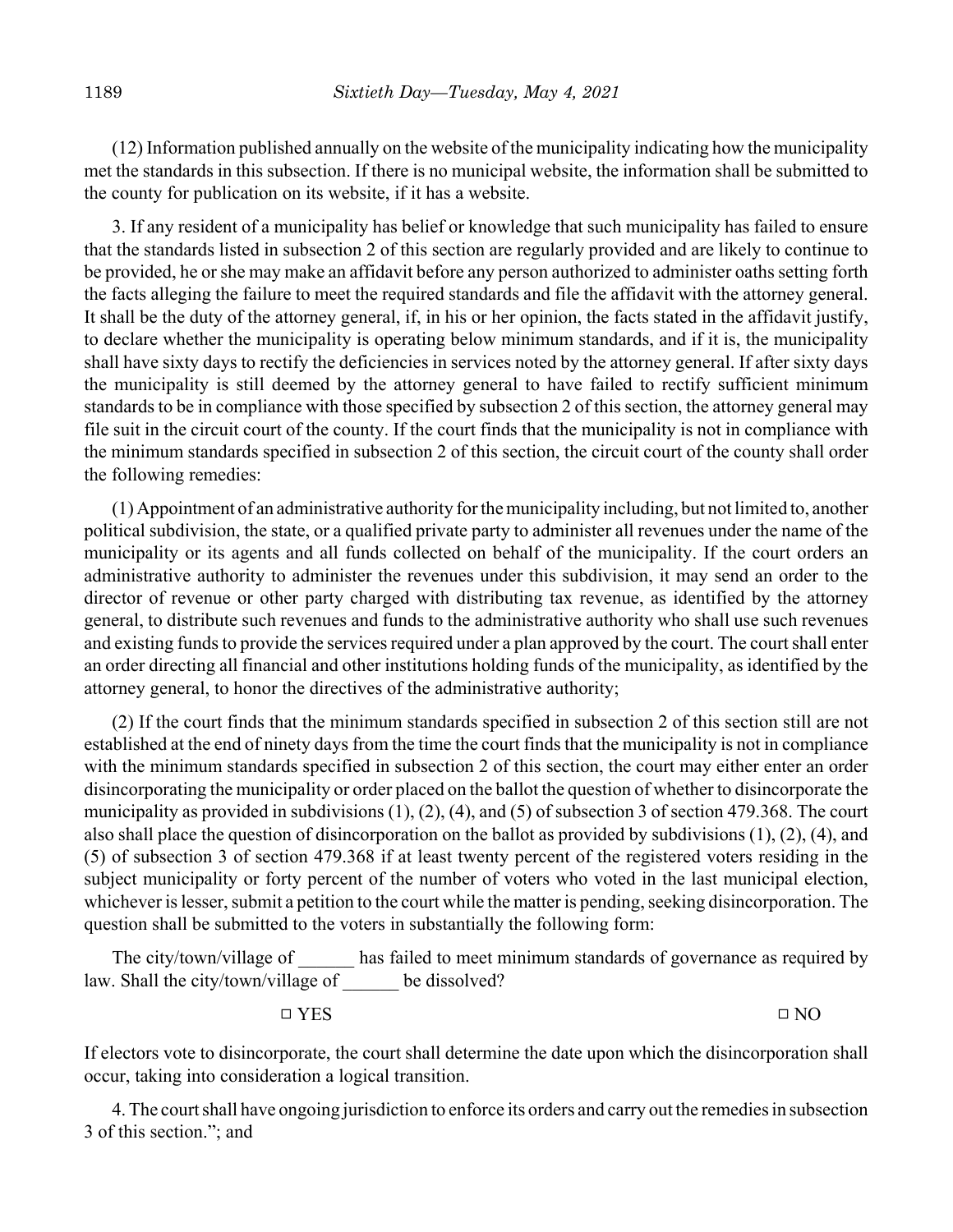Further amend said bill,"; and

Further amend said bill by amending the title, enacting clause, and intersectional references accordingly.

HOUSE AMENDMENT NO. 2 TO HOUSE AMENDMENT NO. 8

Amend House Amendment No. 8 to House Committee Substitute for Senate Substitute No. 2 for Senate Bill No. 26, Page 1, Line 1, by inserting after the number "26," the following"

"Page 1, Section A, Line 3, by inserting after said section and line the following:

"43.503. 1. For the purpose of maintaining complete and accurate criminal history record information, all police officers of this state, the clerk of each court, the department of corrections, the sheriff of each county, the chief law enforcement official of a city not within a county and the prosecuting attorney of each county or the circuit attorney of a city not within a county shall submit certain criminal arrest, charge, and disposition information to the central repository for filing without undue delay in the form and manner required by sections 43.500 to 43.651.

2. All law enforcement agencies making misdemeanor and felony arrests as determined by section 43.506 shall furnish without undue delay, to the central repository, fingerprints, photograph, and if available, any other unique biometric identification collected, charges, appropriate charge codes, and descriptions of all persons who are arrested for such offenses on standard fingerprint forms supplied or approved by the highway patrol or electronically in a format and manner approved by the highway patrol and in compliance with the standards set by the Federal Bureau of Investigation in its Automated Fingerprint Identification System or its successor program. All such agencies shall also notify the central repository of all decisions not to refer such arrests for prosecution. An agency making such arrests may enter into arrangements with other law enforcement agencies for the purpose of furnishing without undue delay such fingerprints, photograph, and if available, any other unique biometric identification collected, charges, appropriate charge codes, and descriptions to the central repository upon its behalf. **All such agencies shall also notify the central repository of any firearm reported stolen and the serial number of the firearm.**

3. In instances where an individual less than seventeen years of age and not currently certified as an adult is taken into custody for an offense which would be a felony if committed by an adult, the arresting officer shall take fingerprints for the central repository. These fingerprints shall be taken on fingerprint cards supplied by or approved by the highway patrol or transmitted electronically in a format and manner approved by the highway patrol and in compliance with the standards set by the Federal Bureau of Investigation in its Automated Fingerprint Identification System or its successor program. The fingerprint cards shall be so constructed that the name of the juvenile should not be made available to the central repository. The individual's name and the unique number associated with the fingerprints and other pertinent information shall be provided to the court of jurisdiction by the agency taking the juvenile into custody. The juvenile's fingerprints and other information shall be forwarded to the central repository and the courts without undue delay. The fingerprint information from the card shall be captured and stored in the automated fingerprint identification system operated by the central repository. In the event the fingerprints are found to match other tenprints or unsolved latent prints, the central repository shall notify the submitting agency who shall notify the court of jurisdiction as per local agreement. Under section 211.031, in instances where a juvenile over fifteen and one-half years of age is alleged to have violated a state or municipal traffic ordinance or regulation, which does not constitute a felony, and the juvenile court does not have jurisdiction, the juvenile shall not be fingerprinted unless certified as an adult.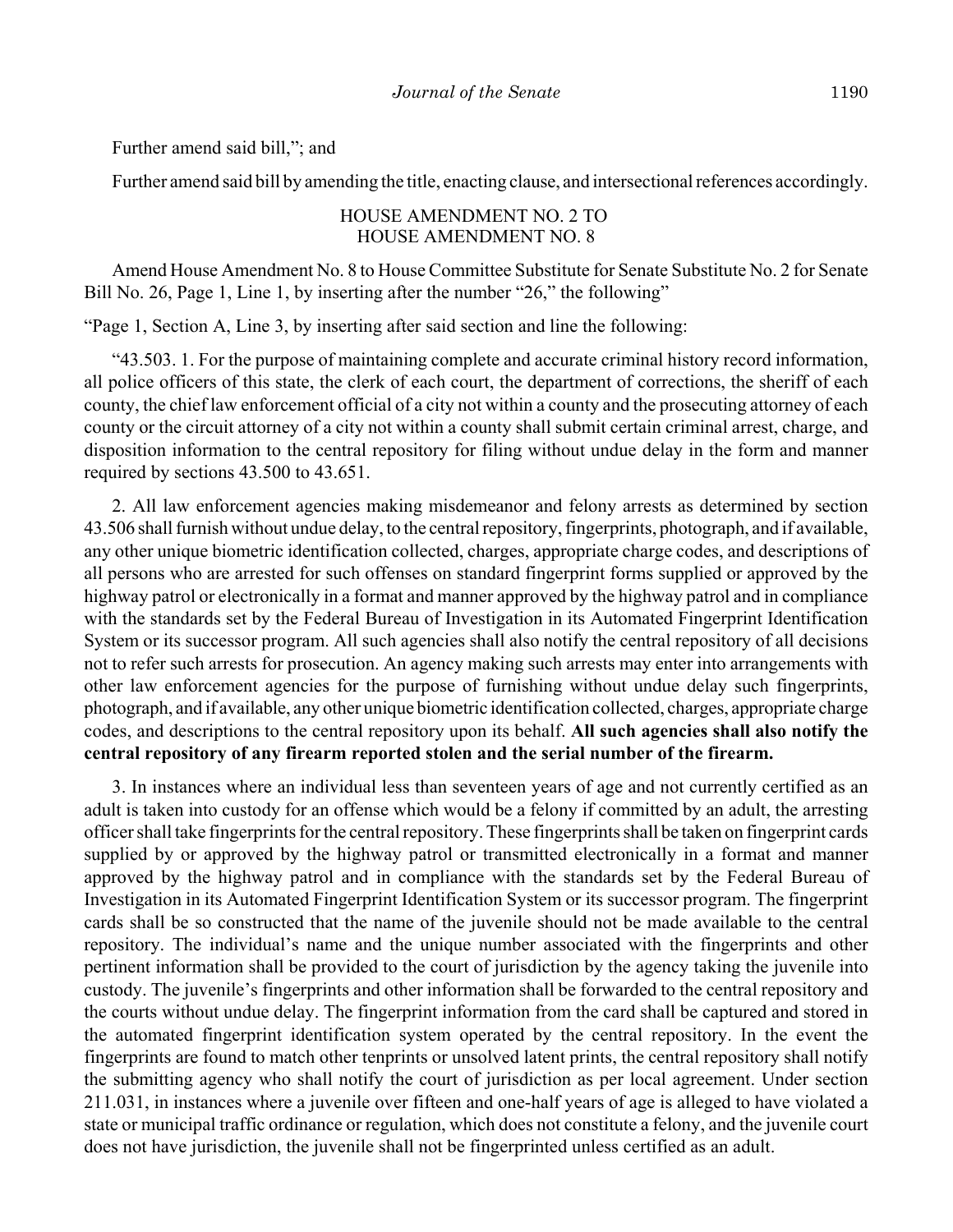4. Upon certification of the individual as an adult, the certifying court shall order a law enforcement agency to immediately fingerprint and photograph the individual and certification papers will be forwarded to the appropriate law enforcement agency with the order for fingerprinting. The law enforcement agency shall submit such fingerprints, photograph, and certification papers to the central repository within fifteen days and shall furnish the offense cycle number associated with the fingerprints to the prosecuting attorney or the circuit attorney of a city not within a county and to the clerk of the court ordering the subject fingerprinted. If the juvenile is acquitted of the crime and is no longer certified as an adult, the prosecuting attorney shall notify within fifteen days the central repository of the change of status of the juvenile. Records of a child who has been fingerprinted and photographed after being taken into custody shall be closed records as provided under section 610.100 if a petition has not been filed within thirty days of the date that the child was taken into custody; and if a petition for the child has not been filed within one year of the date the child was taken into custody, any records relating to the child concerning the alleged offense may be expunged under the procedures in sections 610.122 to 610.126.

5. The prosecuting attorney of each county or the circuit attorney of a city not within a county or the municipal prosecuting attorney shall notify the central repository on standard forms supplied by the highway patrol or in a manner approved by the highway patrol of his or her decision to not file a criminal charge on any charge referred to such prosecuting attorney or circuit attorney for criminal charges. All records forwarded to the central repository and the courts by prosecutors or circuit attorneys as required by sections 43.500 to 43.530 shall include the state offense cycle number of the offense, the charge code for the offense, and the originating agency identifier number of the reporting prosecutor, using such numbers as assigned by the highway patrol.

6. The clerk of the courts of each county or city not within a county or municipal court clerk shall furnish the central repository, on standard forms supplied by the highway patrol or in a manner approved by the highway patrol, with a record of all charges filed, including all those added subsequent to the filing of a criminal court case, amended charges, and all final dispositions of cases for which the central repository has a record of an arrest or a record of fingerprints reported pursuant to sections 43.500 to 43.506. Such information shall include, for each charge:

(1) All judgments of not guilty, acquittals on the ground of mental disease or defect excluding responsibility, judgments or pleas of guilty including the sentence, if any, or probation, if any, pronounced by the court, nolle pros, discharges, releases and dismissals in the trial court;

(2) Court orders filed with the clerk of the courts which reverse a reported conviction or vacate or modify a sentence;

(3) Judgments terminating or revoking a sentence to probation, supervision or conditional release and any resentencing after such revocation; and

(4) The offense cycle number of the offense, and the originating agency identifier number of the sentencing court, using such numbers as assigned by the highway patrol.

7. The clerk of the courts of each county or city not within a county shall furnish, to the department of corrections or department of mental health, court judgment and sentence documents and the state offense cycle number and the charge code of the offense which resulted in the commitment or assignment of an offender to the jurisdiction of the department of corrections or the department of mental health if the person is committed pursuant to chapter 552. This information shall be reported to the department of corrections or the department of mental health at the time of commitment or assignment. If the offender was already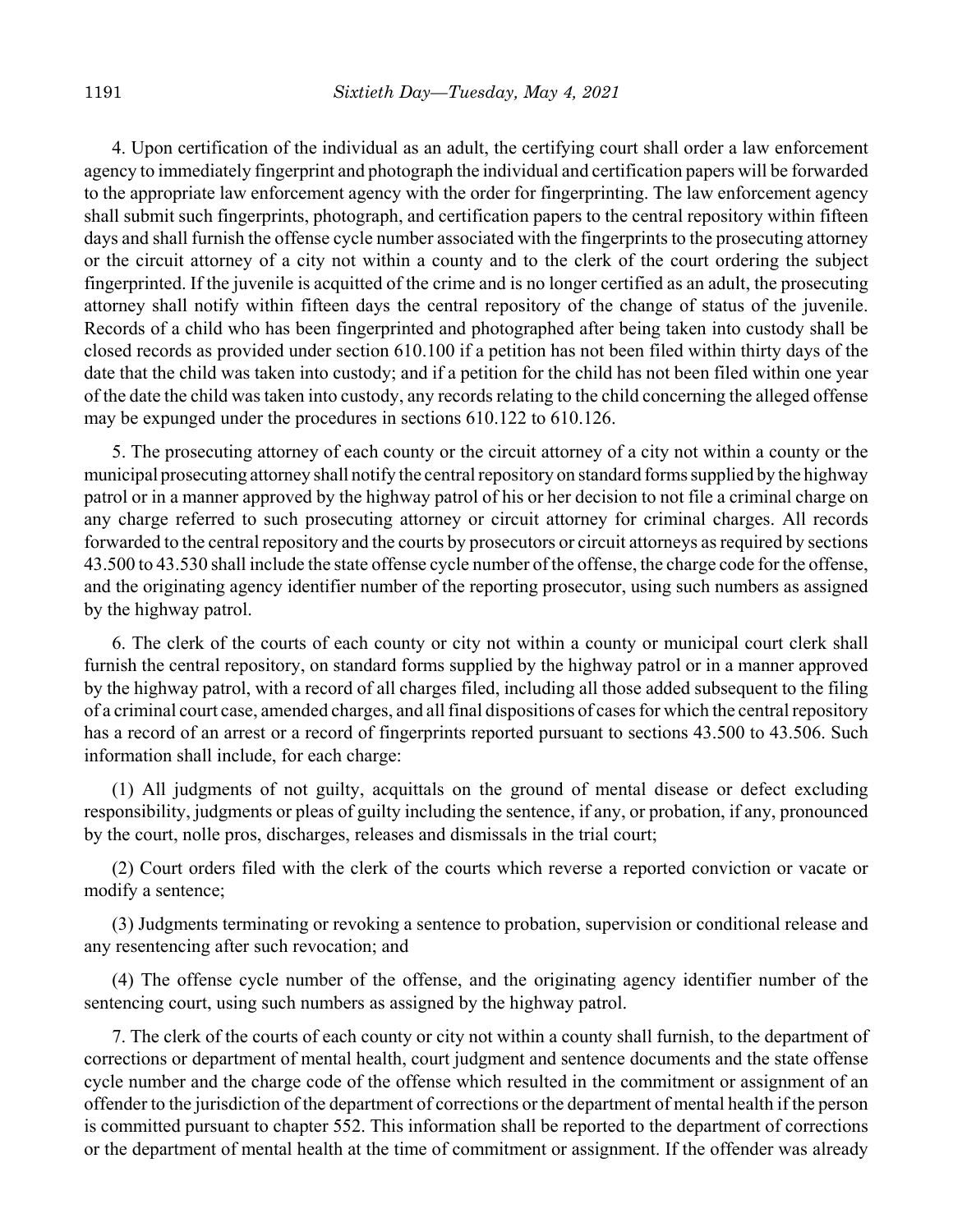in the custody of the department of corrections or the department of mental health at the time of such subsequent conviction, the clerk shall furnish notice of such subsequent conviction to the appropriate department by certified mail, return receipt requested, or in a manner and format mutually agreed to, within fifteen days of such disposition.

8. Information and fingerprints, photograph and if available, any other unique biometric identification collected, forwarded to the central repository, normally obtained from a person at the time of the arrest, may be obtained at any time the subject is in the criminal justice system or committed to the department of mental health. A law enforcement agency or the department of corrections may fingerprint, photograph, and capture any other unique biometric identification of the person unless collecting other unique biometric identification of the person is not financially feasible for the law enforcement agency, and obtain the necessary information at any time the subject is in custody. If at the time of any court appearance, the defendant has not been fingerprinted and photographed for an offense in which a fingerprint and photograph is required by statute to be collected, maintained, or disseminated by the central repository, the court shall order a law enforcement agency or court marshal to fingerprint and photograph immediately the defendant. The order for fingerprints shall contain the offense, charge code, date of offense, and any other information necessary to complete the fingerprint card. The law enforcement agency or court marshal shall submit such fingerprints, photograph, and if available, any other unique biometric identification collected, to the central repository without undue delay and within thirty days and shall furnish the offense cycle number associated with the fingerprints to the prosecuting attorney or the circuit attorney of a city not within a county and to the court clerk of the court ordering the subject fingerprinted.

9. The department of corrections and the department of mental health shall furnish the central repository with all information concerning the receipt, escape, execution, death, release, pardon, parole, commutation of sentence, granting of executive clemency, legal name change, or discharge of an individual who has been sentenced to that department's custody for any offenses which are mandated by law to be collected, maintained or disseminated by the central repository. All records forwarded to the central repository by the department as required by sections 43.500 to 43.651 shall include the offense cycle number of the offense, and the originating agency identifier number of the department using such numbers as assigned by the highway patrol.

**43.665. The highway patrol shall, subject to appropriation, maintain a web page that shall be open to the public and shall include a stolen firearm search capability. The stolen firearm search shall make it possible for any person using the internet to search for the serial number of a firearm and determine whether the firearm has been reported stolen. The highway patrol shall not be required to provide any other information regarding a stolen firearm.**"; and

Further amend said bill,"

Further amend said bill by amending the title, enacting clause, and intersectional references accordingly.

## HOUSE AMENDMENT NO. 8

Amend House Committee Substitute for Senate Substitute No. 2 for Senate Bill No. 26, Page 4, Section 574.085, Line 22, by inserting after said section and line the following:

"590.030. 1. The POST commission shall establish minimum standards for the basic training

of peace officers. Such standards may vary for each class of license established pursuant to subsection 2 of section 590.020.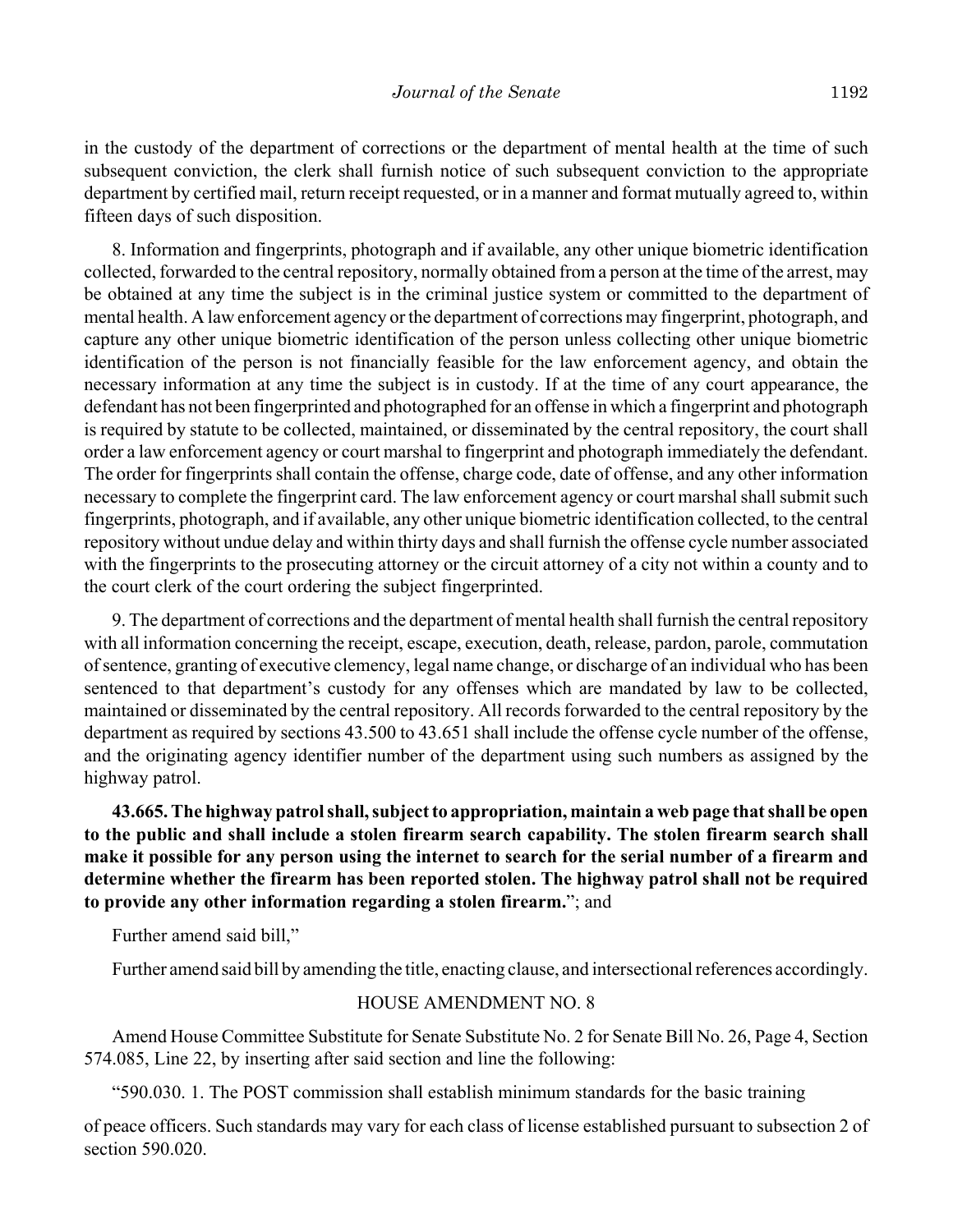2. The director shall establish minimum age, citizenship, and general education requirements and may require a qualifying score on a certification examination as conditions of eligibility for a peace officer license. Such general education requirements shall require completion of a high school program of education under chapter 167 or obtainment of a General Educational Development (GED) certificate.

3. The director shall provide for the licensure, with or without additional basic training, of peace officers possessing credentials by other states or jurisdictions, including federal and military law enforcement officers.

4. The director shall establish a procedure for obtaining a peace officer license and shall issue the proper license when the requirements of this chapter have been met.

5. As conditions of licensure, all licensed peace officers shall:

(1) Obtain continuing law enforcement education pursuant to rules to be promulgated by the POST commission; **[**and**]**

(2) Maintain a current address of record on file with the director**; and**

**(3) Submit to being fingerprinted on or before January 1, 2022, and at any time a peace officer is commissioned with a different law enforcement agency, for the purposes of a criminal history background check and enrollment in the state and federal Rap Back programs, pursuant to section 43.540. The criminal history background check shall include the records of the Federal Bureau of Investigation. The resulting report shall be forwarded to the officer's commissioning law enforcement agency at the time of enrollment and Rap Back enrollment shall be for the purpose of the requirements of subsection 3 of section 590.070 and subsection 2 of section 590.118. An officer shall take all necessary steps to maintain enrollment in Rap Back for as long as the officer is commissioned with a law enforcement agency**.

6. A peace officer license shall automatically expire if the licensee fails to hold a commission as a peace officer for a period of five consecutive years, provided that the POST commission shall provide for the relicensure of such persons and may require retraining as a condition of eligibility for relicensure, and provided that the director may provide for the continuing licensure, subject to restrictions, of persons who hold and exercise a law enforcement commission requiring a peace officer license but not meeting the definition of a peace officer pursuant to this chapter.

**7. All law enforcement agencies shall enroll in the state and federal Rap Back programs on or before January 1, 2022, and continue to remain enrolled. The law enforcement agency shall take all necessary steps to maintain officer enrollment for all officers commissioned with that agency in the Rap Back programs. An officer shall submit to being fingerprinted at any law enforcement agency upon commissioning and for as long as the officer is commissioned with that agency.**"; and

Further amend said bill by amending the title, enacting clause, and intersectional references accordingly.

# HOUSE AMENDMENT NO. 10

Amend House Committee Substitute for Senate Substitute No. 2 for Senate Bill No. 26, Page 5, Section 590.502, Line 20, by deleting the phrase "**under investigation or is subjected to**" and inserting in lieu thereof the phrase "**under administrative investigation or is subjected to administrative**"; and

Further amend said bill and section, Page 6, Line 71, by inserting after the word "**complaint**" the phrase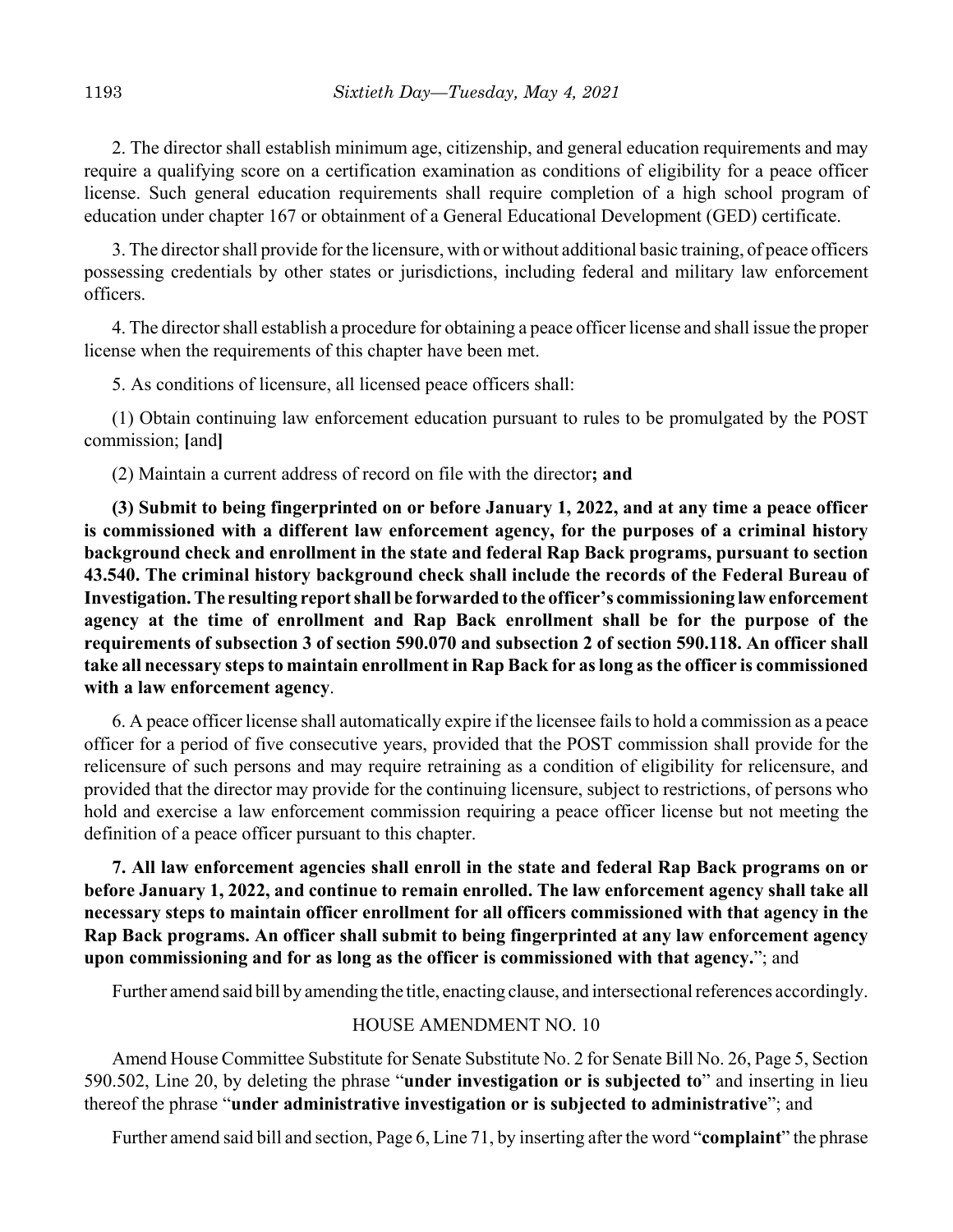"**or from the date the agency became aware of the alleged conduct upon which the allegation rests**"; and

Further amend said bill and section, Page 7, Line 108, by inserting immediately after the number "**(2)**" the following:

"**The right of the law enforcement officer or his or her attorney to conduct discovery prior to the hearing. Depositions may be taken in the same manner and under the same conditions as provided for in the Missouri civil rules of civil procedure for civil cases in the circuit court. Subpoenas may be issued by the board conducting the hearing or by the circuit court or the office of the clerk for the county where the agency has its principal place of business;**

**(3)**"; and

Further amend said bill and section, Pages 7-8, by renumbering subsequent subdivisions accordingly; and

Further amend said bill and section, Page 8, Lines 123-126, by deleting said lines from the bill; and

Further amend said bill by amending the title, enacting clause, and intersectional references accordingly.

HOUSE AMENDMENT NO. 1 TO HOUSE AMENDMENT NO. 11

Amend House Amendment No. 11 to House Committee Substitute for Senate Substitute No. 2 for Senate Bill No. 26, Page 1, Line 12, by inserting after all of said line the following;

"Further amend said bill, Page 2, Section 557.045, Line 15, by inserting after said section and line the following:

"571.101. 1. All applicants for concealed carry permits issued pursuant to subsection 7 of this section must satisfy the requirements of sections 571.101 to 571.121. If the said applicant can show qualification as provided by sections 571.101 to 571.121, the county or city sheriff shall issue a concealed carry permit authorizing the carrying of a concealed firearm on or about the applicant's person or within a vehicle. A concealed carry permit shall be valid from the date of issuance or renewal until five years from the last day of the month in which the permit was issued or renewed. The concealed carry permit is valid throughout this state. Although the permit is considered valid in the state, a person who fails to renew his or her permit within five years from the date of issuance or renewal shall not be eligible for an exception to a National Instant Criminal Background Check under federal regulations currently codified under 27 CFR 478.102(d), relating to the transfer, sale, or delivery of firearms from licensed dealers. A concealed carry endorsement issued prior to August 28, 2013, shall continue from the date of issuance or renewal until three years from the last day of the month in which the endorsement was issued or renewed to authorize the carrying of a concealed firearm on or about the applicant's person or within a vehicle in the same manner as a concealed carry permit issued under subsection 7 of this section on or after August 28, 2013.

2. A concealed carry permit issued pursuant to subsection 7 of this section shall be issued by the sheriff or his or her designee of the county or city in which the applicant resides, if the applicant:

(1) Is at least **[**nineteen**] eighteen** years of age, is a citizen or permanent resident of the United States and either:

(a) Has assumed residency in this state; or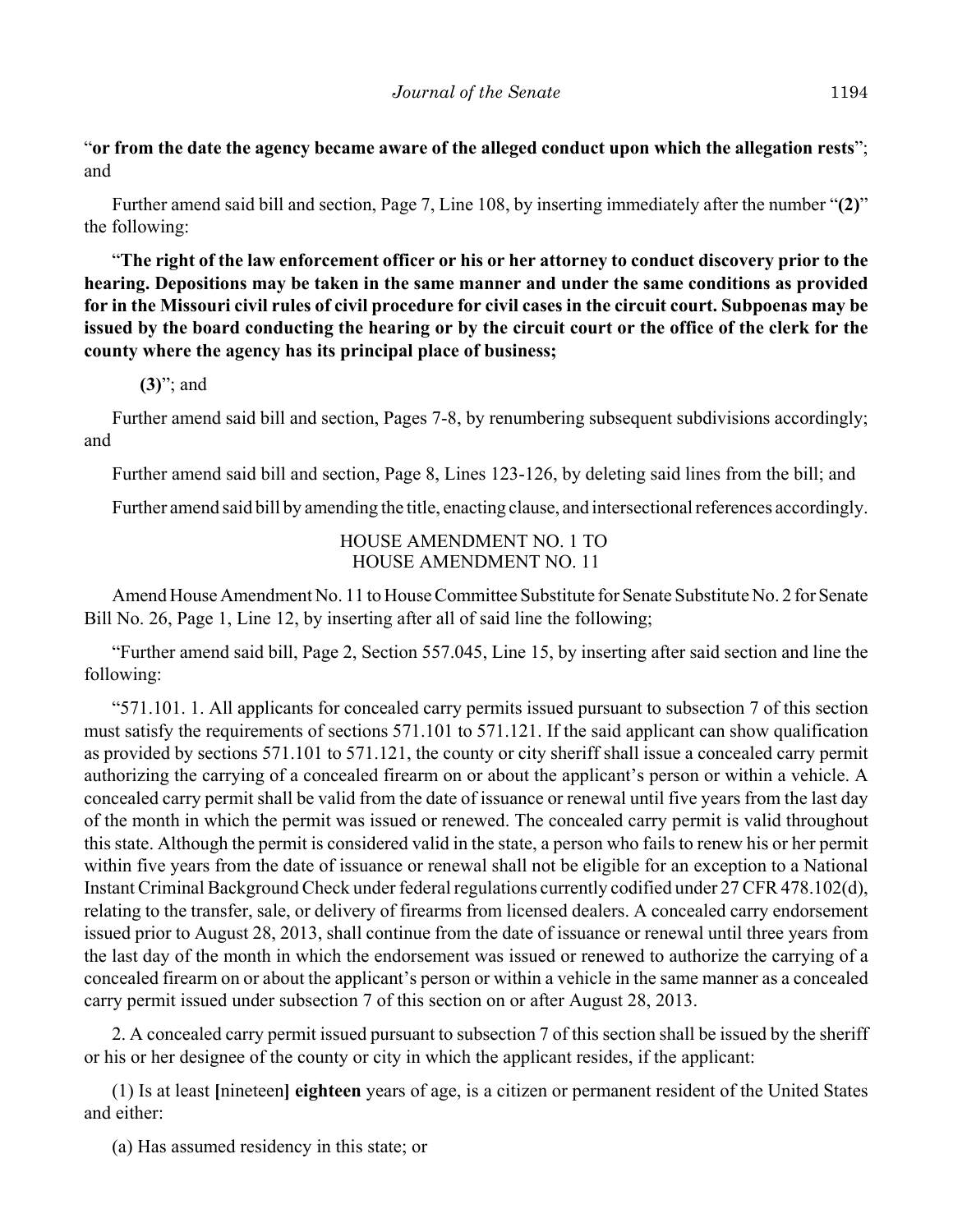(b) Is a member of the **United States** Armed Forces stationed in Missouri**[**,**]** or the spouse of such member of the military;

(2) **[**Is at least nineteen years of age, or is at least eighteen years of age and a member of the United States Armed Forces or honorably discharged from the United States Armed Forces, and is a citizen of the United States and either:

(a) Has assumed residency in this state;

(b) Is a member of the Armed Forces stationed in Missouri; or

(c) The spouse of such member of the military stationed in Missouri and nineteen years of age;

(3)**]** Has not pled guilty to or entered a plea of nolo contendere or been convicted of a crime punishable by imprisonment for a term exceeding one year under the laws of any state or of the United States other than a crime classified as a misdemeanor under the laws of any state and punishable by a term of imprisonment of two years or less that does not involve an explosive weapon, firearm, firearm silencer or gas gun;

**[**(4)**] (3)** Has not been convicted of, pled guilty to or entered a plea of nolo contendere to one or more misdemeanor offenses involving crimes of violence within a five-year period immediately preceding application for a concealed carry permit or if the applicant has not been convicted of two or more misdemeanor offenses involving driving while under the influence of intoxicating liquor or drugs or the possession or abuse of a controlled substance within a five-year period immediately preceding application for a concealed carry permit;

**[**(5)**] (4)** Is not a fugitive from justice or currently charged in an information or indictment with the commission of a crime punishable by imprisonment for a term exceeding one year under the laws of any state of the United States other than a crime classified as a misdemeanor under the laws of any state and punishable by a term of imprisonment of two years or less that does not involve an explosive weapon, firearm, firearm silencer, or gas gun;

**[**(6)**] (5)** Has not been discharged under dishonorable conditions from the United States Armed Forces;

**[**(7)**] (6)** Has not engaged in a pattern of behavior, documented in public or closed records, that causes the sheriff to have a reasonable belief that the applicant presents a danger to himself or others;

**[**(8)**] (7)** Is not adjudged mentally incompetent at the time of application or for five years prior to application, or has not been committed to a mental health facility, as defined in section 632.005, or a similar institution located in another state following a hearing at which the defendant was represented by counsel or a representative;

**[**(9)**] (8)** Submits a completed application for a permit as described in subsection 3 of this section;

**[**(10)**] (9)** Submits an affidavit attesting that the applicant complies with the concealed carry safety training requirement pursuant to subsections 1 and 2 of section 571.111;

**[**(11)**] (10)** Is not the respondent of a valid full order of protection which is still in effect; **and**

**[**(12)**] (11)** Is not otherwise prohibited from possessing a firearm under section 571.070 or 18 U.S.C. Section 922(g).

3. The application for a concealed carry permit issued by the sheriff of the county of the applicant's residence shall contain only the following information: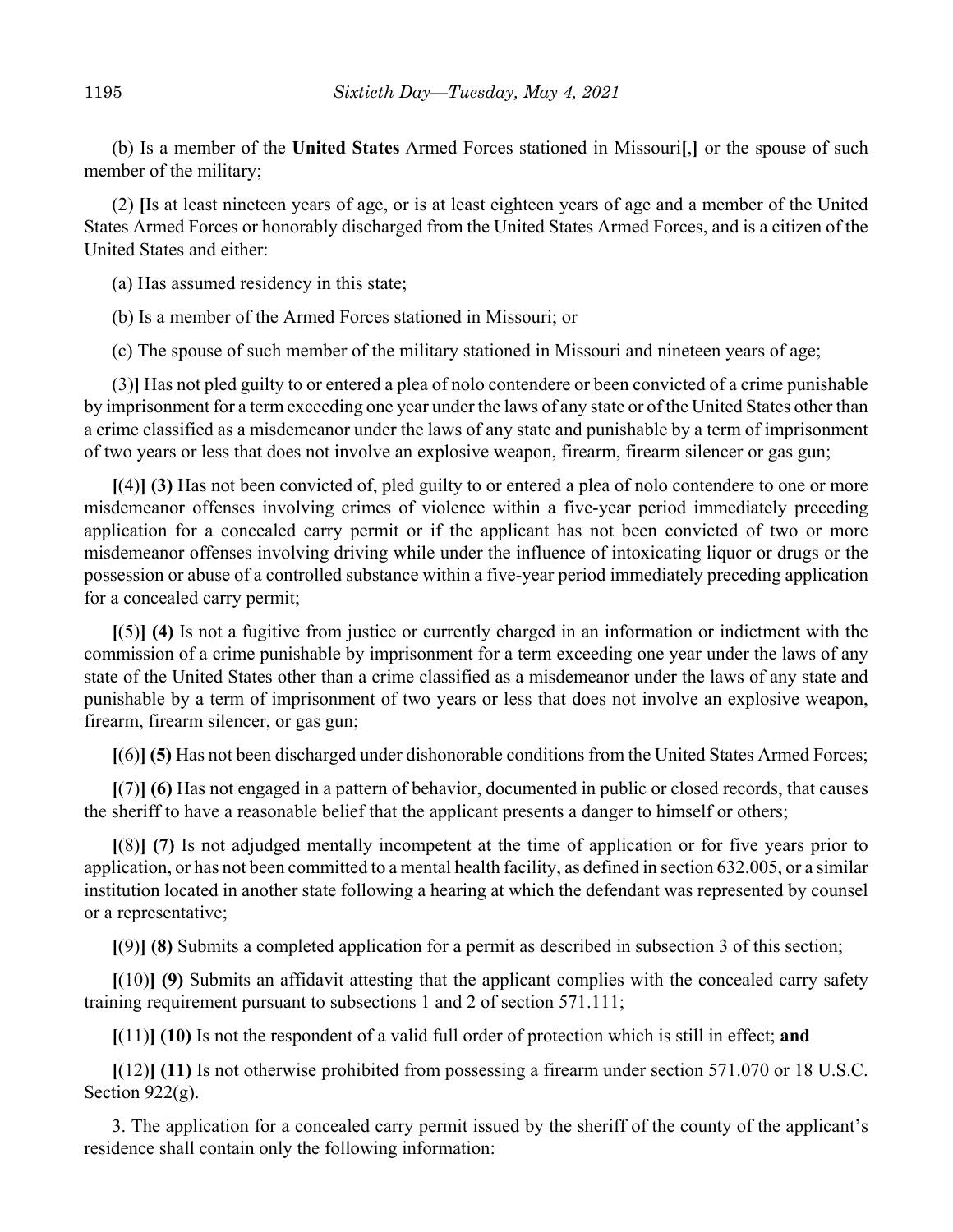(1) The applicant's name, address, telephone number, gender, date and place of birth, and, if the applicant is not a United States citizen, the applicant's country of citizenship and any alien or admission number issued by the Federal Bureau of Customs and Immigration Enforcement or any successor agency;

(2) An affirmation that the applicant has assumed residency in Missouri or is a member of the Armed Forces stationed in Missouri or the spouse of such a member of the Armed Forces and is a citizen or permanent resident of the United States;

(3) An affirmation that the applicant is at least **[**nineteen**] eighteen** years of age **[**or is eighteen years of age or older and a member of the United States Armed Forces or honorably discharged from the United States Armed Forces**]**;

(4) An affirmation that the applicant has not pled guilty to or been convicted of a crime punishable by imprisonment for a term exceeding one year under the laws of any state or of the United States other than a crime classified as a misdemeanor under the laws of any state and punishable by a term of imprisonment of two years or less that does not involve an explosive weapon, firearm, firearm silencer, or gas gun;

(5) An affirmation that the applicant has not been convicted of, pled guilty to, or entered a plea of nolo contendere to one or more misdemeanor offenses involving crimes of violence within a five-year period immediately preceding application for a permit or if the applicant has not been convicted of two or more misdemeanor offenses involving driving while under the influence of intoxicating liquor or drugs or the possession or abuse of a controlled substance within a five-year period immediately preceding application for a permit;

(6) An affirmation that the applicant is not a fugitive from justice or currently charged in an information or indictment with the commission of a crime punishable by imprisonment for a term exceeding one year under the laws of any state or of the United States other than a crime classified as a misdemeanor under the laws of any state and punishable by a term of imprisonment of two years or less that does not involve an explosive weapon, firearm, firearm silencer or gas gun;

(7) An affirmation that the applicant has not been discharged under dishonorable conditions from the United States Armed Forces;

(8) An affirmation that the applicant is not adjudged mentally incompetent at the time of application or for five years prior to application, or has not been committed to a mental health facility, as defined in section 632.005, or a similar institution located in another state, except that a person whose release or discharge from a facility in this state pursuant to chapter 632, or a similar discharge from a facility in another state, occurred more than five years ago without subsequent recommitment may apply;

(9) An affirmation that the applicant has received firearms safety training that meets the standards of applicant firearms safety training defined in subsection 1 or 2 of section 571.111;

(10) An affirmation that the applicant, to the applicant's best knowledge and belief, is not the respondent of a valid full order of protection which is still in effect;

(11) A conspicuous warning that false statements made by the applicant will result in prosecution for perjury pursuant to the laws of the state of Missouri; and

(12) A government-issued photo identification. This photograph shall not be included on the permit and shall only be used to verify the person's identity for permit renewal, or for the issuance of a new permit due to change of address, or for a lost or destroyed permit.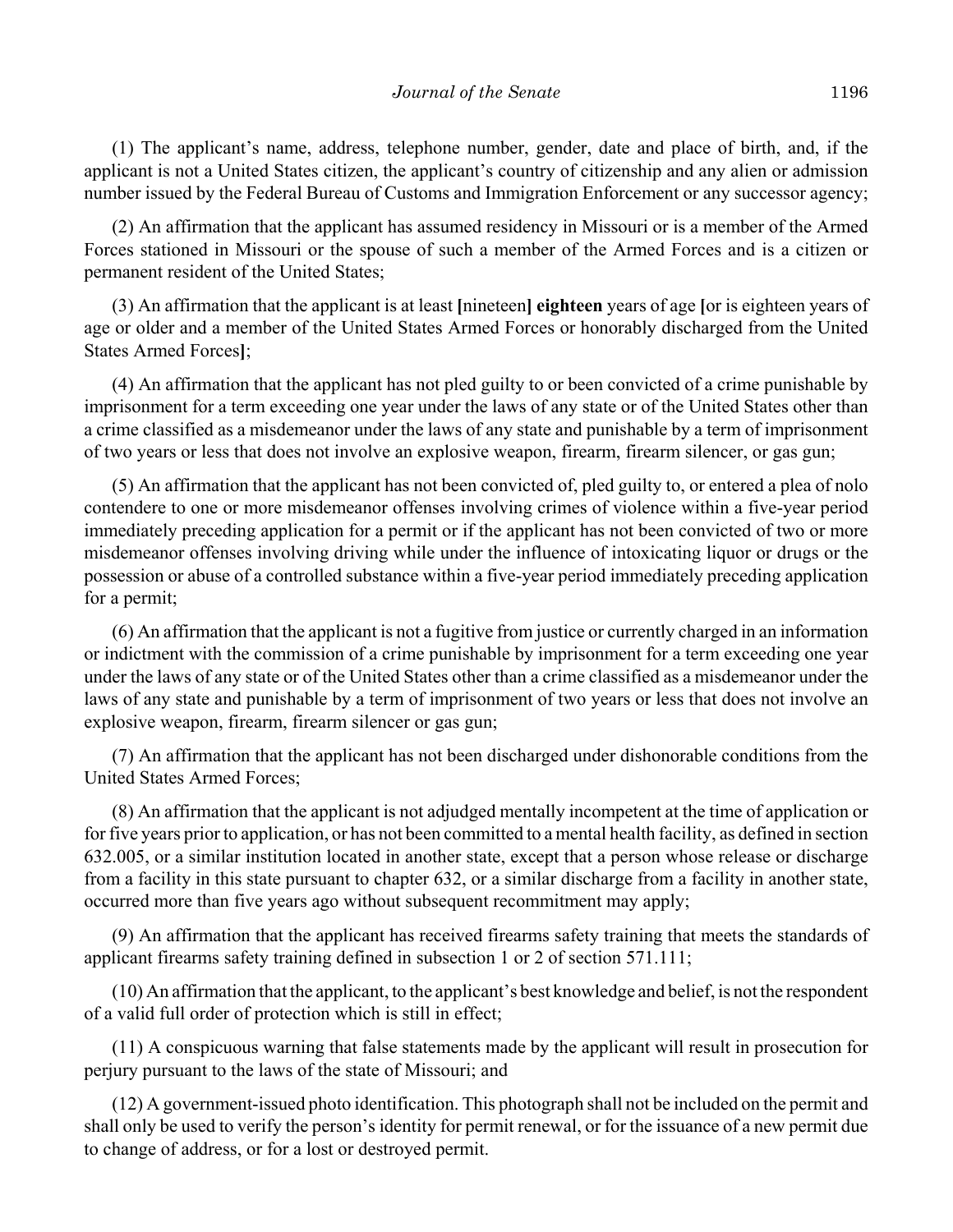4. An application for a concealed carry permit shall be made to the sheriff of the county or any city not within a county in which the applicant resides. An application shall be filed in writing, signed under oath and under the penalties of perjury, and shall state whether the applicant complies with each of the requirements specified in subsection 2 of this section. In addition to the completed application, the applicant for a concealed carry permit must also submit the following:

(1) A photocopy of a firearms safety training certificate of completion or other evidence of completion of a firearms safety training course that meets the standards established in subsection 1 or 2 of section 571.111; and

(2) A nonrefundable permit fee as provided by subsection 11 or 12 of this section.

5. (1) Before an application for a concealed carry permit is approved, the sheriff shall make only such inquiries as he or she deems necessary into the accuracy of the statements made in the application. The sheriff may require that the applicant display a Missouri driver's license or nondriver's license or military identification and orders showing the person being stationed in Missouri. In order to determine the applicant's suitability for a concealed carry permit, the applicant shall be fingerprinted. No other biometric data shall be collected from the applicant. The sheriff shall conduct an inquiry of the National Instant Criminal Background Check System within three working days after submission of the properly completed application for a concealed carry permit. If no disqualifying record is identified by these checks at the state level, the fingerprints shall be forwarded to the Federal Bureau of Investigation for a national criminal history record check. Upon receipt of the completed report from the National Instant Criminal Background Check System and the response from the Federal Bureau of Investigation national criminal history record check, the sheriff shall examine the results and, if no disqualifying information is identified, shall issue a concealed carry permit within three working days.

(2) In the event the report from the National Instant Criminal Background Check System and the response from the Federal Bureau of Investigation national criminal history record check prescribed by subdivision (1) of this subsection are not completed within forty-five calendar days and no disqualifying information concerning the applicant has otherwise come to the sheriff's attention, the sheriff shall issue a provisional permit, clearly designated on the certificate as such, which the applicant shall sign in the presence of the sheriff or the sheriff's designee. This permit, when carried with a valid Missouri driver's or nondriver's license or a valid military identification, shall permit the applicant to exercise the same rights in accordance with the same conditions as pertain to a concealed carry permit issued under this section, provided that it shall not serve as an alternative to an national instant criminal background check required by 18 U.S.C. Section 922(t). The provisional permit shall remain valid until such time as the sheriff either issues or denies the certificate of qualification under subsection 6 or 7 of this section. The sheriff shall revoke a provisional permit issued under this subsection within twenty-four hours of receipt of any report that identifies a disqualifying record, and shall notify the concealed carry permit system established under subsection 5 of section 650.350. The revocation of a provisional permit issued under this section shall be proscribed in a manner consistent to the denial and review of an application under subsection 6 of this section.

6. The sheriff may refuse to approve an application for a concealed carry permit if he or she determines that any of the requirements specified in subsection 2 of this section have not been met, or if he or she has a substantial and demonstrable reason to believe that the applicant has rendered a false statement regarding any of the provisions of sections 571.101 to 571.121. If the applicant is found to be ineligible, the sheriff is required to deny the application, and notify the applicant in writing, stating the grounds for denial and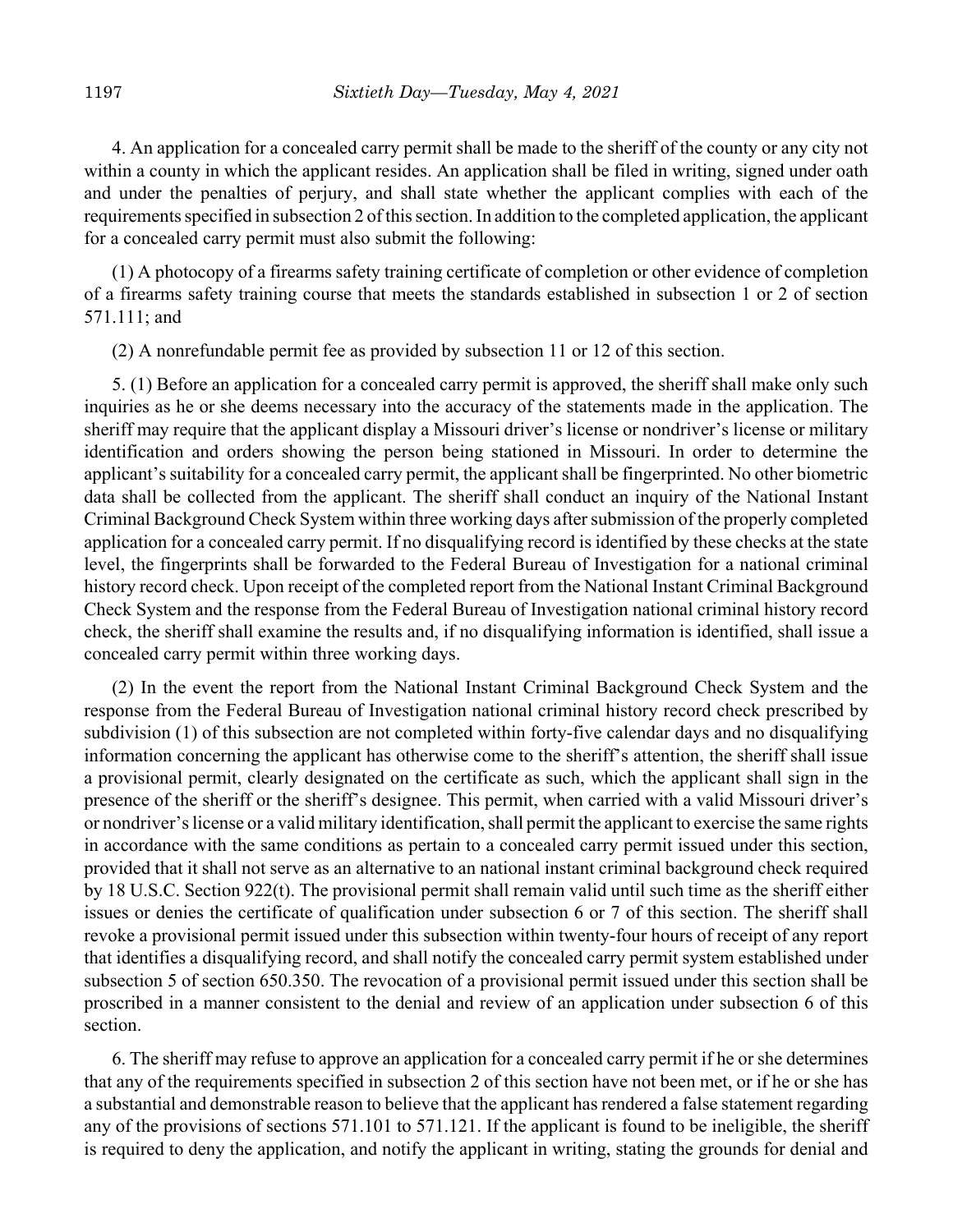informing the applicant of the right to submit, within thirty days, any additional documentation relating to the grounds of the denial. Upon receiving any additional documentation, the sheriff shall reconsider his or her decision and inform the applicant within thirty days of the result of the reconsideration. The applicant shall further be informed in writing of the right to appeal the denial pursuant to subsections 2, 3, 4, and 5 of section 571.114. After two additional reviews and denials by the sheriff, the person submitting the application shall appeal the denial pursuant to subsections 2, 3, 4, and 5 of section 571.114.

7. If the application is approved, the sheriff shall issue a concealed carry permit to the applicant within a period not to exceed three working days after his or her approval of the application. The applicant shall sign the concealed carry permit in the presence of the sheriff or his or her designee.

8. The concealed carry permit shall specify only the following information:

(1) Name, address, date of birth, gender, height, weight, color of hair, color of eyes, and signature of the permit holder;

(2) The signature of the sheriff issuing the permit;

(3) The date of issuance; and

(4) The expiration date.

The permit shall be no larger than two and one-eighth inches wide by three and three-eighths inches long and shall be of a uniform style prescribed by the department of public safety. The permit shall also be assigned a concealed carry permit system county code and shall be stored in sequential number.

9. (1) The sheriff shall keep a record of all applications for a concealed carry permit or a provisional permit and his or her action thereon. Any record of an application that is incomplete or denied for any reason shall be kept for a period not to exceed one year. Any record of an application that was approved shall be kept for a period of one year after the expiration and nonrenewal of the permit.

(2) The sheriff shall report the issuance of a concealed carry permit or provisional permit to the concealed carry permit system. All information on any such permit that is protected information on any driver's or nondriver's license shall have the same personal protection for purposes of sections 571.101 to 571.121. An applicant's status as a holder of a concealed carry permit, provisional permit, or a concealed carry endorsement issued prior to August 28, 2013, shall not be public information and shall be considered personal protected information. Information retained in the concealed carry permit system under this subsection shall not be distributed to any federal, state, or private entities and shall only be made available for a single entry query of an individual in the event the individual is a subject of interest in an active criminal investigation or is arrested for a crime. A sheriff may access the concealed carry permit system for administrative purposes to issue a permit, verify the accuracy of permit holder information, change the name or address of a permit holder, suspend or revoke a permit, cancel an expired permit, or cancel a permit upon receipt of a certified death certificate for the permit holder. Any person who violates the provisions of this subdivision by disclosing protected information shall be guilty of a class A misdemeanor.

10. Information regarding any holder of a concealed carry permit, or a concealed carry endorsement issued prior to August 28, 2013, is a closed record. No bulk download or batch data shall be distributed to any federal, state, or private entity, except to MoSMART or a designee thereof. Any state agency that has retained any documents or records, including fingerprint records provided by an applicant for a concealed carry endorsement prior to August 28, 2013, shall destroy such documents or records, upon successful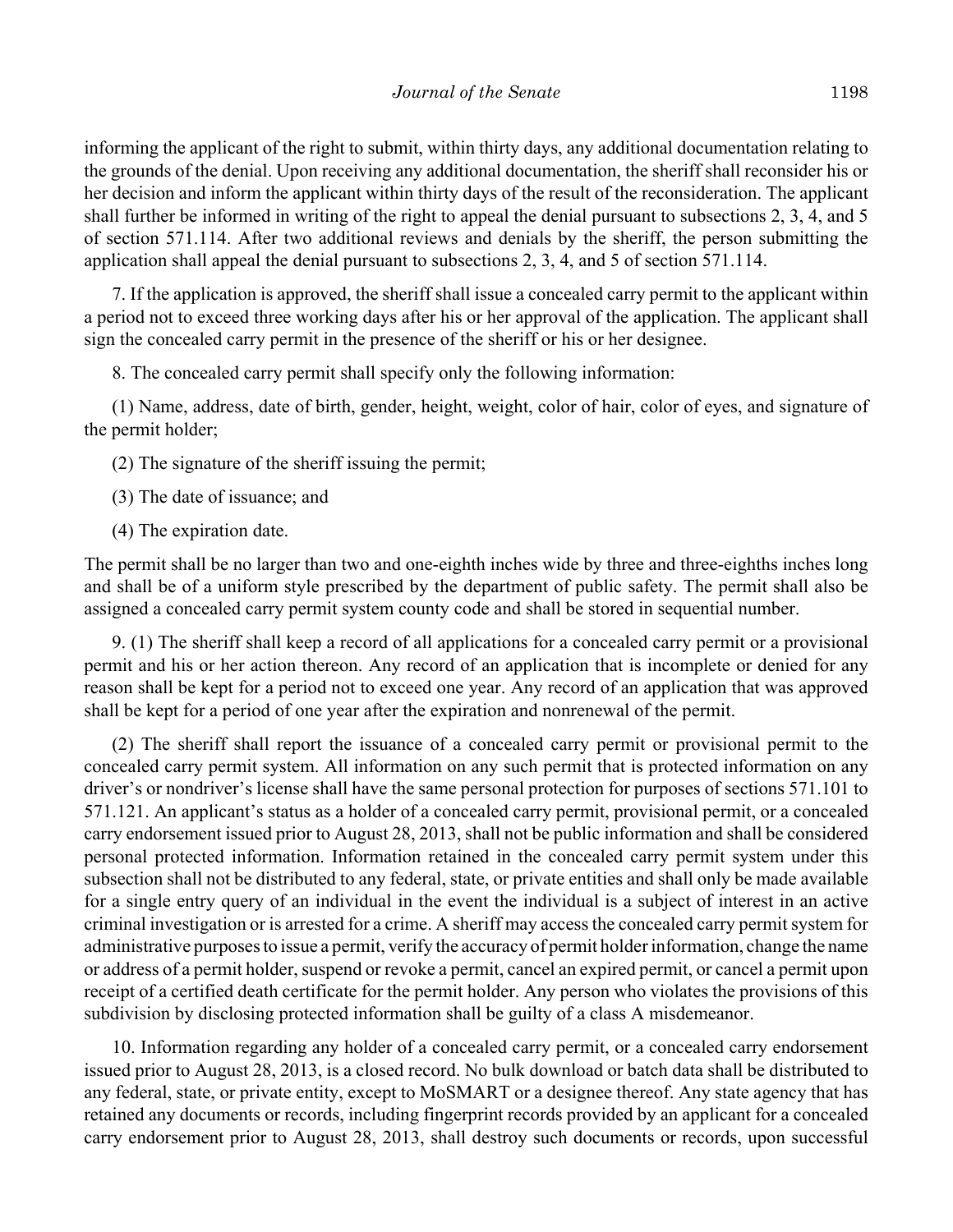issuance of a permit.

11. For processing an application for a concealed carry permit pursuant to sections 571.101 to 571.121, the sheriff in each county shall charge a nonrefundable fee not to exceed one hundred dollars which shall be paid to the treasury of the county to the credit of the sheriff's revolving fund. This fee shall include the cost to reimburse the Missouri state highway patrol for the costs of fingerprinting and criminal background checks. An additional fee shall be added to each credit card, debit card, or other electronic transaction equal to the charge paid by the state or the applicant for the use of the credit card, debit card, or other electronic payment method by the applicant.

12. For processing a renewal for a concealed carry permit pursuant to sections 571.101 to 571.121, the sheriff in each county shall charge a nonrefundable fee not to exceed fifty dollars which shall be paid to the treasury of the county to the credit of the sheriff's revolving fund.

13. For the purposes of sections 571.101 to 571.121, the term "sheriff" shall include the sheriff of any county or city not within a county or his or her designee and in counties of the first classification the sheriff may designate the chief of police of any city, town, or municipality within such county.

14. For the purposes of this chapter, "concealed carry permit" shall include any concealed carry endorsement issued by the department of revenue before January 1, 2014, and any concealed carry document issued by any sheriff or under the authority of any sheriff after December 31, 2013.

571.107. 1. A concealed carry permit issued pursuant to sections 571.101 to 571.121, a valid concealed carry endorsement issued prior to August 28, 2013, or a concealed carry endorsement or permit issued by another state or political subdivision of another state shall authorize the person in whose name the permit or endorsement is issued to carry concealed firearms on or about his or her person or vehicle throughout the state. No concealed carry permit issued pursuant to sections 571.101 to 571.121, valid concealed carry endorsement issued prior to August 28, 2013, or a concealed carry endorsement or permit issued by another state or political subdivision of another state shall authorize any person to carry concealed firearms into:

(1) Any police, sheriff, or highway patrol office or station without the consent of the chief law enforcement officer in charge of that office or station. Possession of a firearm in a vehicle on the premises of the office or station shall not be a criminal offense so long as the firearm is not removed from the vehicle or brandished while the vehicle is on the premises;

(2) Within twenty-five feet of any polling place on any election day. Possession of a firearm in a vehicle on the premises of the polling place shall not be a criminal offense so long as the firearm is not removed from the vehicle or brandished while the vehicle is on the premises;

(3) The facility of any adult or juvenile detention or correctional institution, prison or jail. Possession of a firearm in a vehicle on the premises of any adult, juvenile detention, or correctional institution, prison or jail shall not be a criminal offense so long as the firearm is not removed from the vehicle or brandished while the vehicle is on the premises;

(4) Any courthouse solely occupied by the circuit, appellate or supreme court, or any courtrooms, administrative offices, libraries or other rooms of any such court whether or not such court solely occupies the building in question. This subdivision shall also include, but not be limited to, any juvenile, family, drug, or other court offices, any room or office wherein any of the courts or offices listed in this subdivision are temporarily conducting any business within the jurisdiction of such courts or offices, and such other locations in such manner as may be specified by supreme court rule pursuant to subdivision (6) of this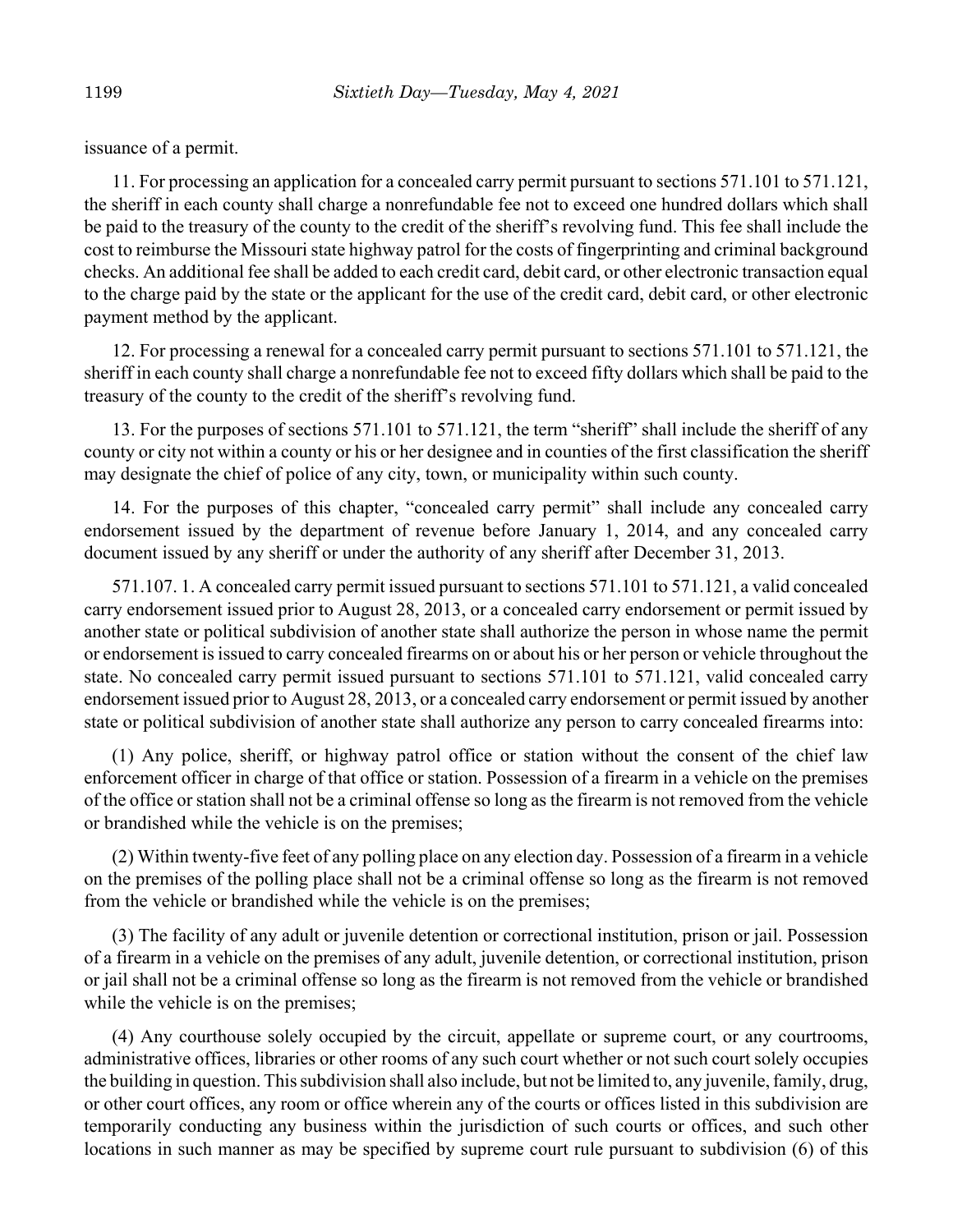subsection. Nothing in this subdivision shall preclude those persons listed in subdivision (1) of subsection 2 of section 571.030 while within their jurisdiction and on duty, those persons listed in subdivisions (2), (4), and (10) of subsection 2 of section 571.030, or such other persons who serve in a law enforcement capacity for a court as may be specified by supreme court rule pursuant to subdivision (6) of this subsection from carrying a concealed firearm within any of the areas described in this subdivision. Possession of a firearm in a vehicle on the premises of any of the areas listed in this subdivision shall not be a criminal offense so long as the firearm is not removed from the vehicle or brandished while the vehicle is on the premises;

(5) Any meeting of the governing body of a unit of local government; or any meeting of the general assembly or a committee of the general assembly, except that nothing in this subdivision shall preclude a member of the body holding a valid concealed carry permit or endorsement from carrying a concealed firearm at a meeting of the body which he or she is a member. Possession of a firearm in a vehicle on the premises shall not be a criminal offense so long as the firearm is not removed from the vehicle or brandished while the vehicle is on the premises. Nothing in this subdivision shall preclude a member of the general assembly, a full-time employee of the general assembly employed under Section 17, Article III, Constitution of Missouri, legislative employees of the general assembly as determined under section 21.155, or statewide elected officials and their employees, holding a valid concealed carry permit or endorsement, from carrying a concealed firearm in the state capitol building or at a meeting whether of the full body of a house of the general assembly or a committee thereof, that is held in the state capitol building;

(6) The general assembly, supreme court, county or municipality may by rule, administrative regulation, or ordinance prohibit or limit the carrying of concealed firearms by permit or endorsement holders in that portion of a building owned, leased or controlled by that unit of government. Any portion of a building in which the carrying of concealed firearms is prohibited or limited shall be clearly identified by signs posted at the entrance to the restricted area. The statute, rule or ordinance shall exempt any building used for public housing by private persons, highways or rest areas, firing ranges, and private dwellings owned, leased, or controlled by that unit of government from any restriction on the carrying or possession of a firearm. The statute, rule or ordinance shall not specify any criminal penalty for its violation but may specify that persons violating the statute, rule or ordinance may be denied entrance to the building, ordered to leave the building and if employees of the unit of government, be subjected to disciplinary measures for violation of the provisions of the statute, rule or ordinance. The provisions of this subdivision shall not apply to any other unit of government;

(7) Any establishment licensed to dispense intoxicating liquor for consumption on the premises, which portion is primarily devoted to that purpose, without the consent of the owner or manager. The provisions of this subdivision shall not apply to the licensee of said establishment. The provisions of this subdivision shall not apply to any bona fide restaurant open to the general public having dining facilities for not less than fifty persons and that receives at least fifty-one percent of its gross annual income from the dining facilities by the sale of food. This subdivision does not prohibit the possession of a firearm in a vehicle on the premises of the establishment and shall not be a criminal offense so long as the firearm is not removed from the vehicle or brandished while the vehicle is on the premises. Nothing in this subdivision authorizes any individual who has been issued a concealed carry permit or endorsement to possess any firearm while intoxicated;

(8) Any area of an airport to which access is controlled by the inspection of persons and property. Possession of a firearm in a vehicle on the premises of the airport shall not be a criminal offense so long as the firearm is not removed from the vehicle or brandished while the vehicle is on the premises;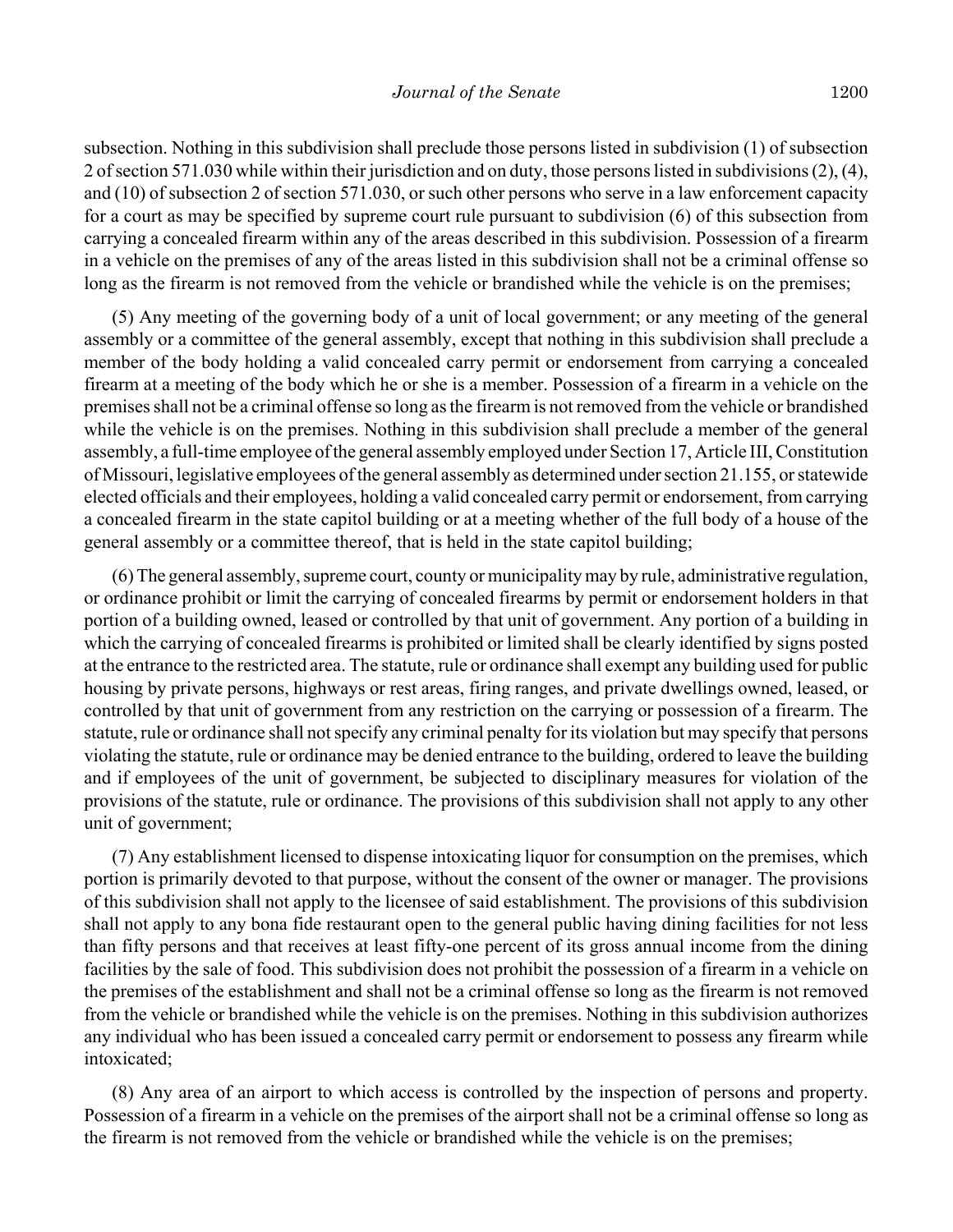(9) Any place where the carrying of a firearm is prohibited by federal law;

(10) Any higher education institution or elementary or secondary school facility without the consent of the governing body of the higher education institution or a school official or the district school board, unless the person with the concealed carry endorsement or permit is a teacher or administrator of an elementary or secondary school who has been designated by his or her school district as a school protection officer and is carrying a firearm in a school within that district, in which case no consent is required. Possession of a firearm in a vehicle on the premises of any higher education institution or elementary or secondary school facility shall not be a criminal offense so long as the firearm is not removed from the vehicle or brandished while the vehicle is on the premises;

(11) Any portion of a building used as a child care facility without the consent of the manager. Nothing in this subdivision shall prevent the operator of a child care facility in a family home from owning or possessing a firearm or a concealed carry permit or endorsement;

(12) Any riverboat gambling operation accessible by the public without the consent of the owner or manager pursuant to rules promulgated by the gaming commission. Possession of a firearm in a vehicle on the premises of a riverboat gambling operation shall not be a criminal offense so long as the firearm is not removed from the vehicle or brandished while the vehicle is on the premises;

(13) Any gated area of an amusement park. Possession of a firearm in a vehicle on the premises of the amusement park shall not be a criminal offense so long as the firearm is not removed from the vehicle or brandished while the vehicle is on the premises;

(14) [Any church or other place of religious worship without the consent of the minister or person or persons representing the religious organization that exercises control over the place of religious worship. Possession of a firearm in a vehicle on the premises shall not be a criminal offense so long as the firearm is not removed from the vehicle or brandished while the vehicle is on the premises;

(15)] Any private property whose owner has posted the premises as being off-limits to concealed firearms by means of one or more signs displayed in a conspicuous place of a minimum size of eleven inches by fourteen inches with the writing thereon in letters of not less than one inch. The owner, business or commercial lessee, manager of a private business enterprise, or any other organization, entity, or person may prohibit persons holding a concealed carry permit or endorsement from carrying concealed firearms on the premises and may prohibit employees, not authorized by the employer, holding a concealed carry permit or endorsement from carrying concealed firearms on the property of the employer. If the building or the premises are open to the public, the employer of the business enterprise shall post signs on or about the premises if carrying a concealed firearm is prohibited. Possession of a firearm in a vehicle on the premises shall not be a criminal offense so long as the firearm is not removed from the vehicle or brandished while the vehicle is on the premises. An employer may prohibit employees or other persons holding a concealed carry permit or endorsement from carrying a concealed firearm in vehicles owned by the employer;

[(16)] **(15)** Any sports arena or stadium with a seating capacity of five thousand or more. Possession of a firearm in a vehicle on the premises shall not be a criminal offense so long as the firearm is not removed from the vehicle or brandished while the vehicle is on the premises;

[(17)] **(16)** Any hospital accessible by the public. Possession of a firearm in a vehicle on the premises of a hospital shall not be a criminal offense so long as the firearm is not removed from the vehicle or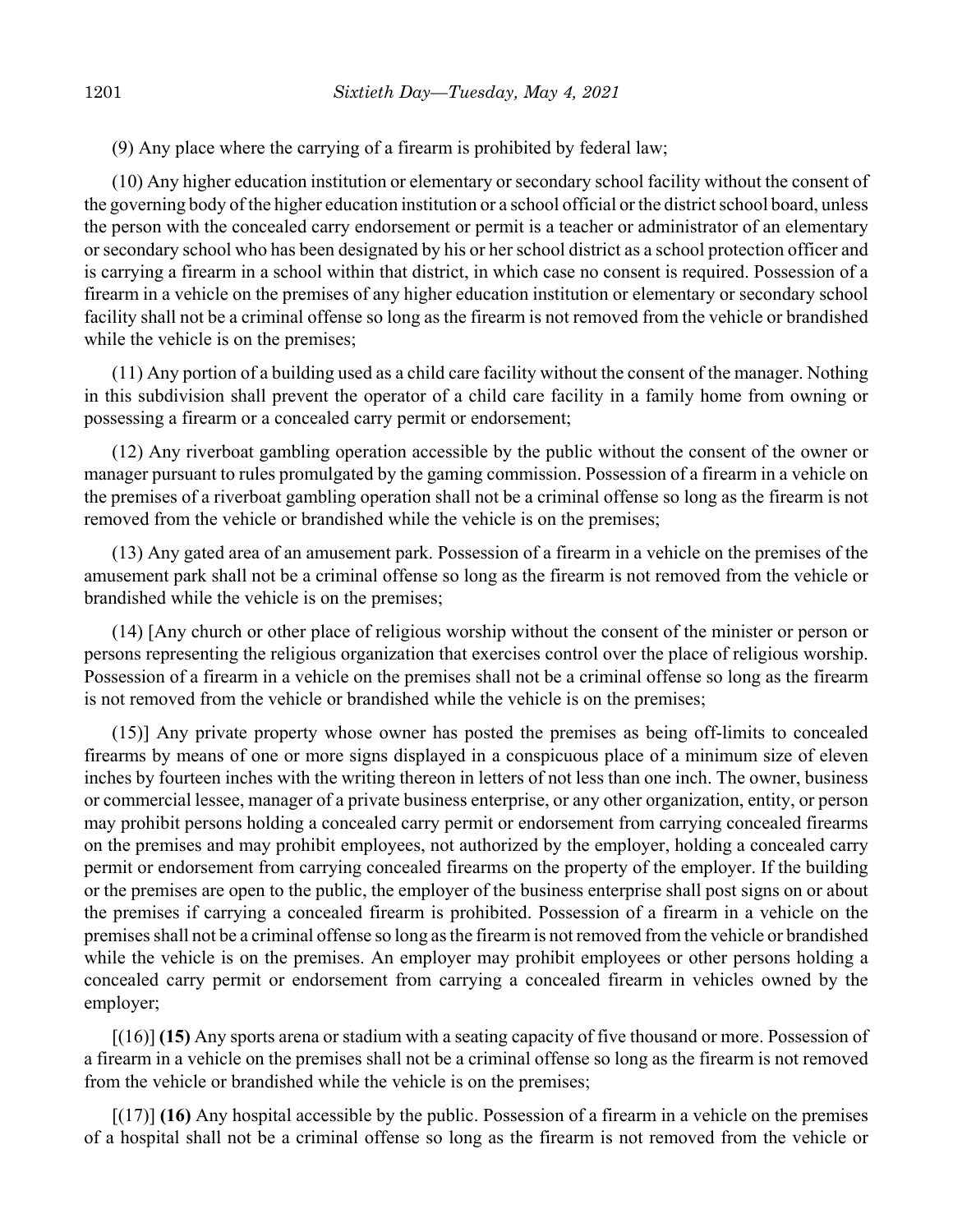brandished while the vehicle is on the premises.

2. Carrying of a concealed firearm in a location specified in subdivisions (1) to (17) of subsection 1 of this section by any individual who holds a concealed carry permit issued pursuant to sections 571.101 to 571.121, or a concealed carry endorsement issued prior to August 28, 2013, shall not be a criminal act but may subject the person to denial to the premises or removal from the premises. If such person refuses to leave the premises and a peace officer is summoned, such person may be issued a citation for an amount not to exceed one hundred dollars for the first offense. If a second citation for a similar violation occurs within a six-month period, such person shall be fined an amount not to exceed two hundred dollars and his or her permit, and, if applicable, endorsement to carry concealed firearms shall be suspended for a period of one year. If a third citation for a similar violation is issued within one year of the first citation, such person shall be fined an amount not to exceed five hundred dollars and shall have his or her concealed carry permit, and, if applicable, endorsement revoked and such person shall not be eligible for a concealed carry permit for a period of three years. Upon conviction of charges arising from a citation issued pursuant to this subsection, the court shall notify the sheriff of the county which issued the concealed carry permit, or, if the person is a holder of a concealed carry endorsement issued prior to August 28, 2013, the court shall notify the sheriff of the county which issued the certificate of qualification for a concealed carry endorsement and the department of revenue. The sheriff shall suspend or revoke the concealed carry permit or, if applicable, the certificate of qualification for a concealed carry endorsement. If the person holds an endorsement, the department of revenue shall issue a notice of such suspension or revocation of the concealed carry endorsement and take action to remove the concealed carry endorsement from the individual's driving record. The director of revenue shall notify the licensee that he or she must apply for a new license pursuant to chapter 302 which does not contain such endorsement. The notice issued by the department of revenue shall be mailed to the last known address shown on the individual's driving record. The notice is deemed received three days after mailing."; and"; and

Further amend said bill by amending the title, enacting clause, and intersectional references accordingly.

HOUSE AMENDMENT NO. 3 TO HOUSE AMENDMENT NO. 11

Amend House Amendment No. 11 to House Committee Substitute for Senate Substitute No. 2 for Senate Bill No. 26, Page 1, Line 1, by inserting after the phrase "Senate Bill No. 26," the following:

"Page 1, Section 67.030, Line 14, by inserting after all of said section and line the following:

"**67.301. 1. Notwithstanding any provision to the contrary, no city, county, town, village, or political subdivision shall adopt or enforce any ordinance, order, or regulation that:**

**(1) Requires a permit for the installation or use of a battery-charged fence in addition to an alarm system permit issued by such city, county, town, village, or political subdivision;**

**(2) Imposes installation or operational requirements for the battery-charged fence that do not comply with either:**

**(a) The standards set by the International Electrotechnical Commission, as published June 29, 2018; or**

**(b) The requirements of the definition of a "battery-charged fence" under subsection 2 of this section; or**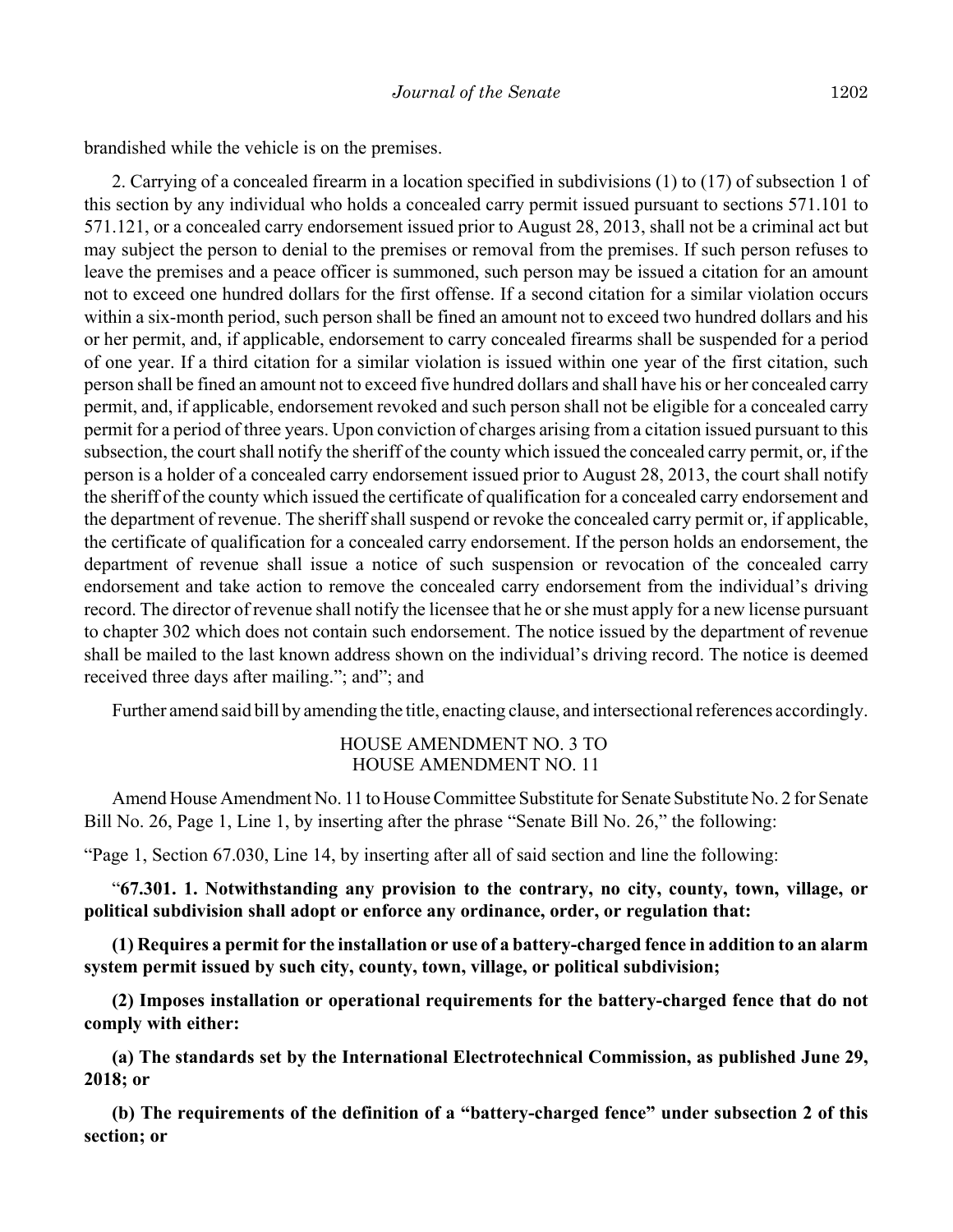**(3) Prohibits the installation or use of a battery-charged fence.**

**2. As used in this section, the following terms mean:**

**(1) "Alarm system", an alarm system for which a permit may be issued by a political subdivision;**

**(2) "Battery-charged fence", a fence that:**

**(a) Interfaces with an alarm system in a manner that enables the fence to cause the connected alarm system to transmit a signal intended to summon law enforcement in response to a burglary;**

**(b) Is located on property that is not designated by a city, county, town, village, or political subdivision for residential use;**

**(c) Has an energizer that is powered by a commercial storage battery that is no more than twelve volts of direct current and that periodically delivers voltage impulses to the fence;**

**(d) Produces an electric charge that does not exceed energizer characteristics set for electric fence energizers by the International Electrotechnical Commission, as published in the Commission's standard on June 29, 2018;**

**(e) Is completely surrounded by a nonelectric perimeter fence or wall that is no less than five feet in height;**

**(f) Is no more than ten feet in height or, if part of a nonelectric fence or wall, no more than two feet higher than the nonelectric fence or wall, whichever is higher; and**

**(g) Is marked with conspicuous warning signs that are located on the battery-charged fence at intervals no more than sixty feet apart and that read "WARNING: ELECTRIC FENCE".**

**3. Upon installation of a battery-charged fence, an installer shall deliver written notice to the chief administrator of the city, county, town, village, or political subdivision that:**

**(1) States that the battery-charged fence was installed;**

**(2) States the street address of the battery-charged fence; and**

**(3) Includes a certification that the battery-charged fence satisfies the definition of a "batterycharged fence" under subsection 2 of this section and the standards for electric fence energizers set by the International Electrotechnical Commission, as published in the Commission's standard on June 29, 2018.**"; and

Further amend said bill,"; and

Further amend said bill by amending the title, enacting clause, and intersectional references accordingly.

#### HOUSE AMENDMENT NO. 11

Amend House Committee Substitute for Senate Substitute No. 2 for Senate Bill No. 26, Page 2, Section 84.400, Line 14, by inserting after all of said section and line the following:

"**542.525. No employee of a state agency or a political subdivision of the state shall place any surveillance camera or game camera on private property without first obtaining consent from the landowner or the landowner's designee; a search warrant as required under Article I, Section 15 of the Constitution of Missouri or the fourth and fourteenth amendments of the Constitution of the**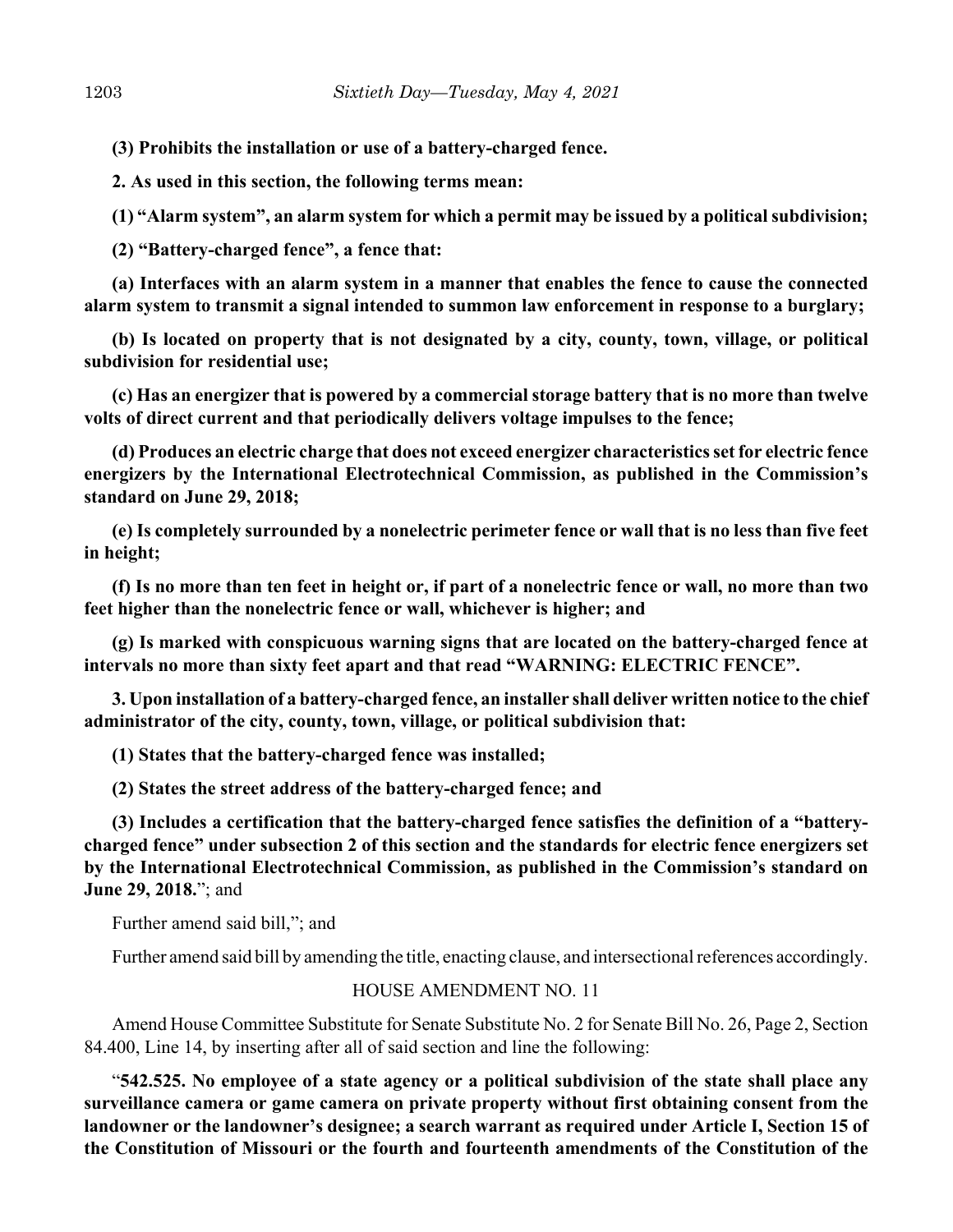*Journal of the Senate* 1204

**United States; or permission from the highest ranking law enforcement chief or officer of the agency or political subdivision, provided that permission of the highest ranking law enforcement chief or officer of the agency or political subdivision is valid only when the camera is facing a location that is open to public access or use and the camera is located within one hundred feet of the intended surveillance location.**"; and

Further amend said bill by amending the title, enacting clause, and intersectional references accordingly.

# HOUSE AMENDMENT NO. 12

Amend House Committee Substitute for Senate Substitute No. 2 for Senate Bill No. 26, Page 2, Section 557.045, Line 15, by inserting after said section and line the following:

# "**570.035. 1. As used in this section, the following terms mean:**

**(1) "Internet or network site", any identifiable site on the internet or on a network including, but not limited to:**

**(a) A website or other similar site on the world wide web;**

**(b) A site that is identifiable through a uniform resource locator;**

**(c) A site on a network that is owned, operated, administered, or controlled by a provider of internet service;**

**(d) An electronic bulletin board;**

**(e) A list server;**

**(f) A newsgroup; or**

**(g) A chat room;**

**(2) "Merchant", an owner or operator, and the agent, consignee, employee, lessee, or officer of an owner or operator, of any merchant's premises.**

**2. A person commits the offense of organized retail theft if he or she, while alone or with any other person or persons, commits a series of thefts of retail merchandise against one or more merchants either on the premises of a merchant or through the use of an internet or network site in this state with the intent to:**

**(1) Return the merchandise to the merchant for value; or**

**(2) Resell, trade, or barter the merchandise for value in any manner including, but not limited to, through the use of an internet or network site.**

**3. The offense of organized retail theft is a class C felony if the aggregated value of the property or services involved in all thefts committed in the organized retail theft in this state during a period of one hundred twenty days is no less than one thousand five hundred dollars and no more than ten thousand dollars.**

**4. The offense of organized retail theft is a class B felony if the aggregated value of the property or services involved in all thefts committed in the organized retail theft in this state during a period of one hundred twenty days is ten thousand dollars or more.**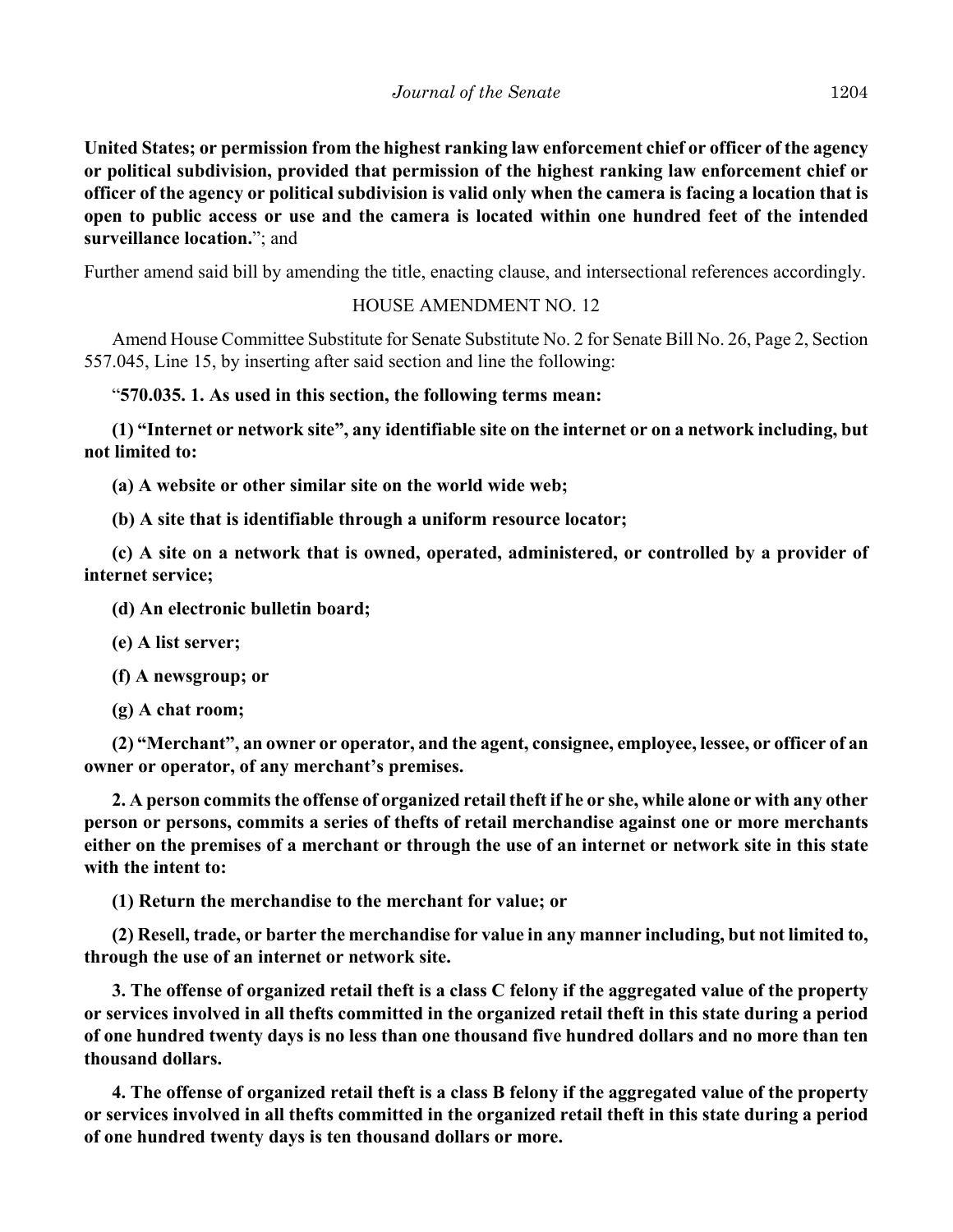**5. In addition to any other penalty, the court shall order a person who violates this section to pay restitution.**

**6. For the purposes of this section, in determining the aggregated value of the property or services involved in all thefts committed in the organized retail theft in this state during a period of one hundred twenty days:**

**(1) The amount involved in a single theft shall be deemed to be the highest value, by any reasonable standard, of the property or services that are obtained; and**

**(2) The amounts involved in all thefts committed by all participants in the organized retail theft shall be aggregated.**

**7. In any prosecution for a violation of this section, the violation shall be deemed to have been committed and may be prosecuted in any jurisdiction in this state in which any theft committed by any participant in the organized retail theft was committed regardless of whether the defendant was ever physically present in such jurisdiction.**"; and

Further amend said bill by amending the title, enacting clause, and intersectional references accordingly.

# HOUSE AMENDMENT NO. 13

Amend House Committee Substitute for Senate Substitute No. 2 for Senate Bill No. 26, Page 4, Section 574.085, Line 22, by inserting after said section and line the following:

"575.150. 1. A person commits the offense of resisting or interfering with arrest, detention, or stop if he or she knows or reasonably should know that a law enforcement officer is making an arrest or attempting to lawfully detain or stop an individual or vehicle, and for the purpose of preventing the officer from effecting the arrest, stop or detention, he or she:

(1) Resists the arrest, stop or detention of such person by using or threatening the use of violence or physical force or by fleeing from such officer; or

(2) Interferes with the arrest, stop or detention of another person by using or threatening the use of violence, physical force or physical interference.

2. This section applies to:

(1) Arrests, stops, or detentions, with or without warrants;

(2) Arrests, stops, or detentions, for any offense, infraction, or ordinance violation; and

(3) Arrests for warrants issued by a court or a probation and parole officer.

3. A person is presumed to be fleeing a vehicle stop if he or she continues to operate a motor vehicle after he or she has seen or should have seen clearly visible emergency lights or has heard or should have heard an audible signal emanating from the law enforcement vehicle pursuing him or her. **Nothing in this section shall be construed to require the state to prove in a prosecution against a defendant that the defendant knew why he or she was being stopped, detained, or arrested.**

4. It is no defense to a prosecution pursuant to subsection 1 of this section that the law enforcement officer was acting unlawfully in making the arrest. However, nothing in this section shall be construed to bar civil suits for unlawful arrest.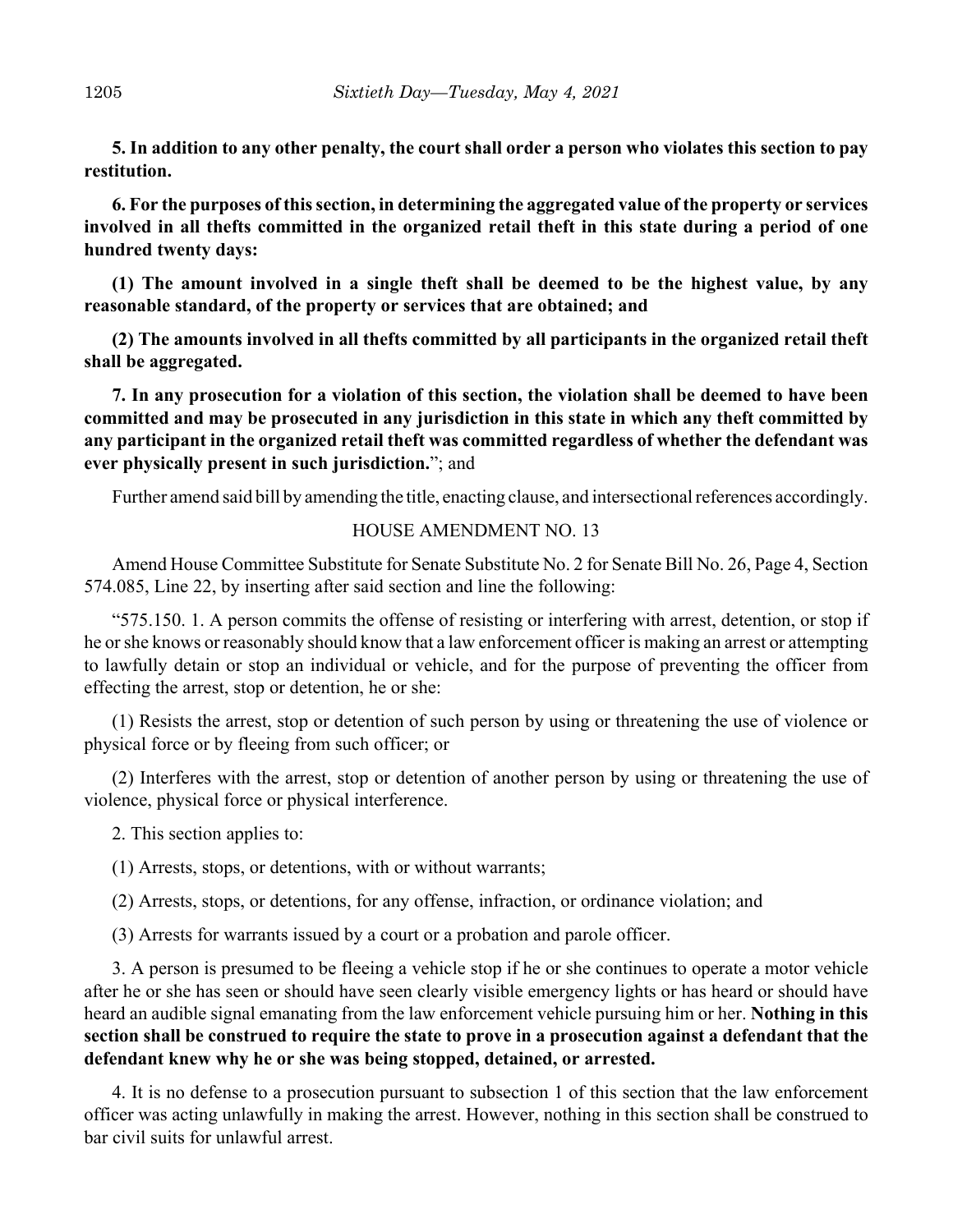5. The offense of resisting or interfering with an arrest is a class E felony for an arrest for a:

(1) Felony;

(2) Warrant issued for failure to appear on a felony case; or

(3) Warrant issued for a probation violation on a felony case.

The offense of resisting an arrest, detention or stop in violation of subdivision (1) or (2) of subsection 1 of this section is a class A misdemeanor, unless the person fleeing creates a substantial risk of serious physical injury or death to any person, in which case it is a class E felony.

**575.151. 1. A person commits the offense of resisting arrest by fleeing in or on a motor vehicle if he or she resists an arrest, a stop, or a detention by fleeing in or on a motor vehicle from a law enforcement officer and, during the course of fleeing, drives at a speed or in a manner that demonstrates a disregard for the safety of any person or property, including that of the pursuing officer or other occupants of the fleeing vehicle.**

**2. A person commits the offense of aggravated resisting arrest by fleeing in or on a motor vehicle if he or she resists an arrest, a stop, or a detention by fleeing in or on a motor vehicle from a law enforcement officer and, during the course of fleeing, drives at a speed or in a manner that demonstrates a disregard for the safety of any person or property, including that of the pursuing officer or other occupants of the fleeing vehicle, and that results in serious bodily injury or death to another person, including any officer.**

**3. Nothing in this section shall be construed to require the state to prove in a prosecution against a defendant that the defendant knew why he or she was being stopped, detained, or arrested.**

**4**. **The offense of resisting arrest by fleeing in or on a motor vehicle is a class E felony, unless the person has been previously convicted under subsection 3 of this section, in which case it is a class D felony. The offense of aggravated resisting arrest by fleeing in or on a motor vehicle is a class D felony, unless the person has been previously convicted under subsection 2 of this section, in which case it is a class C felony.**"; and

Further amend said bill by amending the title, enacting clause, and intersectional references accordingly.

HOUSE AMENDMENT NO. 2 TO HOUSE AMENDMENT NO. 14

Amend House Amendment No. 14 to House Committee Substitute for Senate Substitute No. 2 for Senate Bill No. 26, Page 1, Line 5, by deleting the phrase "**or prosecuting attorney**" and inserting in lieu thereof the phrase "**prosecuting attorney; or circuit attorney**"; and

Further amend said amendment, Page 4, Line 33, by inserting after word "**children**" the words "**of the parents or guardians**"; and

Further amend said amendment, Page 5, Line 35, by inserting after the phrase "**attorney**" the phrase "**or circuit attorney**"; and

Further amend said bill by amending the title, enacting clause, and intersectional references accordingly.

HOUSE AMENDMENT NO. 3 TO HOUSE AMENDMENT NO. 14

Amend House Amendment No. 14 to House Committee Substitute for Senate Substitute No. 2 for Senate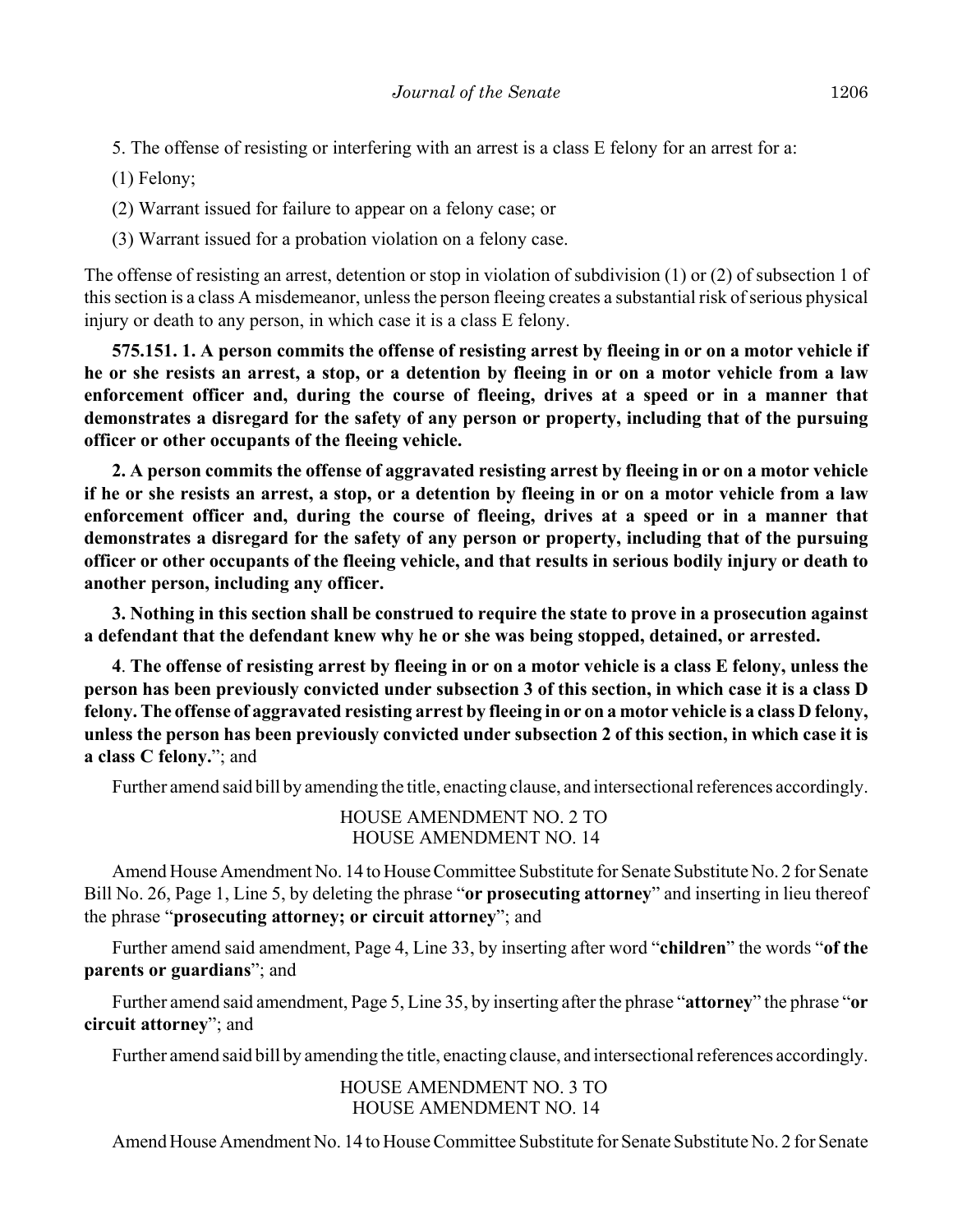Bill No. 26, Page 6, Line 43, by deleting said line and inserting in lieu thereof the following:

"**to 210.1286 shall be invalid and void.**

# **211.012. For purposes of this chapter, section 221.044, and the original jurisdiction of the juvenile court, a person shall not be considered a child if, at the time the alleged offense or violation was committed, the person was considered an adult according to then-existing law.**

211.181. 1. When a child is found by the court to come within the applicable provisions of subdivision (1) of subsection 1 of section 211.031, the court shall so decree and make a finding of fact upon which it exercises its jurisdiction over the child, and the court may, by order duly entered, proceed as follows:

(1) Place the child under supervision in his or her own home or in the custody of a relative or other suitable person after the court or a public agency or institution designated by the court conducts an investigation of the home, relative or person and finds such home, relative or person to be suitable and upon such conditions as the court may require;

(2) Commit the child to the custody of:

(a) A public agency or institution authorized by law to care for children or to place them in family homes; except that, such child may not be committed to the department of social services, division of youth services;

(b) Any other institution or agency which is authorized or licensed by law to care for children or to place them in family homes;

(c) An association, school or institution willing to receive the child in another state if the approval of the agency in that state which administers the laws relating to importation of children into the state has been secured; or

(d) The juvenile officer;

(3) Place the child in a family home;

(4) Cause the child to be examined and treated by a physician, psychiatrist or psychologist and when the health or condition of the child requires it, cause the child to be placed in a public or private hospital, clinic or institution for treatment and care; except that, nothing contained herein authorizes any form of compulsory medical, surgical, or psychiatric treatment of a child whose parents or guardian in good faith are providing other remedial treatment recognized or permitted under the laws of this state;

(5) The court may order, pursuant to subsection 2 of section 211.081, that the child receive the necessary services in the least restrictive appropriate environment including home and community-based services, treatment and support, based on a coordinated, individualized treatment plan. The individualized treatment plan shall be approved by the court and developed by the applicable state agencies responsible for providing or paying for any and all appropriate and necessary services, subject to appropriation, and shall include which agencies are going to pay for and provide such services. Such plan must be submitted to the court within thirty days and the child's family shall actively participate in designing the service plan for the child;

(6) The department of social services, in conjunction with the department of mental health, shall apply to the United States Department of Health and Human Services for such federal waivers as required to provide services for such children, including the acquisition of community-based services waivers.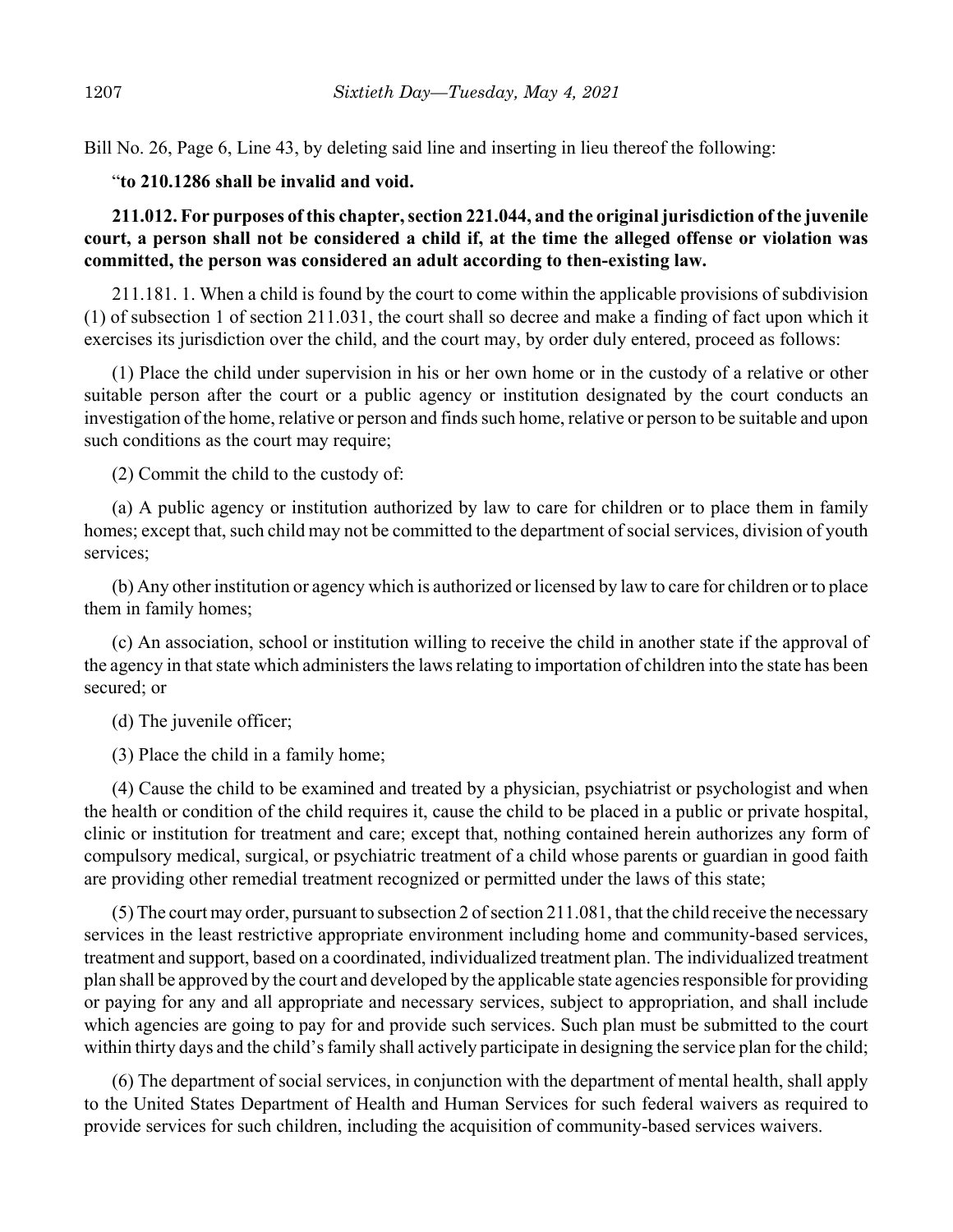2. When a child is found by the court to come within the provisions of subdivision (2) of subsection 1 of section 211.031, the court shall so decree and upon making a finding of fact upon which it exercises its jurisdiction over the child, the court may, by order duly entered, proceed as follows:

(1) Place the child under supervision in his or her own home or in custody of a relative or other suitable person after the court or a public agency or institution designated by the court conducts an investigation of the home, relative or person and finds such home, relative or person to be suitable and upon such conditions as the court may require;

(2) Commit the child to the custody of:

(a) A public agency or institution authorized by law to care for children or place them in family homes; except that, a child may be committed to the department of social services, division of youth services, only if he or she is presently under the court's supervision after an adjudication under the provisions of subdivision (2) or (3) of subsection 1 of section 211.031;

(b) Any other institution or agency which is authorized or licensed by law to care for children or to place them in family homes;

(c) An association, school or institution willing to receive it in another state if the approval of the agency in that state which administers the laws relating to importation of children into the state has been secured; or

(d) The juvenile officer;

(3) Place the child in a family home;

(4) Cause the child to be examined and treated by a physician, psychiatrist or psychologist and when the health or condition of the child requires it, cause the child to be placed in a public or private hospital, clinic or institution for treatment and care; except that, nothing contained herein authorizes any form of compulsory medical, surgical, or psychiatric treatment of a child whose parents or guardian in good faith are providing other remedial treatment recognized or permitted under the laws of this state;

(5) Assess an amount of up to ten dollars to be paid by the child to the clerk of the court.

Execution of any order entered by the court pursuant to this subsection, including a commitment to any state agency, may be suspended and the child placed on probation subject to such conditions as the court deems reasonable. After a hearing, probation may be revoked and the suspended order executed.

3. When a child is found by the court to come within the provisions of subdivision (3) of subsection 1 of section 211.031, the court shall so decree and make a finding of fact upon which it exercises its jurisdiction over the child, and the court may, by order duly entered, proceed as follows:

(1) Place the child under supervision in his or her own home or in custody of a relative or other suitable person after the court or a public agency or institution designated by the court conducts an investigation of the home, relative or person and finds such home, relative or person to be suitable and upon such conditions as the court may require; provided that, no child who has been adjudicated a delinquent by a juvenile court for committing or attempting to commit a sex-related offense which if committed by an adult would be considered a felony offense pursuant to chapter 566, including but not limited to rape, forcible sodomy, child molestation, and sexual abuse, and in which the victim was a child, shall be placed in any residence within one thousand feet of the residence of the abused child of that offense until the abused child reaches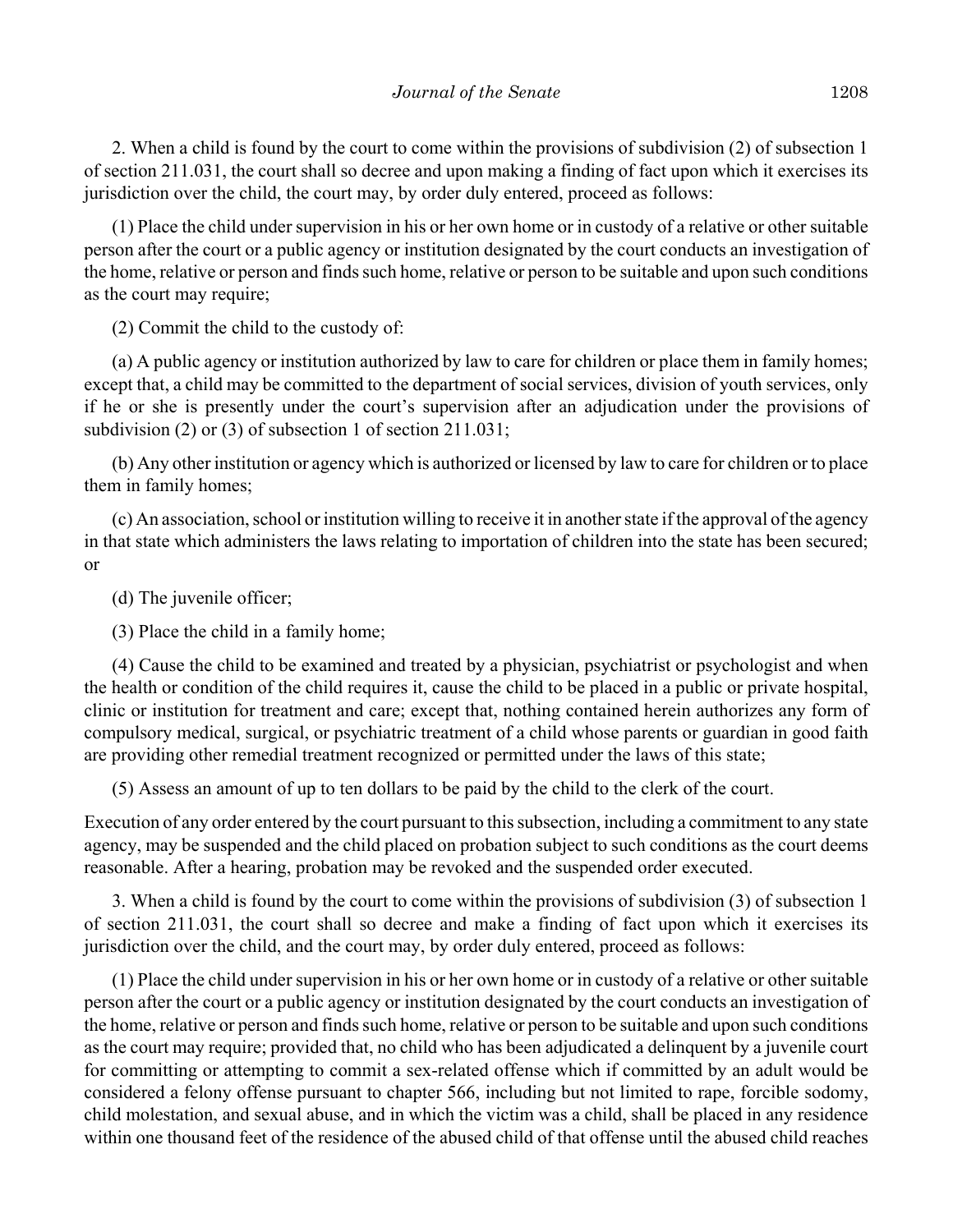the age of eighteen, and provided further that the provisions of this subdivision regarding placement within one thousand feet of the abused child shall not apply when the abusing child and the abused child are siblings or children living in the same home;

(2) Commit the child to the custody of:

(a) A public agency or institution authorized by law to care for children or to place them in family homes;

(b) Any other institution or agency which is authorized or licensed by law to care for children or to place them in family homes;

(c) An association, school or institution willing to receive it in another state if the approval of the agency in that state which administers the laws relating to importation of children into the state has been secured; or

(d) The juvenile officer;

(3) Beginning January 1, 1996, the court may make further directions as to placement with the division of youth services concerning the child's length of stay. The length of stay order may set forth a minimum review date;

(4) Place the child in a family home;

(5) Cause the child to be examined and treated by a physician, psychiatrist or psychologist and when the health or condition of the child requires it, cause the child to be placed in a public or private hospital, clinic or institution for treatment and care; except that, nothing contained herein authorizes any form of compulsory medical, surgical, or psychiatric treatment of a child whose parents or guardian in good faith are providing other remedial treatment recognized or permitted under the laws of this state;

(6) Suspend or revoke a state or local license or authority of a child to operate a motor vehicle;

(7) Order the child to make restitution or reparation for the damage or loss caused by his or her offense. In determining the amount or extent of the damage, the court may order the juvenile officer to prepare a report and may receive other evidence necessary for such determination. The child and his or her attorney shall have access to any reports which may be prepared, and shall have the right to present evidence at any hearing held to ascertain the amount of damages. Any restitution or reparation ordered shall be reasonable in view of the child's ability to make payment or to perform the reparation. The court may require the clerk of the circuit court to act as receiving and disbursing agent for any payment ordered;

(8) Order the child to a term of community service under the supervision of the court or of an organization selected by the court. Every person, organization, and agency, and each employee thereof, charged with the supervision of a child under this subdivision, or who benefits from any services performed as a result of an order issued under this subdivision, shall be immune from any suit by the child ordered to perform services under this subdivision, or any person deriving a cause of action from such child, if such cause of action arises from the supervision of the child's performance of services under this subdivision and if such cause of action does not arise from an intentional tort. A child ordered to perform services under this subdivision shall not be deemed an employee within the meaning of the provisions of chapter 287, nor shall the services of such child be deemed employment within the meaning of the provisions of chapter 288. Execution of any order entered by the court, including a commitment to any state agency, may be suspended and the child placed on probation subject to such conditions as the court deems reasonable. After a hearing,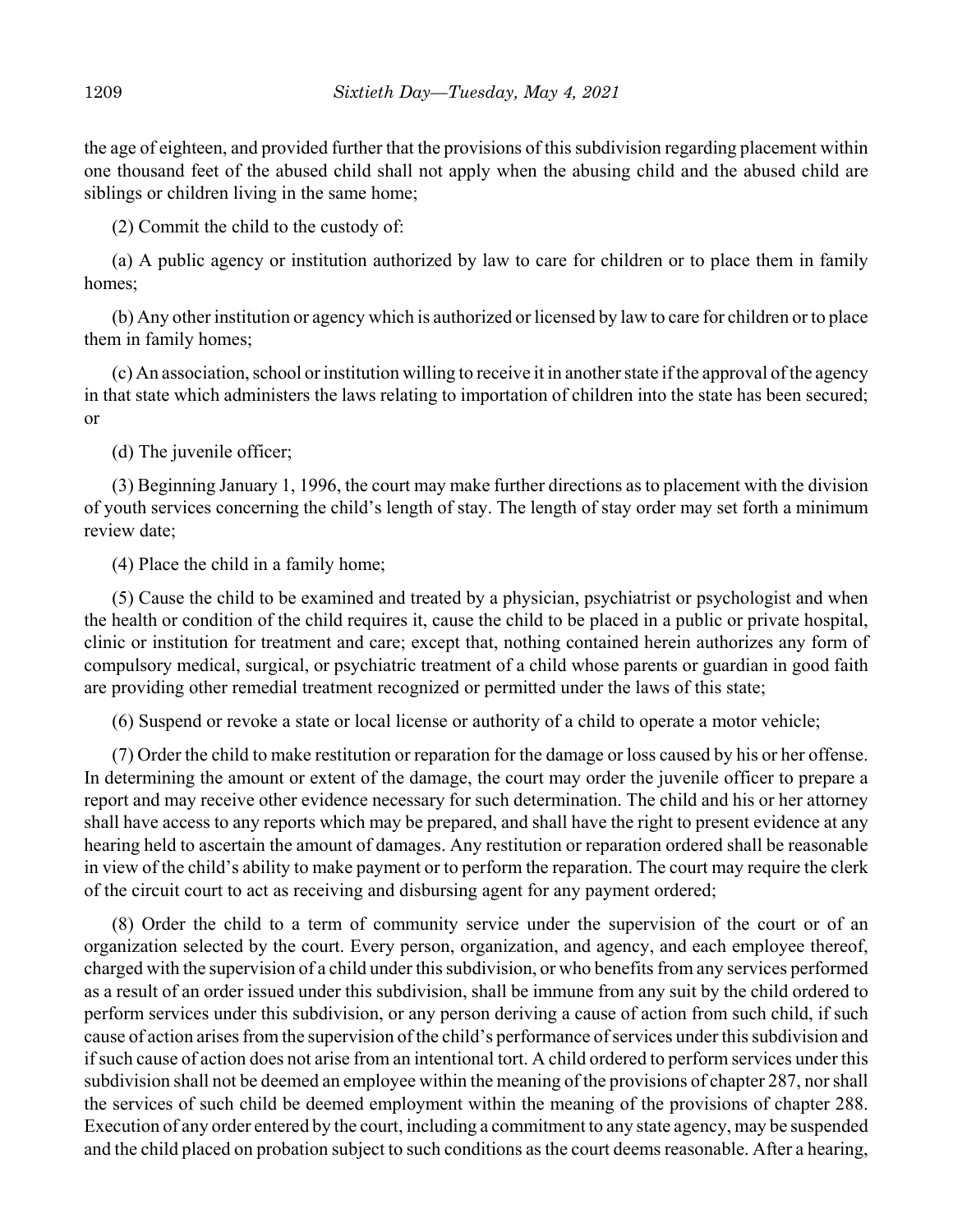probation may be revoked and the suspended order executed;

(9) When a child has been adjudicated to have violated a municipal ordinance or to have committed an act that would be a misdemeanor if committed by an adult, assess an amount of up to twenty-five dollars to be paid by the child to the clerk of the court; when a child has been adjudicated to have committed an act that would be a felony if committed by an adult, assess an amount of up to fifty dollars to be paid by the child to the clerk of the court.

4. Beginning January 1, 1996, the court may set forth in the order of commitment the minimum period during which the child shall remain in the custody of the division of youth services. No court order shall require a child to remain in the custody of the division of youth services for a period which exceeds the child's **[**eighteenth**] nineteenth** birth date except upon petition filed by the division of youth services pursuant to subsection 1 of section 219.021. In any order of commitment of a child to the custody of the division of youth services, the division shall determine the appropriate program or placement pursuant to subsection 3 of section 219.021. Beginning January 1, 1996, the department shall not discharge a child from the custody of the division of youth services before the child completes the length of stay determined by the court in the commitment order unless the committing court orders otherwise. The director of the division of youth services may at any time petition the court for a review of a child's length of stay commitment order, and the court may, upon a showing of good cause, order the early discharge of the child from the custody of the division of youth services. The division may discharge the child from the division of youth services without a further court order after the child completes the length of stay determined by the court or may retain the child for any period after the completion of the length of stay in accordance with the law.

5. When an assessment has been imposed under the provisions of subsection 2 or 3 of this section, the assessment shall be paid to the clerk of the court in the circuit where the assessment is imposed by court order, to be deposited in a fund established for the sole purpose of payment of judgments entered against children in accordance with section 211.185.

211.435. 1. **[**There is hereby created in the state treasury the**] A** "Juvenile Justice Preservation Fund"**[**, which**] is hereby established in each county's circuit court for the purpose of implementing and maintaining the expansion of juvenile court jurisdiction to eighteen years of age. The fund** shall consist of moneys collected under subsection 2 of this section and sections 488.315 and 558.003, any gifts, bequests, and donations, and any other moneys appropriated by the general assembly. **[**The state treasurer shall be custodian of the fund. In accordance with sections 30.170 and 30.180, the state treasurer may approve disbursements. The fund shall be a dedicated fund and, upon appropriation, moneys in the fund shall be distributed to the judicial circuits of the state based upon the increased workload created by sections 211.021 to 211.425 solely for the administration of the juvenile justice system. Notwithstanding the provisions of section 33.080 to the contrary, any moneys remaining in the fund at the end of the biennium shall not revert to the credit of the general revenue fund. The state treasurer shall invest moneys in the fund in the same manner as other funds are invested. Any interest and moneys earned on such investments shall be credited to the fund. The provisions of this subsection shall expire on August 28, 2024.**]**

2. For all traffic violations of any county ordinance or any violation of traffic laws of this state, including an infraction, in which a person has pled guilty, there shall be assessed as costs a surcharge in the amount of two dollars. No such surcharge shall be collected in any proceeding involving a violation of an ordinance or state law when the proceeding or defendant has been dismissed by the court or when costs are to be paid by the state, county, or municipality. Such surcharge shall be collected and disbursed by the clerk of the court as provided by sections 488.010 to 488.020. The surcharge collected under this section shall be **[**paid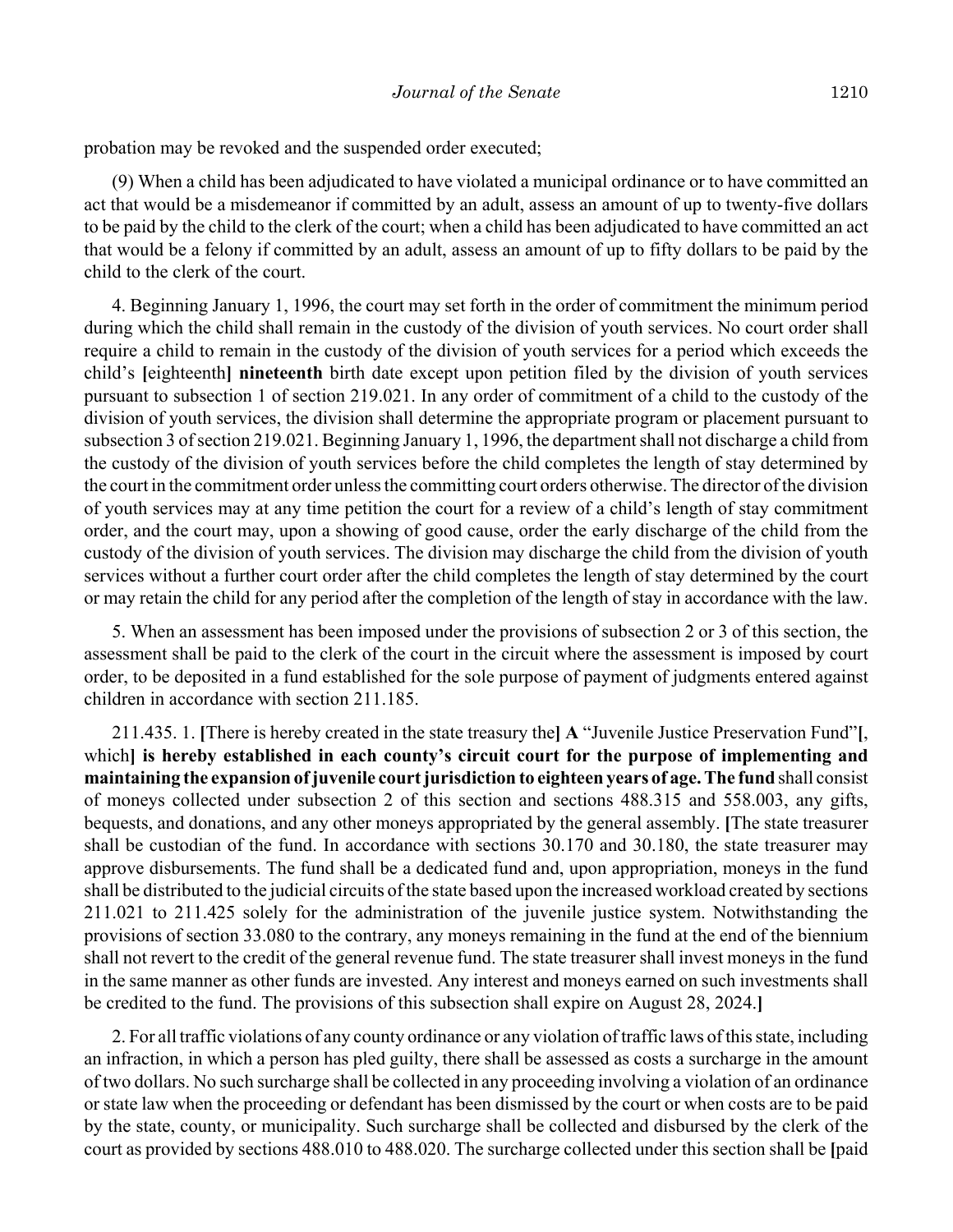into the state treasury to the credit of the**] payable to the county circuit court** juvenile justice preservation fund created in this section. **[**The provisions of this subsection shall expire if the provisions of subsection 1 of this section expire.**] Funds held by the state treasurer in the state juvenile justice preservation fund shall be payable and revert to the circuit court's juvenile justice preservation fund in the county of origination.**

**3. Expenditures from the county circuit court juvenile justice preservation fund shall be made at the discretion of the juvenile office for the circuit court and shall be used for the sole purpose of implementing and maintaining the expansion of juvenile court jurisdiction.**

**4. No moneys deposited in the juvenile justice preservation fund shall be expended for capital improvements.**

**5. To further promote the best interests of the children of the state of Missouri, moneys in the juvenile justice preservation fund shall not be used to replace or reduce the responsibilities of either the counties or the state to provide funding for existing and new juvenile treatment services as provided in this chapter and chapter 210 or funding as otherwise required by law.**

485.060. **1.** Each court reporter for a circuit judge shall receive an annual salary of twenty-six thousand nine hundred dollars beginning January 1, 1985, until December 31, 1985, and beginning January 1, 1986, an annual salary of thirty thousand dollars.

**2.** Such annual salary shall be modified by any salary adjustment provided by section 476.405**[**,**].**

**3. Beginning January 1, 2022, the annual salary, as modified under section 476.405, shall be adjusted upon meeting the minimum number of cumulative years of service as a court reporter with a circuit court of this state by the following schedule:**

**(1) For each court reporter with zero to five years of service: the annual salary shall be increased only by any salary adjustment provided by section 476.405;**

**(2) For each court reporter with six to ten years of service: the annual salary shall be increased by five and one-quarter percent;**

**(3) For each court reporter with eleven to fifteen years of service: the annual salary shall be increased by eight and one-quarter percent;**

**(4) For each court reporter with sixteen to twenty years of service: the annual salary shall be increased by eight and one-half percent; or**

**(5) For each court reporter with twenty-one or more years of service: the annual salary shall be increased by eight and three-quarters percent.**

**A court reporter may receive multiple adjustments under this subsection as his or her cumulative years of service increase, but only one percentage listed in subdivisions (1) to (5) of this subsection shall apply to the annual salary at a time.**

**4. Salaries shall be** payable in equal monthly installments on the certification of the judge of the court or division in whose court the reporter is employed. **[**When**] If** paid by the state**,** the salaries of such court reporters shall be paid in semimonthly or monthly installments, as designated by the commissioner of administration."; and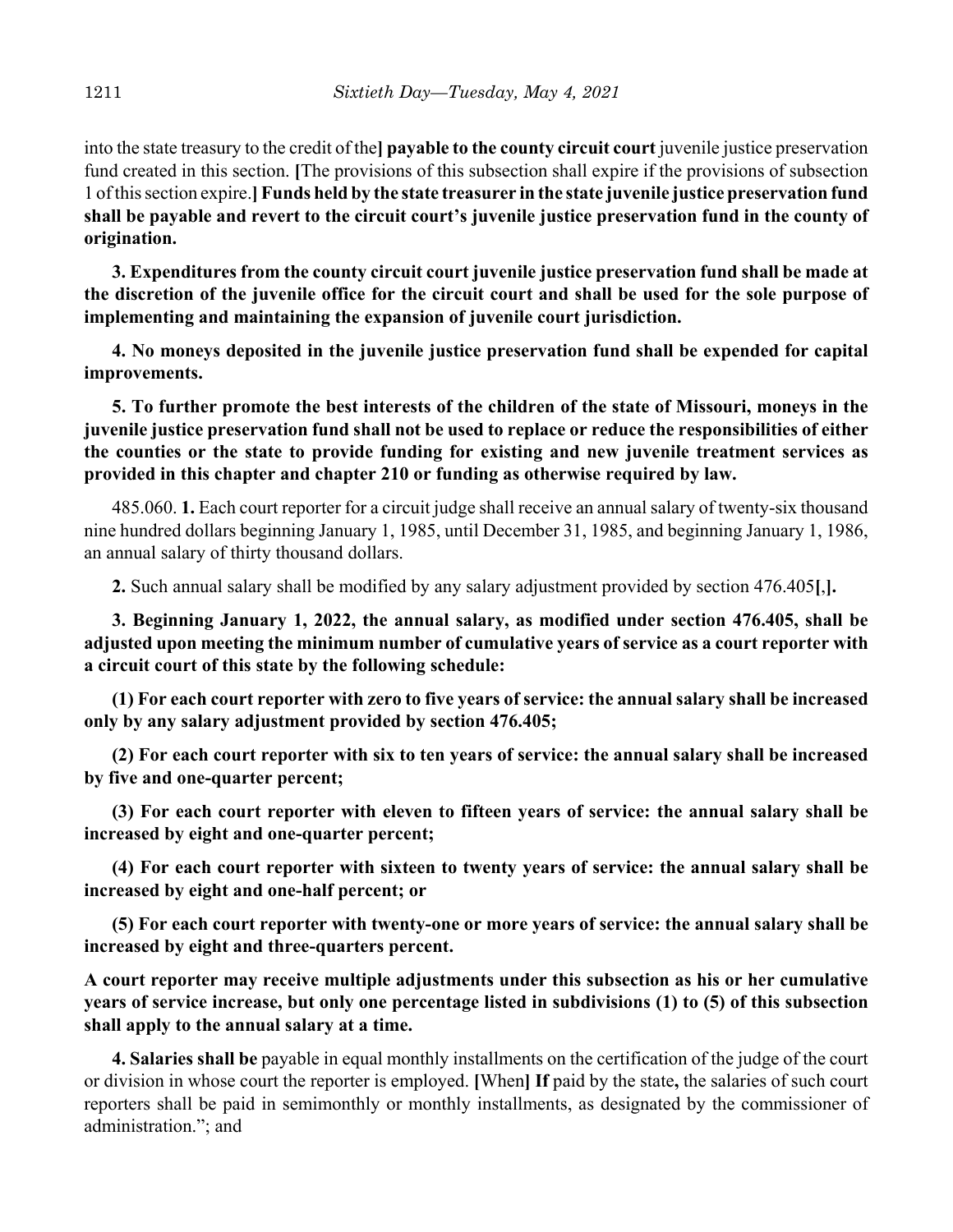Further amend said bill, Page 9, Section 590.502, Line 175, by inserting after all of said line the following:

"**[**211.438. Expanding services from seventeen years of age to eighteen years of age is a new service and shall not be effective until an appropriation sufficient to fund the expanded service is provided therefor.**]**

**[**211.439. The repeal and reenactment of sections 211.021, 211.031, 211.032, 211.033, 211.041, 211.061, 211.071, 211.073, 211.081, 211.091, 211.101, 211.161, 211.181, 211.321, 211.421, 211.425, 211.431, and 221.044 shall become effective on January 1, 2021.**]**

Section B. Because immediate action is necessary to expand services from seventeen years of age to eighteen years of age, the enactment of section 211.012, the repeal and reenactment of sections 211.181 and 211.435, and the repeal of sections 211.438 and 211.439 of section A of this act are deemed necessary for the immediate preservation of the public health, welfare, peace, and safety, and are hereby declared to be an emergency act within the meaning of the constitution, and the enactment of section 211.012, the repeal and reenactment of sections 211.181 and 211.435, and the repeal of sections 211.438 and 211.439 of section A of this act shall be in full force and effect upon its passage and approval."; and"; and

Further amend said bill by amending the title, enacting clause, and intersectional references accordingly.

HOUSE AMENDMENT NO. 4 TO HOUSE AMENDMENT NO. 14

Amend House Amendment No. 14 to House Committee Substitute for Senate Substitute No. 2 for Senate Bill No. 26, Page 6, Line 43, by deleting said line and inserting in lieu thereof the following:

#### "**to 210.1286 shall be invalid and void.**

304.155. 1. Any law enforcement officer within the officer's jurisdiction, or an officer of a government agency where that agency's real property is concerned, may authorize a towing company to remove to a place of safety:

(1) Any abandoned property on the right-of-way of:

(a) Any interstate highway or freeway in an urbanized area, left unattended for ten hours, or immediately if a law enforcement officer determines that the abandoned property is a serious hazard to other motorists, provided that commercial motor vehicles not hauling materials designated as hazardous under 49 U.S.C. 5103(a) may only be removed under this subdivision to a place of safety until the owner or owner's representative has had a reasonable opportunity to contact a towing company of choice;

(b) Any interstate highway or freeway outside of an urbanized area, left unattended for twenty-four hours, or after four hours if a law enforcement officer determines that the abandoned property is a serious hazard to other motorists, provided that commercial motor vehicles not hauling materials designated as hazardous under 49 U.S.C. 5103(a) may only be removed under this subdivision to a place of safety until the owner or owner's representative has had a reasonable opportunity to contact a towing company of choice;

(c) Any state highway other than an interstate highway or freeway in an urbanized area, left unattended for more than ten hours; or

(d) Any state highway other than an interstate highway or freeway outside of an urbanized area, left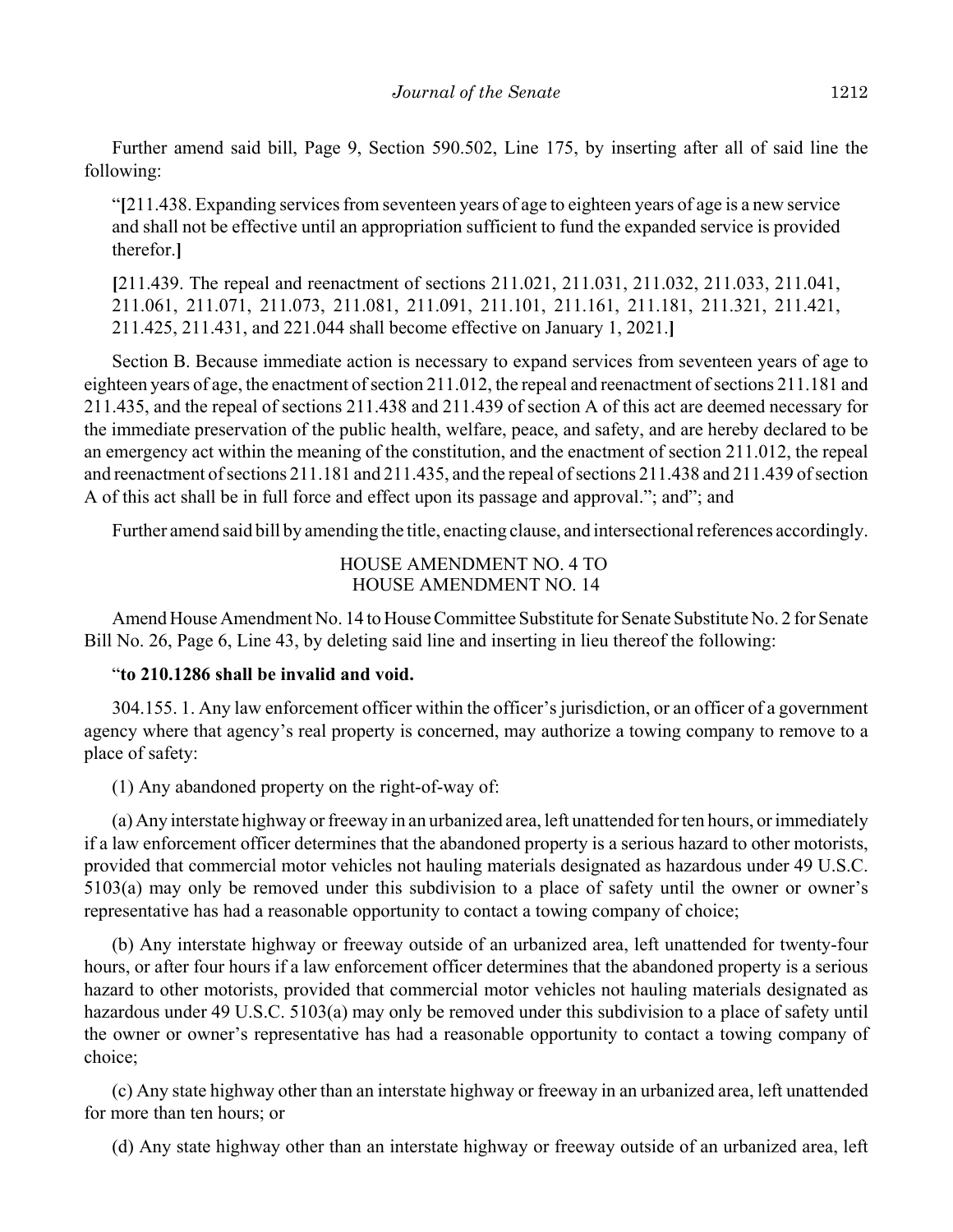unattended for more than twenty-four hours; provided that commercial motor vehicles not hauling waste designated as hazardous under 49 U.S.C. 5103(a) may only be removed under this subdivision to a place of safety until the owner or owner's representative has had a reasonable opportunity to contact a towing company of choice;

(2) Any unattended abandoned property illegally left standing upon any highway or bridge if the abandoned property is left in a position or under such circumstances as to obstruct the normal movement of traffic where there is no reasonable indication that the person in control of the property is arranging for its immediate control or removal;

(3) Any abandoned property which has been abandoned under section 577.080;

(4) Any abandoned property which has been reported as stolen or taken without consent of the owner;

(5) Any abandoned property for which the person operating such property is arrested for an alleged offense for which the officer takes the person into custody and where such person is unable to arrange for the property's **[**timely**]** removal **within forty-eight hours of such person's arrest**;

(6) Any abandoned property which due to any other state law or local ordinance is subject to towing because of the owner's outstanding traffic or parking violations;

(7) Any abandoned property left unattended in violation of a state law or local ordinance where signs have been posted giving notice of the law or where the violation causes a safety hazard;

(8) Any abandoned property illegally left standing on the waters of this state as defined in section 306.010 where the abandoned property is obstructing the normal movement of traffic, or where the abandoned property has been unattended for more than ten hours or is floating loose on the water; or

(9) Any abandoned property for which the person operating such property or vehicle eludes arrest for an alleged offense for which the officer would have taken the offender into custody.

2. The department of transportation or any law enforcement officer within the officer's jurisdiction may immediately remove any abandoned, unattended, wrecked, burned or partially dismantled property, spilled cargo or other personal property from the right-of-way of any interstate highway, freeway, or state highway if the abandoned property, cargo or personal property is creating a traffic hazard because of its position in relation to the interstate highway, freeway, or state highway. In the event the property creating a traffic hazard is a commercial motor vehicle, as defined in section 302.700, the department's authority under this subsection shall be limited to authorizing a towing company to remove the commercial motor vehicle to a place of safety, except that the owner of the commercial motor vehicle or the owner's designated representative shall have a reasonable opportunity to contact a towing company of choice. The provisions of this subsection shall not apply to vehicles transporting any material which has been designated as hazardous under Section 5103(a) of Title 49, U.S.C.

3. Any law enforcement agency authorizing a tow pursuant to this section in which the abandoned property is moved from the immediate vicinity shall complete a crime inquiry and inspection report. Any state or federal government agency other than a law enforcement agency authorizing a tow pursuant to this section in which the abandoned property is moved away from the immediate vicinity in which it was abandoned shall report the towing to the state highway patrol or water patrol within two hours of the tow along with a crime inquiry and inspection report as required in this section. Any local government agency, other than a law enforcement agency, authorizing a tow pursuant to this section where property is towed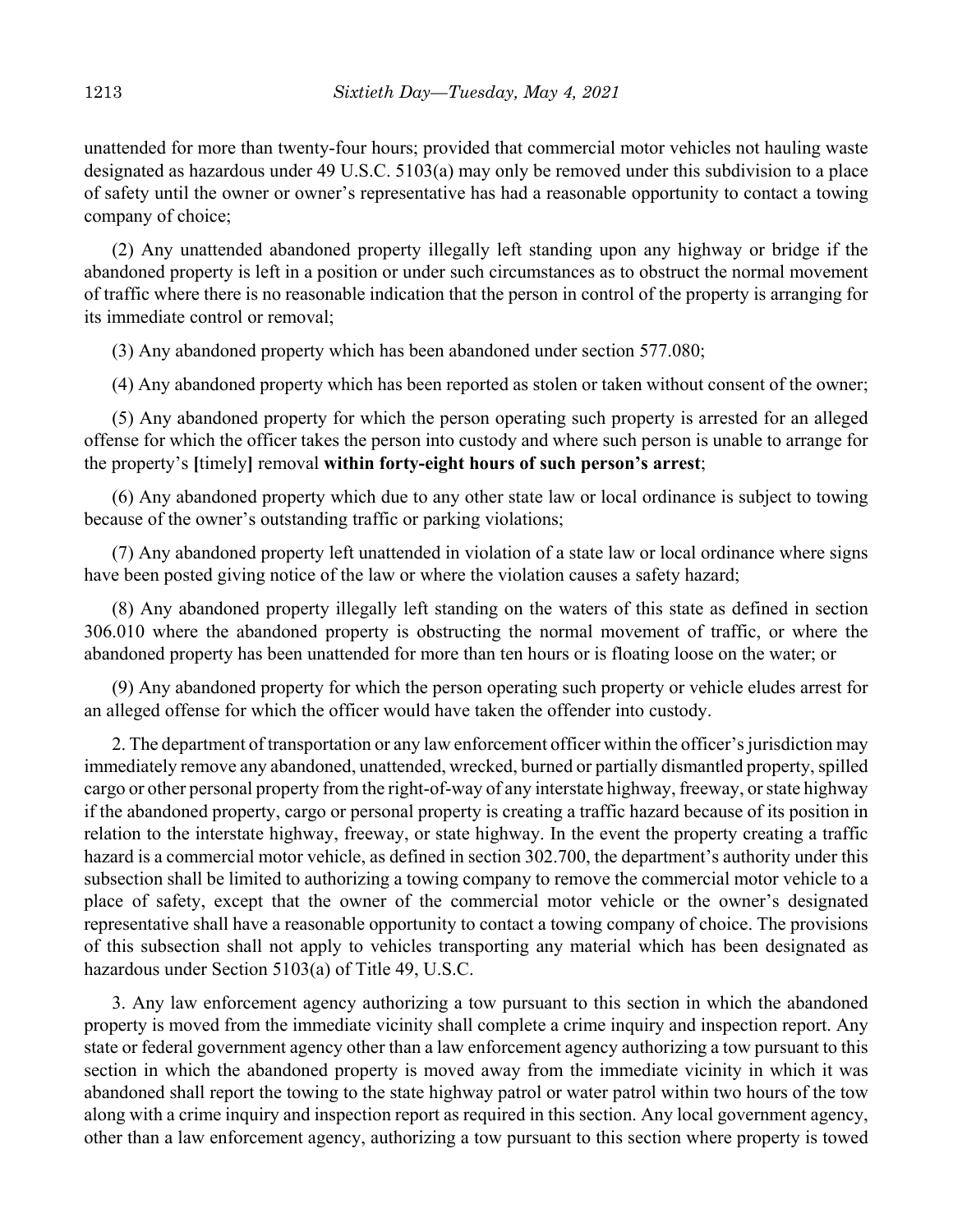away from the immediate vicinity shall report the tow to the local law enforcement agency within two hours along with a crime inquiry and inspection report.

4. Neither the law enforcement officer, government agency official nor anyone having custody of abandoned property under his direction shall be liable for any damage to such abandoned property occasioned by a removal authorized by this section or by ordinance of a county or municipality licensing and regulating the sale of abandoned property by the municipality, other than damages occasioned by negligence or by willful or wanton acts or omissions.

5. The owner of abandoned property removed as provided in this section or in section 304.157 shall be responsible for payment of all reasonable charges for towing and storage of such abandoned property as provided in section 304.158.

6. Upon the towing of any abandoned property pursuant to this section or under authority of a law enforcement officer or local government agency pursuant to section 304.157, the law enforcement agency that authorized such towing or was properly notified by another government agency of such towing shall promptly make an inquiry with the national crime information center and any statewide Missouri law enforcement computer system to determine if the abandoned property has been reported as stolen and shall enter the information pertaining to the towed property into the statewide law enforcement computer system. If the abandoned property is not claimed within ten working days of the towing, the tower who has online access to the department of revenue's records shall make an inquiry to determine the abandoned property owner and lienholder, if any, of record. In the event that the records of the department of revenue fail to disclose the name of the owner or any lienholder of record, the tower shall comply with the requirements of subsection 3 of section 304.156. If the tower does not have online access, the law enforcement agency shall submit a crime inquiry and inspection report to the director of revenue. A towing company that does not have online access to the department's records and that is in possession of abandoned property after ten working days shall report such fact to the law enforcement agency with which the crime inquiry and inspection report was filed. The crime inquiry and inspection report shall be designed by the director of revenue and shall include the following:

(1) The year, model, make and property identification number of the property and the owner and any lienholders, if known;

(2) A description of any damage to the property noted by the officer authorizing the tow;

- (3) The license plate or registration number and the state of issuance, if available;
- (4) The storage location of the towed property;
- (5) The name, telephone number and address of the towing company;
- (6) The date, place and reason for the towing of the abandoned property;

(7) The date of the inquiry of the national crime information center, any statewide Missouri law enforcement computer system and any other similar system which has titling and registration information to determine if the abandoned property had been stolen. This information shall be entered only by the law enforcement agency making the inquiry;

(8) The signature and printed name of the officer authorizing the tow;

(9) The name of the towing company, the signature and printed name of the towing operator, and an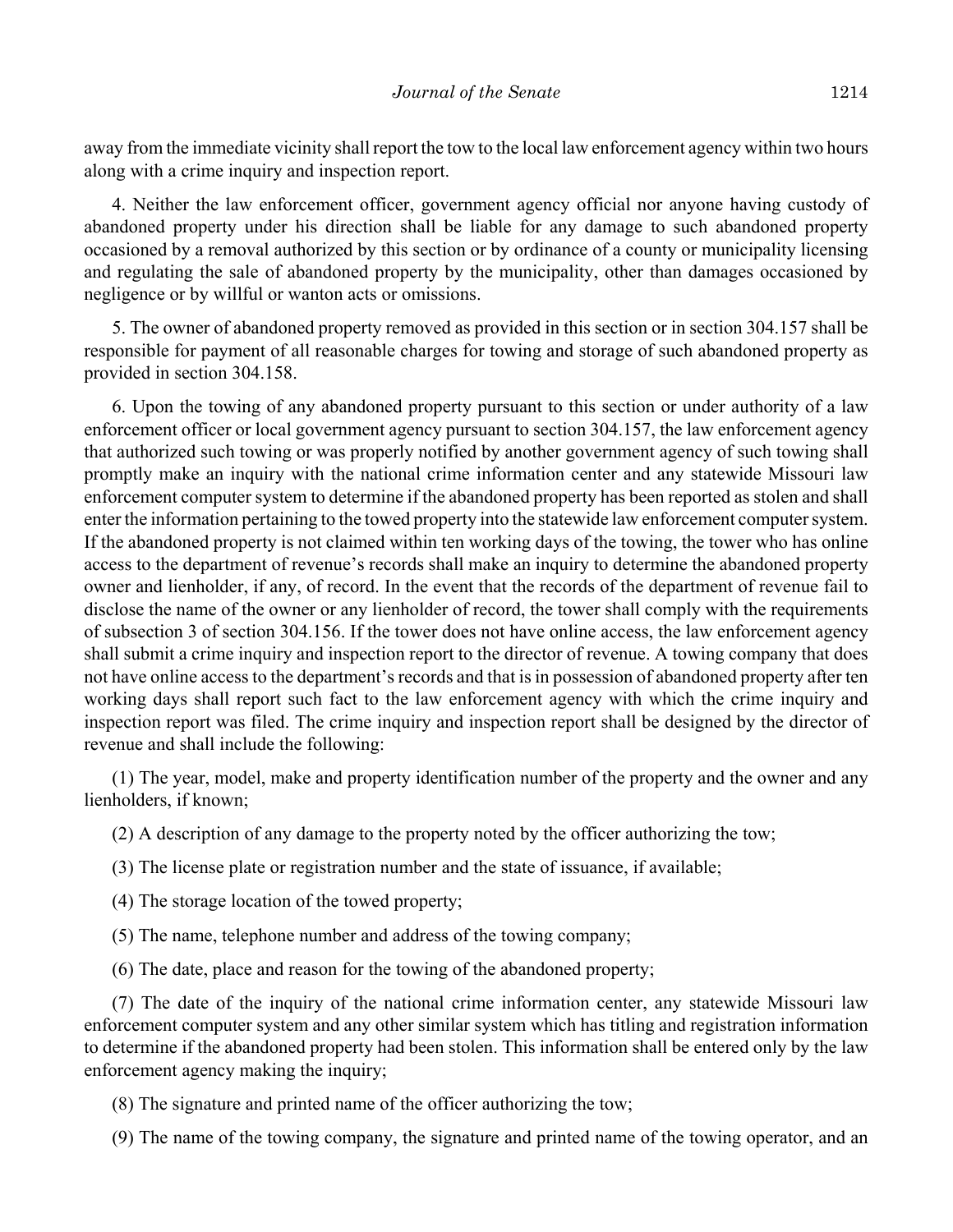indicator disclosing whether the tower has online access to the department's records; and

(10) Any additional information the director of revenue deems appropriate.

7. One copy of the crime inquiry and inspection report shall remain with the agency which authorized the tow. One copy shall be provided to and retained by the storage facility and one copy shall be retained by the towing facility in an accessible format in the business records for a period of three years from the date of the tow or removal.

8. The owner of such abandoned property, or the holder of a valid security interest of record, may reclaim it from the towing company upon proof of ownership or valid security interest of record and payment of all reasonable charges for the towing and storage of the abandoned property.

9. Any person who removes abandoned property at the direction of a law enforcement officer or an officer of a government agency where that agency's real property is concerned as provided in this section shall have a lien for all reasonable charges for the towing and storage of the abandoned property until possession of the abandoned property is voluntarily relinquished to the owner of the abandoned property or to the holder of a valid security interest of record. Any personal property within the abandoned property need not be released to the owner thereof until the reasonable or agreed charges for such recovery, transportation or safekeeping have been paid or satisfactory arrangements for payment have been made, except that any medication prescribed by a physician shall be released to the owner thereof upon request. The company holding or storing the abandoned property shall either release the personal property to the owner of the abandoned property or allow the owner to inspect the property and provide an itemized receipt for the contents. The company holding or storing the property shall be strictly liable for the condition and safe return of the personal property. Such lien shall be enforced in the manner provided under section 304.156.

10. Towing companies shall keep a record for three years on any abandoned property towed and not reclaimed by the owner of the abandoned property. Such record shall contain information regarding the authorization to tow, copies of all correspondence with the department of revenue concerning the abandoned property, including copies of any online records of the towing company accessed and information concerning the final disposition of the possession of the abandoned property.

11. If a lienholder repossesses any motor vehicle, trailer, all-terrain vehicle, outboard motor or vessel without the knowledge or cooperation of the owner, then the repossessor shall notify the local law enforcement agency where the repossession occurred within two hours of the repossession and shall further provide the local law enforcement agency with any additional information the agency deems appropriate. The local law enforcement agency shall make an inquiry with the national crime information center and the Missouri statewide law enforcement computer system and shall enter the repossessed vehicle into the statewide law enforcement computer system.

12. Notwithstanding the provisions of section 301.227, any towing company who has complied with the notification provisions in section 304.156 including notice that any property remaining unredeemed after thirty days may be sold as scrap property may then dispose of such property as provided in this subsection. Such sale shall only occur if at least thirty days has passed since the date of such notification, the abandoned property remains unredeemed with no satisfactory arrangements made with the towing company for continued storage, and the owner or holder of a security agreement has not requested a hearing as provided in section 304.156. The towing company may dispose of such abandoned property by selling the property on a bill of sale as prescribed by the director of revenue to a scrap metal operator or licensed salvage dealer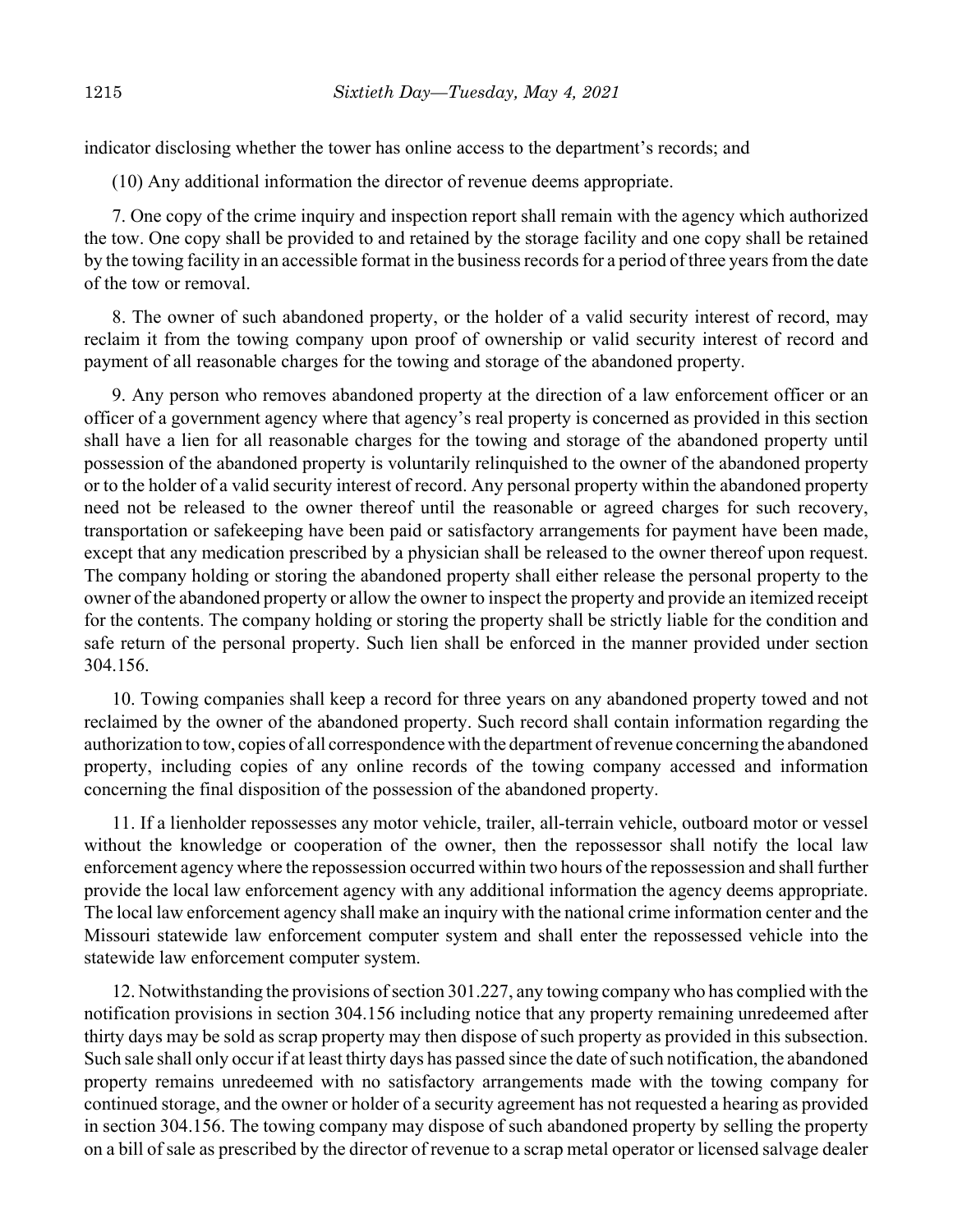for destruction purposes only. The towing company shall forward a copy of the bill of sale provided by the scrap metal operator or licensed salvage dealer to the director of revenue within two weeks of the date of such sale. The towing company shall keep a record of each such vehicle sold for destruction for three years that shall be available for inspection by law enforcement and authorized department of revenue officials. The record shall contain the year, make, identification number of the property, date of sale, and name of the purchasing scrap metal operator or licensed salvage dealer and copies of all notifications issued by the towing company as required in this chapter. Scrap metal operators or licensed salvage dealers shall keep a record of the purchase of such property as provided in section 301.227. Scrap metal operators and licensed salvage dealers may obtain a junk certificate as provided in section 301.227 on vehicles purchased on a bill of sale pursuant to this section."; and

Further amend said bill, Page 4, Section 574.085, Line 22, by inserting after said section and line the following:

"590.120. 1. There is hereby established within the department of public safety a "Peace Officer Standards and Training Commission" which shall be composed of eleven members, including a voting public member, appointed by the governor, by and with the advice and consent of the senate, from a list of qualified candidates submitted to the governor by the director of the department of public safety. No more than two members of the POST commission shall reside in the same congressional district as any other at the time of their appointments but this provision shall not apply to the public member. Three members of the POST commission shall be police chiefs, three members shall be sheriffs, one member shall represent a state law enforcement agency covered by the provisions of this chapter, two members shall be peace officers at or below the rank of sergeant employed by a political subdivision, and one member shall be a chief executive officer of a certified training academy. The public member shall be at the time of appointment a registered voter; a person who is not and never has been a member of any profession certified or regulated under this chapter or the spouse of such person; and a person who does not have and never has had a material financial interest in either the providing of the professional services regulated by this chapter, or an activity or organization directly related to any profession certified or regulated under this chapter. Each member of the POST commission shall have been at the time of his appointment a citizen of the United States and a resident of this state for a period of at least one year, and members who are peace officers shall be qualified as established by this chapter. No member of the POST commission serving a full term of three years may be reappointed to the POST commission until at least one year after the expiration of his most recent term.

2. Three of the original members of the POST commission shall be appointed for terms of one year, three of the original members shall be appointed for terms of two years, and three of the original members shall be appointed for terms of three years. Thereafter the terms of the members of the POST commission shall be for three years or until their successors are appointed. The director may remove any member of the POST commission for misconduct or neglect of office. Any member of the POST commission may be removed for cause by the director but such member shall first be presented with a written statement of the reasons thereof, and shall have a hearing before the POST commission if the member so requests. Any vacancy in the membership of the commission shall be filled by appointment for the unexpired term. No two members of the POST commission shall be employees of the same law enforcement agency.

3. Annually the director shall appoint one of the members as chairperson. The POST commission shall meet at least twice each year as determined by the director or a majority of the members to perform its duties. A majority of the members of the POST commission shall constitute a quorum.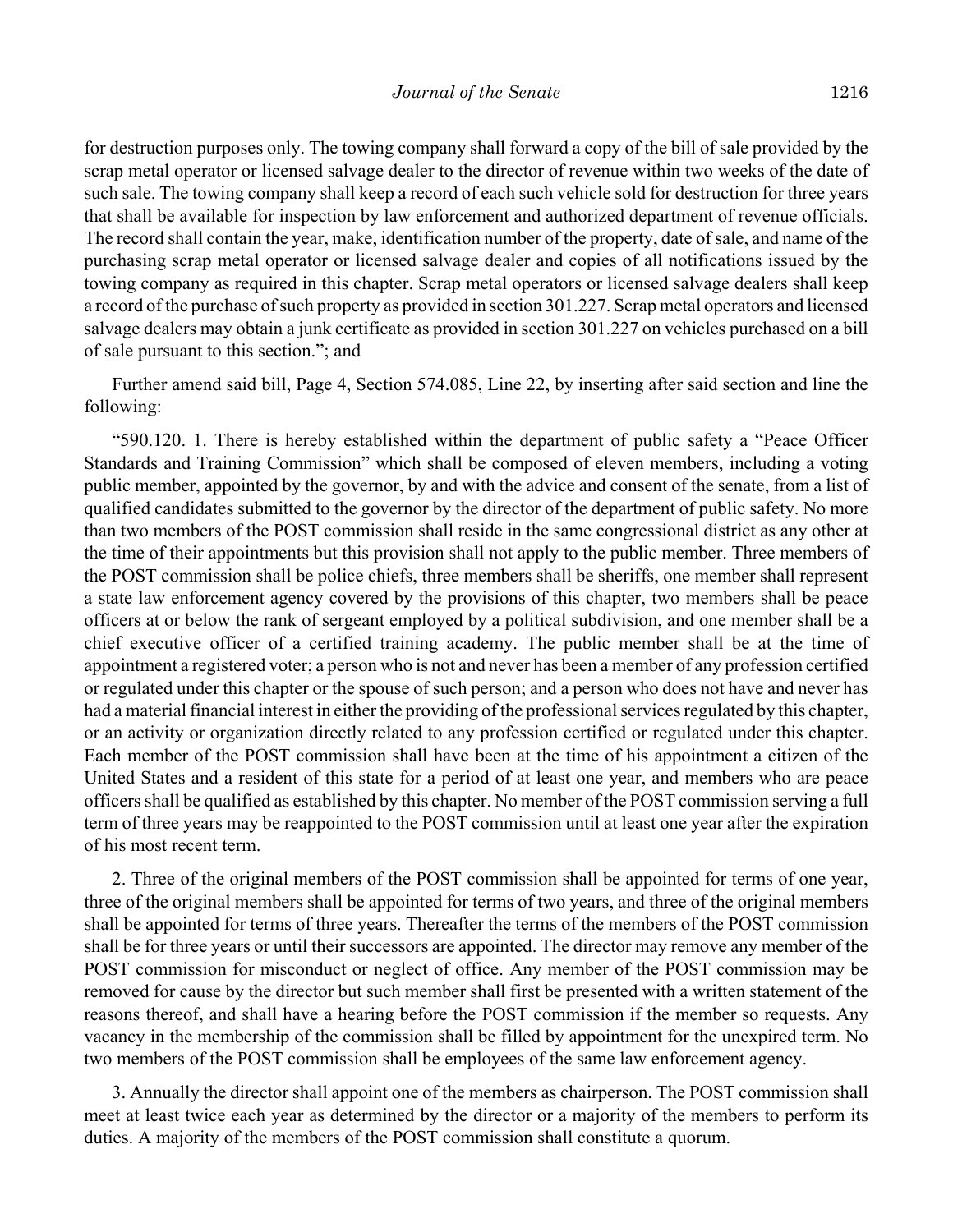4. No member of the POST commission shall receive any compensation for the performance of his official duties.

# 5. **The director shall employ staff as the director deems necessary including, but not limited to, no fewer than one POST investigator for each administrative hearing commissioner.**

**6.** The POST commission shall guide and advise the director concerning duties pursuant to this chapter."; and"; and

Further amend said bill by amending the title, enacting clause, and intersectional references accordingly.

#### HOUSE AMENDMENT NO. 5 TO HOUSE AMENDMENT NO. 14

Amend House Amendment No. 14 to House Committee Substitute for Senate Substitute No. 2 for Senate Bill No. 26, Page 2, Line 43, by deleting said line and inserting in lieu thereof the following:

"**to 210.1286 shall be invalid and void.**

**285.043. No employee of a political subdivision of this state shall be required, as a condition of employment, to reside within a specified jurisdiction. This section shall not apply to and shall be superseded by:**

### **(1) Any residency requirement under chapter 84; and**

**(2) Any requirement for an elected official.**"; and"; and

Further amend said bill by amending the title, enacting clause, and intersectional references accordingly.

# HOUSE AMENDMENT NO. 14

Amend House Committee Substitute for Senate Substitute No. 2 for Senate Bill No. 26, Page 2, Section 84.400, Line 14, by inserting after all of said section and line the following:

"**210.143. 1. The children's division; law enforcement, including the state technical assistance team; or prosecuting attorney may petition the circuit court for an order directing an exempt-fromlicensure residential care facility, as those terms are defined under section 210.1253, that is the subject of an investigation of child abuse or neglect to present the child at a place and time designated by the court to a children's division worker for an assessment of the child's health, safety, and well-being.**

**2. The court shall enter an order under this section if:**

**(1) The court determines that there is reasonable suspicion to suspect that the child has been abused or neglected and the residential care facility does not voluntarily provide access to the child;**

**(2) The assessment is reasonably necessary for the completion of an investigation or the collection of evidence; and** 

**(3) Doing so is in the best interest of the child.**

**3. If the court enters an order to produce the child under this section, the court may expand the order to produce other children in the care of the residential care facility upon a reasonable suspicion that such children may have been abused or neglected.**

**4. The petition and order may be made on an ex parte basis if it is reasonable to believe that**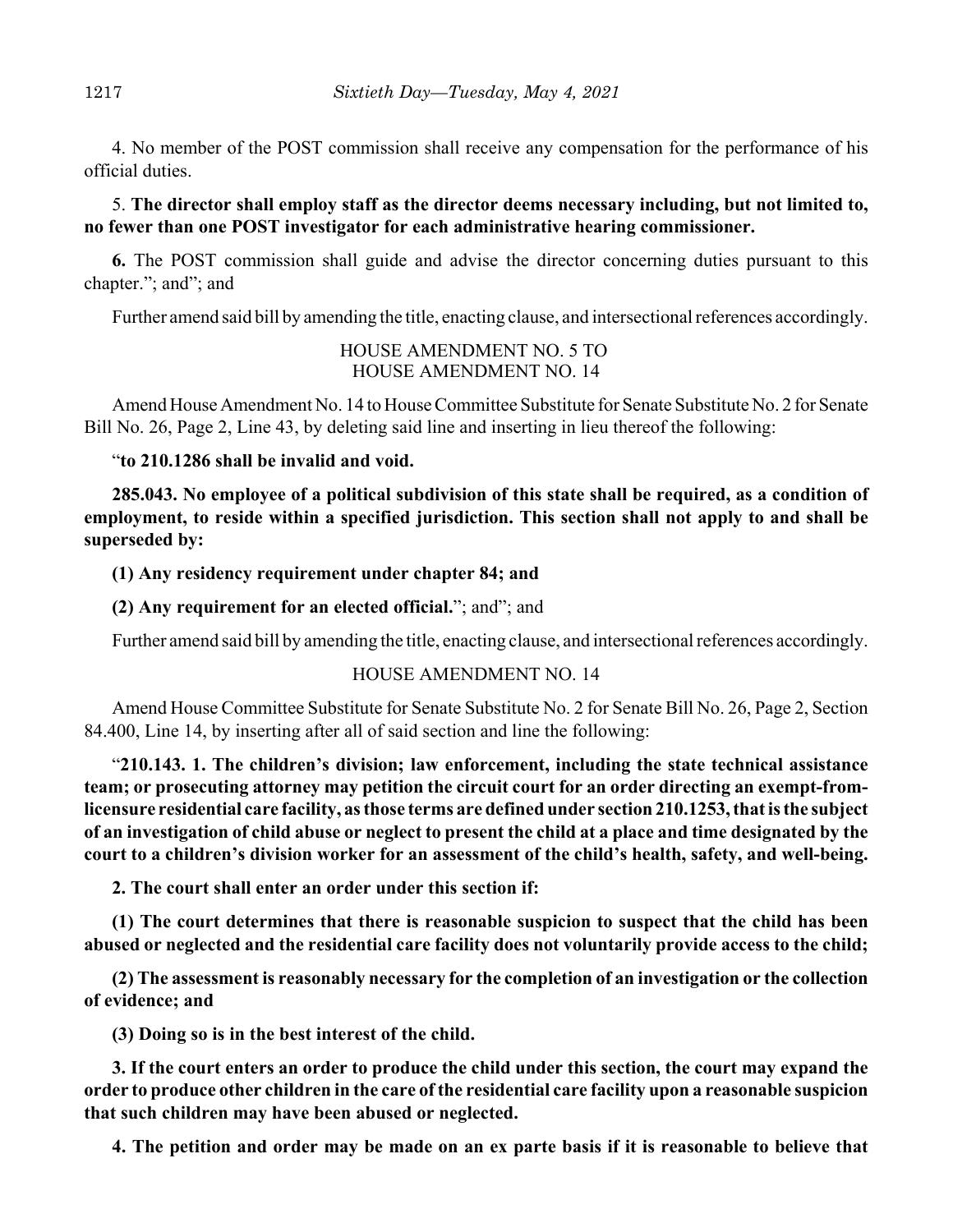**providing notice may place the child at risk for further abuse or neglect, if it is reasonable to believe that providing notice may cause the child to be removed from the state of Missouri or the jurisdiction of the court, or if it is reasonable to believe that evidence relevant to the investigation will be unavailable if the ex parte order is not entered.**

**5. Any person served with a subpoena, petition, or order under this section shall not be required to file an answer, but may file a motion for a protective order or other appropriate relief. The motion shall be filed at or before the time for production or disclosure set out in the subpoena or order. The motion shall be in writing, but it may be informal and no particular form shall be required. The clerk shall serve a copy of the motion on the director of the children's division and any agency who applied for the order. The court shall expedite a hearing on the motion and shall issue its decision no later than one business day after the date the motion is filed. The court may review the motion in camera and stay implementation of the order once for up to three days. The in camera review shall be conducted on the record, but steps shall be taken to protect the identity of the child. Any information that may reveal the identity of a hotline reporter shall not be disclosed to anyone in any proceeding under this subsection unless otherwise allowed by law.**

**6. The petition for an order under this section shall be filed in the juvenile or family court that has judicial custody of the child under section 211.031 or in the circuit court of the county:**

**(1) Where the child resides;**

**(2) Where the child may be found;**

**(3) Where the residential care facility is located;**

**(4) Where the alleged perpetrator of the child abuse or neglect resides or may be found;**

**(5) Where the subject of the subpoena may be located or found; or**

**(6) Of Cole if none of the other venue provisions of this subsection apply.**

**7. The court shall expedite all proceedings under this section so as to ensure the safety of the child, the preservation of relevant evidence, that child abuse and neglect investigations may be completed within statutory time frames, and that due process is provided to the parties involved.**

**8. Any person who knowingly violates this section shall be guilty of a class A misdemeanor.**

**9. The time frames for the children's division to complete its investigation and notify the alleged perpetrator of its decision set forth in sections 210.145, 210.152, and 210.183 shall be tolled from the date that the division files a petition for a subpoena until the information is produced in full, until such subpoena is withdrawn, or until a court of competent jurisdiction quashes such subpoena.**

**210.493. 1. Officers, managers, contractors, volunteers with access to children, employees, and other support staff of licensed residential care facilities and licensed child placing agencies in accordance with sections 210.481 to 210.536; owners of such residential care facilities who will have access to the facilities; and owners of such child placing agencies who will have access to children shall submit fingerprints and any information that the department requires to complete the background checks, as specified in regulations established by the department, to the Missouri state highway patrol for the purpose of conducting state and federal fingerprint-based background checks.**

**2. Officers, managers, contractors, volunteers with access to children, employees, and other**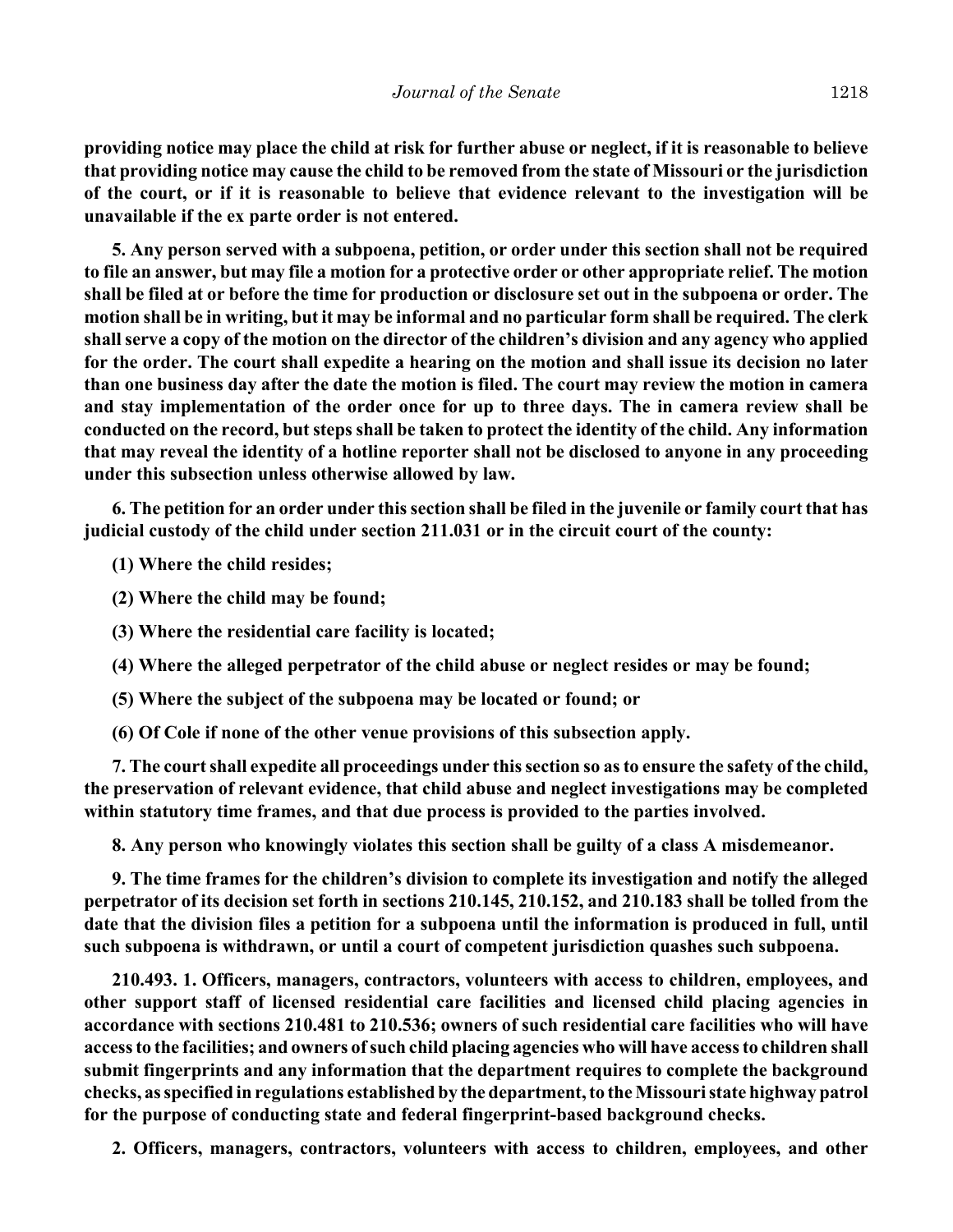**support staff of residential care facilities subject to the notification requirements under sections 210.1250 to 210.1286; any person eighteen years of age or older who resides at or on the property of such residential care facility; any person who has unsupervised contact with a resident of the residential care facility; and owners of such residential care facilities who will have access to the facilities shall submit fingerprints and any information that the department requires to complete the background checks, as specified in regulations established by the department, to the Missouri state highway patrol for the purpose of conducting state and federal fingerprint-based background checks.**

**3. A background check shall include:**

**(1) A Federal Bureau of Investigation fingerprint check;**

**(2) A search of the National Crime Information Center's National Sex Offender Registry; and**

**(3) A search of the following registries, repositories, or databases in Missouri, the state where the applicant resides, and each state where such applicant resided during the preceding five years:**

**(a) The state criminal registry or repository, with the use of fingerprints being required in the state where the applicant resides and optional in other states;**

**(b) The state sex offender registry or repository;** 

**(c) The state family care safety registry; and**

**(d) The state-based child abuse and neglect registry and database.**

**4. For the purposes this section and notwithstanding any other provision of law, "department" means the department of social services.**

**5. The department shall be responsible for background checks as part of a residential care facility or child placing agency application for licensure, renewal of licensure, or for license monitoring.**

**6. The department shall be responsible for background checks for residential care facilities subject to the notification requirements of sections 210.1250 to 210.1286.**

**7. Fingerprint cards and any required fees shall be sent to the Missouri state highway patrol's central repository. The fingerprints shall be used for searching the state criminal records repository and shall also be forwarded to the Federal Bureau of Investigation for a federal criminal records search under section 43.540. The Missouri state highway patrol shall notify the department of any criminal history record information or lack of criminal history record information discovered on the individual. Notwithstanding the provisions of section 610.120, all records related to any criminal history information discovered shall be accessible and available to the department.**

**8. Fingerprints submitted to the Missouri state highway patrol for the purpose of conducting state and federal fingerprint-based background checks under this section shall be valid for a period of five years.**

**9. The department shall provide the results of the background check to the applicant in a statement that indicates whether the applicant is eligible or ineligible for employment or presence at the licensed residential care facility or licensed child placing agency. The department shall not reveal to the residential care facility or the child placing agency any disqualifying offense or other related information regarding the applicant. The applicant shall have the opportunity to appeal an ineligible**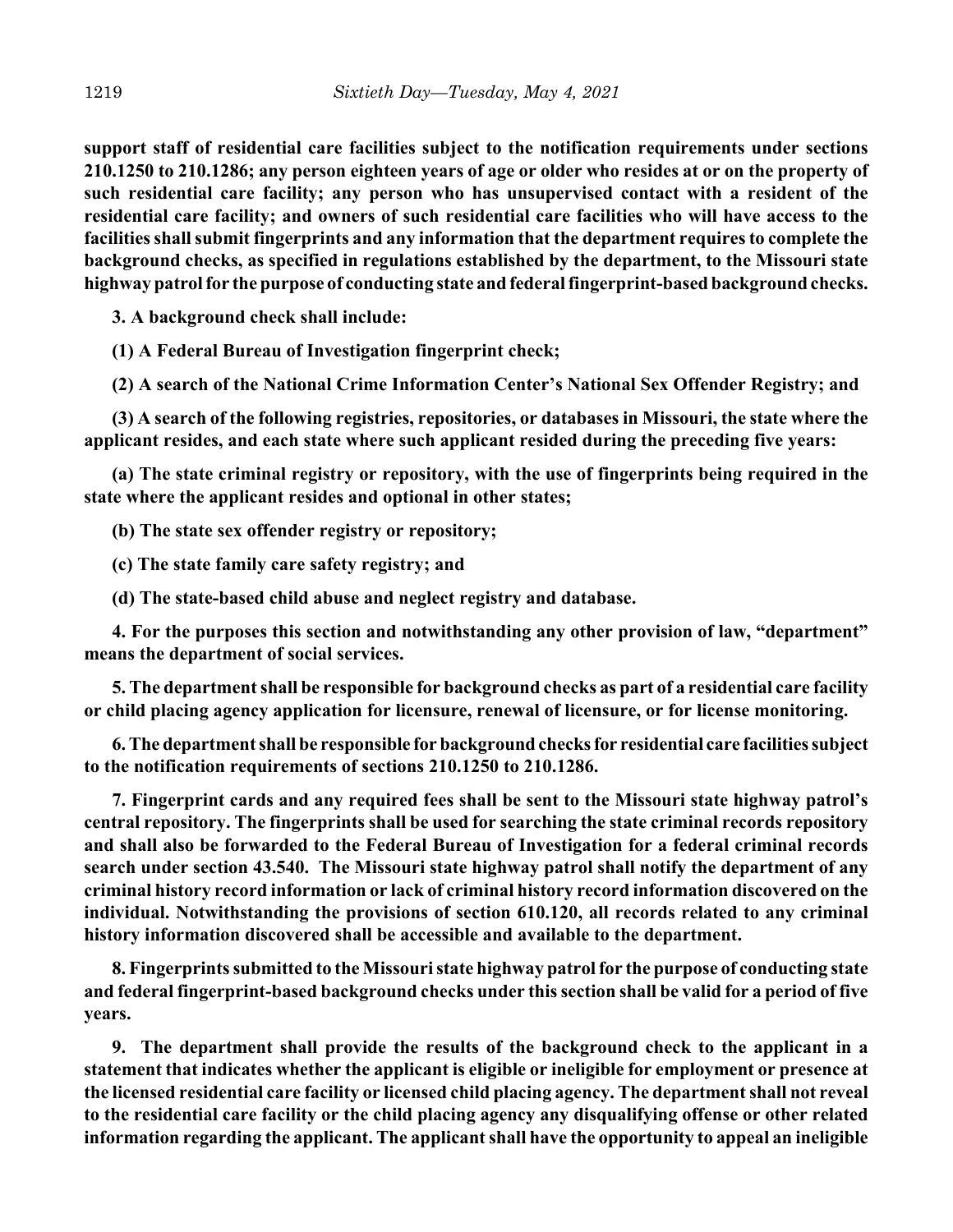**finding.** 

**10. The department shall provide the results of the background check to the applicant in a statement that indicates whether the applicant is eligible or ineligible for employment or presence at the residential care facility subject to the notification requirements of sections 210.1250 to 210.1286. The department shall not reveal to the residential care facility any disqualifying offense or other related information regarding the applicant. The applicant shall have the opportunity to appeal an ineligible finding.** 

**11. An applicant shall be ineligible if the applicant:**

**(1) Refuses to consent to the background check as required by this section;**

**(2) Knowingly makes a materially false statement in connection with the background check as required by this section;**

**(3) Is registered, or is required to be registered, on a state sex offender registry or repository or the National Sex Offender Registry;**

**(4) Is listed as a perpetrator of child abuse or neglect under sections 210.109 to 210.183 or any other finding of child abuse or neglect based on any other state's registry or database; or**

**(5) Has pled guilty or nolo contendere to or been found guilty of:**

**(a) Any felony for an offense against the person as defined in chapter 565;**

**(b) Any other offense against the person involving the endangerment of a child as prescribed by law;**

**(c) Any misdemeanor or felony for a sexual offense as defined in chapter 566;**

**(d) Any misdemeanor or felony for an offense against the family as defined in chapter 568;**

**(e) Burglary in the first degree as defined in section 569.160;**

**(f) Any misdemeanor or felony for robbery as defined in chapter 570;**

**(g) Any misdemeanor or felony for pornography or related offense as defined in chapter 573;**

**(h) Any felony for arson as defined in chapter 569;**

**(i) Any felony for armed criminal action as defined in section 571.015, unlawful use of a weapon as defined in section 571.030, unlawful possession of a firearm as defined in section 571.070, or the unlawful possession of an explosive as defined in section 571.072;**

**(j) Any felony for making a terrorist threat as defined in section 574.115, 574.120, or 574.125;**

**(k) A felony drug-related offense committed during the preceding five years; or**

**(l) Any similar offense in any federal, state, or other court of similar jurisdiction of which the department has knowledge.**

**12. Any person aggrieved by a decision of the department shall have the right to seek an administrative review. The review shall be filed with the department within fourteen days from the mailing of the notice of ineligibility. Any decision not timely appealed shall be final.**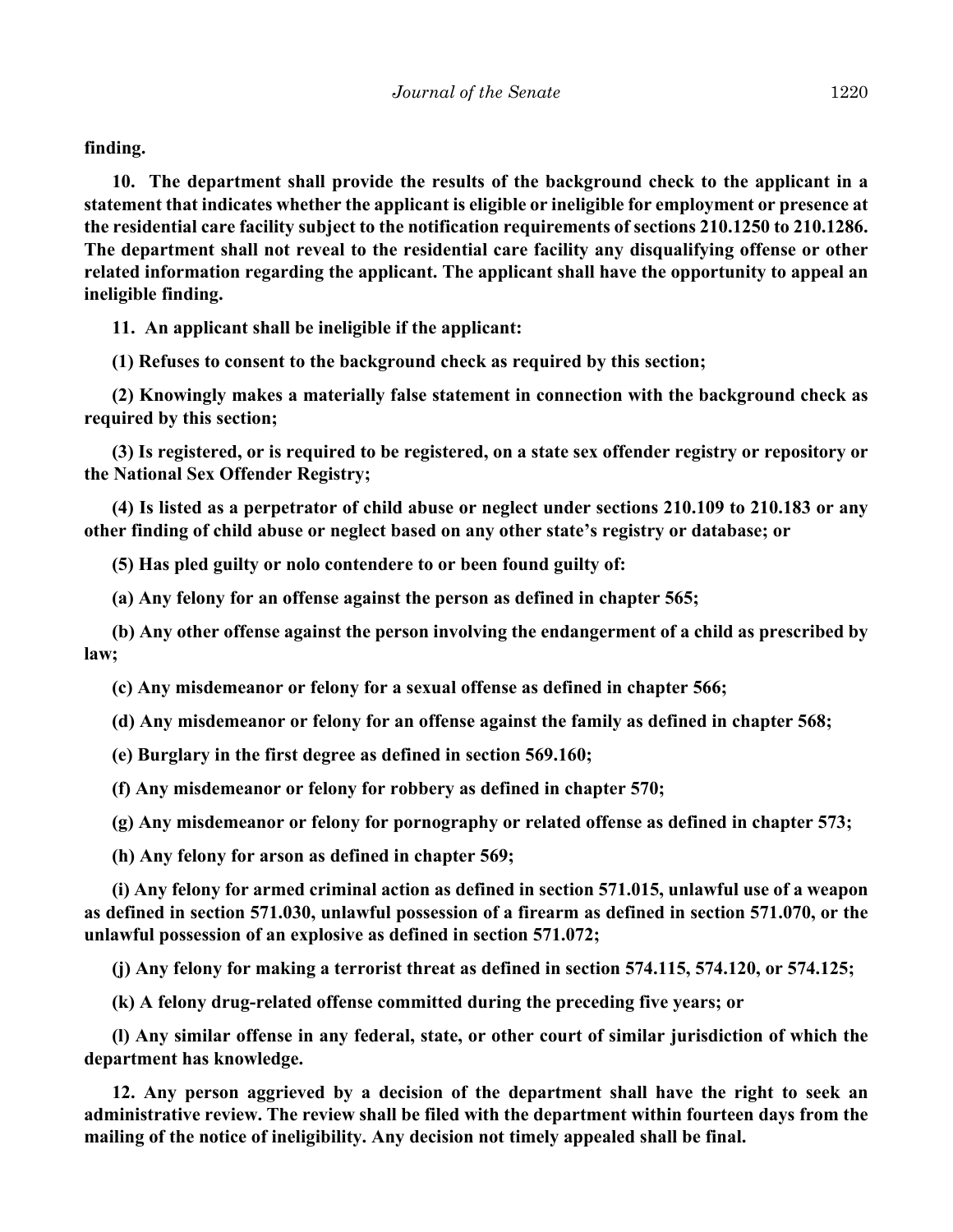**13. Any required fees shall be paid by the individual applicant, facility, or agency.**

**14. The department is authorized to promulgate rules, including emergency rules, to implement the provisions of this section. Any rule or portion of a rule, as that term is defined in section 536.010, that is created under the authority delegated in this section shall become effective only if it complies with and is subject to all of the provisions of chapter 536 and, if applicable, section 536.028. This section and chapter 536 are nonseverable, and if any of the powers vested with the general assembly pursuant to chapter 536 to review, to delay the effective date, or to disapprove and annul a rule are subsequently held unconstitutional, then the grant of rulemaking authority and any rule proposed or adopted after the effective date of this section, shall be invalid and void.**

**210.1250. Sections 210.1250 to 210.1286 shall be known and may be cited as the "Residential Care Facility Notification Act".**

**210.1253. As used in sections 210.1250 to 210.1286, unless the context clearly provides otherwise, the following terms mean:**

**(1) "Child", a person who is under eighteen years of age;**

**(2) "Department", the department of social services, or the children's division within the department of social services, as determined by the department;**

**(3) "Director", a person who is responsible for the operation of the residential care facility;**

**(4) "Exempt-from-licensure" or "license-exempt", a residential care facility that is not required to be licensed under section 210.516;**

**(5) "Person", an individual, partnership, organization, association, or corporation;**

**(6) "Residential care facility", any place, facility, or home operated by any person who receives children who are not related to the operator and whose parent or guardian is not a resident of the same facility and that provides such children with supervision, care, lodging, and maintenance for twenty-four hours a day, with or without transfer of custody.**

**210.1256. 1. The department shall be the notification agency for all license-exempt residential care facilities, and the department shall fulfill the duties and responsibilities of the provisions of sections 210.1250 to 210.1286.**

**2. A residential care facility shall allow parents or guardians of children in the residential care facility unencumbered access to the children in the residential care facility without requiring prior notification to the residential care facility.**

**3. A residential care facility shall provide for adequate food, clothing, shelter, medical care, and other care necessary to provide for the child's physical, mental, or emotional health or development.**

**210.1259. 1. The director of any residential care facility shall provide the required notification in accordance with sections 210.1250 to 210.1286 before such operator shall accept any children.**

**2. All residential care facilities operating on the effective date of sections 210.1250 to 210.1286 shall register accordingly within three months after the effective date of sections 210.1250 to 210.1286.**

**3. The provisions of sections 210.1250 to 210.1286 shall not apply to any residential care facility that is already licensed so long as the license, registration, or monitoring under which such facility**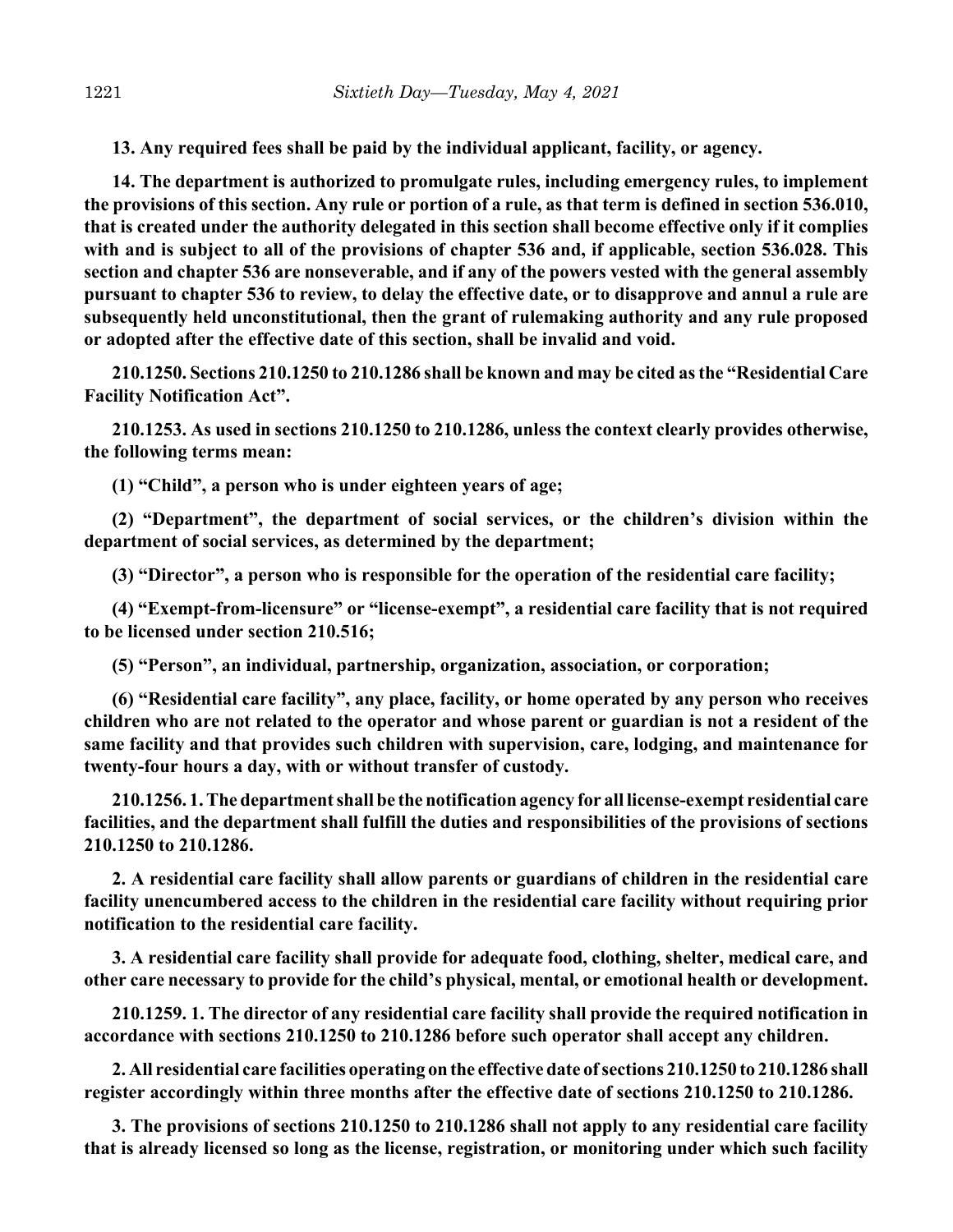**already operates requires of that facility all requirements provided under sections 210.1250 to 210.1286.**

**210.1262. The notification shall be filed by the director or his or her designee of the residential care facility to the department on forms provided by the department and shall contain the following information:**

**(1) Name, street address, mailing address, and phone number of the residential care facility;**

**(2) Name of the director, owner, operator, all staff members, volunteers, and any individual eighteen years of age or older who resides at or on the property of the residential care facility;**

**(3) Name and description of the agency or organization operating the residential care facility, including a statement as to whether the agency or organization is incorporated;**

**(4) Name and address of the sponsoring organization of the residential care facility, if applicable;**

**(5) School or schools attended by the children served by the residential care facility;**

**(6) Fire and safety inspection certificate;**

**(7) Local health department inspection certificate; and**

**(8) Proof that medical records are maintained for each child.**

**210.1263. Officers, managers, contractors, volunteers with access to children, employees, and other support staff of residential care facilities subject to the notification requirements under sections 210.1250 to 210.1286; any person eighteen years of age or older who resides at or on the property of such residential care facility; any person who has unsupervised contact with a resident of such residential care facility; and owners of such residential care facilities who will have access to the facilities shall undergo background checks under section 210.493.**

**210.1264. Upon request by the department or a law enforcement officer acting within the scope of his or her employment, any license-exempt residential care facility subject to the notification requirements of sections 210.1250 to 210.1286 shall provide a full census and demographic information of children at the residential care facility, including parental or other guardian contact information and a full list of officers, managers, contractors, volunteers with access to children, employees, and other support staff of the residential care facility; any person eighteen years of age or older who resides at or on the property of the residential care facility; and any person who has unsupervised contact with a resident of the residential care facility.**

**210.1265. The residential care facility shall comply with all fire, safety, health, and sanitation inspections as may be required by state law or local ordinance.**

**210.1268. When the department is advised or has reason to believe that any residential care facility is operating without proper notification in accordance with sections 210.1250 to 210.1286, it shall give the director of the residential care facility written notice by certified mail that such person shall file notification in accordance with sections 210.1250 to 210.1286 within thirty days after receipt of such notice, or the department may request a court injunction as provided under section 210.1271.**

**210.1271. 1. Notwithstanding any other remedy, the department, the prosecuting attorney of the county where the facility is located, or the attorney general may seek injunctive relief to cease the**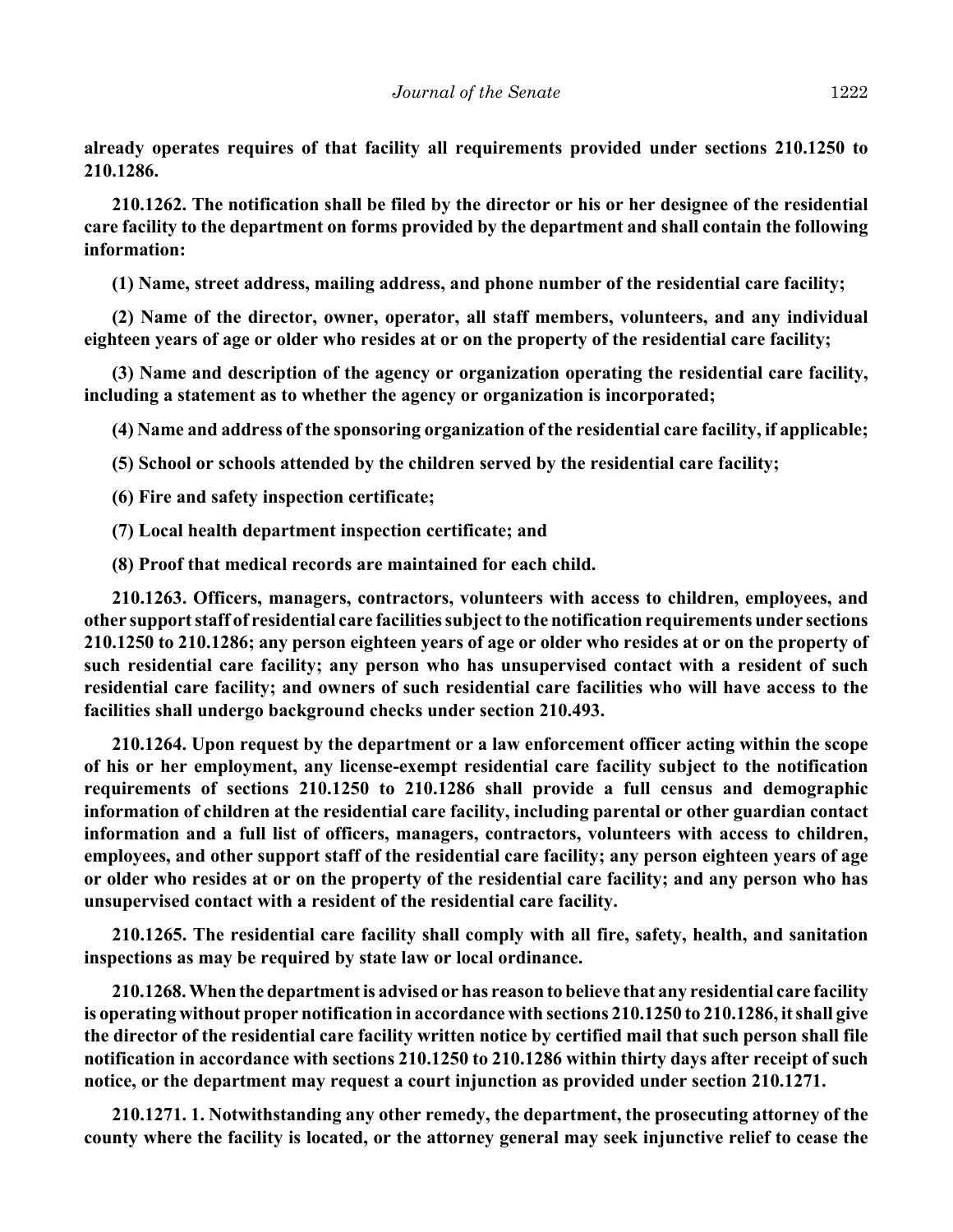**operation of the residential care facility and provide for the appropriate removal of the children from the residential care facility and placement in the custody of the parent or legal guardian or any other appropriate individual or entity in the discretion of the court, or refer the matter to the juvenile officer of the appropriate county for appropriate proceedings under chapter 211. Such action shall be brought in the circuit court of the county in which such residential care facility is located and shall be initiated only for the following violations:**

**(1) Providing supervision, care, lodging, or maintenance for any children in such facility without filing notification in accordance with sections 210.1250 to 210.1286;**

**(2) Failing to satisfactorily comply with all fire, safety, health, and sanitation inspections as may be required by state law or local ordinance and required under section 210.252;**

**(3) Failing to comply with background checks as required by section 210.493; or**

**(4) An immediate health, safety, or welfare concern for the children at the residential care facility.**

**2. The department may notify the attorney general of any case in which the department makes a referral to a juvenile officer for removal of a child from a residential care facility. The notification shall include any violations under subsection 1 of this section.**

**3. If the court refers the matter to a juvenile officer, the court may also enter an order placing a child in the emergency, temporary protective custody of the children's division within the department, as provided under this section, for a period of time not to exceed five days. Such placement shall occur only if the children's division certifies to the court that the children's division has a suitable, temporary placement for the child and the court makes specific, written findings that:**

**(1) It is contrary to the welfare of the child to remain in the residential care facility;**

**(2) That the parent or legal guardian is unable or unwilling to take physical custody of the child within that time; and**

**(3) There is no other temporary, suitable placement for the child.** 

**If the parent or legal guardian of the child does not make suitable arrangements for the custody and disposition of the child within five days of placement within the children's division, the child shall fall under the original and exclusive jurisdiction of the juvenile court under subdivision (1) or (2) of subsection 1 of section 211.031 and the juvenile officer shall file a petition with the juvenile court for further proceedings. Under no circumstances shall the children's division be required to retain care and custody of the child for more than five days without an order from the juvenile court.**

**4. The provisions of sections 452.700 to 452.930 shall apply and the court shall follow the procedures specified under section 452.755 for children who are placed at a residential care facility and who are from another state or country or are under the jurisdiction or authority of a court from another state.**

**210.1274. Nothing in the statutes of Missouri shall give any governmental agency jurisdiction or authority to regulate or attempt to regulate, control, or influence the form, manner, or content of the religious curriculum, program, or ministry of a school or of a facility sponsored by a church or religious organization.**

**210.1280. The department shall maintain a list of all residential care facilities in compliance with**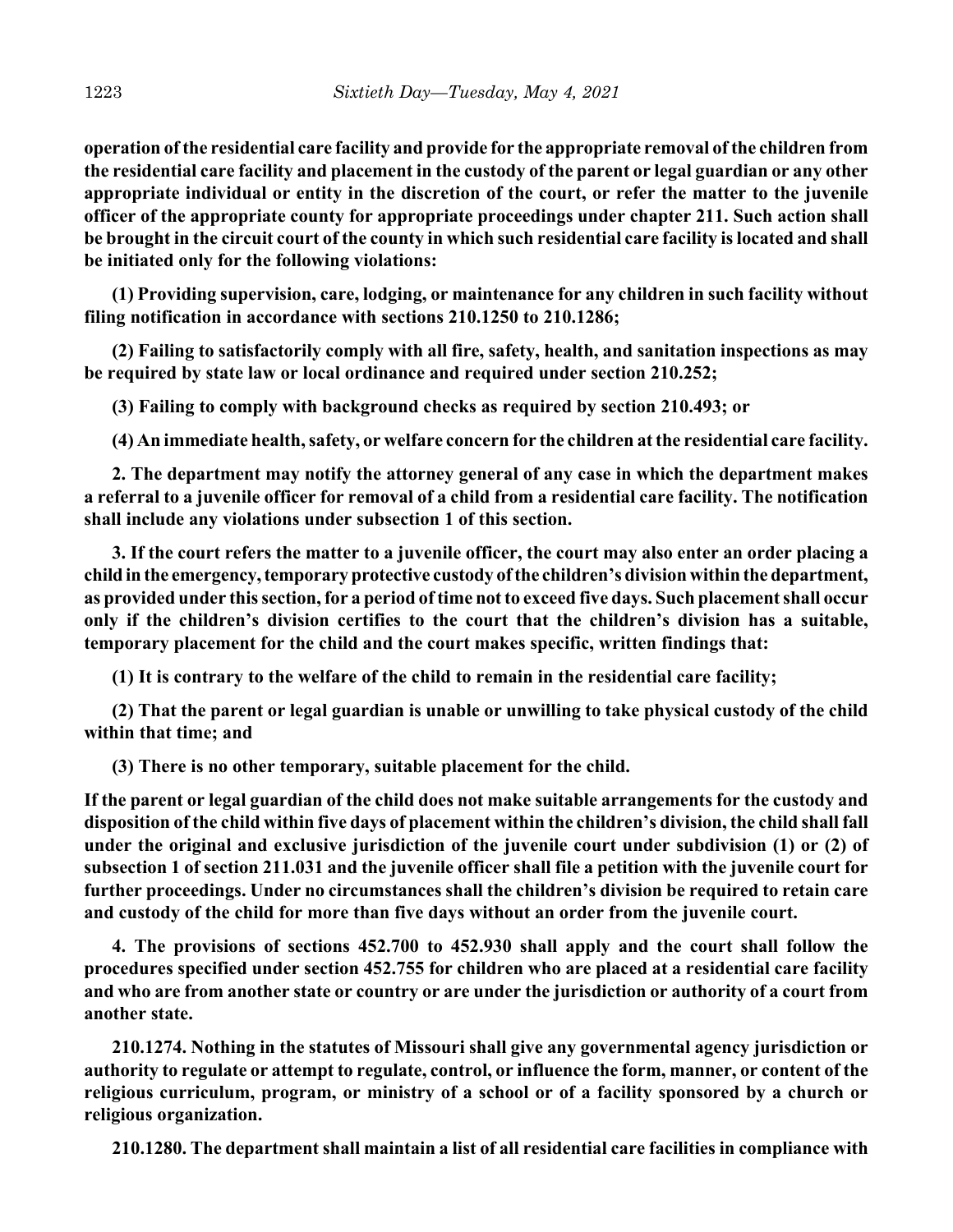**sections 210.1250 to 210.1286, and the list shall be provided upon request. The list shall also include information regarding how a person may obtain information about the nature and disposition of any substantiated child abuse or neglect reports at or related to the residential care facility, as provided in section 210.150.**

**210.1283. A person is guilty of a class B misdemeanor if such person subject to background check requirements knowingly fails to complete a background check, as described under sections 210.493 and 210.1263.**

**210.1286. The department shall promulgate rules and regulations necessary for the implementation of sections 210.1250 to 210.1286. Any rule or portion of a rule, as that term is defined in section 536.010, that is created under the authority delegated in this section shall become effective only if it complies with and is subject to all of the provisions of chapter 536 and, if applicable, section 536.028. This section and chapter 536 are nonseverable, and if any of the powers vested with the general assembly pursuant to chapter 536 to review, to delay the effective date, or to disapprove and annul a rule are subsequently held unconstitutional, then the grant of rulemaking authority and any rule proposed or adopted after the effective date of sections 210.1250 to 210.1286 shall be invalid and void.**"; and

Further amend said bill by amending the title, enacting clause, and intersectional references accordingly.

#### HOUSE AMENDMENT NO. 1 TO HOUSE AMENDMENT NO. 15

Amend House Amendment No. 15 to House Committee Substitute for Senate Substitute No. 2 for Senate Bill No. 26, Page 1, Line 1, by inserting after the number "26," the following:

"Page 2, Section 84.400, Line 14, by inserting after said section and line the following:

"**506.450. 1. A peace officer, as defined under section 590.010, who, under color of law, deprives any individual of his or her constitutional rights shall be liable to such individual for legal or equitable relief or any other appropriate relief.**

**2. (1) Statutory immunities and statutory limitations on liability, damages, or attorney fees shall not apply to claims brought under this section.**

**(2) Qualified immunity shall not be a defense to liability under this section.**

**3. In any action brought under this section, a court shall award reasonable attorney fees and costs to a prevailing plaintiff. In actions for injunctive relief, a court shall deem a plaintiff to have prevailed if the plaintiff's suit was a substantial factor or significant catalyst in obtaining the results sought by the litigation. If a judgment is entered in favor of a defendant, the court may award reasonable costs and attorney fees to the defendant for defending any claims the court finds frivolous.**

**4. Notwithstanding any other provision of law, a peace officer's employer shall indemnify its peace officers for any liability incurred by the peace officer and for any judgment or settlement entered against the peace officer for claims arising under this section; except that, if the peace officer was shown by clear and convincing evidence to be acting outside the scope of his or her employment or to not be acting under color of law, the peace officer shall be personally liable and shall not be indemnified by the peace officer's employer for more than five percent of the judgment or settlement or twenty-five thousand dollars, whichever is less. Notwithstanding any provision of this section, if**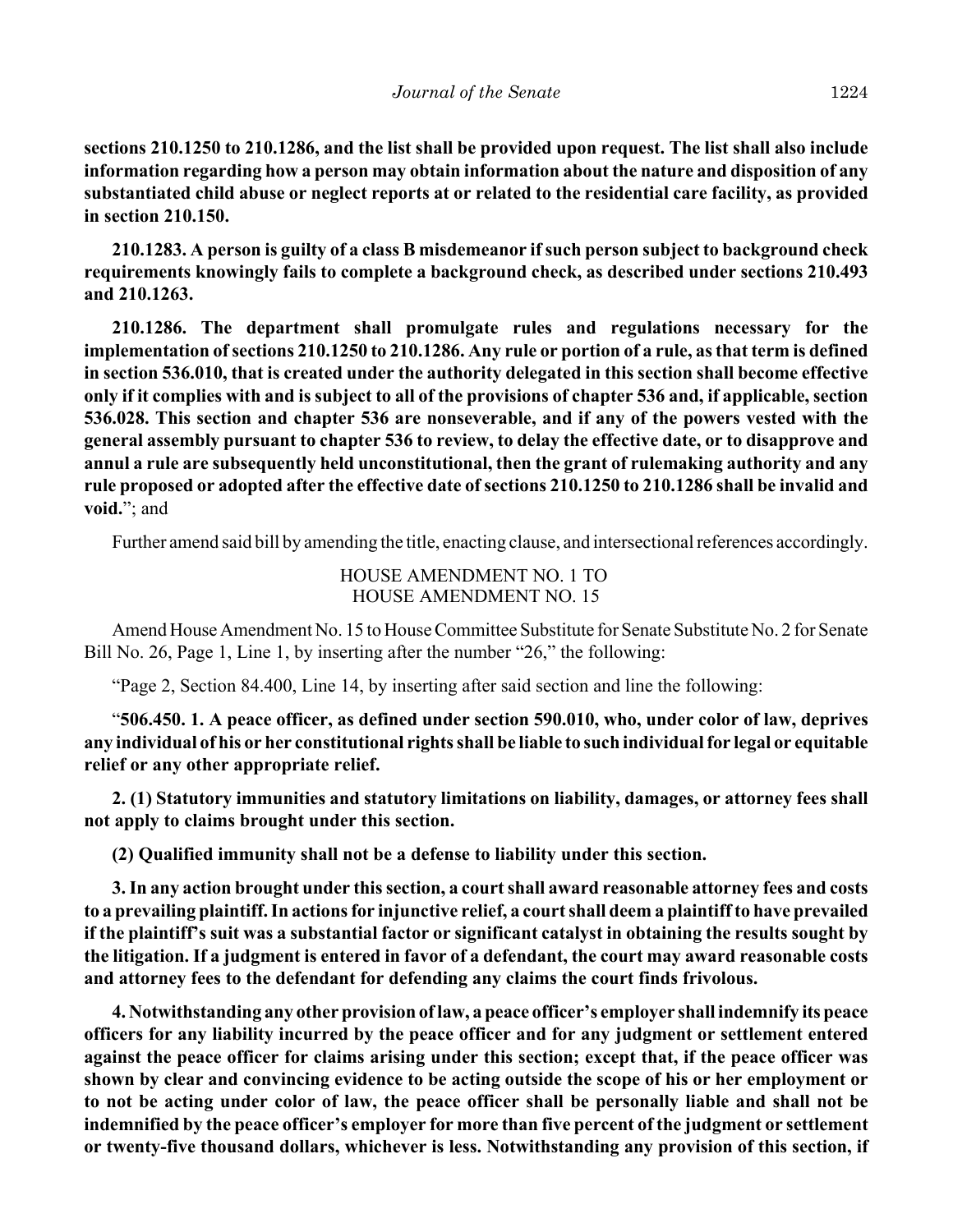**the peace officer's portion of the judgment is uncollectable from the peace officer, the peace officer's employer or insurance shall satisfy the full amount of the judgment or settlement. A public entity is not required to indemnify a peace officer if the peace officer was convicted of a criminal violation for the conduct from which the claim arises.**

**5. A civil action under this section shall be commenced within two years after the cause of action accrues.**"; and

Further amend said bill,"; and

Further amend said bill by amending the title, enacting clause, and intersectional references accordingly.

### HOUSE AMENDMENT NO. 15

Amend House Committee Substitute for Senate Substitute No. 2 for Senate Bill No. 26, Page 3, Section 557.045, Line 26, by inserting after said section and line the following:

"**565.058. 1. Any special victim as defined under section 565.002 shall not be required to reveal any current address or place of residence except to the court in camera for the purpose of determining jurisdiction and venue.**

**2. Any special victim as defined under section 565.002 may file a petition with the court alleging assault in any degree by using his or her identifying initials instead of his or her legal name if said petition alleges that he or she would be endangered by such disclosure.**"; and

Further amend said bill, Page 4, Section 574.085, Line 22, by inserting after said section and line the following:

"**574.203. 1. Except as otherwise protected by state or federal law, a person, excluding any person who is developmentally disabled as defined in section 630.005, commits the offense of interference with a health care facility if the person willfully or recklessly interferes with a health care facility or employee of a health care facility by:**

**(1) Causing a peace disturbance while inside a health care facility;**

**(2) Refusing an order to vacate a health care facility when requested to by any employee of the health care facility;**

**(3) Threatening to inflict injury on the patients or employees, or damage to the property of a health care facility.**

**2. Hospital policies shall address incidents of workplace violence against employees, including protecting an employee from retaliation when such employee complies with hospital policies in seeking assistance or intervention from local emergency services or law enforcement when a violent incident occurs.**

**3. The offense of interference with a health care facility is a class D misdemeanor for a first offense and a class C misdemeanor for any second or subsequent offense.**

**4. As used in this section, "health care facility" means a hospital that provides health care services directly to patients.**

**574.204. 1. Except as otherwise protected by state or federal law, a person commits the offense of**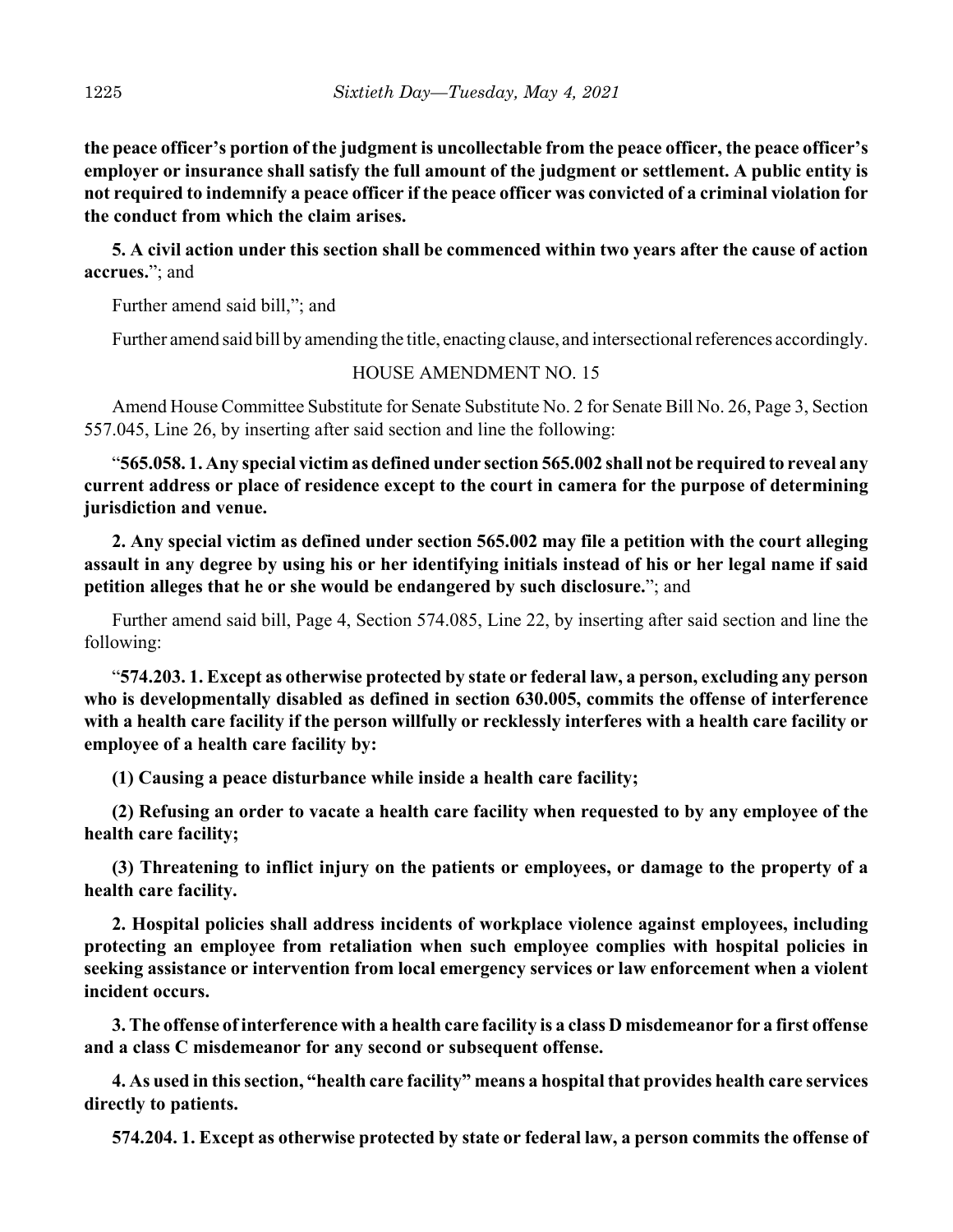**interference with an ambulance service if the person acts alone or in concert with others to willfully or recklessly interfere with access to or from an ambulance or willfully or recklessly disrupt any ambulance service by threatening to inflict injury on any person providing ambulance services or damage the ambulance.**

**2. The offense of interference with an ambulance service is a class D misdemeanor for a first offense and a class C misdemeanor for any second or subsequent offense.**

**3. As used in this section, "ambulance service" means a person or entity that provides emergency or nonemergency ambulance transportation and services, or both.**"; and

Further amend said bill by amending the title, enacting clause, and intersectional references accordingly.

HOUSE AMENDMENT NO. 1 TO HOUSE AMENDMENT NO. 16

Amend House Amendment No. 16 to House Committee Substitute for Senate Substitute No. 2 for Senate Bill No. 26, Page 1, Line 15, by inserting after all of said line the following:

"Further amend said bill, Page 2, Section 557.045, Line 15, by inserting after all said section and line the following:

"571.020. 1. A person commits an offense if such person knowingly possesses, manufactures, transports, repairs, or sells:

(1) An explosive weapon;

(2) An explosive, incendiary or poison substance or material with the purpose to possess, manufacture or sell an explosive weapon;

(3) A gas gun;

(4) A bullet or projectile which explodes or detonates upon impact because of an independent explosive charge after having been shot from a firearm; or

(5) **[**Knuckles; or

(6)**]** Any of the following in violation of federal law:

(a) A machine gun;

(b) A short-barreled rifle or shotgun;

(c) A firearm silencer; or

(d) A switchblade knife.

2. A person does not commit an offense pursuant to this section if his or her conduct involved any of the items in subdivisions (1) to **[**(5)**] (4)** of subsection 1, the item was possessed in conformity with any applicable federal law, and the conduct:

(1) Was incident to the performance of official duty by the Armed Forces, National Guard, a governmental law enforcement agency, or a penal institution; or

(2) Was incident to engaging in a lawful commercial or business transaction with an organization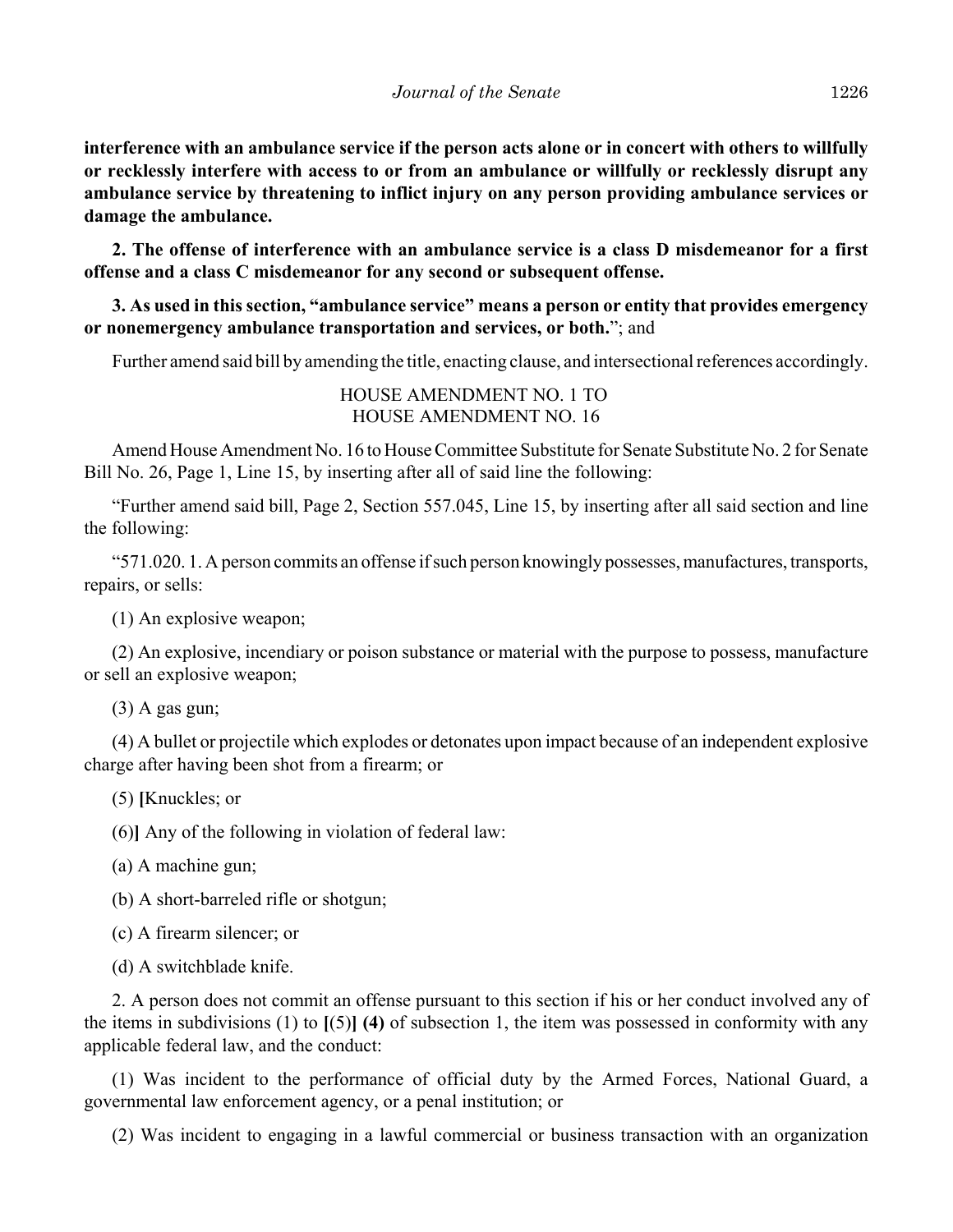enumerated in subdivision (1) of this **[**section**] subsection**; or

(3) Was incident to using an explosive weapon in a manner reasonably related to a lawful industrial or commercial enterprise; or

(4) Was incident to displaying the weapon in a public museum or exhibition; or

(5) Was incident to using the weapon in a manner reasonably related to a lawful dramatic performance.

3. An offense pursuant to subdivision (1), (2), (3) or **[**(6)**] (5)** of subsection 1 of this section is a class D felony; a crime pursuant to subdivision (4) **[**or (5)**]** of subsection 1 of this section is a class A misdemeanor.

571.107. 1. A concealed carry permit issued pursuant to sections 571.101 to 571.121, a valid concealed carry endorsement issued prior to August 28, 2013, or a concealed carry endorsement or permit issued by another state or political subdivision of another state shall authorize the person in whose name the permit or endorsement is issued to carry concealed firearms on or about his or her person or vehicle throughout the state. No concealed carry permit issued pursuant to sections 571.101 to 571.121, valid concealed carry endorsement issued prior to August 28, 2013, or a concealed carry endorsement or permit issued by another state or political subdivision of another state shall authorize any person to carry concealed firearms **or knuckles** into:

(1) Any police, sheriff, or highway patrol office or station without the consent of the chief law enforcement officer in charge of that office or station. Possession of a firearm in a vehicle on the premises of the office or station shall not be a criminal offense so long as the firearm is not removed from the vehicle or brandished while the vehicle is on the premises;

(2) Within twenty-five feet of any polling place on any election day. Possession of a firearm in a vehicle on the premises of the polling place shall not be a criminal offense so long as the firearm is not removed from the vehicle or brandished while the vehicle is on the premises;

(3) The facility of any adult or juvenile detention or correctional institution, prison or jail. Possession of a firearm in a vehicle on the premises of any adult, juvenile detention, or correctional institution, prison or jail shall not be a criminal offense so long as the firearm is not removed from the vehicle or brandished while the vehicle is on the premises;

(4) Any courthouse solely occupied by the circuit, appellate or supreme court, or any courtrooms, administrative offices, libraries or other rooms of any such court whether or not such court solely occupies the building in question. This subdivision shall also include, but not be limited to, any juvenile, family, drug, or other court offices, any room or office wherein any of the courts or offices listed in this subdivision are temporarily conducting any business within the jurisdiction of such courts or offices, and such other locations in such manner as may be specified by supreme court rule pursuant to subdivision (6) of this subsection. Nothing in this subdivision shall preclude those persons listed in subdivision (1) of subsection 2 of section 571.030 while within their jurisdiction and on duty, those persons listed in subdivisions (2), (4), and (10) of subsection 2 of section 571.030, or such other persons who serve in a law enforcement capacity for a court as may be specified by supreme court rule pursuant to subdivision (6) of this subsection from carrying a concealed firearm within any of the areas described in this subdivision. Possession of a firearm in a vehicle on the premises of any of the areas listed in this subdivision shall not be a criminal offense so long as the firearm is not removed from the vehicle or brandished while the vehicle is on the premises;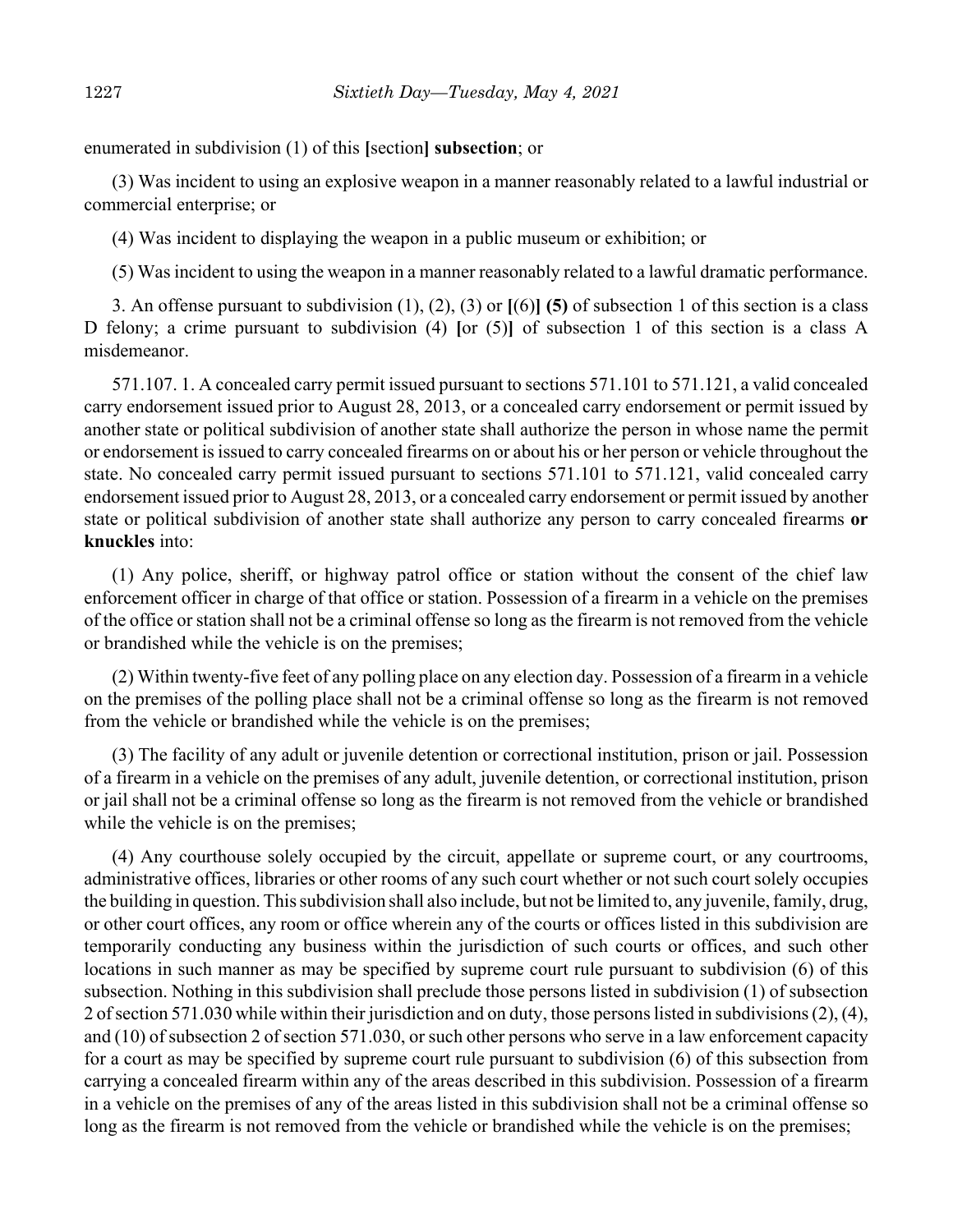(5) Any meeting of the governing body of a unit of local government; or any meeting of the general assembly or a committee of the general assembly, except that nothing in this subdivision shall preclude a member of the body holding a valid concealed carry permit or endorsement from carrying a concealed firearm at a meeting of the body which he or she is a member. Possession of a firearm in a vehicle on the premises shall not be a criminal offense so long as the firearm is not removed from the vehicle or brandished while the vehicle is on the premises. Nothing in this subdivision shall preclude a member of the general assembly, a full-time employee of the general assembly employed under Section 17, Article III, Constitution of Missouri, legislative employees of the general assembly as determined under section 21.155, or statewide elected officials and their employees, holding a valid concealed carry permit or endorsement, from carrying a concealed firearm in the state capitol building or at a meeting whether of the full body of a house of the general assembly or a committee thereof, that is held in the state capitol building;

(6) The general assembly, supreme court, county or municipality may by rule, administrative regulation, or ordinance prohibit or limit the carrying of concealed firearms by permit or endorsement holders in that portion of a building owned, leased or controlled by that unit of government. Any portion of a building in which the carrying of concealed firearms is prohibited or limited shall be clearly identified by signs posted at the entrance to the restricted area. The statute, rule or ordinance shall exempt any building used for public housing by private persons, highways or rest areas, firing ranges, and private dwellings owned, leased, or controlled by that unit of government from any restriction on the carrying or possession of a firearm. The statute, rule or ordinance shall not specify any criminal penalty for its violation but may specify that persons violating the statute, rule or ordinance may be denied entrance to the building, ordered to leave the building and if employees of the unit of government, be subjected to disciplinary measures for violation of the provisions of the statute, rule or ordinance. The provisions of this subdivision shall not apply to any other unit of government;

(7) Any establishment licensed to dispense intoxicating liquor for consumption on the premises, which portion is primarily devoted to that purpose, without the consent of the owner or manager. The provisions of this subdivision shall not apply to the licensee of said establishment. The provisions of this subdivision shall not apply to any bona fide restaurant open to the general public having dining facilities for not less than fifty persons and that receives at least fifty-one percent of its gross annual income from the dining facilities by the sale of food. This subdivision does not prohibit the possession of a firearm in a vehicle on the premises of the establishment and shall not be a criminal offense so long as the firearm is not removed from the vehicle or brandished while the vehicle is on the premises. Nothing in this subdivision authorizes any individual who has been issued a concealed carry permit or endorsement to possess any firearm while intoxicated;

(8) Any area of an airport to which access is controlled by the inspection of persons and property. Possession of a firearm in a vehicle on the premises of the airport shall not be a criminal offense so long as the firearm is not removed from the vehicle or brandished while the vehicle is on the premises;

(9) Any place where the carrying of a firearm is prohibited by federal law;

(10) Any higher education institution or elementary or secondary school facility without the consent of the governing body of the higher education institution or a school official or the district school board, unless the person with the concealed carry endorsement or permit is a teacher or administrator of an elementary or secondary school who has been designated by his or her school district as a school protection officer and is carrying a firearm in a school within that district, in which case no consent is required. Possession of a firearm in a vehicle on the premises of any higher education institution or elementary or secondary school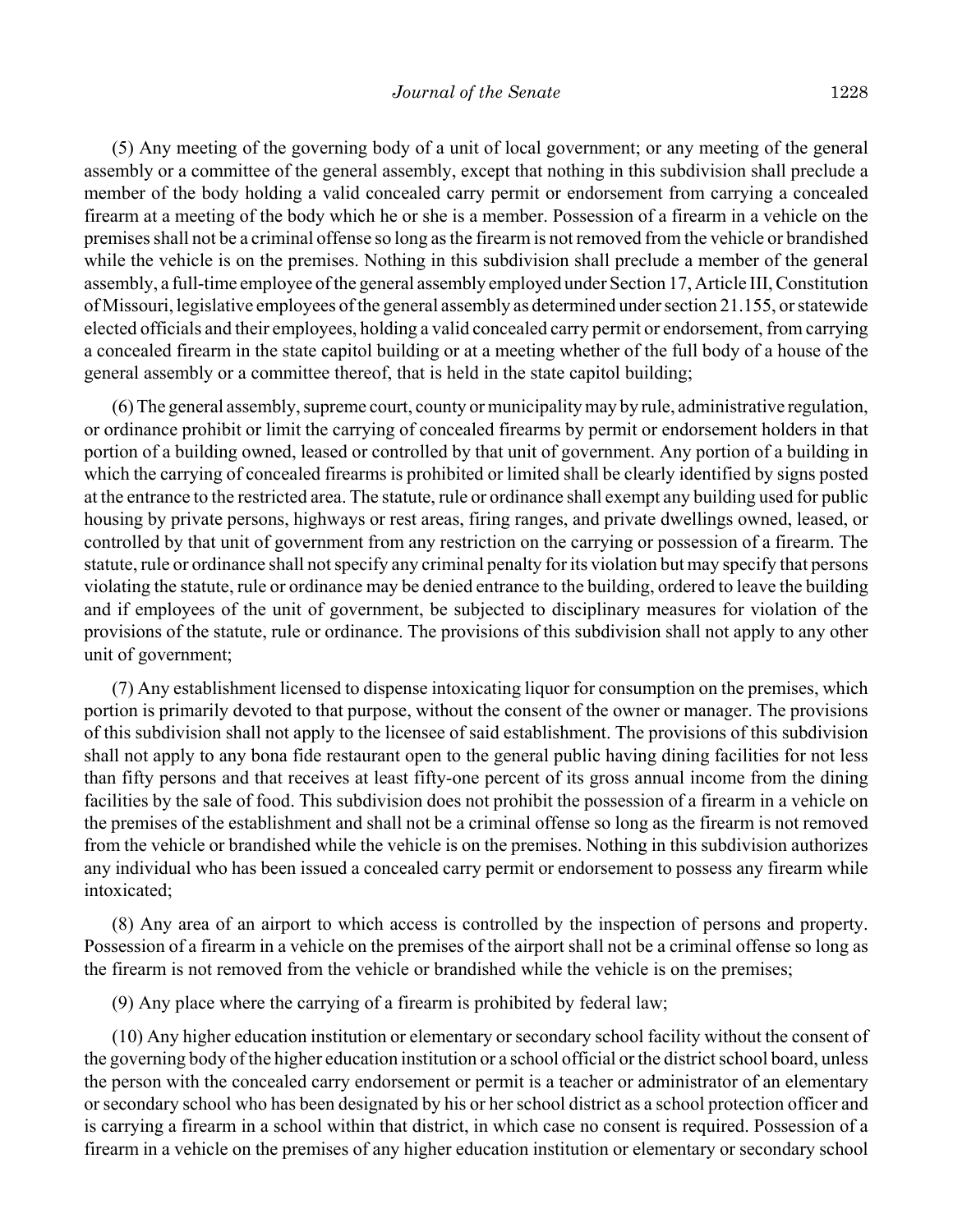facility shall not be a criminal offense so long as the firearm is not removed from the vehicle or brandished while the vehicle is on the premises;

(11) Any portion of a building used as a child care facility without the consent of the manager. Nothing in this subdivision shall prevent the operator of a child care facility in a family home from owning or possessing a firearm or a concealed carry permit or endorsement;

(12) Any riverboat gambling operation accessible by the public without the consent of the owner or manager pursuant to rules promulgated by the gaming commission. Possession of a firearm in a vehicle on the premises of a riverboat gambling operation shall not be a criminal offense so long as the firearm is not removed from the vehicle or brandished while the vehicle is on the premises;

(13) Any gated area of an amusement park. Possession of a firearm in a vehicle on the premises of the amusement park shall not be a criminal offense so long as the firearm is not removed from the vehicle or brandished while the vehicle is on the premises;

(14) Any church or other place of religious worship without the consent of the minister or person or persons representing the religious organization that exercises control over the place of religious worship. Possession of a firearm in a vehicle on the premises shall not be a criminal offense so long as the firearm is not removed from the vehicle or brandished while the vehicle is on the premises;

(15) Any private property whose owner has posted the premises as being off-limits to concealed firearms by means of one or more signs displayed in a conspicuous place of a minimum size of eleven inches by fourteen inches with the writing thereon in letters of not less than one inch. The owner, business or commercial lessee, manager of a private business enterprise, or any other organization, entity, or person may prohibit persons holding a concealed carry permit or endorsement from carrying concealed firearms on the premises and may prohibit employees, not authorized by the employer, holding a concealed carry permit or endorsement from carrying concealed firearms on the property of the employer. If the building or the premises are open to the public, the employer of the business enterprise shall post signs on or about the premises if carrying a concealed firearm is prohibited. Possession of a firearm in a vehicle on the premises shall not be a criminal offense so long as the firearm is not removed from the vehicle or brandished while the vehicle is on the premises. An employer may prohibit employees or other persons holding a concealed carry permit or endorsement from carrying a concealed firearm in vehicles owned by the employer;

(16) Any sports arena or stadium with a seating capacity of five thousand or more. Possession of a firearm in a vehicle on the premises shall not be a criminal offense so long as the firearm is not removed from the vehicle or brandished while the vehicle is on the premises;

(17) Any hospital accessible by the public. Possession of a firearm in a vehicle on the premises of a hospital shall not be a criminal offense so long as the firearm is not removed from the vehicle or brandished while the vehicle is on the premises.

2. Carrying of a concealed firearm **or knuckles** in a location specified in subdivisions (1) to (17) of subsection 1 of this section by any individual who holds a concealed carry permit issued pursuant to sections 571.101 to 571.121, or a concealed carry endorsement issued prior to August 28, 2013, shall not be a criminal act but may subject the person to denial to the premises or removal from the premises. If such person refuses to leave the premises and a peace officer is summoned, such person may be issued a citation for an amount not to exceed one hundred dollars for the first offense. If a second citation for a similar violation occurs within a six-month period, such person shall be fined an amount not to exceed two hundred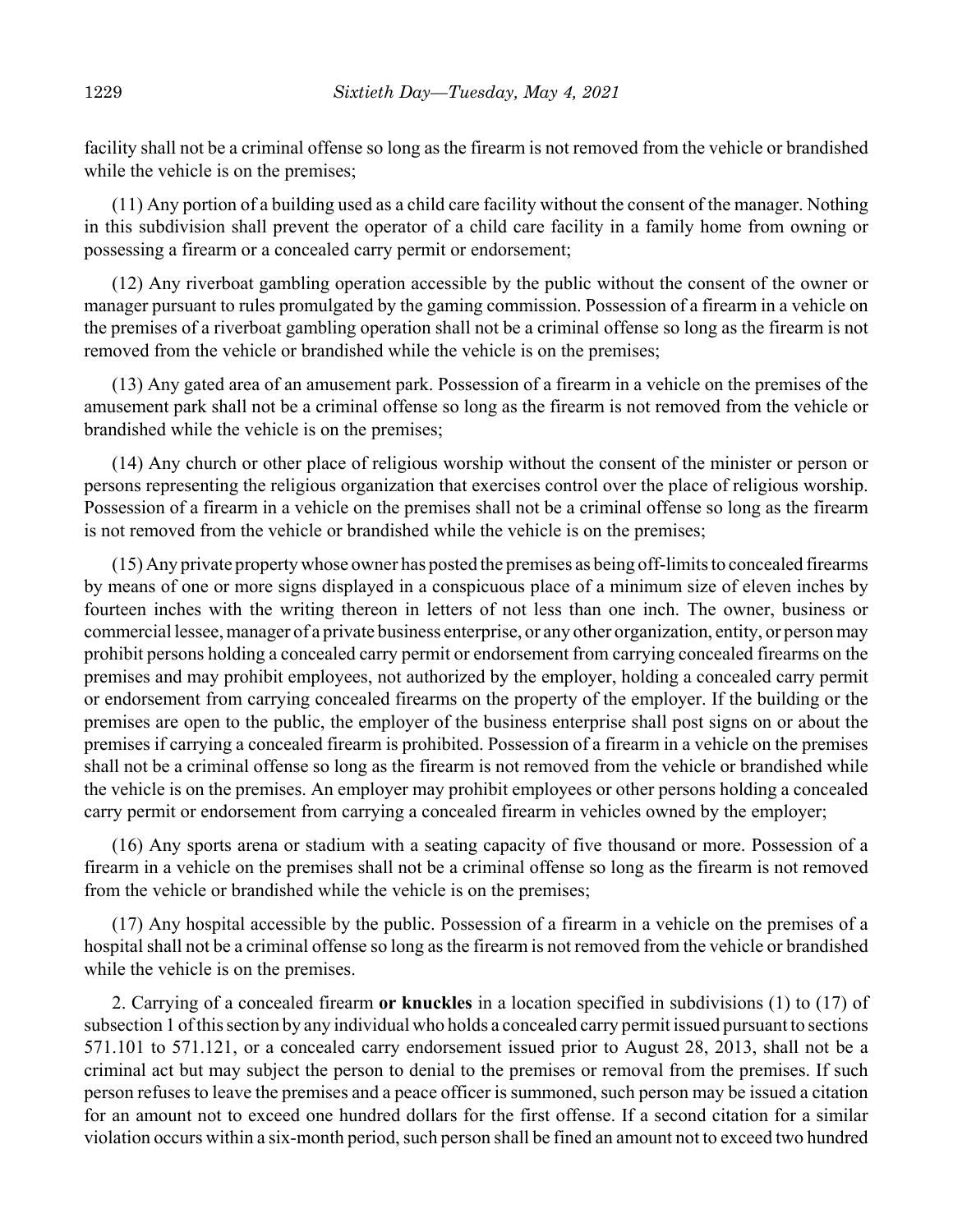dollars and his or her permit, and, if applicable, endorsement to carry concealed firearms shall be suspended for a period of one year. If a third citation for a similar violation is issued within one year of the first citation, such person shall be fined an amount not to exceed five hundred dollars and shall have his or her concealed carry permit, and, if applicable, endorsement revoked and such person shall not be eligible for a concealed carry permit for a period of three years. Upon conviction of charges arising from a citation issued pursuant to this subsection, the court shall notify the sheriff of the county which issued the concealed carry permit, or, if the person is a holder of a concealed carry endorsement issued prior to August 28, 2013, the court shall notify the sheriff of the county which issued the certificate of qualification for a concealed carry endorsement and the department of revenue. The sheriff shall suspend or revoke the concealed carry permit or, if applicable, the certificate of qualification for a concealed carry endorsement. If the person holds an endorsement, the department of revenue shall issue a notice of such suspension or revocation of the concealed carry endorsement and take action to remove the concealed carry endorsement from the individual's driving record. The director of revenue shall notify the licensee that he or she must apply for a new license pursuant to chapter 302 which does not contain such endorsement. The notice issued by the department of revenue shall be mailed to the last known address shown on the individual's driving record. The notice is deemed received three days after mailing."; and"; and

Further amend said bill by amending the title, enacting clause, and intersectional references accordingly.

#### HOUSE AMENDMENT NO. 16

Amend House Committee Substitute for Senate Substitute No. 2 for Senate Bill No. 26, Page 1, Section 67.030, Line 14, by inserting after said section and line the following:

"**67.494. 1. The general assembly hereby occupies and preempts the entire field of legislation regarding in any way the regulation of physical security measures around private property to the complete exclusion of any order, ordinance, policy, or regulation by any village; town; city, including any home rule city; or county in this state. Any existing or future order, ordinance, policy, or regulation in this field is or shall be null and void.**

**2. Nothing in this section shall prohibit a village, town, city, or county from regulating:**

**(1) The aesthetics of physical security measures;**

**(2) Access to the public right-of-way, a sidewalk, or utility easement;**

**(3) The structural soundness of physical security measures; or**

**(4) Changes to the drainage of a property.**

### **3. Physical security measures shall have a means to enter the property so that law enforcement and first responders are able to access the property in an emergency.**"; and

Further amend said bill by amending the title, enacting clause, and intersectional references accordingly.

#### HOUSE AMENDMENT NO. 17

Amend House Committee Substitute for Senate Substitute No. 2 for Senate Bill No. 26, Page 2, Section 84.400, Line 14, by inserting after said section and line the following:

"302.341. 1. If a Missouri resident charged with a moving traffic violation of this state or any county or municipality of this state fails to dispose of the charges of which the resident is accused through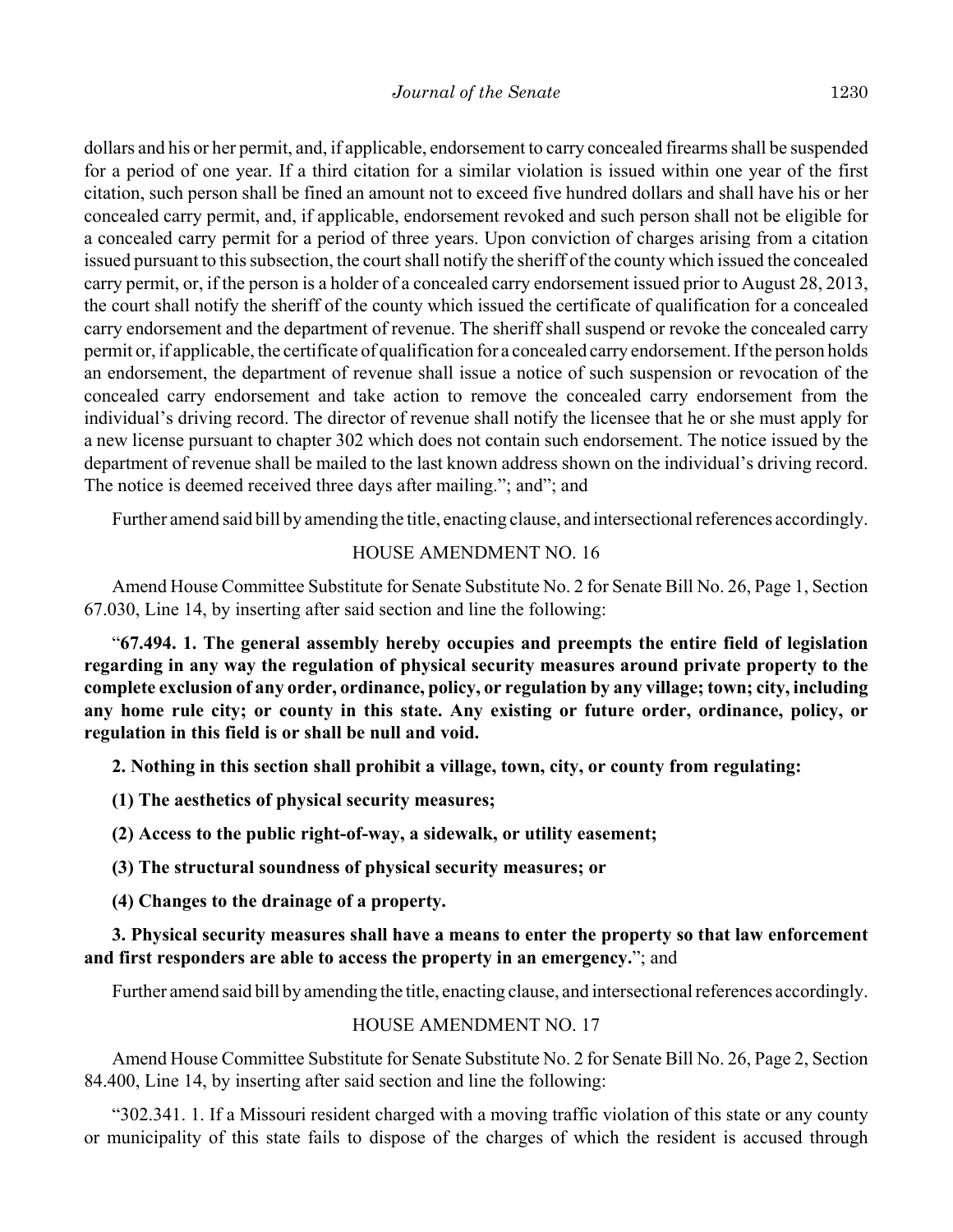authorized prepayment of fine and court costs and fails to appear on the return date or at any subsequent date to which the case has been continued, or without good cause fails to pay any fine or court costs assessed against the resident for any such violation within the period of time specified or in such installments as approved by the court or as otherwise provided by law, any court having jurisdiction over the charges shall within ten days of the failure to comply inform the defendant by ordinary mail at the last address shown on the court records that the court **[**will**] may** order the director of revenue to suspend the defendant's driving privileges if the charges are not disposed of and fully paid within thirty days from the date of mailing. Thereafter, if the defendant fails to timely act to dispose of the charges and fully pay any applicable fines and court costs, the court **[**shall**] may** notify the director of revenue of such failure and of the pending charges against the defendant. Upon receipt of this notification, the director shall suspend the license of the driver, effective immediately, and provide notice of the suspension to the driver at the last address for the driver shown on the records of the department of revenue. Such suspension shall remain in effect until the court with the subject pending charge requests setting aside the noncompliance suspension pending final disposition, or satisfactory evidence of disposition of pending charges and payment of fine and court costs, if applicable, is furnished to the director by the individual. The filing of financial responsibility with the **[**bureau of safety responsibility,**]** department of revenue**[**,**]** shall not be required as a condition of reinstatement of a driver's license suspended solely under the provisions of this **[**section**] subsection**.

2. The provisions of subsection 1 of this section shall not apply to minor traffic violations as defined in section 479.350**; however, minor traffic violations shall be subject to subsection 3 of this section**.

**3. If a Missouri resident charged with a minor traffic violation of this state or any county or municipality of this state fails to dispose of the charges of which the resident is accused through authorized prepayment of fine and court costs and fails to appear on two return dates, or without good cause fails to pay any fine or court costs assessed against the resident for any such violation within the period of time specified or in such installments as approved by the court or as otherwise provided by law, any court having jurisdiction over the charges shall, within ten days of the failure to comply, inform the defendant by ordinary mail at the last address shown on the court records that the court may order the director of revenue to suspend the defendant's driving privileges if the charges are not disposed of and fully paid within thirty days from the date of mailing. Thereafter, if the defendant fails to timely act to dispose of the charges and fully pay any applicable fines and court costs, the court may notify the director of revenue of such failure and of the pending charges against the defendant. Upon receipt of this notification, the director shall suspend the license of the driver, effective immediately, and provide notice of the suspension to the driver at the last address for the driver shown on the records of the department of revenue. Such suspension shall remain in effect until the court with the subject pending charge requests setting aside the noncompliance suspension pending final disposition, or satisfactory evidence of disposition of pending charges and payment of fine and court costs, if applicable, is furnished to the director by the individual. The filing of financial responsibility with the department of revenue shall not be required as a condition of reinstatement of a driver's license suspended solely under the provisions of this subsection.**

**4. Where a defendant is charged exclusively with minor traffic violations, as such term is defined in section 479.350, any suspension under this section shall be accompanied by issuance from the director of revenue of limited driving privileges for all purposes identified under subdivision (2) of subsection 3 of section 302.309, unless the director finds the defendant is ineligible for such privileges under the provisions of section 302.309.**"; and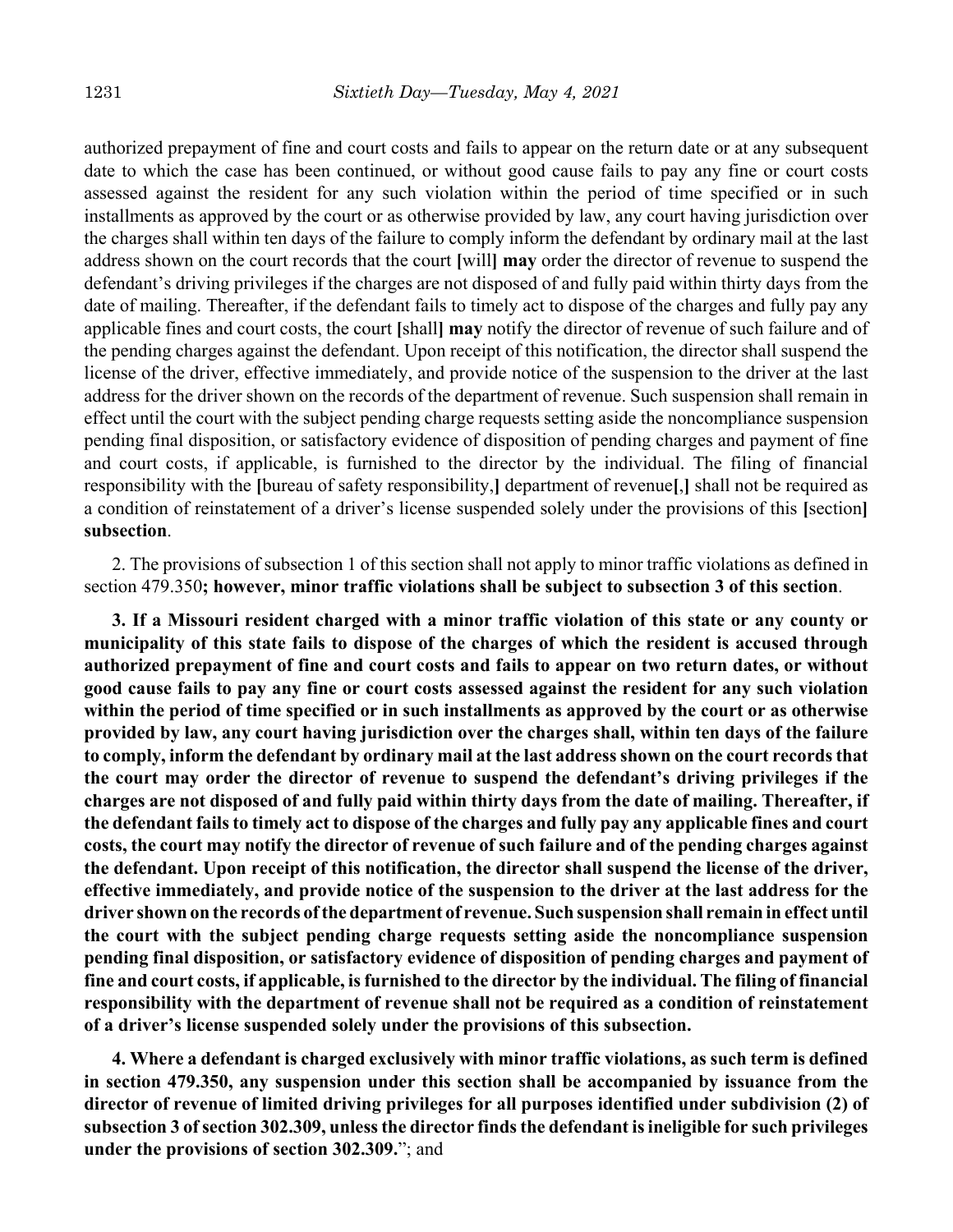Further amend said bill by amending the title, enacting clause, and intersectional references accordingly.

HOUSE AMENDMENT NO. 1 TO HOUSE AMENDMENT NO. 18

Amend House Amendment No. 18 to House Committee Substitute for Senate Substitute No. 2 for Senate Bill No. 26, Page 2, Line 15, by inserting after all of said line the following:

"Further amend said bill, Page 9, Section 590.502, Line 175, by inserting after all of said line and section the following:

"610.140. 1. Notwithstanding any other provision of law and subject to the provisions of this section, any person may apply to any court in which such person was charged or found guilty of any offenses, violations, or infractions for an order to expunge records of such arrest, plea, trial, or conviction. Subject to the limitations of subsection 12 of this section, a person may apply to have one or more offenses, violations, or infractions expunged if such offense, violation, or infraction occurred within the state of Missouri and was prosecuted under the jurisdiction of a Missouri municipal, associate circuit, or circuit court, so long as such person lists all the offenses, violations, and infractions he or she is seeking to have expunged in the petition and so long as all such offenses, violations, and infractions are not excluded under subsection 2 of this section. If the offenses, violations, or infractions were charged as counts in the same indictment or information or were committed as part of the same course of criminal conduct, the person may include all the related offenses, violations, and infractions in the petition, regardless of the limits of subsection 12 of this section, and the petition shall only count as a petition for expungement of the highest level violation or offense contained in the petition for the purpose of determining future eligibility for expungement.

2. The following offenses, violations, and infractions shall not be eligible for expungement under this section:

(1) Any class A felony offense;

(2) Any dangerous felony as that term is defined in section 556.061;

(3) Any offense that requires registration as a sex offender;

(4) Any felony offense where death is an element of the offense;

(5) Any felony offense of assault; misdemeanor or felony offense of domestic assault; or felony offense of kidnapping;

(6) Any offense listed, or previously listed, in chapter 566 or section 105.454, 105.478, 115.631, 130.028, 188.030, 188.080, 191.677, 194.425, 217.360, 217.385, 334.245, 375.991, 389.653, 455.085, 455.538, 557.035, 565.084, 565.085, 565.086, 565.095, 565.120, 565.130, 565.156, 565.200, 565.214, 566.093, 566.111, 566.115, 568.020, 568.030, 568.032, 568.045, 568.060, 568.065, 568.080, 568.090, 568.175, 569.030, 569.035, 569.040, 569.050, 569.055, 569.060, 569.065, 569.067, 569.072, 569.160, 570.025, 570.090, 570.180, 570.223, 570.224, 570.310, 571.020, 571.060, 571.063, 571.070, 571.072, 571.150, 574.070, 574.105, 574.115, 574.120, 574.130, 575.040, 575.095, 575.153, 575.155, 575.157, 575.159, 575.195, 575.200, 575.210, 575.220, 575.230, 575.240, 575.350, 575.353, 577.078, 577.703, 577.706, 578.008, 578.305, 578.310, or 632.520;

(7) Any offense eligible for expungement under section 577.054 or 610.130;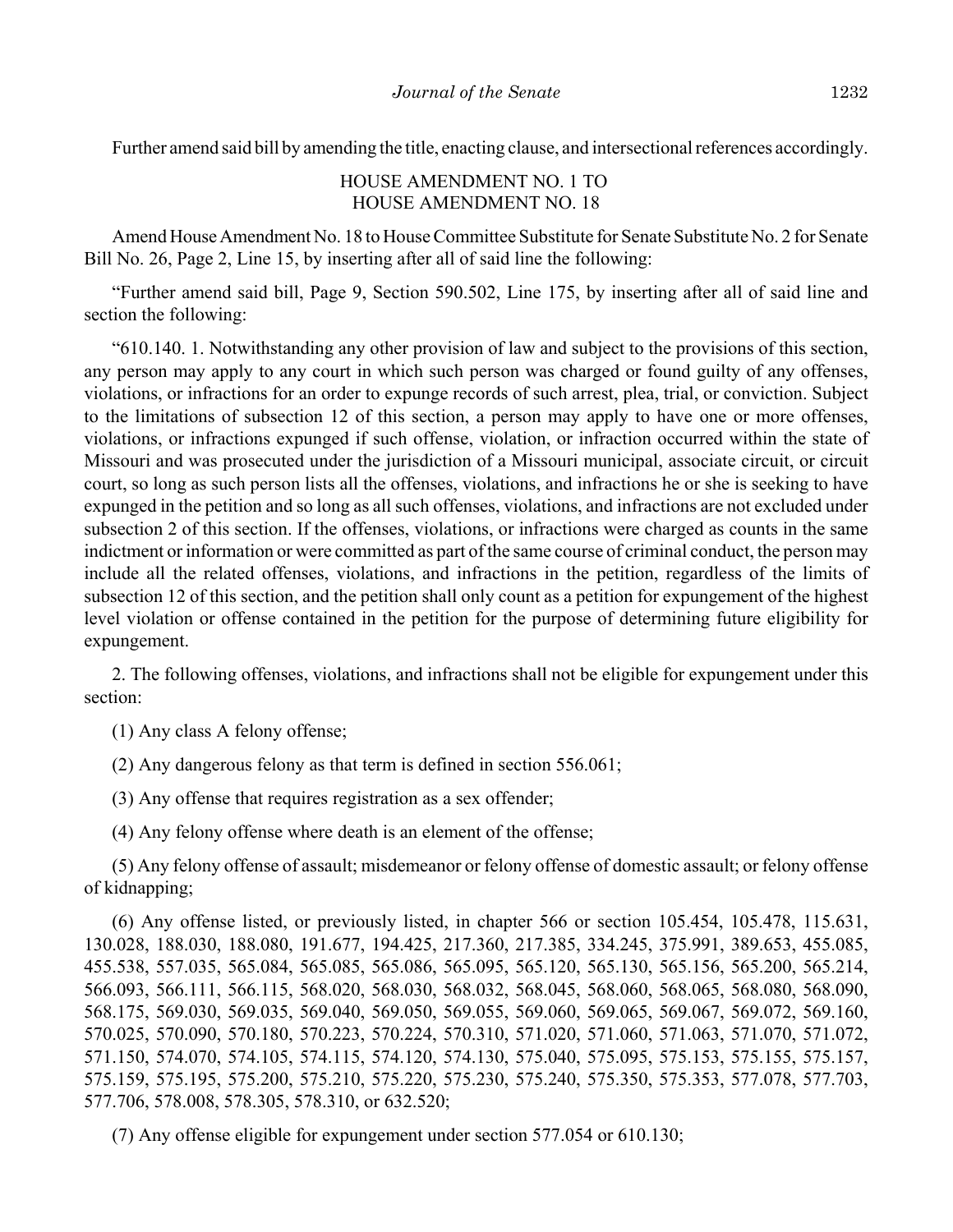(8) Any intoxication-related traffic or boating offense as defined in section 577.001, or any offense of operating an aircraft with an excessive blood alcohol content or while in an intoxicated condition;

(9) Any ordinance violation that is the substantial equivalent of any offense that is not eligible for expungement under this section;

(10) Any violation of any state law or county or municipal ordinance regulating the operation of motor vehicles when committed by an individual who has been issued a commercial driver's license or is required to possess a commercial driver's license issued by this state or any other state; and

(11) Any offense of section 571.030, except any offense under subdivision (1) of subsection 1 of section 571.030 where the person was convicted or found guilty prior to January 1, 2017.

3. The petition shall name as defendants all law enforcement agencies, courts, prosecuting or circuit attorneys, municipal prosecuting attorneys, central state repositories of criminal records, or others who the petitioner has reason to believe may possess the records subject to expungement for each of the offenses, violations, and infractions listed in the petition. The court's order of expungement shall not affect any person or entity not named as a defendant in the action.

4. The petition shall include the following information:

(1) The petitioner's:

- (a) Full name;
- (b) Sex;
- (c) Race;

(d) Driver's license number, if applicable; and

(e) Current address;

(2) Each offense, violation, or infraction for which the petitioner is requesting expungement;

(3) The approximate date the petitioner was charged for each offense, violation, or infraction; and

(4) The name of the county where the petitioner was charged for each offense, violation, or infraction and if any of the offenses, violations, or infractions occurred in a municipality, the name of the municipality for each offense, violation, or infraction; and

(5) The case number and name of the court for each offense.

5. The clerk of the court shall give notice of the filing of the petition to the office of the prosecuting attorney, circuit attorney, or municipal prosecuting attorney that prosecuted the offenses, violations, or infractions listed in the petition. If the prosecuting attorney, circuit attorney, or municipal prosecuting attorney objects to the petition for expungement, he or she shall do so in writing within thirty days after receipt of service. Unless otherwise agreed upon by the parties, the court shall hold a hearing within sixty days after any written objection is filed, giving reasonable notice of the hearing to the petitioner. If no objection has been filed within thirty days after receipt of service, the court may set a hearing on the matter and shall give reasonable notice of the hearing to each entity named in the petition. At any hearing, the court may accept evidence and hear testimony on, and may consider, the following criteria for each of the offenses, violations, or infractions listed in the petition for expungement: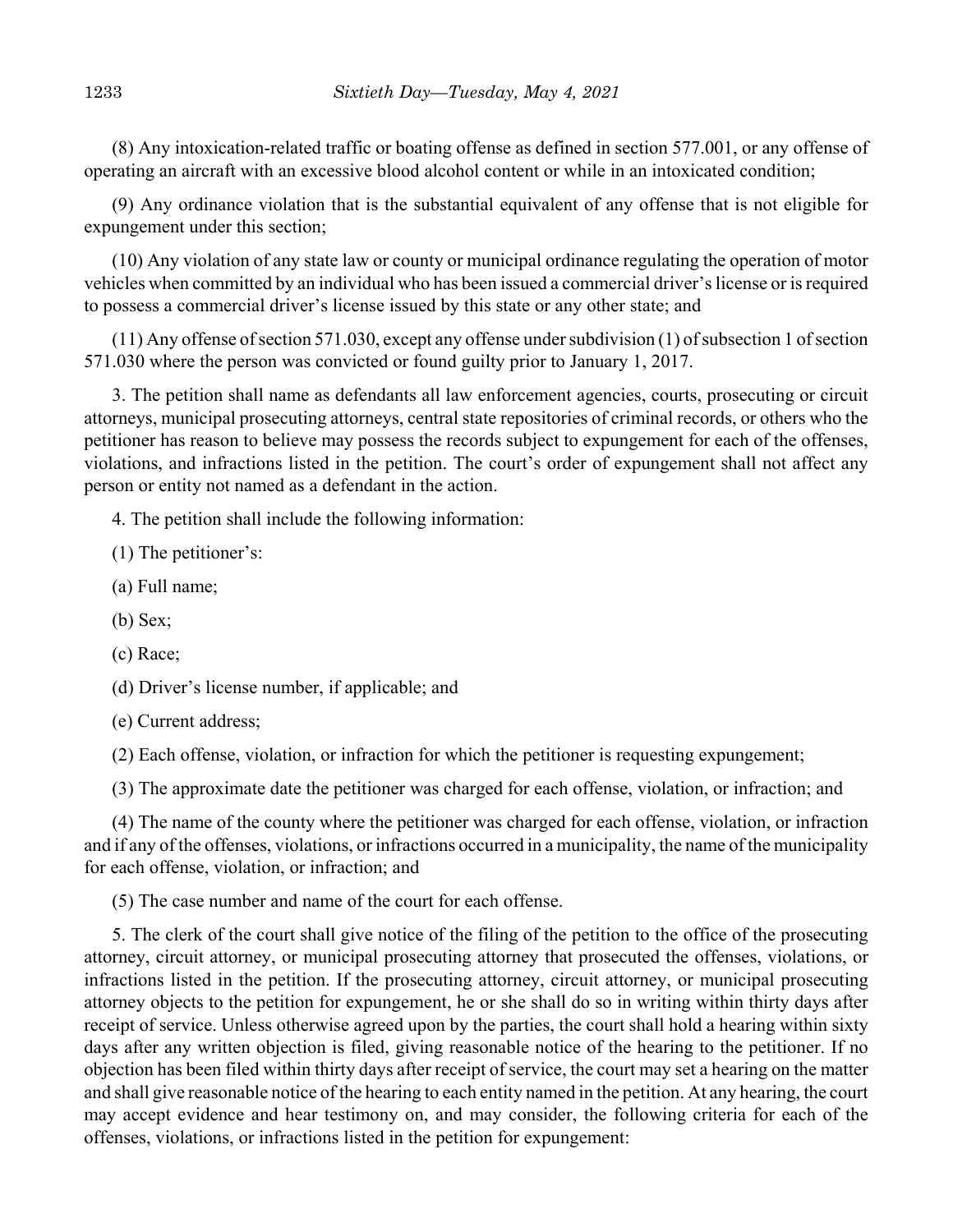(1) At the time the petition is filed, it has been at least seven years if the offense is a felony, or at least three years if the offense is a misdemeanor, municipal offense, or infraction, from the date the petitioner completed any authorized disposition imposed under section 557.011 for each offense, violation, or infraction listed in the petition;

(2) The person has not been found guilty of any other misdemeanor or felony, not including violations of the traffic regulations provided under chapters 304 and 307, during the time period specified for the underlying offense, violation, or infraction in subdivision (1) of this subsection;

(3) The person has satisfied all obligations relating to any such disposition, including the payment of any fines or restitution;

(4) The person does not have charges pending;

(5) The petitioner's habits and conduct demonstrate that the petitioner is not a threat to the public safety of the state; and

(6) The expungement is consistent with the public welfare and the interests of justice warrant the expungement.

A pleading by the petitioner that such petitioner meets the requirements of subdivisions (5) and (6) of this subsection shall create a rebuttable presumption that the expungement is warranted so long as the criteria contained in subdivisions (1) to (4) of this subsection are otherwise satisfied. The burden shall shift to the prosecuting attorney, circuit attorney, or municipal prosecuting attorney to rebut the presumption. A victim of an offense, violation, or infraction listed in the petition shall have an opportunity to be heard at any hearing held under this section, and the court may make a determination based solely on such victim's testimony.

6. A petition to expunge records related to an arrest for an eligible offense, violation, or infraction may be made in accordance with the provisions of this section to a court of competent jurisdiction in the county where the petitioner was arrested no earlier than three years from the date of arrest; provided that, during such time, the petitioner has not been charged and the petitioner has not been found guilty of any misdemeanor or felony offense.

7. If the court determines that such person meets all the criteria set forth in subsection 5 of this section for each of the offenses, violations, or infractions listed in the petition for expungement, the court shall enter an order of expungement. In all cases under this section, the court shall issue an order of expungement or dismissal within six months of the filing of the petition. A copy of the order of expungement shall be provided to the petitioner and each entity possessing records subject to the order, and, upon receipt of the order, each entity shall close any record in its possession relating to any offense, violation, or infraction listed in the petition, in the manner established by section 610.120. The records and files maintained in any administrative or court proceeding in a municipal, associate, or circuit court for any offense, infraction, or violation ordered expunged under this section shall be confidential and only available to the parties or by order of the court for good cause shown. The central repository shall request the Federal Bureau of Investigation to expunge the records from its files.

8. The order shall not limit any of the petitioner's rights that were restricted as a collateral consequence of such person's criminal record, and such rights shall be restored upon issuance of the order of expungement. **For purposes of 18 U.S.C. 921(a)33(B)(ii), an order or expungement granted pursuant to this section shall be considered a complete removal of all effects of the expunged conviction.** Except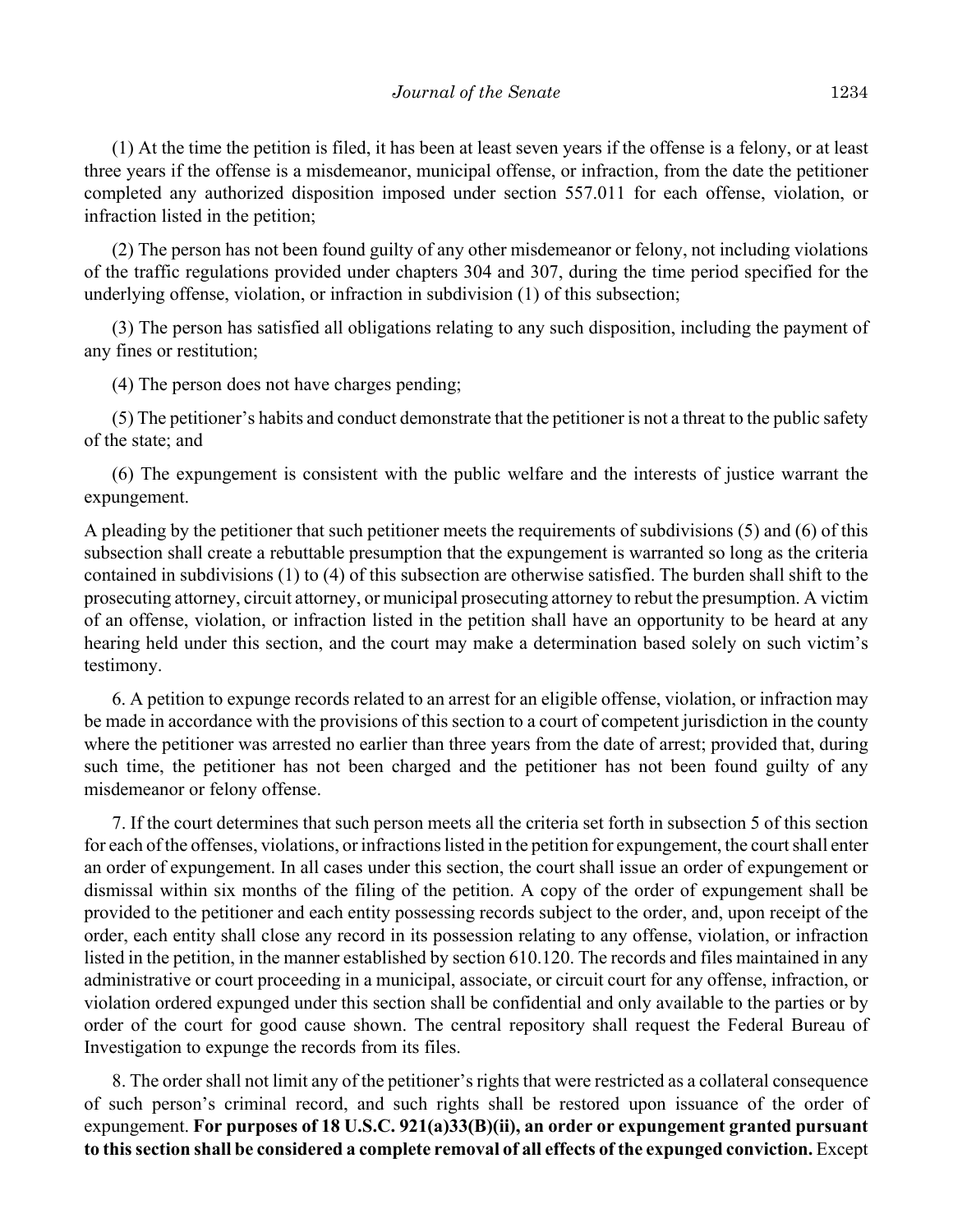as otherwise provided under this section, the effect of such order shall be to restore such person to the status he or she occupied prior to such arrests, pleas, trials, or convictions as if such events had never taken place. No person as to whom such order has been entered shall be held thereafter under any provision of law to be guilty of perjury or otherwise giving a false statement by reason of his or her failure to recite or acknowledge such arrests, pleas, trials, convictions, or expungement in response to an inquiry made of him or her and no such inquiry shall be made for information relating to an expungement, except the petitioner shall disclose the expunged offense, violation, or infraction to any court when asked or upon being charged with any subsequent offense, violation, or infraction. The expunged offense, violation, or infraction may be considered a prior offense in determining a sentence to be imposed for any subsequent offense that the person is found guilty of committing.

9. Notwithstanding the provisions of subsection 8 of this section to the contrary, a person granted an expungement shall disclose any expunged offense, violation, or infraction when the disclosure of such information is necessary to complete any application for:

(1) A license, certificate, or permit issued by this state to practice such individual's profession;

(2) Any license issued under chapter 313 or permit issued under chapter 571;

(3) Paid or unpaid employment with an entity licensed under chapter 313, any state-operated lottery, or any emergency services provider, including any law enforcement agency;

(4) Employment with any federally insured bank or savings institution or credit union or an affiliate of such institution or credit union for the purposes of compliance with 12 U.S.C. Section 1829 and 12 U.S.C. Section 1785;

(5) Employment with any entity engaged in the business of insurance or any insurer for the purpose of complying with 18 U.S.C. Section 1033, 18 U.S.C. Section 1034, or other similar law which requires an employer engaged in the business of insurance to exclude applicants with certain criminal convictions from employment; or

(6) Employment with any employer that is required to exclude applicants with certain criminal convictions from employment due to federal or state law, including corresponding rules and regulations.

An employer shall notify an applicant of the requirements under subdivisions (4) to (6) of this subsection. Notwithstanding any provision of law to the contrary, an expunged offense, violation, or infraction shall not be grounds for automatic disqualification of an applicant, but may be a factor for denying employment, or a professional license, certificate, or permit; except that, an offense, violation, or infraction expunged under the provisions of this section may be grounds for automatic disqualification if the application is for employment under subdivisions (4) to (6) of this subsection.

10. A person who has been granted an expungement of records pertaining to a misdemeanor or felony offense, an ordinance violation, or an infraction may answer "no" to an employer's inquiry into whether the person has ever been convicted of a crime if, after the granting of the expungement, the person has no public record of a misdemeanor or felony offense, an ordinance violation, or an infraction. The person, however, shall answer such an inquiry affirmatively and disclose his or her criminal convictions, including any offense or violation expunged under this section or similar law, if the employer is required to exclude applicants with certain criminal convictions from employment due to federal or state law, including corresponding rules and regulations.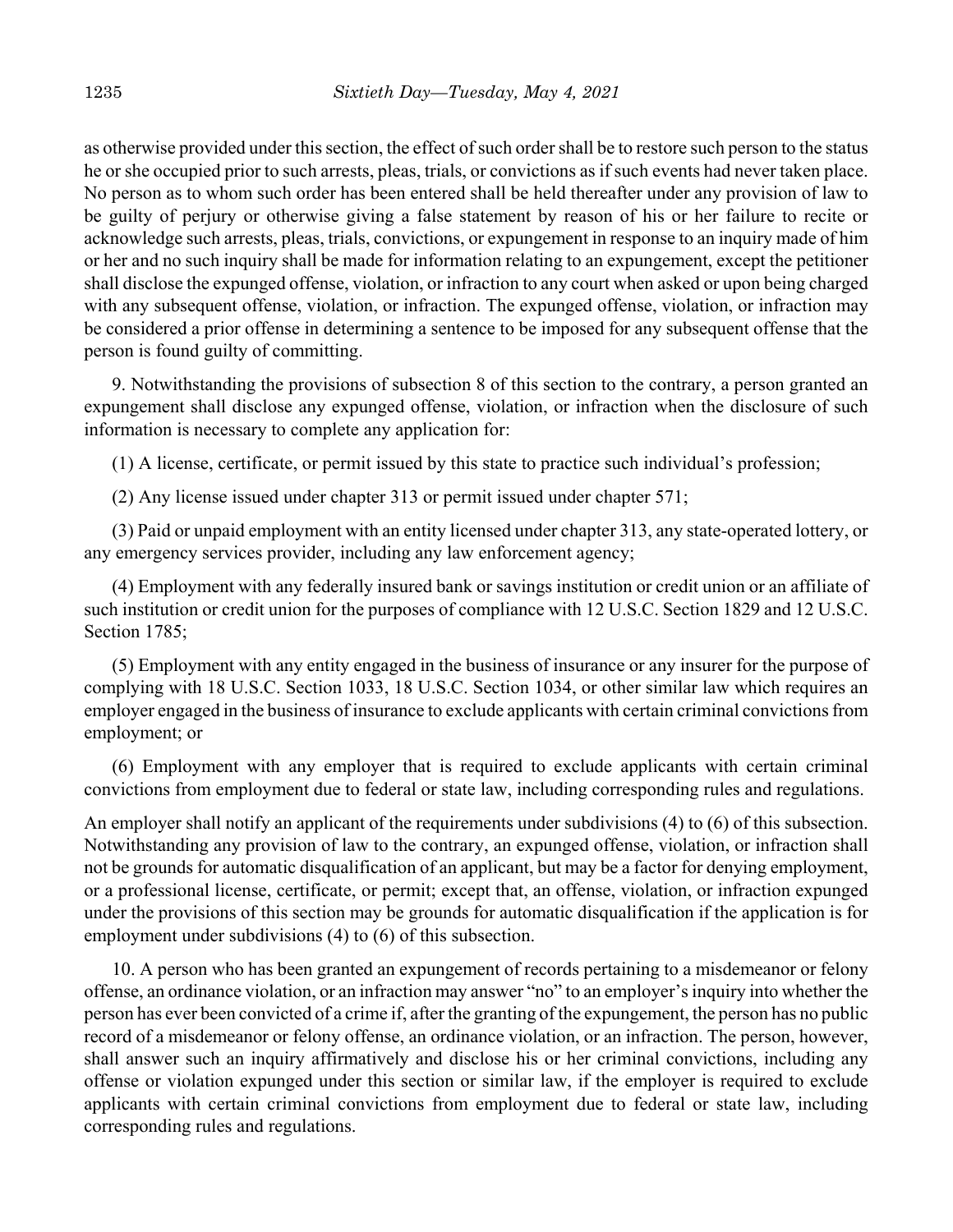11. If the court determines that the petitioner has not met the criteria for any of the offenses, violations, or infractions listed in the petition for expungement or the petitioner has knowingly provided false information in the petition, the court shall enter an order dismissing the petition. Any person whose petition for expungement has been dismissed by the court for failure to meet the criteria set forth in subsection 5 of this section may not refile another petition until a year has passed since the date of filing for the previous petition.

12. A person may be granted more than one expungement under this section provided that during his or her lifetime, the total number of offenses, violations, or infractions for which orders of expungement are granted to the person shall not exceed the following limits:

(1) Not more than two misdemeanor offenses or ordinance violations that have an authorized term of imprisonment; and

(2) Not more than one felony offense.

A person may be granted expungement under this section for any number of infractions. Nothing in this section shall prevent the court from maintaining records to ensure that an individual has not exceeded the limitations of this subsection. Nothing in this section shall be construed to limit or impair in any way the subsequent use of any record expunged under this section of any arrests or findings of guilt by a law enforcement agency, criminal justice agency, prosecuting attorney, circuit attorney, or municipal prosecuting attorney, including its use as a prior offense, violation, or infraction.

13. The court shall make available a form for pro se petitioners seeking expungement, which shall include the following statement: "I declare under penalty of perjury that the statements made herein are true and correct to the best of my knowledge, information, and belief.".

14. Nothing in this section shall be construed to limit or restrict the availability of expungement to any person under any other law."; and"; and

Further amend said bill by amending the title, enacting clause, and intersectional references accordingly.

#### HOUSE AMENDMENT NO. 18

Amend House Committee Substitute for Senate Substitute No. 2 for Senate Bill No. 26, Page 2, Section 84.400, Line 14, by inserting after said section and line the following:

"287.067. 1. In this chapter the term "occupational disease" is hereby defined to mean, unless a different meaning is clearly indicated by the context, an identifiable disease arising with or without human fault out of and in the course of the employment. Ordinary diseases of life to which the general public is exposed outside of the employment shall not be compensable, except where the diseases follow as an incident of an occupational disease as defined in this section. The disease need not to have been foreseen or expected but after its contraction it must appear to have had its origin in a risk connected with the employment and to have flowed from that source as a rational consequence.

2. An injury or death by occupational disease is compensable only if the occupational exposure was the prevailing factor in causing both the resulting medical condition and disability. The "prevailing factor" is defined to be the primary factor, in relation to any other factor, causing both the resulting medical condition and disability. Ordinary, gradual deterioration, or progressive degeneration of the body caused by aging or by the normal activities of day-to-day living shall not be compensable.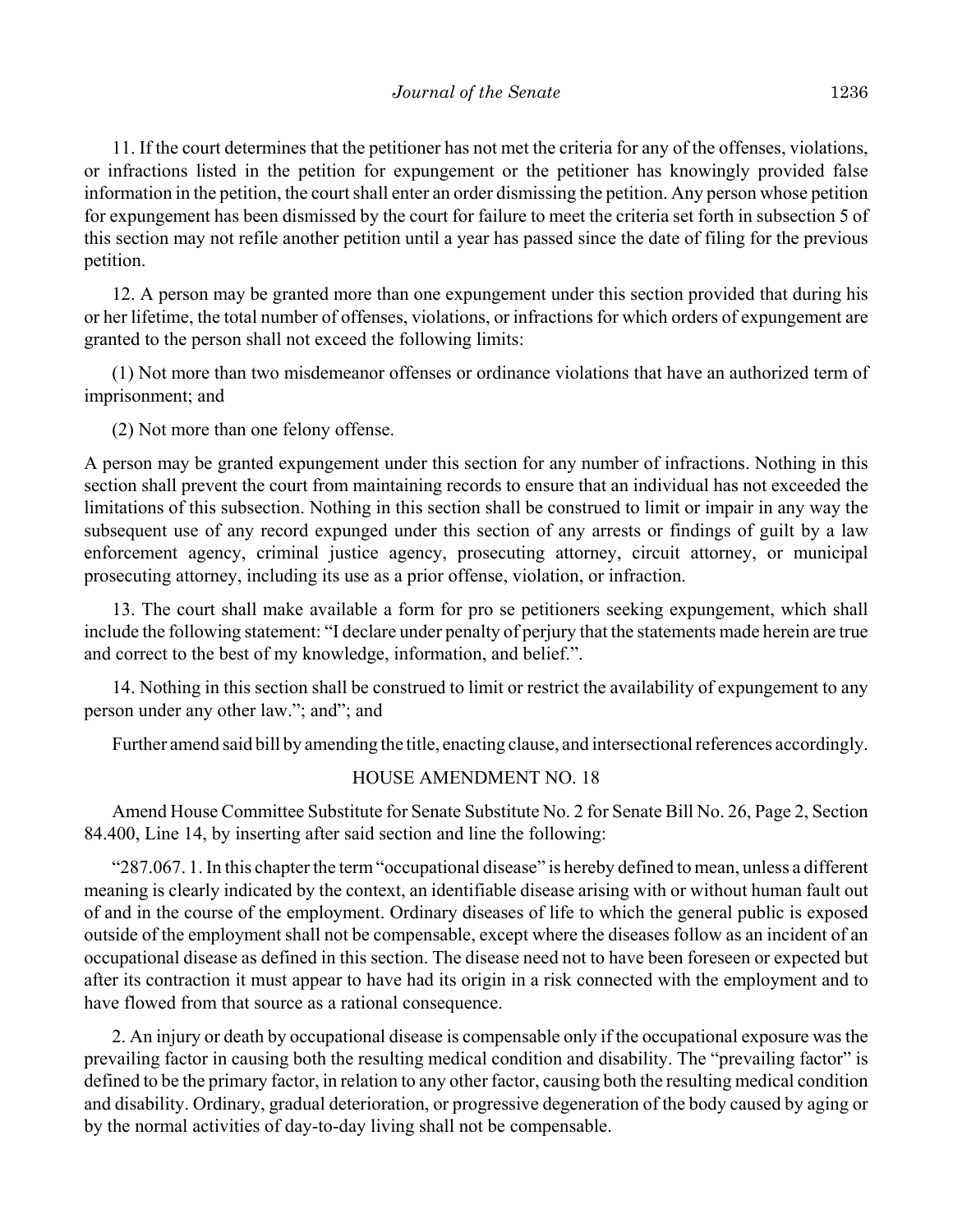3. An injury due to repetitive motion is recognized as an occupational disease for purposes of this chapter. An occupational disease due to repetitive motion is compensable only if the occupational exposure was the prevailing factor in causing both the resulting medical condition and disability. The "prevailing factor" is defined to be the primary factor, in relation to any other factor, causing both the resulting medical condition and disability. Ordinary, gradual deterioration, or progressive degeneration of the body caused by aging or by the normal activities of day-to-day living shall not be compensable.

4. "Loss of hearing due to industrial noise" is recognized as an occupational disease for purposes of this chapter and is hereby defined to be a loss of hearing in one or both ears due to prolonged exposure to harmful noise in employment. "Harmful noise" means sound capable of producing occupational deafness.

5. "Radiation disability" is recognized as an occupational disease for purposes of this chapter and is hereby defined to be that disability due to radioactive properties or substances or to Roentgen rays (X-rays) or exposure to ionizing radiation caused by any process involving the use of or direct contact with radium or radioactive properties or substances or the use of or direct exposure to Roentgen rays (X-rays) or ionizing radiation.

6. Disease of the lungs or respiratory tract, hypotension, hypertension, or disease of the heart or cardiovascular system, including carcinoma, may be recognized as occupational diseases for the purposes of this chapter and are defined to be disability due to exposure to smoke, gases, carcinogens, inadequate oxygen, of paid firefighters of a paid fire department or paid police officers of a paid police department certified under chapter 590 if a direct causal relationship is established, or psychological stress of firefighters of a paid fire department or paid peace officers of a police department who are certified under chapter 590 if a direct causal relationship is established.

7. Any employee who is exposed to and contracts any contagious or communicable disease arising out of and in the course of his or her employment shall be eligible for benefits under this chapter as an occupational disease.

8. With regard to occupational disease due to repetitive motion, if the exposure to the repetitive motion which is found to be the cause of the injury is for a period of less than three months and the evidence demonstrates that the exposure to the repetitive motion with the immediate prior employer was the prevailing factor in causing the injury, the prior employer shall be liable for such occupational disease.

### **9. Posttraumatic stress disorder (PTSD) is recognized as an occupational disease for purposes of this chapter when diagnosed in a first responder, as that term is defined under section 67.145.**"; and

Further amend said bill by amending the title, enacting clause, and intersectional references accordingly.

#### HOUSE AMENDMENT NO. 1 TO HOUSE AMENDMENT NO. 19

Amend House Amendment No. 19 to House Committee Substitute for Senate Substitute No. 2 for Senate Bill No. 26, Page 17, Line 22, by deleting said line and inserting in lieu thereof the following:

"281.115 or regulations issued thereunder, shall nevertheless be unlawful.

313.800. 1. As used in sections 313.800 to 313.850, unless the context clearly requires otherwise, the following terms mean:

(1) "Adjusted gross receipts", the gross receipts from licensed gambling games and devices less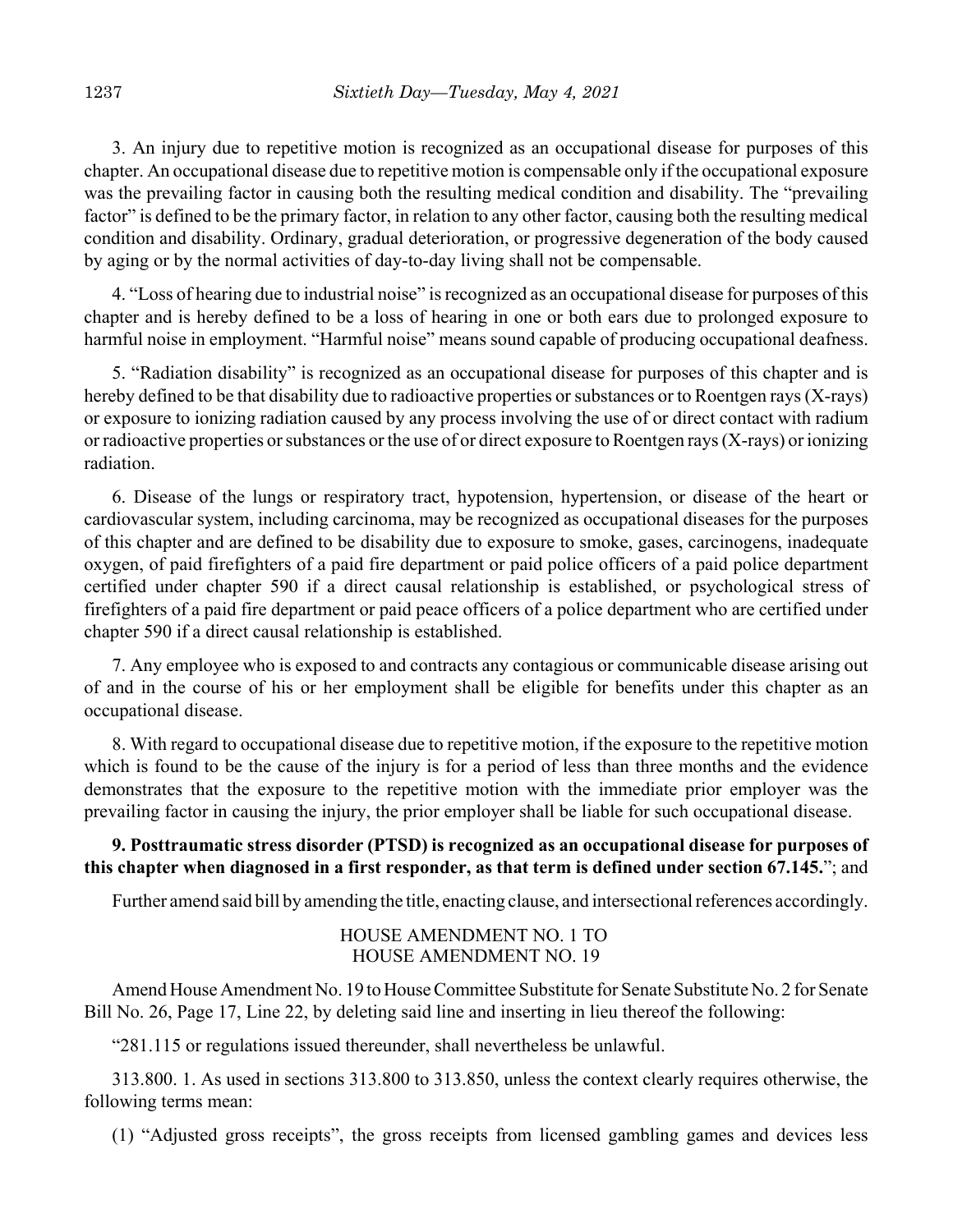winnings paid to wagerers;

(2) "Applicant", any person applying for a license authorized under the provisions of sections 313.800 to 313.850;

(3) "Bank", the elevations of ground which confine the waters of the Mississippi or Missouri Rivers at the ordinary high water mark as defined by common law;

(4) "Capital, cultural, and special law enforcement purpose expenditures" shall include any disbursement, including disbursements for principal, interest, and costs of issuance and trustee administration related to any indebtedness, for the acquisition of land, land improvements, buildings and building improvements, vehicles, machinery, equipment, works of art, intersections, signing, signalization, parking lot, bus stop, station, garage, terminal, hanger, shelter, dock, wharf, rest area, river port, airport, light rail, railroad, other mass transit, pedestrian shopping malls and plazas, parks, lawns, trees, and other landscape, convention center, roads, traffic control devices, sidewalks, alleys, ramps, tunnels, overpasses and underpasses, utilities, streetscape, lighting, trash receptacles, marquees, paintings, murals, fountains, sculptures, water and sewer systems, dams, drainage systems, creek bank restoration, any asset with a useful life greater than one year, cultural events, and any expenditure related to a law enforcement officer deployed as horse-mounted patrol, school resource or drug awareness resistance education (D.A.R.E) officer;

(5) "Cheat", to alter the selection of criteria which determine the result of a gambling game or the amount or frequency of payment in a gambling game;

(6) "Commission", the Missouri gaming commission;

(7) "Credit instrument", a written check, negotiable instrument, automatic bank draft or other authorization from a qualified person to an excursion gambling boat licensee or any of its affiliated companies licensed by the commission authorizing the licensee to withdraw the amount of credit extended by the licensee to such person from the qualified person's banking account in an amount determined under section 313.817 on or after a date certain of not more than thirty days from the date the credit was extended, and includes any such writing taken in consolidation, redemption or payment of a previous credit instrument, but does not include any interest-bearing installment loan or other extension of credit secured by collateral;

(8) "Dock", the location in a city or county authorized under subsection 10 of section 313.812 which contains any natural or artificial space, inlet, hollow, or basin, in or adjacent to a bank of the Mississippi or Missouri Rivers, next to a wharf or landing devoted to the embarking of passengers on and disembarking of passengers from a gambling excursion but shall not include any artificial space created after May 20, 1994, and is located more than one thousand feet from the closest edge of the main channel of the river as established by the United States Army Corps of Engineers;

(9) "Excursion gambling boat", a boat, ferry **[**or**] ,** other floating facility**, or any nonfloating facility** licensed by the commission on which gambling games are allowed;

(10) "Fiscal year" **[**shall for the purposes of subsections 3 and 4 of section 313.820 mean**] ,** the fiscal year of a home dock city or county;

(11) "Floating facility", any facility built or originally built as a boat, ferry or barge licensed by the commission on which gambling games are allowed;

(12) "Gambling excursion", the time during which gambling games may be operated on an excursion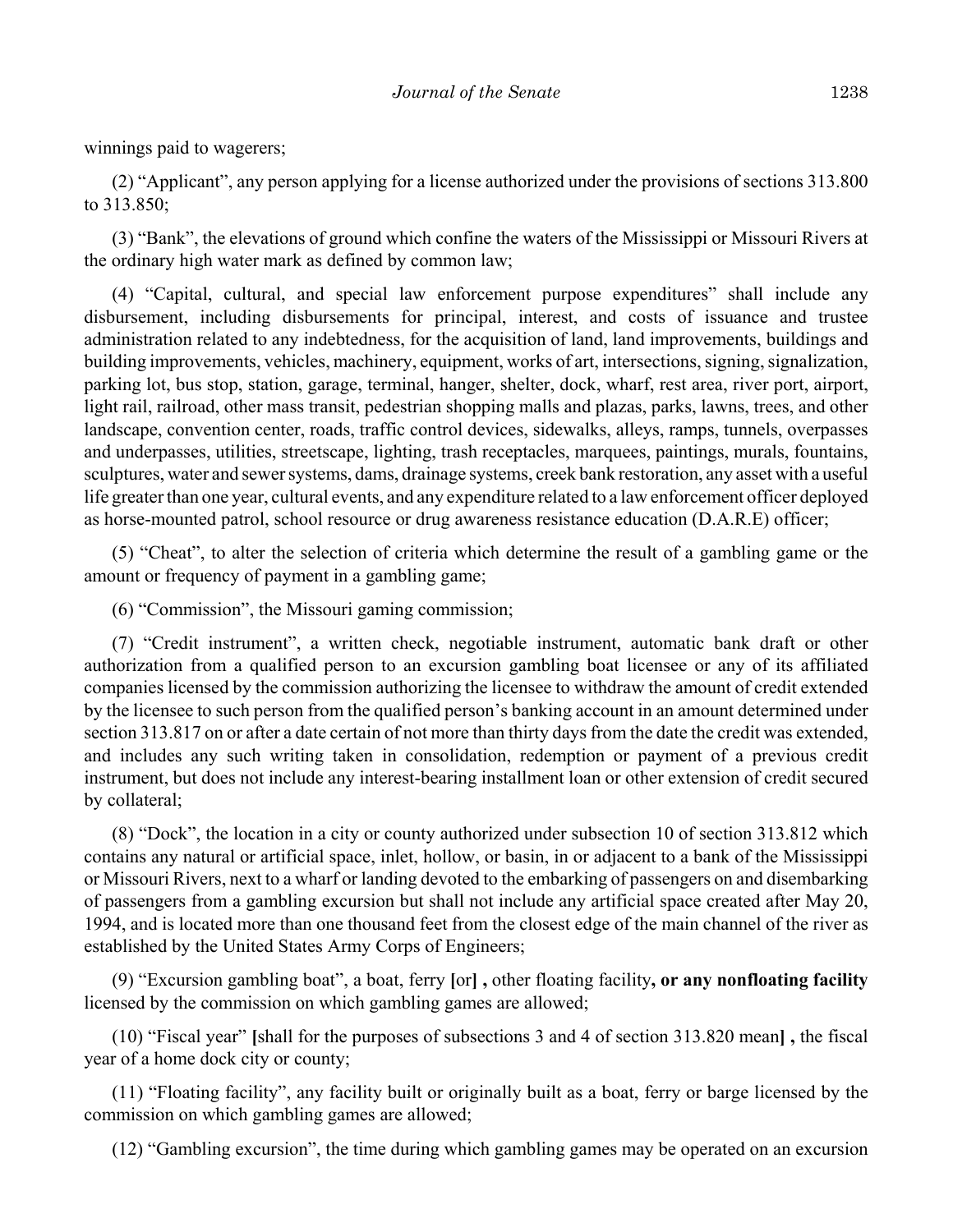gambling boat whether docked or during a cruise;

(13) "Gambling game" includes, but is not limited to, games of skill or games of chance on an excursion gambling boat but does not include gambling on sporting events; provided such games of chance are approved by amendment to the Missouri Constitution;

(14) "Games of chance", any gambling game in which the player's expected return is not favorably increased by **[**his or her**] the player's** reason, foresight, dexterity, sagacity, design, information or strategy;

(15) "Games of skill", any gambling game in which there is an opportunity for the player to use **[**his or her] the player's reason, foresight, dexterity, sagacity, design, information or strategy to favorably increase the player's expected return; including, but not limited to, the gambling games known as "poker", "blackjack" (twenty-one), "craps", "Caribbean stud", "pai gow poker", "Texas hold'em", "double down stud", and any video representation of such games;

(16) "Gross receipts", the total sums wagered by patrons of licensed gambling games;

(17) "Holder of occupational license", a person licensed by the commission to perform an occupation within excursion gambling boat operations which the commission has identified as requiring a license;

(18) "Licensee", any person licensed under sections 313.800 to 313.850;

(19) "Mississippi River" and "Missouri River", the water, bed and banks of those rivers, including any space filled **wholly or partially** by the water of those rivers **[**for docking purposes**]** in a manner approved by the commission but shall not include any artificial space created after May 20, 1994, and is located more than one thousand feet from the closest edge of the main channel of the river as established by the United States Army Corps of Engineers;

# (20) **"Nonfloating facility", any structure within one thousand feet of the Missouri or Mississippi River that contains at least two thousand gallons of water beneath or inside the facility either by an enclosed space containing such water or in rigid or semirigid storage containers or structures;**

**(21)** "Supplier", a person who sells or leases gambling equipment and gambling supplies to any licensee.

2. **(1)** In addition to the games of skill defined in this section, the commission may approve other games of skill upon receiving a petition requesting approval of a gambling game from any applicant or licensee. The commission may set the matter for hearing by serving the applicant or licensee with written notice of the time and place of the hearing not less than five days prior to the date of the hearing and posting a public notice at each commission office. The commission shall require the applicant or licensee to pay the cost of placing a notice in a newspaper of general circulation in the applicant's or licensee's home dock city or county. The burden of proof that the gambling game is a game of skill is at all times on the petitioner. The petitioner shall have the affirmative responsibility of establishing **[**his or her**] the petitioner's** case by a preponderance of evidence including:

**[**(1)**] (a)** Is it in the best interest of gaming to allow the game; and

**[**(2)**] (b)** Is the gambling game a game of chance or a game of skill?

**(2)** All testimony shall be given under oath or affirmation. Any citizen of this state shall have the opportunity to testify on the merits of the petition. The commission may subpoena witnesses to offer expert testimony. Upon conclusion of the hearing, the commission shall evaluate the record of the hearing and issue written findings of fact that shall be based exclusively on the evidence and on matters officially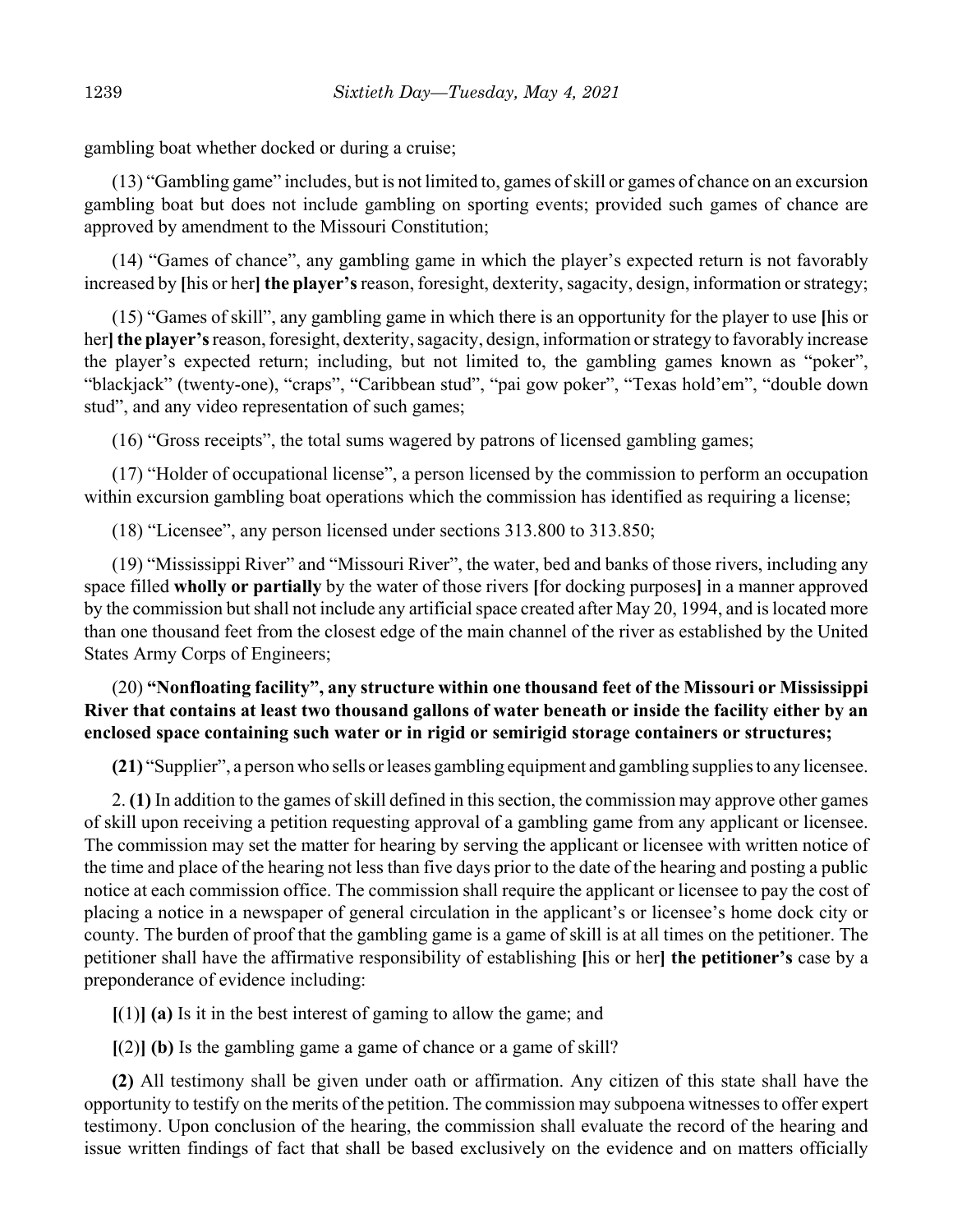noticed. The commission shall then render a written decision on the merits which shall contain findings of fact, conclusions of law and a final commission order. The final commission order shall be within thirty days of the hearing. Copies of the final commission order shall be served on the petitioner by certified or overnight express mail, postage prepaid, or by personal delivery.

313.805. The commission shall have full jurisdiction over and shall supervise all gambling operations governed by sections 313.800 to 313.850. The commission shall have the following powers and shall promulgate rules and regulations to implement sections 313.800 to 313.850:

(1) To investigate applicants and determine the priority and eligibility of applicants for a license and to select among competing applicants for a license the applicant which best serves the interests of the citizens of Missouri;

(2) To license the operators of excursion gambling boats and operators of gambling games within such boats, to identify occupations within the excursion gambling boat operations which require licensing, and adopt standards for licensing the occupations including establishing fees for the occupational licenses and to license suppliers;

(3) To adopt standards under which all excursion gambling boat operations shall be held and standards for the facilities within which the gambling operations are to be held. Notwithstanding the provisions of chapter 311 to the contrary, the commission may authorize the operation of gambling games on an excursion gambling boat which is also licensed to sell or serve alcoholic beverages, wine, or beer. The commission shall regulate the wagering structure for gambling excursions, provided that the commission shall not establish any regulations or policies that limit the amount of wagers, losses, or buy-in amounts;

(4) To enter the premises of excursion gambling boats, facilities, or other places of business of a licensee within this state to determine compliance with sections 313.800 to 313.850;

(5) To investigate alleged violations of sections 313.800 to 313.850 or the commission rules, orders, or final decisions;

(6) To assess any appropriate administrative penalty against a licensee, including, but not limited to, suspension, revocation, and penalties of an amount as determined by the commission up to three times the highest daily amount of gross receipts derived from wagering on the gambling games, whether unauthorized or authorized, conducted during the previous twelve months as well as confiscation and forfeiture of all gambling game equipment used in the conduct of unauthorized gambling games. Forfeitures pursuant to this section shall be enforced as provided in sections 513.600 to 513.645;

(7) To require a licensee, an employee of a licensee or holder of an occupational license to remove a person violating a provision of sections 313.800 to 313.850 or the commission rules, orders, or final orders, or other person deemed to be undesirable from the excursion gambling boat or adjacent facilities;

(8) To require the removal from the premises of a licensee, an employee of a licensee, or a holder of an occupational license for a violation of sections 313.800 to 313.850 or a commission rule or engaging in a fraudulent practice;

(9) To require all licensees to file all financial reports required by rules and regulations of the commission;

(10) To issue subpoenas for the attendance of witnesses and subpoenas duces tecum for the production of books, records, and other pertinent documents, and to administer oaths and affirmations to the witnesses,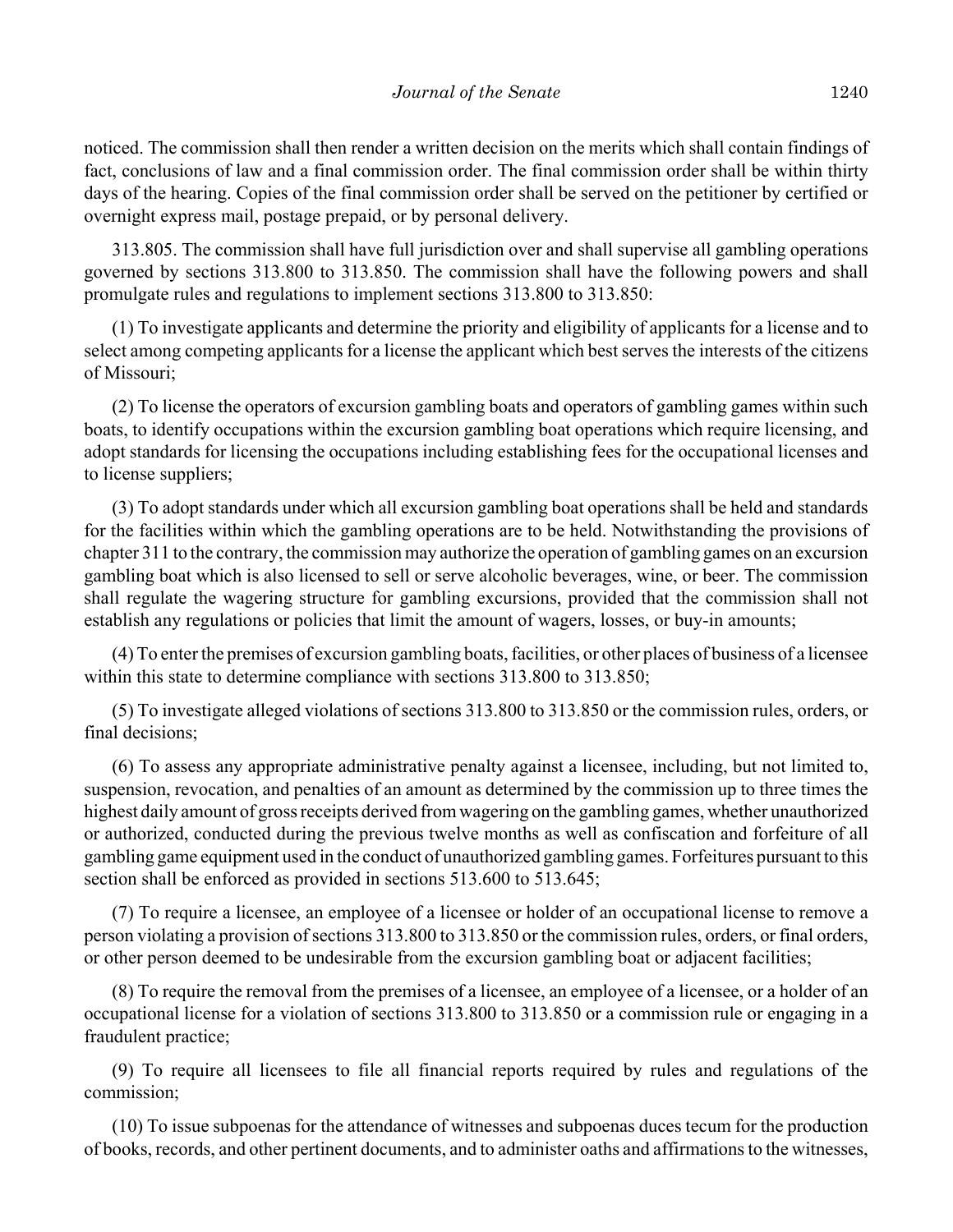when, in the judgment of the commission, it is necessary to enforce sections 313.800 to 313.850 or the commission rules;

(11) To keep accurate and complete records of its proceedings and to certify the records as may be appropriate;

(12) To ensure that the gambling games are conducted fairly. No gambling device shall be set to pay out less than eighty percent of all wagers;

(13) To require all licensees of gambling game operations to use a cashless wagering system whereby all players' money is converted to physical or electronic tokens, electronic cards, or chips which only can be used on the excursion gambling boat;

(14) To require excursion gambling boat licensees to develop a system, approved by the commission, that allows patrons the option to prohibit the excursion gambling boat licensee from using identifying information for marketing purposes. The provisions of this subdivision shall apply only to patrons giving identifying information for the first time. Such system shall be submitted to the commission by October 1, 2000, and approved by the commission by January 1, 2001. The excursion gambling boat licensee shall use identifying information obtained from patrons who have elected to have marketing blocked under the provisions of this section only for the purposes of enforcing the requirements contained in sections 313.800 to 313.850. This section shall not prohibit the commission from accessing identifying information for the purposes of enforcing section 313.004 and sections 313.800 to 313.850;

(15) To determine which of the authorized gambling games will be permitted on any licensed excursion gambling boat;

(16) **[**Excursion gambling boats shall cruise, unless the commission finds that the best interest of Missouri and the safety of the public indicate the need for continuous docking of the excursion gambling boat in any city or county authorized pursuant to subsection 10 of section 313.812.**]** The commission shall base its decision to **[**allow continuously docked**] license** excursion gambling boats on any of the following criteria: the docking location or the excursion cruise could cause danger to the boat's passengers, violate federal law or the law of another state, or cause disruption of interstate commerce or possible interference with railway or barge transportation. **[**In addition,**]** The commission shall consider economic feasibility or impact that would benefit land-based development and permanent job creation. The commission shall not discriminate among applicants for **[**continuous-docking**]** excursion gambling **boats** that are similarly situated with respect to the criteria set forth in this section;

(17) The commission shall render a finding concerning **[**the possibility of continuous docking, as described in subdivision (15) of this section,**] the transition from a boat, barge, or floating facility to a nonfloating facility** within thirty days after a hearing on any request from an applicant or licensee. Such hearing may be held prior to any final action on licensing to assist an applicant and any city or county in the finalizing of their economic development plan;

(18) To require any applicant for a license or renewal of a license to operate an excursion gambling boat to provide an affirmative action plan which has as its goal the use of best efforts to achieve maximum employment of African-Americans and other minorities and maximum participation in the procurement of contractual purchases of goods and services. This provision shall be administered in accordance with all federal and state employment laws, including Title VII of the Civil Rights Act of 1964, as amended by the Civil Rights Act of 1991. At license renewal, the licensee will report on the effectiveness of the plan. The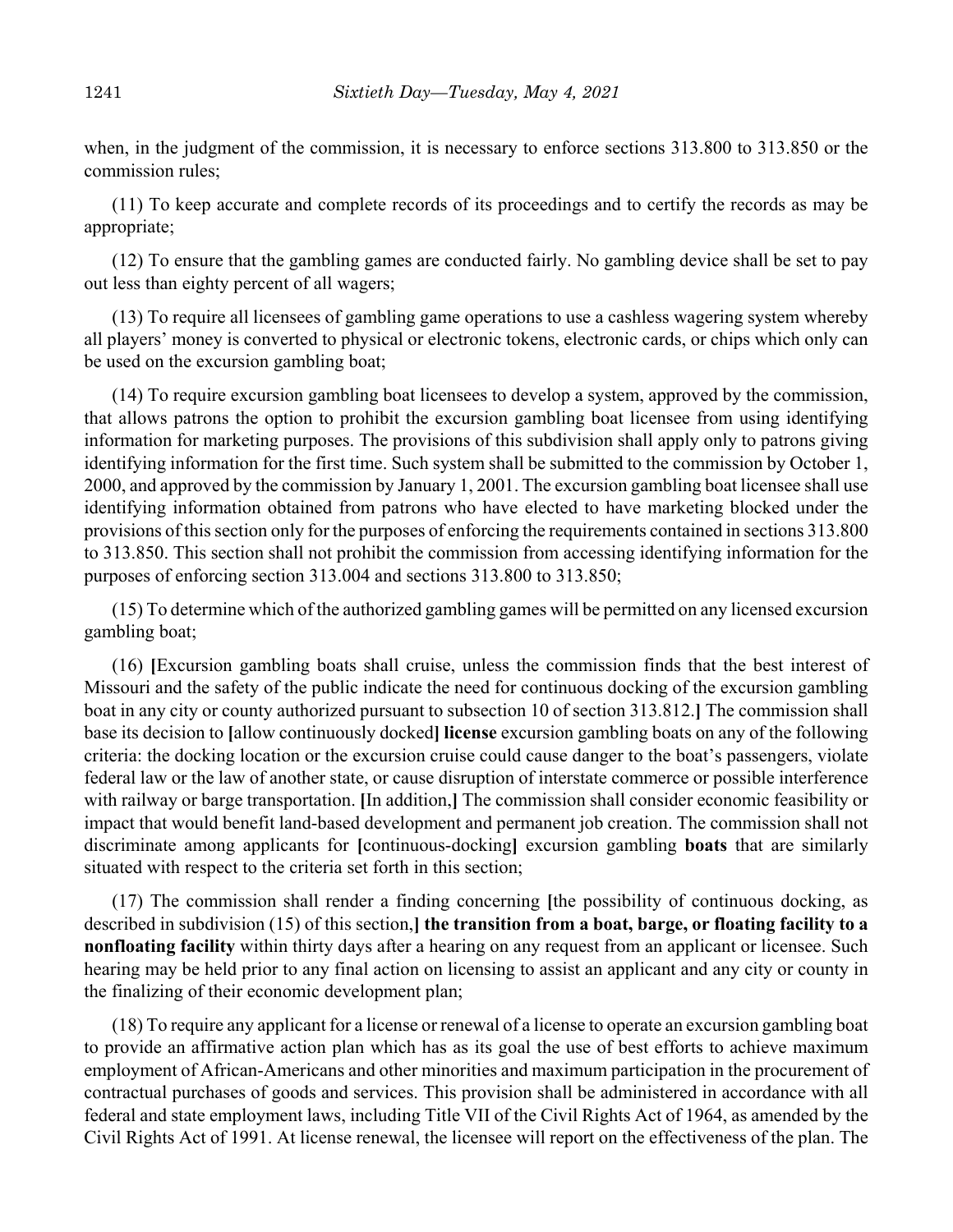commission shall include the licensee's reported information in its annual report to the joint committee on gaming and wagering;

(19) To take any other action as may be reasonable or appropriate to enforce sections 313.800 to 313.850 and the commission rules.

313.812. 1. **(1)** The commission may issue licenses pursuant to subsection 1 of section 313.807 when it is satisfied that the applicant has complied with all rules and regulations, including an update of all information provided to the commission in the licensee's initial application. The commission shall decide the number, location and type of excursion gambling boat in a city or county under subsection 10 of this section. The license shall set forth the name of the licensee, the type of license granted, the place where the excursion gambling boat will operate **[**and**] or** dock, including the docking of an excursion gambling boat which is continuously docked, and other information the commission deems appropriate. The commission shall have the ultimate responsibility of deciding the number, location, and type of excursion gambling boats licensed in a city or county; however, any city or county which has complied with the provisions of subsection 10 of this section shall submit to the commission a plan outlining the following:

**[**(1)**] (a)** The recommended number of licensed excursion gambling boats operating in such city or county;

**[**(2)**] (b)** The recommended licensee or licensees operating in such city or county;

**[**(3)**] (c)** The community's economic development or impact and affirmative action plan concerning minorities' and women's ownership, contracting and employment for the waterfront development;

**[**(4)**] (d)** The city or county proposed sharing of revenue with any other municipality;

**[**(5)**] (e)** Any other information such city or county deems necessary; and

**[**(6)**] (f)** Any other information the commission may determine is necessary.

**(2)** The commission shall provide for due dates for receiving such plan from the city or county.

2. A license to operate an excursion gambling boat shall only be granted to an applicant upon the express conditions that:

(1) The applicant shall not, by a lease, contract, understanding, or arrangement of any kind, grant, assign, or turn over to a person the operation of an excursion gambling boat licensed under this section or of the system of wagering described in section 313.817. This section does not prohibit a management contract with a person licensed by the commission; and

(2) The applicant shall not in any manner permit a person other than the licensee and the management licensee to have a share, percentage, or proportion of the money received for admissions to the excursion gambling boat.

3. The commission shall require, as a condition of granting a license, that an applicant operate an excursion gambling boat which, as nearly as practicable, resembles or is a part of Missouri's or the home dock city's or county's riverboat history.

4. The commission shall encourage through its rules and regulations the use of Missouri resources, goods and services in the operation of any excursion gambling boat.

5. The excursion gambling boat shall provide for nongaming areas, food service and a Missouri theme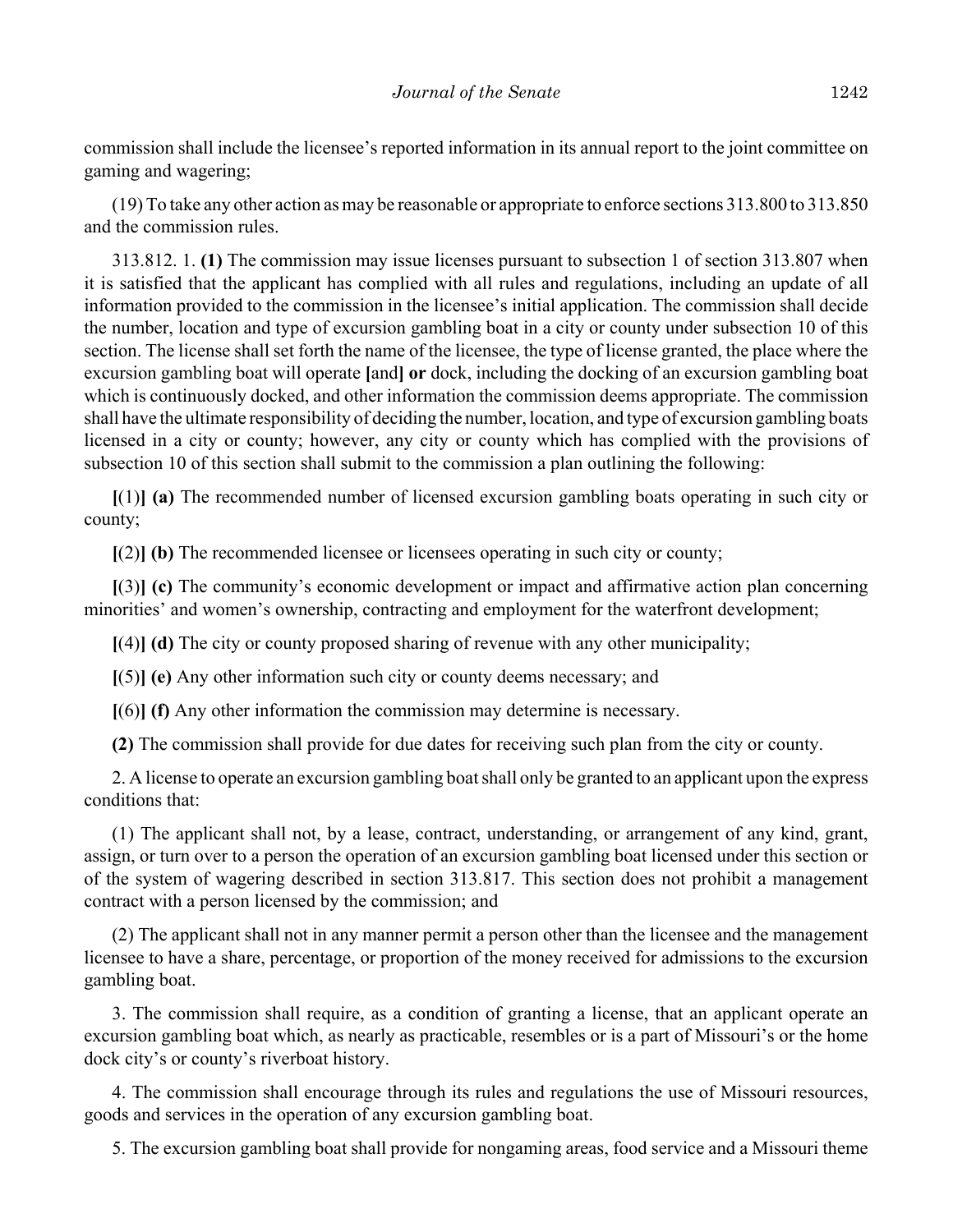gift shop. The amount of space used for gaming shall be determined in accordance with all rules and regulations of the commission and**, if applicable,** the United States Coast Guard safety regulations.

6. A license to operate gambling games or to operate an excursion gambling boat shall not be granted unless the applicant has, through clear and convincing evidence, demonstrated financial responsibility sufficient to meet adequately the requirements of the proposed enterprise.

7. Each applicant shall establish by clear and convincing evidence its fitness to be licensed. Without limitation, the commission may deny a license based solely on the fact that there is evidence that any of the following apply:

(1) The applicant has been suspended from operating an excursion gambling boat or a game of chance or gambling operation in another jurisdiction by a board or commission of that jurisdiction;

(2) The applicant is not the true owner of the enterprise proposed;

(3) The applicant is not the sole owner, and other persons have ownership in the enterprise, which fact has not been disclosed;

(4) The applicant is a corporation that is not publicly traded and ten percent or more of the stock of the corporation is subject to a contract or option to purchase at any time during the period for which the license is to be issued unless the contract or option was disclosed to the commission and the commission approved the sale or transfer during the period of the license;

(5) The applicant has knowingly made a false statement of a material fact to the commission; or

(6) The applicant has failed to meet a valid, bona fide monetary obligation in connection with an excursion gambling boat.

8. A license shall not be granted if the applicant has not established the applicant's good repute and moral character or if the applicant has pled guilty to, or has been convicted of, a felony. No licensee shall employ or contract with any person who has pled guilty to, or has been convicted of, a felony to perform any duties directly connected with the licensee's privileges under a license granted pursuant to this section, except that employees performing nongaming related occupations as determined by the commission shall be exempt from the requirements of this subsection.

9. Except as provided in section 313.817, a licensee shall not lend to any person money or any other thing of value for the purpose of permitting that person to wager on any gambling game authorized by law. This does not prohibit credit card or debit card transactions or cashing of checks. Any check cashed, other than a credit instrument, **[**must**] shall** be deposited within twenty-four hours. Except for any credit instrument, the commission may require licensees to verify a sufficient account balance exists before cashing any check. Any licensee who violates the provisions of this subsection shall be subject to an administrative penalty of five thousand dollars for each violation. Such administrative penalties shall be assessed and collected by the commission.

10. **(1)** Gambling excursions including the operation of gambling games on an excursion gambling boat which is not continuously docked shall be allowed only on the Mississippi River and the Missouri River. No license to conduct gambling games on an excursion gambling boat in a city or county shall be issued unless and until the qualified voters of the city or county approve such activities pursuant to this subsection. The question shall be submitted to the qualified voters of the city or county at a general, primary or special election upon the motion of the governing body of the city or county or upon the petition of fifteen percent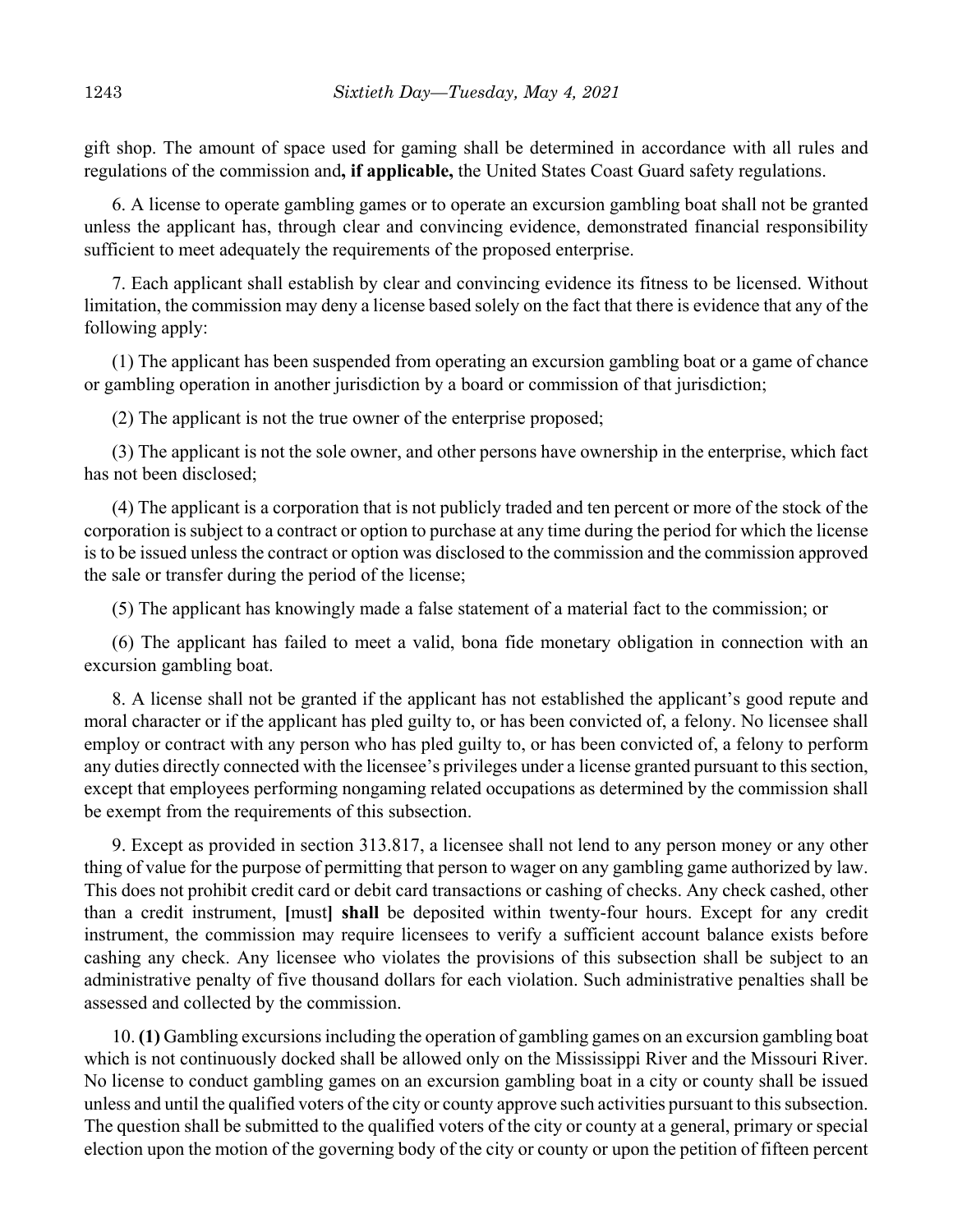of the qualified voters of the city or county determined on the basis of the number of votes cast for governor in the city or county at the last election held prior to the filing of the petition.

**(2)** The question shall be submitted in substantially the following form:

Shall the City (County) of allow the licensing of excursion gambling boats or floating facilities as now or hereafter provided by Missouri gaming law in the city (county)?

 $\Box$  YES  $\Box$  YES

**(3)** If a majority of the votes cast on the question by the qualified voters voting thereon are in favor of the question, then the commission may license excursion gambling boats in that city or county and such boats may operate on the Mississippi River and the Missouri River. If a majority of the votes cast on the question by the qualified voters voting thereon are opposed to the question, then the commission shall not license such excursion gambling boats in such city or county unless and until the question is again submitted to and approved by a majority of the qualified voters of the city or county at a later election. Excursion gambling boats may only dock in a city or unincorporated area of a county which approves licensing of such excursion gambling boats pursuant to this subsection, but gambling operations may be conducted at any point on the Mississippi River or the Missouri River during an excursion. Those cities and counties which have approved by election pursuant to this subsection, except those cities or counties which have subsequently rejected by election, the licensing of any type of excursion gambling boats in the city or county prior to April 6, 1994, are exempt from any local election requirement of this section as such previous election shall have the same effect as if held after May 20, 1994.

11. If a docking fee is charged by a city or a county, a licensee operating an excursion gambling boat shall pay the docking fee prior to the start of the excursion season.

12. Any licensee shall not be delinquent in the payment of property taxes or other taxes or fees or in the payment of any other contractual obligation or debt due or owed to the state or a political subdivision of the state.

13. An excursion gambling boat licensed by the state shall meet all of the requirements of chapter 306 and is subject to an inspection of its sanitary facilities to protect the environment and water quality by the commission or its designee before a license to operate an excursion gambling boat is issued by the commission. Licensed excursion gambling boats shall also be subject to such inspections during the period of the license as may be deemed necessary by the commission. The cost of such inspections shall be paid by the licensee.

14. A holder of any license shall be subject to imposition of penalties, suspension or revocation of such license, or if the person is an applicant for licensure, the denial of the application, for any act or failure to act by **[**himself**] such person** or **[**his**] such person's** agents or employees, that is injurious to the public health, safety, morals, good order and general welfare of the people of the state of Missouri, or that would discredit or tend to discredit the Missouri gaming industry or the state of Missouri unless the licensee proves by clear and convincing evidence that it is not guilty of such action. The commission shall take appropriate action against any licensee who violates the law or the rules and regulations of the commission. Without limiting other provisions of this subsection, the following acts or omissions may be grounds for such discipline:

(1) Failing to comply with or make provision for compliance with sections 313.800 to 313.850, the rules and regulations of the commission or any federal, state or local law or regulation;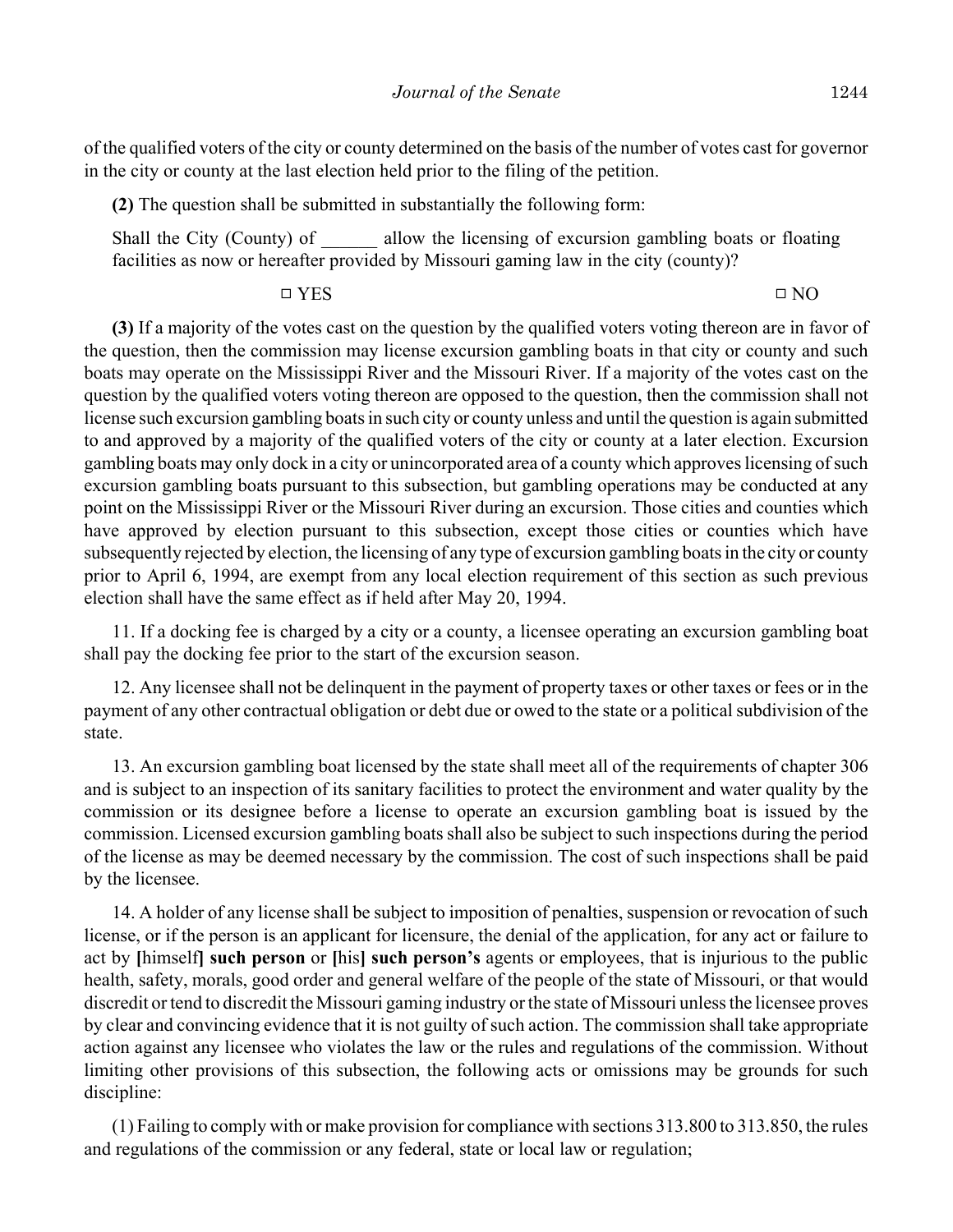(2) Failing to comply with any rule, order or ruling of the commission or its agents pertaining to gaming;

(3) Receiving goods or services from a person or business entity who does not hold a supplier's license but who is required to hold such license by the provisions of sections 313.800 to 313.850 or the rules and regulations of the commission;

(4) Being suspended or ruled ineligible or having a license revoked or suspended in any state of gaming jurisdiction;

(5) Associating with, either socially or in business affairs, or employing persons of notorious or unsavory reputation or who have extensive police records, or who have failed to cooperate with any officially constituted investigatory or administrative body and would adversely affect public confidence and trust in gaming;

(6) Employing in any gambling games' operation or any excursion gambling boat operation, any person known to have been found guilty of cheating or using any improper device in connection with any gambling game;

(7) Use of fraud, deception, misrepresentation or bribery in securing any permit or license issued pursuant to sections 313.800 to 313.850;

(8) Obtaining or attempting to obtain any fee, charge, or other compensation by fraud, deception, or misrepresentation;

(9) Incompetence, misconduct, gross negligence, fraud, misrepresentation or dishonesty in the performance of the functions or duties regulated by sections 313.800 to 313.850."; and"; and

Further amend said amendment and page, Line 30, by deleting the word "July" and inserting in lieu thereof the word "January"; and

Further amend said bill by amending the title, enacting clause, and intersectional references accordingly.

#### HOUSE AMENDMENT NO. 19

Amend House Committee Substitute for Senate Substitute No. 2 for Senate Bill No. 26, Page 2, Section 84.400, Line 14, by inserting after all of said section and line the following:

"281.015. Sections 281.005 to 281.115 shall be administered by the director of the department of agriculture of the state of Missouri**[**, hereafter referred to as the "director"**]**.

281.020. As used in sections 281.010 to 281.115, the following terms mean:

(1) "Animal", all vertebrate and invertebrate species, including but not limited to man and other mammals, birds, fish, and shellfish;

(2) "Applicator, operator or technician":

# (a) **"Certified applicator", any certified commercial applicator, certified noncommercial applicator, certified private applicator, certified provisional private applicator, or certified public operator;**

**(b)** "Certified commercial applicator", any individual, whether or not **[**he**] the individual** is a private applicator with respect to some uses, who is certified by the director as authorized to use, supervise the use of, **[**or**]** determine the need for the use of, **or supervise the determination of need for** any pesticide,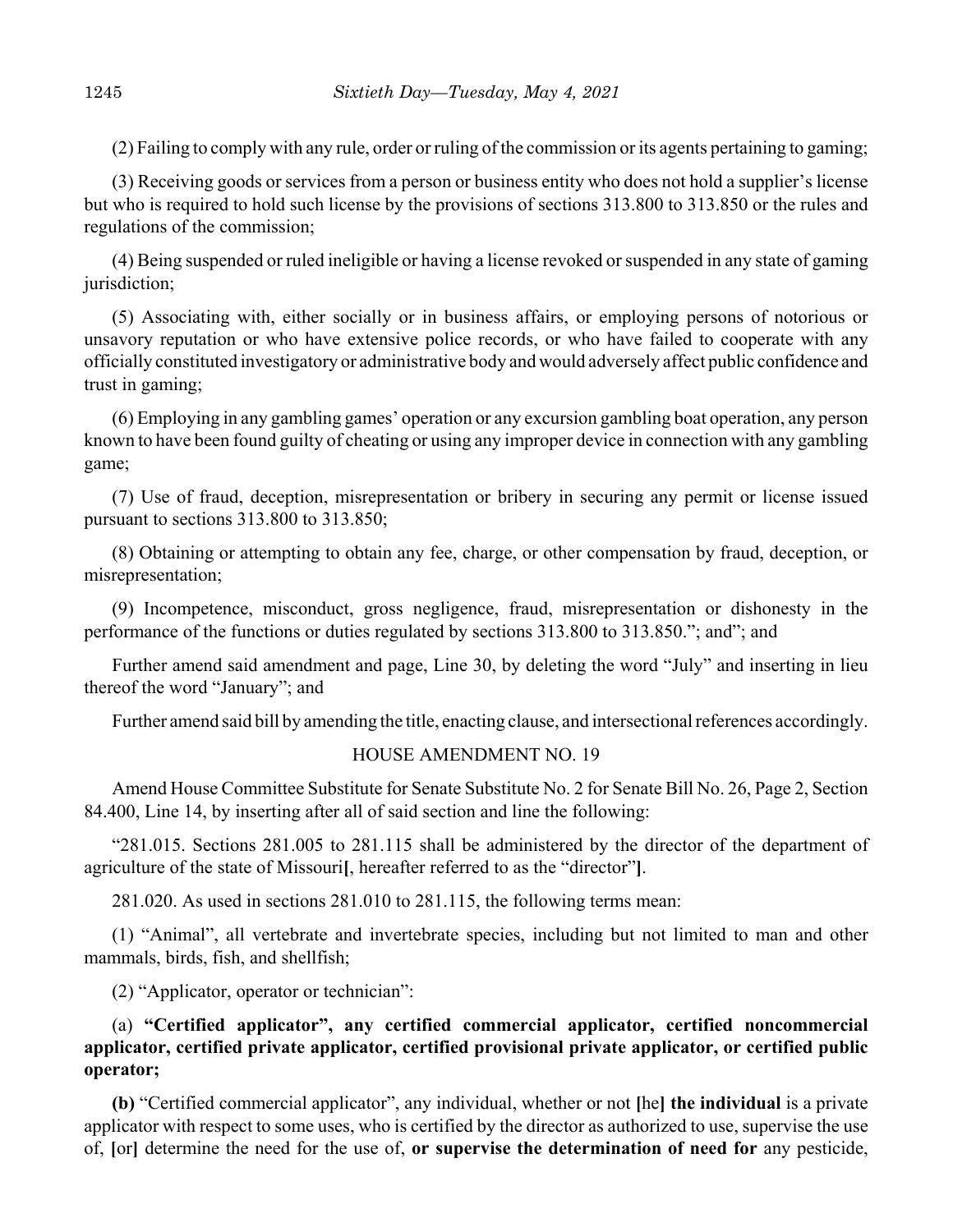whether classified for restricted use or for general use, while **[**he**] the individual** is engaged in the business of using pesticides on the lands of another as a direct service to the public in exchange for a fee or compensation;

**[**(b)**] (c)** "Certified noncommercial applicator", any individual, whether or not **[**he**] the individual** is a private applicator with respect to some uses, who is certified by the director as authorized to use, or to supervise the use of, any pesticide which is classified for restricted use only on lands owned or rented by **[**him**] the individual** or **[**his**] the individual's** employer;

**[**(c)**] (d)** "Certified private applicator", any individual who is certified by the director as authorized to use**[**, or to supervise the use of,**]** any pesticide **[**which**] that** is classified for restricted use for purposes of producing any agricultural commodity on property owned or rented by **[**him**] the individual** or **[**his**] the individual's** employer or on the property of another person, if used without compensation other than trading of personal services between producers of agricultural commodities**[**, on the property of another person**]**;

**[**(d)**] (e) "Certified provisional private applicator", any individual who is sixteen or seventeen years of age, an immediate family member of a certified private applicator, and certified by the director to use any pesticide that is classified for restricted use for purposes of producing any agricultural commodity on property owned or rented by the individual's immediate family member, as long as the following requirements are met:**

**a. The restricted use pesticide is not a fumigant;**

**b. The restricted use pesticide does not contain sodium cyanide or sodium fluoroacetate;**

**c. The individual does not apply any restricted use pesticide using aerial application equipment;**

#### **d. The individual does not supervise the use of any restricted use pesticide; and**

#### **e. The individual does not purchase any restricted use pesticide;**

**(f)** "Certified public operator", any individual who is certified by the director as authorized to use, or to supervise the use of, any pesticide classified for restricted use in the performance of **[**his**] the individual's** duties as an official or employee of any agency of the state of Missouri or any political subdivision thereof, or any other governmental agency;

**[**(e)**] (g) "Noncertified restricted use pesticide applicator", any person who is not certified in accordance with sections 281.010 to 281.115 who uses or determines the need for the use of restricted use pesticides under the direct supervision of a certified commercial applicator or uses restricted use pesticides under the direct supervision of a certified noncommercial applicator or certified public operator;**

**(h)** "Private applicator", any person not holding a certified private applicator's license **or certified provisional private applicator's license** who **[**shall be required to obtain a permit for the use of any restricted use pesticide**] uses general use pesticides or minimum risk pesticides** for the purposes of producing any agricultural commodity on property owned or rented by **[**him**] the person** or **[**his**] the person's** employer or on the property of another person, if used without compensation other than trading of personal services between producers of agricultural commodities**[**, such permit shall authorize the onetime emergency purchase of a restricted use pesticide for the purpose of a one-time emergency use of that pesticide**]**;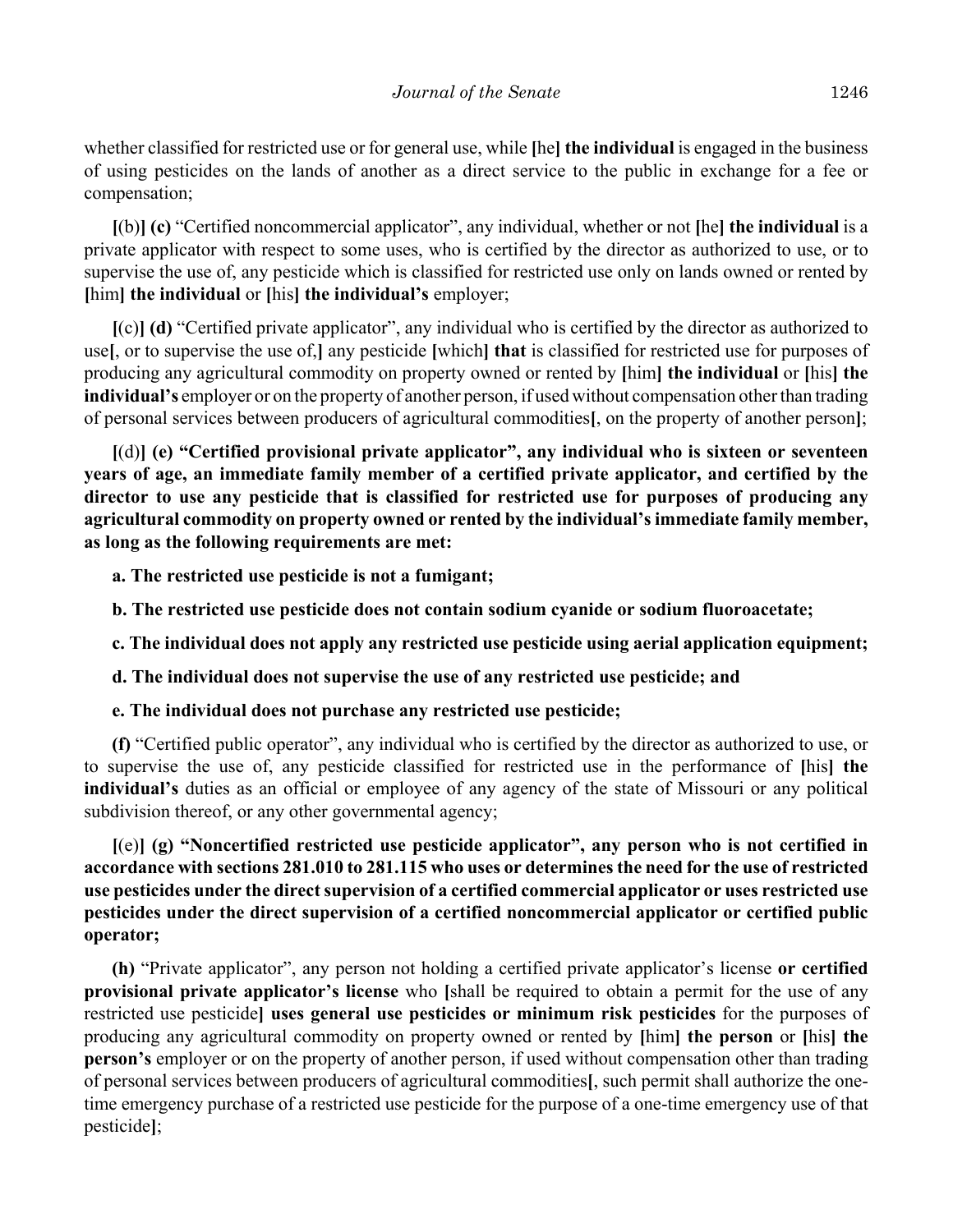**[**(f)**] (i)** "Pesticide technician", any individual working under the direct supervision of a commercial applicator certified in categories as specified by regulation, and who having met the competency requirements of **[**this chapter**] sections 281.010 to 281.115**, is authorized by the director to determine the need for the use of any pesticide as well as to the use of any pesticide;

**[**(g)**] (j)** "Pesticide technician trainee", any individual working in the physical presence and under the direct supervision of a certified commercial applicator to gain the required on-the-job training in preparation for obtaining a pesticide technician's license;

(3) "Beneficial insects", those insects **[**which**] that**, during their life cycle, are effective pollinators of plants, are parasites or predators of pests, or are otherwise beneficial;

(4) "Defoliant", any substance or mixture of substances intended for causing the leaves or foliage to drop from a plant, with or without causing abscission;

# (5) **"Department" or "department of agriculture", the state department of agriculture, and when by sections 281.010 to 281.115 the department of agriculture is charged to perform a duty, the director of the department of agriculture is authorized to perform such duty;**

**(6)** "Desiccant", any substance or mixture of substances intended for artificially accelerating the drying of plant tissue;

**[**(6)**] (7)** "Determining the need for the use of any pesticide", the act of inspecting land for the presence of pests for the purpose of contracting for their control or prevention through the use of pesticides in categories as specified by regulation;

**[**(7)**] (8)** "Device", any instrument or contrivance, other than a firearm, **[**which**] that** is intended for trapping, destroying, repelling, or mitigating any pest or any other form of plant or animal life, other than man and other than bacteria, viruses, or other microorganisms on or in living man or other living animals, but not including equipment used for the application of pesticides when sold separately therefrom;

# **(9) "Director", the director of the department of agriculture or the director's designee;**

**(10) "Distribute", to sell, offer for sale, hold for sale, deliver for transportation in intrastate commerce, or transport in intrastate commerce;**

**[**(8)**] (11)** "Environment" includes**, but is not limited to,** water, air, land, and all plants and man and other animals living therein, and the interrelationships **[**which**] that** exist among these;

**[**(9)**] (12)** "Equipment" **[**means**] ,** any type of ground, water**,** or aerial equipment or contrivance using motorized, mechanical**,** or pressurized power and used to apply any pesticide on land and anything that may be growing, habitating**,** or stored on or in such land, but shall not include any pressurized hand-sized household apparatus used to apply any pesticide, or any equipment or contrivance of which the person who is applying the pesticide is the source of power or energy in making such pesticide application;

**[**(10)**] (13)** "Fungus", any nonchlorophyll-bearing thallophyte, **[**that**] which** is**[**,**]** any nonchlorophyllbearing plant of a lower order than mosses and liverworts, **such** as**[**, for example,**]** rust, smut, mildew, mold, yeast, and bacteria, except those on or in living man or other living animals, and except those on or in processed food, beverages, or pharmaceuticals;

**(14) "General use pesticide", any pesticide, when applied in accordance with its directions for use, warnings, and cautions, and for the uses for which it is registered, or for one or more of such uses, or**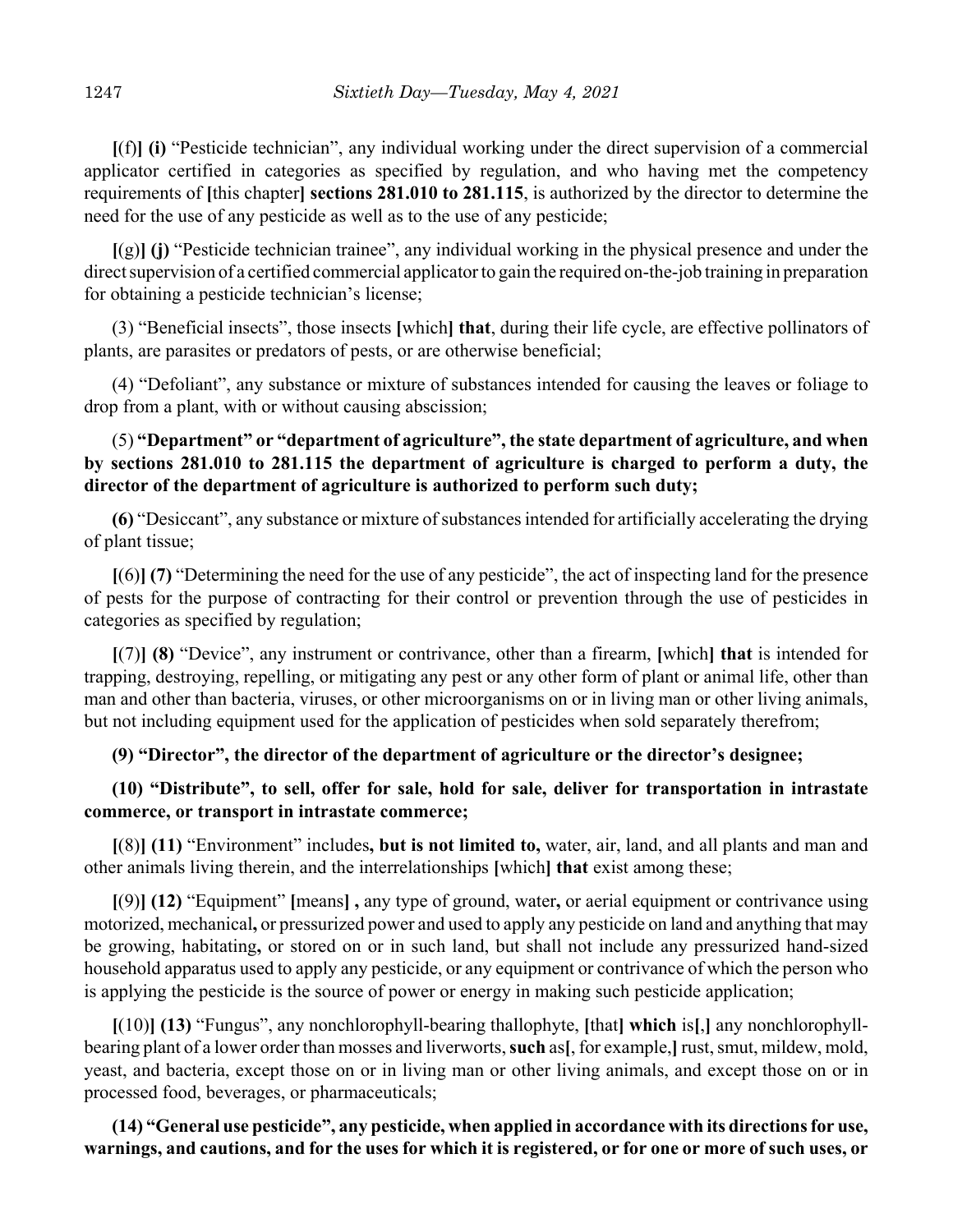**in accordance with a widespread and commonly recognized practice, that will not generally cause unreasonable adverse effects on the environment;**

**(15) "Immediate family", familial relationships limited to the spouse, parents, stepparents, foster parents, father-in-law, mother-in-law, children, stepchildren, foster children, sons-in-law, daughtersin-law, grandparents, brothers, sisters, brothers-in-law, sisters-in-law, aunts, uncles, nieces, nephews, and first cousins. As used in this subdivision, "first cousin" means the child of a parent's sibling, i.e., the child of an aunt or uncle;**

**[**(11)**] (16)** "Individual", any responsible, natural human being;

**[**(12)**] (17)** "Insect", any of the numerous small invertebrate animals generally having the body more or less obviously segmented, for the most part belonging to the class Insecta, comprising six-legged, usually winged forms, **such** as**[**, for example,**]** beetles, bugs, bees, flies, and to other allied classes of arthropods whose members are wingless and usually have more than six legs, **such** as**[**, for example,**]** spiders, mites, ticks, centipedes, and wood lice;

**[**(13)**] (18)** "Land", all land and water areas, including airspace, and all plants, animals, structures, buildings, contrivances**,** and machinery, appurtenant thereto or situated thereon, fixed or mobile, including any used for transportation;

# **(19) "Minimum risk pesticide", any pesticide product exempted under 40 C.F.R. 152.25(f) from registration requirements under the Federal Insecticide, Fungicide, and Rodenticide Act (FIFRA), as amended;**

**[**(14)**] (20)** "Misuse of a pesticide", a use of any **[**registered**]** pesticide in a manner inconsistent with its labeling; provided, that the use of a lesser concentration than provided on the label shall not be considered the misuse of a pesticide when used strictly for agricultural purposes, and when requested in writing by the person on whose behalf a pesticide is used;

**[**(15)**](21)** "Nematode", invertebrate animals of the phylum Nemathelminthes and class Nematoda, that is, unsegmented round worms with elongated, fusiform, or sac-like bodies covered with cuticle, and inhabiting soil, water, plants, or plant parts; may also be called nemas or eelworms;

# **(22) "Nontarget organism", any plant, animal, or organism other than the target pests that a pesticide is intended to affect;**

**[**(16)**] (23)** "Person", any individual, partnership, association, fiduciary, corporation, or any organized group of persons whether incorporated or not;

# **[**(17)**] (24)** "Pest":

(a) Any insect, snail, slug, rodent, nematode, fungus, weed; or

(b) Any other form of terrestrial or aquatic plant or animal life or virus, bacterium, or other microorganism, except viruses, bacteria, or other microorganisms on or in living man or other living animals, **[**which**] that** is normally considered to be a pest;

**[**(18)**] (25)** "Pesticide":

(a) Any substance or mixture of substances intended for preventing, destroying, repelling, or mitigating any pest; or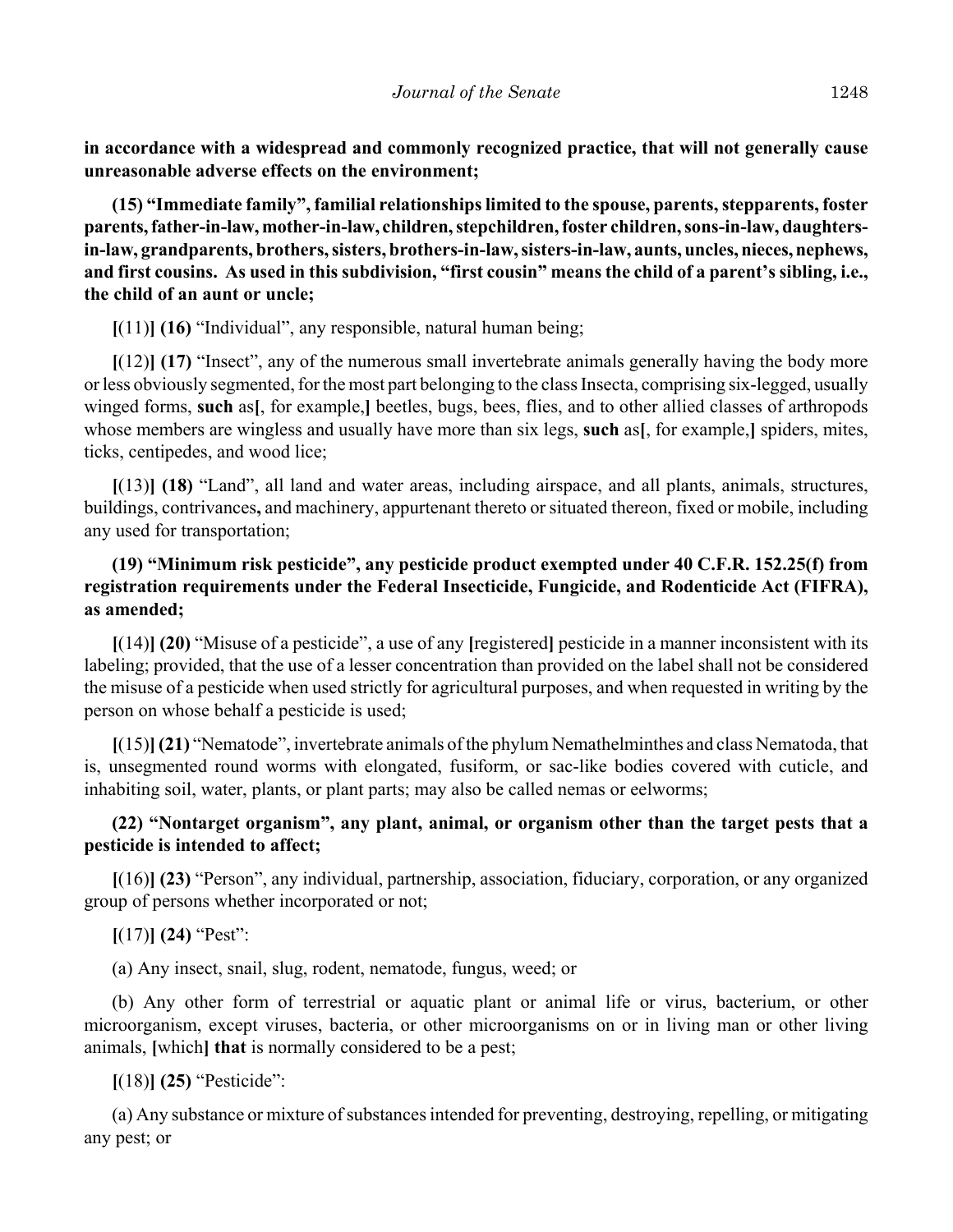(b) Any substance or mixture of substances intended for use as a plant regulator, defoliant, or desiccant;

**[**(19)**] (26)** "Pesticide dealer", any individual who is engaged in the business of distributing, selling, offering for sale, or holding for sale at retail, or direct wholesale to the end user, any pesticide classified for restricted use;

# **(27) "Pesticide dealership", any location or outlet where restricted use pesticides are held for sale, distributed, or sold;**

**[**(20)**] (28)** "Plant regulator", any substance or mixture of substances, intended, through physiological action, for accelerating or retarding the rate of growth or rate of maturation, or for otherwise altering the behavior of plants or the produce thereof, but shall not include substances to the extent that they are intended as plant nutrients, trace elements, nutritional chemicals, plant inoculants, or soil amendments. The term "plant regulator" does not include any of those nutrient mixtures or soil amendments **[**which**] that** are commonly known as vitamin-hormone horticultural products, intended for improvement, maintenance, survival, health**,** and propagation of plants, and **[**which**] that** are not for pest destruction and are nontoxic, nonpoisonous in the undiluted package concentration;

**[**(21) "Private applicator permit", a written certificate, issued by the director or his authorized agent, authorizing the purchase, possession or use of certain restricted use pesticides by a private applicator. Such permit shall authorize the one-time emergency purchase of a restricted use pesticide for the purpose of a one-time emergency use of such pesticide;

(22)**] (29)** "Restricted use pesticide" **or "RUP"**, any pesticide when applied in accordance with its directions for use, warnings**,** and cautions and for the uses for which it is registered, or for one or more of such uses, or in accordance with a widespread and commonly recognized practice, the director determines may cause, without additional regulatory restrictions, unreasonable adverse effects on the environment, including injury to the applicator;

**[**(23)**] (30)** "Sale", selling or offering for sale any pesticide;

**[**(24)**] (31)** "Snails" or "slugs" includes all harmful mollusks;

**[**(25)**] (32)** "Unreasonable adverse effects on the environment", any unreasonable risk to man or the environment, taking into account the economic, social, and environmental costs and benefits of the use of any pesticide;

**[**(26)**] (33)** "Under the direct supervision of a certified applicator", when a pesticide is used by a competent person acting under the instructions and control of a certified applicator who is available if and when needed, even though such certified applicator is not physically present at the time and place the pesticide is used;

**[**(27)**] (34)** "Use", mixing, **loading, or** applying**[**, storing or disposing of a**] any** pesticide**; cleaning pesticide equipment; or storing or disposing of pesticide containers, pesticides, spray mix, equipment wash waters, or other pesticide-containing materials**;

**[**(28)**] (35)** "Weed", any plant **[**which**] that** grows where not wanted; **[**and

(29)**] (36)** "Wildlife", all living things that are neither human, domesticated, or pests, including, but not limited to, mammals, protected birds, and aquatic life.

281.025. 1. The director shall administer and enforce the provisions of sections 281.010 to 281.115 and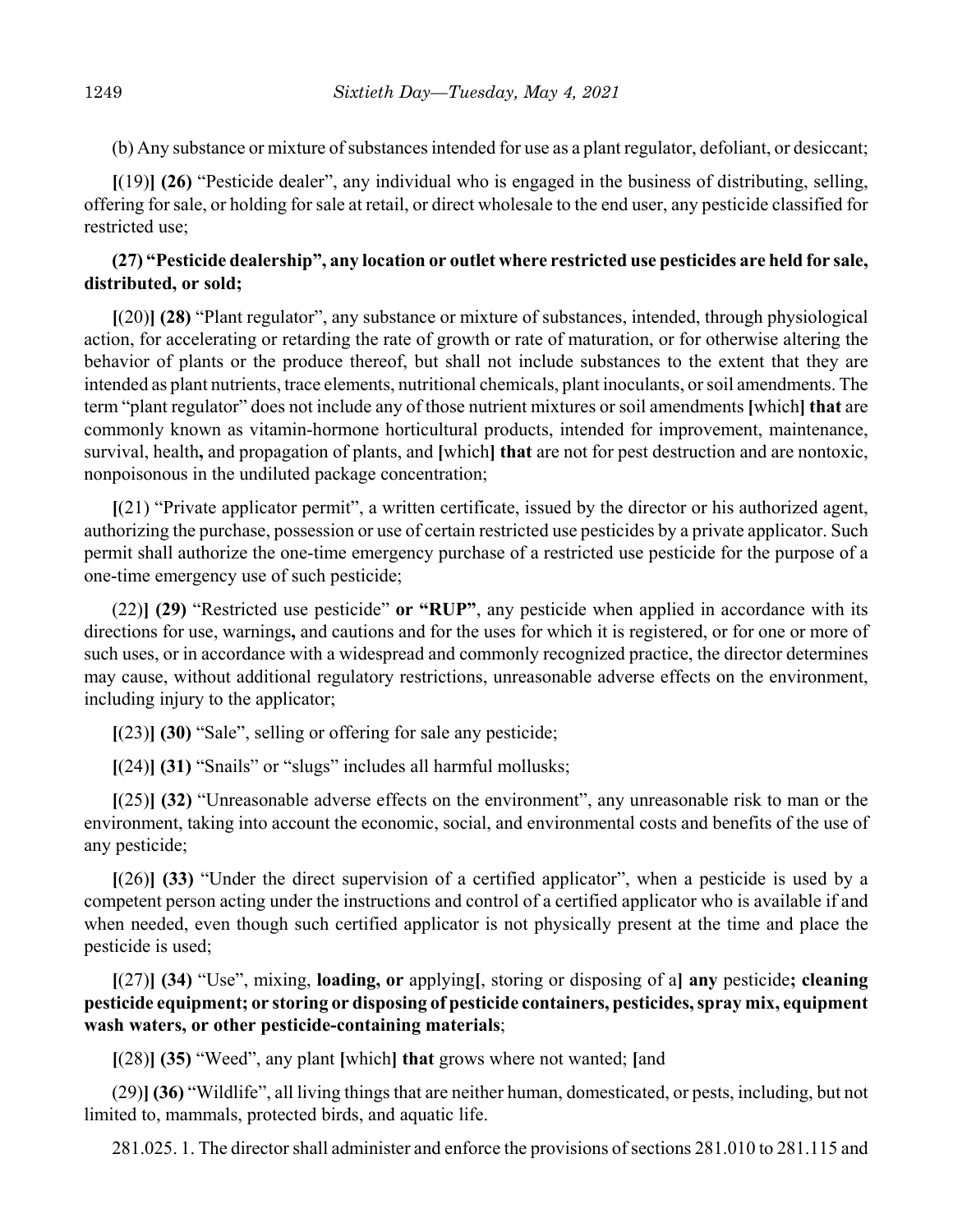shall have authority to issue regulations after a public hearing following due notice of not less than thirty days to all interested persons, in conformance with the provisions of chapter 536, to carry out the provisions of sections 281.010 to 281.115. Where the director finds that such regulations are needed to carry out the purpose and intent of sections 281.010 to 281.115, such regulations may relate to, but need not be limited to, prescribing the time, place, manner, methods, materials, and amounts and concentrations, in connection with the use of the pesticide, and may restrict or prohibit use of pesticides in designated areas during specified periods of time and shall encompass all reasonable factors **[**which**] that** the director deems necessary to prevent damage or injury. In issuing such regulations, the director may give consideration to pertinent research findings and recommendations of other agencies of this state, the federal government, or other reliable sources. The director may by regulation require that notice of a proposed application of a pesticide be given to landowners adjoining the property to be treated or in the immediate vicinity thereof, if **[**he**] the director** finds that such notice is necessary to carry out the purpose of sections 281.010 to 281.115. **[**The director may, by regulation, provide for the one-time emergency purchase and one-time emergency use of a restricted use pesticide by a private applicator.**]**

2. The pesticides on the list of restricted use pesticides, as determined by the federal agency having jurisdiction over the classification of pesticides, shall be so restricted in the state of Missouri. The director shall publish, at least annually, a list of pesticides **[**which**] that** have restricted uses. Such publication shall be made available to the public upon request. If the director determines that a pesticide, when used in accordance with its directions for use, warnings**,** and cautions, and for uses for which it is registered, may cause, without additional regulatory restrictions, unreasonable adverse effects on the environment, including injury to the applicator or other persons, the pesticide shall be used only by or under the direct supervision of a certified applicator**[**, or a private applicator with a permit**]**. Such pesticides may be subject to other restrictions as determined by the director, to include the time and conditions of possession and use.

3. No regulation, or any amendment or repeal thereof, provided for in sections 281.010 to 281.115 shall be adopted, except after public hearing giving an opportunity to the public to be heard, to be held after no less than thirty days' prior notice of the date, time, and place of hearing, to be given by regular mail to any person who has registered with the director for purposes of notice of such public hearings, in accordance with procedures prescribed by the director.

4. At any hearing, opportunity to be heard shall be afforded to any interested person upon written request received not later than twenty-four hours prior to the hearing, and may also be afforded to other persons. In addition, any interested person, whether or not heard, may submit within seven days subsequent to the hearing a written statement of views. The director may solicit the views in writing of persons who may be affected by, or interested in any proposed regulation. Any person heard or represented at the hearing, or making written request for notice, shall be given written notice of the action of the director with respect to the subject thereof.

5. No rule or portion of a rule promulgated under the authority of this chapter shall become effective unless it has been promulgated pursuant to the provisions of section 536.024.

281.030. 1. The director may, by regulation, classify **[**certified applicator, operator or technician**]** licenses to be issued under sections 281.010 to 281.115. Such classifications may include but not be limited to commercial applicators, noncommercial applicators, private applicators, **provisional private applicators,** public operators **[**or**],** pesticide technicians**, or noncertified RUP applicators**. Separate classifications may be specified as to ground, aerial, or manual methods used by any licensee to apply pesticides or to the use of pesticides for the control of pests.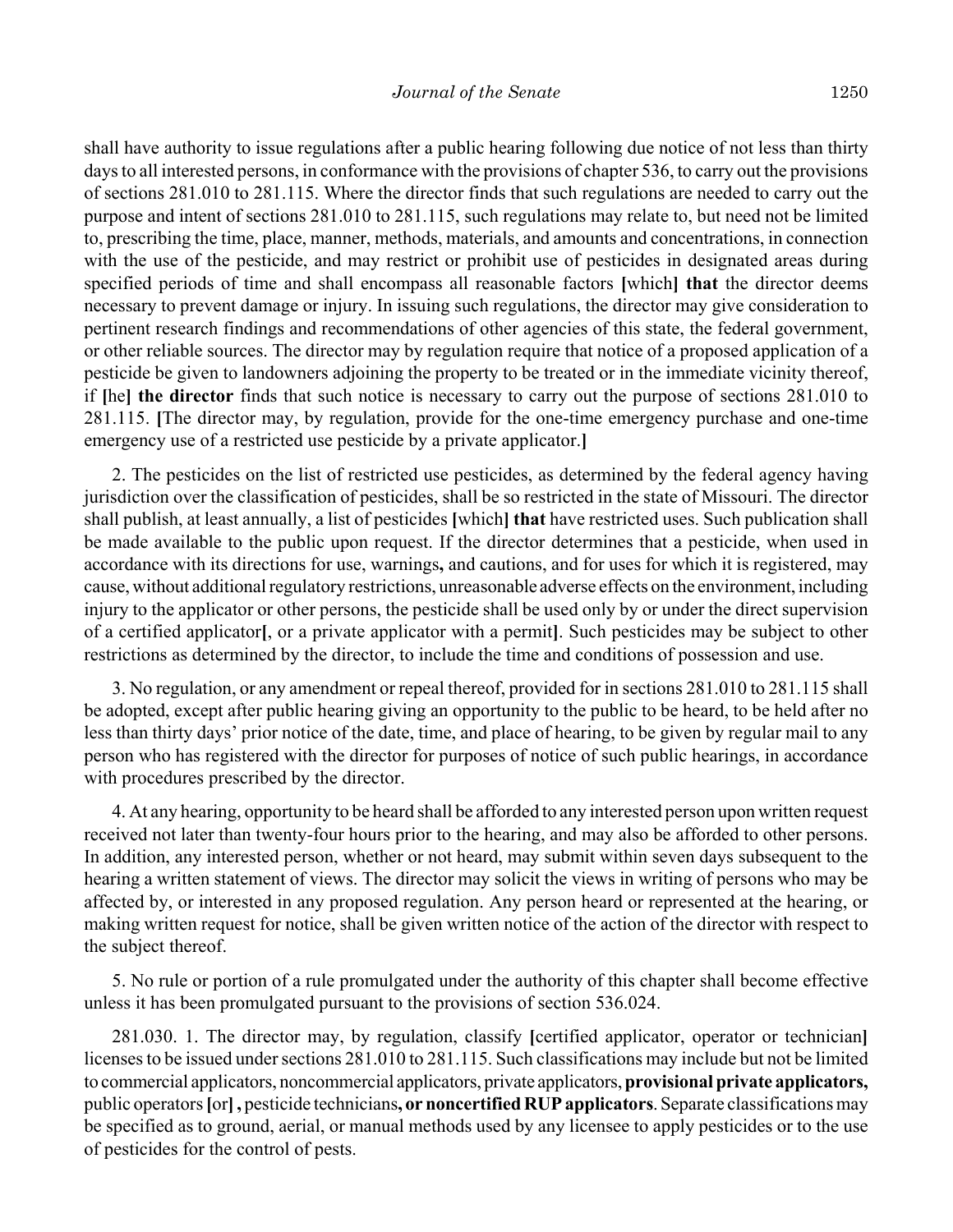2. The director may, by regulation, establish certification categories to be provided under each license classification. Each certification category shall be subject to separate testing procedures and requirements; provided, that no individual shall be required to pay an additional fee if **[**he**] the individual** is certified in one or all of the certification categories provided under the license for which **[**he**] the individual** has applied. The director may, by regulation, establish certification categories limited to the use of certain pesticides and issue a license therefor. Each certification category shall be subject to separate testing procedures covering only those pesticides for which the applicant seeks to be licensed.

3. The director may by regulation establish fees for identification documents.

281.035. 1. No individual shall engage in the business of determining the need for the use of, supervising the use of, **supervising the determination of the need for the use of,** or using any pesticide, in categories as specified by regulation, on the lands of another at any time without a certified commercial applicator's license issued by the director. A certified commercial applicator shall not determine the need for the use of, supervise the use of**, supervise the determination of the need for the use of,** or use any pesticide for any particular purpose unless **[**he or she**] the certified commercial applicator** has demonstrated **[**his or her**] such certified commercial applicator's** competence to use pesticides for that purpose by being certified by the director in the proper certification category. The director shall require an annual fee of sixty-five dollars for each certified commercial applicator's license issued. No certified commercial applicator shall knowingly authorize, direct, or instruct any individual to engage in determining the need for the use of or using any **general use** pesticide **or minimum risk pesticide** on the land of another at any time unless such individual is a pesticide technician or pesticide technician trainee in such categories as specified by regulation or is working under the direct supervision of a certified commercial applicator so authorizing, directing or instructing, in which case the certified commercial applicator shall be liable for any use of a **general use** pesticide **or minimum risk pesticide** by an individual operating under **[**his or her**] the certified commercial applicator's** direct supervision. The certified commercial applicator or the employer shall assure that the director is informed in writing within ten **[**working**]** days of the employment of any person as a pesticide technician or pesticide technician trainee.

2. **No certified commercial applicator shall knowingly authorize, direct, or instruct any individual to engage in determining the need for the use of or using any restricted use pesticide on the land of another at any time unless such individual is licensed as a noncertified RUP applicator while working under the direct supervision of a certified commercial applicator so authorizing, directing, or instructing, in which case the certified commercial applicator shall be liable for any use of a restricted use pesticide by an individual operating under the certified commercial applicator's direct supervision.**

**3.** Application for a certified commercial applicator's license shall be **[**made in writing**] submitted** to the director on a designated form obtained from the **[**director's office**] department**. Each application shall include such information as prescribed by the director by regulation.

**[**3.**] 4.** The director shall not issue a certified commercial applicator's license until the applicant is certified by passing an examination provided by the director to demonstrate to the director **[**his or her**] the applicant's** competence and knowledge of the proper use of pesticides under the classifications **[**he or she**] the applicant** had applied for, and **[**his or her**] the applicant's** knowledge of the standards prescribed by regulations for the certification of commercial applicators.

**[**4.**] 5.** The director may renew any certified commercial applicator's license under the classification for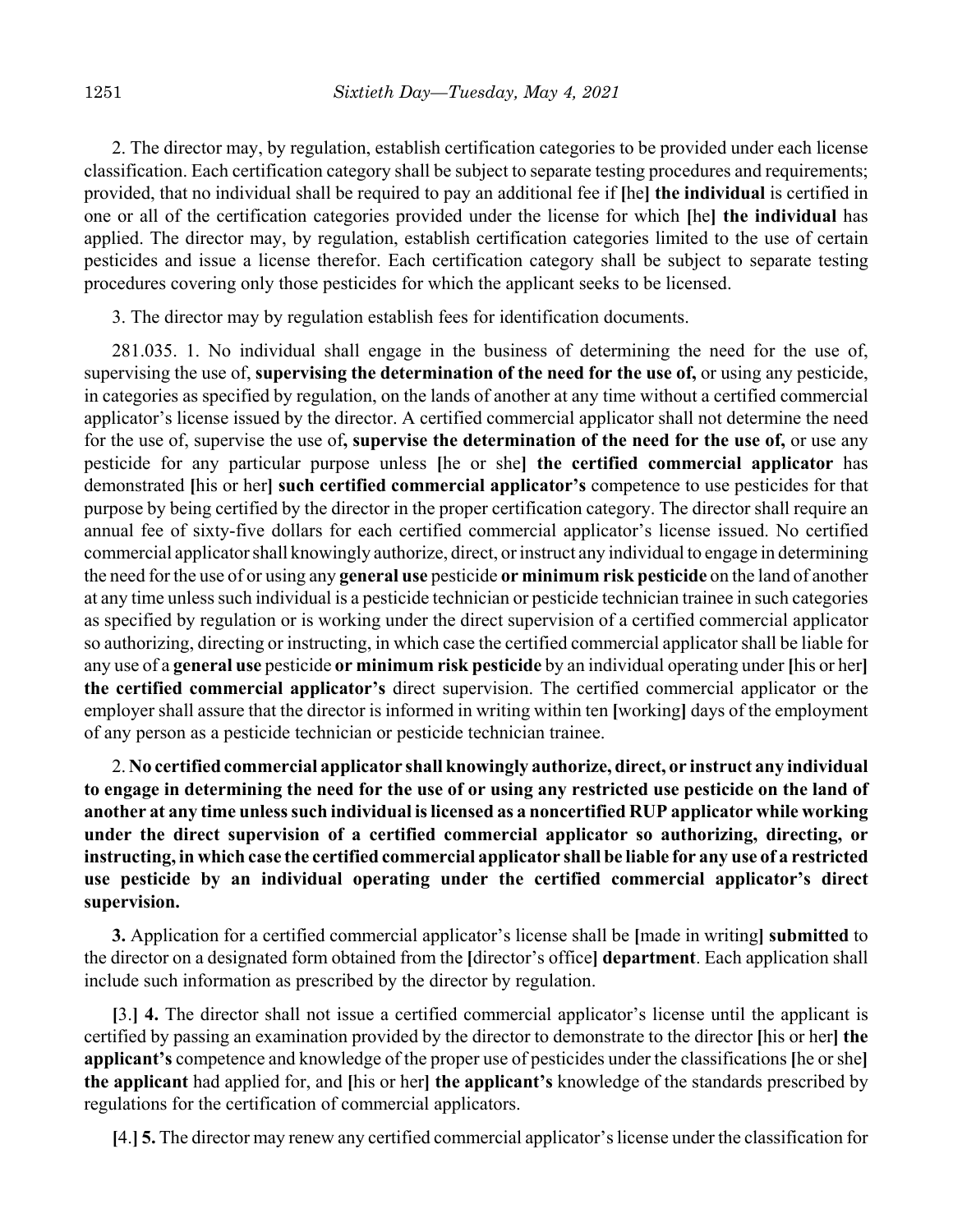which such applicant is licensed, **[**subject to**] upon successful completion of approved recertification training or** reexamination for additional knowledge that may be required to use pesticides safely and properly either manually or with equipment the applicant has been licensed to operate.

**[**5.**] 6.** If the director finds the applicant qualified to use pesticides in the classification for which application has been made, and if the applicant files evidence that the requirement for bonds or insurance has been met as required under section 281.065, the director shall issue a certified commercial applicator's license limited to the classifications for which **[**he or she**] the applicant** is qualified, which shall expire one year from date of issuance unless **[**it**] the license** has been revoked or suspended prior thereto by the director for cause; provided, such financial responsibility required under section 281.065 does not expire at an earlier date, in which case **[**said**] the** license shall expire upon the expiration date of the financial responsibility. The director may limit the license of the applicant to the use of certain **[**restricted use**]** pesticides, or to certain areas, or to certain types of equipment if the applicant is only so qualified. If a license is not issued as applied for, the director shall inform the applicant in writing of the reasons therefor.

**[**6.**] 7.** The director shall require each certified commercial applicator or **[**his or her**] the certified commercial applicator's** employer to maintain records with respect to applications of any pesticide**, including pesticides used under direct supervision by licensed pesticide technicians, pesticide technician trainees, and licensed noncertified RUP applicators**. Such relevant information as the director may deem necessary may be specified by regulation. Such records shall be kept for a period of three years from the date of the application of the pesticide to which such records refer, and the director shall, upon request in writing, be furnished with a copy of such records by any certified commercial applicator or **[**his or her**] the certified commercial applicator's** employer.

**[**7.**] 8.** A person or individual engaged in the business of using pesticides on the lands of another, who is deprived of **[**his or her**] such person's or individual's** sole certified commercial applicator by reason of death, illness, incapacity**,** or any absence which the director determines is unavoidable, is authorized to continue business operations without the services of a certified commercial applicator for a period of time deemed appropriate by the director, but not to exceed sixty days; except that, no restricted-use pesticide shall be used, or caused to be used, by such person or individual. Any such person or individual shall immediately notify the director as to the absence of **[**his or her**]such person's or individual's** sole certified commercial applicator.

**[**8.**] 9.** Every certified commercial applicator shall display **[**his or her**] the certified commercial applicator's** license in a prominent place at the site, location**,** or office from which **[**he or she**] the certified commercial applicator** will operate as a certified commercial applicator; that place, location**,** or office being at the address printed on the license.

**[**9.**] 10.** Every certified commercial applicator who changes the address from which **[**he or she**] the certified commercial applicator** will operate as a certified commercial applicator shall immediately notify the director. The director shall immediately issue a revised license upon which shall be printed the changed address. The director shall not collect a fee for the issuance of a revised license. The expiration date of the revised license shall be the same as the expiration date for the original license.

281.037. 1. Any individual who is not certified pursuant to section 281.035, 281.040**,** or 281.045**[**, or has not been issued a private applicator permit pursuant to subsection 5 of section 281.040**]** shall not use, or supervise the use of, any **[**restricted-use**] restricted use** pesticide without a certified noncommercial applicator license. A certified noncommercial applicator shall not use, or supervise the use of, any restricted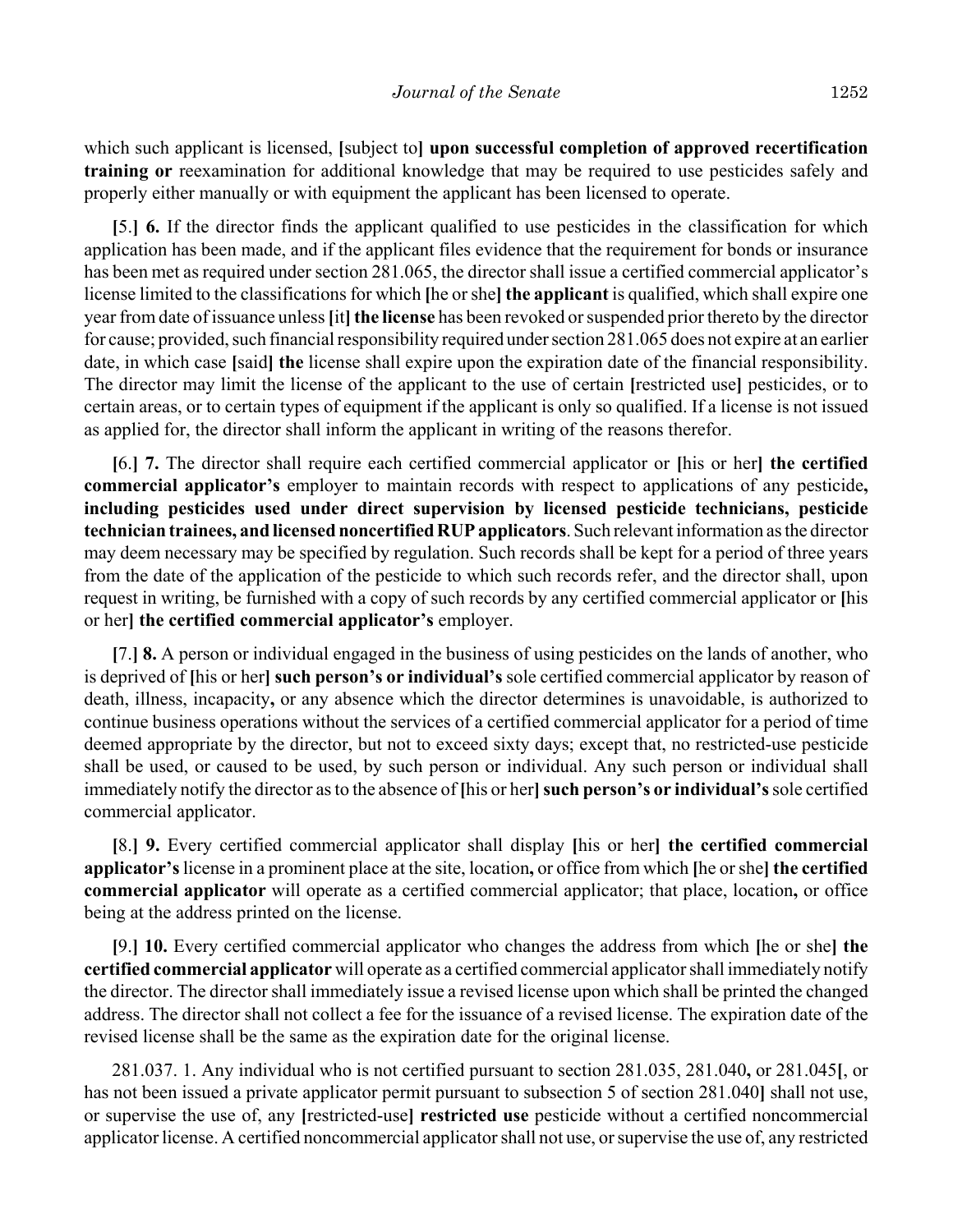use pesticide for any purpose unless **[**he or she**] the certified noncommercial applicator** has demonstrated **[**his or her**] the certified noncommercial applicator's** competence to use pesticides for that purpose by being certified by the director in the proper certification category.

2. **No certified noncommercial applicator shall knowingly authorize, direct, or instruct any individual to engage in using any restricted use pesticide on lands or structures owned, leased, or rented by the certified noncommercial applicator or the certified noncommercial applicator's employer unless such individual is licensed as a noncertified RUP applicator while working under the direct supervision of a certified noncommercial applicator so authorizing, directing, or instructing, in which case the certified noncommercial applicator shall be liable for any use of a restricted use pesticide by an individual operating under the certified noncommercial applicator's direct supervision.**

**3.** Application for a certified noncommercial applicator license shall be **[**made in writing**] submitted** to the director on a designated form obtained from the **[**director's office**] department**. Each application shall include such information as prescribed by the director by regulation.

**[**3.**] 4.** The director shall not issue a certified noncommercial applicator license until the applicant is certified by passing an examination provided by the director to demonstrate to the director **[**his or her**] the applicant's** competence and knowledge of the proper use of pesticides under the classifications for which **[**he or she**] the applicant** has applied, and **[**his or her**] the applicant's** knowledge of the standards prescribed by regulations for the certification of noncommercial applicators.

**[**4.**] 5.** If the director finds the applicant qualified to use restricted use pesticides in the classification for which **[**he or she**] the applicant** has applied, the director shall issue a certified noncommercial applicator license limited to the applicator categories in which **[**he or she**] the applicant** is certified. The license shall expire one year from the date of issuance unless **[**it**] the license** has been revoked or suspended prior thereto by the director for cause. The director may limit the license of the applicant to the use of certain restricted use pesticides, or to certain areas, or to certain types of equipment if the applicant is only so qualified. If a license is not issued as applied for, the director shall inform the applicant in writing of the reasons therefor.

**[**5.**] 6.** The director may renew any certified noncommercial applicator license under the classification for which the license is issued **[**subject to**] upon successful completion of approved recertification training or** reexamination for additional knowledge [which] that may be required to apply pesticides safely and properly.

**[**6.**] 7.** The director shall collect a fee of thirty-five dollars for each certified noncommercial applicator license issued.

**[**7.**] 8.** Any certified noncommercial applicator may use, or supervise the use of, restricted use pesticides only to or on lands or structures owned, leased or rented by **[**himself or herself**] the certified noncommercial applicator** or **[**his or her**] the certified noncommercial applicator's** employer.

**[**8.**] 9.** The director shall require the certified noncommercial applicator or **[**his or her**] the certified noncommercial applicator's** employer to maintain records with respect to applications of restricted use pesticides. Any relevant information **[**which**] that** the director may deem necessary may be required by regulation. Such records shall be kept for a period of three years from the date of the application of the pesticide to which such records refer, and the director shall, upon request in writing, be furnished with a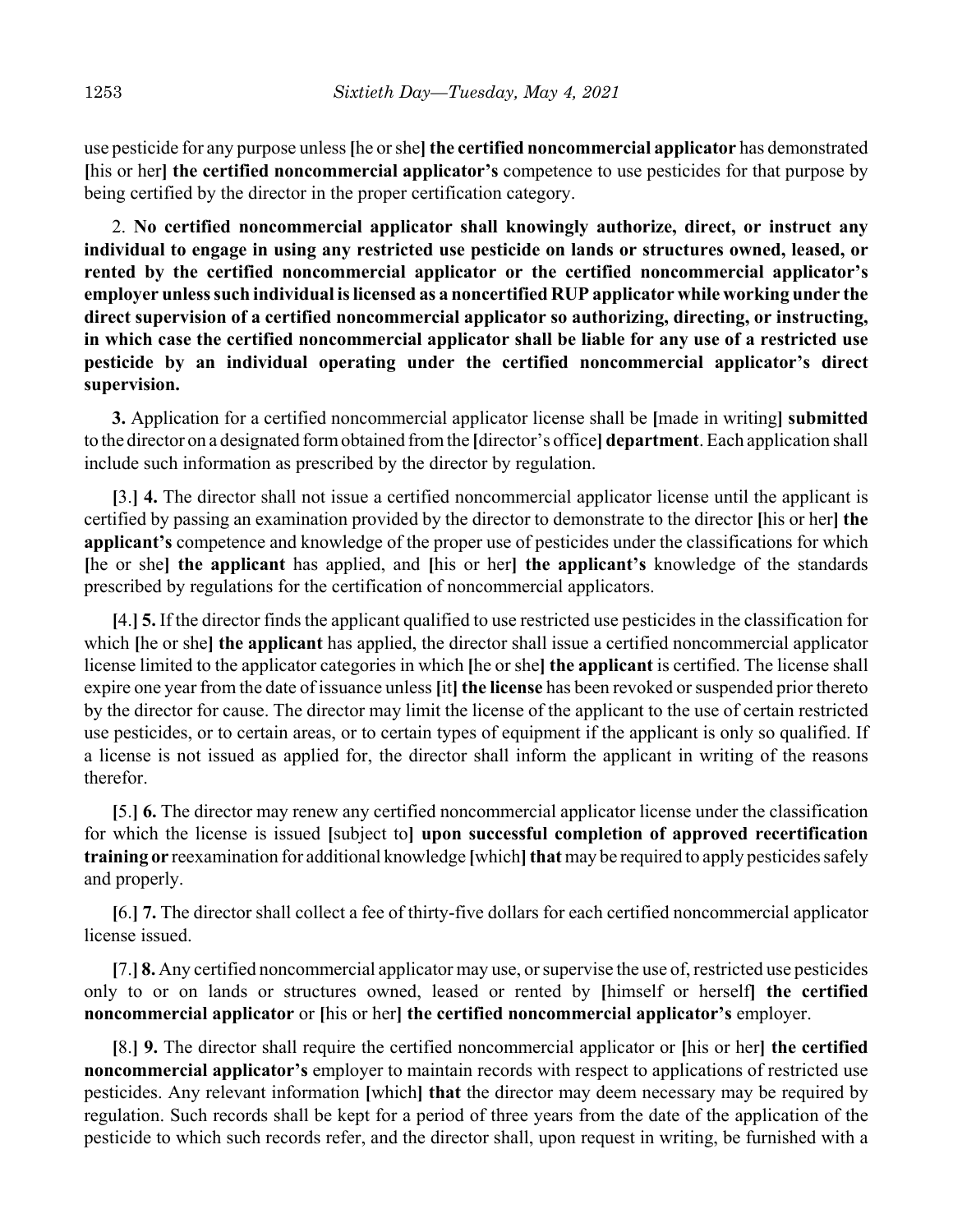copy of such records by any certified noncommercial applicator or **[**his or her**] the certified noncommercial applicator's** employer.

**[**9.**] 10.** Every certified noncommercial applicator shall display **[**his or her**] the certified noncommercial applicator's** license in a prominent place at the site, location**,** or office from which **[**he or she**] the certified noncommercial applicator** will operate as a certified noncommercial applicator; that place, location**,** or office being at the address printed on the license.

**[**10.**] 11.** Every certified noncommercial applicator who changes the address from which **[**he or she**] the certified noncommercial applicator** will operate as a certified noncommercial applicator shall immediately notify the director. The director shall immediately issue a revised license upon which shall be printed the changed address. The director shall not collect a fee for the issuance of a revised license. The expiration date of the revised license shall be the same as the expiration date for the original license.

281.038. 1. **[**After July 1, 1990,**]** No individual working under the direct supervision of a certified commercial applicator shall determine the need for the use of **or use** any **general use** pesticide **[**nor use any**] or minimum risk** pesticide in categories as specified by regulation, unless and until the individual has met the requirements of **[**this chapter**] sections 281.010 to 281.115**.

2. Application for a pesticide technician's license shall be **[**made in writing**] submitted** to the director on a designated form obtained from the **[**director's office**] department**. Each application shall include such information as prescribed by the director by regulation and shall be received by the director within forty-five days of employment of the pesticide technician or pesticide technician trainee.

3. The director shall not issue a pesticide technician's license until the individual has demonstrated **[**his or her**] the applicant's** competence by completion of an approved training program to the satisfaction of the director.

4. The director may renew any pesticide technician's license under the classification for which that applicant is licensed subject to completion of an additional approved training program to the satisfaction of the director as prescribed by regulation.

5. The director shall collect a fee of thirty-five dollars for each pesticide technician license issued.

6. If the director finds the applicant qualified to use pesticides in the classification for which application has been made, the director shall issue a pesticide technician's license limited to the classifications for which **[**he or she**] the applicant** is qualified, which shall expire one year from date of issuance unless **[**it**] the license** has been revoked or suspended prior thereto by the director for cause. The director may limit the license of the applicant to the use of certain pesticides, or to certain areas, or to certain types of equipment if the applicant is only so qualified. If a license is not issued as applied for, the director shall inform the applicant in writing of the reasons for such denial of license.

**7. In order for pesticide technicians to use or determine the need for the use of any general use pesticide:**

**(1) A certified commercial applicator shall be licensed to work from the same physical location as the pesticide technician; and**

**(2) The licensed certified commercial applicator shall be certified in the same use categories as the pesticide technician as specified by regulation.**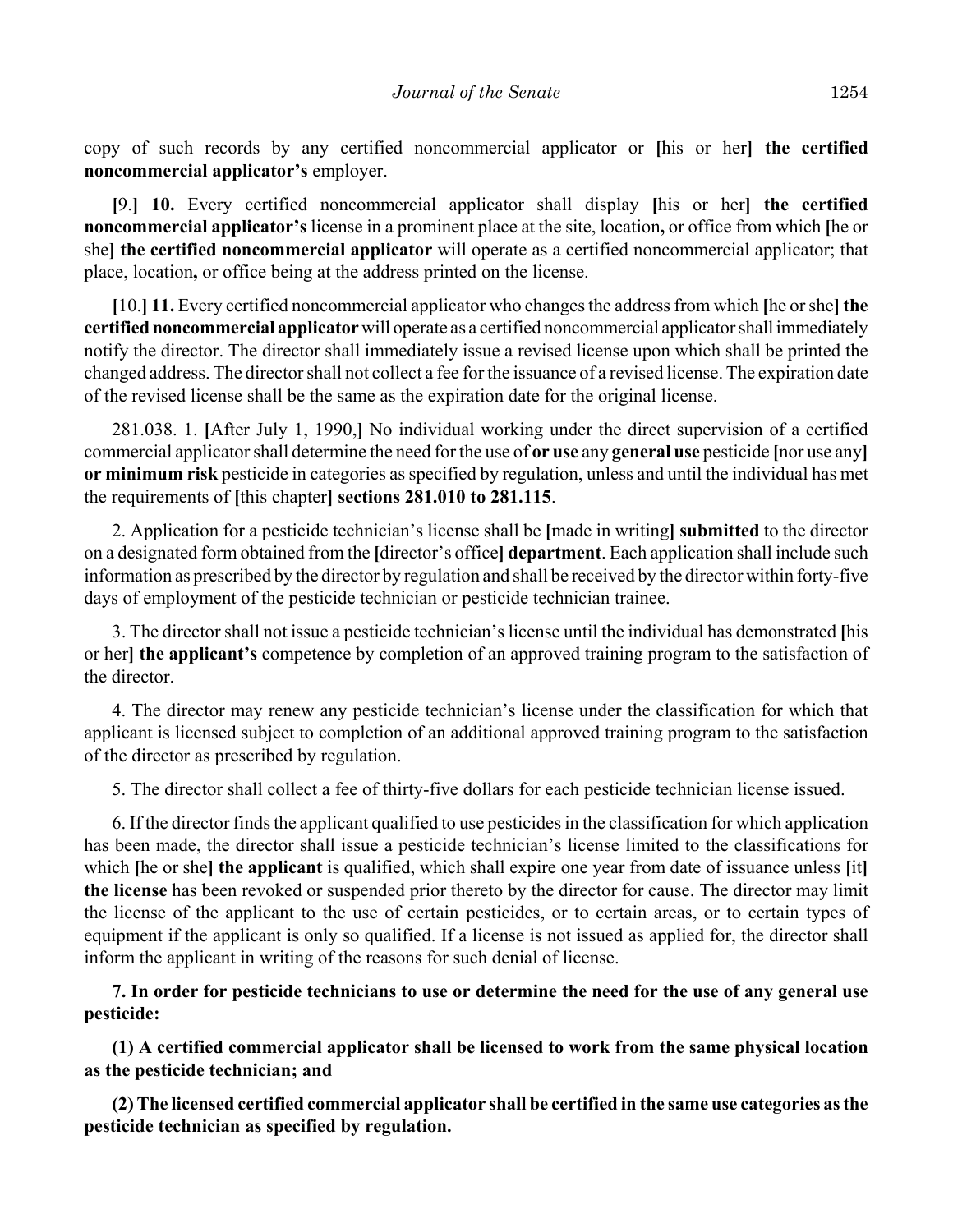## **8. A pesticide technician may complete retraining requirements and renew the technician's license without a certified commercial applicator working from the same physical location.**

281.040. 1. No private applicator shall use any **[**restricted-use**] restricted use** pesticide unless **[**he**] the private applicator** first complies with the requirements determined pursuant to subsection **[**2 or 5**] 3** of this section, as necessary to prevent unreasonable adverse effects on the environment, including injury to the applicator or other persons, for that specific pesticide use.

2. **No certified private applicator shall knowingly authorize, direct, or instruct any individual to engage in using any restricted use pesticide on lands or structures owned, leased, or rented by the certified private applicator or the certified applicator's employer unless such individual is licensed as a certified private applicator or a certified provisional private applicator.**

**3.** The private applicator shall qualify for a certified private applicator's license **or a certified provisional private applicator's license** by **[**either**]** attending **[**a course or completing an online course of instruction**] an approved certification training program provided by University of Missouri Extension, completing an online certification training program provided by University of Missouri Extension, or by passing the required private applicator certification examination** provided by the director on the use, handling, storage**,** and application of **[**restricted-use**] restricted use** pesticides **in the proper certification categories as specified by regulation**. The content of the instruction shall be determined and revised as necessary by the director. Upon completion of the **[**course**] certification training program, completion of the online certification training program, or passage of the required private applicator certification examination**, the director shall issue a certified private applicator's license **or certified provisional private applicator's license** to the applicant. The director shall not collect a fee for the issuance of such license**[**, but the**] .** University of Missouri Extension **[**service may**] shall** collect **[**a fee for the actual cost of the materials necessary to complete the course of instruction**] reasonable fees for study materials and for enrollment in certification or recertification programs administered in-person or online**. **[**However, no fee**] Such fees** shall be assessed **[**or collected from an individual completing an online course of instruction. Both the director of the department and of the University of Missouri Extension service shall review such costs annually.**] based on the majority decision of a review committee convened every five years or as needed by the director. Such fees shall not exceed seventy-five dollars per program per applicant unless the members of the review committee representing statewide agricultural organizations vote unanimously in favor of setting the fee in an amount in excess of seventy-five dollars. Such committee shall be provided revenue and expense information for the training program from the University of Missouri Extension and information on the content of the instruction and method of delivery from the director. The review committee shall also determine a maximum in-seat training time limit for the training programs. The committee shall report its minutes, fee decisions, time limitation decisions, and its evaluation of the training provided to the chairs of the House of Representatives and Senate agriculture or equivalent committees. The review committee shall be composed of five members including:**

**(1) The director;**

**(2) The director of the University of Missouri Extension, or such director's designee;**

**(3) The president of a statewide corn producers organization who actively grows corn, or such president's designee;**

**(4) The president of a statewide soybean producers organization who actively grows soybeans, or**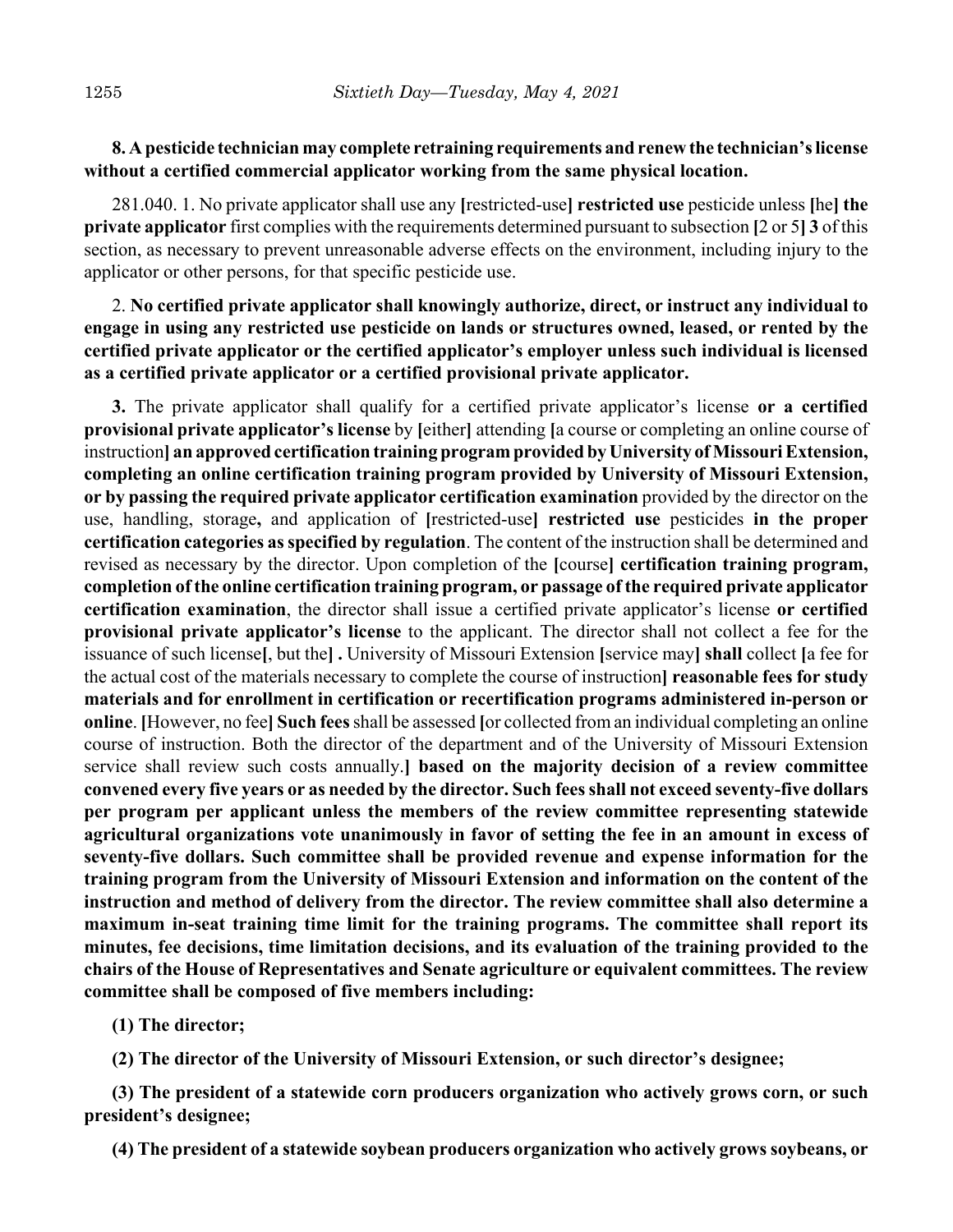#### **such president's designee; and**

**(5) The president of the state's largest general farm membership organization, or such president's designee.**

**[**3.**] 4.** A certified private applicator's license shall expire five years from date of issuance and may then be renewed without charge or additional fee. Any certified private applicator holding a valid license may renew that license for the next five years **[**without additional training unless the director determines that additional knowledge related to the use of agricultural pesticides makes additional training necessary.**] upon successful completion of approved recertification training or by passing the required private applicator certification examination.**

**5. On the date of the certified provisional private applicator's eighteenth birthday, such certified provisional private applicator's license shall automatically be converted to a certified private applicator license reflecting the original expiration date from issuance. A certified provisional private applicator's license shall expire five years from date of issuance and may be renewed as a certified private applicator's license without charge or additional fee.**

**[**4.**] 6.** If the director does not qualify the private applicator under this section **[**he**] , the director** shall inform the applicant in writing of the reasons therefor.

**[**5. The private applicator may apply to the director, or his designated agent, for a private applicator permit for the one-time emergency purchase and use of restricted use pesticides. When the private applicator has demonstrated his competence in the use of the pesticides to be purchased and used on a one-time emergency basis, he shall be issued a permit for the one-time emergency purchase and use of restricted use pesticides. The director or his designated agent shall not collect a fee for the issuance of such permit.**]**

281.045. 1. All agencies of the state of Missouri and the political subdivisions thereof, and any other governmental agency shall be subject to the provisions of sections 281.010 to 281.115 and rules adopted thereunder concerning the use of restricted use pesticides.

2. Public operators for agencies listed in subsection 1 of this section shall not use, or supervise the use of, any restricted use pesticides on any land or structure without a certified public operator license issued by the director. The certified public operator shall not use or supervise the use of any restricted use pesticide for any purpose unless **[**he**] the certified public operator** has demonstrated **[**his**] the certified public operator's** competence to use pesticides for that purpose by being certified by the director in the proper certification category. **[**Any employee of any agency listed in subsection 1 of this section who is not licensed as a certified public operator may use restricted use pesticides only under the direct supervision of a certified public operator.**]**

3. **No certified public operator shall knowingly authorize, direct, or instruct any individual to engage in using any restricted use pesticide on lands or structures unless such individual is licensed as a noncertified RUP applicator while working under the direct supervision of a certified public operator so authorizing, directing, or instructing, in which case the certified public operator shall be liable for any use of a restricted use pesticide by an individual operating under the certified public operator's direct supervision.**

**4.** Application for a certified public operator license shall be [made in writing] submitted to the director on a designated form obtained from the **[**director's office**] department**. Each application shall include all information prescribed by the director by regulation.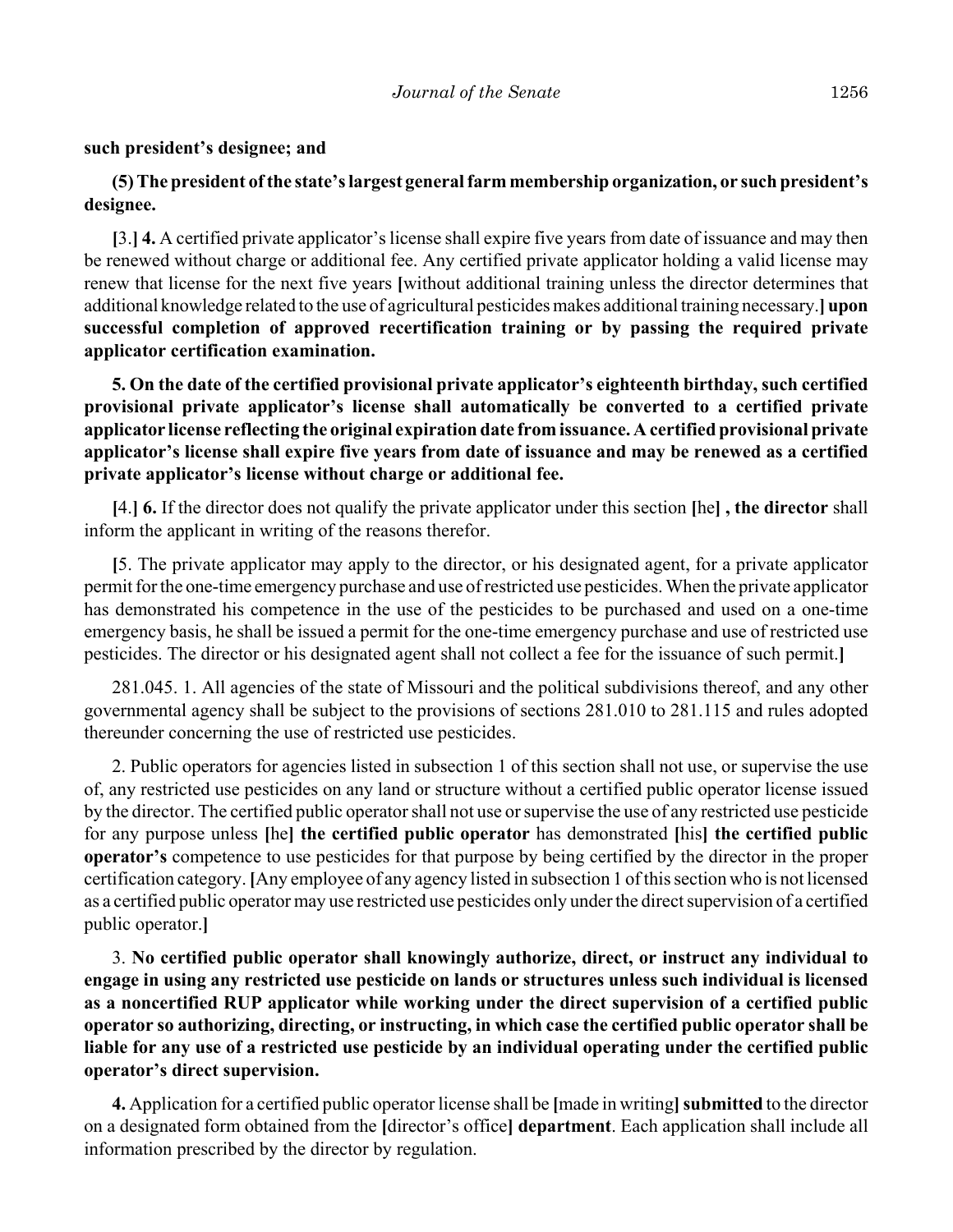**[**4.**] 5.** The director shall not issue a certified public operator license until the applicant is certified by passing an examination provided by the director to demonstrate to the director **[**his**] the applicant's** competence and knowledge of the proper use of pesticides under the classifications for which **[**he**] the applicant** has applied, and **[**his**] the applicant's** knowledge of the standards prescribed by regulations for the certification of public operators.

**[**5.**] 6.** If the director finds the applicant qualified to use pesticides in the classification for which **[**he**] the applicant** has applied, the director shall issue a license, without a fee, to the certified public operator who has so qualified. The certified public operator license shall be valid only when the operator is acting as an operator using, or supervising the use of, restricted use pesticides in the course of **[**his**] the operator's** employment. A certified public operator license shall expire three years from the date of issuance unless **[**it**] the license** has been revoked or suspended prior thereto by the director for cause. The director may limit the license of the applicant to the use of certain restricted use pesticides, or to certain areas, or to certain types of equipment if the applicant is only so qualified. If a license is not issued as applied for, the director shall inform the applicant in writing of the reasons therefor.

**[**6.**] 7.** The director may renew any certified public operator license under the classification for which that applicant is licensed**[**, subject to**] upon successful completion of approved recertification training or** reexamination for additional knowledge **[**which**] that** may be required to use pesticides safely and properly either manually or with equipment the applicant has been licensed to operate.

**[**7.**] 8.** The director shall require the certified public operator, or **[**his**] the certified public operator's** employer, to maintain records with respect to applications of restricted use pesticides. Any relevant information which the director may deem necessary may be required by regulation. Such records shall be kept for a period of three years from the date of the application of the pesticide to which such records refer, and the director shall, upon request in writing, be furnished with a copy of such records by any certified public operator or **[**his**] the certified public operator's** employer.

**[**8.**] 9.** Agencies listed in subsection 1 of this section shall be subject to a legal action by any person damaged by any use of any pesticide, which may be brought in the county where the damage or any part thereof occurred.

**[**9.**] 10.** Every certified public operator shall display **[**his**] the certified public operator's** license in a prominent place at the site, location**,** or office from which **[**he**] the certified public operator** will operate as a certified public operator, that place, location**,** or office being at the address printed on the license.

**[**10.**] 11.** Every certified public operator who changes the address from which **[**he**] the certified public operator** will operate as a certified public operator shall immediately notify the director. The director shall immediately issue a revised license upon which shall be printed the changed address. The director shall not collect a fee for the issuance of a revised license. The expiration date of the revised license shall be the same as the expiration date for the original license.

**12. Any person who volunteers to work for a public agency may use general use pesticides without a license under the supervision of the public agency on lands owned or managed by the state agency, political subdivision, or governmental agency.**

**281.048. 1. No individual shall use or determine the need for the use of any restricted use pesticide while working under the direct supervision of a certified commercial applicator until the individual has met the requirements of this section.**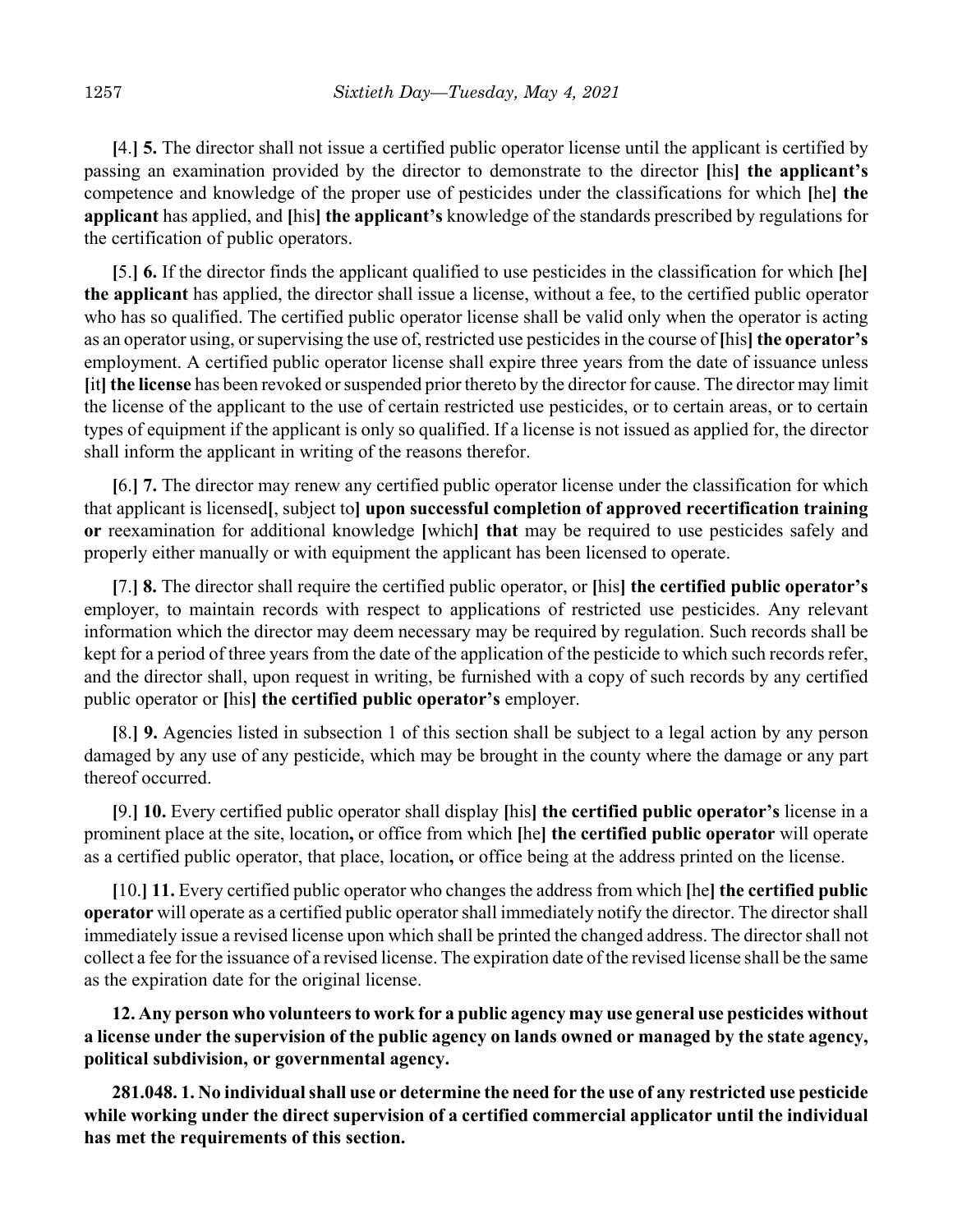**2. No individual shall use restricted use pesticides while working under the direct supervision of a certified noncommercial applicator or certified public operator until the individual has met the requirements of this section.**

**3. Application for a noncertified RUP applicator's license shall be submitted to the director on a designated form obtained from the department. Each application shall include such information as prescribed by the director by regulation.**

**4. The director shall issue or renew a noncertified RUP applicator license once an individual has met the requirements set forth in 40 C.F.R. 171.201(c)(1) or (3). The director shall collect an annual fee of thirty-five dollars for each noncertified RUP applicator license issued. The license shall be valid for one year unless revoked or suspended by the department prior to its expiration. Any individual whose application is denied shall receive a written explanation as to the determination of the denial.**

**5. Individuals holding a valid noncertified RUP applicator license may use and determine the need for the use of restricted use pesticides, general use pesticides, and minimum risk pesticides under the direct supervision of a certified commercial applicator and only for the categories in which the commercial applicator is certified. The director may limit the license of the applicant to the use of certain pesticides, to certain areas, or to certain types of equipment if the applicant is only so qualified.**

**6. Every certified commercial applicator, certified noncommercial applicator, or certified public operator providing direct supervision to a licensed noncertified RUP applicator shall immediately notify the director when the licensed noncertified RUP applicator has changed address from which the applicator or operator will operate as a licensed noncertified RUP applicator or when the noncertified RUP applicator's employment has been terminated. The director shall immediately issue a revised license upon which shall be printed the change of address. The director shall not collect a fee for the issuance of a revised license. The expiration date of the revised license shall be the same as the expiration date for the original license.**

**7. A noncertified RUP applicator may complete retraining requirements and renew the applicator's license without a certified commercial applicator, certified noncommercial applicator, or certified public operator working from the same physical location.**

### **8. Every licensed noncertified RUP applicator shall display the applicator's license in a prominent place at the site, location, or office from which the applicator will operate as a noncertified RUP applicator, that place, location, or office being at the address printed on the license.**

281.050. 1. No individual shall act in the capacity of a pesticide dealer or shall engage in the business of, advertise as, or assume to act as a pesticide dealer unless **[**he or she**] the individual** has obtained a license from the director **[**which**] that** shall expire one year from date of issuance. **[**An individual shall be required to obtain a license for**]** Each **pesticide dealership** location or outlet from which **[**such**] restricted use** pesticides are distributed, sold, held for sale, or offered for sale at retail or wholesale direct to the end user**[**. Pesticide dealers may be designated by the director as agents of the state for the purpose of issuing permits for restricted use pesticides to private applicators**] shall have at least one individual licensed as a pesticide dealer. Any individual possessing restricted use pesticides and selling or holding and offering for sale restricted use pesticides at retail or wholesale from a motor vehicle shall be licensed as a pesticide dealer. For the purposes of this subsection, "selling or holding and offering for sale" shall not include solely transporting product in commerce. No individual shall be issued more than**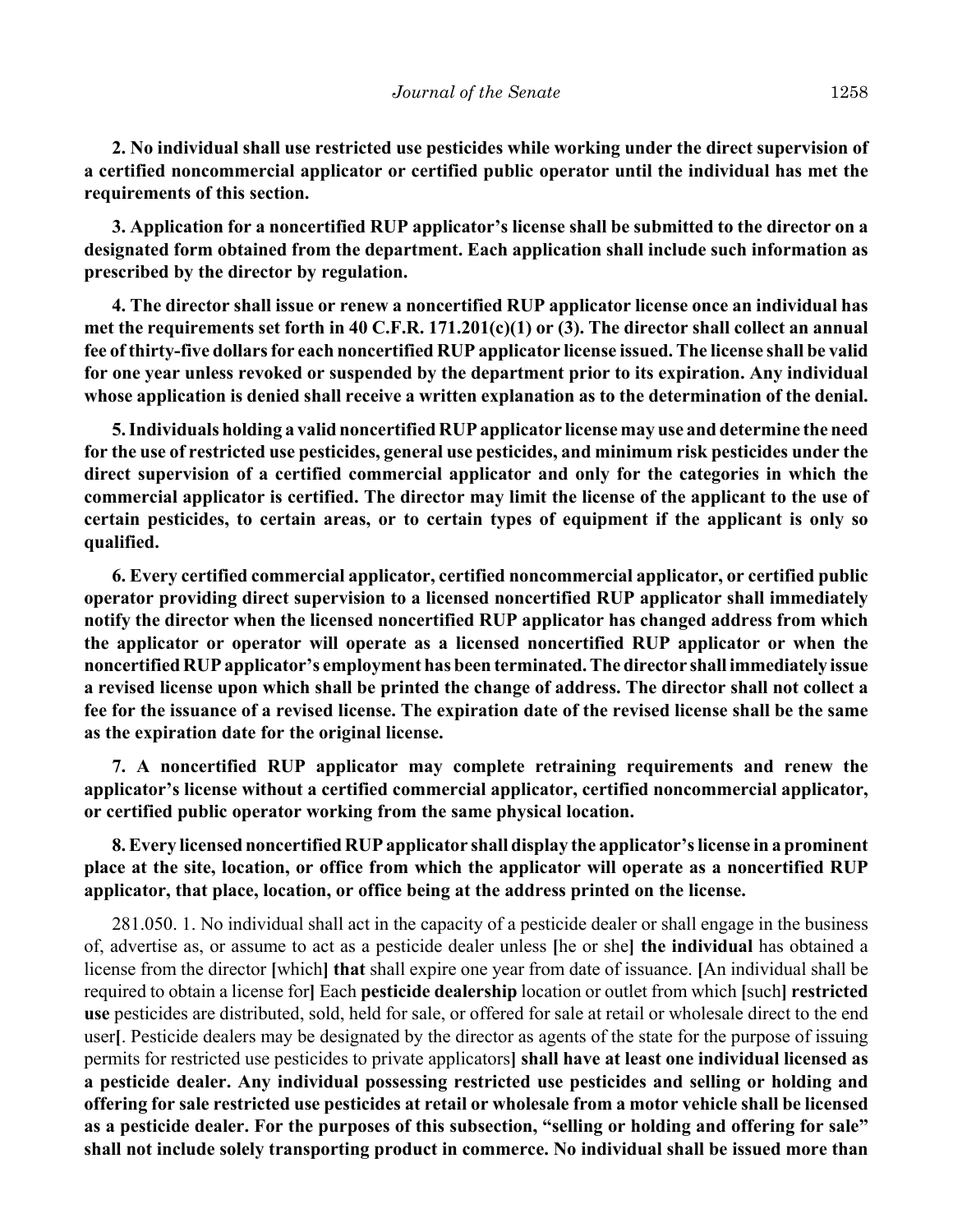#### **one pesticide dealer license.**

2. Application for a pesticide dealer's license shall be made on a designated form obtained from the **[**director's office**] department**. The director shall collect a fee of thirty-five dollars for the issuance of each license. The provisions of this section shall not apply to a pesticide applicator who sells pesticides only as an integral part of **[**his or her**] the applicator's** pesticide application service when such pesticides are dispensed only through apparatuses used for such pesticide applications. The provisions of this section shall not apply to any federal, state, or county agency **[**which**] that** provides pesticides for its own programs.

3. Each applicant shall satisfy the director as to **[**his or her**] the applicant's** knowledge of the laws and regulations governing the use and sale of pesticides and **[**his or her**] the applicant's** responsibility in carrying on the business of a pesticide dealer **by passing a pesticide dealer examination provided by the director**. Each licensed pesticide dealer shall be responsible for insuring that all of **[**his or her**] the dealer's** employees and agents who sell or recommend restricted use pesticides have adequate knowledge of the laws and regulations governing the use and sale of such restricted use pesticides.

4. Each pesticide dealer shall be responsible for the acts of each person employed by **[**him or her**] the dealer** in the solicitation and sale of pesticides and all claims and recommendations for use of pesticides. The dealer's license shall be subject to denial, suspension, or revocation after a hearing for any violation of sections 281.010 to 281.115 whether committed by the dealer, or by the dealer's officer, agent or employee.

5. No pesticide dealer shall sell, give away**,** or otherwise make available any restricted use pesticides to anyone but certified **commercial applicators, certified noncommercial** applicators **[**or**] , certified public** operators, or to **certified** private applicators **[**who have met the requirements of subsection 5 of section 281.040,**] holding valid certifications in proper certification categories** or to other **licensed** pesticide dealers, except that pesticide dealers may allow the designated representative of such certified applicators, operators or private applicators to take possession of restricted use pesticides when those restricted use pesticides are purchased by and for use by or under the direct supervision of such certified applicator, operator or private applicator.

6. The director shall require the pesticide dealer, or **[**his or her**]the dealer's** employer, to maintain books and records with respect to sales of restricted use pesticides **at each dealership location or outlet**. Such relevant information as the director may deem necessary may be specified by regulation. Such records shall be kept for a period of three years from the date of sale of the restricted use pesticide to which such records refer, and the director shall upon request in writing be furnished with a copy of such records by any licensed pesticide dealer or **[**his or her**] the dealer's** employer.

7. Every licensed pesticide dealer who changes **[**his or her**] the dealer's** address or place of business shall immediately notify the director.

281.055. 1. If the **[**application for**]** renewal of any license**[**,**] or** certification **[**or permit**]** provided for in **[**this chapter**] sections 281.010 to 281.115** is not filed prior to **the** expiration date in any year, a penalty of twenty-five percent shall be assessed and added to the original fee and shall be paid by the applicant before the license**[**,**] or** certification **[**or permit**]** shall be renewed**[**; provided, that such penalty shall not apply if the applicant furnishes an affidavit certifying that he has not engaged in the business subsequent to the expiration of his license, certification or permit**]**. Any person holding a current valid license**[**,**] or** certification **[**or permit**]** may renew the license**[**,**] or** certification **[**or permit**]** for the next year without taking another examination unless the director determines that additional knowledge related to classifications for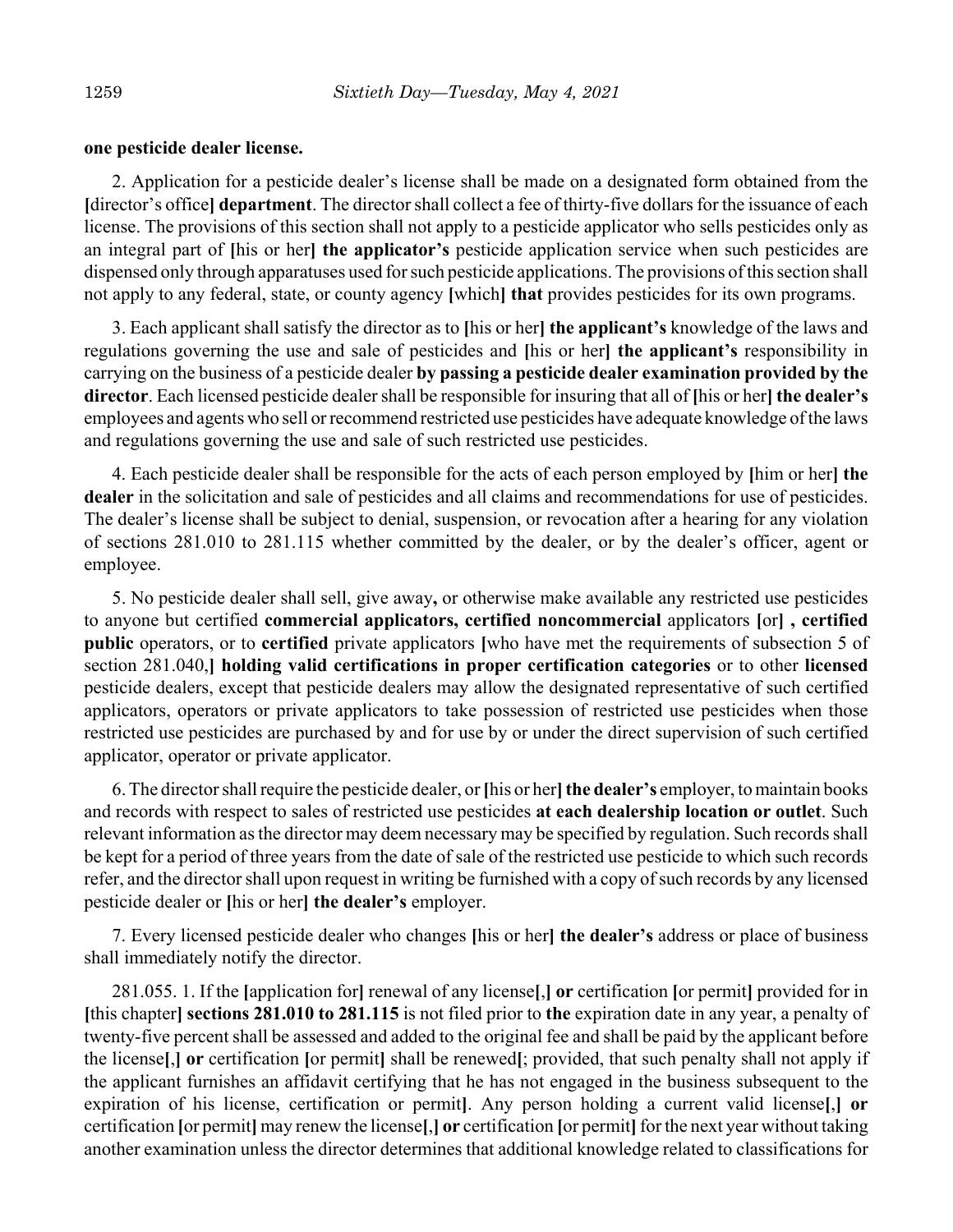which the applicant has applied makes a new examination necessary. However, if the license is not renewed within sixty days following the date of expiration **[**then**] , the license shall be cancelled and** the licensee shall be required to satisfy all the requirements of licensure as if such person was never licensed.

2. The director may promulgate reasonable regulations requiring additional training and instruction on the part of any applicant for a license issued under sections 281.010 to 281.115.

3. The director shall have prepared for prospective licensee's use**[**,**]** a book of guidelines of factual necessary information related to the requirements of sections 281.010 to 281.115. A reasonable fee may be collected for **[**said**] the** publication.

281.060. 1. The director, after inquiry, and after opportunity for a hearing, may deny, suspend, revoke, or modify the provisions of any license**[**, permit,**]** or certification issued under sections 281.010 to 281.115, if **[**he**] the director** finds that the applicant or the holder of a license**[**, permit,**]** or certification has violated any provision of sections 281.010 to 281.115, or any regulation issued thereunder, or has been convicted or subject to a final order imposing a civil or criminal penalty pursuant to the Federal Insecticide, Fungicide and Rodenticide Act (FIFRA), as amended, or has been convicted, or is the subject of prosecution, in **[**another**] this state or in any** state or protectorate of the United States, or has had a pesticide applicator license**[**,**] or** certificate **[**or permit**]** denied, suspended, revoked or modified by **[**another**] any** state or protectorate of the United States, or the person has been finally adjudicated and found guilty, or entered a plea of guilty or nolo contendere, in a criminal prosecution under the laws of any state or of the United States, for any offense reasonably related to the qualifications, functions**,** or duties of any profession licensed or regulated under [this chapter] sections 281.010 to 281.115, for any offense an essential element of which is fraud, dishonesty**,** or an act of violence, or for any offense involving moral turpitude, whether or not sentence is imposed. **Licensed certified applicators, licensed noncertified RUP applicators, licensed pesticide technicians, and licensed pesticide dealers shall notify the department within ten days of any conviction of or plea to any offense listed in this section.**

2. If the director determines, after inquiry and opportunity for a hearing, that any **[**individual**] person** is in violation of any provision of sections 281.010 to 281.115, or any regulations issued thereunder, the director shall have the authority to assess a civil penalty of not more than one thousand dollars for each violation, and in addition, may order that restitution be made to any person.

3. In the event that a person penalized or ordered to pay restitution under this section fails to pay the penalty or restitution, the director may apply to the circuit court of Cole County for, and the court is authorized to enter, an order enforcing the assessed penalty or restitution.

281.063. The director may subpoena witnesses and compel the production of books, documents**,** and records anywhere in the state in any hearing affecting the authority or privilege granted by a license**[**,**] or** certificate **[**or permit**]** issued under the provisions of sections 281.010 to 281.115.

281.065. 1. The director shall not issue a certified commercial applicator's license until the applicant or the employer of the applicant has furnished evidence of financial responsibility with the director consisting either of a surety bond or a liability insurance policy or certification thereof, protecting persons who may suffer legal damages as a result of **[**the operations of**] pesticide use by** the applicant; except that, such surety bond or liability insurance policy need not apply to damages or injury to crops, plants or land being worked upon by the applicant. Following the receipt of the initial license, the certified commercial applicator shall not be required to furnish evidence of financial responsibility to the department for the purpose of license renewal unless upon request. Annual renewals for surety bonds or liability insurance shall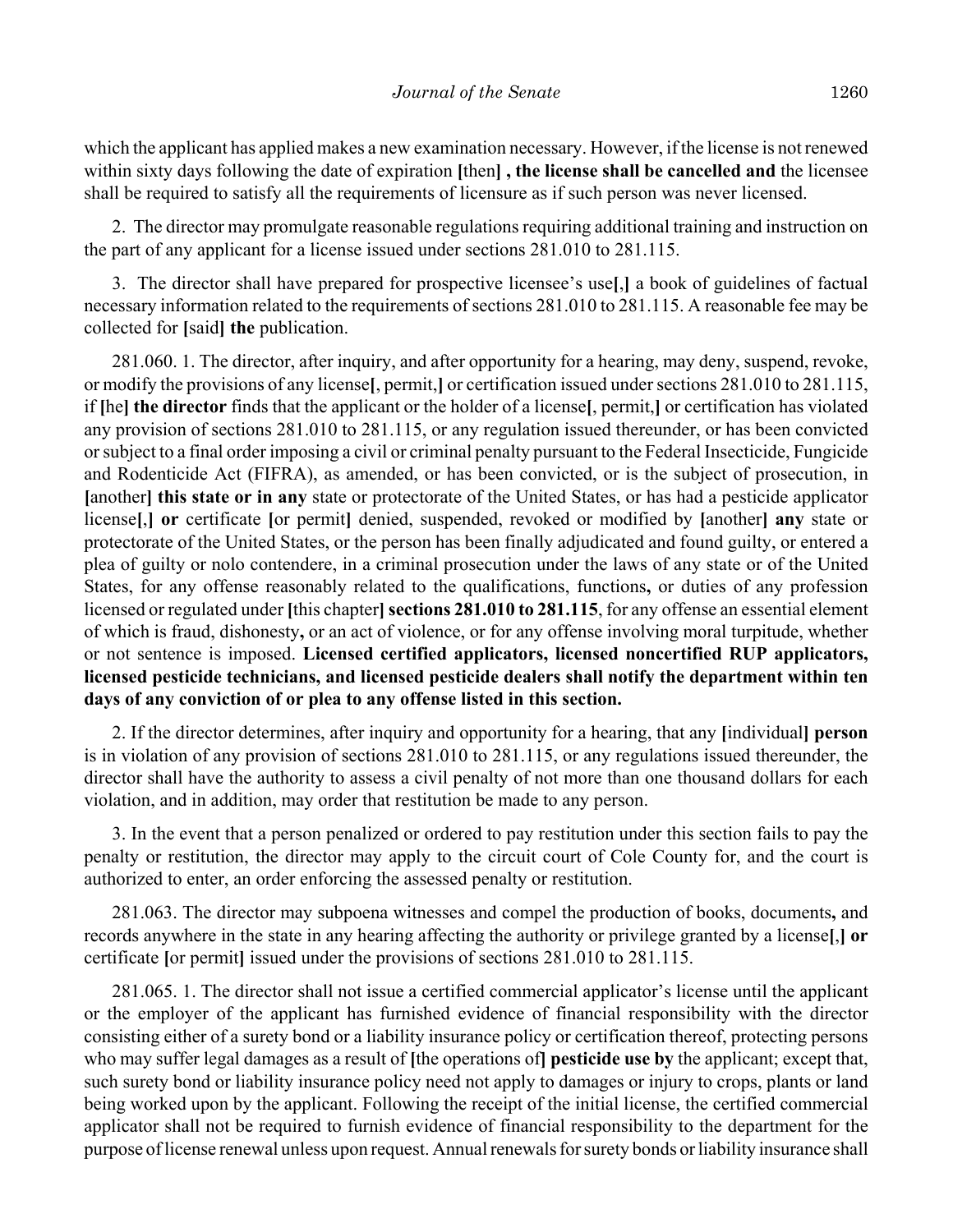be maintained at the business location from which the certified commercial applicator is licensed. Valid surety bonds or liability insurance certificates shall be available for inspection by the director **[**or his or her designee**]** at a reasonable time during regular business hours or, upon a request in writing, the director shall be furnished a copy of the surety bond or liability insurance certificate within ten **[**working**]** days of receipt of the request.

2. The amount of the surety bond or liability insurance required by this section shall be not less than fifty thousand dollars for each occurrence. Such surety bond or liability insurance shall be maintained at not less than that sum at all times during the licensed period. The director shall be notified by the surety or insurer within twenty days prior to any cancellation or reduction of the surety bond or liability insurance. If the surety bond or liability insurance policy which provides the financial responsibility for the certified commercial applicator is provided by the employer of the certified commercial applicator, the employer of the certified commercial applicator shall immediately notify the director upon the termination of the employment of the certified commercial applicator or when a condition exists under which the certified commercial applicator is no longer provided bond or insurance coverage by the employer. The certified commercial applicator shall then immediately execute **and submit to the director** a surety bond or an insurance policy to cover the financial responsibility requirements of this section and the certified commercial applicator or the applicator's employer shall maintain the surety bond or liability insurance certificate at the business location from which the certified commercial applicator is licensed. The director may accept a liability insurance policy or surety bond in the proper sum which has a deductible clause in an amount not exceeding one thousand dollars; except that, if the bond- or policyholder has not satisfied the requirement of the deductible amount in any prior legal claim, such deductible clause shall not be accepted by the director unless the bond- or policyholder executes and maintains a surety bond or liability insurance which shall satisfy the amount of the deductible as to all claims that may arise in **[**his or her**] the bond- or policyholder's** application of pesticides.

3. If the surety becomes unsatisfactory, **the commercial applicator license shall expire and become invalid and** the bond- or policyholder shall immediately execute **and submit to the director** a new bond or insurance policy and maintain the surety bond or liability insurance certificate at the business location from which the certified commercial applicator is licensed, and if **[**he or she**] the bond- or policyholder** fails to do so, the director shall cancel **[**his or her**] the bond- or policyholder** license, or deny the license of an applicant, and give **[**him or her**] the bond- or policyholder** notice of cancellation or denial, and it shall be unlawful thereafter for the applicant to engage in the business of using pesticides until the bond or insurance is brought into compliance with the requirements of subsection 1 of this section. If the bond- or policyholder does not execute a new bond or insurance policy within sixty days of expiration of such bond or policy, the licensee shall be required to satisfy all the requirements for licensure as if never before licensed.

4. Nothing in sections 281.010 to 281.115 shall be construed to relieve any person from liability for any damage to the person or lands of another caused by the use of pesticides even though such use conforms to the rules and regulations of the director.

281.070. 1. The director may investigate the use of any pesticide or claims of damages **[**which**] that** result from the use of any pesticide.

2. Any person who claims to have been damaged as a result of a pesticide use and who requests an investigation of that damage by the director shall file with the director, on a form provided by the director, a written statement claiming that **[**he**] the person** has been damaged. Damage statements shall be filed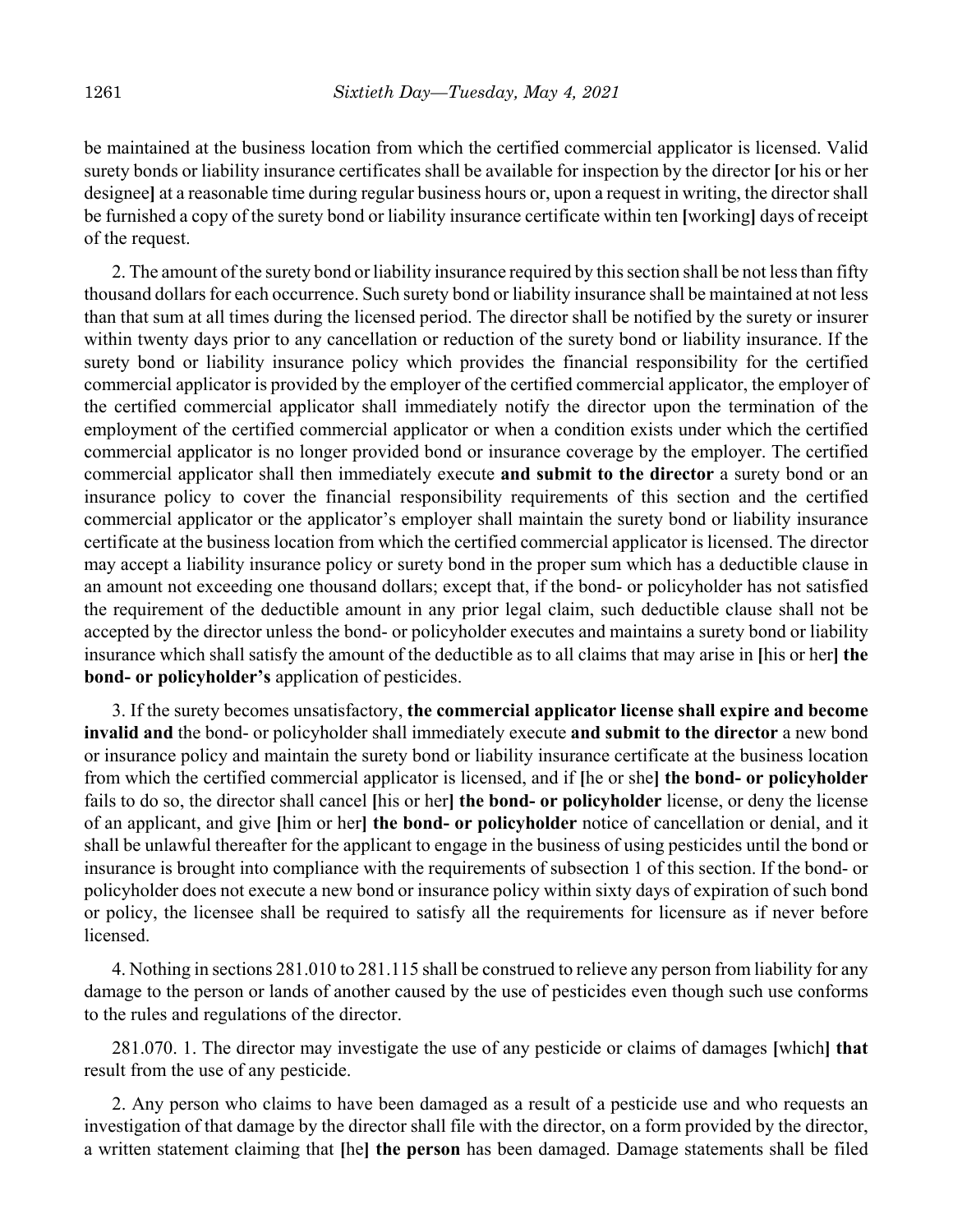within thirty days after the date the damage is alleged to have occurred, unless a growing crop is alleged to have been damaged. If a growing crop is alleged to have been damaged, the damage statement shall be filed at least two weeks prior to the time that twenty-five percent of that crop has been harvested. The director shall, upon receipt of the statement, notify the person alleged to have caused the damage and the owner or lessee of the land, or other person who may be charged with the responsibility of the damages claimed, and furnish copies of any statements which may be requested. The director shall inspect damages whenever possible and **[**he**] the director** shall make **[**his**] the director's** inspection reports available to the person claiming damage and to the person who is alleged to have caused the damage. Where damage is alleged to have occurred, the claimant shall permit the director, the licensee**,** and **[**his**] the licensee's** representatives, such as the bondsman or insurer, to observe, within reasonable hours, the lands or nontarget organism alleged to have been damaged.

3. The filing of or the failure to file need not be alleged in any complaint which might be filed in a court of law, and the failure to file a damage claim shall not be considered any bar to the maintenance of any criminal or civil action. The failure to file such a report shall not be a violation of sections 281.010 to 281.115. However, if the person failing to file such report is the only one injured from such use or application of a pesticide by others, the director may, when in the public interest, refuse to hold a hearing for the denial, suspension**,** or revocation of a license **[**or permit**]** issued under sections 281.010 to 281.115 until such report is filed.

4. The director may in the conduct of any investigation or hearing authorized or held by **[**him**] the director**:

(1) Examine, or cause to be examined, under oath, any person;

(2) Examine, or cause to be examined, books and records of the sale or use of any pesticide directly related to the investigation;

(3) Hear such testimony and take such evidence as will assist **[**him**] the director** in the discharge of **[**his**] the director's** duties under **[**this chapter**] sections 281.010 to 281.115**;

(4) Administer or cause to be administered **[**oath**] oaths**; and

(5) Issue subpoenas to require the attendance of witnesses and the production of books and records directly related to the investigation.

281.075. **[**1.**]** The director may issue a **[**license or**] pesticide applicator** certification on a reciprocal basis with other states without examination to a nonresident who is licensed **[**or**] as a** certified **[**in another state substantially**] applicator in accordance with the reciprocating state's requirements and is a resident of the reciprocating state. A pesticide applicator certification shall be issued** in accordance with the provisions of sections 281.010 to 281.115; except that, financial responsibility [must] shall be filed pursuant to section 281.065. Fees collected shall be the same as for resident licenses or certification.

**[**2. Any nonresident applying for any license under section 281.035, 281.037, 281.038 or 281.050 to operate in the state of Missouri shall designate in writing the secretary of state as the agent of such nonresident upon whom process may be served as provided by law; except that, any such nonresident who has designated a resident agent upon whom process may be served as provided by law shall not be required to designate the secretary of state as such agent. The secretary of state shall be allowed such fees therefor as provided by law for designating resident agents. The director shall be furnished with a copy of such designation of the secretary of state or of a resident agent, such copy to be certified by the secretary of state.**]**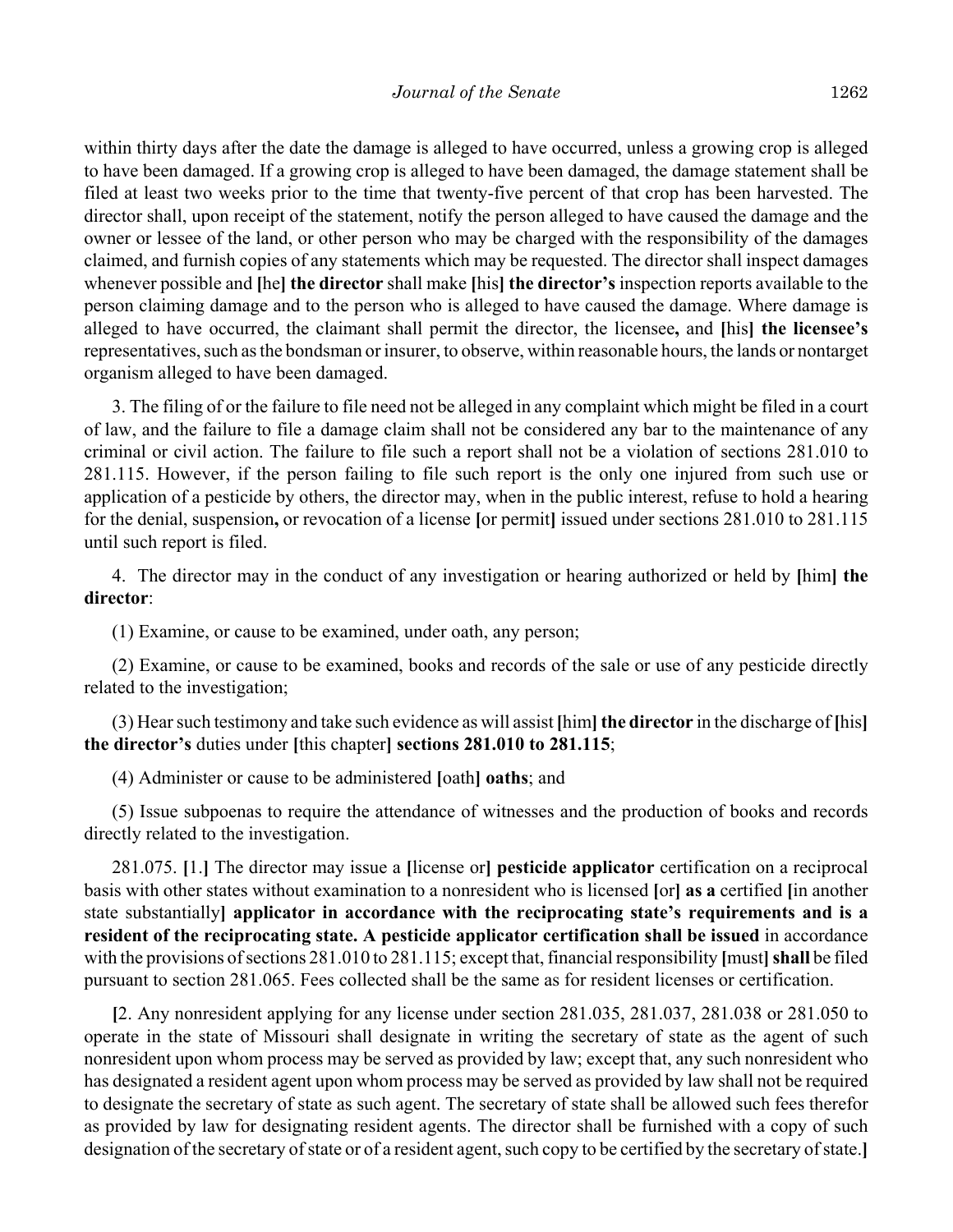281.085. No person shall discard, transport, or store any pesticide or pesticide containers in such a manner **that is inconsistent with label directions or** as to cause injury to humans, vegetation, crops, livestock, wildlife, beneficial insects**,** or to pollute any waterway. The director may promulgate rules and regulations governing the discarding and storing of such pesticide or pesticide containers. In determining these rules and regulations the director shall take into consideration any regulations issued by the federal Environmental Protection Agency.

281.101. 1. It shall be unlawful for any **[**individual**] person** to violate any provision of sections 281.010 to 281.115, or any regulation issued thereunder.

2. The following are determined to be unlawful acts:

(1) It shall be unlawful to recommend for use, **[**to**] cause to use,** use, or **[**to**]** supervise the use of any pesticide in a manner inconsistent with its labeling required by labeling requirements of FIFRA, **the** Missouri pesticide use act or **the** Missouri pesticide registration act;

(2) It shall be unlawful for any **[**individual**] person** to misuse any pesticide;

### (3) **It shall be unlawful for any person to use or supervise the use of pesticides that are cancelled or suspended;**

## **(4) It shall be unlawful for any person not holding a valid certified applicator license in proper certification categories or a valid pesticide dealer license to purchase or acquire restricted use pesticides;**

**(5)** It shall be unlawful to make any false or misleading statements during the course of an investigation into the sale, distribution, use**,** or misuse of any pesticide;

**[**(4)**] (6)** It shall be unlawful to make any false or misleading statement on any application, form**,** or document submitted to the director concerning licensing pursuant to sections 281.010 to 281.115 or any regulations issued thereunder;

**[**(5)**] (7)** It shall be unlawful to make any false, misleading**,** or fraudulent statement or claim, through any media, **[**which**] that** misrepresents the effects of any pesticide, the methods to be utilized in the application of any pesticide, or the qualifications of the person determining the need for the use of any pesticide or using any pesticide;

**[**(6)**] (8)** It shall be unlawful to make any false or misleading statement specifying**[**,**]** or inferring that a person or **[**his**] the person's** methods are recommended by any branch of government or that any pesticide work done will be inspected by any branch of government;

**[**(7)**] (9)** It shall be unlawful to aid or abet any licensed or unlicensed individual in evading the provisions of sections 281.010 to 281.115 or any regulation issued thereunder, or to conspire with any licensed or unlicensed individual in evading the provisions of sections 281.010 to 281.115 or any regulation issued thereunder**; and**

**(10) It shall be unlawful for any person to steal or attempt to steal pesticide certification examinations or examination materials, cheat on pesticide certification examinations, evade completion of recertification or retraining requirements, or to aid or abet any person in stealing or attempting to steal examinations or examination materials, cheating on examinations, or evading recertification or retraining requirements**.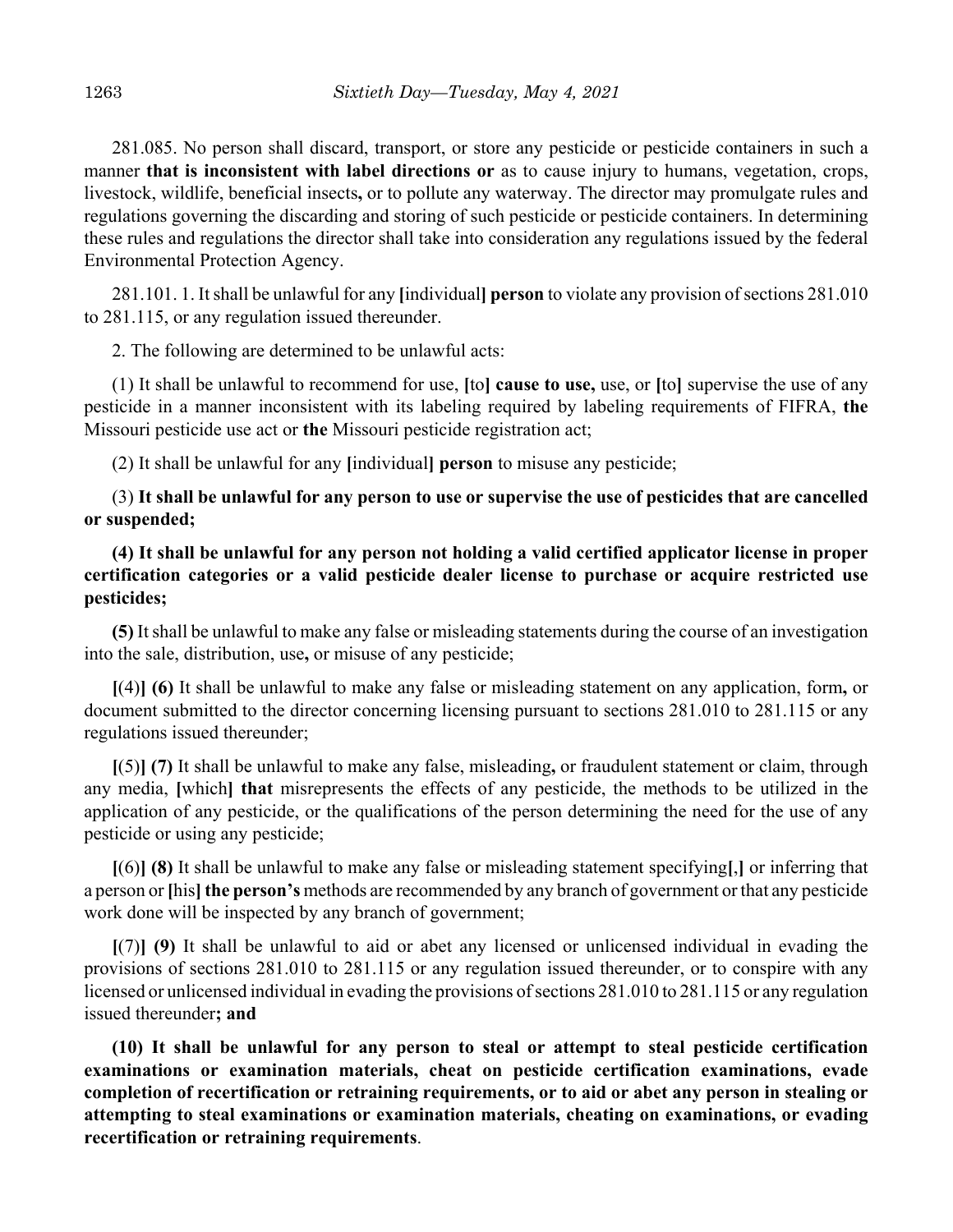**3.** Other acts **[**which**] that** are not specified, but **[**which**] that** violate sections 281.010 to 281.115 or regulations issued thereunder, shall nevertheless be unlawful."; and

Further amend said bill, Page 9, Section 590.502, Line 175, by inserting after all of said section and line the following:

"Section B. The repeal and reenactment of sections 281.015, 281.020, 281.025, 281.030, 281.035, 281.037, 281.038, 281.040, 281.045, 281.050, 281.055, 281.060, 281.063, 281.065, 281.070, 281.075, 281.085, and 281.101 of section A of this act and the enactment of section 281.048 of section A of this act shall become effective on July 1, 2024."; and

Further amend said bill by amending the title, enacting clause, and intersectional references accordingly.

#### HOUSE AMENDMENT NO. 20

Amend House Committee Substitute for Senate Substitute No. 2 for Senate Bill No. 26, Page 2, Section 84.400, Line 14, by inserting after said section and line the following:

"190.307. 1. No public agency or public safety agency, nor any officer, agent or employee of any public agency, shall be liable for any civil damages as a result of any act or omission except willful and wanton misconduct or gross negligence, in connection with developing, adopting, operating or implementing any plan or system required by sections 190.300 to 190.340.

2. No person who gives emergency instructions through a system established pursuant to sections 190.300 to 190.340 to persons rendering services in an emergency at another location, nor any persons following such instructions in rendering such services, shall be liable for any civil damages as a result of issuing or following the instructions, unless issuing or following the instructions constitutes willful and wanton misconduct, or gross negligence.

## **3. Nothing in this section shall be deemed to abrogate any immunity that would exist in the absence of this section including, but not limited to, sovereign immunity, official immunity, or the public duty doctrine.**"; and

Further amend said bill, Page 9, Section 590.502, Line 175, by inserting after all of said section and line the following:

"650.335. 1. **(1)** Any county or any home rule city with more than fifteen thousand but fewer than seventeen thousand inhabitants and partially located in any county of the third classification without a township form of government and with more than thirty-seven thousand but fewer than forty-one thousand inhabitants, when the prepaid wireless emergency telephone service charge is collected in the county or city, may submit an application for loan funds or other financial assistance to the board for the purpose of financing all or a portion of the costs incurred in implementing a 911 communications service project. **If a county has an elected emergency services board, the elected emergency service board shall be eligible for loan funds or other financial assistance under this section.**

**(2)** The application shall be accompanied by a technical assistance report. The application and the technical assistance report shall be in such form and contain such information, financial or otherwise, as prescribed by the board.

**(3)** This section shall not preclude any applicant or borrower from joining in a cooperative project with any other political subdivision or with any state or federal agency or entity in a 911 communications service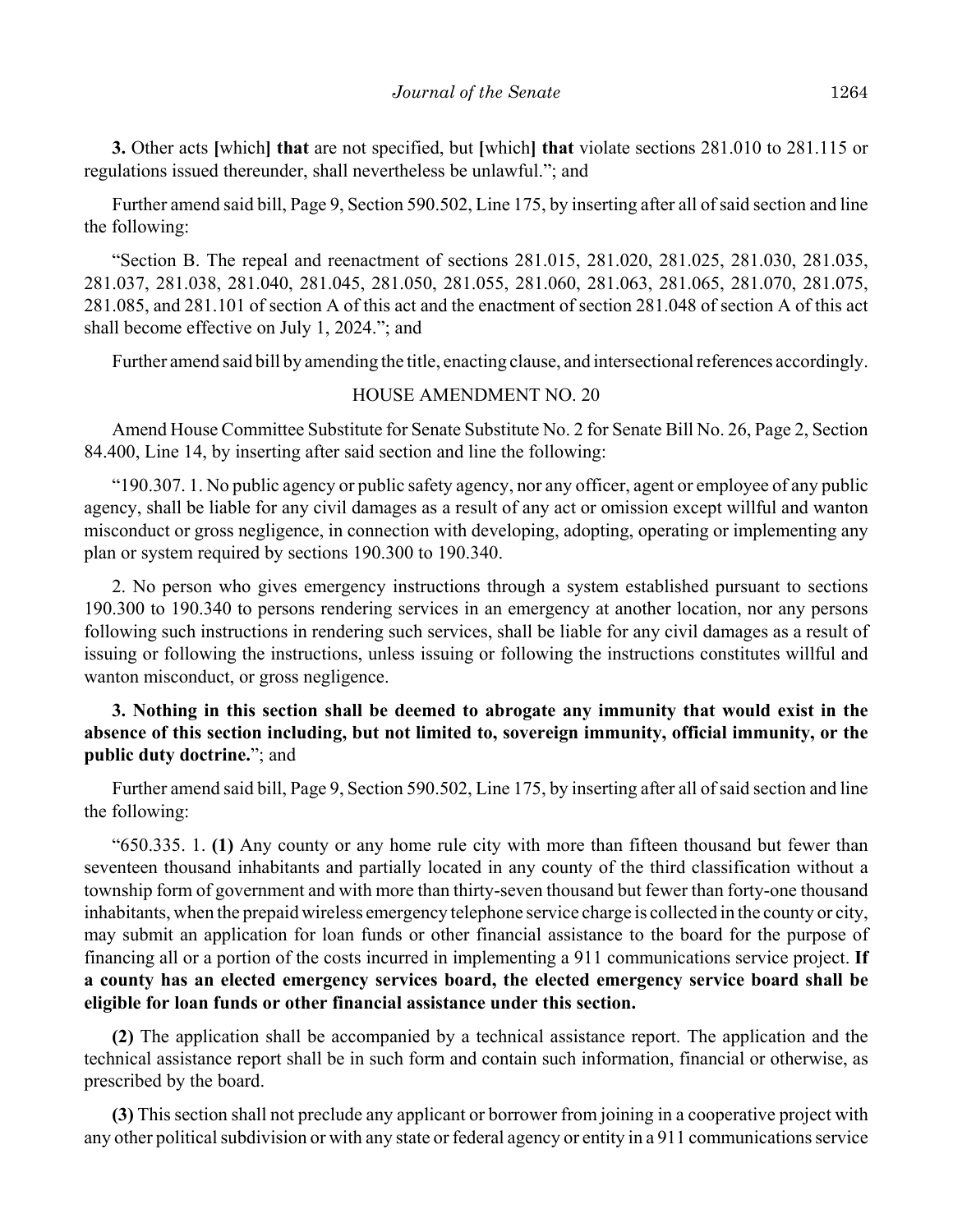project, provided that all other requirements of this section have been met.

2. Applications may be approved for loans only in those instances where the applicant has furnished the board information satisfactory to assure that the project cost will be recovered during the repayment period of the loan. In no case shall a loan be made to an applicant unless the approval of the governing body of the applicant to the loan agreement is obtained and a written certification of such approval is provided, where applicable. Repayment periods are to be determined by the board.

3. The board shall approve or disapprove all applications for loans which are sent by certified or registered mail or hand delivered and received by the board upon a schedule as determined by the board.

4. Each applicant to whom a loan has been made under this section shall repay such loan, with interest. The rate of interest shall be the rate required by the board. The number, amounts, and timing of the payments shall be as determined by the board.

5. Any applicant who receives a loan under this section shall annually budget an amount which is at least sufficient to make the payments required under this section.

6. Repayment of principal and interest on loans shall be credited to the Missouri 911 service trust fund established under section 190.420.

7. If a loan recipient fails to remit a payment to the board in accordance with this section within sixty days of the due date of such payment, the board shall notify the director of the department of revenue to deduct such payment amount from first, the prepaid wireless emergency telephone service charge remitted to the county or city under section 190.460; and if insufficient to affect repayment of the loan, next, the regular apportionment of local sales tax distributions to that county or city. Such amount shall then immediately be deposited in the Missouri 911 service trust fund and credited to the loan recipient.

8. All applicants having received loans under this section shall remit the payments required by subsection 4 of this section to the board or such other entity as may be directed by the board. The board or such other entity shall immediately deposit such payments in the Missouri 911 service trust fund.

9. Loans made under this section shall be used only for the purposes specified in an approved application or loan agreement. In the event the board determines that loan funds have been expended for purposes other than those specified in an approved application or loan agreement or any event of default of the loan agreement occurs without resolution, the board shall take appropriate actions to obtain the return of the full amount of the loan and all moneys duly owed or other available remedies.

10. Upon failure of a borrower to remit repayment to the board within sixty days of the date a payment is due, the board may initiate collection or other appropriate action through the provisions outlined in subsection 7 of this section, if applicable.

11. If the borrower is an entity not covered under the collection procedures established in this section, the board, with the advice and consent of the attorney general, may initiate collection procedures or other appropriate action pursuant to applicable law.

12. The board may, at its discretion, audit the expenditure of any loan, grant, or expenditure made or the computation of any payments made.

13. The board shall not approve any application made under this section if the applicant has failed to return the board's annual survey of public safety answering points as required by the board under section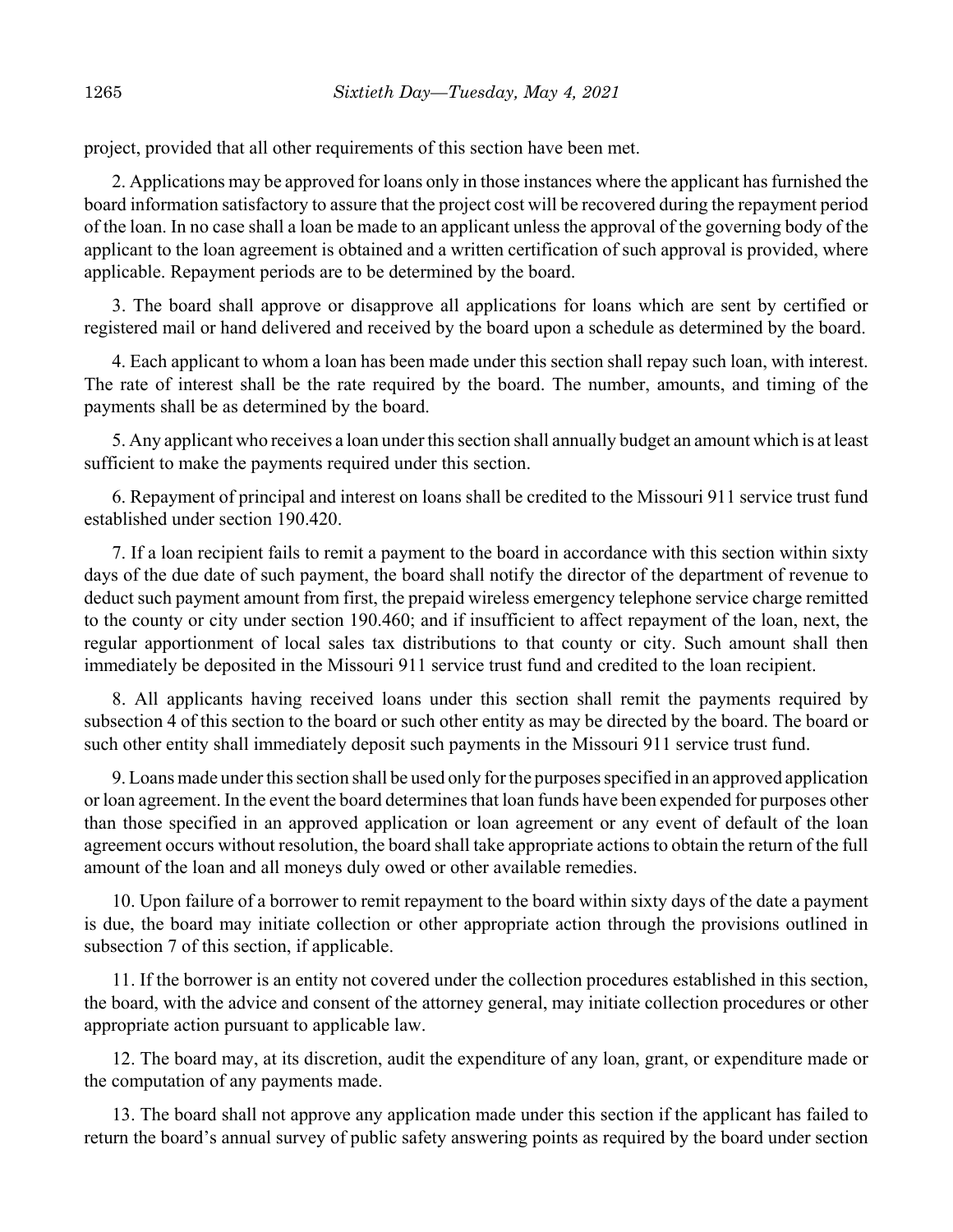650.330."; and

Further amend said bill by amending the title, enacting clause, and intersectional references accordingly.

#### HOUSE AMENDMENT NO. 21

Amend House Committee Substitute for Senate Substitute No. 2 for Senate Bill No. 26, Page 2, Section 84.400, Line 14, by inserting after all of said section and line the following:

"**217.689. Notwithstanding any law to the contrary, any offender sentenced prior to January 1, 2017, under subsection 2 or 3 of section 195.295 or under section 195.296 shall be eligible for parole after having served ten years of such sentence if the board determines that there is a strong and reasonable probability that the offender will not thereafter violate the law. This section shall not apply to any offender who is also serving a sentence for an offense under a section other than section 195.295 or 195.296.**

311.060. 1. No person shall be granted a license hereunder unless such person is of good moral character and a qualified legal voter and a taxpaying citizen of the county, town, city or village, nor shall any corporation be granted a license hereunder unless the managing officer of such corporation is of good moral character and a qualified legal voter and taxpaying citizen of the county, town, city or village; and, except as otherwise provided under subsection 7 of this section, no person shall be granted a license or permit hereunder whose license as such dealer has been revoked, or who has been convicted, since the ratification of the twenty-first amendment to the Constitution of the United States, of a violation of the provisions of any law applicable to the manufacture or sale of intoxicating liquor, or who employs in his or her business as such dealer any person whose license has been revoked unless five years have passed since the revocation as provided under subsection 6 of this section, or who has been convicted of violating such law since the date aforesaid; provided, that nothing in this section contained shall prevent the issuance of licenses to nonresidents of Missouri or foreign corporations for the privilege of selling to duly licensed wholesalers and soliciting orders for the sale of intoxicating liquors to, by or through a duly licensed wholesaler, within this state.

2. (1) No person, partnership or corporation shall be qualified for a license under this law if such person, any member of such partnership, or such corporation, or any officer, director, or any stockholder owning, legally or beneficially, directly or indirectly, ten percent or more of the stock of such corporation, or other financial interest therein, or ten percent or more of the interest in the business for which the person, partnership or corporation is licensed, or any person employed in the business licensed under this law shall have had a license revoked under this law except as otherwise provided under subsections 6 and 7 of this section, or shall have been convicted of violating the provisions of any law applicable to the manufacture or sale of intoxicating liquor since the ratification of the twenty-first amendment to the Constitution of the United States, or shall not be a person of good moral character.

(2) No license issued under this chapter shall be denied, suspended, revoked or otherwise affected based solely on the fact that an employee of the licensee has been convicted of a felony unrelated to the manufacture or sale of intoxicating liquor. **[**Each employer shall report the identity of any employee convicted of a felony to the division of liquor control.**]** The division of liquor control shall promulgate rules to enforce the provisions of this subdivision.

(3) No wholesaler license shall be issued to a corporation for the sale of intoxicating liquor containing alcohol in excess of five percent by weight, except to a resident corporation as defined in this section.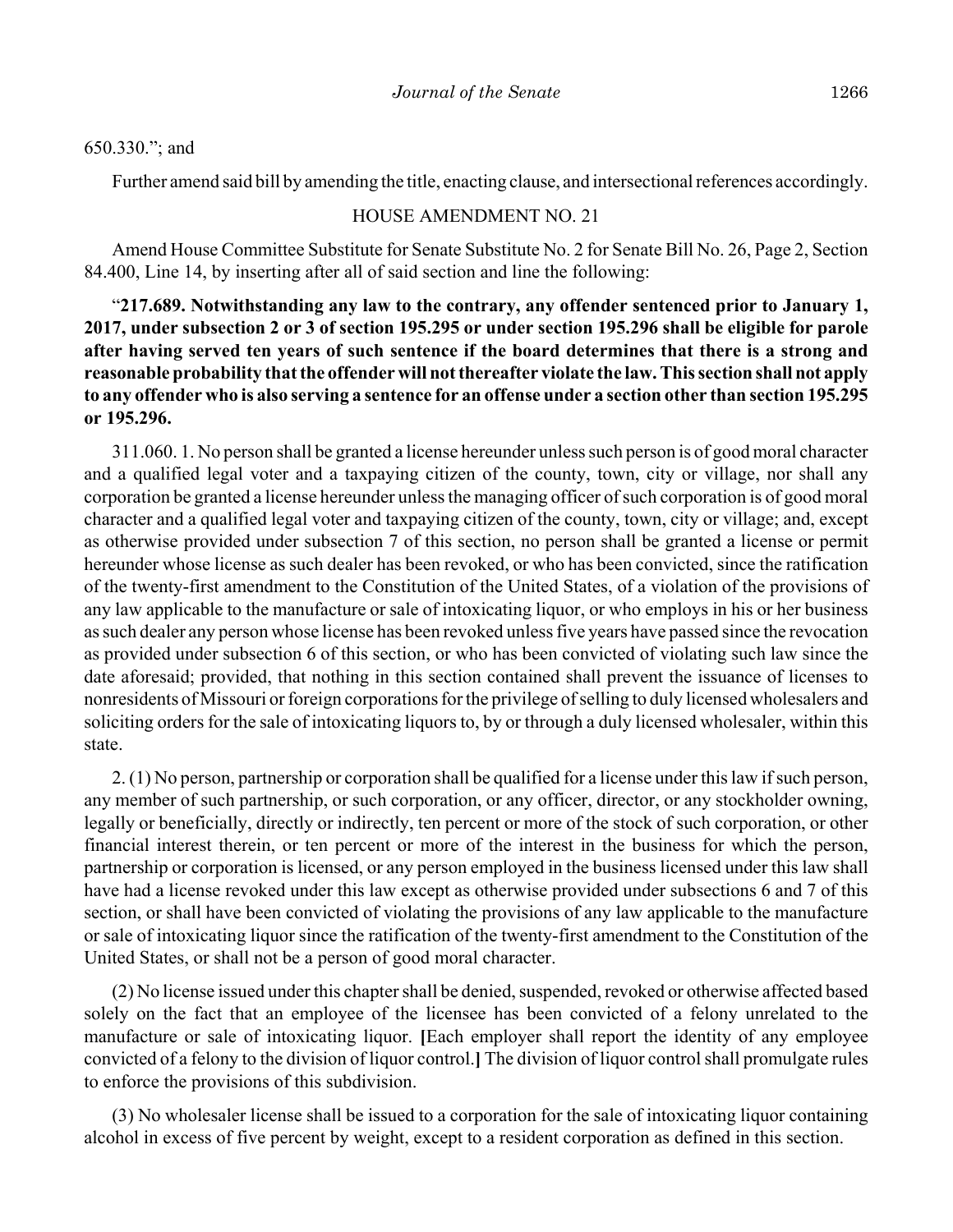3. A "resident corporation" is defined to be a corporation incorporated under the laws of this state, all the officers and directors of which, and all the stockholders, who legally and beneficially own or control sixty percent or more of the stock in amount and in voting rights, shall be qualified legal voters and taxpaying citizens of the county and municipality in which they reside and who shall have been bona fide residents of the state for a period of three years continuously immediately prior to the date of filing of application for a license, provided that a stockholder need not be a voter or a taxpayer, and all the resident stockholders of which shall own, legally and beneficially, at least sixty percent of all the financial interest in the business to be licensed under this law; provided, that no corporation, licensed under the provisions of this law on January 1, 1947, nor any corporation succeeding to the business of a corporation licensed on January 1, 1947, as a result of a tax-free reorganization coming within the provisions of Section 112, United States Internal Revenue Code, shall be disqualified by reason of the new requirements herein, except corporations engaged in the manufacture of alcoholic beverages containing alcohol in excess of five percent by weight, or owned or controlled, directly or indirectly, by nonresident persons, partnerships or corporations engaged in the manufacture of alcoholic beverages containing alcohol in excess of five percent by weight.

4. The term "financial interest" as used in this chapter is defined to mean all interest, legal or beneficial, direct or indirect, in the capital devoted to the licensed enterprise and all such interest in the net profits of the enterprise, after the payment of reasonable and necessary operating business expenses and taxes, including interest in dividends, preferred dividends, interest and profits, directly or indirectly paid as compensation for, or in consideration of interest in, or for use of, the capital devoted to the enterprise, or for property or money advanced, loaned or otherwise made available to the enterprise, except by way of ordinary commercial credit or bona fide bank credit not in excess of credit customarily granted by banking institutions, whether paid as dividends, interest or profits, or in the guise of royalties, commissions, salaries, or any other form whatsoever.

5. The supervisor shall by regulation require all applicants for licenses to file written statements, under oath, containing the information reasonably required to administer this section. Statements by applicants for licenses as wholesalers and retailers shall set out, with other information required, full information concerning the residence of all persons financially interested in the business to be licensed as required by regulation. All material changes in the information filed shall be promptly reported to the supervisor.

6. Any person whose license or permit issued under this chapter has been revoked shall be automatically eligible to work as an employee of an establishment holding a license or permit under this chapter five years after the date of the revocation.

7. Any person whose license or permit issued under this chapter has been revoked shall be eligible to apply and be qualified for a new license or permit five years after the date of the revocation. The person may be issued a new license or permit at the discretion of the division of alcohol and tobacco control. If the division denies the request for a new permit or license, the person may not submit a new application for five years from the date of the denial. If the application is approved, the person shall pay all fees required by law for the license or permit. Any person whose request for a new license or permit is denied may seek a determination by the administrative hearing commission as provided under section 311.691.

311.660. **1.** The supervisor of liquor control shall have the authority to suspend or revoke for cause all such licenses; and to make the following regulations, without limiting the generality of provisions empowering the supervisor of liquor control as in this chapter set forth as to the following matters, acts and things: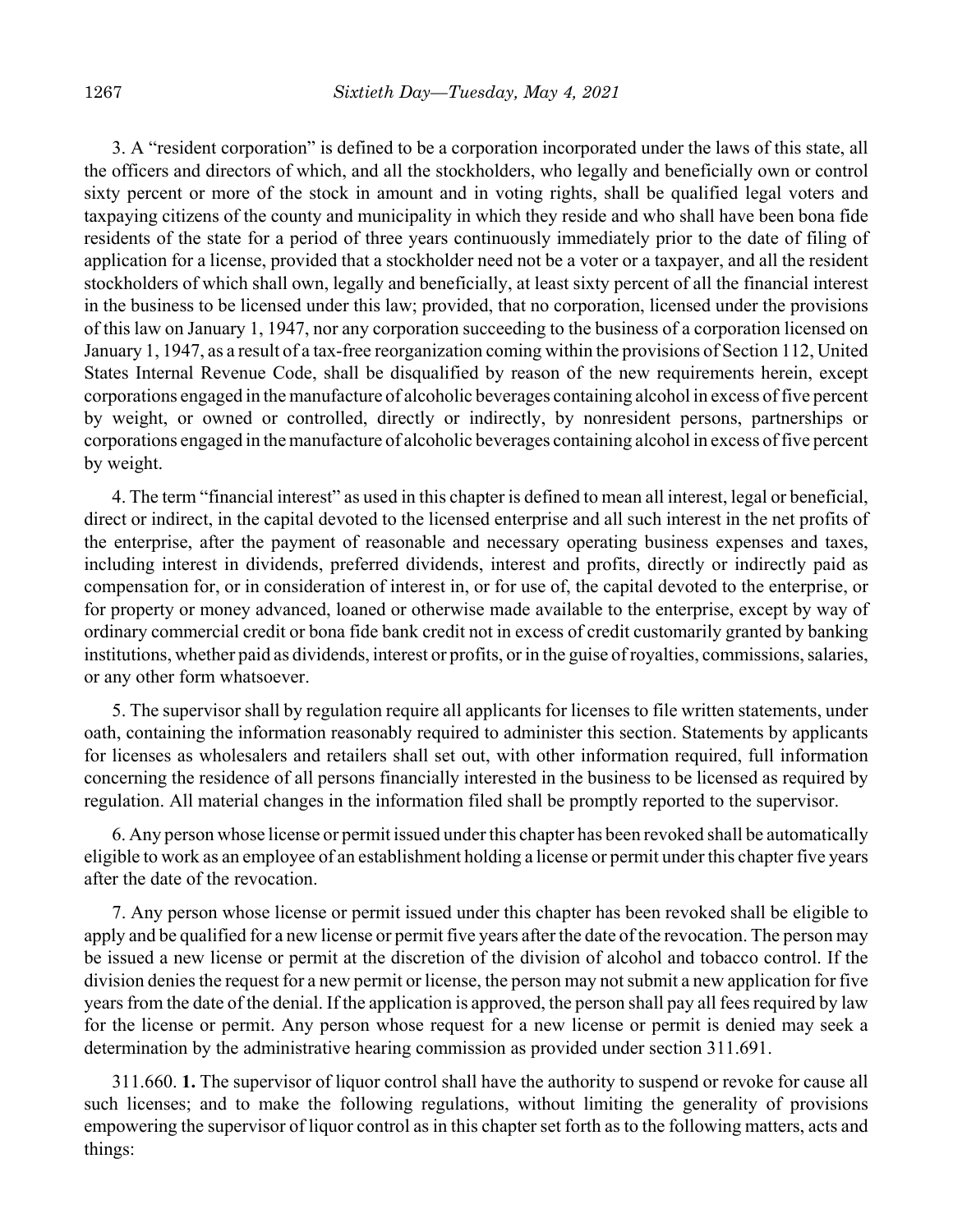(1) Fix and determine the nature, form and capacity of all packages used for containing intoxicating liquor of any kind, to be kept or sold under this law;

(2) Prescribe an official seal and label and determine the manner in which such seal or label shall be attached to every package of intoxicating liquor so sold under this law; this includes prescribing different official seals or different labels for the different classes, varieties or brands of intoxicating liquor;

(3) Prescribe all forms, applications and licenses and such other forms as are necessary to carry out the provisions of this chapter, except that when a licensee substantially complies with all requirements for the renewal of a license by the date on which the application for renewal is due, such licensee shall be permitted at least an additional ten days from the date notice is sent that the application is deficient, in which to complete the application;

(4) Prescribe the terms and conditions of the licenses issued and granted under this law;

(5) Prescribe the nature of the proof to be furnished and conditions to be observed in the issuance of duplicate licenses, in lieu of those lost or destroyed;

(6) Establish rules and regulations for the conduct of the business carried on by each specific licensee under the license, and such rules and regulations if not obeyed by every licensee shall be grounds for the revocation or suspension of the license;

(7) The right to examine books, records and papers of each licensee and to hear and determine complaints against any licensee;

(8) To issue subpoenas and all necessary processes and require the production of papers, to administer oaths and to take testimony;

(9) Prescribe all forms of labels to be affixed to all packages containing intoxicating liquor of any kind; and

(10) To make such other rules and regulations as are necessary and feasible for carrying out the provisions of this chapter, as are not inconsistent with this law.

## **2. Notwithstanding subsection 1 of this section, the supervisor of liquor control shall not prohibit persons from participating in the sale of intoxicating liquor within the scope of their employment solely on the basis of being found guilty of any felony offense, except for prohibitions set forth in sections 311.191 and 311.193.**

313.220. 1. The commission shall promulgate such rules and regulations governing the establishment and operation of a state lottery as it deems necessary and desirable to fully implement the mandate of the people expressed in the approval of the lottery amendment to Article III of the Missouri Constitution. Such rules and regulations shall be designed so that a lottery may be initiated at the earliest feasible and practicable time. No rule or portion of a rule promulgated under the authority of this chapter shall become effective unless it has been promulgated pursuant to the provisions of section 536.024.

2. The commission shall have the authority to require a fingerprint background check on any person seeking employment or employed by the commission, any person seeking contract with or contracted to the commission and any person seeking license from or licensed by the commission. The background check shall include a check of the Missouri criminal records repository and when the commission deems it necessary to perform a nationwide criminal history check, a check of the Federal Bureau of Investigation's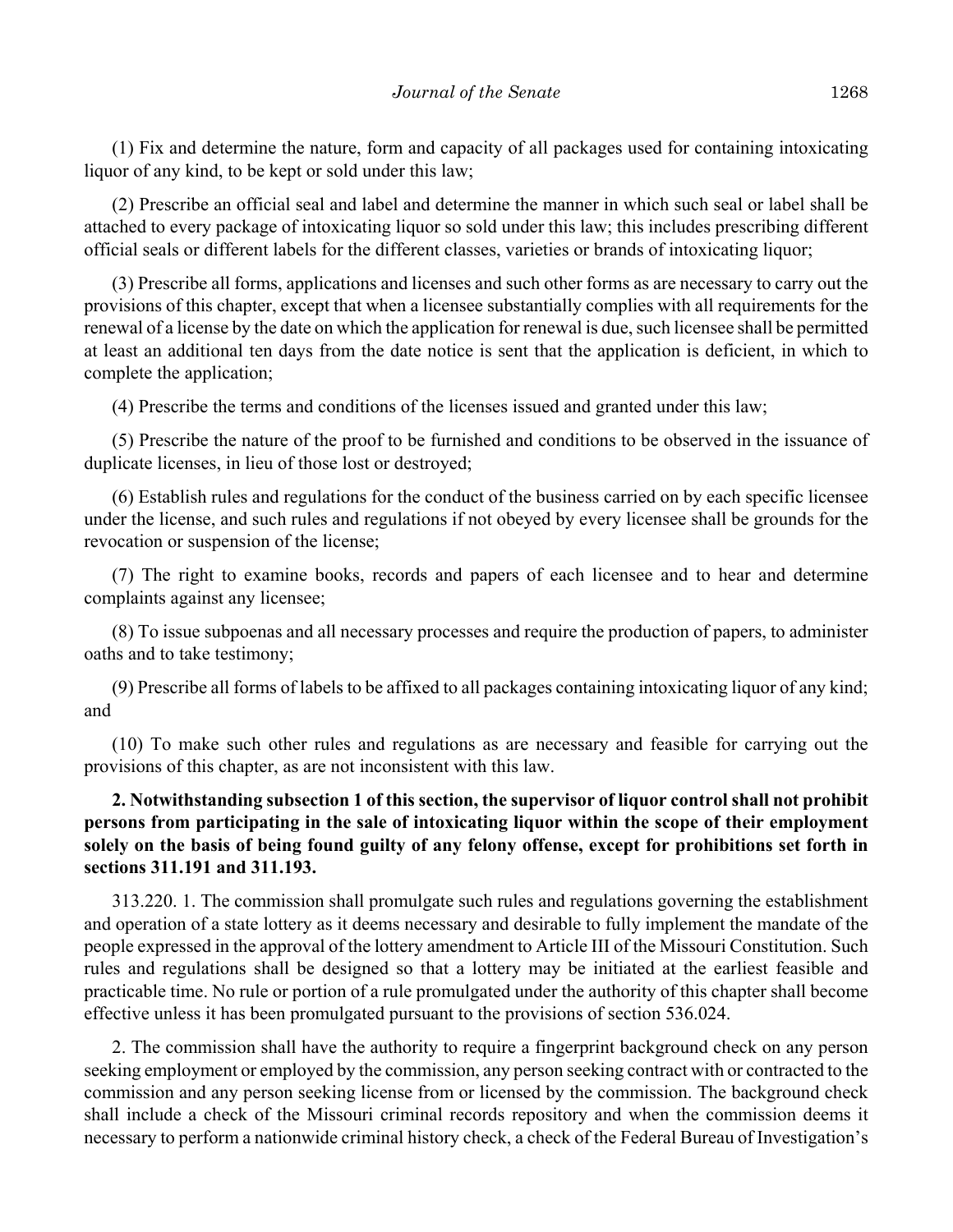criminal records file. Fingerprints shall be submitted to the Missouri criminal records repository as required. Notwithstanding the provisions of section 610.120, the commission shall have access to closed criminal history information when fingerprints are submitted. **The commission shall not prohibit a person from participating in the sale of lottery tickets solely on the basis of the person being found guilty of any criminal offense; except that, the person shall not be eligible to be a licensed lottery game retailer under subsection 2 of section 313.260.**"; and

Further amend said bill by amending the title, enacting clause, and intersectional references accordingly.

Emergency Clause Adopted.

In which the concurrence of the Senate is respectfully requested.

### **RESOLUTIONS**

Senator Bernskoetter offered Senate Resolution No. 368, regarding Ross D. (Dick) Burke, Jefferson City, which was adopted.

On motion of Senator Rowden, the Senate adjourned until 2:00 p.m., Wednesday, May 5, 2021.

## SENATE CALENDAR

# SIXTY-FIRST DAY–WEDNESDAY, MAY 5, 2021  $\mathcal{L}$

## FORMAL CALENDAR

## HOUSE BILLS ON SECOND READING

HCS for HB 1202 HCS for HB 682 HB 445-McGirl (Gannon) HB 395-Reedy (Brattin) HB 447-Wright

HCS for HB 814 HCS for HB 1358 (Eigel) HB 1008-Hardwick HB 764-Andrews

## THIRD READING OF SENATE BILLS

SS for SB 317-May (In Fiscal Oversight)

## SENATE BILLS FOR PERFECTION

SB 263-Crawford, with SCS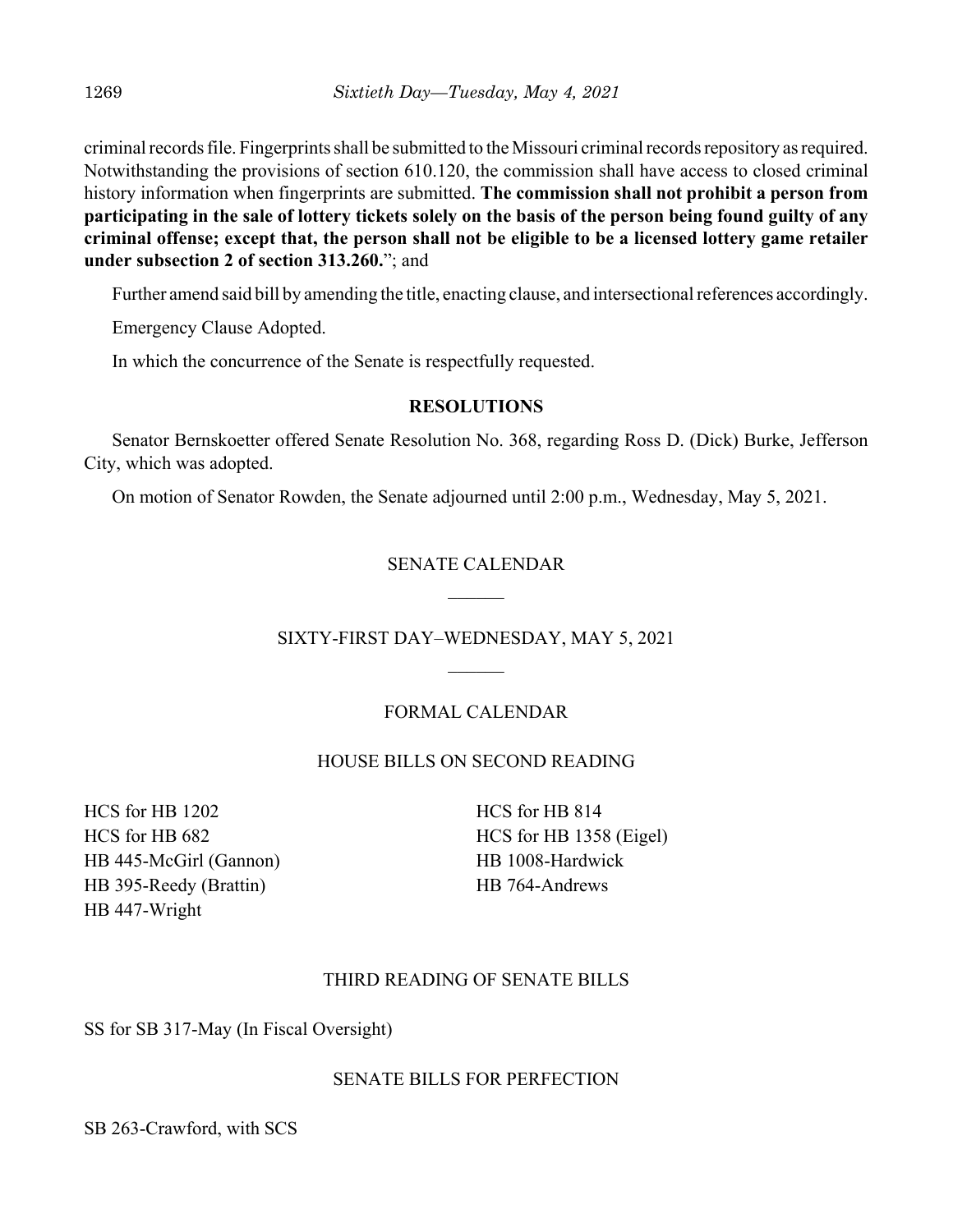#### HOUSE BILLS ON THIRD READING

- 1. HCS for HB 349 (Koenig) (In Fiscal Oversight)
- 2. HCS for HJRs 20, 2, 9 & 27 (Onder) (In Fiscal Oversight)
- 3. HCS for HB 384, with SCS (Wieland) (In Fiscal Oversight)
- 4. HCS for HBs 85 & 310, with SCS (Burlison) (In Fiscal Oversight)
- 5. HB 670-Houx (Moon)
- 6. HB 488-Hicks, with SCS (Burlison)
- 7. HCS#2 for HB 69, with SCS (Bean)
- 8. HCS for HBs 557 & 560 (White)
- 9. HB 578-Bromley, with SCS (Brown)
- 10. HB 687-Riley (Hough)
- 11. HB 661-Ruth (Brown)
- 12. HB 530 & HCS for HB 292, with SCS (Luetkemeyer)
- 13. HS for HB 297 ( Rehder)
- 14. HB 624-Richey (Arthur)
- 15. HCS for HB 17 (Hegeman)
- 16. HCS for HB 734, with SCS (Cierpiot) (In Fiscal Oversight)
- 17. HCS for HB 66 (Koenig)
- 18. HB 701-Black (Onder)
- 19. HB 139-Hudson (Burlison)
- 20. HB 299-Wallingford, with SCS (Eigel)
- 21. HS for HB 432, with SCS (White) (In Fiscal Oversight)
- 22. HCS for HB 137, with SCS (Luetkemeyer)
- 23. HCS for HB 228, with SCS (O'Laughlin)
- 24. HCS for HB 369 (Bernskoetter)
- 25. HCS for HJRs 23 & 38 (Eslinger) (In Fiscal Oversight)
- 26. HB 554-Eggleston, with SCS
- 27. HCS for HB 649, with SCS
- 28. HCS for HB 350
- 29. HCS for HB 402 (Mosley) (In Fiscal Oversight)

### INFORMAL CALENDAR

#### SENATE BILLS FOR PERFECTION

| SB 1-Hegeman, with SS#2 & SA 1             |
|--------------------------------------------|
| (pending)                                  |
| SB 3-Hegeman                               |
| SB 7-Riddle, with SS $&$ SA 1 (pending)    |
| SB 10-Schatz, with SS (pending)            |
| SB 11-Schatz, with SS $&$ SA 1 (pending)   |
| SB 24-Eigel, with SS#2 (pending)           |
| SB 30-Cierpiot                             |
| SB 39-Burlison, with SS (pending)          |
| SB 47-Hough                                |
| SB 54-O'Laughlin, with SCS                 |
| SBs 55, 23 $\&$ 25-O'Laughlin, et al, with |
| $SCS & SS$ for $SCS$ (pending)             |
|                                            |

SB 62-Williams, with SCS SB 65-Rehder, with SCS SB 74-Bean, with SCS SB 92-Riddle, with SCS SB 94-Onder with SS, SA1 to SS & SA 1 to SA 1 (pending) SB 95-Onder, with SCS SB 96-Hoskins, with SCS SB 98-Hoskins, with SCS (pending) SB 100-Koenig, with SCS SB 105-Crawford, with SCS SB 114-Bernskoetter SB 123-Hough, with SS & SA 2 (pending)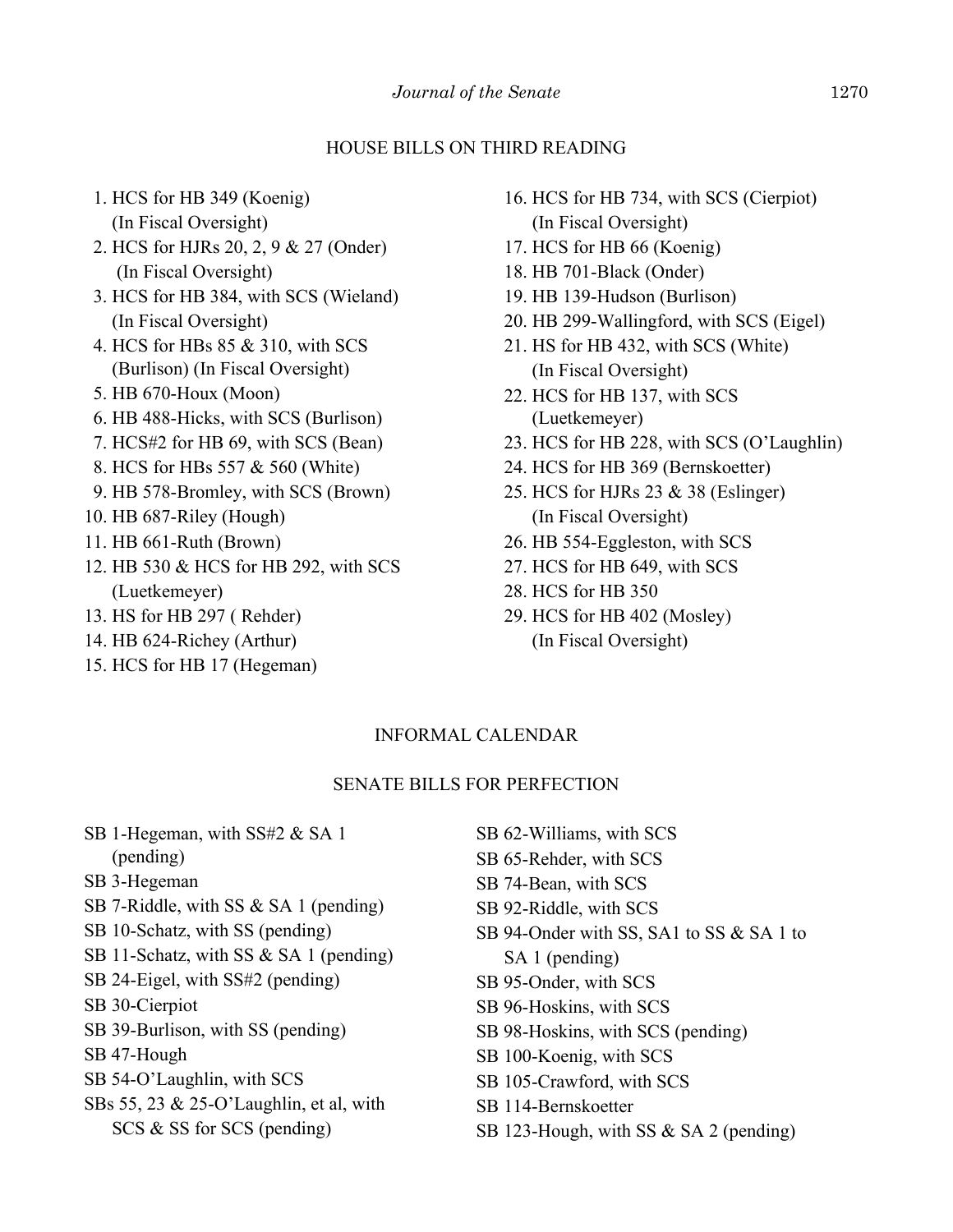SB 131-Luetkemeyer SB 132-O'Laughlin, with SCS SB 134-O'Laughlin and Cierpiot SB 137-Brattin SB 138-Brattin, with SCS SB 139-Bean SB 149-Onder SB 163-Cierpiot SB 168-Burlison SB 169-Burlison SB 174-Hough, with SCS SB 179-Luetkemeyer SB 182-O'Laughlin SB 183-O'Laughlin SB 184-Bean, with SCS SB 195-Koenig SB 198-Eigel, with SCS SB 204-Cierpiot, with SCS SB 206-Arthur SB 218-Luetkemeyer, with SCS SB 227-Arthur SB 236-Hough, with SCS SB 244-Onder SB 253-Hegeman SB 254-Riddle, with SCS, SS for SCS & SA 2 (pending) SB 255-Riddle SB 265-Eslinger SB 282-Hegeman, with SCS SB 287-Crawford SB 291-Brown SB 295-Crawford, with SCS SB 301-Bernskoetter, with SCS & SA 1 (pending) SB 306-Bernskoetter, with SCS SB 313-Eigel SB 316-Hough SB 318-May, with SCS

SB 334-Bernskoetter SB 343-Brown SB 354-Hoskins, with SCS, SS for SCS, SA 1 & point of order (pending) SB 360-Wieland, with SCS SB 361-Wieland SB 369-White SB 370-Brown SB 372-Riddle SB 375-Eigel SB 383-Moon SB 390-Luetkemeyer SB 399-Eigel SB 400-Onder, with SCS SB 404-Riddle SB 408-Wieland SB 434-Washington SB 437-Hoskins SB 459-Brattin, with SCS SB 465-Hoskins, with SCS SB 466-Hoskins, with SCS SB 473-Brown SB 481-Hough, et al SB 506-Bean SB 529-Cierpiot SB 547-Hoskins, with SCS SB 561-Gannon SB 562-Schupp SB 577-Riddle, with SCS SB 582-Eslinger SB 604-Koenig, with SCS SJR 2-Onder, with SCS SJR 4-Koenig SJR 7-Eigel SJR 12-Luetkemeyer SJR 16-Eslinger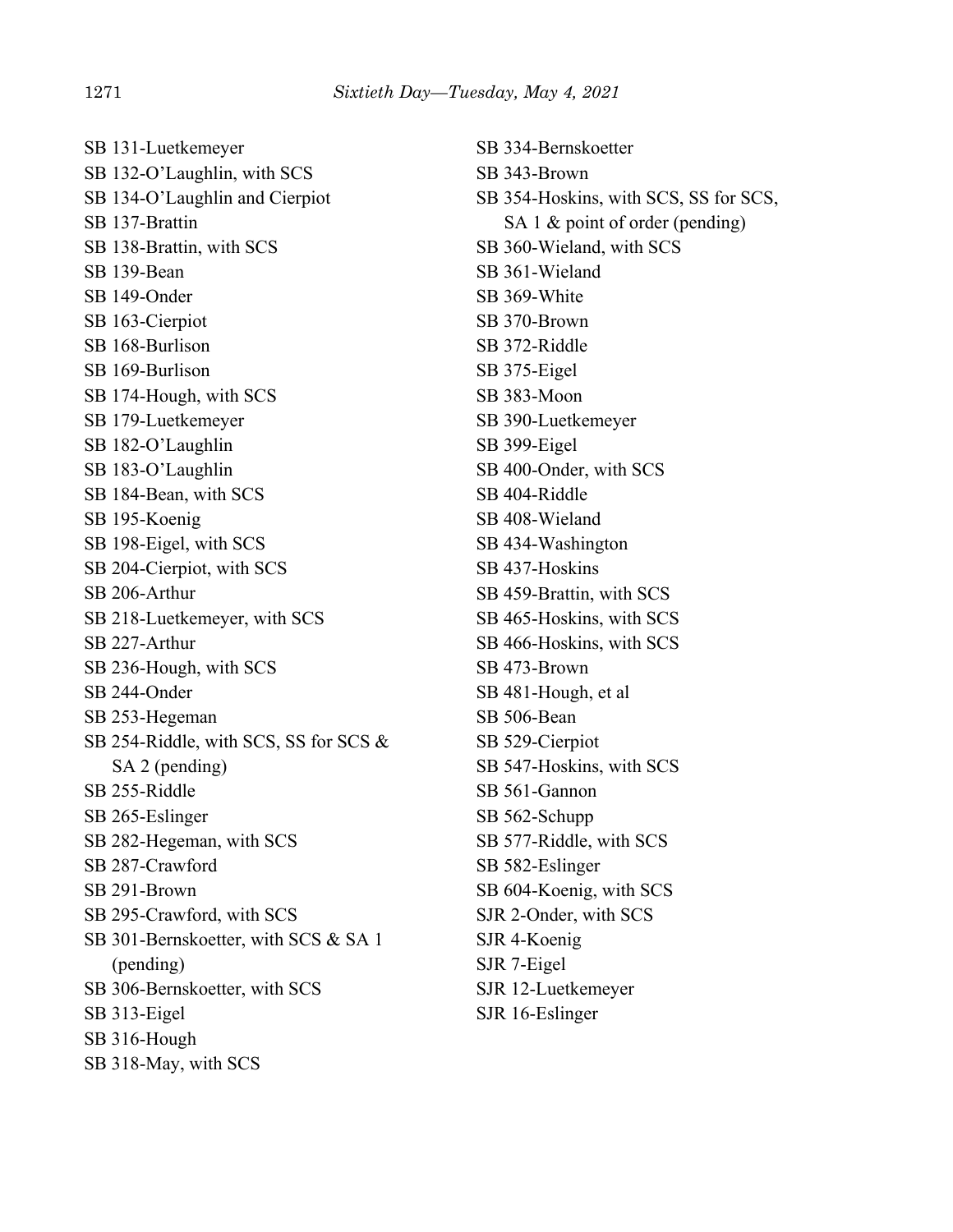#### HOUSE BILLS ON THIRD READING

HCS for HB 59, with SCS, SS for SCS, SA 1 & SA 2 to SA 1 (pending) (Luetkemeyer) HCS#2 for HB 75 (Onder) HB 249-Ruth (Wieland) HB 333-Simmons (Onder) HCS for HB 529, with SCS & SS for SCS (pending) (Hoskins) HB 542-Shields (Burlison)

HB 604-Gregory (51), with SCS (Crawford) HB 657-Trent, with SCS (Hough) HB 850-Wiemann (Eigel) HB 948-Francis, with SCS (Hoskins) HCS for HBs 1083, 1085, 1050, 1035, 1036, 873 & 1097, with SS & SA 1 (pending) (Bernskoetter)

### CONSENT CALENDAR

House Bills

Reported 4/15

HB 100-Sharp (36) (Washington) HB 202-McGirl (Gannon) HB 404-Aldridge (May) HB 449-Tate (Gannon) HB 522-Windham (Williams)

HB 640-Morse (Bean) HB 1053-Patterson (Onder) HB 296-Wallingford (White) HB 298-Wallingford (White) HB 262-Black (137) (Eslinger)

### SENATE BILLS WITH HOUSE AMENDMENTS

SS#2 for SB 26-Eigel, with HCS, as amended

## BILLS IN CONFERENCE AND BILLS CARRYING REQUEST MESSAGES

### In Conference

| SB 37-Bernskoetter, with HA 1, HA 2, HA 3, | HCS for HB 6, with SCS (Hegeman)         |
|--------------------------------------------|------------------------------------------|
| HA 4, HA 5 & HA 6                          | HCS for HB 7, with SCS (Hegeman)         |
| HCS for HB 2, with SS for SCS (Hegeman)    | HCS for HB 8, with SCS (Hegeman)         |
| HCS for HB 3, with SS for SCS (Hegeman)    | HCS for HB 9, with SCS (Hegeman)         |
| HCS for HB 4, with SS for SCS (Hegeman)    | HCS for HB 10, with SS for SCS (Hegeman) |
| HCS for HB 5, with SCS (Hegeman)           | HCS for HB 11, with SS for SCS (Hegeman) |